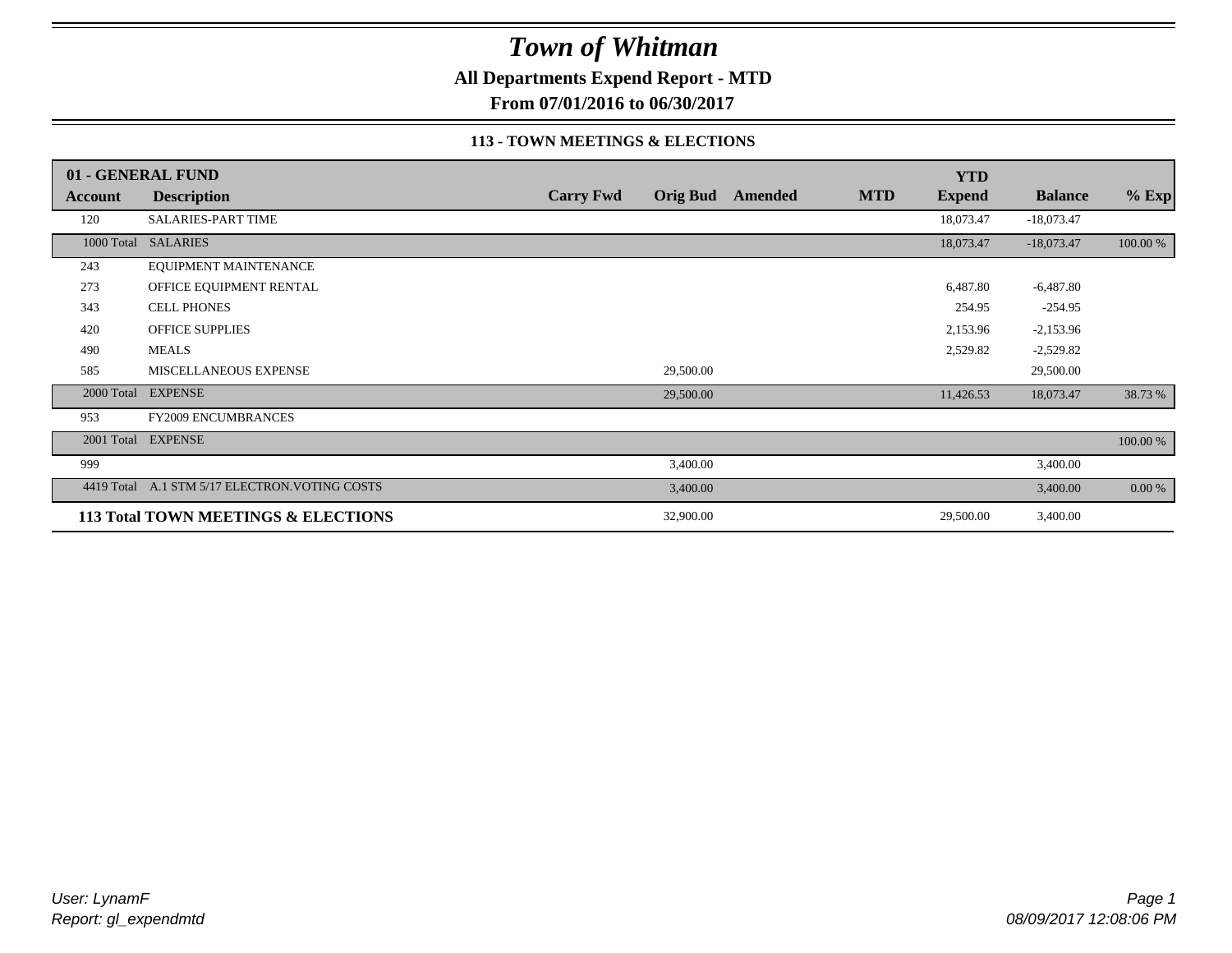### **All Departments Expend Report - MTD**

**From 07/01/2016 to 06/30/2017**

#### **114 - MODERATOR**

|         | 01 - GENERAL FUND          | <b>Carry Fwd</b> | <b>Orig Bud</b> Amended | <b>MTD</b> | <b>YTD</b><br><b>Expend</b> | <b>Balance</b> | $%$ Exp  |
|---------|----------------------------|------------------|-------------------------|------------|-----------------------------|----------------|----------|
| Account | <b>Description</b>         |                  |                         |            |                             |                |          |
| 120     | SALARIES-PART TIME         |                  |                         |            |                             |                |          |
|         | 1000 Total SALARIES        |                  |                         |            |                             |                | 100.00 % |
|         | <b>114 Total MODERATOR</b> |                  |                         |            |                             |                |          |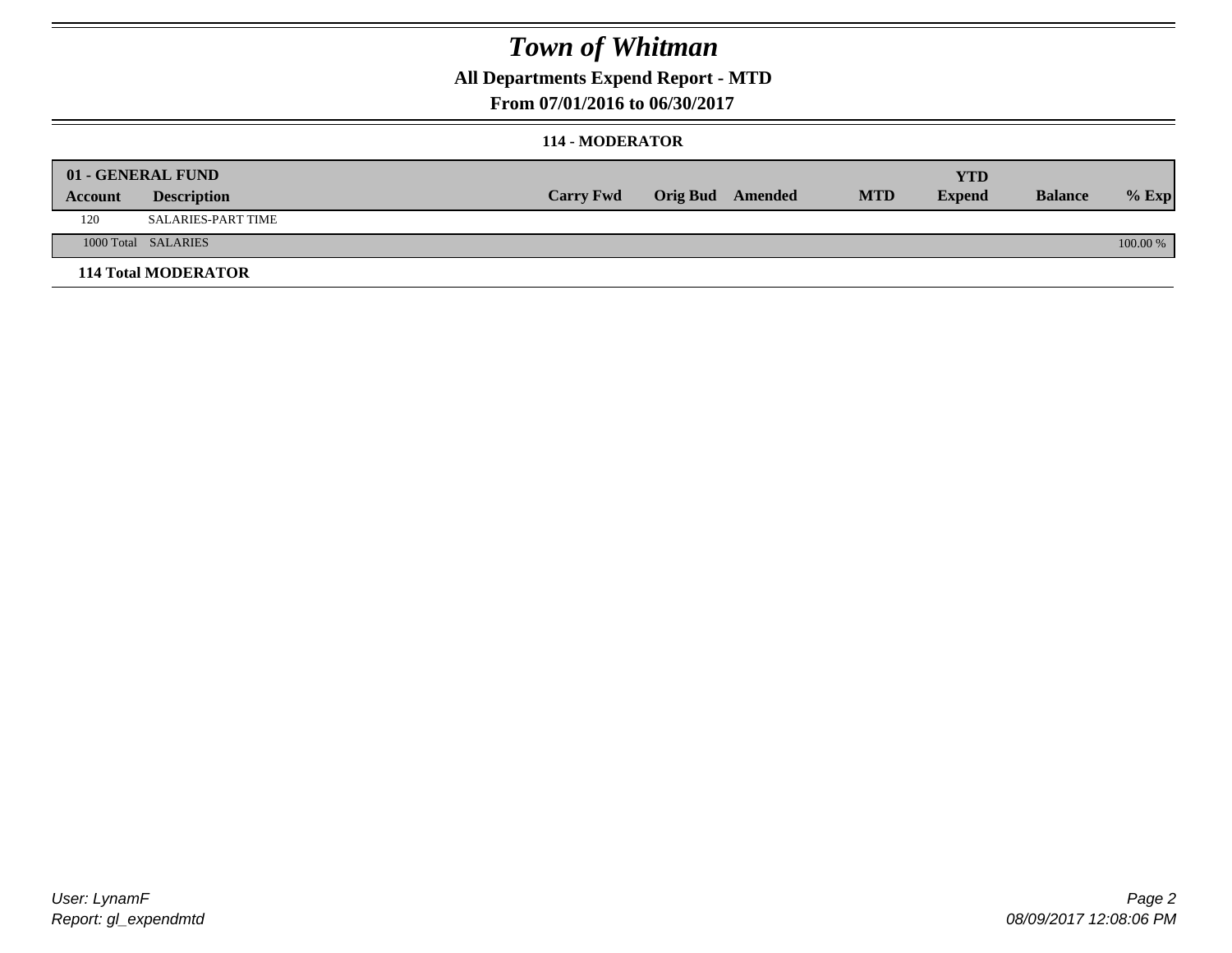### **All Departments Expend Report - MTD**

**From 07/01/2016 to 06/30/2017**

#### **122 - SELECTMEN**

|                | 01 - GENERAL FUND            |                  |           |                         |            | <b>YTD</b>    |                |          |
|----------------|------------------------------|------------------|-----------|-------------------------|------------|---------------|----------------|----------|
| <b>Account</b> | <b>Description</b>           | <b>Carry Fwd</b> |           | <b>Orig Bud</b> Amended | <b>MTD</b> | <b>Expend</b> | <b>Balance</b> | $%$ Exp  |
| 110            | SALARIES-BOARD MEMBERS       |                  |           |                         |            |               |                |          |
| 111            | SALARIES-ADMINSTRATIVE       |                  |           |                         |            |               |                |          |
|                | 1000 Total SALARIES          |                  |           |                         |            |               |                | 100.00 % |
| 115            | <b>SECRETARIAL</b>           |                  | 44,355.00 |                         | 3,769.19   | 44,353.07     | 1.93           |          |
|                | 1001 Total SALARIES          |                  | 44,355.00 |                         | 3,769.19   | 44,353.07     | 1.93           | 99.99 %  |
| 121            | <b>CLERICAL I</b>            |                  |           |                         |            |               |                |          |
| 123            | RECORDING SECRETARY          |                  | 1,607.00  |                         | 571.25     | 1,063.37      | 543.63         |          |
|                | 1003 Total SALARIES          |                  | 1,607.00  |                         | 571.25     | 1,063.37      | 543.63         | 66.17%   |
| 211            | MUNICIPAL HEARINGS OFFICER   |                  | 2,500.00  |                         | 208.37     | 2,500.00      |                |          |
|                | 1004 Total SALARIES          |                  | 2,500.00  |                         | 208.37     | 2,500.00      |                | 100.00 % |
| 244            | OFFICE EQUIPMENT MAINTENANCE |                  |           |                         |            |               |                |          |
| 304            | <b>ADVERTISING</b>           |                  |           |                         |            | 687.20        | $-687.20$      |          |
| 340            | <b>TELEPHONE</b>             |                  |           |                         |            |               |                |          |
| 605            | <b>CONSULTING SERVICES</b>   |                  |           |                         |            |               |                |          |
| 420            | OFFICE SUPPLIES              |                  |           |                         | 28.68      | 873.11        | $-873.11$      |          |
| 585            | MISCELLANEOUS EXPENSE        |                  | 10,400.00 | 1,500.00                | 204.80     | 1,003.83      | 10,896.17      |          |
| 710            | IN STATE TRAVEL              |                  |           |                         | 18.50      | 1,046.30      | $-1,046.30$    |          |
| 730            | <b>ASSOCIATION DUES</b>      |                  |           |                         |            | 2,999.00      | $-2,999.00$    |          |
| 731            | <b>MEETINGS</b>              |                  |           |                         |            | 3,646.47      | $-3,646.47$    |          |
| 870            | OFFICE EQUIPMENT             |                  |           |                         |            |               |                |          |
| 2000 Total     | <b>EXPENSE</b>               |                  | 10,400.00 | 1,500.00                | 251.98     | 10,255.91     | 1,644.09       | 86.18%   |
| 304            | <b>ADVERTISING</b>           |                  |           |                         |            |               |                |          |
|                | 2001 Total EXPENSE           |                  |           |                         |            |               |                | 100.00 % |
| 306            | <b>BOOKBINDING</b>           |                  |           |                         |            |               |                |          |
| 946            | FY2010 ENCUMBRANCES          |                  |           |                         |            |               |                |          |
| 2002 Total     | <b>EXPENSE</b>               |                  |           |                         |            |               |                | 100.00 % |
| 711            | EDUC.EXP.-SELECTMEN'S OFFICE |                  |           |                         |            |               |                |          |
|                | 2003 Total EXPENSE           |                  |           |                         |            |               |                | 100.00 % |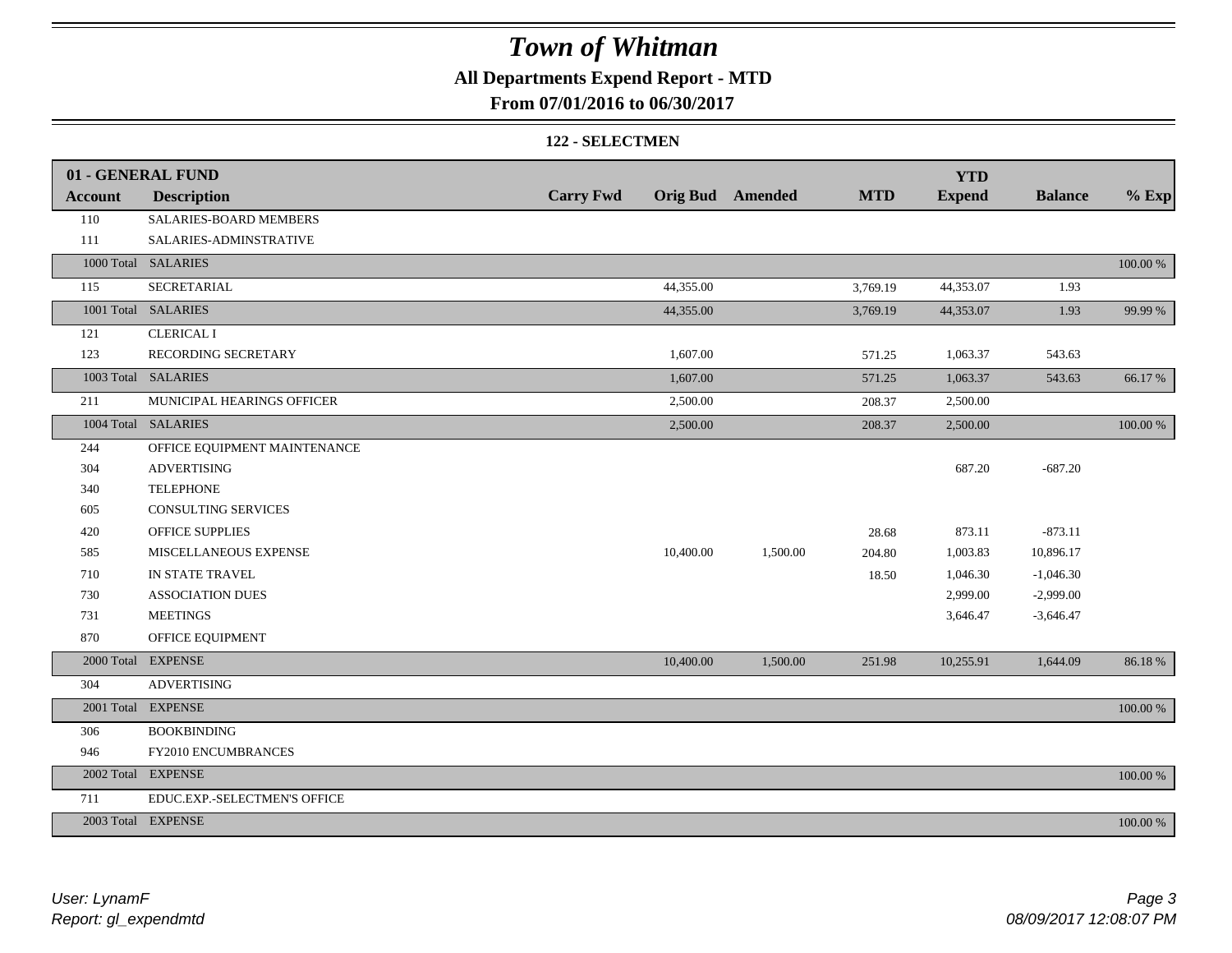### **All Departments Expend Report - MTD**

**From 07/01/2016 to 06/30/2017**

#### **122 - SELECTMEN**

|                | 01 - GENERAL FUND                                  |                  |           |                         |            | <b>YTD</b>    |                |          |
|----------------|----------------------------------------------------|------------------|-----------|-------------------------|------------|---------------|----------------|----------|
| <b>Account</b> | <b>Description</b>                                 | <b>Carry Fwd</b> |           | <b>Orig Bud</b> Amended | <b>MTD</b> | <b>Expend</b> | <b>Balance</b> | $%$ Exp  |
| 713            | SICK LEAVE BUY-BACK-ALL DEPTS                      |                  | 9,800.00  | 697.47                  | 10,497.47  | 10,497.47     |                |          |
| 714            | SICK LEAVE BUY BACK -NON UNION                     |                  |           |                         |            |               |                |          |
| 715            | LONGEVITY-TOWN HALL & NON-UNIO                     |                  | 6,000.00  |                         |            | 4,850.00      | 1,150.00       |          |
| 716            | ASST.DEPT.HEADS - STIPEND                          |                  | 2,500.00  |                         |            | 2,500.00      |                |          |
| 712            | EDUCATION EXPENSE - ALL DEPTS                      |                  | 8,000.00  |                         | $-595.00$  | 4,043.54      | 3,956.46       |          |
| 949            | FY2014 ENCUMBRANCES                                |                  |           |                         |            |               |                |          |
|                | 2004 Total EXPENSE                                 |                  | 26,300.00 | 697.47                  | 9,902.47   | 21,891.01     | 5,106.46       | 81.08%   |
| 717            | FIRE/SPRINKLER ALARM SYS.MAINT                     |                  |           |                         |            |               |                |          |
|                | 2005 Total EXPENSE                                 |                  |           |                         |            |               |                | 100.00 % |
| 940            | FY2016 ENCUMBRANCES                                |                  |           |                         |            |               |                |          |
| 945            | FY2013 ENCUMBRANCES                                |                  |           |                         |            |               |                |          |
| 948            | <b>FY07 ENCUMBRANCES</b>                           |                  |           |                         |            |               |                |          |
|                | 2006 Total EXPENSE                                 |                  |           |                         |            |               |                | 100.00 % |
| 999            |                                                    |                  |           |                         |            |               |                |          |
|                | 4403 Total A.14STM.5/16 DEMOLISH 215 SO.AVE.       |                  |           |                         |            |               |                | 100.00 % |
| 999            |                                                    |                  |           |                         |            |               |                |          |
|                | 4409 Total A.7 STM 1/12/15 DEMOLISH 36 EAST AVENUE |                  |           |                         |            |               |                | 100.00 % |
| 123            | RECORDING SECRETARY                                |                  |           |                         |            |               |                |          |
| 999            |                                                    |                  |           |                         |            |               |                |          |
|                | 4424 Total ESTABLISH PETTY CASH - TOWN CLERK       |                  |           |                         |            |               |                | 100.00 % |
| 999            |                                                    |                  |           |                         |            |               |                |          |
|                | 4434 Total A45ATM5/06 MAINT/WHITMN ARMORY          |                  |           |                         |            |               |                | 100.00 % |
| 999            |                                                    |                  |           |                         |            |               |                |          |
|                | 4447 Total A46BATM5/16REPAIR DUVAL ROOF            |                  |           |                         |            |               |                | 100.00 % |
| 999            |                                                    |                  |           |                         |            |               |                |          |
|                | 4454 Total A20ATM5/14 PUR.PRNTR./SELECT.OFF.       |                  |           |                         |            |               |                | 100.00 % |
| 999            |                                                    |                  |           |                         |            |               |                |          |
|                | 4467 Total A.6 ATM5/15 DEBT SERV. HIGH SCH         |                  |           |                         |            |               |                | 100.00 % |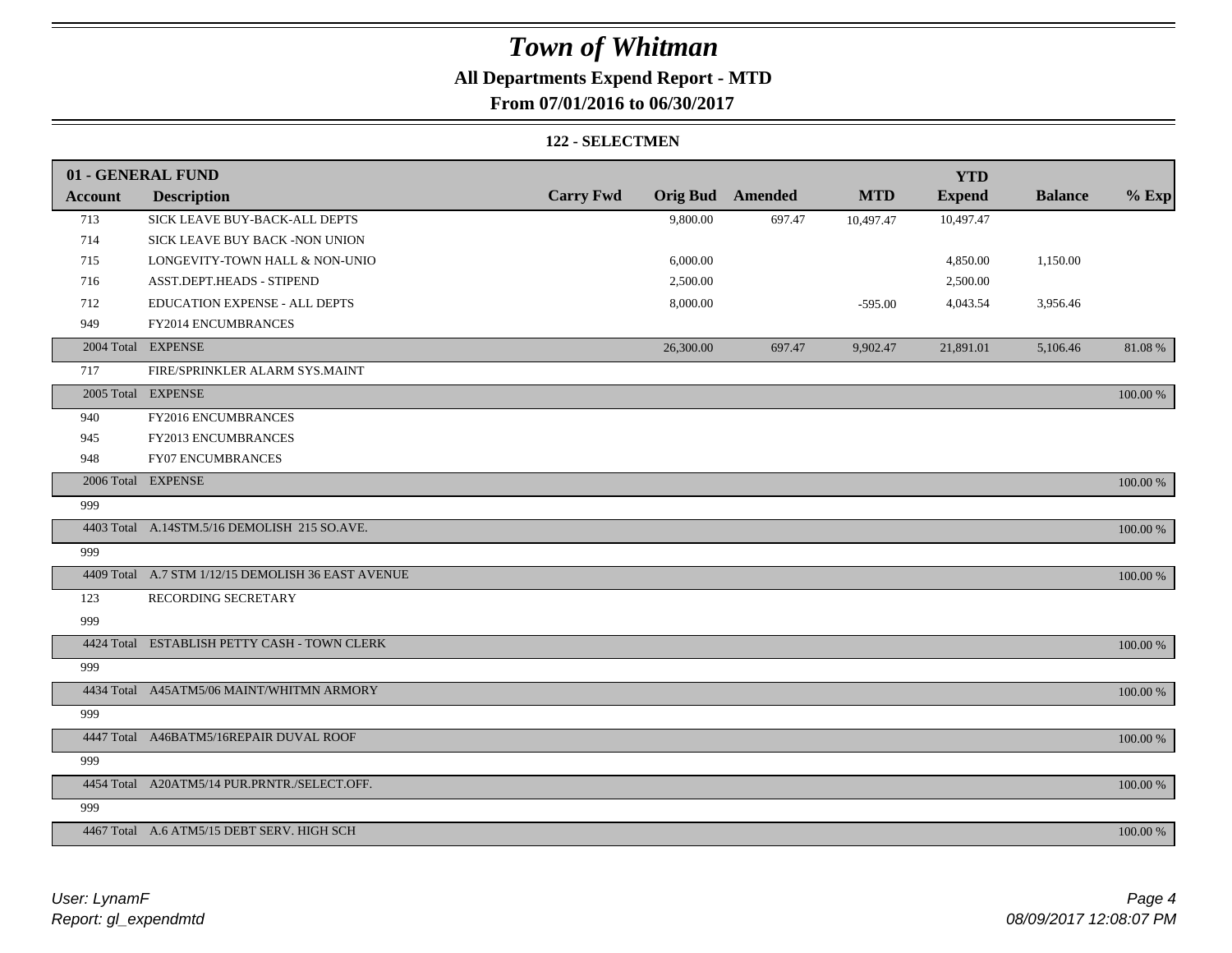### **All Departments Expend Report - MTD**

### **From 07/01/2016 to 06/30/2017**

#### **122 - SELECTMEN**

|         | 01 - GENERAL FUND                                     |                  |                 |          |            | <b>YTD</b>    |                |          |
|---------|-------------------------------------------------------|------------------|-----------------|----------|------------|---------------|----------------|----------|
| Account | <b>Description</b>                                    | <b>Carry Fwd</b> | <b>Orig Bud</b> | Amended  | <b>MTD</b> | <b>Expend</b> | <b>Balance</b> | $%$ Exp  |
| 999     |                                                       |                  | 20,000.00       |          |            |               | 20,000.00      |          |
|         | 4549 Total A.22 ATM 5/16 cons. fees-solar ener. proj. |                  | 20,000.00       |          |            |               | 20,000.00      | $0.00\%$ |
| 999     |                                                       |                  |                 |          |            |               |                |          |
|         | 4556 Total ESTABLISH PETTY CASH-POOL PROGRAM          |                  |                 |          |            |               |                | 100.00 % |
|         | <b>122 Total SELECTMEN</b>                            |                  | 105.162.00      | 2.197.47 | 14,703.26  | 80,063.36     | 27,296.11      |          |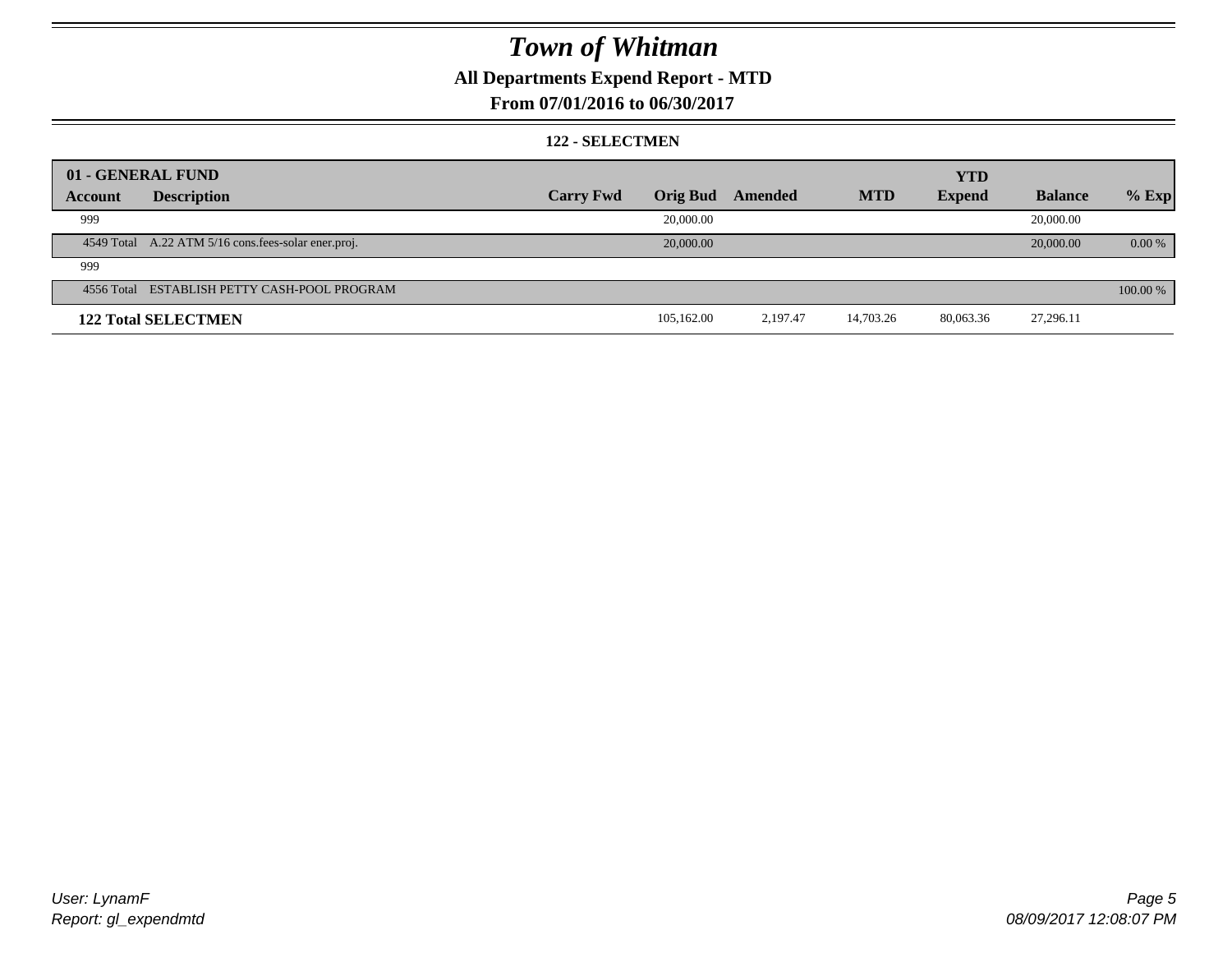**All Departments Expend Report - MTD**

**From 07/01/2016 to 06/30/2017**

#### **123 - TOWN ADMINISTRATOR**

|                | 01 - GENERAL FUND                                   |                  |            |                         |            | <b>YTD</b>    |                |            |
|----------------|-----------------------------------------------------|------------------|------------|-------------------------|------------|---------------|----------------|------------|
| <b>Account</b> | <b>Description</b>                                  | <b>Carry Fwd</b> |            | <b>Orig Bud</b> Amended | <b>MTD</b> | <b>Expend</b> | <b>Balance</b> | $%$ Exp    |
| 111            | SALARIES-ADMINSTRATIVE                              |                  | 115,000.00 |                         | 11,016.99  | 115,000.00    |                |            |
|                | 1000 Total SALARIES                                 |                  | 115,000.00 |                         | 11,016.99  | 115,000.00    |                | 100.00 %   |
| 133            | <b>ASSISTANT</b>                                    |                  | 63,248.00  | $-1,500.00$             | 8,141.75   | 52,107.20     | 9,640.80       |            |
|                | 1001 Total SALARIES                                 |                  | 63,248.00  | $-1,500.00$             | 8,141.75   | 52,107.20     | 9,640.80       | 84.38%     |
| 420            | OFFICE SUPPLIES                                     |                  |            |                         |            |               |                |            |
| 585            | MISCELLANEOUS EXPENSE                               |                  |            |                         |            |               |                |            |
| 710            | IN STATE TRAVEL                                     |                  |            |                         |            |               |                |            |
| 730            | <b>ASSOCIATION DUES</b>                             |                  |            |                         |            |               |                |            |
| 731            | <b>MEETINGS</b>                                     |                  |            |                         |            |               |                |            |
|                | 2000 Total EXPENSE                                  |                  |            |                         |            |               |                | 100.00 %   |
| 945            | FY2013 ENCUMBRANCES                                 |                  |            |                         |            |               |                |            |
|                | 2001 Total EXPENSE                                  |                  |            |                         |            |               |                | 100.00 %   |
| 999            |                                                     |                  |            |                         |            |               |                |            |
|                | 4404 Total Res.Fnd. Board up Park Ave. School       |                  |            |                         |            |               |                | 100.00 %   |
| 999            |                                                     |                  |            |                         |            |               |                |            |
|                | 4405 Total RES.FND.TR-UPDATE STDY DPW BARN/GAR.     |                  |            |                         |            |               |                | 100.00 %   |
| 999            |                                                     |                  |            |                         |            |               |                |            |
|                | 4406 Total A.37ATM5/17MAINTAIN T.T/FORECL.PROPERTIE |                  |            |                         |            |               |                | 100.00 %   |
| 999            |                                                     |                  | 6,100.00   |                         |            | 5,597.59      | 502.41         |            |
|                | 4407 Total PILOT PMT.TO ROCKLAND                    |                  | 6,100.00   |                         |            | 5,597.59      | 502.41         | 91.76%     |
| 999            |                                                     | 10,000.00        |            |                         |            |               | 10,000.00      |            |
|                | 4408 Total A.26ATM5/14SFTY.&COND.ASSESS.TN.BLDGS.   | 10,000.00        |            |                         |            |               | 10,000.00      | $0.00\ \%$ |
| 999            |                                                     |                  |            |                         |            |               |                |            |
|                | 4447 Total A46BATM5/16REPAIR DUVAL ROOF             |                  |            |                         |            |               |                | 100.00 %   |
| 999            |                                                     |                  |            |                         |            |               |                |            |
|                | 4575 Total A35ATM5/17INSTL.CARD ACCESS TN.BLDGS     |                  |            |                         |            |               |                | 100.00 %   |
| 999            |                                                     |                  |            |                         |            |               |                |            |
|                | 5620 Total A.31ATM5/07 WEB SITE DEVELOPMT           |                  |            |                         |            |               |                | 100.00 %   |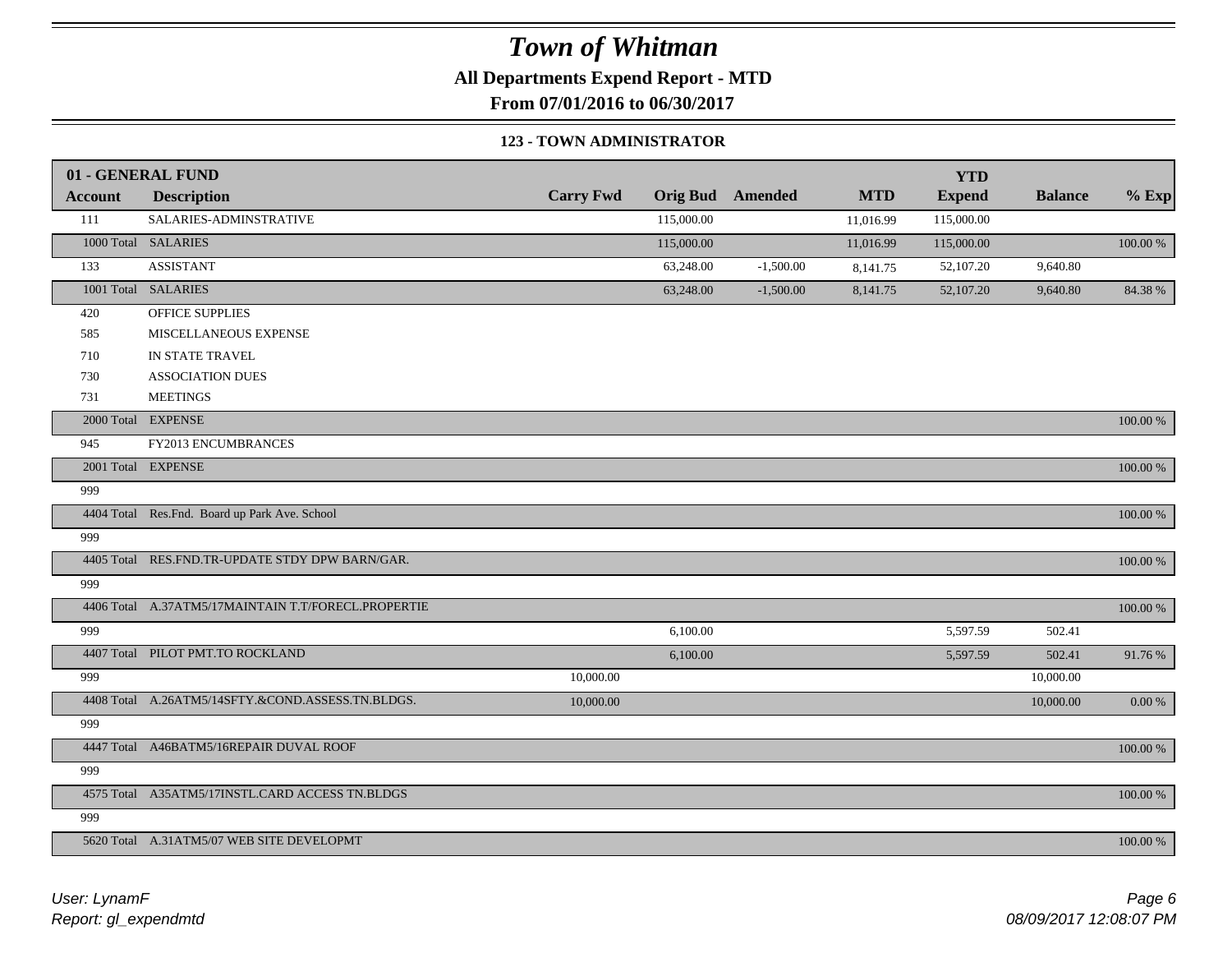**All Departments Expend Report - MTD**

**From 07/01/2016 to 06/30/2017**

#### **123 - TOWN ADMINISTRATOR**

|         | 01 - GENERAL FUND                   |                  |            |             |            | <b>YTD</b>    |                |         |
|---------|-------------------------------------|------------------|------------|-------------|------------|---------------|----------------|---------|
| Account | <b>Description</b>                  | <b>Carry Fwd</b> | Orig Bud   | Amended     | <b>MTD</b> | <b>Expend</b> | <b>Balance</b> | $%$ Exp |
|         | <b>123 Total TOWN ADMINISTRATOR</b> | 10,000.00        | 184,348.00 | $-1.500.00$ | 19.158.74  | 172,704.79    | 20,143.21      |         |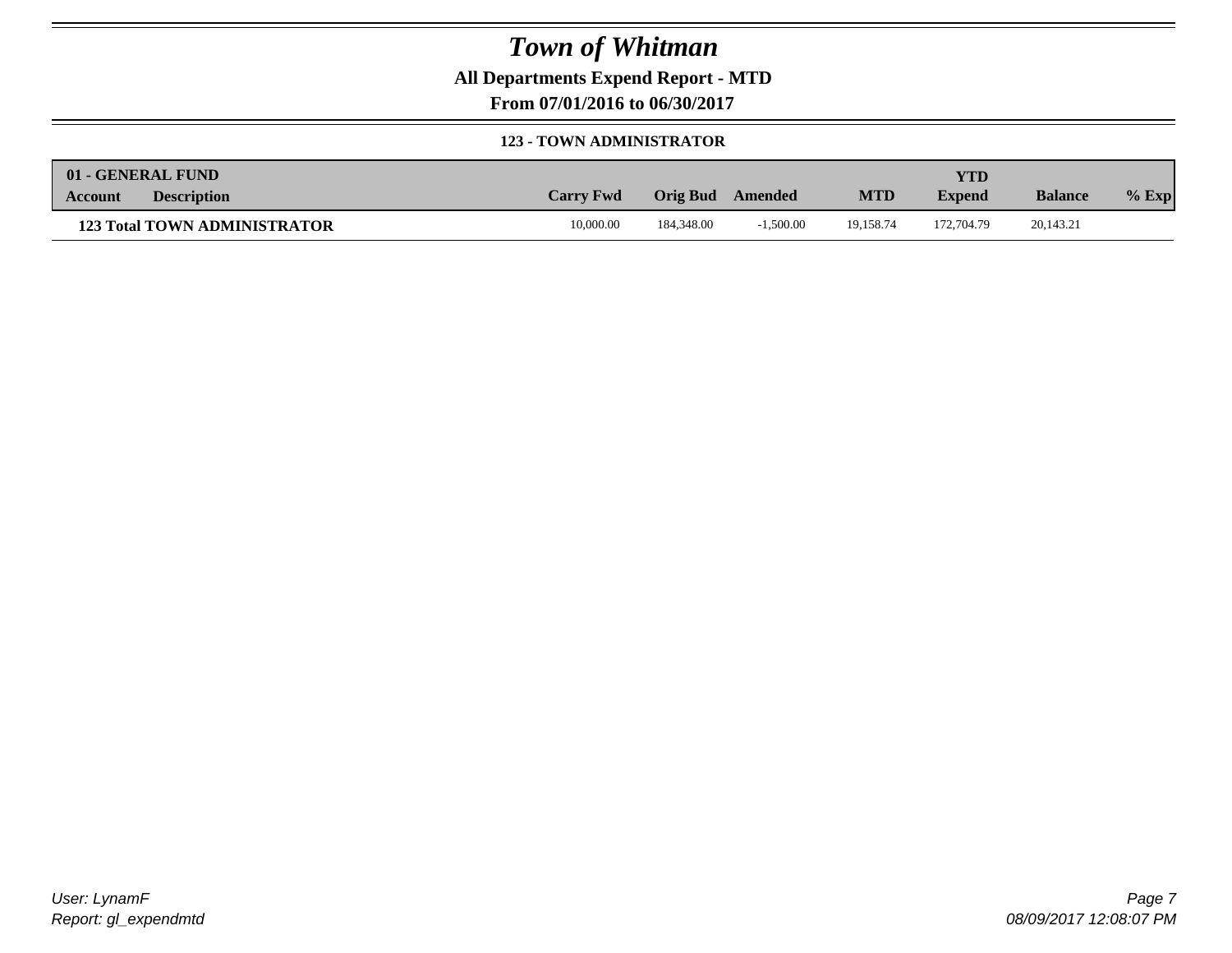### **All Departments Expend Report - MTD**

#### **From 07/01/2016 to 06/30/2017**

#### **129 - BUSINESS MANAGER**

|            | 01 - GENERAL FUND                 |                  |                  |            | <b>YTD</b>    |                |          |
|------------|-----------------------------------|------------------|------------------|------------|---------------|----------------|----------|
| Account    | <b>Description</b>                | <b>Carry Fwd</b> | Orig Bud Amended | <b>MTD</b> | <b>Expend</b> | <b>Balance</b> | $%$ Exp  |
| 111        | SALARIES-ADMINSTRATIVE            |                  |                  |            |               |                |          |
|            | 1000 Total SALARIES               |                  |                  |            |               |                | 100.00 % |
| 420        | OFFICE SUPPLIES                   |                  |                  |            |               |                |          |
| 585        | MISCELLANEOUS EXPENSE             |                  |                  |            |               |                |          |
| 710        | IN STATE TRAVEL                   |                  |                  |            |               |                |          |
| 730        | <b>ASSOCIATION DUES</b>           |                  |                  |            |               |                |          |
| 731        | <b>MEETINGS</b>                   |                  |                  |            |               |                |          |
| 2000 Total | <b>EXPENSE</b>                    |                  |                  |            |               |                | 100.00 % |
| 304        | <b>ADVERTISING</b>                |                  |                  |            |               |                |          |
| 2001 Total | <b>EXPENSE</b>                    |                  |                  |            |               |                | 100.00 % |
| 593        | RECRUITING EXPENSE                |                  |                  |            |               |                |          |
|            | 2002 Total EXPENSE                |                  |                  |            |               |                | 100.00 % |
| 948        | <b>FY07 ENCUMBRANCES</b>          |                  |                  |            |               |                |          |
|            | 2003 Total EXPENSE                |                  |                  |            |               |                | 100.00 % |
|            | <b>129 Total BUSINESS MANAGER</b> |                  |                  |            |               |                |          |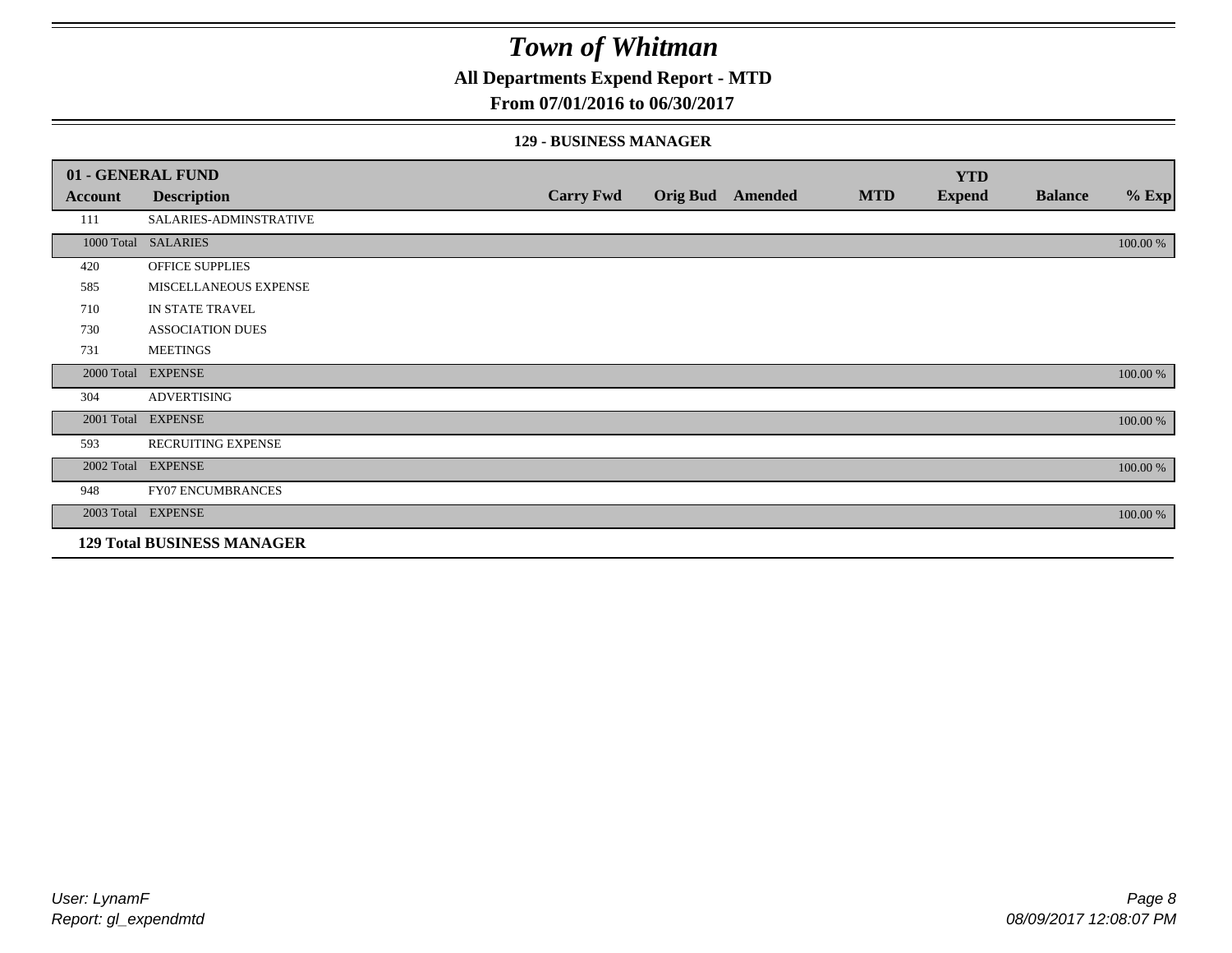### **All Departments Expend Report - MTD**

**From 07/01/2016 to 06/30/2017**

#### **131 - FINANCE COMMITTEE**

|            | 01 - GENERAL FUND                  |                  |                 |         |            | <b>YTD</b>    |                |          |
|------------|------------------------------------|------------------|-----------------|---------|------------|---------------|----------------|----------|
| Account    | <b>Description</b>                 | <b>Carry Fwd</b> | <b>Orig Bud</b> | Amended | <b>MTD</b> | <b>Expend</b> | <b>Balance</b> | $%$ Exp  |
| 116        | <b>CLERICAL</b>                    |                  | 3,379.00        |         | 96.42      | 1,679.33      | 1,699.67       |          |
| 1000 Total | <b>SALARIES</b>                    |                  | 3,379.00        |         | 96.42      | 1,679.33      | 1,699.67       | 49.69 %  |
| 949        | FY2014 ENCUMBRANCES                |                  |                 |         |            |               |                |          |
|            | 1001 Total SALARIES                |                  |                 |         |            |               |                | 100.00 % |
| 420        | <b>OFFICE SUPPLIES</b>             |                  |                 |         |            |               |                |          |
| 585        | MISCELLANEOUS EXPENSE              |                  | 695.00          |         |            |               | 695.00         |          |
| 730        | <b>ASSOCIATION DUES</b>            |                  |                 |         |            | 204.00        | $-204.00$      |          |
| 731        | <b>MEETINGS</b>                    |                  |                 |         |            |               |                |          |
| 2000 Total | <b>EXPENSE</b>                     |                  | 695.00          |         |            | 204.00        | 491.00         | 29.35 %  |
|            | <b>131 Total FINANCE COMMITTEE</b> |                  | 4,074.00        |         | 96.42      | 1,883.33      | 2,190.67       |          |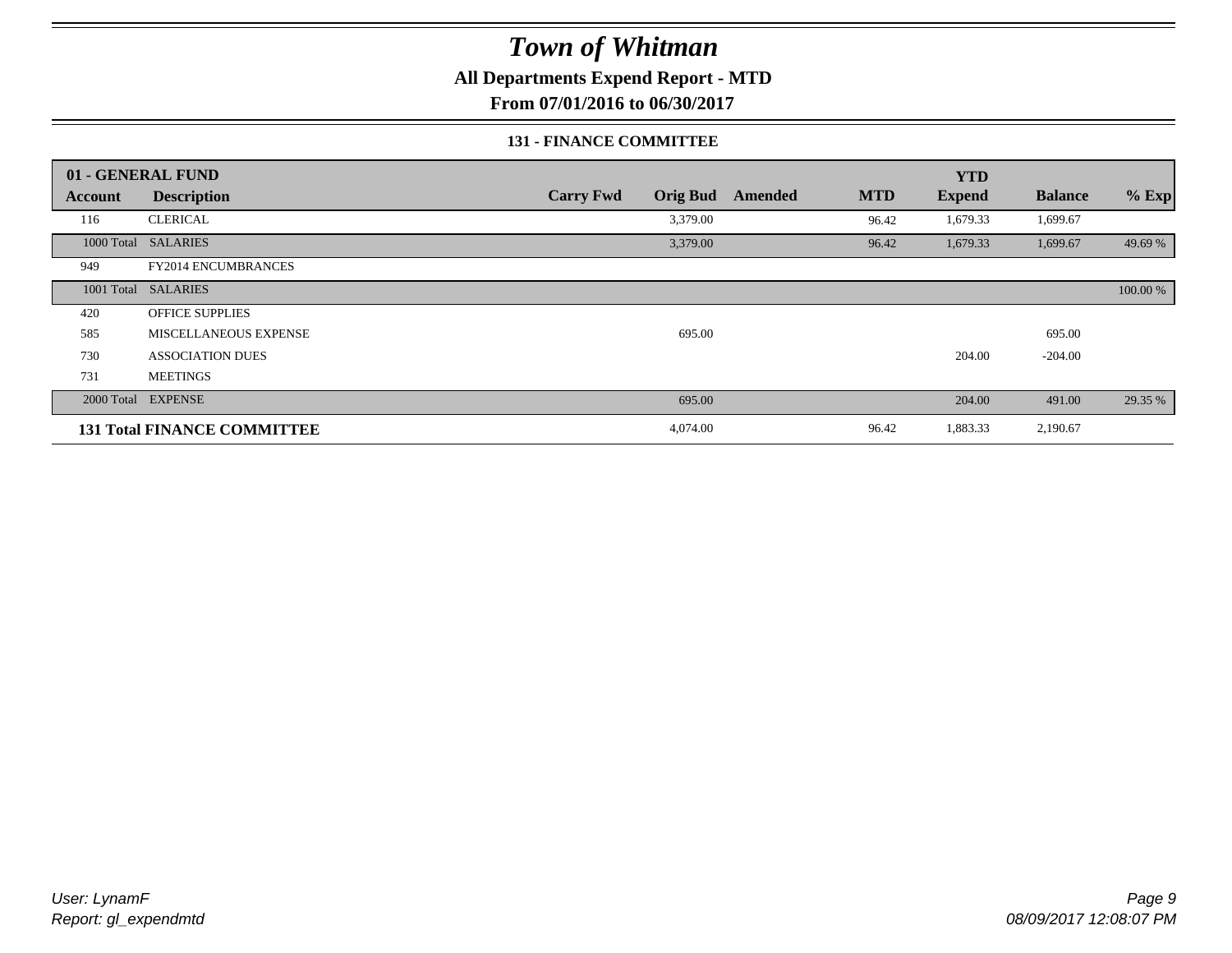### **All Departments Expend Report - MTD**

**From 07/01/2016 to 06/30/2017**

#### **132 - RESERVE FUND**

| 01 - GENERAL FUND                 |                  |                 |              |            | <b>YTD</b>    |                |          |
|-----------------------------------|------------------|-----------------|--------------|------------|---------------|----------------|----------|
| <b>Description</b><br>Account     | <b>Carry Fwd</b> | <b>Orig Bud</b> | Amended      | <b>MTD</b> | <b>Expend</b> | <b>Balance</b> | $%$ Exp  |
| 999                               |                  | 50,000.00       | -21.507.48   |            |               | 28,492.52      |          |
| 4301 Total RESERVE FUND TRANSFERS |                  | 50,000.00       | $-21.507.48$ |            |               | 28,492.52      | $0.00\%$ |
| <b>132 Total RESERVE FUND</b>     |                  | 50,000.00       | $-21,507.48$ |            |               | 28,492.52      |          |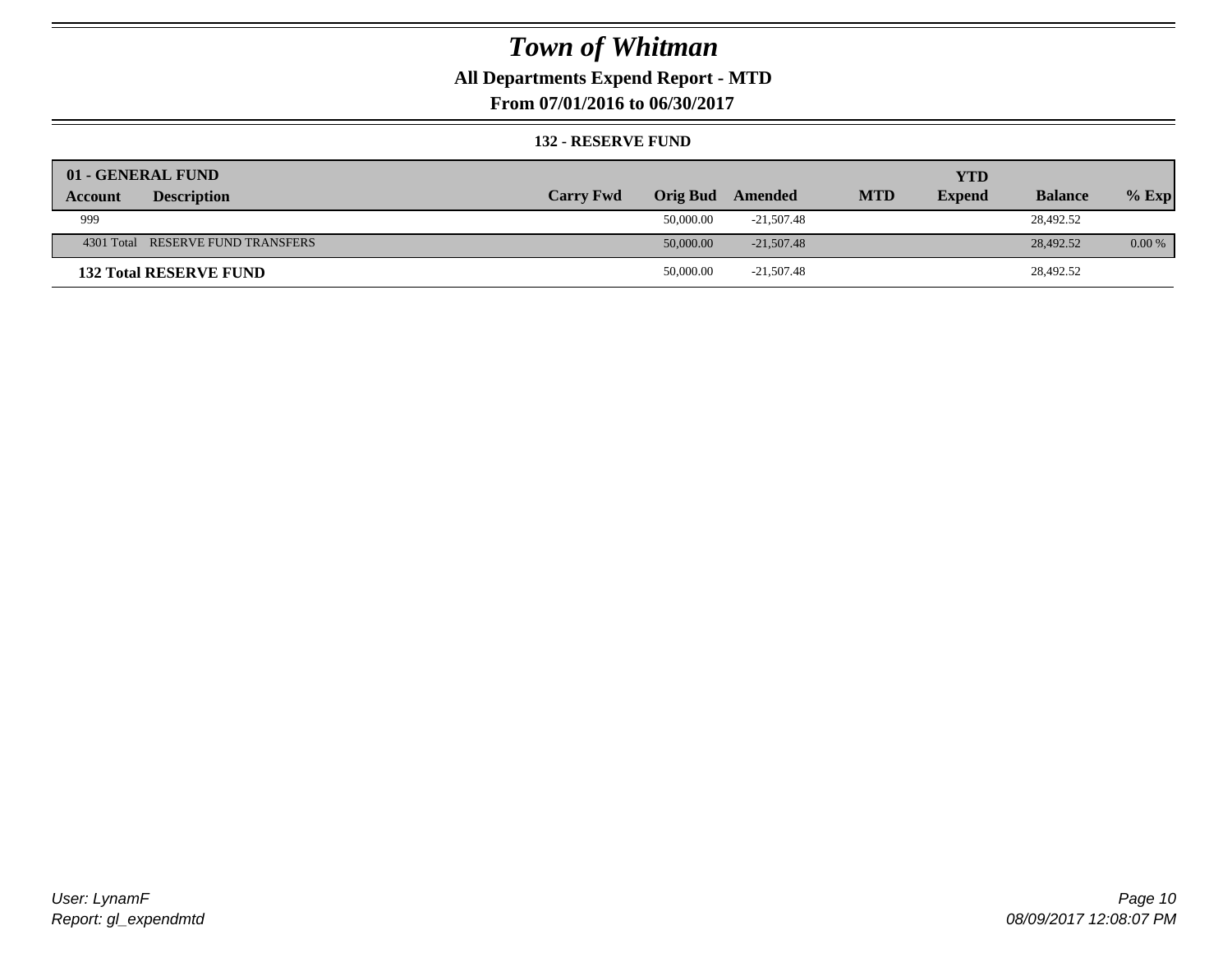### **All Departments Expend Report - MTD**

**From 07/01/2016 to 06/30/2017**

### **135 - ACCOUNTANT**

|         | 01 - GENERAL FUND            |                  |                                       | <b>YTD</b>    |                |          |
|---------|------------------------------|------------------|---------------------------------------|---------------|----------------|----------|
| Account | <b>Description</b>           | <b>Carry Fwd</b> | <b>MTD</b><br><b>Orig Bud</b> Amended | <b>Expend</b> | <b>Balance</b> | $%$ Exp  |
| 112     | <b>SALARIES</b>              | 64,514.00        | 6,203.45                              | 64,514.00     |                |          |
| 146     | SALARIES-LONGEVITY           |                  |                                       |               |                |          |
|         | 1000 Total SALARIES          | 64,514.00        | 6,203.45                              | 64,514.00     |                | 100.00 % |
| 121     | <b>CLERICAL I</b>            |                  |                                       |               |                |          |
|         | 1001 Total SALARIES          |                  |                                       |               |                | 100.00 % |
| 116     | <b>CLERICAL</b>              | 38,785.00        | 3,791.20                              | 38,611.91     | 173.09         |          |
|         | 1002 Total SALARIES          | 38,785.00        | 3,791.20                              | 38,611.91     | 173.09         | 99.55 %  |
| 130     | <b>SALARIES-OVERTIME</b>     |                  |                                       |               |                |          |
|         | 1004 Total SALARIES          |                  |                                       |               |                | 100.00 % |
| 143     | SALARIES-COLLEGE INCENTIVE   |                  |                                       |               |                |          |
| 186     | <b>CERTIFICATION STIPEND</b> | 1,000.00         |                                       | 1,000.00      |                |          |
|         | 1005 Total SALARIES          | 1,000.00         |                                       | 1,000.00      |                | 100.00 % |
| 244     | OFFICE EQUIPMENT MAINTENANCE |                  |                                       |               |                |          |
| 304     | <b>ADVERTISING</b>           |                  |                                       |               |                |          |
| 340     | <b>TELEPHONE</b>             |                  |                                       |               |                |          |
| 420     | <b>OFFICE SUPPLIES</b>       |                  | 33.74                                 | 474.80        | $-474.80$      |          |
| 585     | MISCELLANEOUS EXPENSE        | 1,100.00         | 5.99                                  | 34.88         | 1,065.12       |          |
| 710     | IN STATE TRAVEL              |                  | 54.04                                 | 265.24        | $-265.24$      |          |
| 730     | <b>ASSOCIATION DUES</b>      |                  |                                       | 215.00        | $-215.00$      |          |
| 731     | <b>MEETINGS</b>              |                  |                                       | 35.00         | $-35.00$       |          |
| 870     | OFFICE EQUIPMENT             |                  |                                       |               |                |          |
|         | 2000 Total EXPENSE           | 1,100.00         | 93.77                                 | 1,024.92      | 75.08          | 93.17 %  |
|         | <b>135 Total ACCOUNTANT</b>  | 105,399.00       | 10,088.42                             | 105,150.83    | 248.17         |          |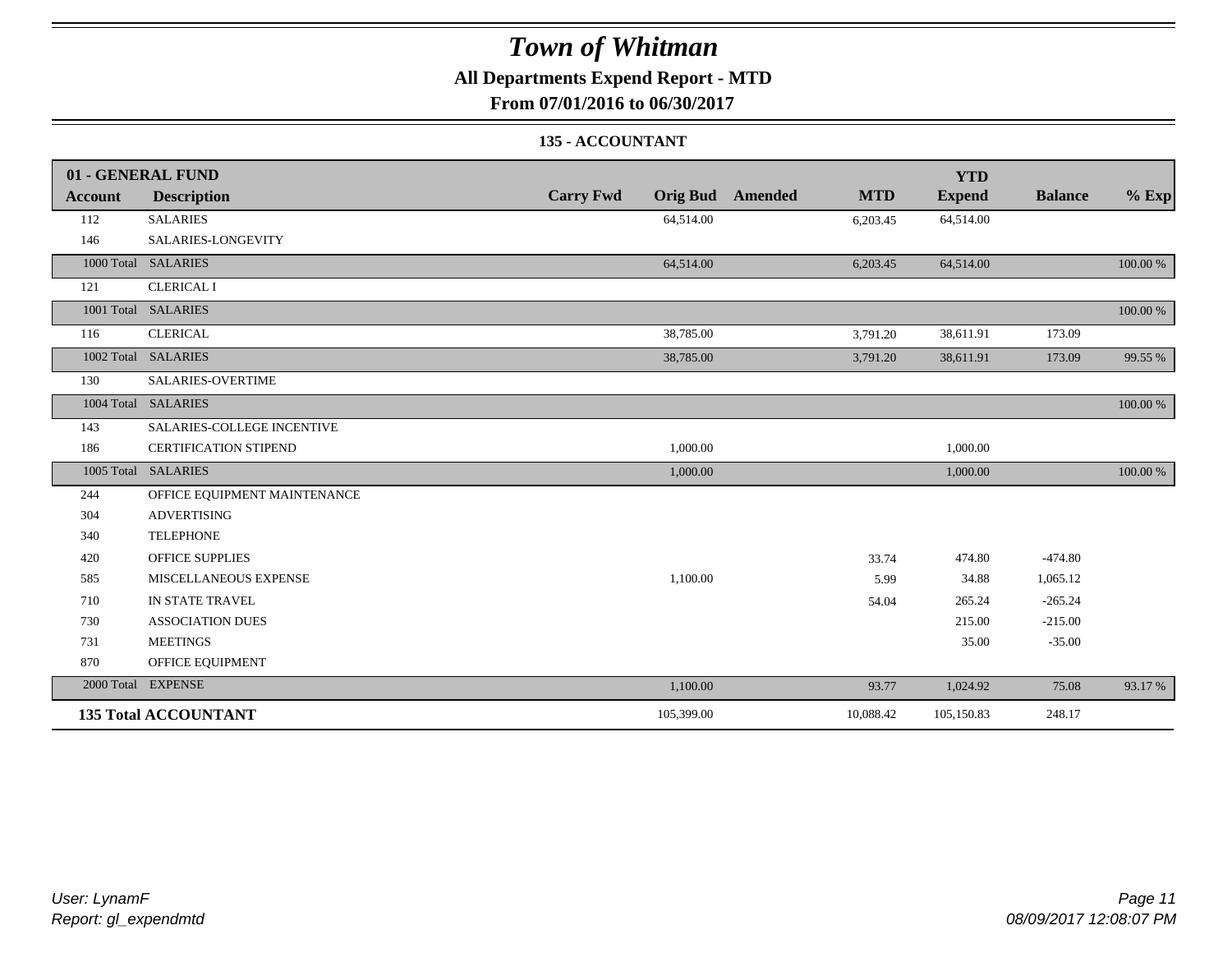**All Departments Expend Report - MTD**

**From 07/01/2016 to 06/30/2017**

#### **136 - AUDIT MUNICIPAL ACCOUNTS**

|                | 01 - GENERAL FUND                         |                  |                 |                |            | <b>YTD</b>    |                |          |
|----------------|-------------------------------------------|------------------|-----------------|----------------|------------|---------------|----------------|----------|
| <b>Account</b> | <b>Description</b>                        | <b>Carry Fwd</b> | <b>Orig Bud</b> | <b>Amended</b> | <b>MTD</b> | <b>Expend</b> | <b>Balance</b> | $%$ Exp  |
| 252            | <b>SERVICES</b>                           |                  | 45,000.00       |                |            | 34,000.00     | 11,000.00      |          |
| 2000 Total     | <b>EXPENSE</b>                            |                  | 45,000.00       |                |            | 34,000.00     | 11,000.00      | 75.55 %  |
| 939            | FY2015 ENCUMBRANCES                       | 5,035.00         |                 |                |            | 2,820.00      | 2,215.00       |          |
| 940            | FY2016 ENCUMBRANCES                       | 11,710.00        |                 |                |            | 5,520.00      | 6,190.00       |          |
| 945            | FY2013 ENCUMBRANCES                       |                  |                 |                |            |               |                |          |
| 948            | <b>FY07 ENCUMBRANCES</b>                  |                  |                 |                |            |               |                |          |
| 949            | FY2014 ENCUMBRANCES                       |                  |                 |                |            |               |                |          |
| 953            | <b>FY2009 ENCUMBRANCES</b>                |                  |                 |                |            |               |                |          |
| 958            | <b>FY2005 ENCUMBRANCES</b>                |                  |                 |                |            |               |                |          |
| 959            | <b>FY2006 ENCUMBRANCES</b>                |                  |                 |                |            |               |                |          |
| 2001 Total     | <b>EXPENSE</b>                            | 16,745.00        |                 |                |            | 8,340.00      | 8,405.00       | 49.80 %  |
| 999            |                                           |                  |                 |                |            |               |                |          |
| 4421 Total     | A.39ATM5/02GASB34FIX.ASSET SYS            |                  |                 |                |            |               |                | 100.00 % |
| 999            |                                           |                  |                 |                |            |               |                |          |
|                | 4552 Total A.11 STM 5/05 GASB34 FIX.ASSET |                  |                 |                |            |               |                | 100.00 % |
|                | <b>136 Total AUDIT MUNICIPAL ACCOUNTS</b> | 16,745.00        | 45,000.00       |                |            | 42,340.00     | 19,405.00      |          |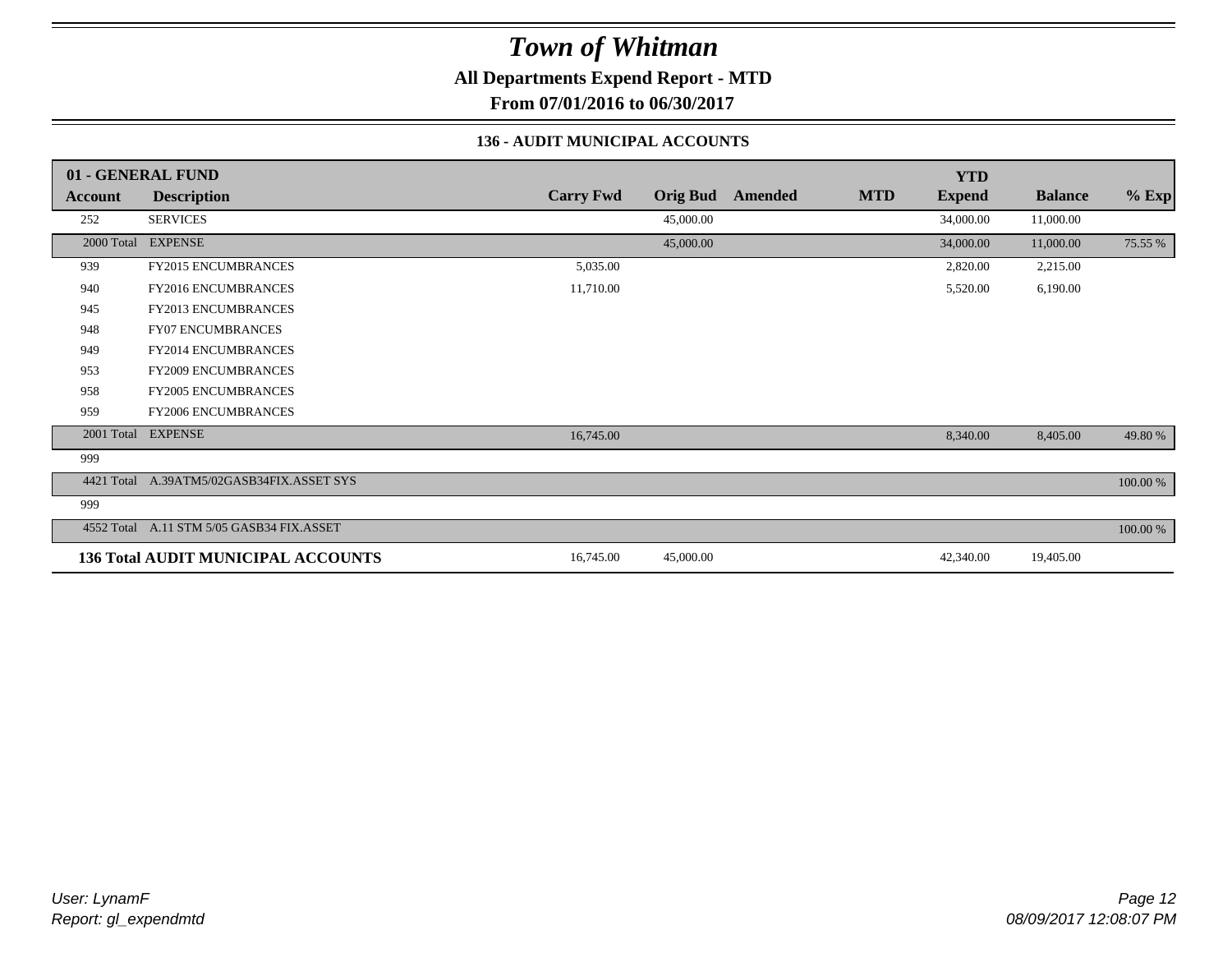**All Departments Expend Report - MTD**

**From 07/01/2016 to 06/30/2017**

#### **137 - CAPITAL IMPROV.ADVISORY COMM.**

|         | 01 - GENERAL FUND                       |                                     |         |            | <b>YTD</b>    |                |          |
|---------|-----------------------------------------|-------------------------------------|---------|------------|---------------|----------------|----------|
| Account | <b>Description</b>                      | <b>Carry Fwd</b><br><b>Orig Bud</b> | Amended | <b>MTD</b> | <b>Expend</b> | <b>Balance</b> | $%$ Exp  |
| 123     | RECORDING SECRETARY                     | 1,500.00                            |         |            |               | 1,500.00       |          |
| 959     | <b>FY2006 ENCUMBRANCES</b>              |                                     |         |            |               |                |          |
|         | 1001 Total SALARIES                     | 1,500.00                            |         |            |               | 1,500.00       | $0.00\%$ |
| 585     | MISCELLANEOUS EXPENSE                   | 200.00                              |         |            |               | 200.00         |          |
|         | 2000 Total EXPENSE                      | 200.00                              |         |            |               | 200.00         | $0.00\%$ |
| 940     | FY2016 ENCUMBRANCES                     |                                     |         |            |               |                |          |
|         | 2001 Total EXPENSE                      |                                     |         |            |               |                | 100.00 % |
| 833     | <b>EQUIPMENT &amp; FURNISHINGS</b>      |                                     |         |            |               |                |          |
| 834     | <b>ISSUANCE COSTS</b>                   |                                     |         |            |               |                |          |
| 835     | CAP.PROJ.-BUDGET ONLY                   |                                     |         |            |               |                |          |
| 836     | <b>FIRE STATION</b>                     |                                     |         |            |               |                |          |
| 837     | TOWN HALL - AIR CONDITIONING            |                                     |         |            |               |                |          |
|         | 4510 Total A.1STM11/08 CAP.PROJ-BLDGS   |                                     |         |            |               |                | 100.00 % |
|         | 137 Total CAPITAL IMPROV.ADVISORY COMM. | 1,700.00                            |         |            |               | 1,700.00       |          |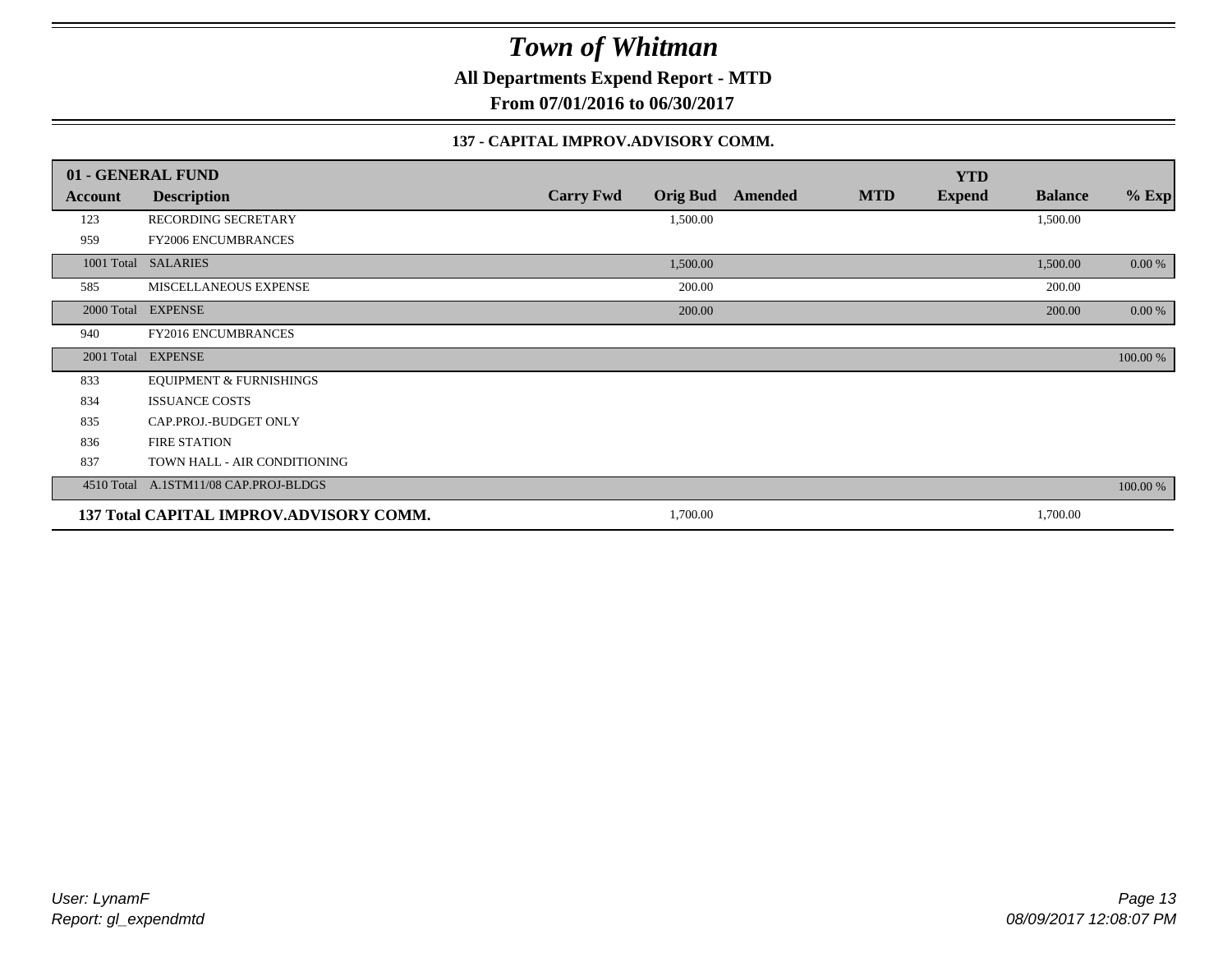**All Departments Expend Report - MTD**

**From 07/01/2016 to 06/30/2017**

#### **138 - BY-LAW STUDY COMMITTEE**

|         | 01 - GENERAL FUND                         |                  |                 |         |            | <b>YTD</b>    |                |          |
|---------|-------------------------------------------|------------------|-----------------|---------|------------|---------------|----------------|----------|
| Account | <b>Description</b>                        | <b>Carry Fwd</b> | <b>Orig Bud</b> | Amended | <b>MTD</b> | <b>Expend</b> | <b>Balance</b> | $%$ Exp  |
| 585     | MISCELLANEOUS EXPENSE                     |                  | 800.00          |         |            |               | 800.00         |          |
|         | 2000 Total EXPENSE                        |                  | 800.00          |         |            |               | 800.00         | $0.00\%$ |
| 999     |                                           |                  |                 |         |            |               |                |          |
|         | 4516 Total A.13 ATM 5/00 PUR.BY-LAW BOOKS |                  |                 |         |            |               |                | 100.00 % |
|         | <b>138 Total BY-LAW STUDY COMMITTEE</b>   |                  | 800.00          |         |            |               | 800.00         |          |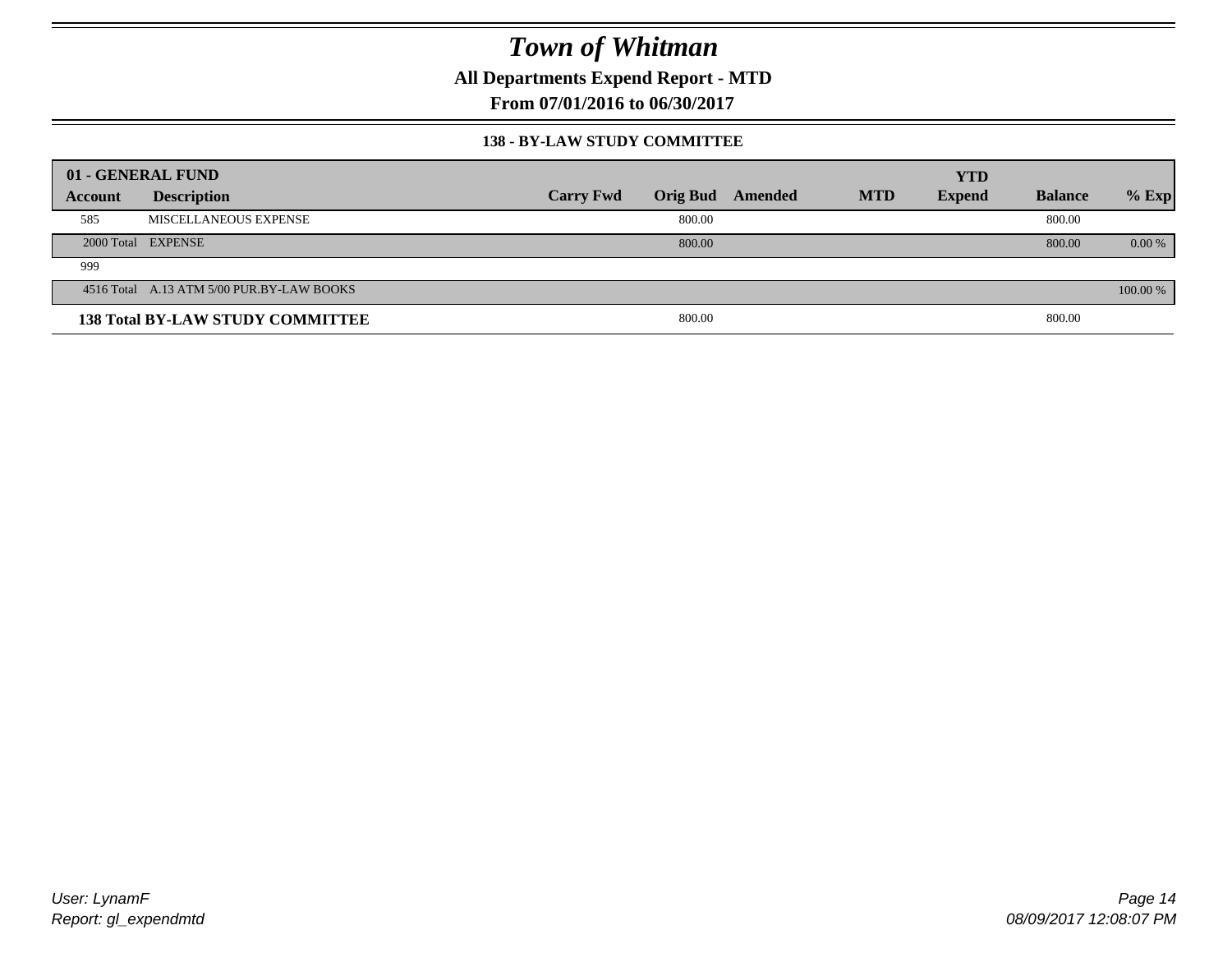### **All Departments Expend Report - MTD**

### **From 07/01/2016 to 06/30/2017**

#### **141 - ASSESSORS**

|                | 01 - GENERAL FUND            |                  |           |                  |            | <b>YTD</b>    |                |          |
|----------------|------------------------------|------------------|-----------|------------------|------------|---------------|----------------|----------|
| <b>Account</b> | <b>Description</b>           | <b>Carry Fwd</b> |           | Orig Bud Amended | <b>MTD</b> | <b>Expend</b> | <b>Balance</b> | $%$ Exp  |
| 110            | SALARIES-BOARD MEMBERS       |                  |           |                  |            |               |                |          |
|                | 1000 Total SALARIES          |                  |           |                  |            |               |                | 100.00 % |
| 112            | <b>SALARIES</b>              |                  | 64,514.00 |                  | 6,203.45   | 64,514.00     |                |          |
| 146            | SALARIES-LONGEVITY           |                  |           |                  |            |               |                |          |
|                | 1001 Total SALARIES          |                  | 64,514.00 |                  | 6,203.45   | 64,514.00     |                | 100.00 % |
| 116            | <b>CLERICAL</b>              |                  | 39,429.00 |                  | 3,756.19   | 39,288.44     | 140.56         |          |
|                | 1002 Total SALARIES          |                  | 39,429.00 |                  | 3,756.19   | 39,288.44     | 140.56         | 99.64 %  |
| 121            | <b>CLERICAL I</b>            |                  | 35,726.00 |                  | 3,437.41   | 35,597.93     | 128.07         |          |
|                | 1003 Total SALARIES          |                  | 35,726.00 |                  | 3,437.41   | 35,597.93     | 128.07         | 99.64 %  |
| 123            | RECORDING SECRETARY          |                  |           |                  |            |               |                |          |
| 126            | <b>CLERICAL II</b>           |                  |           |                  |            |               |                |          |
|                | 1004 Total SALARIES          |                  |           |                  |            |               |                | 100.00 % |
| 123            | RECORDING SECRETARY          |                  |           |                  |            |               |                |          |
|                | 1005 Total SALARIES          |                  |           |                  |            |               |                | 100.00 % |
| 186            | CERTIFICATION STIPEND        |                  |           |                  |            |               |                |          |
|                | 1006 Total SALARIES          |                  |           |                  |            |               |                | 100.00 % |
| 244            | OFFICE EQUIPMENT MAINTENANCE |                  |           |                  |            |               |                |          |
| 306            | <b>BOOKBINDING</b>           |                  |           |                  |            | 291.04        | $-291.04$      |          |
| 311            | <b>COMPUTER SERVICES</b>     |                  |           |                  |            |               |                |          |
| 313            | <b>DEEDS &amp; PROBATE</b>   |                  |           |                  | 4.00       | 13.00         | $-13.00$       |          |
| 340            | <b>TELEPHONE</b>             |                  |           |                  |            |               |                |          |
| 420            | <b>OFFICE SUPPLIES</b>       |                  |           |                  | 315.30     | 898.24        | $-898.24$      |          |
| 585            | MISCELLANEOUS EXPENSE        |                  | 4,500.00  |                  | 37.65      | 241.24        | 4,258.76       |          |
| 710            | IN STATE TRAVEL              |                  |           |                  | 80.78      | 456.75        | $-456.75$      |          |
| 730            | <b>ASSOCIATION DUES</b>      |                  |           |                  |            | 440.00        | $-440.00$      |          |
| 731            | <b>MEETINGS</b>              |                  |           |                  |            | 1,541.56      | $-1,541.56$    |          |
| 2000 Total     | <b>EXPENSE</b>               |                  | 4,500.00  |                  | 437.73     | 3,881.83      | 618.17         | 86.26 %  |
| 312            | <b>REVALUATION</b>           |                  | 63,500.00 |                  |            | 63,500.00     |                |          |
|                | 2001 Total EXPENSE           |                  | 63,500.00 |                  |            | 63,500.00     |                | 100.00 % |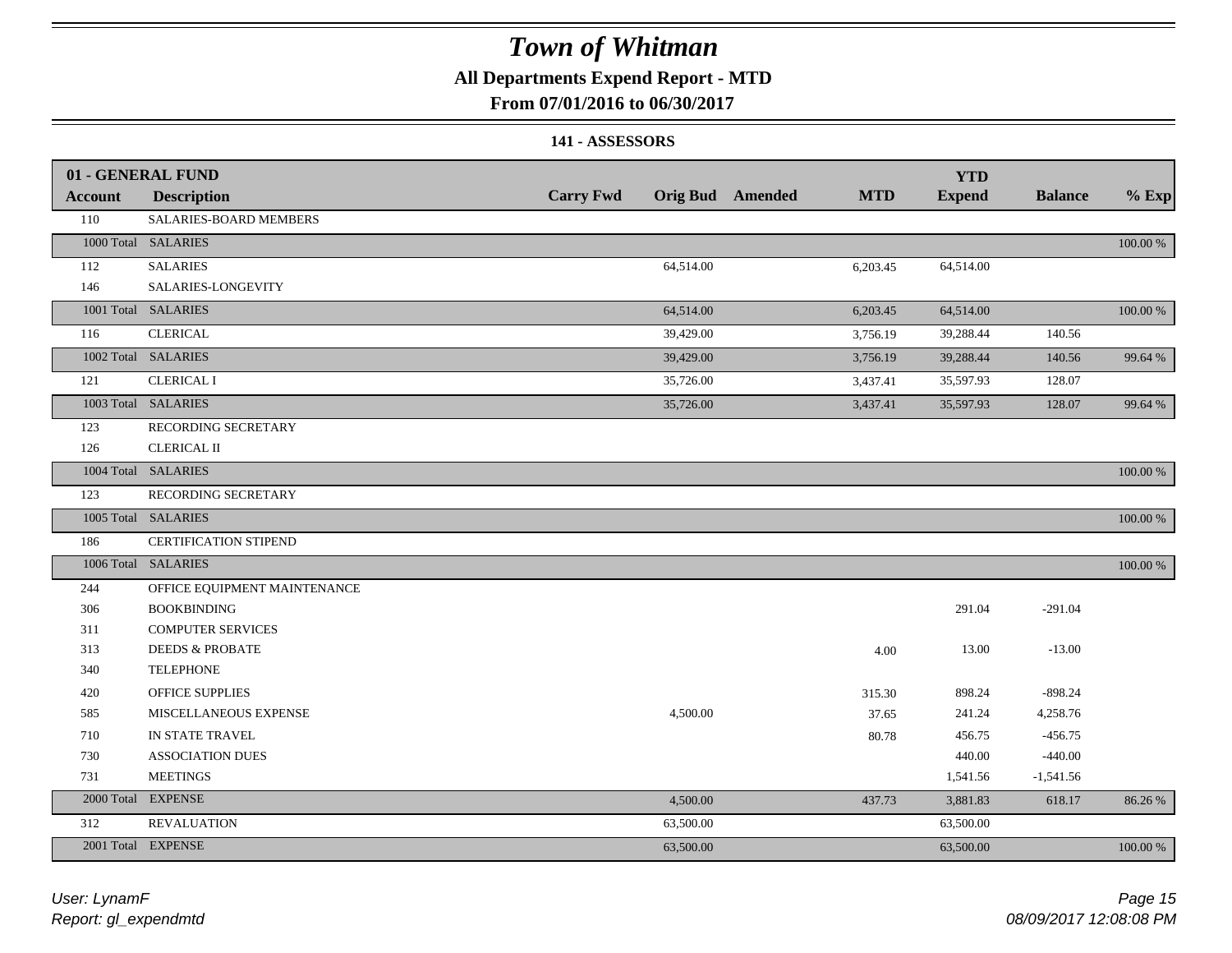### **All Departments Expend Report - MTD**

### **From 07/01/2016 to 06/30/2017**

#### **141 - ASSESSORS**

|            | 01 - GENERAL FUND                                  |                  |                 |         |            | <b>YTD</b>    |                |          |
|------------|----------------------------------------------------|------------------|-----------------|---------|------------|---------------|----------------|----------|
| Account    | <b>Description</b>                                 | <b>Carry Fwd</b> | <b>Orig Bud</b> | Amended | <b>MTD</b> | <b>Expend</b> | <b>Balance</b> | $%$ Exp  |
| 939        | <b>FY2015 ENCUMBRANCES</b>                         |                  |                 |         |            |               |                |          |
| 943        | <b>FY2012 ENCUMBRANCES</b>                         |                  |                 |         |            |               |                |          |
| 946        | <b>FY2010 ENCUMBRANCES</b>                         |                  |                 |         |            |               |                |          |
| 949        | <b>FY2014 ENCUMBRANCES</b>                         |                  |                 |         |            |               |                |          |
| 2002 Total | <b>EXPENSE</b>                                     |                  |                 |         |            |               |                | 100.00 % |
| 999        |                                                    |                  | 7,000.00        |         |            | 7,000.00      |                |          |
|            | 4410 Total A.15 ATM 5/16 PUR.COPIER-ASSESSORS OFF. |                  | 7,000.00        |         |            | 7,000.00      |                | 100.00 % |
| 999        |                                                    |                  |                 |         |            |               |                |          |
|            | 4411 Total A.17ATM5/16 PUR.BATT.-POLICE NTWRK      |                  |                 |         |            |               |                | 100.00 % |
| 999        |                                                    |                  |                 |         |            |               |                |          |
| 4424 Total | ESTABLISH PETTY CASH - TOWN CLERK                  |                  |                 |         |            |               |                | 100.00 % |
|            | <b>141 Total ASSESSORS</b>                         |                  | 214,669.00      |         | 13,834.78  | 213,782.20    | 886.80         |          |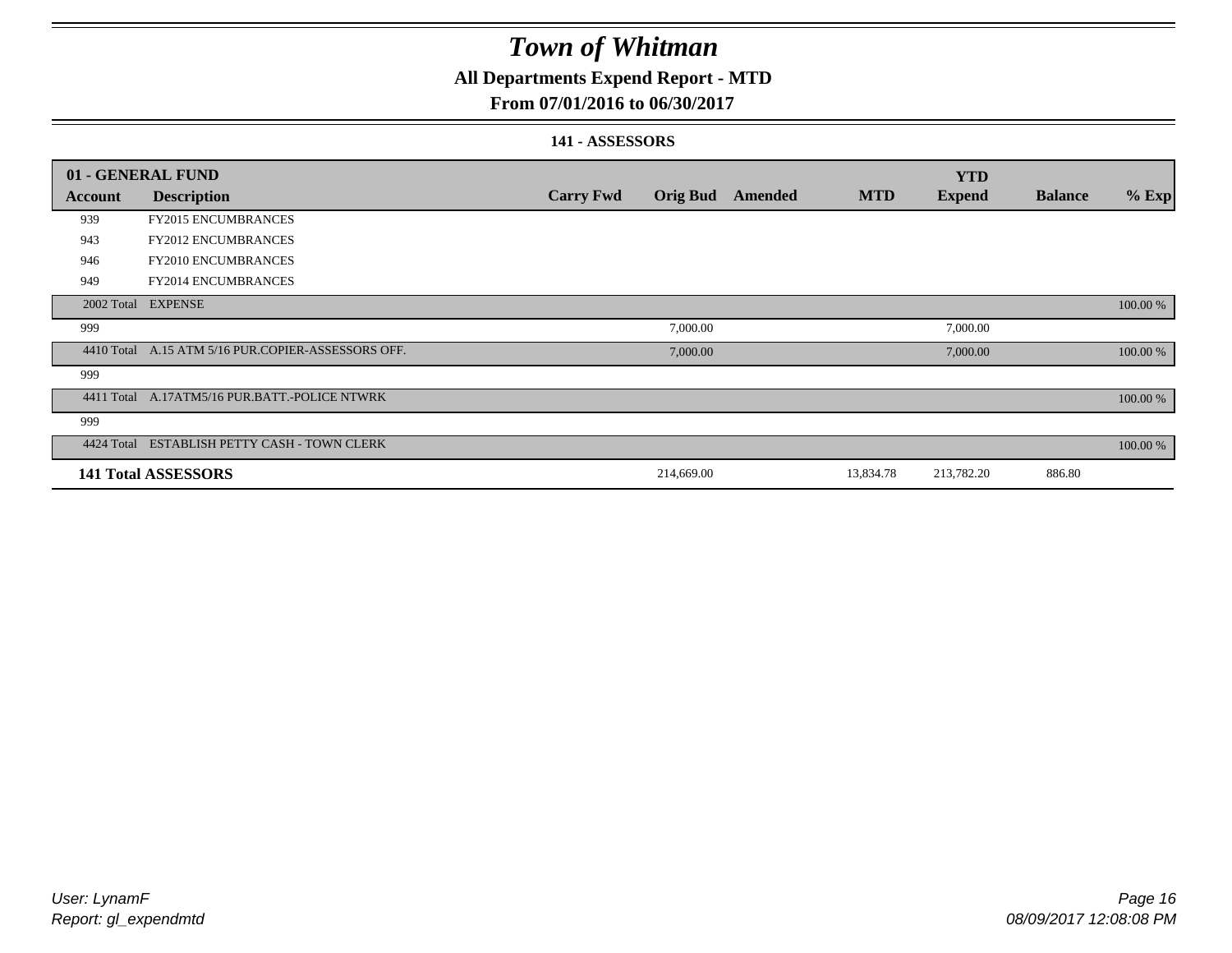### **All Departments Expend Report - MTD**

**From 07/01/2016 to 06/30/2017**

#### **145 - TREASURER**

|                | 01 - GENERAL FUND            |                  |                                       | <b>YTD</b>    |                |             |
|----------------|------------------------------|------------------|---------------------------------------|---------------|----------------|-------------|
| <b>Account</b> | <b>Description</b>           | <b>Carry Fwd</b> | <b>Orig Bud</b> Amended<br><b>MTD</b> | <b>Expend</b> | <b>Balance</b> | $%$ Exp     |
| 112            | <b>SALARIES</b>              | 86,553.00        | 8,290.34                              | 86,553.00     |                |             |
| 146            | SALARIES-LONGEVITY           |                  |                                       |               |                |             |
|                | 1000 Total SALARIES          | 86,553.00        | 8,290.34                              | 86,553.00     |                | 100.00 %    |
| 116            | <b>CLERICAL</b>              | 33,819.00        | 3,247.83                              | 33,738.52     | 80.48          |             |
|                | 1001 Total SALARIES          | 33,819.00        | 3,247.83                              | 33,738.52     | 80.48          | 99.76 %     |
| 121            | <b>CLERICAL I</b>            | 29,934.00        | 3,353.68                              | 29,860.24     | 73.76          |             |
|                | 1002 Total SALARIES          | 29,934.00        | 3,353.68                              | 29,860.24     | 73.76          | 99.75 %     |
| 126            | <b>CLERICAL II</b>           | 38,296.00        | 3,682.25                              | 38,091.46     | 204.54         |             |
|                | 1003 Total SALARIES          | 38,296.00        | 3,682.25                              | 38,091.46     | 204.54         | 99.46 %     |
| 139            | CERTIFICATION STIPEND        | 2,000.00         |                                       | 2,000.00      |                |             |
|                | 1004 Total SALARIES          | 2,000.00         |                                       | 2,000.00      |                | $100.00~\%$ |
| 244            | OFFICE EQUIPMENT MAINTENANCE |                  |                                       |               |                |             |
| 310            | NOTE CERTIFICATION           |                  |                                       |               |                |             |
| 311            | <b>COMPUTER SERVICES</b>     |                  | 1,752.24                              | 5,961.92      | $-5,961.92$    |             |
| 340            | <b>TELEPHONE</b>             |                  |                                       |               |                |             |
| 343            | <b>CELL PHONES</b>           |                  | 50.99                                 | 611.88        | $-611.88$      |             |
| 420            | OFFICE SUPPLIES              |                  | 457.08                                | 2,821.99      | $-2,821.99$    |             |
| 585            | MISCELLANEOUS EXPENSE        | 19,200.00        | 390.61                                | 3,098.39      | 16,101.61      |             |
| 710            | IN STATE TRAVEL              |                  | 107.80                                | 207.42        | $-207.42$      |             |
| 730            | <b>ASSOCIATION DUES</b>      |                  |                                       | 75.00         | $-75.00$       |             |
| 731            | <b>MEETINGS</b>              |                  | 323.94                                | 403.94        | $-403.94$      |             |
| 741            | <b>SURETY BONDS</b>          |                  |                                       |               |                |             |
| 870            | OFFICE EQUIPMENT             |                  |                                       |               |                |             |
|                | 2000 Total EXPENSE           | 19,200.00        | 3,082.66                              | 13,180.54     | 6,019.46       | 68.64 %     |
| 308            | <b>BANK CHARGES</b>          | 500.00           |                                       |               | 500.00         |             |
| 953            | FY2009 ENCUMBRANCES          |                  |                                       |               |                |             |
|                | 2001 Total EXPENSE           | 500.00           |                                       |               | 500.00         | $0.00\ \%$  |
| 946            | FY2010 ENCUMBRANCES          |                  |                                       |               |                |             |
| 959            | FY2006 ENCUMBRANCES          |                  |                                       |               |                |             |
|                | 2002 Total EXPENSE           |                  |                                       |               |                | 100.00 %    |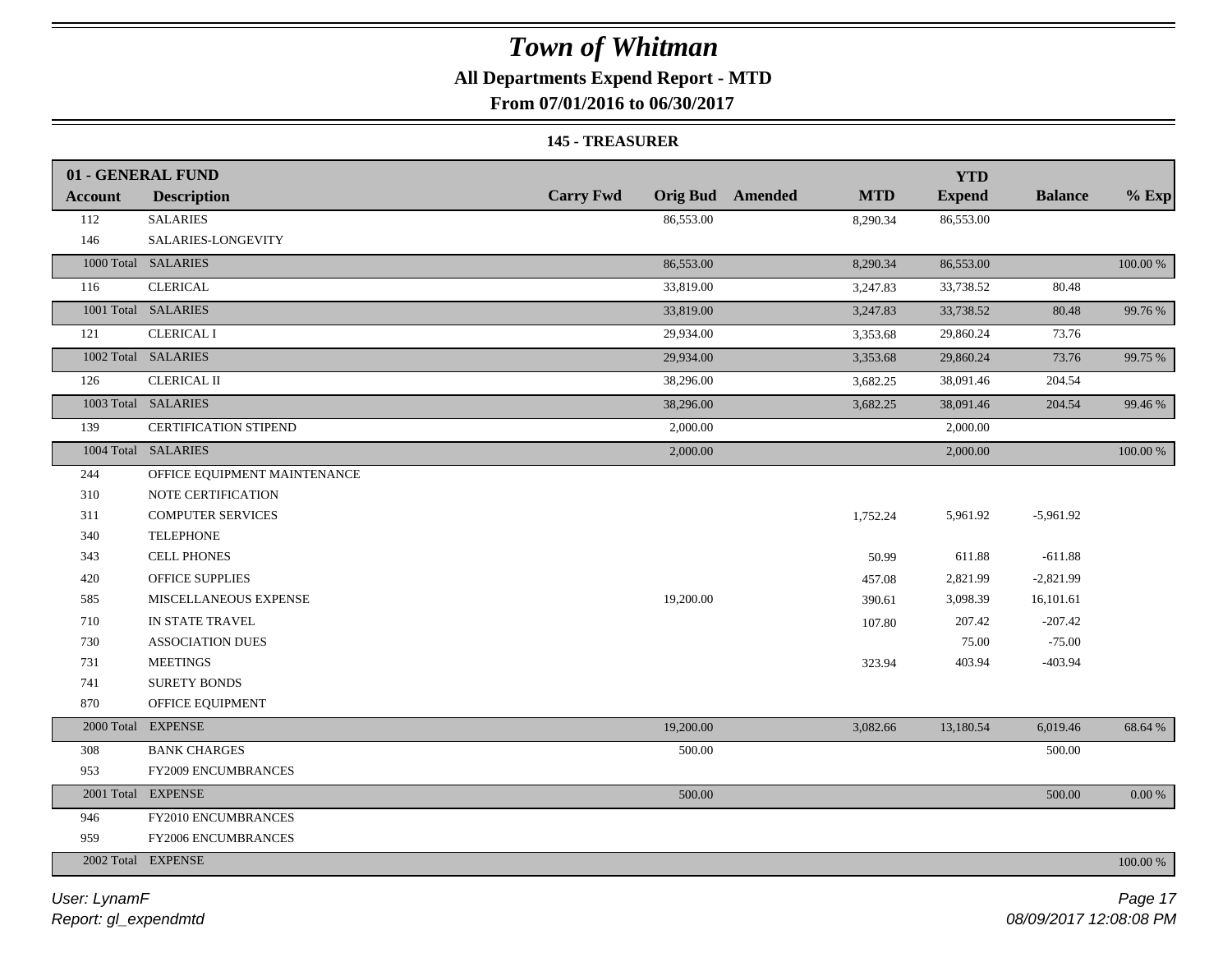### **All Departments Expend Report - MTD**

### **From 07/01/2016 to 06/30/2017**

#### **145 - TREASURER**

|         | 01 - GENERAL FUND                          |                  |            |                  |            | <b>YTD</b>    |                |          |
|---------|--------------------------------------------|------------------|------------|------------------|------------|---------------|----------------|----------|
| Account | <b>Description</b>                         | <b>Carry Fwd</b> |            | Orig Bud Amended | <b>MTD</b> | <b>Expend</b> | <b>Balance</b> | $%$ Exp  |
| 744     | PENALTY & INTEREST ON PR TAXES             |                  |            |                  |            |               |                |          |
|         | 2003 Total EXPENSE                         |                  |            |                  |            |               |                | 100.00 % |
| 999     |                                            |                  |            |                  |            |               |                |          |
|         | 4572 Total A13ATM5/17 GASB45 ACTUARY SERV. |                  |            |                  |            |               |                | 100.00 % |
|         | <b>145 Total TREASURER</b>                 |                  | 210,302.00 |                  | 21,656.76  | 203,423.76    | 6,878.24       |          |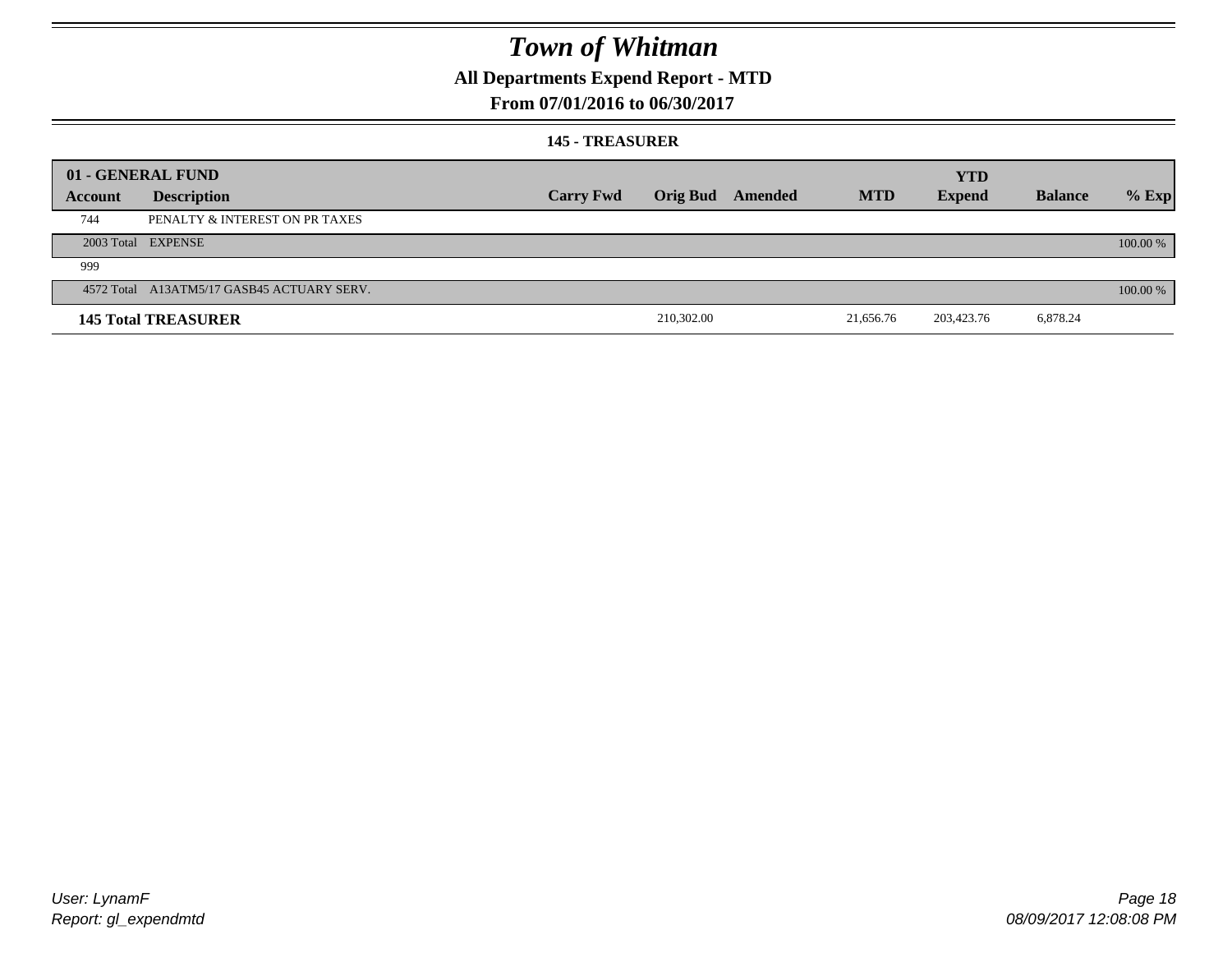### **All Departments Expend Report - MTD**

### **From 07/01/2016 to 06/30/2017**

#### **146 - COLLECTOR**

|                | 01 - GENERAL FUND<br><b>Description</b> | <b>Carry Fwd</b> |           | <b>Orig Bud</b> Amended | <b>MTD</b> | <b>YTD</b><br><b>Expend</b> | <b>Balance</b> | $%$ Exp     |
|----------------|-----------------------------------------|------------------|-----------|-------------------------|------------|-----------------------------|----------------|-------------|
| <b>Account</b> | <b>SALARIES</b>                         |                  |           |                         |            |                             |                |             |
| 112<br>146     | SALARIES-LONGEVITY                      |                  |           |                         |            |                             |                |             |
|                | 1000 Total SALARIES                     |                  |           |                         |            |                             |                | $100.00~\%$ |
| 116            | <b>CLERICAL</b>                         |                  | 39,429.00 |                         |            |                             | 23.92          |             |
|                | 1001 Total SALARIES                     |                  |           |                         | 3,942.85   | 39,405.08                   |                |             |
|                |                                         |                  | 39,429.00 |                         | 3,942.85   | 39,405.08                   | 23.92          | 99.93%      |
| 121            | <b>CLERICAL I</b>                       |                  | 38,296.00 |                         | 3,704.91   | 38,040.48                   | 255.52         |             |
|                | 1002 Total SALARIES                     |                  | 38,296.00 |                         | 3,704.91   | 38,040.48                   | 255.52         | 99.33 %     |
| 126            | <b>CLERICAL II</b>                      |                  |           |                         |            |                             |                |             |
|                | 1003 Total SALARIES                     |                  |           |                         |            |                             |                | 100.00 %    |
| 130            | SALARIES-OVERTIME                       |                  | 2,000.00  |                         | 11.67      | 1,756.47                    | 243.53         |             |
|                | 1004 Total SALARIES                     |                  | 2,000.00  |                         | 11.67      | 1,756.47                    | 243.53         | 87.82 %     |
| 186            | <b>CERTIFICATION STIPEND</b>            |                  |           |                         |            |                             |                |             |
|                | 1005 Total SALARIES                     |                  |           |                         |            |                             |                | 100.00 %    |
| 244            | OFFICE EQUIPMENT MAINTENANCE            |                  |           |                         |            |                             |                |             |
| 340            | <b>TELEPHONE</b>                        |                  |           |                         |            |                             |                |             |
| 343            | <b>CELL PHONES</b>                      |                  |           |                         |            |                             |                |             |
| 420            | OFFICE SUPPLIES                         |                  |           |                         |            |                             |                |             |
| 585            | MISCELLANEOUS EXPENSE                   |                  |           |                         |            |                             |                |             |
| 710            | IN STATE TRAVEL                         |                  |           |                         |            |                             |                |             |
| 730            | <b>ASSOCIATION DUES</b>                 |                  |           |                         |            |                             |                |             |
| 731            | <b>MEETINGS</b>                         |                  |           |                         |            |                             |                |             |
| 741            | <b>SURETY BONDS</b>                     |                  |           |                         |            |                             |                |             |
| 870            | OFFICE EQUIPMENT                        |                  |           |                         |            |                             |                |             |
|                | 2000 Total EXPENSE                      |                  |           |                         |            |                             |                | 100.00 %    |
| 311            | <b>COMPUTER SERVICES</b>                |                  |           |                         |            |                             |                |             |
|                | 2001 Total EXPENSE                      |                  |           |                         |            |                             |                | $100.00~\%$ |
| 958            | FY2005 ENCUMBRANCES                     |                  |           |                         |            |                             |                |             |
| 939            | FY2015 ENCUMBRANCES                     |                  |           |                         |            |                             |                |             |
| 943            | <b>FY2012 ENCUMBRANCES</b>              |                  |           |                         |            |                             |                |             |
| 948            | FY07 ENCUMBRANCES                       |                  |           |                         |            |                             |                |             |
|                |                                         |                  |           |                         |            |                             |                |             |

*Report: gl\_expendmtd User: LynamF*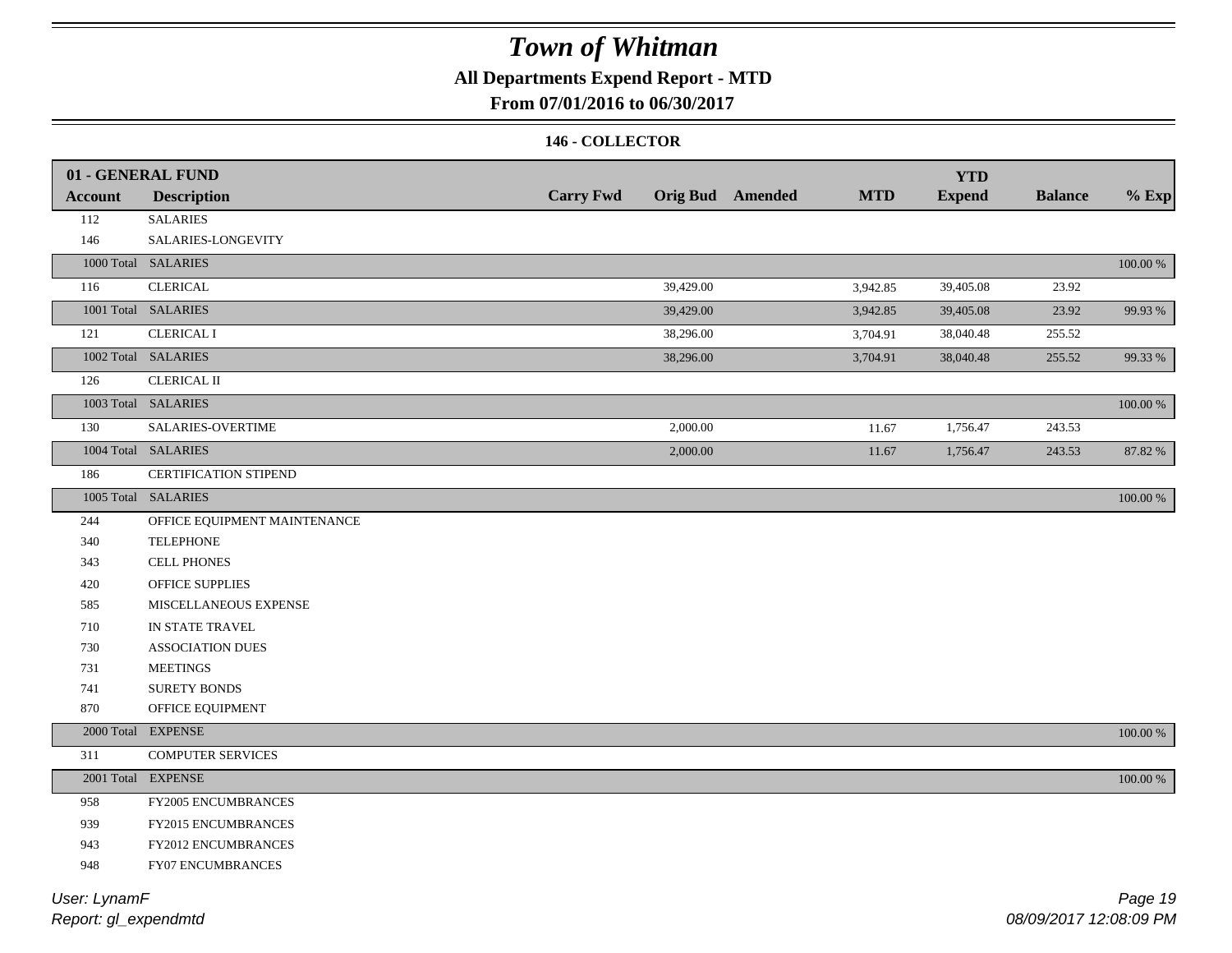### **All Departments Expend Report - MTD**

**From 07/01/2016 to 06/30/2017**

#### **146 - COLLECTOR**

|         | 01 - GENERAL FUND                     |                  |                 |         |            | <b>YTD</b>    |                |          |
|---------|---------------------------------------|------------------|-----------------|---------|------------|---------------|----------------|----------|
| Account | <b>Description</b>                    | <b>Carry Fwd</b> | <b>Orig Bud</b> | Amended | <b>MTD</b> | <b>Expend</b> | <b>Balance</b> | $%$ Exp  |
| 959     | <b>FY2006 ENCUMBRANCES</b>            |                  |                 |         |            |               |                |          |
|         | 2002 Total EXPENSE                    |                  |                 |         |            |               |                | 100.00 % |
| 999     |                                       |                  |                 |         |            |               |                |          |
|         | 4570 Total A.1 STM 5/07 THEFT REFUNDS |                  |                 |         |            |               |                | 100.00 % |
|         | <b>146 Total COLLECTOR</b>            |                  | 79,725.00       |         | 7,659.43   | 79,202.03     | 522.97         |          |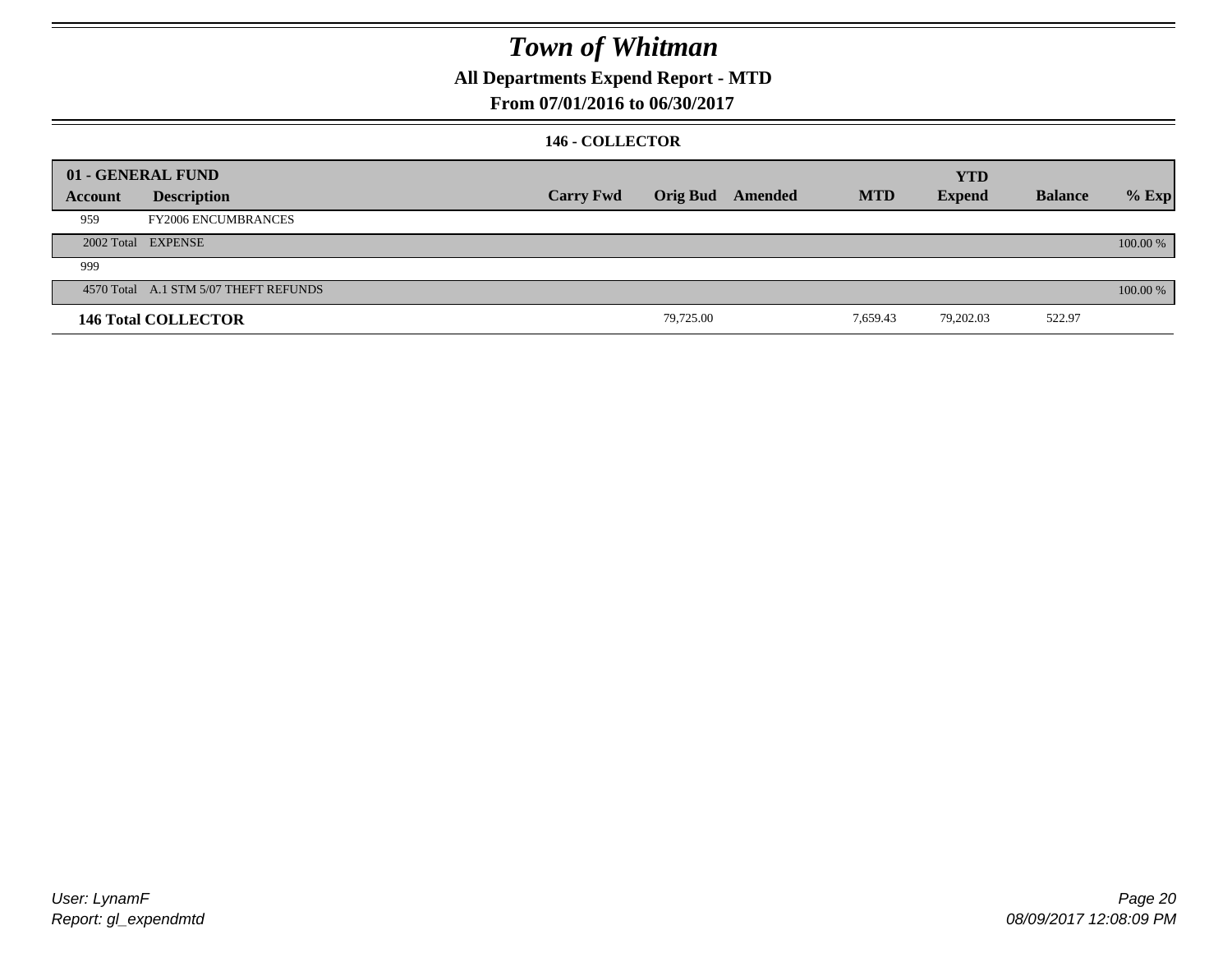### **All Departments Expend Report - MTD**

**From 07/01/2016 to 06/30/2017**

#### **151 - LAW DEPARTMENT**

|            | 01 - GENERAL FUND               |                  |                 |           |              | <b>YTD</b>    |                |          |
|------------|---------------------------------|------------------|-----------------|-----------|--------------|---------------|----------------|----------|
| Account    | <b>Description</b>              | <b>Carry Fwd</b> | <b>Orig Bud</b> | Amended   | <b>MTD</b>   | <b>Expend</b> | <b>Balance</b> | $%$ Exp  |
| 301        | <b>LEGAL SERVICES</b>           |                  | 125,000.00      | 62,674.46 | 47,122.00    | 192,681.00    | $-5,006.54$    |          |
| 585        | <b>MISCELLANEOUS EXPENSE</b>    |                  | 15,000.00       |           | $-19,340.39$ | 4,337.46      | 10,662.54      |          |
| 2000 Total | <b>EXPENSE</b>                  |                  | 140,000.00      | 62,674.46 | 27,781.61    | 197,018.46    | 5,656.00       | 97.20 %  |
| 302        | <b>CLAIMS SETTLEMENT</b>        |                  | 5,000.00        |           |              |               | 5,000.00       |          |
| 2001 Total | <b>EXPENSE</b>                  |                  | 5,000.00        |           |              |               | 5,000.00       | 0.00 %   |
| 943        | FY2012 ENCUMBRANCES             |                  |                 |           |              |               |                |          |
| 940        | <b>FY2016 ENCUMBRANCES</b>      |                  |                 |           |              |               |                |          |
| 945        | <b>FY2013 ENCUMBRANCES</b>      |                  |                 |           |              |               |                |          |
|            | 2002 Total EXPENSE              |                  |                 |           |              |               |                | 100.00 % |
|            | <b>151 Total LAW DEPARTMENT</b> |                  | 145,000.00      | 62,674.46 | 27,781.61    | 197,018.46    | 10,656.00      |          |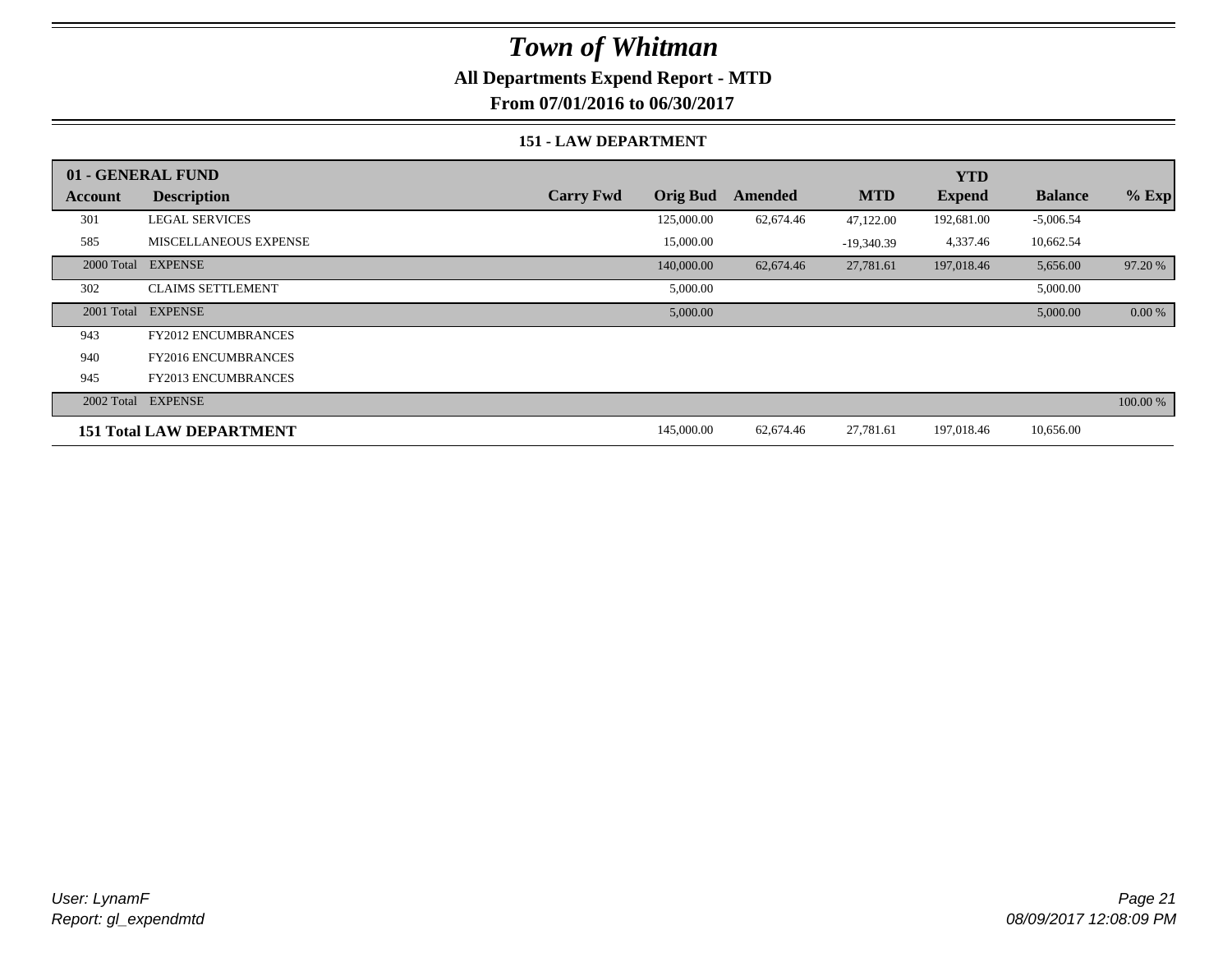### **All Departments Expend Report - MTD**

**From 07/01/2016 to 06/30/2017**

#### **155 - DATA PROCESSING**

|         | 01 - GENERAL FUND                               |                  |                 |                |            | <b>YTD</b>    |                |             |
|---------|-------------------------------------------------|------------------|-----------------|----------------|------------|---------------|----------------|-------------|
| Account | <b>Description</b>                              | <b>Carry Fwd</b> | <b>Orig Bud</b> | <b>Amended</b> | <b>MTD</b> | <b>Expend</b> | <b>Balance</b> | $%$ Exp     |
| 112     | <b>SALARIES</b>                                 |                  | 120,829.00      |                | 11,573.37  | 120,829.00    |                |             |
|         | 1000 Total SALARIES                             |                  | 120,829.00      |                | 11,573.37  | 120,829.00    |                | 100.00 %    |
| 116     | <b>CLERICAL</b>                                 |                  |                 |                |            |               |                |             |
|         | 1001 Total SALARIES                             |                  |                 |                |            |               |                | $100.00~\%$ |
| 243     | EQUIPMENT MAINTENANCE                           |                  |                 |                |            | 7,996.20      | $-7,996.20$    |             |
| 280     | <b>SUPPORT SERVICES</b>                         |                  |                 |                |            |               |                |             |
| 311     | <b>COMPUTER SERVICES</b>                        |                  |                 |                | 1,131.40   | 61,411.91     | $-61,411.91$   |             |
| 340     | <b>TELEPHONE</b>                                |                  |                 |                | 1,125.00   | 1,125.00      | $-1,125.00$    |             |
| 343     | <b>CELL PHONES</b>                              |                  |                 |                | 90.98      | 1,008.48      | $-1,008.48$    |             |
| 420     | OFFICE SUPPLIES                                 |                  |                 |                |            |               |                |             |
| 585     | MISCELLANEOUS EXPENSE                           |                  | 156,333.00      | $-850.28$      | 10,828.25  | 17,399.48     | 138,083.24     |             |
| 269     | DATA PROCESSING SOFTWARE                        |                  |                 |                | 3,026.90   | 49,217.77     | $-49,217.77$   |             |
| 276     | DATA PROCESSING EQUIP.                          |                  |                 |                | 5,880.05   | 14,097.50     | $-14,097.50$   |             |
|         | 2000 Total EXPENSE                              |                  | 156,333.00      | $-850.28$      | 22,082.58  | 152,256.34    | 3,226.38       | 97.92 %     |
| 940     | FY2016 ENCUMBRANCES                             | 3,902.00         |                 |                |            | 1,702.00      | 2,200.00       |             |
| 941     | FY 2017 ENCUMBRANCES                            |                  |                 | 850.28         |            |               | 850.28         |             |
| 943     | FY2012 ENCUMBRANCES                             |                  |                 |                |            |               |                |             |
| 948     | FY07 ENCUMBRANCES                               |                  |                 |                |            |               |                |             |
| 949     | FY2014 ENCUMBRANCES                             |                  |                 |                |            |               |                |             |
| 953     | FY2009 ENCUMBRANCES                             |                  |                 |                |            |               |                |             |
| 958     | <b>FY2005 ENCUMBRANCES</b>                      |                  |                 |                |            |               |                |             |
| 945     | FY2013 ENCUMBRANCES                             |                  |                 |                |            |               |                |             |
| 946     | FY2010 ENCUMBRANCES                             |                  |                 |                |            |               |                |             |
|         | 2001 Total EXPENSE                              | 3,902.00         |                 | 850.28         |            | 1,702.00      | 3,050.28       | 35.81 %     |
| 281     | <b>GIS SYSTEM MAINTENANCE</b>                   |                  | 15,000.00       |                | 8,722.56   | 13,505.30     | 1,494.70       |             |
| 941     | FY 2017 ENCUMBRANCES                            |                  |                 |                |            |               |                |             |
|         | 2002 Total EXPENSE                              |                  | 15,000.00       |                | 8,722.56   | 13,505.30     | 1,494.70       | 90.03 %     |
| 999     |                                                 |                  | 6,000.00        |                |            | 6,000.00      |                |             |
|         | 4402 Total A.16ATM5/16 PUR.WIRELESS NTWK CNTRLR |                  | 6,000.00        |                |            | 6,000.00      |                | 100.00 %    |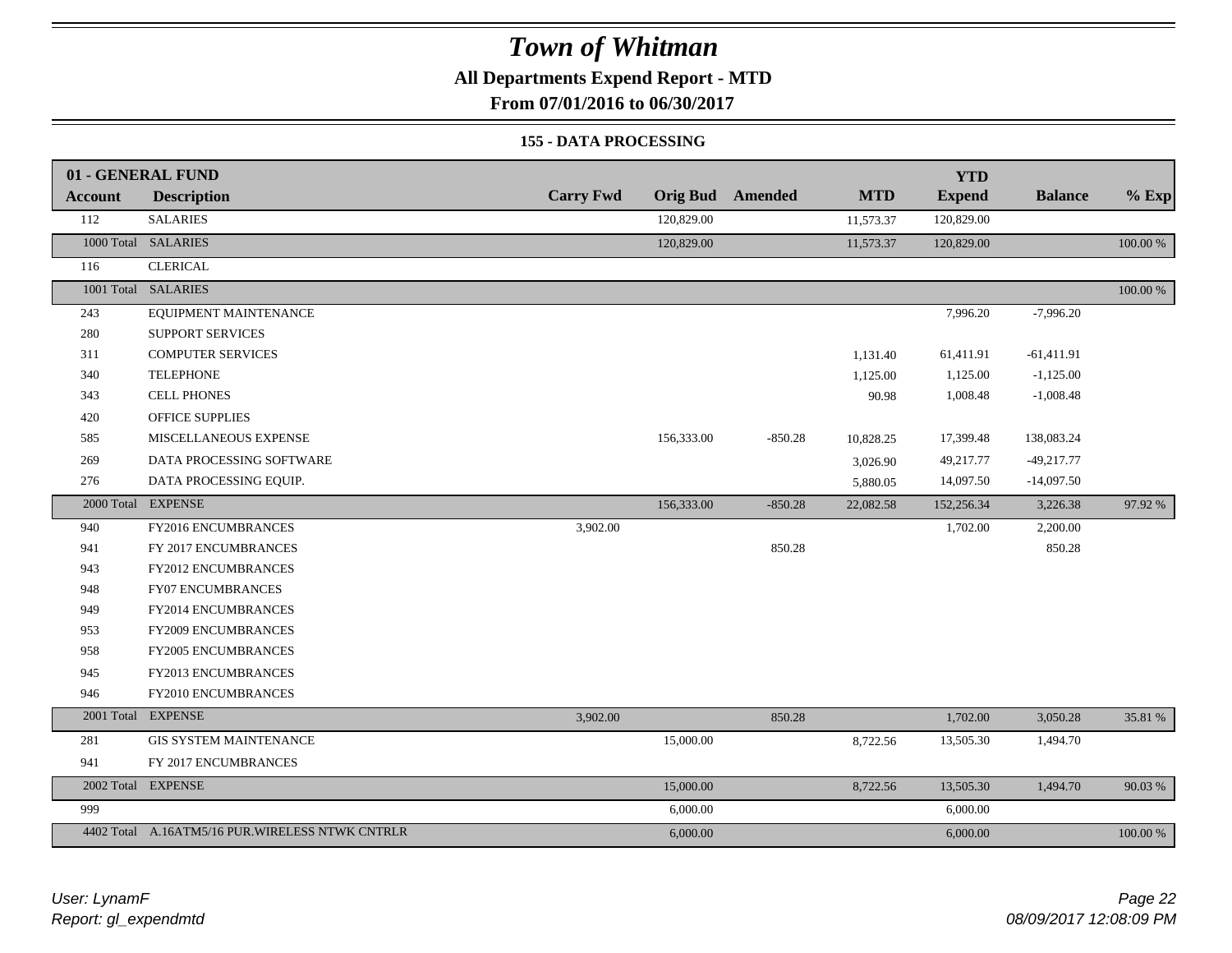### **All Departments Expend Report - MTD**

**From 07/01/2016 to 06/30/2017**

#### **155 - DATA PROCESSING**

|                | 01 - GENERAL FUND                                  |                  |                 |                |            | <b>YTD</b>    |                |          |
|----------------|----------------------------------------------------|------------------|-----------------|----------------|------------|---------------|----------------|----------|
| <b>Account</b> | <b>Description</b>                                 | <b>Carry Fwd</b> | <b>Orig Bud</b> | <b>Amended</b> | <b>MTD</b> | <b>Expend</b> | <b>Balance</b> | $%$ Exp  |
| 999            |                                                    |                  | 5,495.00        |                |            | 4,040.00      | 1,455.00       |          |
| 4411 Total     | A.17ATM5/16 PUR.BATT.-POLICE NTWRK                 |                  | 5,495.00        |                |            | 4,040.00      | 1,455.00       | 73.52 %  |
| 999            |                                                    | 2,231.40         |                 |                |            | 2,231.40      |                |          |
|                | 4512 Total A.37ATM 5/15 PUR.2 COPIERS/TOWN OFFICES | 2,231.40         |                 |                |            | 2,231.40      |                | 100.00 % |
| 999            |                                                    |                  |                 |                |            |               |                |          |
| 4519 Total     | A.34ATM 5/17 PUR.MULTI-FUNCTION PRINTER            |                  |                 |                |            |               |                | 100.00 % |
| 999            |                                                    |                  |                 |                |            |               |                |          |
| 4520 Total     | A33ATM 5/17 PUR.FIREWALLS                          |                  |                 |                |            |               |                | 100.00 % |
| 999            |                                                    | 15,000.00        |                 |                |            | 11,586.62     | 3,413.38       |          |
|                | 4526 Total A.36 ATM5/15PUR.POW.SUPPLY/NETWK.EQ.    | 15,000.00        |                 |                |            | 11,586.62     | 3,413.38       | 77.24 %  |
| 999            |                                                    |                  | 8,000.00        |                |            |               | 8,000.00       |          |
| 4527 Total     | A.14ATM5/16 PUR.SFTWR NET.SECURITY                 |                  | 8,000.00        |                |            |               | 8,000.00       | 0.00 %   |
| 999            |                                                    |                  |                 |                |            |               |                |          |
| 4564 Total     | A36ATM5/17PUR.COMP.EQ.TN.BLDGS                     |                  |                 |                |            |               |                | 100.00 % |
|                | <b>155 Total DATA PROCESSING</b>                   | 21,133.40        | 311,657.00      |                | 42,378.51  | 312,150.66    | 20,639.74      |          |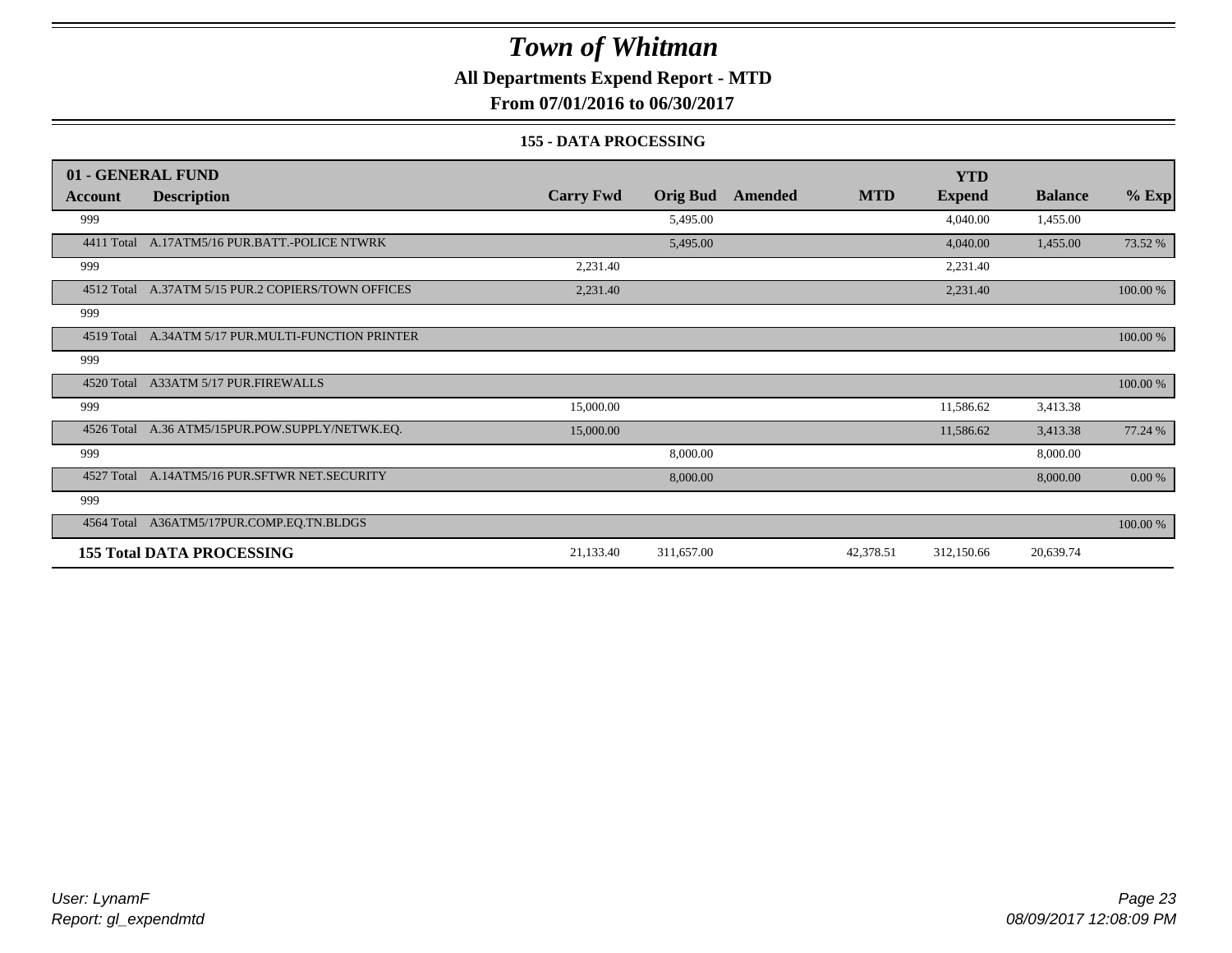**All Departments Expend Report - MTD**

**From 07/01/2016 to 06/30/2017**

#### **158 - TAX TITLE FORECLOSURE-TREAS.**

|         | 01 - GENERAL FUND                             |                  |           |         |            | <b>YTD</b>    |                |          |
|---------|-----------------------------------------------|------------------|-----------|---------|------------|---------------|----------------|----------|
| Account | <b>Description</b>                            | <b>Carry Fwd</b> | Orig Bud  | Amended | <b>MTD</b> | <b>Expend</b> | <b>Balance</b> | $%$ Exp  |
| 252     | <b>SERVICES</b>                               |                  | 40,000.00 |         | 1.928.84   | 37,033.50     | 2,966.50       |          |
|         | 2000 Total EXPENSE                            |                  | 40,000,00 |         | 1.928.84   | 37,033.50     | 2,966.50       | 92.58 %  |
| 948     | <b>FY07 ENCUMBRANCES</b>                      |                  |           |         |            |               |                |          |
|         | 2001 Total EXPENSE                            |                  |           |         |            |               |                | 100.00 % |
|         | <b>158 Total TAX TITLE FORECLOSURE-TREAS.</b> |                  | 40,000.00 |         | 1.928.84   | 37,033.50     | 2,966.50       |          |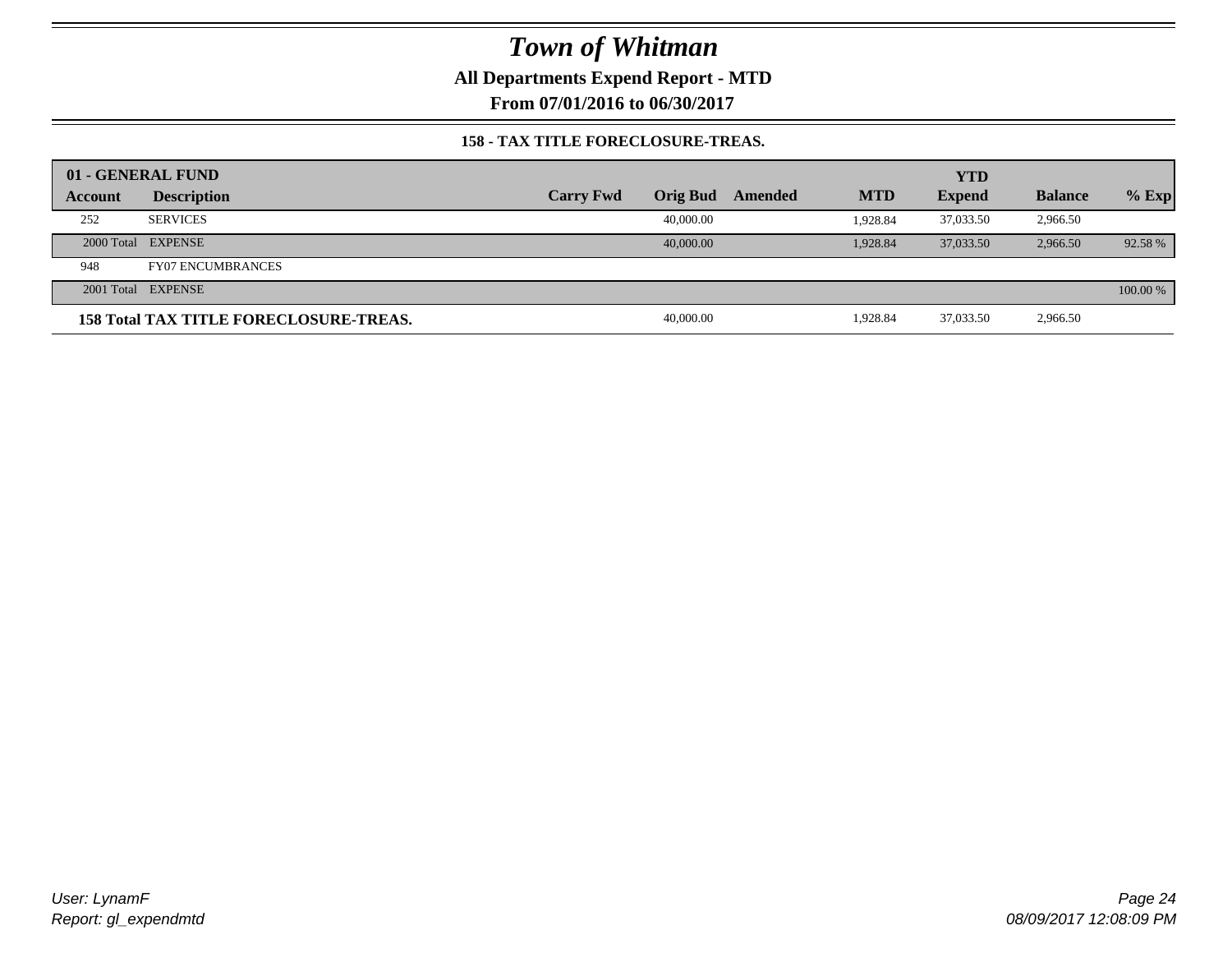**All Departments Expend Report - MTD**

**From 07/01/2016 to 06/30/2017**

#### **159 - TAX TITLE EXPENSE-COLLECTOR**

|         | 01 - GENERAL FUND                            |                  |                         |            | YTD           |                |          |
|---------|----------------------------------------------|------------------|-------------------------|------------|---------------|----------------|----------|
| Account | <b>Description</b>                           | <b>Carry Fwd</b> | <b>Orig Bud</b> Amended | <b>MTD</b> | <b>Expend</b> | <b>Balance</b> | $%$ Exp  |
| 252     | <b>SERVICES</b>                              |                  |                         |            |               |                |          |
|         | 2000 Total EXPENSE                           |                  |                         |            |               |                | 100.00 % |
|         | <b>159 Total TAX TITLE EXPENSE-COLLECTOR</b> |                  |                         |            |               |                |          |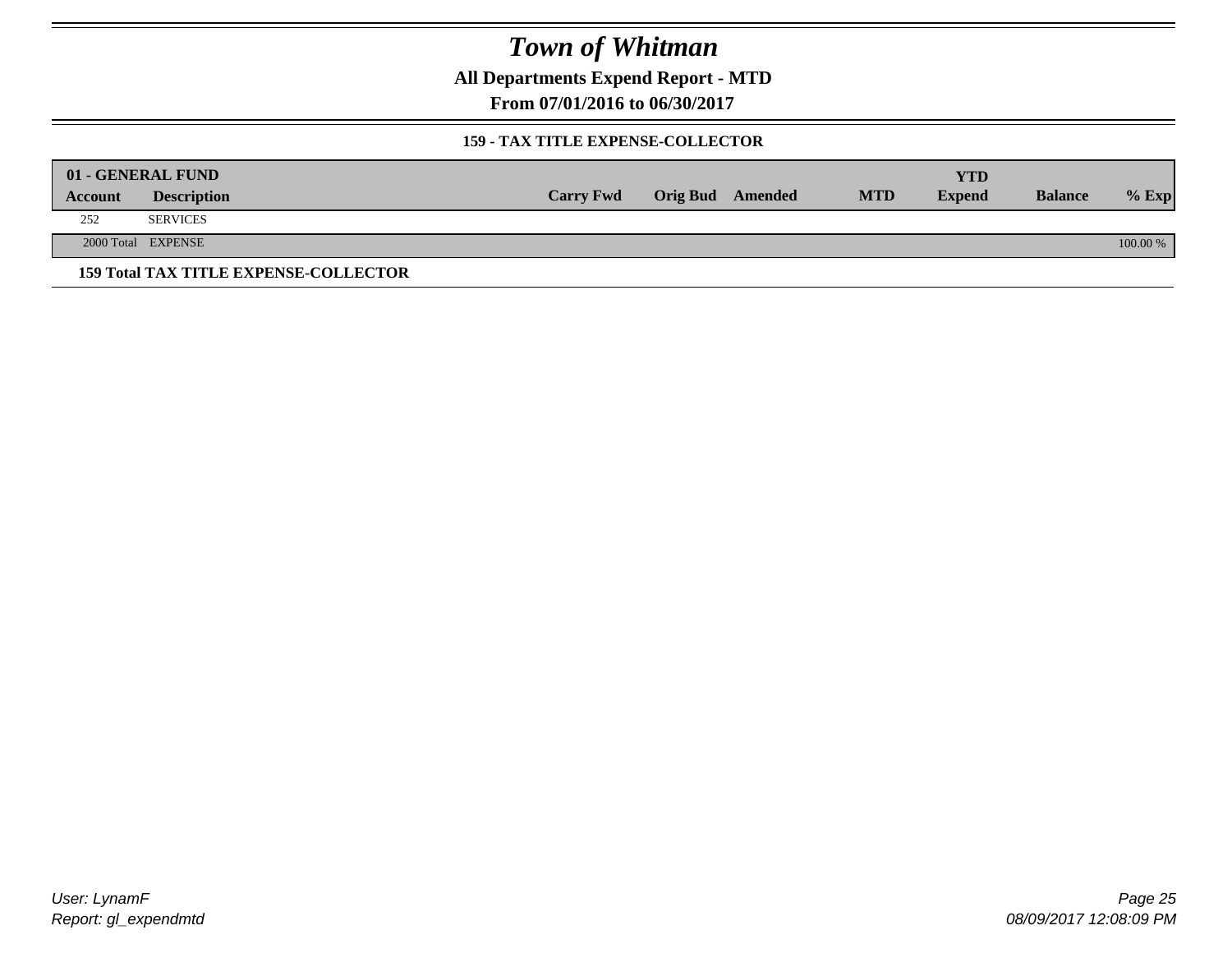### **All Departments Expend Report - MTD**

**From 07/01/2016 to 06/30/2017**

#### **161 - TOWN CLERK**

|                | 01 - GENERAL FUND            |                  |           |                         |            | <b>YTD</b>    |                |          |
|----------------|------------------------------|------------------|-----------|-------------------------|------------|---------------|----------------|----------|
| <b>Account</b> | <b>Description</b>           | <b>Carry Fwd</b> |           | <b>Orig Bud</b> Amended | <b>MTD</b> | <b>Expend</b> | <b>Balance</b> | $%$ Exp  |
| 112            | <b>SALARIES</b>              |                  | 64,514.00 |                         | 6,203.45   | 64,514.00     |                |          |
| 146            | SALARIES-LONGEVITY           |                  |           |                         |            |               |                |          |
|                | 1000 Total SALARIES          |                  | 64,514.00 |                         | 6,203.45   | 64,514.00     |                | 100.00 % |
| 116            | <b>CLERICAL</b>              |                  | 39,429.00 |                         | 3,791.20   | 39,323.45     | 105.55         |          |
|                | 1001 Total SALARIES          |                  | 39,429.00 |                         | 3,791.20   | 39,323.45     | 105.55         | 99.73 %  |
| 126            | <b>CLERICAL II</b>           |                  | 36,628.00 |                         | 3,525.50   | 36,468.08     | 159.92         |          |
|                | 1002 Total SALARIES          |                  | 36,628.00 |                         | 3,525.50   | 36,468.08     | 159.92         | 99.56%   |
| 130            | SALARIES-OVERTIME            |                  | 1,000.00  |                         |            | 1,000.00      |                |          |
|                | 1004 Total SALARIES          |                  | 1,000.00  |                         |            | 1,000.00      |                | 100.00 % |
| 142            | <b>CERTIFICATION STIPEND</b> |                  |           |                         |            |               |                |          |
|                | 1005 Total SALARIES          |                  |           |                         |            |               |                | 100.00 % |
| 244            | OFFICE EQUIPMENT MAINTENANCE |                  |           |                         |            | 125.00        | $-125.00$      |          |
| 306            | <b>BOOKBINDING</b>           |                  |           |                         |            |               |                |          |
| 314            | MICRO FILM STORAGE           |                  |           |                         |            | 264.00        | $-264.00$      |          |
| 340            | <b>TELEPHONE</b>             |                  |           |                         |            |               |                |          |
| 343            | <b>CELL PHONES</b>           |                  |           |                         | 25.50      | 305.95        | $-305.95$      |          |
| 736            | TOWN RECORDS RESTORATION     |                  | 2,500.00  | $-2,500.00$             |            |               |                |          |
| 420            | <b>OFFICE SUPPLIES</b>       |                  |           |                         |            | 1,029.58      | $-1,029.58$    |          |
| 585            | MISCELLANEOUS EXPENSE        |                  | 3,950.00  |                         |            | 10.95         | 3,939.05       |          |
| 732            | DOG LICENSES & SUPPLIES      |                  |           |                         |            | 485.12        | $-485.12$      |          |
| 710            | IN STATE TRAVEL              |                  |           |                         | 55.86      | 366.14        | $-366.14$      |          |
| 730            | <b>ASSOCIATION DUES</b>      |                  |           |                         |            | 305.00        | $-305.00$      |          |
| 731            | <b>MEETINGS</b>              |                  |           |                         |            | 1,045.54      | $-1,045.54$    |          |
| 741            | <b>SURETY BONDS</b>          |                  |           |                         |            |               |                |          |
| 870            | OFFICE EQUIPMENT             |                  |           |                         |            |               |                |          |
|                | 2000 Total EXPENSE           |                  | 6,450.00  | $-2,500.00$             | 81.36      | 3,937.28      | 12.72          | 99.67 %  |
| 736            | TOWN RECORDS RESTORATION     |                  |           | 2,500.00                | 2,158.00   | 2,499.40      | 0.60           |          |
|                | 2001 Total EXPENSE           |                  |           | 2,500.00                | 2,158.00   | 2,499.40      | 0.60           | 99.97 %  |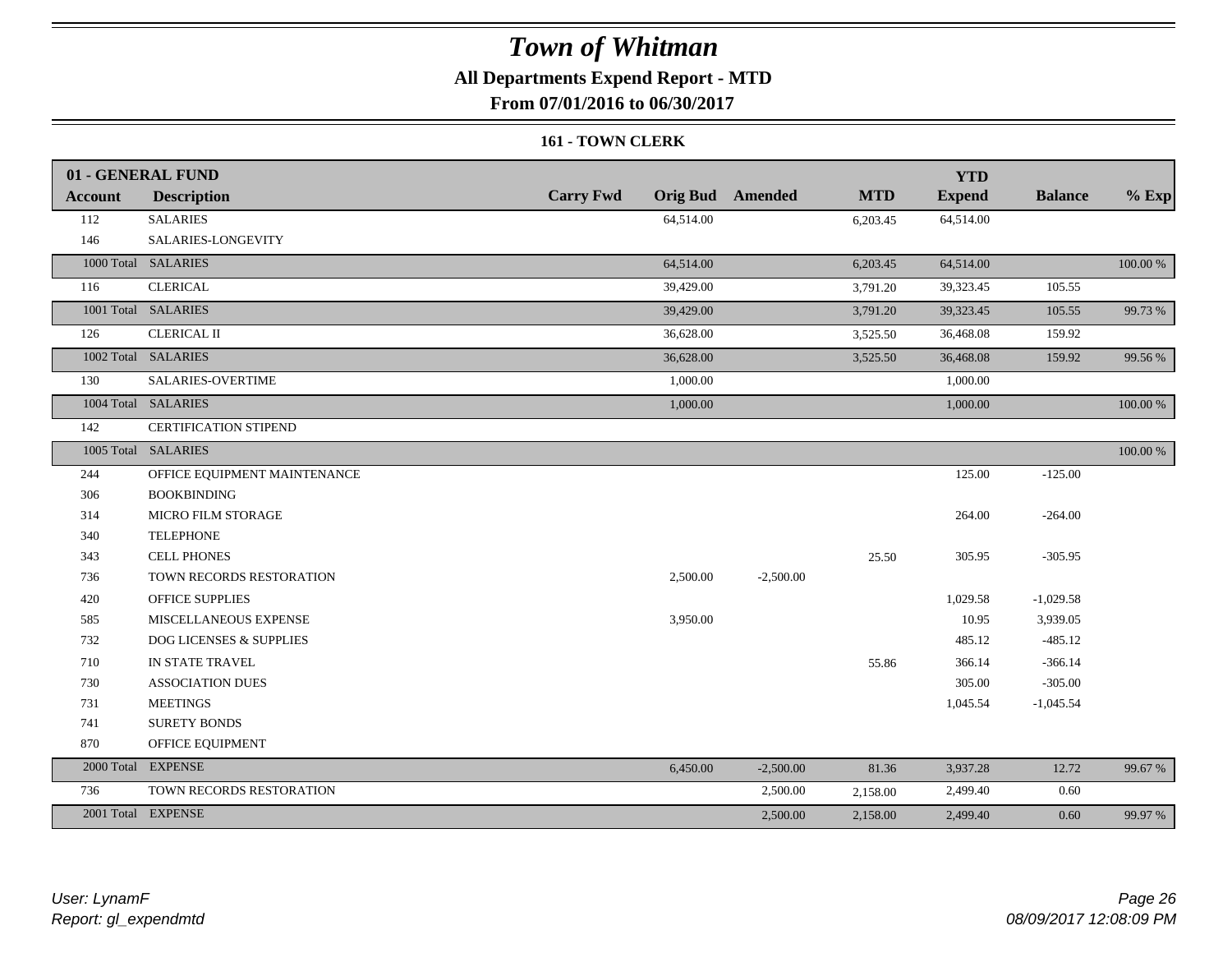### **All Departments Expend Report - MTD**

### **From 07/01/2016 to 06/30/2017**

#### **161 - TOWN CLERK**

|            | 01 - GENERAL FUND                            |                  |                 |         |            | <b>YTD</b>    |                |          |
|------------|----------------------------------------------|------------------|-----------------|---------|------------|---------------|----------------|----------|
| Account    | <b>Description</b>                           | <b>Carry Fwd</b> | <b>Orig Bud</b> | Amended | <b>MTD</b> | <b>Expend</b> | <b>Balance</b> | $%$ Exp  |
| 946        | FY2010 ENCUMBRANCES                          |                  |                 |         |            |               |                |          |
| 953        | FY2009 ENCUMBRANCES                          |                  |                 |         |            |               |                |          |
|            | 2002 Total EXPENSE                           |                  |                 |         |            |               |                | 100.00 % |
| 732        | DOG LICENSES & SUPPLIES                      |                  |                 |         |            |               |                |          |
|            | 2003 Total EXPENSE                           |                  |                 |         |            |               |                | 100.00 % |
| 999        |                                              |                  |                 |         |            |               |                |          |
| 4422 Total | <b>A30ATM5/07PURCHASE PRINTER</b>            |                  |                 |         |            |               |                | 100.00 % |
| 999        |                                              |                  |                 |         |            |               |                |          |
|            | 4424 Total ESTABLISH PETTY CASH - TOWN CLERK |                  |                 |         |            |               |                | 100.00 % |
| 999        |                                              |                  |                 |         |            |               |                |          |
|            | 4425 Total A.36ATM5/06MICROF.TN.REC.93-05    |                  |                 |         |            |               |                | 100.00 % |
|            | <b>161 Total TOWN CLERK</b>                  |                  | 148,021.00      |         | 15,759.51  | 147,742.21    | 278.79         |          |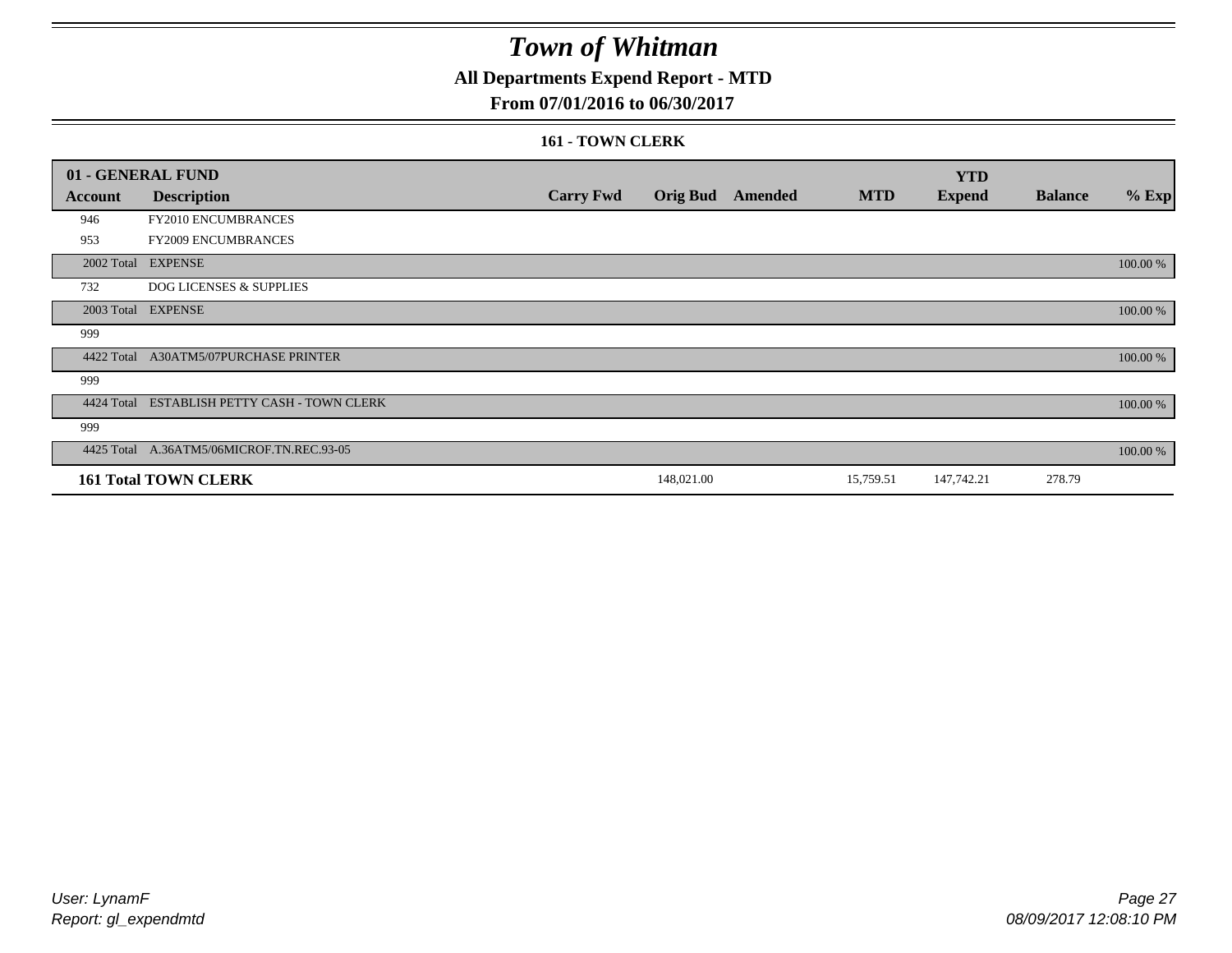### **All Departments Expend Report - MTD**

**From 07/01/2016 to 06/30/2017**

#### **163 - REGISTRARS**

|                | 01 - GENERAL FUND            |                                     |                              | <b>YTD</b>    |                |          |
|----------------|------------------------------|-------------------------------------|------------------------------|---------------|----------------|----------|
| <b>Account</b> | <b>Description</b>           | <b>Carry Fwd</b><br><b>Orig Bud</b> | <b>MTD</b><br><b>Amended</b> | <b>Expend</b> | <b>Balance</b> | $%$ Exp  |
| 110            | SALARIES-BOARD MEMBERS       | 3,635.00                            | 302.99                       | 3,635.00      |                |          |
| 128            | <b>TOWN CLERK</b>            | 695.00                              |                              | 695.00        |                |          |
| 1000 Total     | <b>SALARIES</b>              | 4,330.00                            | 302.99                       | 4,330.00      |                | 100.00 % |
| 121            | <b>CLERICAL I</b>            |                                     |                              |               |                |          |
|                | 1001 Total SALARIES          |                                     |                              |               |                | 100.00 % |
| 122            | <b>CANVAS LIST SERVICES</b>  | 4,016.00                            |                              | 4,016.00      |                |          |
| 1002 Total     | <b>SALARIES</b>              | 4,016.00                            |                              | 4,016.00      |                | 100.00 % |
| 244            | OFFICE EQUIPMENT MAINTENANCE |                                     |                              |               |                |          |
| 340            | <b>TELEPHONE</b>             |                                     |                              |               |                |          |
| 420            | <b>OFFICE SUPPLIES</b>       | 400.00                              |                              | 388.99        | 11.01          |          |
| 731            | <b>MEETINGS</b>              |                                     |                              |               |                |          |
| 2000 Total     | <b>EXPENSE</b>               | 400.00                              |                              | 388.99        | 11.01          | 97.24 %  |
| 342            | <b>PRINTING</b>              | 2,000.00                            |                              | 2,000.00      |                |          |
|                | 2001 Total EXPENSE           | 2,000.00                            |                              | 2,000.00      |                | 100.00 % |
| 590            | <b>CENSUS SUPPLIES</b>       | 1,900.00                            | 439.24                       | 1,629.88      | 270.12         |          |
| 2002 Total     | <b>EXPENSE</b>               | 1,900.00                            | 439.24                       | 1,629.88      | 270.12         | 85.78%   |
| 943            | FY2012 ENCUMBRANCES          |                                     |                              |               |                |          |
| 945            | <b>FY2013 ENCUMBRANCES</b>   |                                     |                              |               |                |          |
| 946            | FY2010 ENCUMBRANCES          |                                     |                              |               |                |          |
|                | 2003 Total EXPENSE           |                                     |                              |               |                | 100.00 % |
|                | <b>163 Total REGISTRARS</b>  | 12,646.00                           | 742.23                       | 12,364.87     | 281.13         |          |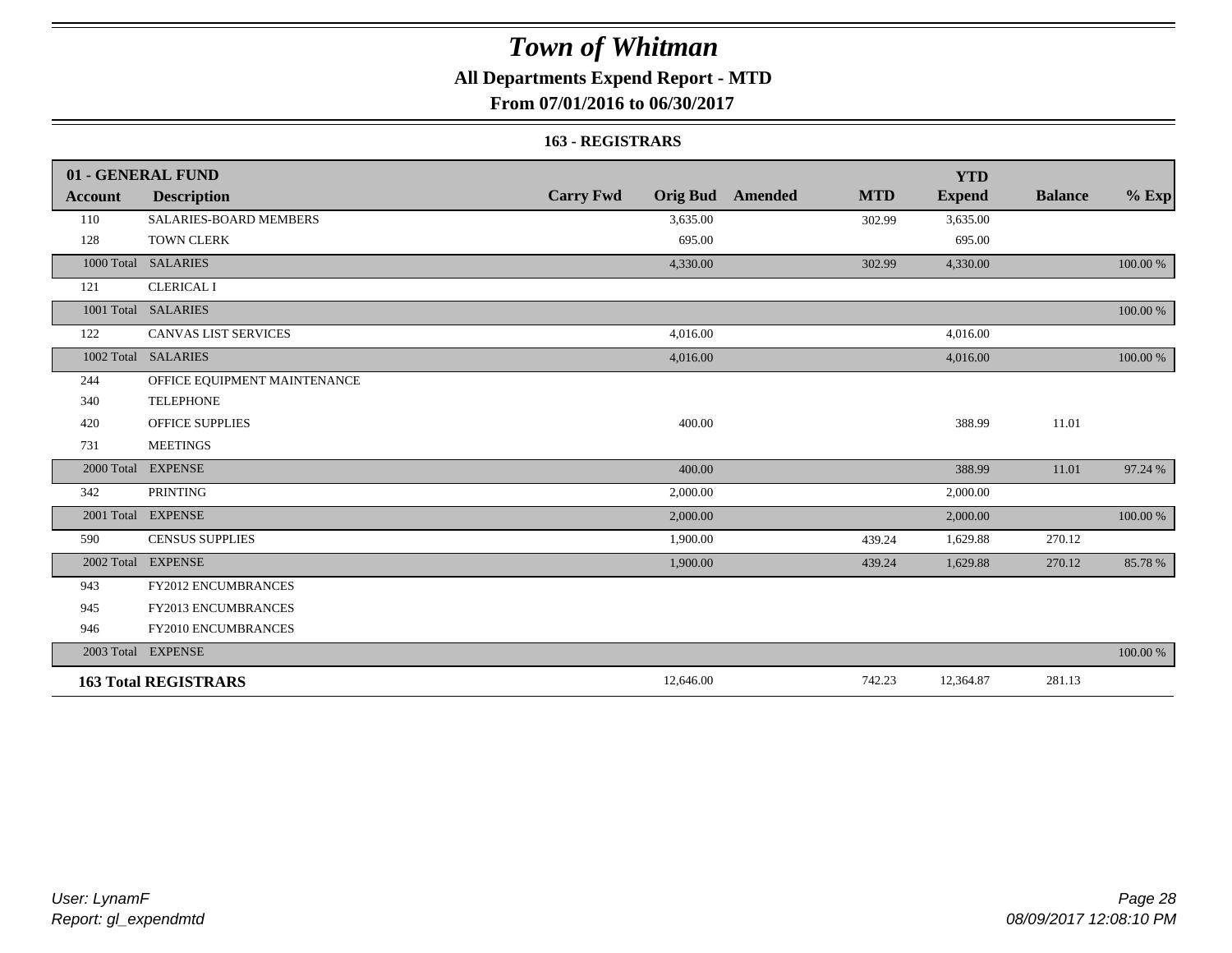**All Departments Expend Report - MTD**

**From 07/01/2016 to 06/30/2017**

#### **171 - CONSERVATION COMMISSION**

|            | 01 - GENERAL FUND                        |                  |                 |                |            | <b>YTD</b>    |                |          |
|------------|------------------------------------------|------------------|-----------------|----------------|------------|---------------|----------------|----------|
| Account    | <b>Description</b>                       | <b>Carry Fwd</b> | <b>Orig Bud</b> | <b>Amended</b> | <b>MTD</b> | <b>Expend</b> | <b>Balance</b> | $%$ Exp  |
| 121        | <b>CLERICAL I</b>                        |                  | 1,307.00        | 232.35         | 323.57     | 1,539.15      | 0.20           |          |
|            | 1000 Total SALARIES                      |                  | 1,307.00        | 232.35         | 323.57     | 1,539.15      | 0.20           | 99.98%   |
| 949        | <b>FY2014 ENCUMBRANCES</b>               |                  |                 |                |            |               |                |          |
|            | 1001 Total SALARIES                      |                  |                 |                |            |               |                | 100.00 % |
| 304        | <b>ADVERTISING</b>                       |                  |                 |                |            |               |                |          |
| 307        | ENGINEERING/ARCHITECTURAL                |                  |                 |                |            |               |                |          |
| 420        | <b>OFFICE SUPPLIES</b>                   |                  |                 |                |            |               |                |          |
| 585        | MISCELLANEOUS EXPENSE                    |                  | 580.00          | $-19.35$       | 13.18      | 154.54        | 406.11         |          |
| 710        | IN STATE TRAVEL                          |                  |                 |                |            |               |                |          |
| 730        | <b>ASSOCIATION DUES</b>                  |                  |                 |                |            | 401.00        | $-401.00$      |          |
| 731        | <b>MEETINGS</b>                          |                  |                 |                |            |               |                |          |
| 2000 Total | <b>EXPENSE</b>                           |                  | 580.00          | $-19.35$       | 13.18      | 555.54        | 5.11           | 99.08 %  |
| 733        | CONS. N.O.I. FEES APPROPRIATED           |                  |                 |                |            |               |                |          |
| 2001 Total | <b>EXPENSE</b>                           |                  |                 |                |            |               |                | 100.00 % |
| 943        | FY2012 ENCUMBRANCES                      |                  |                 |                |            |               |                |          |
|            | 2002 Total EXPENSE                       |                  |                 |                |            |               |                | 100.00 % |
|            | <b>171 Total CONSERVATION COMMISSION</b> |                  | 1,887.00        | 213.00         | 336.75     | 2,094.69      | 5.31           |          |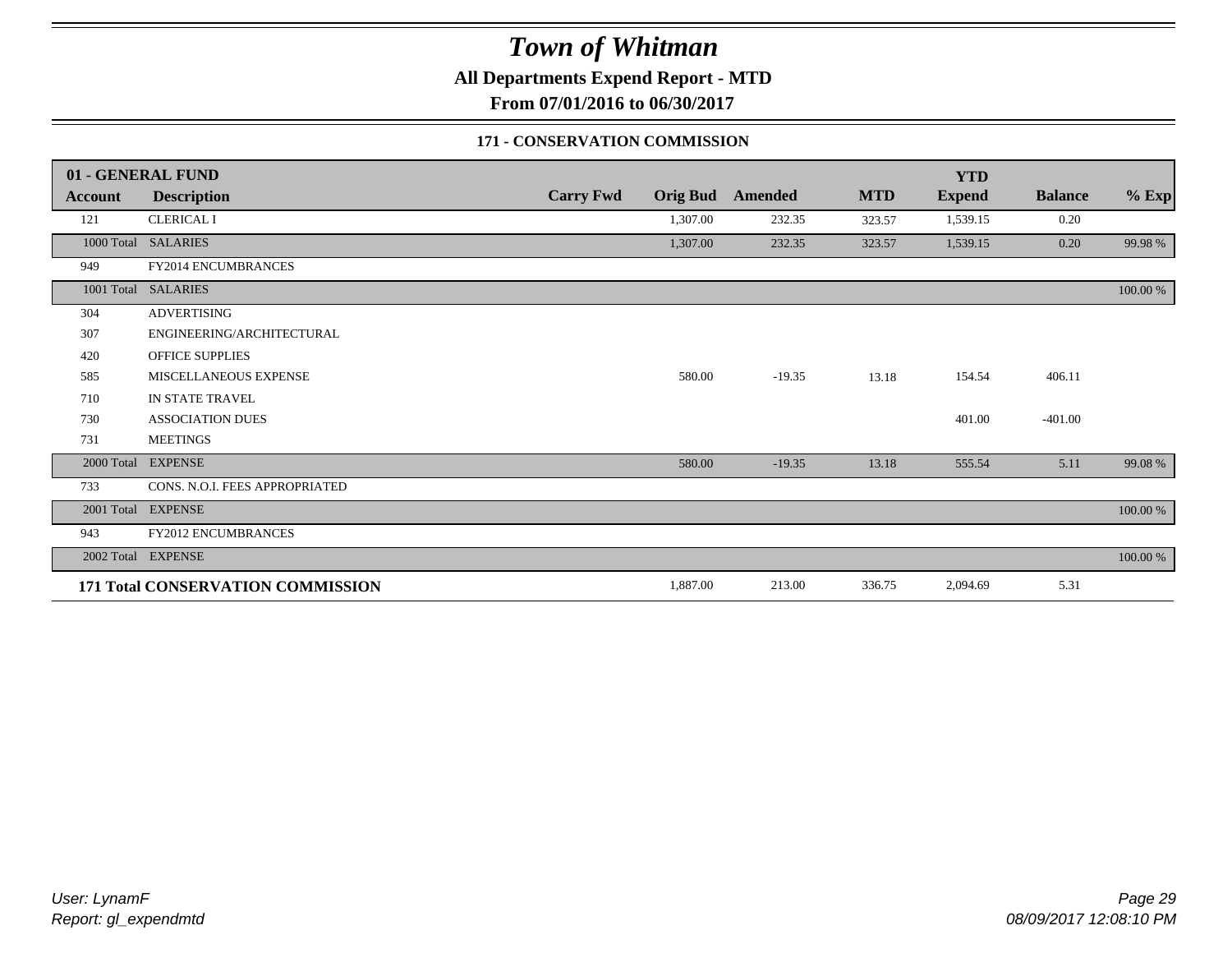### **All Departments Expend Report - MTD**

**From 07/01/2016 to 06/30/2017**

#### **175 - PLANNING BOARD**

|            | 01 - GENERAL FUND               |                                     |                              | <b>YTD</b>    |                |          |
|------------|---------------------------------|-------------------------------------|------------------------------|---------------|----------------|----------|
| Account    | <b>Description</b>              | <b>Carry Fwd</b><br><b>Orig Bud</b> | <b>MTD</b><br><b>Amended</b> | <b>Expend</b> | <b>Balance</b> | $%$ Exp  |
| 121        | <b>CLERICAL I</b>               | 6,639.00                            | 228.15                       | 1,842.75      | 4,796.25       |          |
|            | 1000 Total SALARIES             | 6,639.00                            | 228.15                       | 1,842.75      | 4,796.25       | 27.75 %  |
| 939        | <b>FY2015 ENCUMBRANCES</b>      |                                     |                              |               |                |          |
|            | 1001 Total SALARIES             |                                     |                              |               |                | 100.00 % |
| 304        | <b>ADVERTISING</b>              |                                     |                              |               |                |          |
| 420        | <b>OFFICE SUPPLIES</b>          |                                     |                              |               |                |          |
| 585        | MISCELLANEOUS EXPENSE           | 400.00                              |                              |               | 400.00         |          |
| 730        | <b>ASSOCIATION DUES</b>         |                                     |                              |               |                |          |
| 2000 Total | <b>EXPENSE</b>                  | 400.00                              |                              |               | 400.00         | 0.00 %   |
| 121        | <b>CLERICAL I</b>               |                                     |                              |               |                |          |
| 852        | A.21STM11/00 TOWN MASTER PLAN   |                                     |                              |               |                |          |
|            | 2001 Total EXPENSE              |                                     |                              |               |                | 100.00 % |
|            | <b>175 Total PLANNING BOARD</b> | 7,039.00                            | 228.15                       | 1,842.75      | 5,196.25       |          |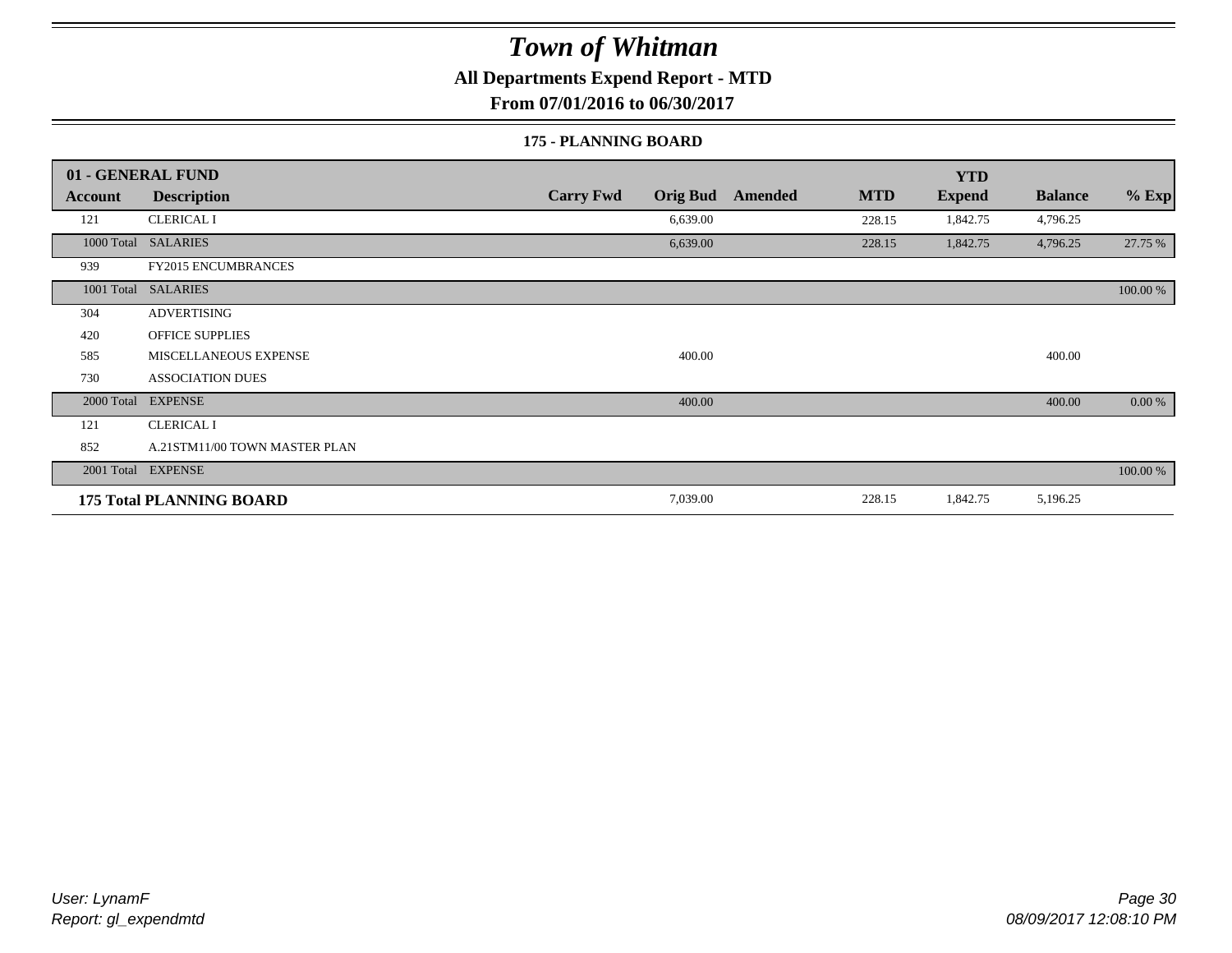**All Departments Expend Report - MTD**

**From 07/01/2016 to 06/30/2017**

### **176 - ZONING BOARD OF APPEALS**

|            | 01 - GENERAL FUND                        |                                     |                              | <b>YTD</b>    |                |          |
|------------|------------------------------------------|-------------------------------------|------------------------------|---------------|----------------|----------|
| Account    | <b>Description</b>                       | <b>Orig Bud</b><br><b>Carry Fwd</b> | <b>MTD</b><br><b>Amended</b> | <b>Expend</b> | <b>Balance</b> | $%$ Exp  |
| 110        | SALARIES-BOARD MEMBERS                   |                                     |                              |               |                |          |
|            | 1000 Total SALARIES                      |                                     |                              |               |                | 100.00 % |
| 121        | <b>CLERICAL I</b>                        | 5,000.00                            | 527.00                       | 4,420.00      | 580.00         |          |
| 1001 Total | <b>SALARIES</b>                          | 5,000.00                            | 527.00                       | 4,420.00      | 580.00         | 88.40 %  |
| 304        | <b>ADVERTISING</b>                       |                                     |                              |               |                |          |
| 420        | <b>OFFICE SUPPLIES</b>                   |                                     |                              | 171.97        | $-171.97$      |          |
| 585        | MISCELLANEOUS EXPENSE                    | 500.00                              |                              |               | 500.00         |          |
| 710        | IN STATE TRAVEL                          |                                     |                              |               |                |          |
| 730        | <b>ASSOCIATION DUES</b>                  |                                     |                              |               |                |          |
| 731        | <b>MEETINGS</b>                          |                                     |                              |               |                |          |
| 2000 Total | <b>EXPENSE</b>                           | 500.00                              |                              | 171.97        | 328.03         | 34.39 %  |
|            | <b>176 Total ZONING BOARD OF APPEALS</b> | 5,500.00                            | 527.00                       | 4,591.97      | 908.03         |          |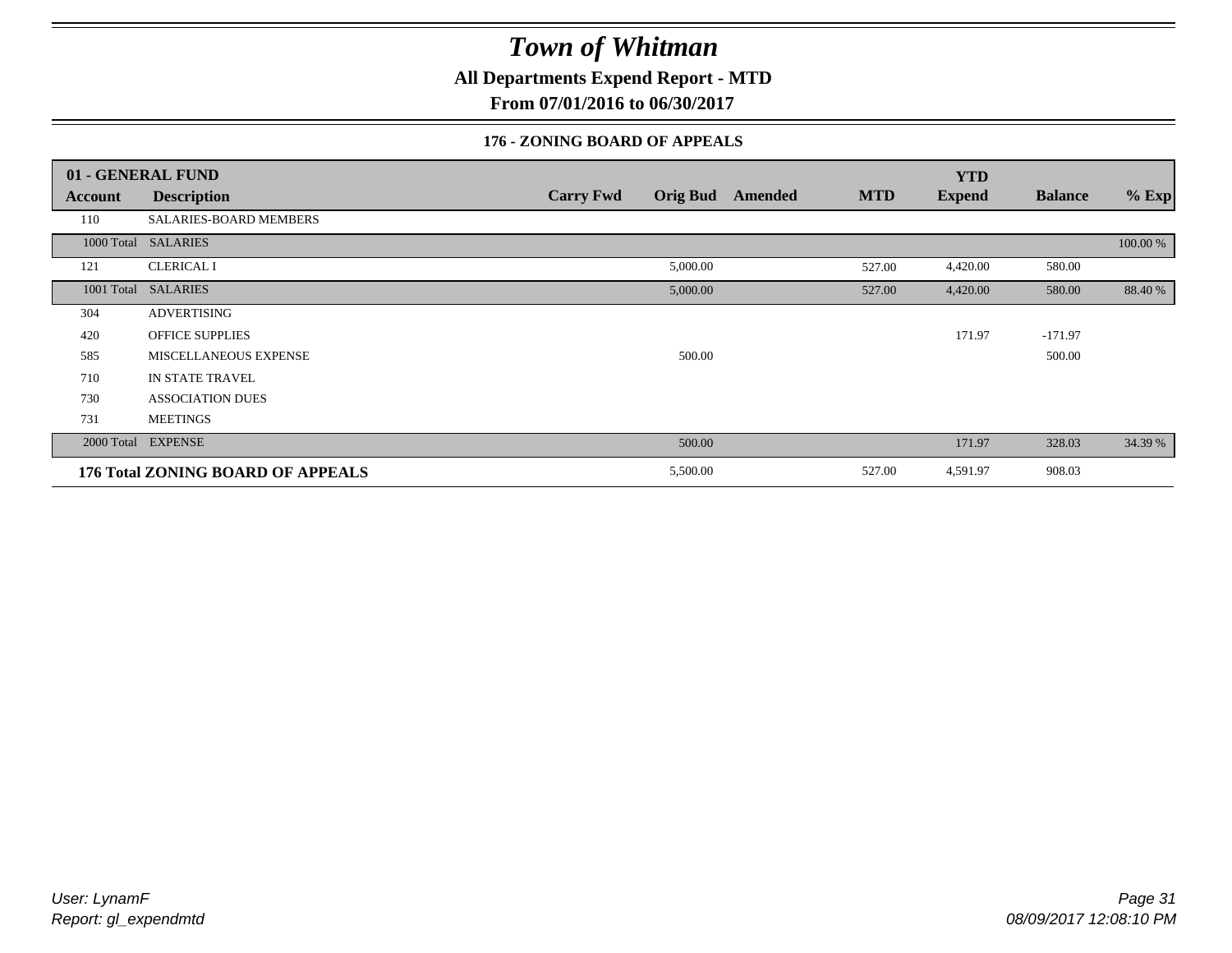**All Departments Expend Report - MTD**

**From 07/01/2016 to 06/30/2017**

#### **189 - AFFIRMATIVE ACTION OFFICER**

|         | 01 - GENERAL FUND                           |                  |                 |         |            | <b>YTD</b>    |                |          |
|---------|---------------------------------------------|------------------|-----------------|---------|------------|---------------|----------------|----------|
| Account | <b>Description</b>                          | <b>Carry Fwd</b> | <b>Orig Bud</b> | Amended | <b>MTD</b> | <b>Expend</b> | <b>Balance</b> | $%$ Exp  |
| 112     | <b>SALARIES</b>                             |                  |                 |         |            |               |                |          |
| 167     | <b>INTERPRETIVE SERVICES</b>                |                  |                 |         |            |               |                |          |
|         | 1000 Total SALARIES                         |                  |                 |         |            |               |                | 100.00 % |
| 167     | <b>INTERPRETIVE SERVICES</b>                |                  | 500.00          |         |            |               | 500.00         |          |
|         | 2000 Total EXPENSE                          |                  | 500.00          |         |            |               | 500.00         | 0.00 %   |
|         | <b>189 Total AFFIRMATIVE ACTION OFFICER</b> |                  | 500.00          |         |            |               | 500.00         |          |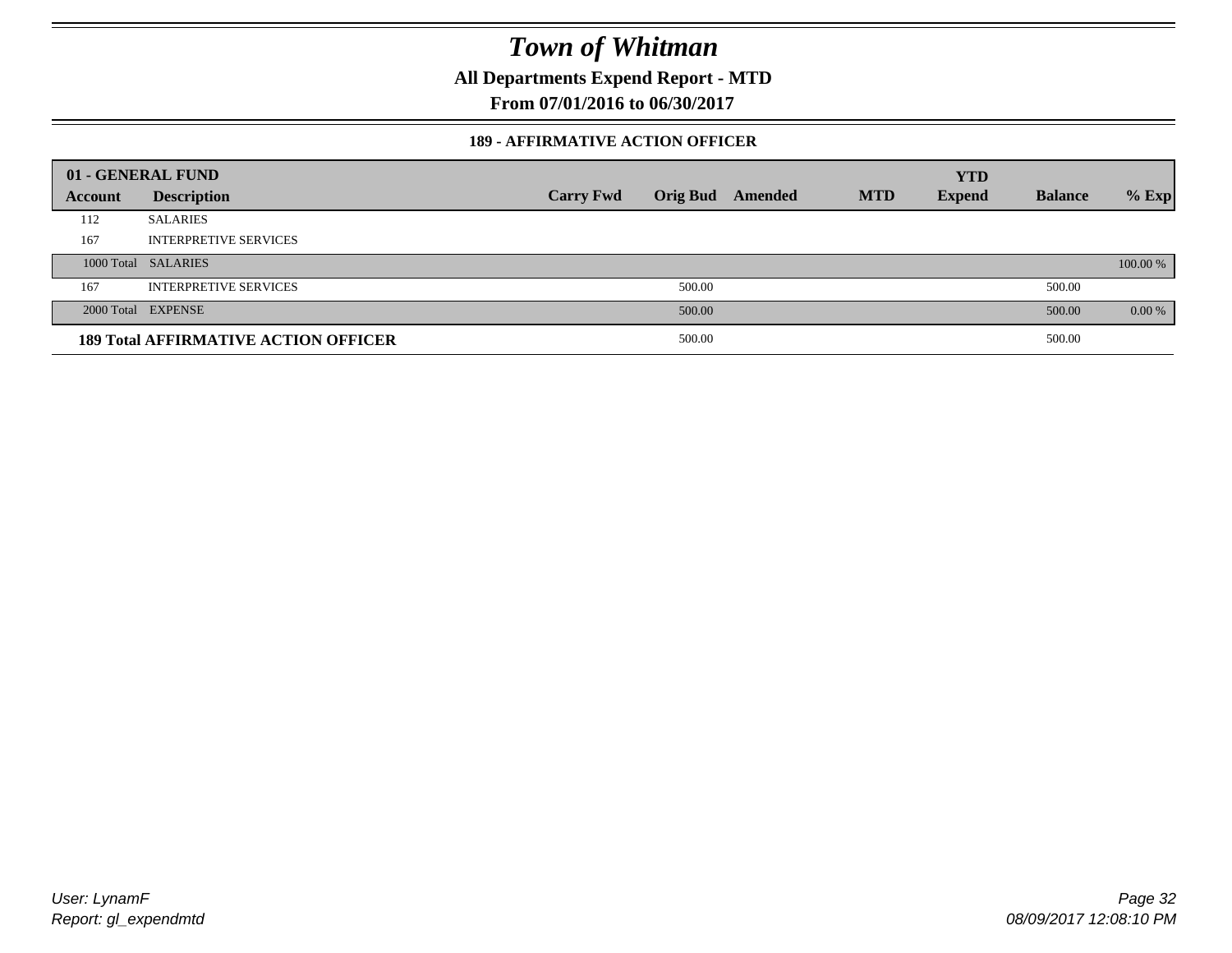**All Departments Expend Report - MTD**

**From 07/01/2016 to 06/30/2017**

#### **192 - TOWN HALL MAINTENANCE**

|         | 01 - GENERAL FUND                        |                  |           |                         |            | <b>YTD</b>    |                |          |
|---------|------------------------------------------|------------------|-----------|-------------------------|------------|---------------|----------------|----------|
| Account | <b>Description</b>                       | <b>Carry Fwd</b> |           | <b>Orig Bud</b> Amended | <b>MTD</b> | <b>Expend</b> | <b>Balance</b> | $%$ Exp  |
| 112     | <b>SALARIES</b>                          |                  | 48,108.00 |                         | 4,608.00   | 48,107.52     | 0.48           |          |
| 117     | <b>CUSTODIAL</b>                         |                  |           |                         |            |               |                |          |
|         | 1000 Total SALARIES                      |                  | 48,108.00 |                         | 4,608.00   | 48,107.52     | 0.48           | 99.99 %  |
| 120     | <b>SALARIES-PART TIME</b>                |                  | 5,000.00  |                         |            | 321.48        | 4,678.52       |          |
| 130     | <b>SALARIES-OVERTIME</b>                 |                  | 4,000.00  |                         | 207.36     | 725.76        | 3,274.24       |          |
| 188     | MAINTENANCE TECHNICIAN                   |                  | 22,729.00 |                         | 2,416.48   | 22,475.55     | 253.45         |          |
|         | 1001 Total SALARIES                      |                  | 31,729.00 |                         | 2,623.84   | 23,522.79     | 8,206.21       | 74.13 %  |
| 943     | <b>FY2012 ENCUMBRANCES</b>               |                  |           |                         |            |               |                |          |
|         | 1002 Total SALARIES                      |                  |           |                         |            |               |                | 100.00 % |
| 130     | SALARIES-OVERTIME                        |                  |           |                         |            |               |                |          |
|         | 1003 Total SALARIES                      |                  |           |                         |            |               |                | 100.00 % |
| 210     | <b>ELECTRICITY</b>                       |                  |           |                         | 2,607.47   | 40,055.42     | $-40,055.42$   |          |
| 212     | <b>GAS (NATURAL)</b>                     |                  |           |                         | 119.36     | 17,142.95     | $-17,142.95$   |          |
| 214     | OIL (HEATING)                            |                  |           |                         |            |               |                |          |
| 243     | EQUIPMENT MAINTENANCE                    |                  |           |                         |            | 458.86        | $-458.86$      |          |
| 340     | <b>TELEPHONE</b>                         |                  |           |                         |            |               |                |          |
| 343     | <b>CELL PHONES</b>                       |                  |           |                         | 50.99      | 611.88        | $-611.88$      |          |
| 430     | <b>BUILDING MAINTENANCE &amp; REPAIR</b> |                  |           |                         |            | 12,811.14     | $-12,811.14$   |          |
| 450     | <b>CUSTODIAL SUPPLIES</b>                |                  |           | $-9.50$                 | 714.86     | 5,996.09      | $-6,005.59$    |          |
| 481     | <b>GASOLINE</b>                          |                  |           |                         |            | 32.62         | $-32.62$       |          |
| 585     | MISCELLANEOUS EXPENSE                    |                  | 90,000.00 |                         | 1,884.61   | 7,224.11      | 82,775.89      |          |
|         | 2000 Total EXPENSE                       |                  | 90,000.00 | $-9.50$                 | 5,377.29   | 84,333.07     | 5,657.43       | 93.71 %  |
| 221     | <b>CUSTODIAL SERVICES</b>                |                  | 44,000.00 | $-1,625.00$             | 3,208.09   | 38,315.64     | 4,059.36       |          |
| 239     | ELEVATOR MAINTENANCE                     |                  | 6,800.00  | 1,625.00                | 700.00     | 8,325.00      | 100.00         |          |
|         | 2001 Total EXPENSE                       |                  | 50,800.00 |                         | 3,908.09   | 46,640.64     | 4,159.36       | 91.81 %  |
| 948     | FY07 ENCUMBRANCES                        |                  |           |                         |            |               |                |          |
| 949     | FY2014 ENCUMBRANCES                      |                  |           |                         |            |               |                |          |
| 939     | FY2015 ENCUMBRANCES                      |                  |           |                         |            |               |                |          |
| 940     | FY2016 ENCUMBRANCES                      | 7,798.35         |           |                         |            | 7,798.35      |                |          |
| 941     | FY 2017 ENCUMBRANCES                     |                  |           | 9.50                    |            |               | 9.50           |          |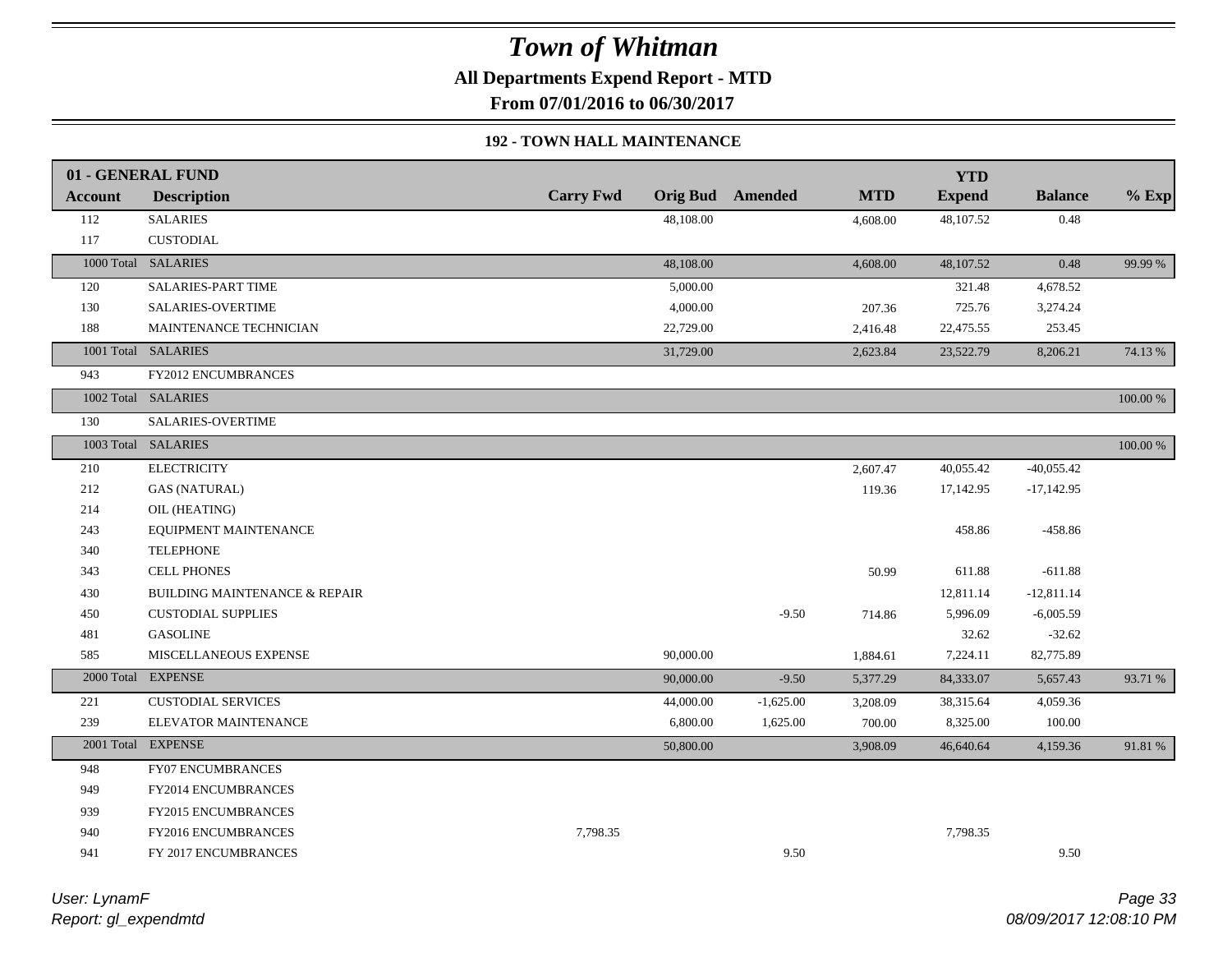**All Departments Expend Report - MTD**

**From 07/01/2016 to 06/30/2017**

#### **192 - TOWN HALL MAINTENANCE**

|                | 01 - GENERAL FUND                                   |                  |                  |      |            | <b>YTD</b>    |                |             |
|----------------|-----------------------------------------------------|------------------|------------------|------|------------|---------------|----------------|-------------|
| <b>Account</b> | <b>Description</b>                                  | <b>Carry Fwd</b> | Orig Bud Amended |      | <b>MTD</b> | <b>Expend</b> | <b>Balance</b> | $%$ Exp     |
| 943            | FY2012 ENCUMBRANCES                                 |                  |                  |      |            |               |                |             |
|                | 2002 Total EXPENSE                                  | 7,798.35         |                  | 9.50 |            | 7,798.35      | 9.50           | 99.87 %     |
| 999            |                                                     |                  |                  |      |            |               |                |             |
|                | 4400 Total A.41ATM 5/05T.HALL BRICK REPOI           |                  |                  |      |            |               |                | $100.00\%$  |
| 999            |                                                     |                  |                  |      |            |               |                |             |
|                | 4415 Total A.15ATM5/17REPLACE T.HALL FIRE PANEL     |                  |                  |      |            |               |                | 100.00 %    |
| 999            |                                                     |                  |                  |      |            |               |                |             |
|                | 4417 Total A.6STM9/15/03PAVE T.H.PKG.LOT            |                  |                  |      |            |               |                | $100.00\%$  |
| 999            |                                                     |                  |                  |      |            |               |                |             |
| 999            |                                                     |                  |                  |      |            |               |                |             |
|                | 4418 Total A.37B ATM5/03REPLACE T.H.DOOR            |                  |                  |      |            |               |                | $100.00~\%$ |
| 999            |                                                     |                  |                  |      |            |               |                |             |
|                | 4420 Total A.2STM 5/6/02REPLACE T/H DOORS           |                  |                  |      |            |               |                | 100.00 %    |
| 999            |                                                     |                  |                  |      |            |               |                |             |
|                | 4435 Total A27A ATM5/16TN.KEN.-REP.FLR.INST.FENC    |                  |                  |      |            |               |                | 100.00 %    |
| 999            |                                                     |                  |                  |      |            |               |                |             |
|                | 4462 Total A.32ATM5/5/13 Pur/Install T.H. Generator |                  |                  |      |            |               |                | $100.00~\%$ |
| 999            |                                                     |                  |                  |      |            |               |                |             |
|                | 4464 Total A.9 STM 5/14 REWIRE TOWN KENNEL          |                  |                  |      |            |               |                | 100.00 %    |
| 999            |                                                     |                  | 39,626.82        |      |            | 39,626.82     |                |             |
|                | 4468 Total A.28 PUR.DOCMT.STOR.SYS-TN.HALL          |                  | 39,626.82        |      |            | 39,626.82     |                | 100.00 %    |
| 999            |                                                     |                  |                  |      |            |               |                |             |
|                | 4553 Total A.16 STM 5/05 RE-KEY ACCESS TO           |                  |                  |      |            |               |                | 100.00 %    |
|                | <b>192 Total TOWN HALL MAINTENANCE</b>              | 7,798.35         | 260,263.82       |      | 16,517.22  | 250,029.19    | 18,032.98      |             |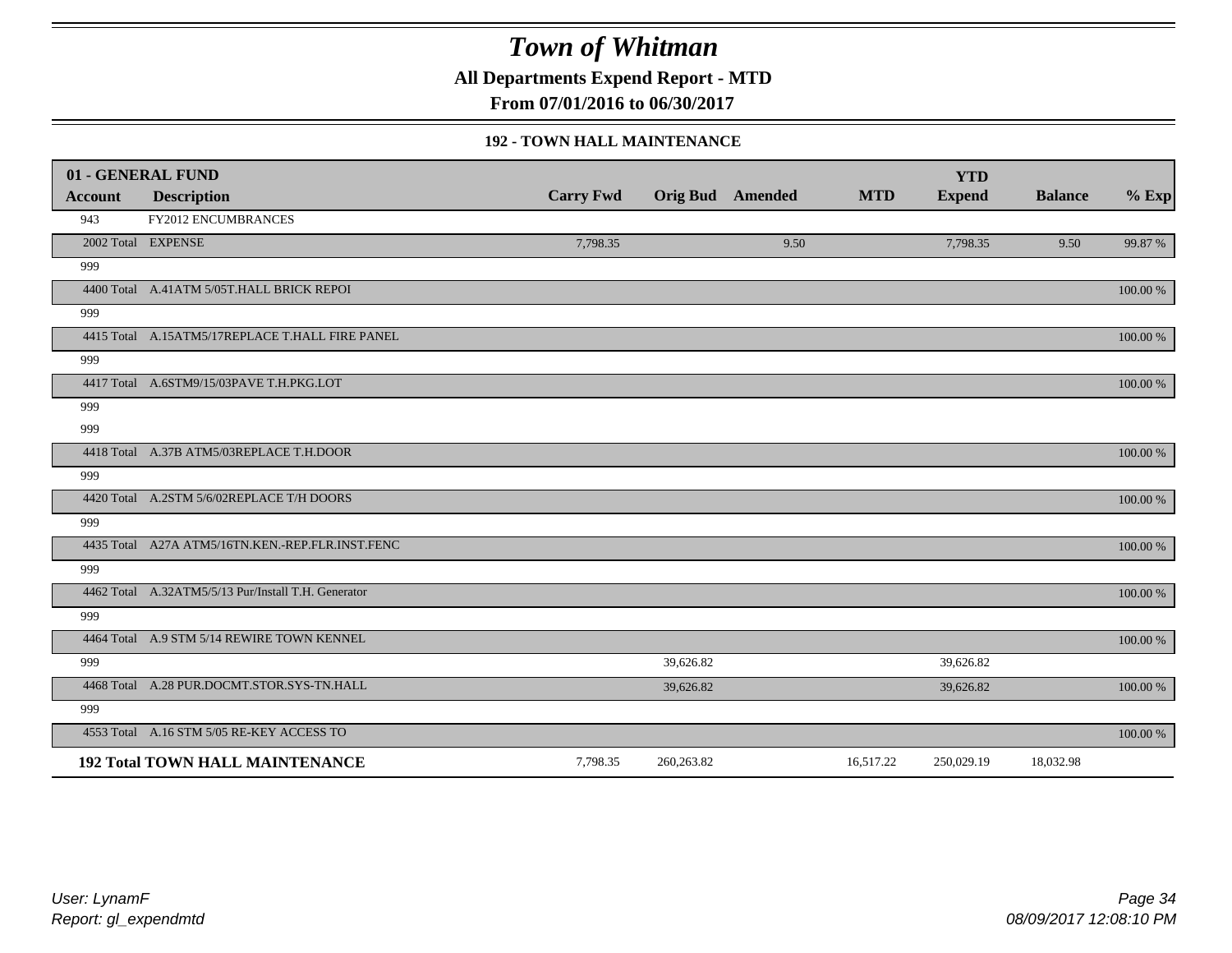### **All Departments Expend Report - MTD**

**From 07/01/2016 to 06/30/2017**

#### **193 - FACILITIES MANAGER**

|         | 01 - GENERAL FUND                   |                  |                 |         |            | YTD           |                |          |
|---------|-------------------------------------|------------------|-----------------|---------|------------|---------------|----------------|----------|
| Account | <b>Description</b>                  | <b>Carry Fwd</b> | <b>Orig Bud</b> | Amended | <b>MTD</b> | <b>Expend</b> | <b>Balance</b> | $%$ Exp  |
| 137     | <b>FACILITIES MANAGER</b>           |                  | 13,158.00       |         | 1.260.10   | 13,158.00     |                |          |
|         | 1000 Total SALARIES                 |                  | 13.158.00       |         | 1.260.10   | 13.158.00     |                | 100.00 % |
|         | <b>193 Total FACILITIES MANAGER</b> |                  | 13,158.00       |         | 1,260.10   | 13,158.00     |                |          |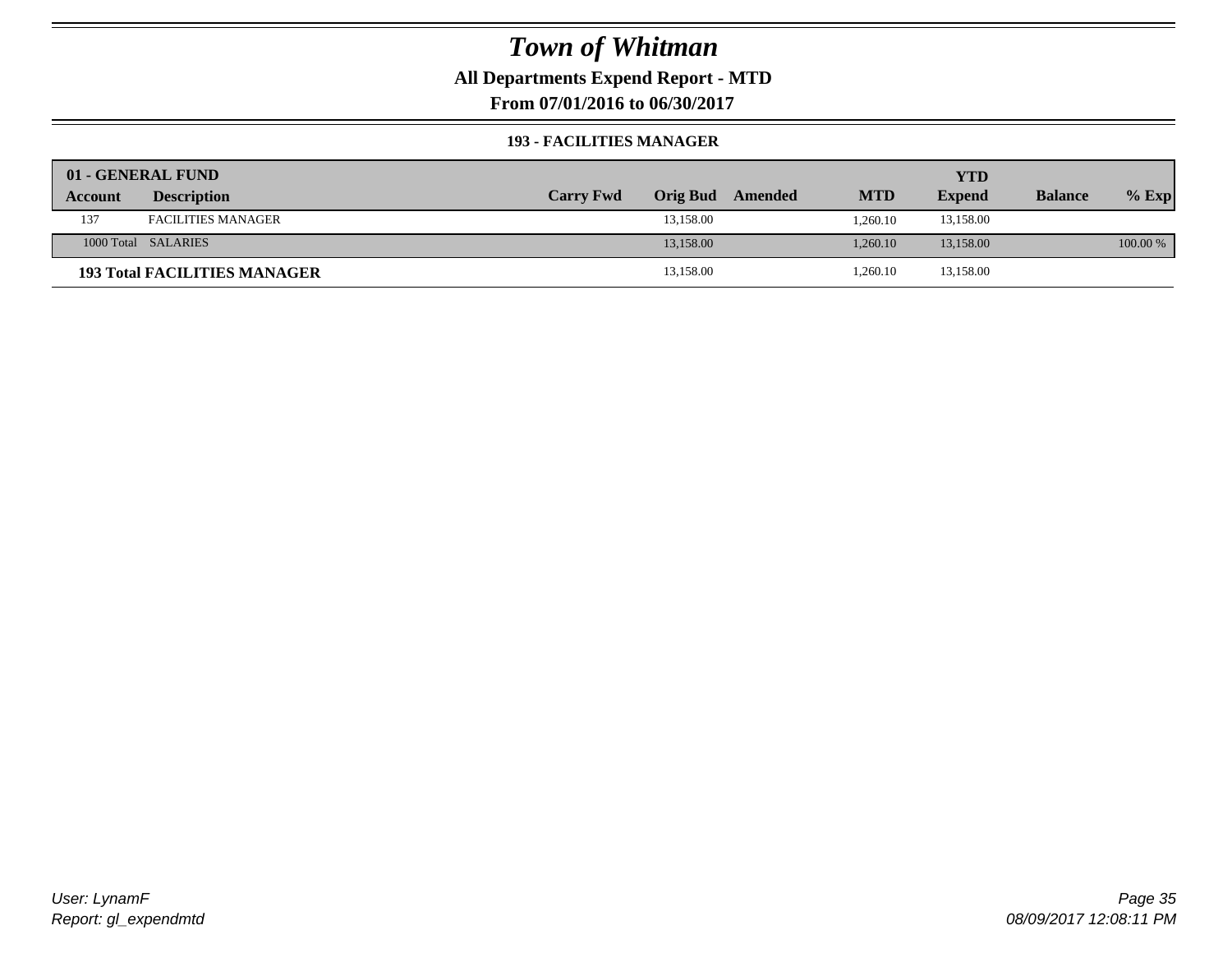### **All Departments Expend Report - MTD**

### **From 07/01/2016 to 06/30/2017**

#### **195 - TOWN REPORTS**

|         | 01 - GENERAL FUND             |                  |                 |         |            | <b>YTD</b>    |                |          |
|---------|-------------------------------|------------------|-----------------|---------|------------|---------------|----------------|----------|
| Account | <b>Description</b>            | <b>Carry Fwd</b> | <b>Orig Bud</b> | Amended | <b>MTD</b> | <b>Expend</b> | <b>Balance</b> | $%$ Exp  |
| 252     | <b>SERVICES</b>               |                  |                 |         |            |               |                |          |
| 342     | PRINTING                      |                  | 7,000.00        |         | 871.26     | 5,319.48      | 1,680.52       |          |
|         | 2000 Total EXPENSE            |                  | 7,000.00        |         | 871.26     | 5,319.48      | 1,680.52       | 75.99 %  |
| 945     | <b>FY2013 ENCUMBRANCES</b>    |                  |                 |         |            |               |                |          |
| 958     | <b>FY2005 ENCUMBRANCES</b>    |                  |                 |         |            |               |                |          |
|         | 2001 Total EXPENSE            |                  |                 |         |            |               |                | 100.00 % |
|         | <b>195 Total TOWN REPORTS</b> |                  | 7,000.00        |         | 871.26     | 5,319.48      | 1,680.52       |          |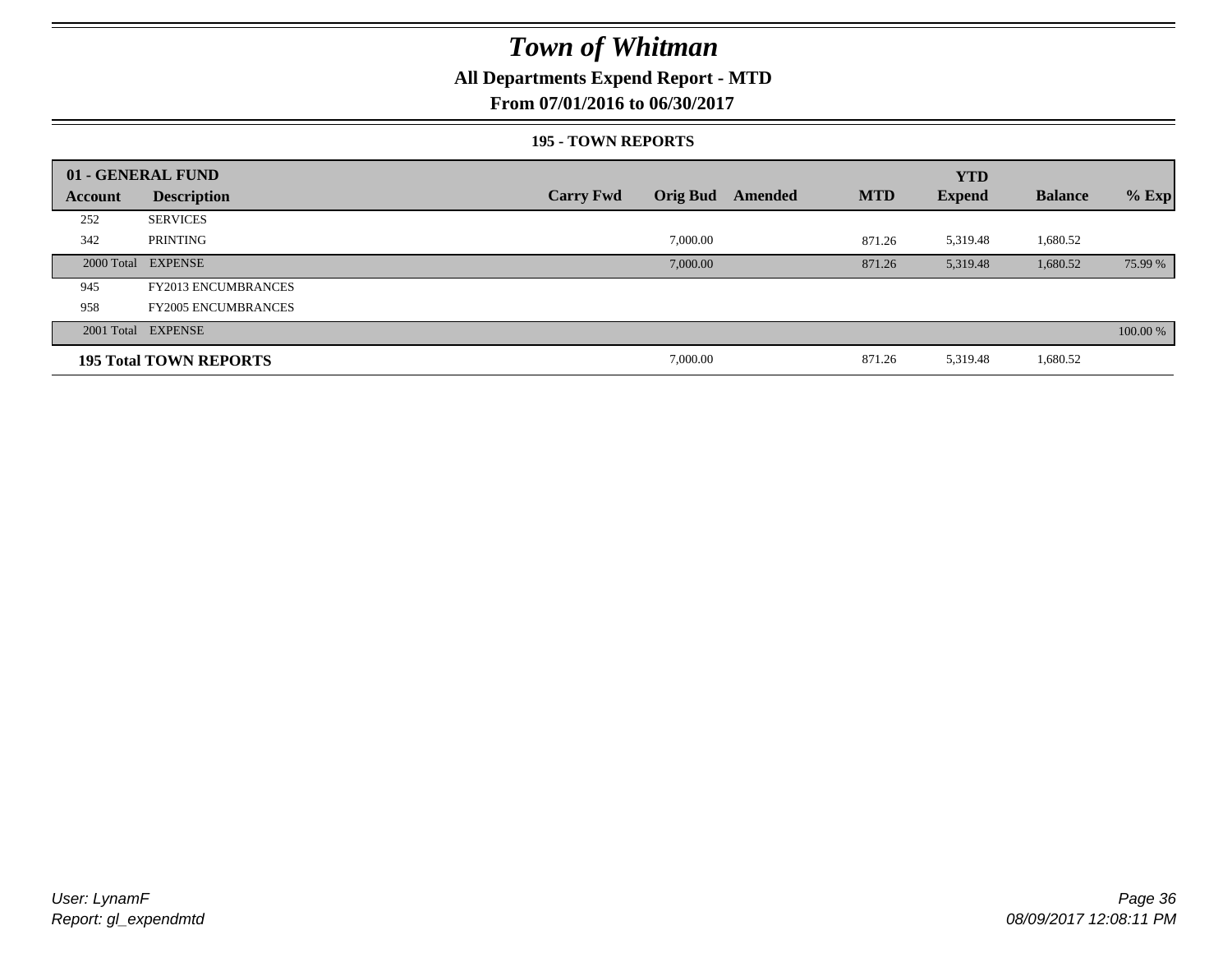### **All Departments Expend Report - MTD**

**From 07/01/2016 to 06/30/2017**

#### **196 - MAILING & DUPLICATING**

|            | 01 - GENERAL FUND                          |                  |                 |         |            | <b>YTD</b>    |                |          |
|------------|--------------------------------------------|------------------|-----------------|---------|------------|---------------|----------------|----------|
| Account    | <b>Description</b>                         | <b>Carry Fwd</b> | <b>Orig Bud</b> | Amended | <b>MTD</b> | <b>Expend</b> | <b>Balance</b> | $%$ Exp  |
| 277        | POSTAGE METER RENTAL                       |                  |                 |         |            |               |                |          |
| 279        | MAILING EQUIPMENT MAINTENANCE              |                  | 4,000.00        |         |            | 3,885.96      | 114.04         |          |
| 344        | <b>POSTAGE</b>                             |                  | 39,000.00       |         | 3,027.85   | 36,398.40     | 2,601.60       |          |
| 585        | MISCELLANEOUS EXPENSE                      |                  |                 |         | 356.00     | 809.76        | $-809.76$      |          |
| 2000 Total | <b>EXPENSE</b>                             |                  | 43,000.00       |         | 3,383.85   | 41,094.12     | 1,905.88       | 95.56 %  |
| 278        | LEASE/PUR.MAINT.POSTAL METER               |                  |                 |         |            |               |                |          |
| 2001 Total | <b>EXPENSE</b>                             |                  |                 |         |            |               |                | 100.00 % |
| 275        | PHOTOCOPIER MAINTENANCE                    |                  |                 |         |            | 2,541.51      | $-2,541.51$    |          |
| 421        | <b>DUPLICATING SUPPLIES</b>                |                  | 9,000.00        |         |            | 2,178.00      | 6,822.00       |          |
| 2002 Total | <b>EXPENSE</b>                             |                  | 9,000.00        |         |            | 4,719.51      | 4,280.49       | 52.43 %  |
| 940        | FY2016 ENCUMBRANCES                        |                  |                 |         |            |               |                |          |
| 941        | FY 2017 ENCUMBRANCES                       |                  |                 |         |            |               |                |          |
|            | 2003 Total EXPENSE                         |                  |                 |         |            |               |                | 100.00 % |
| 999        |                                            |                  |                 |         |            |               |                |          |
|            | 4401 Total A.34 ATM 5/06 PUR.MAILING MACH  |                  |                 |         |            |               |                | 100.00 % |
|            | <b>196 Total MAILING &amp; DUPLICATING</b> |                  | 52,000.00       |         | 3,383.85   | 45,813.63     | 6,186.37       |          |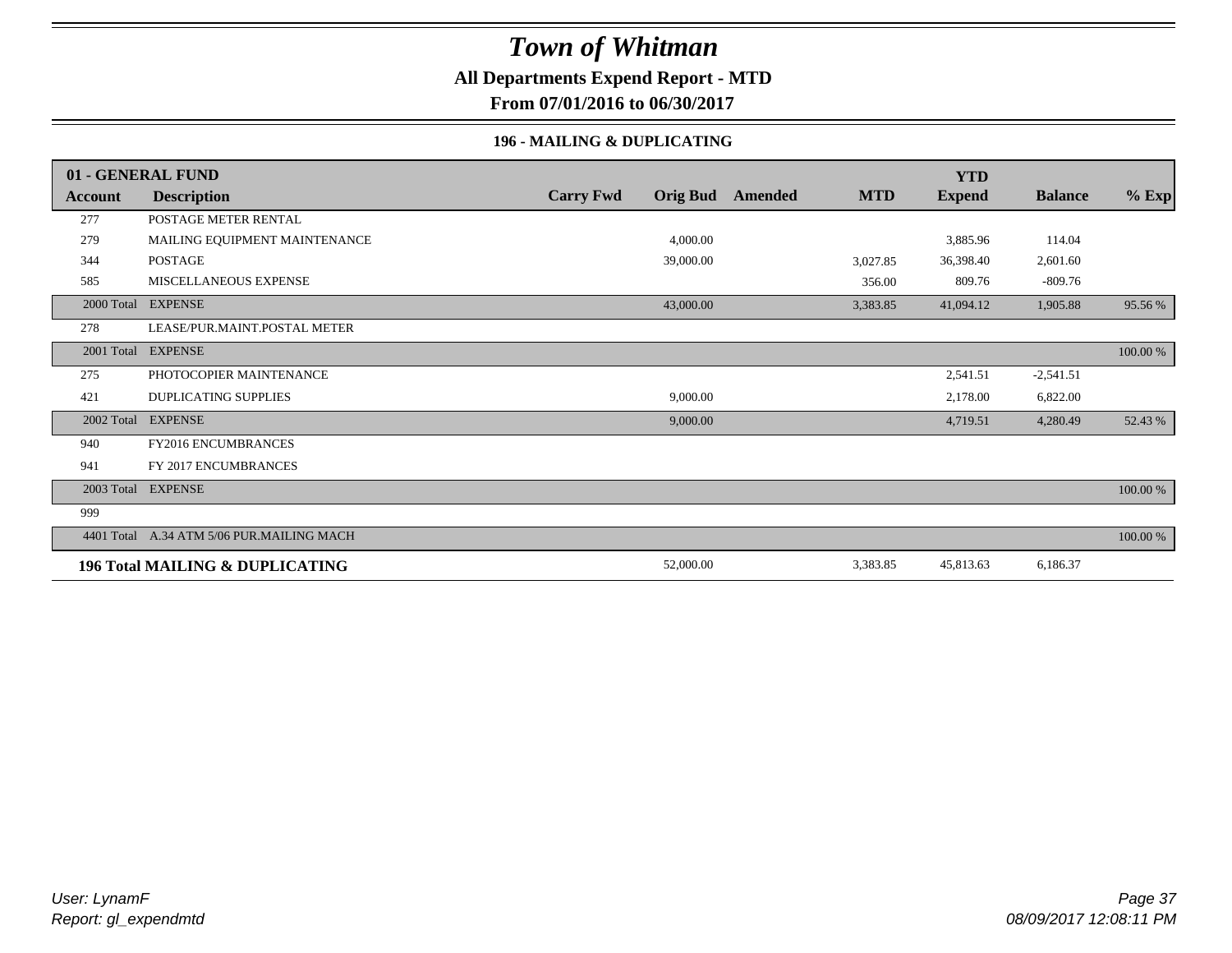**All Departments Expend Report - MTD**

**From 07/01/2016 to 06/30/2017**

#### **197 - CENTRAL TELEPHONE SYSTEM**

|                | 01 - GENERAL FUND                               |                  |                 |                |            | <b>YTD</b>    |                |             |
|----------------|-------------------------------------------------|------------------|-----------------|----------------|------------|---------------|----------------|-------------|
| <b>Account</b> | <b>Description</b>                              | <b>Carry Fwd</b> | <b>Orig Bud</b> | <b>Amended</b> | <b>MTD</b> | <b>Expend</b> | <b>Balance</b> | $%$ Exp     |
| 340            | <b>TELEPHONE</b>                                |                  | 36,000.00       |                | 3,755.57   | 25,338.49     | 10,661.51      |             |
| 343            | <b>CELL PHONES</b>                              |                  |                 |                | 190.96     | 1,899.10      | $-1,899.10$    |             |
| 2000 Total     | <b>EXPENSE</b>                                  |                  | 36,000.00       |                | 3,946.53   | 27,237.59     | 8,762.41       | 75.65 %     |
| 340            | <b>TELEPHONE</b>                                |                  |                 |                |            |               |                |             |
| 939            | FY2015 ENCUMBRANCES                             |                  |                 |                |            |               |                |             |
| 946            | FY2010 ENCUMBRANCES                             |                  |                 |                |            |               |                |             |
| 2001 Total     | <b>EXPENSE</b>                                  |                  |                 |                |            |               |                | $100.00~\%$ |
| 939            | <b>FY2015 ENCUMBRANCES</b>                      |                  |                 |                |            |               |                |             |
| 940            | FY2016 ENCUMBRANCES                             | 95.58            |                 |                |            | 95.58         |                |             |
| 943            | <b>FY2012 ENCUMBRANCES</b>                      |                  |                 |                |            |               |                |             |
| 945            | <b>FY2013 ENCUMBRANCES</b>                      |                  |                 |                |            |               |                |             |
| 948            | <b>FY07 ENCUMBRANCES</b>                        |                  |                 |                |            |               |                |             |
| 949            | <b>FY2014 ENCUMBRANCES</b>                      |                  |                 |                |            |               |                |             |
| 953            | FY2009 ENCUMBRANCES                             |                  |                 |                |            |               |                |             |
| 959            | <b>FY2006 ENCUMBRANCES</b>                      |                  |                 |                |            |               |                |             |
| 941            | FY 2017 ENCUMBRANCES                            |                  |                 |                |            |               |                |             |
|                | 2002 Total EXPENSE                              | 95.58            |                 |                |            | 95.58         |                | 100.00 %    |
| 999            |                                                 |                  |                 |                |            |               |                |             |
|                | 4402 Total A.16ATM5/16 PUR.WIRELESS NTWK CNTRLR |                  |                 |                |            |               |                | $100.00~\%$ |
|                | <b>197 Total CENTRAL TELEPHONE SYSTEM</b>       | 95.58            | 36,000.00       |                | 3,946.53   | 27,333.17     | 8,762.41       |             |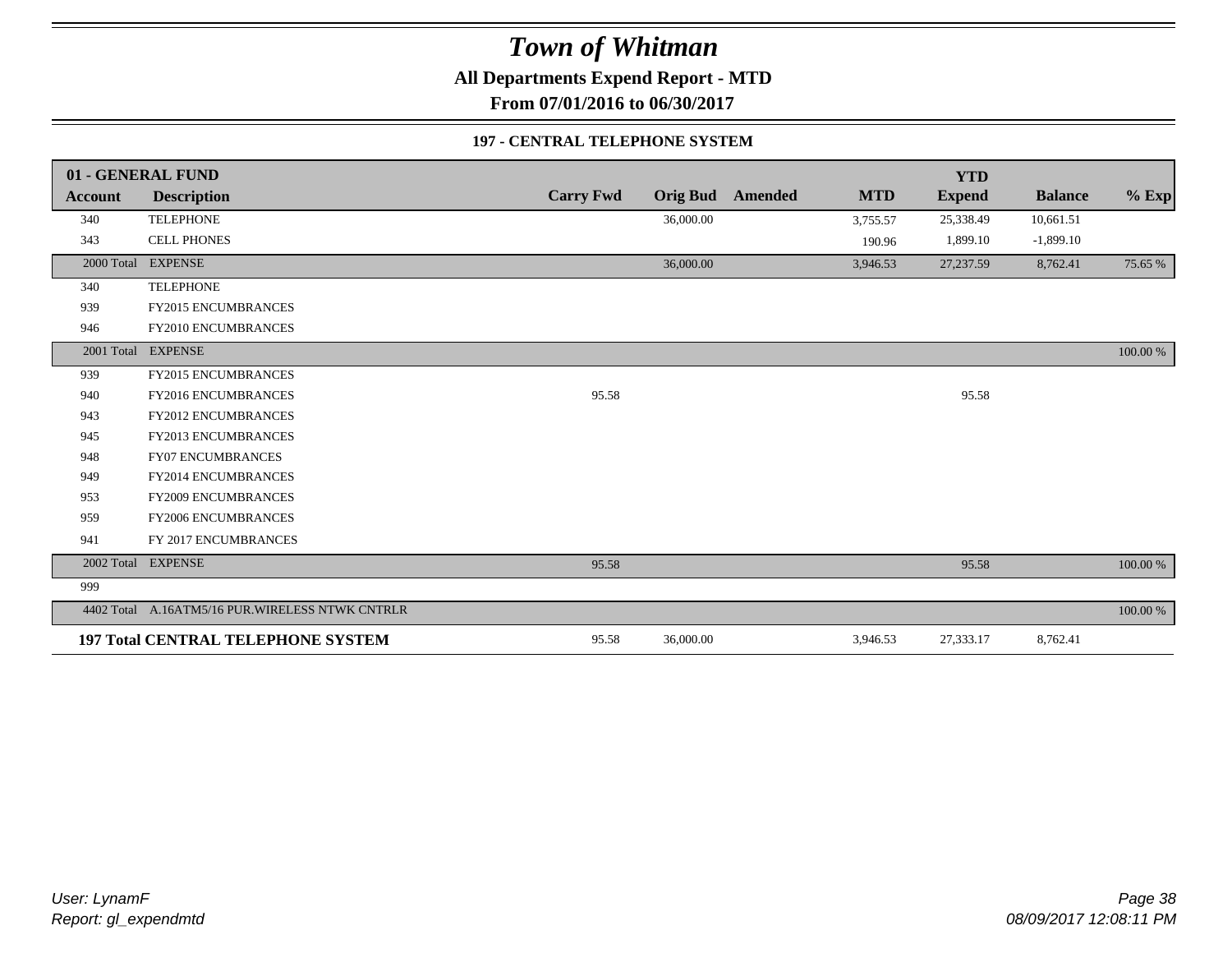**All Departments Expend Report - MTD**

**From 07/01/2016 to 06/30/2017**

#### **199 - FAIR HOUSING COMMITTEE**

|         | 01 - GENERAL FUND                       |                  |                         |            | <b>YTD</b>    |                |          |
|---------|-----------------------------------------|------------------|-------------------------|------------|---------------|----------------|----------|
| Account | <b>Description</b>                      | <b>Carry Fwd</b> | <b>Orig Bud</b> Amended | <b>MTD</b> | <b>Expend</b> | <b>Balance</b> | $%$ Exp  |
| 111     | SALARIES-ADMINSTRATIVE                  |                  |                         |            |               |                |          |
|         | 1000 Total SALARIES                     |                  |                         |            |               |                | 100.00 % |
| 121     | <b>CLERICAL I</b>                       |                  |                         |            |               |                |          |
|         | 1001 Total SALARIES                     |                  |                         |            |               |                | 100.00 % |
| 420     | <b>OFFICE SUPPLIES</b>                  |                  |                         |            |               |                |          |
| 585     | MISCELLANEOUS EXPENSE                   |                  |                         |            |               |                |          |
|         | 2000 Total EXPENSE                      |                  |                         |            |               |                | 100.00 % |
|         | <b>199 Total FAIR HOUSING COMMITTEE</b> |                  |                         |            |               |                |          |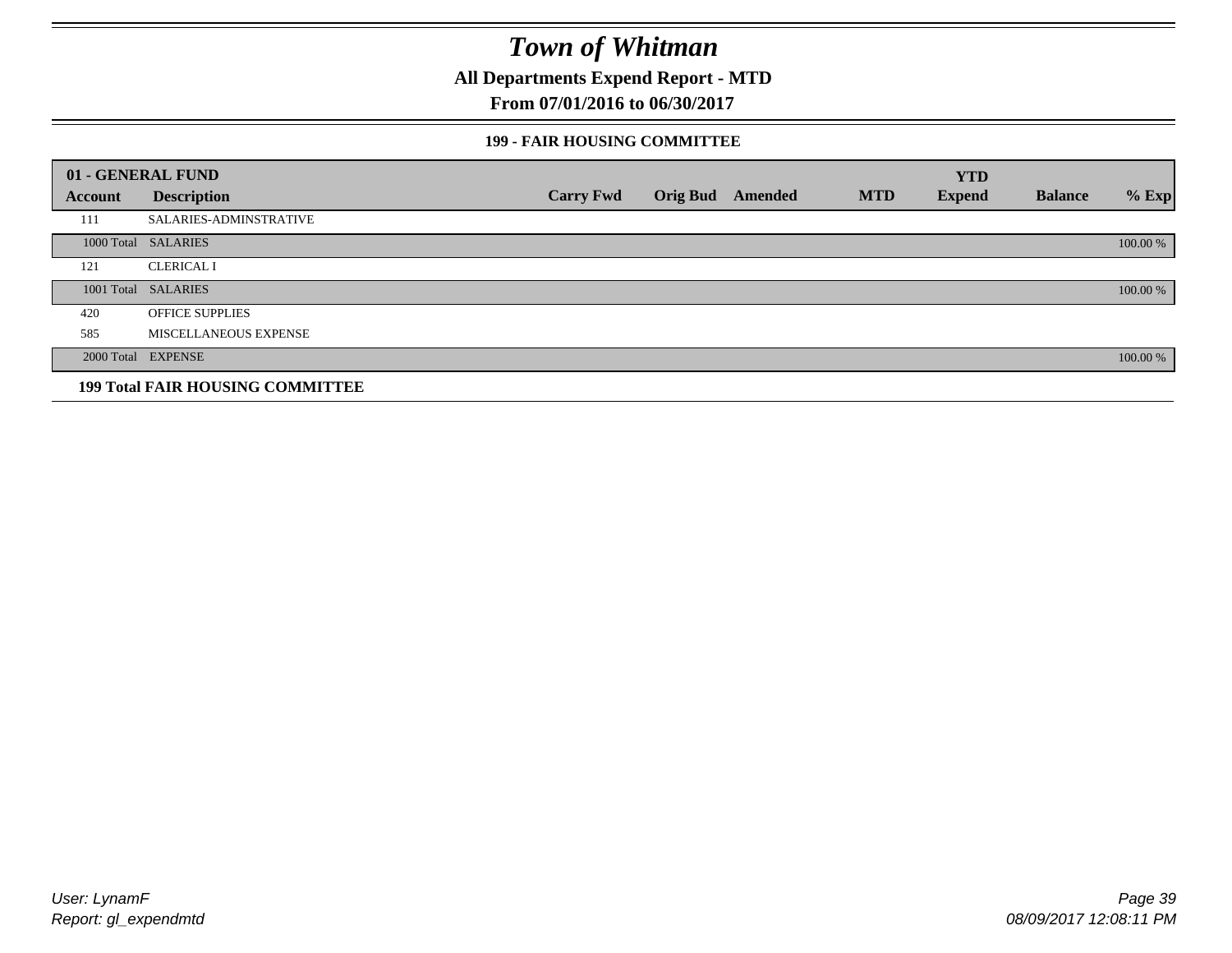### **All Departments Expend Report - MTD**

### **From 07/01/2016 to 06/30/2017**

|                | 01 - GENERAL FUND              |                  |                 |                |            | <b>YTD</b>    |                |          |
|----------------|--------------------------------|------------------|-----------------|----------------|------------|---------------|----------------|----------|
| <b>Account</b> | <b>Description</b>             | <b>Carry Fwd</b> | <b>Orig Bud</b> | <b>Amended</b> | <b>MTD</b> | <b>Expend</b> | <b>Balance</b> | $%$ Exp  |
| 111            | SALARIES-ADMINSTRATIVE         |                  | 163,421.00      |                | 15,222.84  | 163,421.00    |                |          |
| 282            | DEPUTY CHIEF-SALARY            |                  | 128,414.00      |                | 11,962.05  | 128,414.00    |                |          |
|                | 1000 Total SALARIES            |                  | 291,835.00      |                | 27,184.89  | 291,835.00    |                | 100.00 % |
| 112            | <b>SALARIES</b>                |                  | 2,441,276.00    |                | 145,244.80 | 1,483,301.18  | 957,974.82     |          |
| 130            | SALARIES-OVERTIME              |                  |                 |                | 61,881.58  | 397,534.52    | -397,534.52    |          |
| 132            | SALARIES-RESERVE SERVICES      |                  |                 |                |            |               |                |          |
| 134            | SALARIES-DPW COVERAGE          |                  |                 |                |            |               |                |          |
| 135            | SALARIES-COURT TIME            |                  |                 |                | 2,229.21   | 36,237.54     | $-36,237.54$   |          |
| 143            | SALARIES-COLLEGE INCENTIVE     |                  |                 |                | 25,003.87  | 209,718.99    | -209,718.99    |          |
| 145            | SALARIES-HOLIDAY               |                  |                 |                | 34,512.94  | 62,409.40     | $-62,409.40$   |          |
| 146            | SALARIES-LONGEVITY             |                  |                 |                |            |               |                |          |
| 147            | SALARIES-SHIFT DIFFERENTIAL    |                  |                 |                | 8,794.35   | 86,221.72     | $-86,221.72$   |          |
| 148            | SERVICE TRAINING               |                  |                 |                | 16,346.63  | 91,743.40     | $-91,743.40$   |          |
| 149            | SERVICE TRAINING-COLLEGE INCEN |                  |                 |                |            |               |                |          |
| 188            | MAINTENANCE TECHNICIAN         |                  |                 |                |            |               |                |          |
|                | 1001 Total SALARIES            |                  | 2,441,276.00    |                | 294,013.38 | 2,367,166.75  | 74,109.25      | 96.96 %  |
| 130            | SALARIES-OVERTIME              |                  |                 |                |            |               |                |          |
|                | 1002 Total SALARIES            |                  |                 |                |            |               |                | 100.00 % |
| 132            | SALARIES-RESERVE SERVICES      |                  |                 |                |            |               |                |          |
|                | 1003 Total SALARIES            |                  |                 |                |            |               |                | 100.00 % |
| 134            | SALARIES-DPW COVERAGE          |                  |                 |                |            |               |                |          |
|                | 1004 Total SALARIES            |                  |                 |                |            |               |                | 100.00 % |
| 135            | <b>SALARIES-COURT TIME</b>     |                  |                 |                |            |               |                |          |
|                | 1005 Total SALARIES            |                  |                 |                |            |               |                | 100.00 % |
| 140            | SALARIES-CHIEF-COLLEGE INCENT. |                  |                 |                |            |               |                |          |
| 284            | DEPUTY CHIEF-COLLEGE INCENTIVE |                  |                 |                |            |               |                |          |
|                | 1006 Total SALARIES            |                  |                 |                |            |               |                | 100.00 % |
| 141            | SALARIES-CHIEF-HOLIDAY         |                  |                 |                |            |               |                |          |
| 283            | DEPUTY CHIEF-HOLIDAY PAY       |                  |                 |                |            |               |                |          |
|                | 1007 Total SALARIES            |                  |                 |                |            |               |                | 100.00 % |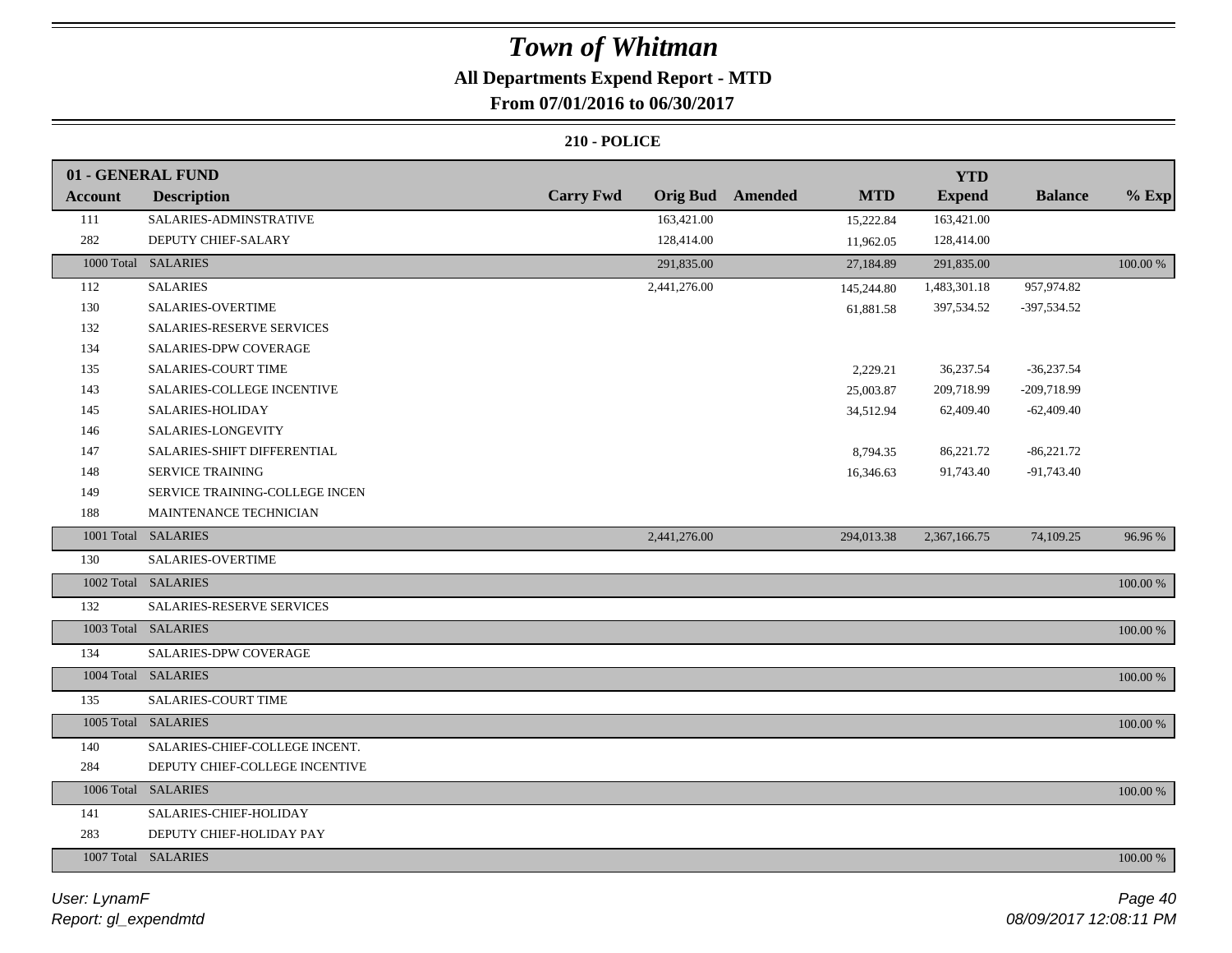### **All Departments Expend Report - MTD**

### **From 07/01/2016 to 06/30/2017**

|                | 01 - GENERAL FUND              |                  |           |                         |             | <b>YTD</b>    |                |          |
|----------------|--------------------------------|------------------|-----------|-------------------------|-------------|---------------|----------------|----------|
| <b>Account</b> | <b>Description</b>             | <b>Carry Fwd</b> |           | <b>Orig Bud</b> Amended | <b>MTD</b>  | <b>Expend</b> | <b>Balance</b> | $%$ Exp  |
| 143            | SALARIES-COLLEGE INCENTIVE     |                  |           |                         |             |               |                |          |
|                | 1008 Total SALARIES            |                  |           |                         |             |               |                | 100.00 % |
| 145            | SALARIES-HOLIDAY               |                  |           |                         |             |               |                |          |
|                | 1009 Total SALARIES            |                  |           |                         |             |               |                | 100.00 % |
| 146            | SALARIES-LONGEVITY             |                  |           |                         |             |               |                |          |
|                | 1010 Total SALARIES            |                  |           |                         |             |               |                | 100.00 % |
| 147            | SALARIES-SHIFT DIFFERENTIAL    |                  |           |                         |             |               |                |          |
|                | 1011 Total SALARIES            |                  |           |                         |             |               |                | 100.00 % |
| 148            | <b>SERVICE TRAINING</b>        |                  |           |                         |             |               |                |          |
|                | 1012 Total SALARIES            |                  |           |                         |             |               |                | 100.00 % |
| 149            | SERVICE TRAINING-COLLEGE INCEN |                  |           |                         |             |               |                |          |
|                | 1013 Total SALARIES            |                  |           |                         |             |               |                | 100.00 % |
| 152            | <b>CELL WATCH</b>              |                  |           |                         |             |               |                |          |
|                | 1014 Total SALARIES            |                  |           |                         |             |               |                | 100.00 % |
| 158            | KEEPER OF THE JAILS            |                  |           |                         |             |               |                |          |
|                | 1015 Total SALARIES            |                  |           |                         |             |               |                | 100.00 % |
| 116            | <b>CLERICAL</b>                |                  | 46,043.00 |                         | 4,410.00    | 46,040.40     | 2.60           |          |
| 120            | SALARIES-PART TIME             |                  | 17,140.00 |                         | 1,633.28    | 17,136.47     | 3.53           |          |
|                | 1016 Total SALARIES            |                  | 63,183.00 |                         | 6,043.28    | 63,176.87     | 6.13           | 99.99 %  |
| 117            | <b>CUSTODIAL</b>               |                  |           |                         |             |               |                |          |
|                | 1017 Total SALARIES            |                  |           |                         |             |               |                | 100.00 % |
| 210            | <b>ELECTRICITY</b>             |                  |           |                         |             |               |                |          |
| 242            | VEHICLE MAINTENANCE            |                  |           |                         | 3,036.60    | 30,352.79     | $-30,352.79$   |          |
| 243            | EQUIPMENT MAINTENANCE          |                  |           |                         | $-8,874.84$ | 16,340.83     | $-16,340.83$   |          |
| 275            | PHOTOCOPIER MAINTENANCE        |                  |           |                         |             |               |                |          |
| 303            | RESERVE OFFICERS - STIPEND     |                  |           |                         |             |               |                |          |
| 305            | <b>INSTRUCTIONAL</b>           |                  |           |                         | 912.13      | 12,753.08     | $-12,753.08$   |          |
| 311            | <b>COMPUTER SERVICES</b>       |                  |           |                         | 246.35      | 24,900.15     | $-24,900.15$   |          |
| 340            | <b>TELEPHONE</b>               |                  |           |                         |             |               |                |          |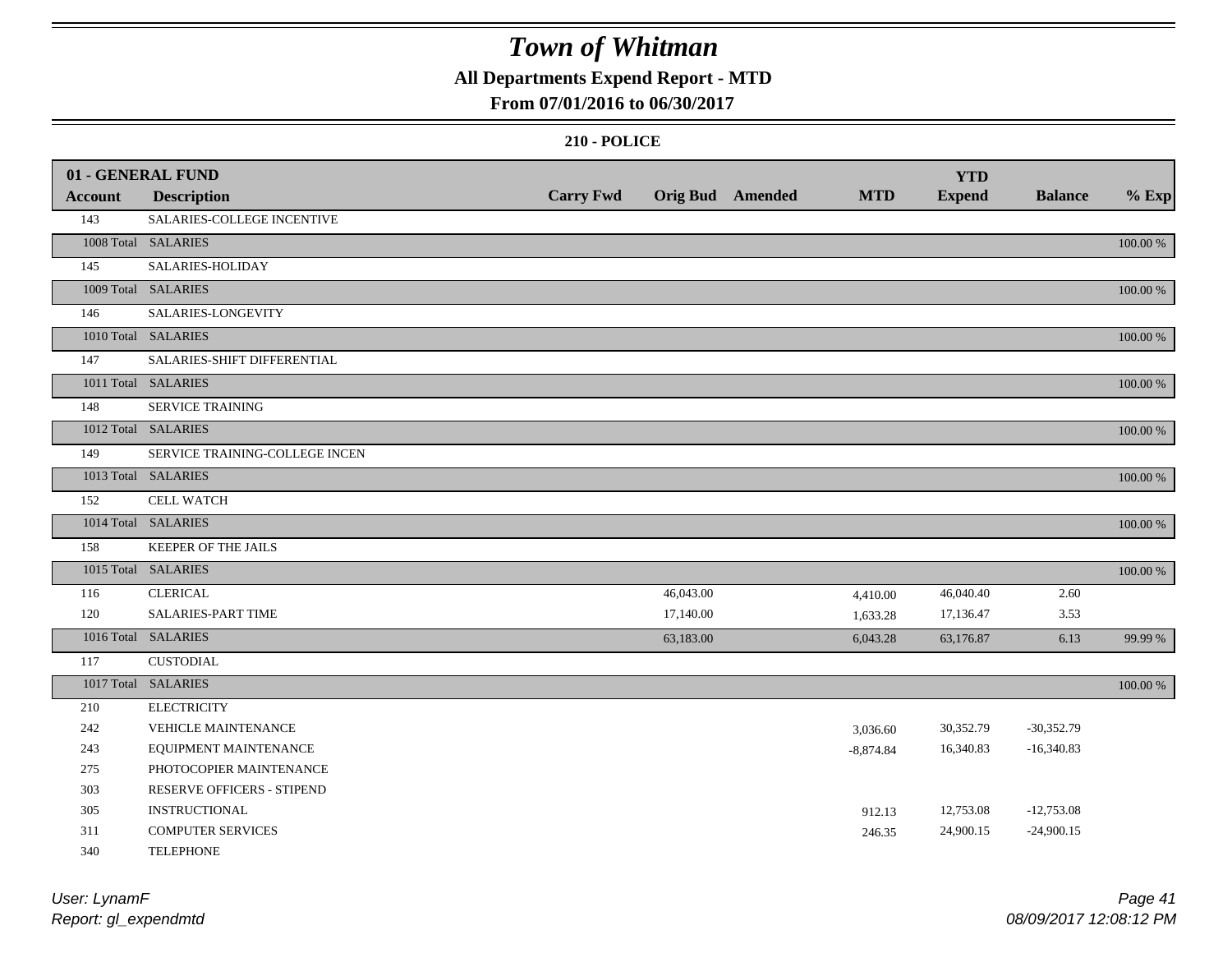### **All Departments Expend Report - MTD**

**From 07/01/2016 to 06/30/2017**

|                | 01 - GENERAL FUND                                 |                  |            |                         |             | <b>YTD</b>    |                |          |
|----------------|---------------------------------------------------|------------------|------------|-------------------------|-------------|---------------|----------------|----------|
| <b>Account</b> | <b>Description</b>                                | <b>Carry Fwd</b> |            | <b>Orig Bud</b> Amended | <b>MTD</b>  | <b>Expend</b> | <b>Balance</b> | $%$ Exp  |
| 343            | <b>CELL PHONES</b>                                |                  |            |                         | 825.81      | 10,788.86     | $-10,788.86$   |          |
| 420            | <b>OFFICE SUPPLIES</b>                            |                  |            |                         | 129.99      | 2,409.99      | $-2,409.99$    |          |
| 430            | <b>BUILDING MAINTENANCE &amp; REPAIR</b>          |                  |            |                         | $-2,218.13$ | 14,480.02     | $-14,480.02$   |          |
| 450            | <b>CUSTODIAL SUPPLIES</b>                         |                  |            |                         | 187.86      | 1,606.78      | $-1,606.78$    |          |
| 481            | <b>GASOLINE</b>                                   |                  |            |                         | 2,781.03    | 30,298.47     | $-30,298.47$   |          |
| 582            | <b>UNIFORMS</b>                                   |                  |            |                         | 8,674.89    | 29,021.92     | $-29,021.92$   |          |
| 583            | <b>CRIME PREVENTION</b>                           |                  |            |                         | 1,247.49    | 6,998.50      | $-6,998.50$    |          |
| 585            | MISCELLANEOUS EXPENSE                             |                  | 208,572.00 |                         | 1,240.79    | 16,241.00     | 192,331.00     |          |
| 320            | HEALTH CLUB MEMBERSHIPS                           |                  |            |                         | 2,900.00    | 5,000.00      | $-5,000.00$    |          |
| 596            | OCCUPANCY-UTILITIES                               |                  |            |                         |             |               |                |          |
| 730            | <b>ASSOCIATION DUES</b>                           |                  |            |                         |             | 5,414.00      | $-5,414.00$    |          |
| 731            | <b>MEETINGS</b>                                   |                  |            |                         | 590.00      | 590.00        | $-590.00$      |          |
|                | 2000 Total EXPENSE                                |                  | 208,572.00 |                         | 11,679.97   | 207,196.39    | 1,375.61       | 99.34 %  |
| 596            | <b>OCCUPANCY-UTILITIES</b>                        |                  | 57,200.00  |                         | 19,585.51   | 56,920.22     | 279.78         |          |
| 595            | DRUG ENFORCEMENT EXPENSE                          |                  |            |                         |             |               |                |          |
| 2001 Total     | <b>EXPENSE</b>                                    |                  | 57,200.00  |                         | 19,585.51   | 56,920.22     | 279.78         | 99.51 %  |
| 939            | FY2015 ENCUMBRANCES                               |                  |            |                         |             |               |                |          |
| 953            | <b>FY2009 ENCUMBRANCES</b>                        |                  |            |                         |             |               |                |          |
| 958            | <b>FY2005 ENCUMBRANCES</b>                        |                  |            |                         |             |               |                |          |
| 948            | <b>FY07 ENCUMBRANCES</b>                          |                  |            |                         |             |               |                |          |
| 959            | FY2006 ENCUMBRANCES                               |                  |            |                         |             |               |                |          |
| 287            | <b>AUXILIARY POLICE EXPENSE</b>                   |                  |            |                         |             |               |                |          |
| 949            | <b>FY2014 ENCUMBRANCES</b>                        |                  |            |                         |             |               |                |          |
| 940            | FY2016 ENCUMBRANCES                               | 12,565.59        |            |                         |             | 12,344.40     | 221.19         |          |
| 945            | FY2013 ENCUMBRANCES                               |                  |            |                         |             |               |                |          |
| 2002 Total     | <b>EXPENSE</b>                                    | 12,565.59        |            |                         |             | 12,344.40     | 221.19         | 98.23%   |
| 739            | <b>AUXILIARY POLICE</b>                           |                  | 3,833.00   |                         | 371.99      | 3,809.50      | 23.50          |          |
|                | 2003 Total EXPENSE                                |                  | 3,833.00   |                         | 371.99      | 3,809.50      | 23.50          | 99.38%   |
| 999            |                                                   |                  |            |                         |             |               |                |          |
|                | 4426 Total A.20ATM5/17PUR26MOTOROLA POLICE RADIOS |                  |            |                         |             |               |                | 100.00 % |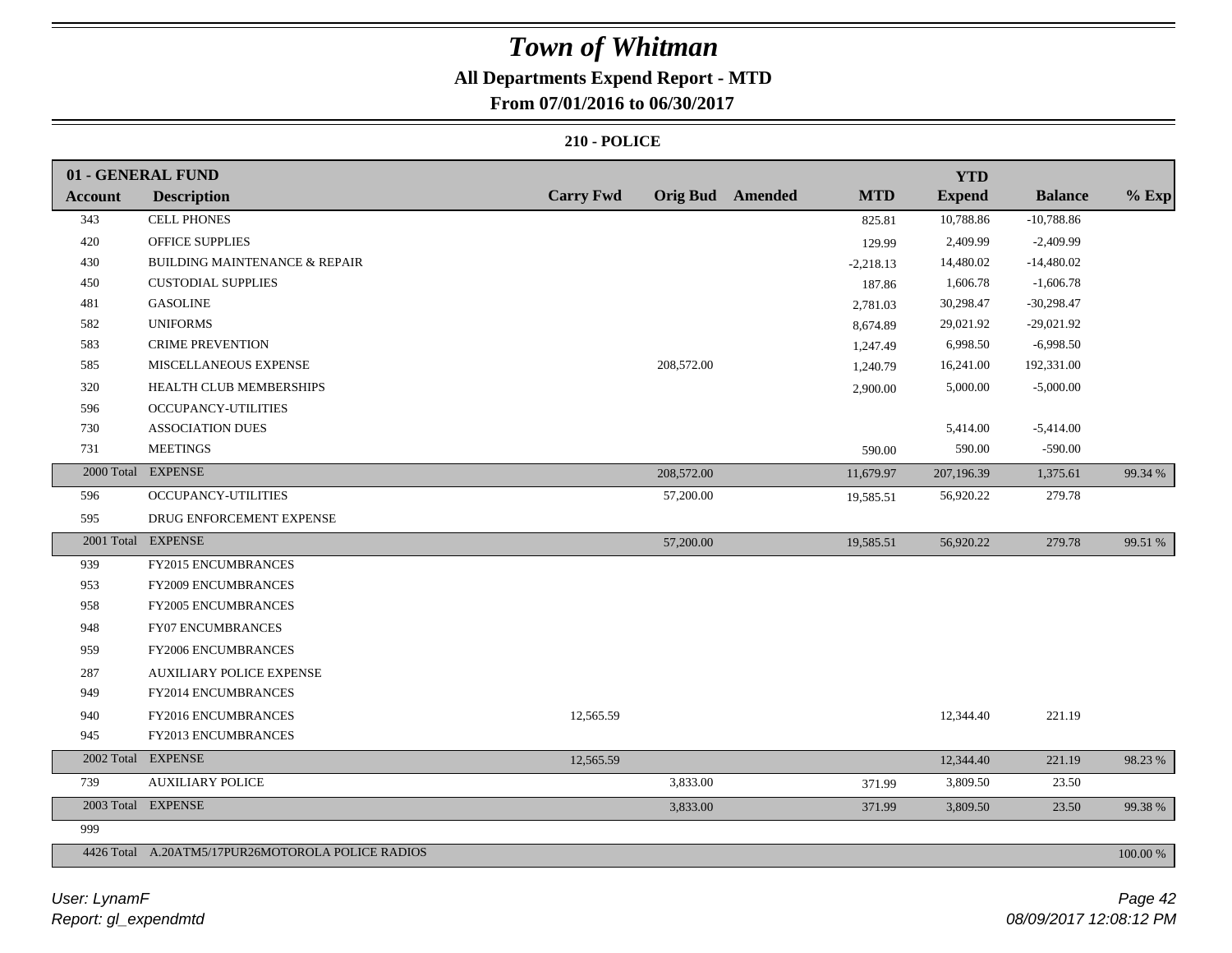### **All Departments Expend Report - MTD**

### **From 07/01/2016 to 06/30/2017**

|                | 01 - GENERAL FUND                                 |                  |           |                         |            | <b>YTD</b>    |                |             |
|----------------|---------------------------------------------------|------------------|-----------|-------------------------|------------|---------------|----------------|-------------|
| <b>Account</b> | <b>Description</b>                                | <b>Carry Fwd</b> |           | <b>Orig Bud</b> Amended | <b>MTD</b> | <b>Expend</b> | <b>Balance</b> | $%$ Exp     |
| 999            |                                                   |                  |           |                         |            |               |                |             |
|                | 4427 Total A24ATM5/15LEA/PUR CRUIS(3RD OF 3)      |                  |           |                         |            |               |                | 100.00 %    |
| 999            |                                                   |                  |           |                         |            |               |                |             |
|                | 4428 Total A25ATM5/15 LEA/PUR CRUIS.1OF3          |                  |           |                         |            |               |                | 100.00 %    |
| 999            |                                                   |                  | 40,275.00 |                         | 1,710.00   | 36,990.00     | 3,285.00       |             |
|                | 4429 Total A34ATM5/16PUR.45 BULLET PROOF VESTS    |                  | 40,275.00 |                         | 1,710.00   | 36,990.00     | 3,285.00       | 91.84 %     |
| 999            |                                                   |                  |           |                         |            |               |                |             |
|                | 4430 Total A22ATM5/17 PUR.BODY ARMOR KITS         |                  |           |                         |            |               |                | 100.00 %    |
| 999            |                                                   | 675.00           |           |                         | 675.00     | 675.00        |                |             |
|                | 4431 Total A17 ATM5/11BULLET PROOF VESTS          | 675.00           |           |                         | 675.00     | 675.00        |                | 100.00 %    |
| 999            |                                                   |                  |           |                         |            |               |                |             |
|                | 4432 Total A.14ATM5/14PUR.ELECTROSHOCK WEAPONS    |                  |           |                         |            |               |                | 100.00 %    |
| 999            |                                                   |                  |           |                         |            |               |                |             |
|                | 4433 Total A23ATM5/13 LEA/PUR AN.CNTRL.VEH.(3/3)  |                  |           |                         |            |               |                | 100.00 %    |
| 999            |                                                   | 2,581.53         |           |                         |            | 2,100.00      | 481.53         |             |
|                | 4444 Total A25 ATM5/14 PUR. VOICE RECORD. SYS.    | 2,581.53         |           |                         |            | 2,100.00      | 481.53         | 81.34 %     |
| 999            |                                                   |                  |           |                         |            |               |                |             |
|                | 4445 Total A.21ATM5/17 PUR.6 TASERS-POLICE        |                  |           |                         |            |               |                | 100.00 %    |
| 999            |                                                   |                  | 7,786.88  |                         |            | 7,786.88      |                |             |
|                | 4446 Total A12 ATM5/16 PUR.6 POLICE TASERS        |                  | 7,786.88  |                         |            | 7,786.88      |                | $100.00~\%$ |
| 999            |                                                   | 1,050.00         |           |                         |            |               | 1,050.00       |             |
|                | 4513 Total A7 STM5/14PUR&INSTL.3VidTac VIDEO SYS. | 1,050.00         |           |                         |            |               | 1,050.00       | $0.00\ \%$  |
| 999            |                                                   |                  |           |                         |            |               |                |             |
|                | 4514 Total A26 ATM 5/15 LEASE MOTORCYCLE          |                  |           |                         |            |               |                | 100.00 %    |
| 999            |                                                   |                  | 4,400.00  |                         |            | 4,400.00      |                |             |
|                | 4524 Total A33ATM5/16LEASE / HARLEY-DAV (1YR)     |                  | 4,400.00  |                         |            | 4,400.00      |                | 100.00 %    |
| 999            |                                                   |                  | 28,572.73 |                         |            | 28,572.73     |                |             |
|                | 4544 Total A.35ATM 5/16L/P 2016 FORD SUV(2)1ST/3  |                  | 28,572.73 |                         |            | 28,572.73     |                | 100.00 %    |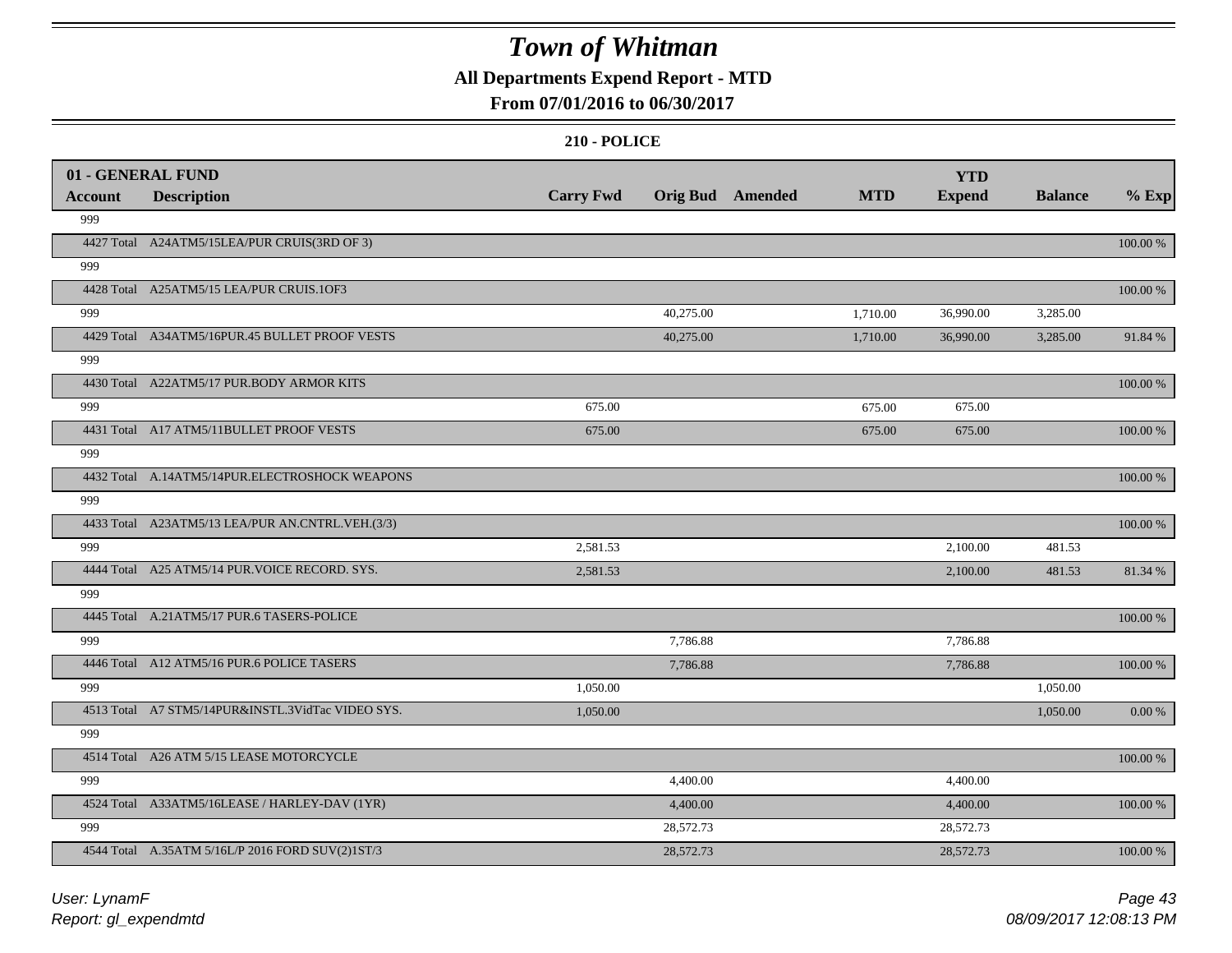### **All Departments Expend Report - MTD**

### **From 07/01/2016 to 06/30/2017**

|                  | 01 - GENERAL FUND                              |                  |                 |         |            | <b>YTD</b>    |                |          |
|------------------|------------------------------------------------|------------------|-----------------|---------|------------|---------------|----------------|----------|
| Account          | <b>Description</b>                             | <b>Carry Fwd</b> | <b>Orig Bud</b> | Amended | <b>MTD</b> | <b>Expend</b> | <b>Balance</b> | $%$ Exp  |
| 999              |                                                |                  | 15,834.29       |         |            | 15,834.29     |                |          |
| 4545 Total       | A.33ATM 5/16 L/P 2014CRUIS.3RD/3               |                  | 15,834.29       |         |            | 15,834.29     |                | 100.00 % |
| 999              |                                                |                  | 2,000.00        |         |            | 2,000.00      |                |          |
| 4546 Total       | A13ATM5/16PUR 2 MOBILE DATA TERM               |                  | 2,000.00        |         |            | 2,000.00      |                | 100.00 % |
| 999              |                                                |                  |                 |         |            |               |                |          |
| 4550 Total       | A.24 ATM 5/15 L/P CRUISER 2ND 0F 3             |                  |                 |         |            |               |                | 100.00 % |
| 999              |                                                |                  |                 |         |            |               |                |          |
|                  | 4551 Total A.19 ATM 5/17 L/P FORD EXPLORER 1/3 |                  |                 |         |            |               |                | 100.00 % |
| 999              |                                                |                  | 11,332.69       |         |            | 11,332.69     |                |          |
| 4571 Total       | A.33ATM5/16L/P 2015 CRUIS.2ND OF 3             |                  | 11,332.69       |         |            | 11,332.69     |                | 100.00 % |
| 210 Total POLICE |                                                | 16,872.12        | 3,176,100.59    |         | 361,264.02 | 3,112,140.72  | 80,831.99      |          |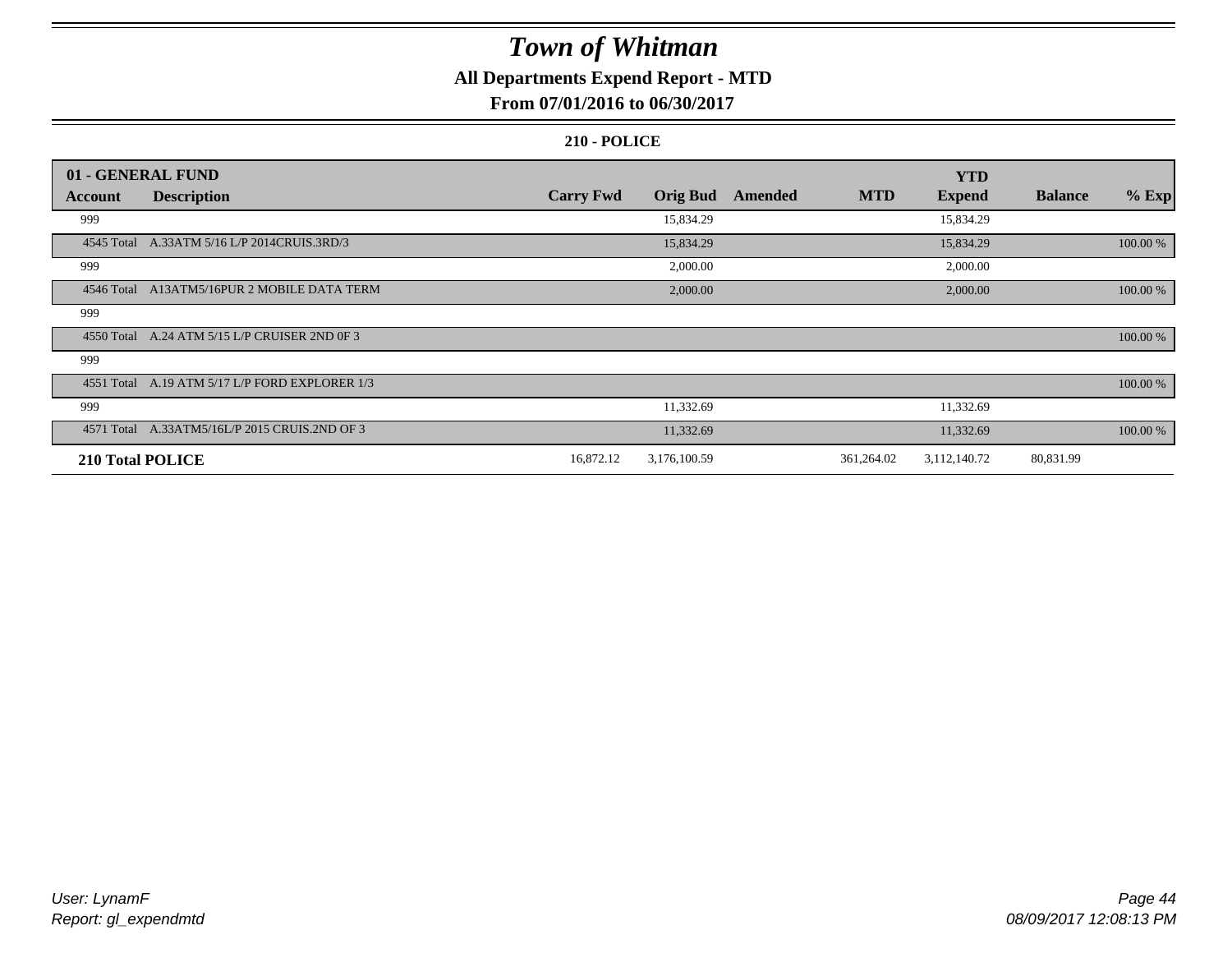### **All Departments Expend Report - MTD**

### **From 07/01/2016 to 06/30/2017**

#### **220 - FIRE**

|                | 01 - GENERAL FUND              |                  |                 |                |            | <b>YTD</b>    |                |             |
|----------------|--------------------------------|------------------|-----------------|----------------|------------|---------------|----------------|-------------|
| <b>Account</b> | <b>Description</b>             | <b>Carry Fwd</b> | <b>Orig Bud</b> | <b>Amended</b> | <b>MTD</b> | <b>Expend</b> | <b>Balance</b> | $%$ Exp     |
| 111            | SALARIES-ADMINSTRATIVE         |                  | 151,400.00      |                | 14,103.09  | 151,400.00    |                |             |
|                | 1000 Total SALARIES            |                  | 151,400.00      |                | 14,103.09  | 151,400.00    |                | 100.00 %    |
| 112            | <b>SALARIES</b>                |                  | 2,513,579.00    | $-26,645.62$   | 154,441.52 | 1,563,079.30  | 923,854.08     |             |
| 130            | SALARIES-OVERTIME              |                  |                 |                | 103,143.34 | 719,962.12    | $-719,962.12$  |             |
| 138            | SICK LEAVE BUY-BACK            |                  |                 |                |            |               |                |             |
| 143            | SALARIES-COLLEGE INCENTIVE     |                  |                 |                |            |               |                |             |
| 145            | SALARIES-HOLIDAY               |                  |                 |                | 38,062.58  | 69,533.37     | $-69,533.37$   |             |
| 146            | SALARIES-LONGEVITY             |                  |                 |                | 2,000.00   | 2,000.00      | $-2,000.00$    |             |
| 940            | FY2016 ENCUMBRANCES            | 11,051.88        |                 |                |            | 10,835.00     | 216.88         |             |
| 941            | FY 2017 ENCUMBRANCES           |                  |                 | 18,645.62      |            |               | 18,645.62      |             |
| 949            | FY2014 ENCUMBRANCES            |                  |                 |                |            |               |                |             |
| 959            | <b>FY2006 ENCUMBRANCES</b>     |                  |                 |                |            |               |                |             |
|                | 1001 Total SALARIES            | 11,051.88        | 2,513,579.00    | $-8,000.00$    | 297,647.44 | 2,365,409.79  | 151,221.09     | 93.99 %     |
| 140            | SALARIES-CHIEF-COLLEGE INCENT. |                  |                 |                |            |               |                |             |
|                | 1002 Total SALARIES            |                  |                 |                |            |               |                | 100.00 %    |
| 141            | SALARIES-CHIEF-HOLIDAY         |                  |                 |                |            |               |                |             |
|                | 1003 Total SALARIES            |                  |                 |                |            |               |                | 100.00 %    |
| 121            | <b>CLERICAL I</b>              |                  | 39,557.00       |                | 3,803.20   | 39,553.28     | 3.72           |             |
|                | 1004 Total SALARIES            |                  | 39,557.00       |                | 3,803.20   | 39,553.28     | 3.72           | 99.99 %     |
| 130            | SALARIES-OVERTIME              |                  |                 |                |            |               |                |             |
|                | 1005 Total SALARIES            |                  |                 |                |            |               |                | 100.00 %    |
| 138            | SICK LEAVE BUY-BACK            |                  |                 |                |            |               |                |             |
| 1007 Total     | <b>SALARIES</b>                |                  |                 |                |            |               |                | $100.00~\%$ |
| 210            | <b>ELECTRICITY</b>             |                  |                 |                | 1,522.51   | 16,175.75     | $-16,175.75$   |             |
| 212            | <b>GAS (NATURAL)</b>           |                  |                 |                | 294.95     | 7,582.58      | $-7,582.58$    |             |
| 214            | OIL (HEATING)                  |                  |                 |                |            |               |                |             |
| 242            | <b>VEHICLE MAINTENANCE</b>     |                  |                 |                | 6,063.38   | 52,434.79     | $-52,434.79$   |             |
| 243            | EQUIPMENT MAINTENANCE          |                  |                 |                | 97.93      | 9,529.75      | $-9,529.75$    |             |
| 271            | <b>VEHICLE RENTAL</b>          |                  |                 |                |            |               |                |             |
| 305            | <b>INSTRUCTIONAL</b>           |                  |                 |                | 352.78     | 9,574.36      | $-9,574.36$    |             |
|                |                                |                  |                 |                |            |               |                |             |

*Report: gl\_expendmtd User: LynamF*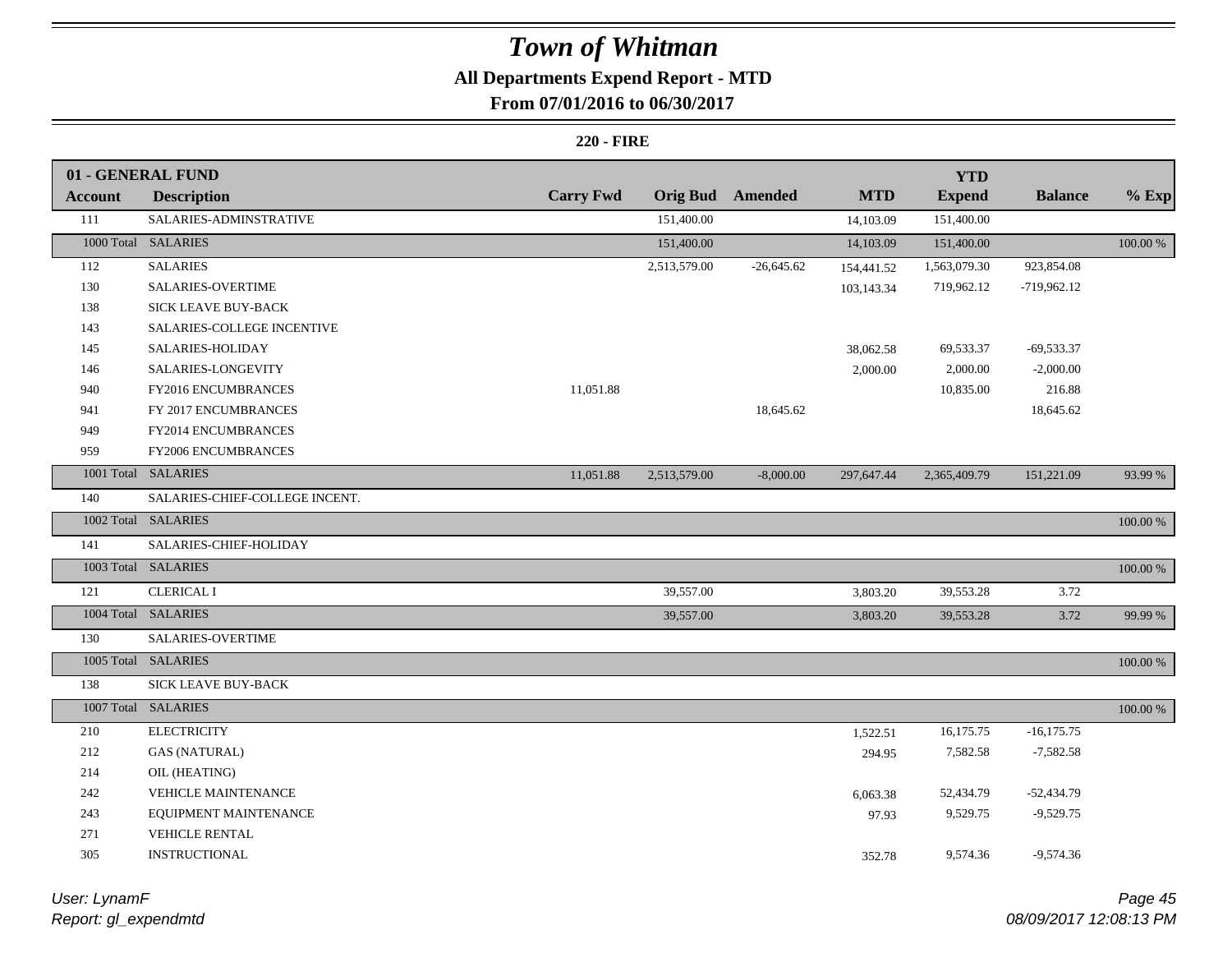### **All Departments Expend Report - MTD**

### **From 07/01/2016 to 06/30/2017**

#### **220 - FIRE**

|                | 01 - GENERAL FUND                        |                  |            |                         |            | <b>YTD</b>    |                |          |
|----------------|------------------------------------------|------------------|------------|-------------------------|------------|---------------|----------------|----------|
| <b>Account</b> | <b>Description</b>                       | <b>Carry Fwd</b> |            | <b>Orig Bud</b> Amended | <b>MTD</b> | <b>Expend</b> | <b>Balance</b> | $%$ Exp  |
| 340            | <b>TELEPHONE</b>                         |                  |            |                         |            |               |                |          |
| 341            | AMBULANCE LICENSES                       |                  |            |                         |            | 1,400.00      | $-1,400.00$    |          |
| 343            | <b>CELL PHONES</b>                       |                  |            |                         | 365.38     | 4,683.95      | $-4,683.95$    |          |
| 420            | OFFICE SUPPLIES                          |                  |            |                         |            | 204.37        | $-204.37$      |          |
| 430            | <b>BUILDING MAINTENANCE &amp; REPAIR</b> |                  |            |                         | 5,966.98   | 28,577.34     | $-28,577.34$   |          |
| 481            | <b>GASOLINE</b>                          |                  |            |                         | 1,507.73   | 14,402.42     | $-14,402.42$   |          |
| 580            | FIRE SUPPLIES/PROTECT GEAR               |                  |            | $-2,616.00$             | 3,211.08   | 10,771.76     | $-13,387.76$   |          |
| 581            | AMBULANCE SUPPLIES & EXPENSE             |                  |            |                         | 2,549.10   | 21,371.30     | $-21,371.30$   |          |
| 582            | <b>UNIFORMS</b>                          |                  |            |                         |            | 22,929.84     | $-22,929.84$   |          |
| 585            | MISCELLANEOUS EXPENSE                    |                  | 200,000.00 | 24,776.28               | 2,159.72   | 15,863.07     | 208,913.21     |          |
| 320            | HEALTH CLUB MEMBERSHIPS                  |                  |            |                         | 4,500.00   | 4,500.00      | $-4,500.00$    |          |
| 717            | FIRE/SPRINKLER ALARM SYS.MAINT           |                  |            |                         |            |               |                |          |
| 730            | <b>ASSOCIATION DUES</b>                  |                  |            |                         |            | 1,914.00      | $-1,914.00$    |          |
| 731            | <b>MEETINGS</b>                          |                  |            |                         |            | 245.00        | $-245.00$      |          |
| 2000 Total     | <b>EXPENSE</b>                           |                  | 200,000.00 | 22,160.28               | 28,591.54  | 222,160.28    |                | 100.00 % |
| 354            | FIRE / SPRINKLER ALARM SYSTEM            |                  | 12,500.00  |                         | 7,300.00   | 12,211.10     | 288.90         |          |
|                | 2001 Total EXPENSE                       |                  | 12,500.00  |                         | 7,300.00   | 12,211.10     | 288.90         | 97.68%   |
| 948            | FY07 ENCUMBRANCES                        |                  |            |                         |            |               |                |          |
| 939            | FY2015 ENCUMBRANCES                      |                  |            |                         |            |               |                |          |
| 940            | FY2016 ENCUMBRANCES                      | 5,311.98         |            |                         |            | 5,311.98      |                |          |
| 941            | FY 2017 ENCUMBRANCES                     |                  |            | 2,616.00                |            |               | 2,616.00       |          |
| 943            | <b>FY2012 ENCUMBRANCES</b>               |                  |            |                         |            |               |                |          |
| 945            | FY2013 ENCUMBRANCES                      |                  |            |                         |            |               |                |          |
| 946            | FY2010 ENCUMBRANCES                      |                  |            |                         |            |               |                |          |
| 949            | FY2014 ENCUMBRANCES                      |                  |            |                         |            |               |                |          |
| 953            | FY2009 ENCUMBRANCES                      |                  |            |                         |            |               |                |          |
| 958            | <b>FY2005 ENCUMBRANCES</b>               |                  |            |                         |            |               |                |          |
| 959            | FY2006 ENCUMBRANCES                      |                  |            |                         |            |               |                |          |
|                | 2002 Total EXPENSE                       | 5,311.98         |            | 2,616.00                |            | 5,311.98      | 2,616.00       | 67.00 %  |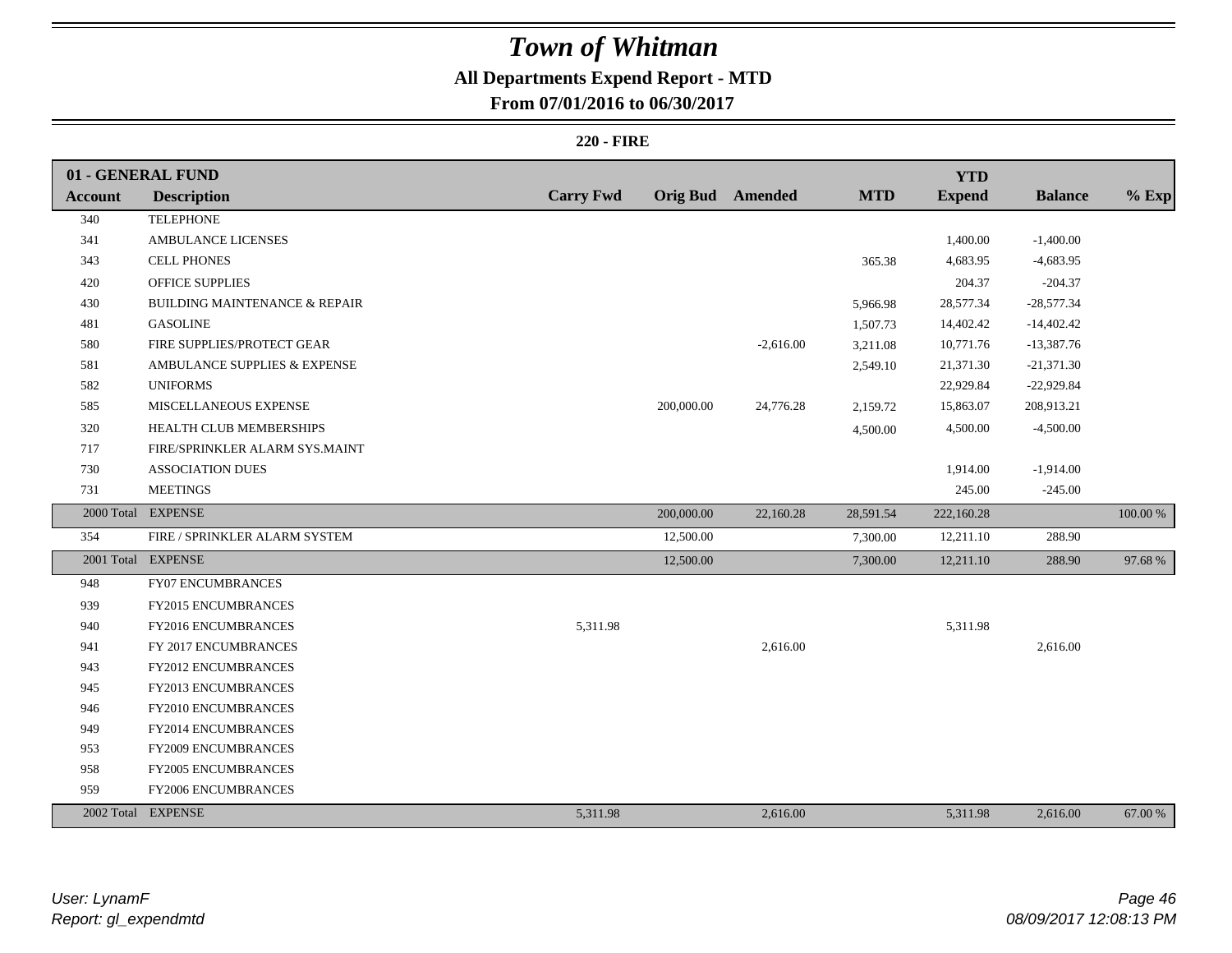### **All Departments Expend Report - MTD**

### **From 07/01/2016 to 06/30/2017**

#### **220 - FIRE**

|         | 01 - GENERAL FUND                                |                  |           |                         |            | <b>YTD</b>    |                |             |
|---------|--------------------------------------------------|------------------|-----------|-------------------------|------------|---------------|----------------|-------------|
| Account | <b>Description</b>                               | <b>Carry Fwd</b> |           | <b>Orig Bud Amended</b> | <b>MTD</b> | <b>Expend</b> | <b>Balance</b> | $%$ Exp     |
| 382     | ARMORY BUILDING MAINTENANCE                      |                  | 10,000.00 |                         | 110.00     | 3,683.44      | 6,316.56       |             |
|         | 2003 Total EXPENSE                               |                  | 10,000.00 |                         | 110.00     | 3,683.44      | 6,316.56       | 36.83 %     |
| 353     | REGIONAL DISPATCH                                |                  |           |                         |            |               |                |             |
|         | 2004 Total EXPENSE                               |                  |           |                         |            |               |                | 100.00 %    |
| 999     |                                                  |                  |           |                         |            |               |                |             |
|         | 4436 Total A.2 STM 5/4/15 PUR.FIRE/CHF AUTO      |                  |           |                         |            |               |                | 100.00 %    |
| 999     |                                                  |                  |           |                         |            |               |                |             |
|         | 4437 Total A20ATM5/15LEA/PUR2015PUMP.ENG.1/8     |                  |           |                         |            |               |                | 100.00 %    |
| 999     |                                                  |                  |           |                         |            |               |                |             |
| 999     |                                                  |                  |           |                         |            |               |                |             |
|         | 4438 Total A.23ATM 5/17EQUIP NEW FIREFIGHTERS    |                  |           |                         |            |               |                | 100.00 %    |
| 999     |                                                  |                  | 70,926.90 |                         |            | 70,926.90     |                |             |
|         | 4439 Total A41ATM5/16L/P 2015 PUMP.ENG.2/8       |                  | 70,926.90 |                         |            | 70,926.90     |                | $100.00~\%$ |
| 999     |                                                  |                  |           |                         |            |               |                |             |
|         | 4440 Total A21ATM 5/09 PUR.FIRE/CHF AUTO         |                  |           |                         |            |               |                | 100.00 %    |
| 999     |                                                  |                  | 51,500.00 |                         |            | 51,500.00     |                |             |
|         | 4441 Total A11ATM5/16 FUND REGIONAL DISPATCH     |                  | 51,500.00 |                         |            | 51,500.00     |                | 100.00 %    |
| 999     |                                                  |                  | 37,000.00 |                         |            | 37,000.00     |                |             |
|         | 4442 Total A.42 ATM5/16 PUR.PROT.EQ./FIRE DEPT   |                  | 37,000.00 |                         |            | 37,000.00     |                | 100.00 %    |
| 999     |                                                  |                  |           |                         |            |               |                |             |
|         | 4443 Total A27ATM5/17 SELF CONT.BR.APPAR.10%MTCH |                  |           |                         |            |               |                | 100.00 %    |
| 999     |                                                  |                  |           |                         |            |               |                |             |
|         | 4502 Total A19ATM5/15 LEA/PUR&EQUIP. AMB. (5/5)  |                  |           |                         |            |               |                | 100.00 %    |
| 999     |                                                  |                  | 10,000.00 |                         |            | 10,000.00     |                |             |
|         | 4517 Total A.39ATM5/16PUR.DEFIBRILLATORS         |                  | 10,000.00 |                         |            | 10,000.00     |                | 100.00 %    |
| 999     |                                                  |                  |           |                         |            |               |                |             |
|         | 4518 Total A.29 ATM 5/14 FUND REGIONAL DISPATCH  |                  |           |                         |            |               |                | 100.00 %    |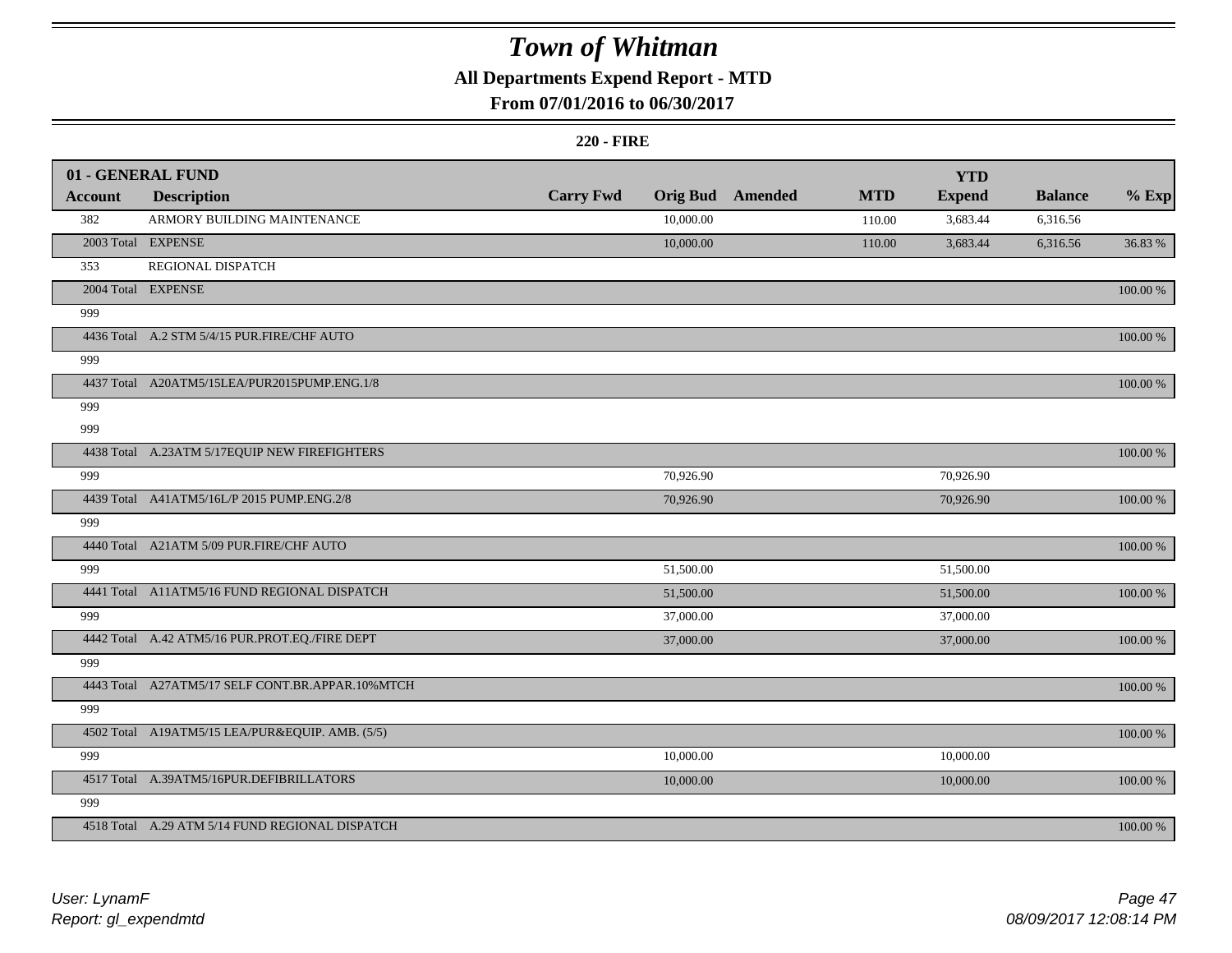### **All Departments Expend Report - MTD**

### **From 07/01/2016 to 06/30/2017**

#### **220 - FIRE**

|                | 01 - GENERAL FUND                                  |                  |                 |             |            | <b>YTD</b>    |                |          |
|----------------|----------------------------------------------------|------------------|-----------------|-------------|------------|---------------|----------------|----------|
| Account        | <b>Description</b>                                 | <b>Carry Fwd</b> | <b>Orig Bud</b> | Amended     | <b>MTD</b> | <b>Expend</b> | <b>Balance</b> | $%$ Exp  |
| 999            |                                                    |                  |                 |             |            |               |                |          |
|                | 4528 Total A25ATM5/17 REFURBISH FIRE DEPT. VEHICLE |                  |                 |             |            |               |                | 100.00 % |
| 999            |                                                    |                  |                 |             |            |               |                |          |
|                | 4530 Total A.16ATM5/14 PUR EMS REPORTING SOFTWARE  |                  |                 |             |            |               |                | 100.00 % |
| 999            |                                                    | 80,000.00        |                 |             |            | 80,000.00     |                |          |
|                | 4547 Total A.4 STM5/16 LEA/PUR.2017 AMB. DEPOSIT   | 80,000.00        |                 |             |            | 80,000.00     |                | 100.00 % |
| 999            |                                                    |                  | 35,000.00       | $-2,325.00$ |            | 32,675.00     |                |          |
|                | 4554 Total A.38ATM5/16PUR.JAWS OF LIFE TOOLS       |                  | 35,000.00       | $-2,325.00$ |            | 32,675.00     |                | 100.00 % |
| 999            |                                                    |                  |                 |             |            |               |                |          |
|                | 4558 Total A19ATM5/14 REPL. FIRE STA.HEAT UNITS    |                  |                 |             |            |               |                | 100.00 % |
| 999            |                                                    |                  | 45,141.26       |             |            | 45,141.26     |                |          |
|                | 4559 Total A.40ATM5/16LEA/PUR&EQ.2012.AMB.4/4      |                  | 45,141.26       |             |            | 45,141.26     |                | 100.00 % |
| 999            |                                                    |                  |                 |             |            |               |                |          |
|                | 4566 Total A.18ATM5/15LEA/PUR&EQ.2012AMB.3/4       |                  |                 |             |            |               |                | 100.00 % |
| 999            |                                                    |                  | 70,000.00       |             |            | 70,000.00     |                |          |
|                | 4567 Total A.37ATM 5/16PUR2.AMB.STRCHS&STRUC.SYS   |                  | 70,000.00       |             |            | 70,000.00     |                | 100.00 % |
| 999            |                                                    |                  |                 |             |            |               |                |          |
|                | 4568 Total A.18ATM 5/14 PUR/EQ.FIRE COMMAND VEH.   |                  |                 |             |            |               |                | 100.00 % |
| 220 Total FIRE |                                                    | 96,363.86        | 3,246,604.16    | 14,451.28   | 351,555.27 | 3,196,973.03  | 160,446.27     |          |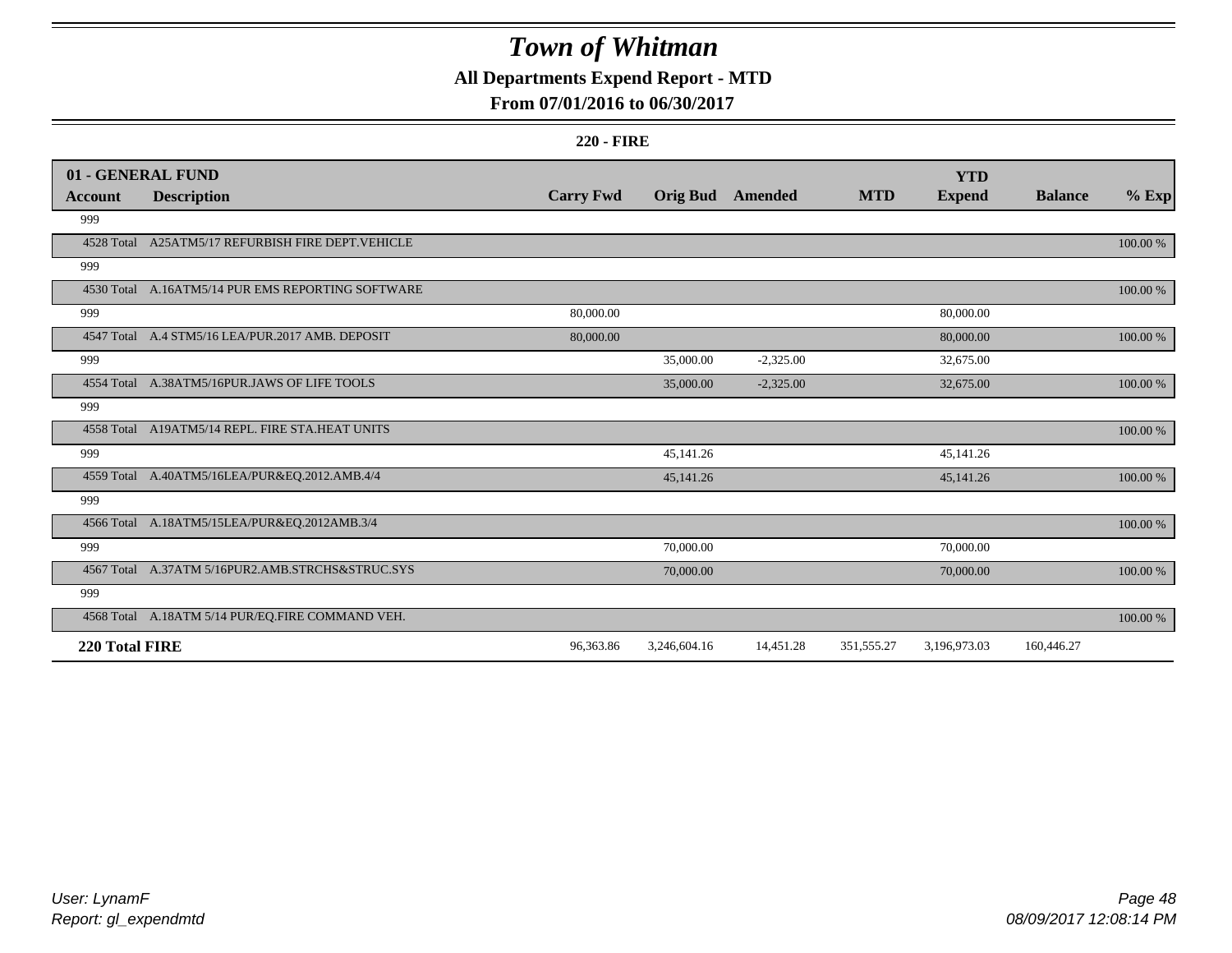**All Departments Expend Report - MTD**

**From 07/01/2016 to 06/30/2017**

#### **221 - FIRE ALARM MAINTENANCE**

|         | 01 - GENERAL FUND                         |                  |                 |                |            | <b>YTD</b>    |                |          |
|---------|-------------------------------------------|------------------|-----------------|----------------|------------|---------------|----------------|----------|
| Account | <b>Description</b>                        | <b>Carry Fwd</b> | <b>Orig Bud</b> | <b>Amended</b> | <b>MTD</b> | <b>Expend</b> | <b>Balance</b> | $%$ Exp  |
| 585     | MISCELLANEOUS EXPENSE                     |                  |                 |                |            |               |                |          |
|         | 2000 Total EXPENSE                        |                  |                 |                |            |               |                | 100.00 % |
| 945     | FY2013 ENCUMBRANCES                       |                  |                 |                |            |               |                |          |
| 946     | FY2010 ENCUMBRANCES                       |                  |                 |                |            |               |                |          |
| 949     | <b>FY2014 ENCUMBRANCES</b>                |                  |                 |                |            |               |                |          |
|         | 2001 Total EXPENSE                        |                  |                 |                |            |               |                | 100.00 % |
| 999     |                                           |                  |                 |                |            |               |                |          |
|         | 4423 Total A.4STM5/6/02FIRE ALMS.TN.BLDGS |                  |                 |                |            |               |                | 100.00 % |
|         | <b>221 Total FIRE ALARM MAINTENANCE</b>   |                  |                 |                |            |               |                |          |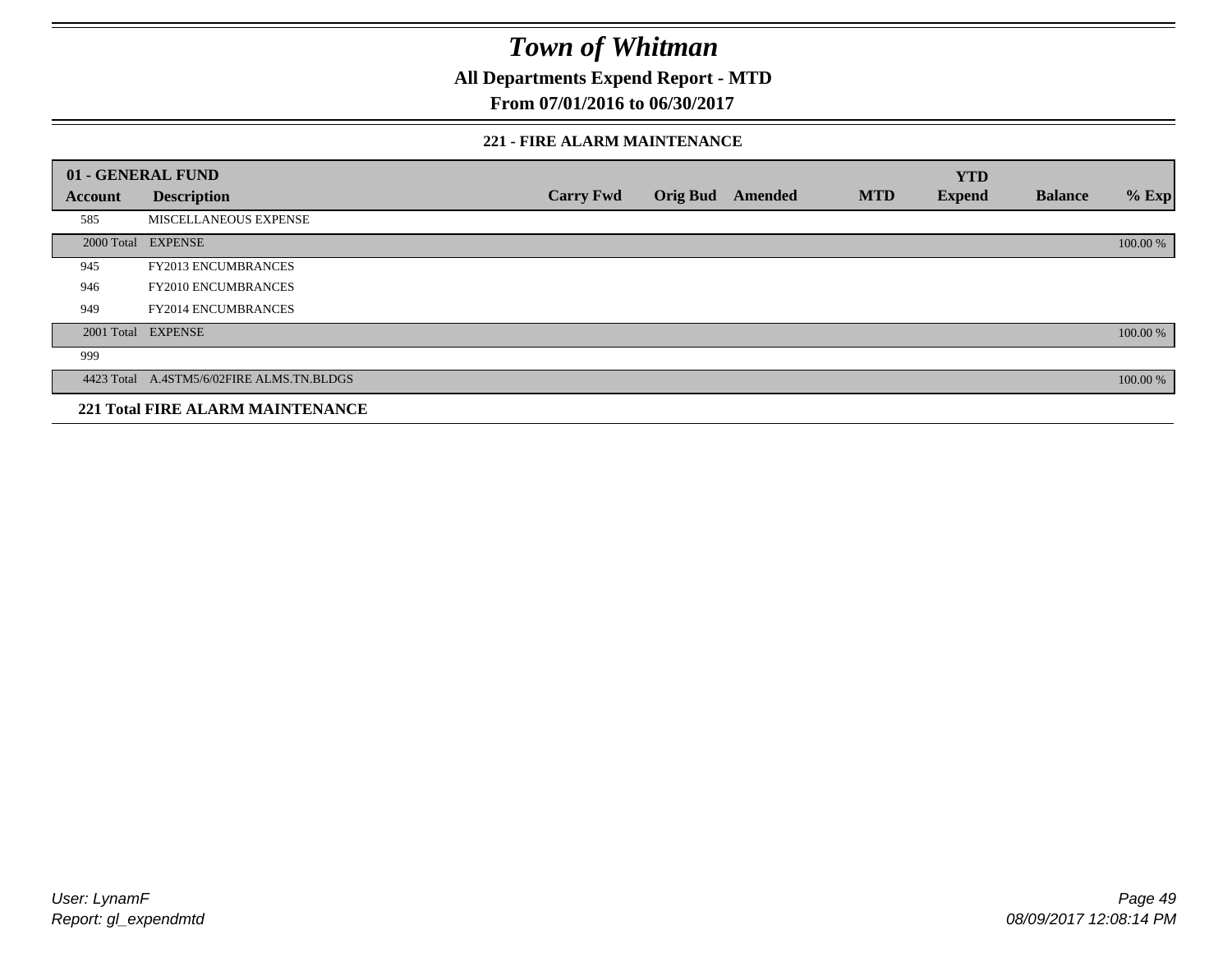### **All Departments Expend Report - MTD**

#### **From 07/01/2016 to 06/30/2017**

#### **222 - FOREST FIRES**

|            | 01 - GENERAL FUND             |                  |                 |         |            | <b>YTD</b>    |                |          |
|------------|-------------------------------|------------------|-----------------|---------|------------|---------------|----------------|----------|
| Account    | <b>Description</b>            | <b>Carry Fwd</b> | <b>Orig Bud</b> | Amended | <b>MTD</b> | <b>Expend</b> | <b>Balance</b> | $%$ Exp  |
| 112        | <b>SALARIES</b>               |                  |                 |         |            |               |                |          |
|            | 1000 Total SALARIES           |                  |                 |         |            |               |                | 100.00 % |
| 585        | MISCELLANEOUS EXPENSE         |                  | 2,000.00        |         | 99.77      | 2,000.00      |                |          |
| 2000 Total | <b>EXPENSE</b>                |                  | 2,000.00        |         | 99.77      | 2,000.00      |                | 100.00 % |
| 943        | <b>FY2012 ENCUMBRANCES</b>    |                  |                 |         |            |               |                |          |
| 945        | <b>FY2013 ENCUMBRANCES</b>    |                  |                 |         |            |               |                |          |
| 946        | <b>FY2010 ENCUMBRANCES</b>    |                  |                 |         |            |               |                |          |
|            | 2001 Total EXPENSE            |                  |                 |         |            |               |                | 100.00 % |
|            | <b>222 Total FOREST FIRES</b> |                  | 2,000.00        |         | 99.77      | 2,000.00      |                |          |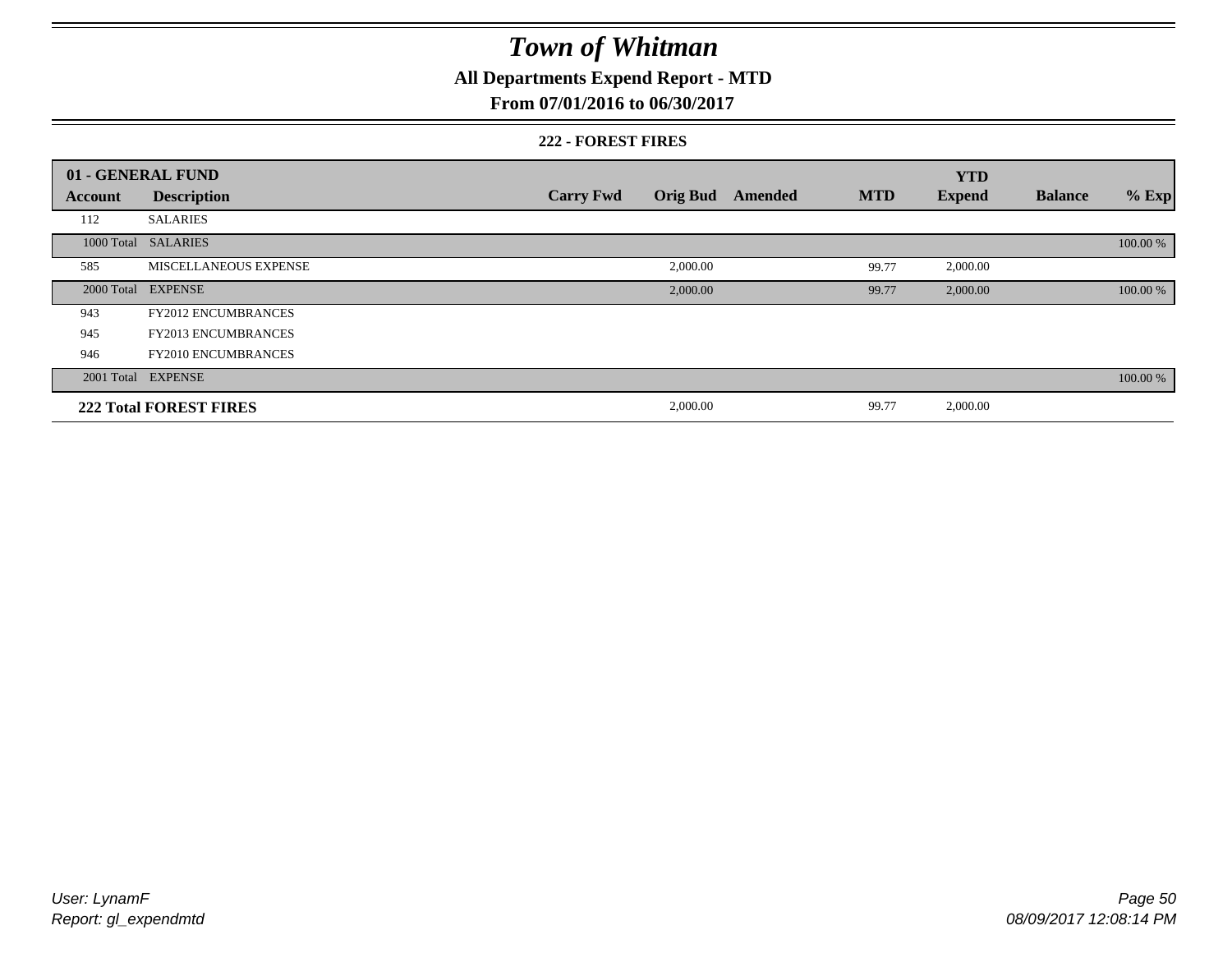**All Departments Expend Report - MTD**

**From 07/01/2016 to 06/30/2017**

#### **230 - RIGHT TO KNOW LAW BUDGET**

|         | 01 - GENERAL FUND                  |                  |                         |            | YTD           |                |            |
|---------|------------------------------------|------------------|-------------------------|------------|---------------|----------------|------------|
| Account | <b>Description</b>                 | <b>Carry Fwd</b> | <b>Orig Bud</b> Amended | <b>MTD</b> | <b>Expend</b> | <b>Balance</b> | $%$ Exp    |
| 585     | MISCELLANEOUS EXPENSE              |                  |                         |            |               |                |            |
|         | 2000 Total EXPENSE                 |                  |                         |            |               |                | $100.00\%$ |
|         | 230 Total RIGHT TO KNOW LAW BUDGET |                  |                         |            |               |                |            |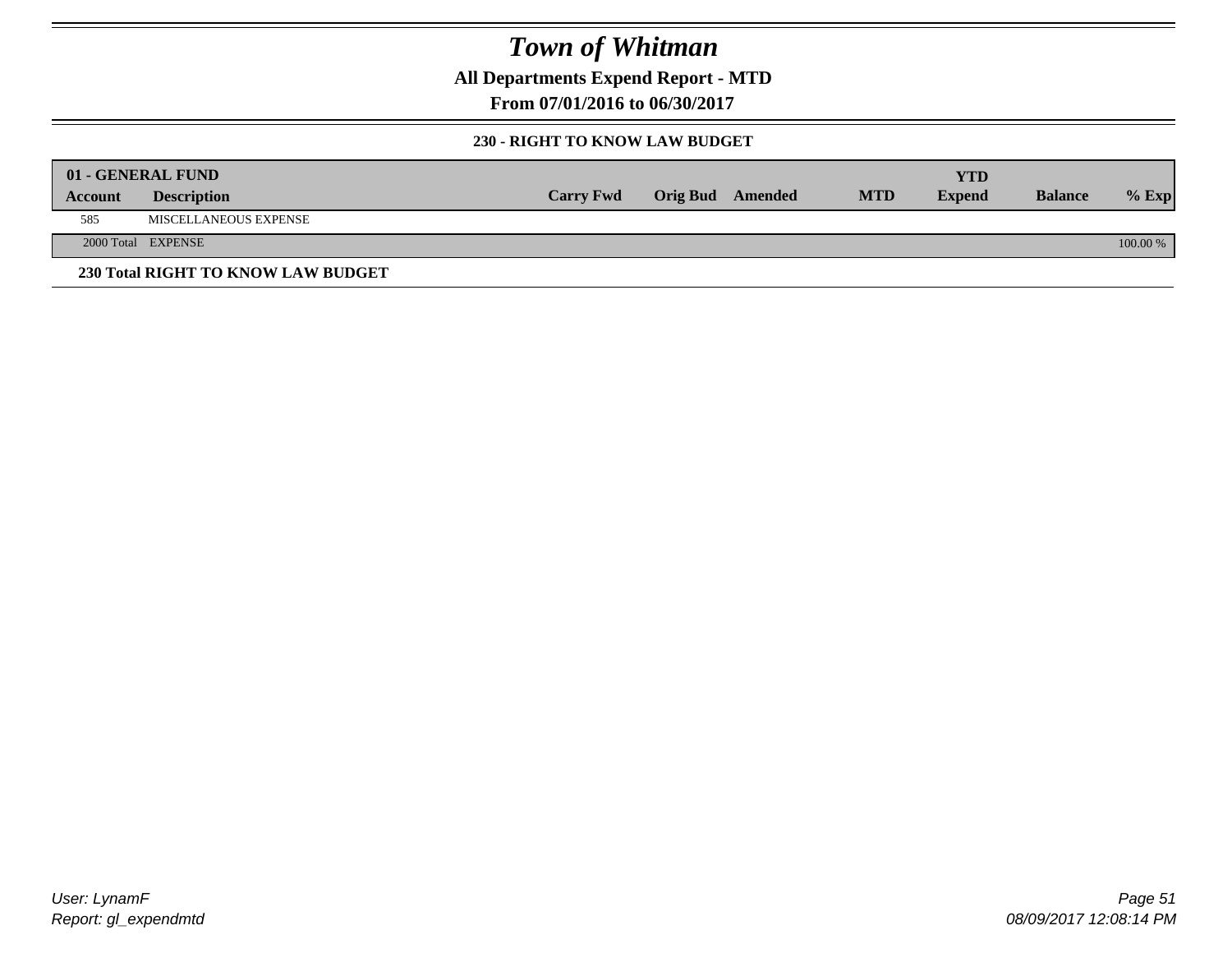### **All Departments Expend Report - MTD**

**From 07/01/2016 to 06/30/2017**

#### **231 - AMBULANCE REPAIR**

|                | 01 - GENERAL FUND          |                  |                 |         |            | <b>YTD</b>    |                |          |
|----------------|----------------------------|------------------|-----------------|---------|------------|---------------|----------------|----------|
| <b>Account</b> | <b>Description</b>         | <b>Carry Fwd</b> | <b>Orig Bud</b> | Amended | <b>MTD</b> | <b>Expend</b> | <b>Balance</b> | $%$ Exp  |
| 585            | MISCELLANEOUS EXPENSE      |                  | 14,000.00       |         | 4.854.03   | 14,000.03     | $-0.03$        |          |
|                | 2000 Total EXPENSE         |                  | 14,000.00       |         | 4,854.03   | 14,000.03     | $-0.03$        | 100.00 % |
| 939            | <b>FY2015 ENCUMBRANCES</b> |                  |                 |         |            |               |                |          |
|                | 2001 Total EXPENSE         |                  |                 |         |            |               |                | 100.00 % |
|                | 231 Total AMBULANCE REPAIR |                  | 14,000.00       |         | 4.854.03   | 14,000.03     | $-0.03$        |          |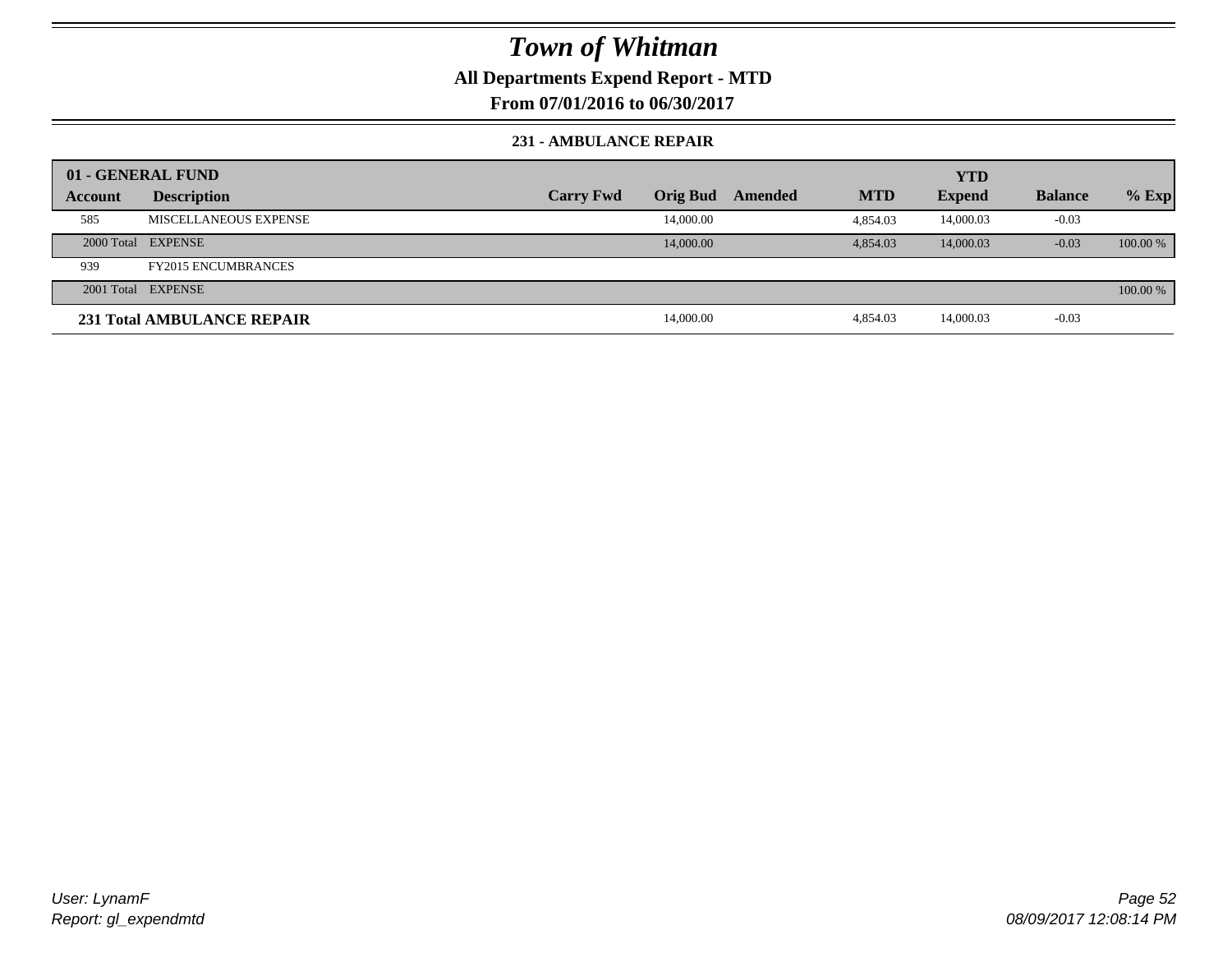### **All Departments Expend Report - MTD**

**From 07/01/2016 to 06/30/2017**

#### **233 - AMBULANCE BILLING**

|            | 01 - GENERAL FUND           |                  |                 |          |            | <b>YTD</b>    |                |         |
|------------|-----------------------------|------------------|-----------------|----------|------------|---------------|----------------|---------|
| Account    | <b>Description</b>          | <b>Carry Fwd</b> | <b>Orig Bud</b> | Amended  | <b>MTD</b> | <b>Expend</b> | <b>Balance</b> | $%$ Exp |
| 252        | <b>SERVICES</b>             |                  | 28,000.00       | 4,745.42 | 2,597.54   | 31,677.00     | 1,068.42       |         |
| 2000 Total | <b>EXPENSE</b>              |                  | 28,000.00       | 4,745.42 | 2,597.54   | 31,677.00     | 1,068.42       | 96.73 % |
| 941        | FY 2017 ENCUMBRANCES        |                  |                 | 3,254.58 |            |               | 3,254.58       |         |
| 943        | <b>FY2012 ENCUMBRANCES</b>  |                  |                 |          |            |               |                |         |
| 945        | <b>FY2013 ENCUMBRANCES</b>  |                  |                 |          |            |               |                |         |
| 946        | <b>FY2010 ENCUMBRANCES</b>  |                  |                 |          |            |               |                |         |
| 949        | <b>FY2014 ENCUMBRANCES</b>  |                  |                 |          |            |               |                |         |
| 959        | <b>FY2006 ENCUMBRANCES</b>  |                  |                 |          |            |               |                |         |
| 2001 Total | <b>EXPENSE</b>              |                  |                 | 3,254.58 |            |               | 3,254.58       | 0.00 %  |
|            | 233 Total AMBULANCE BILLING |                  | 28,000.00       | 8,000.00 | 2,597.54   | 31,677.00     | 4,323.00       |         |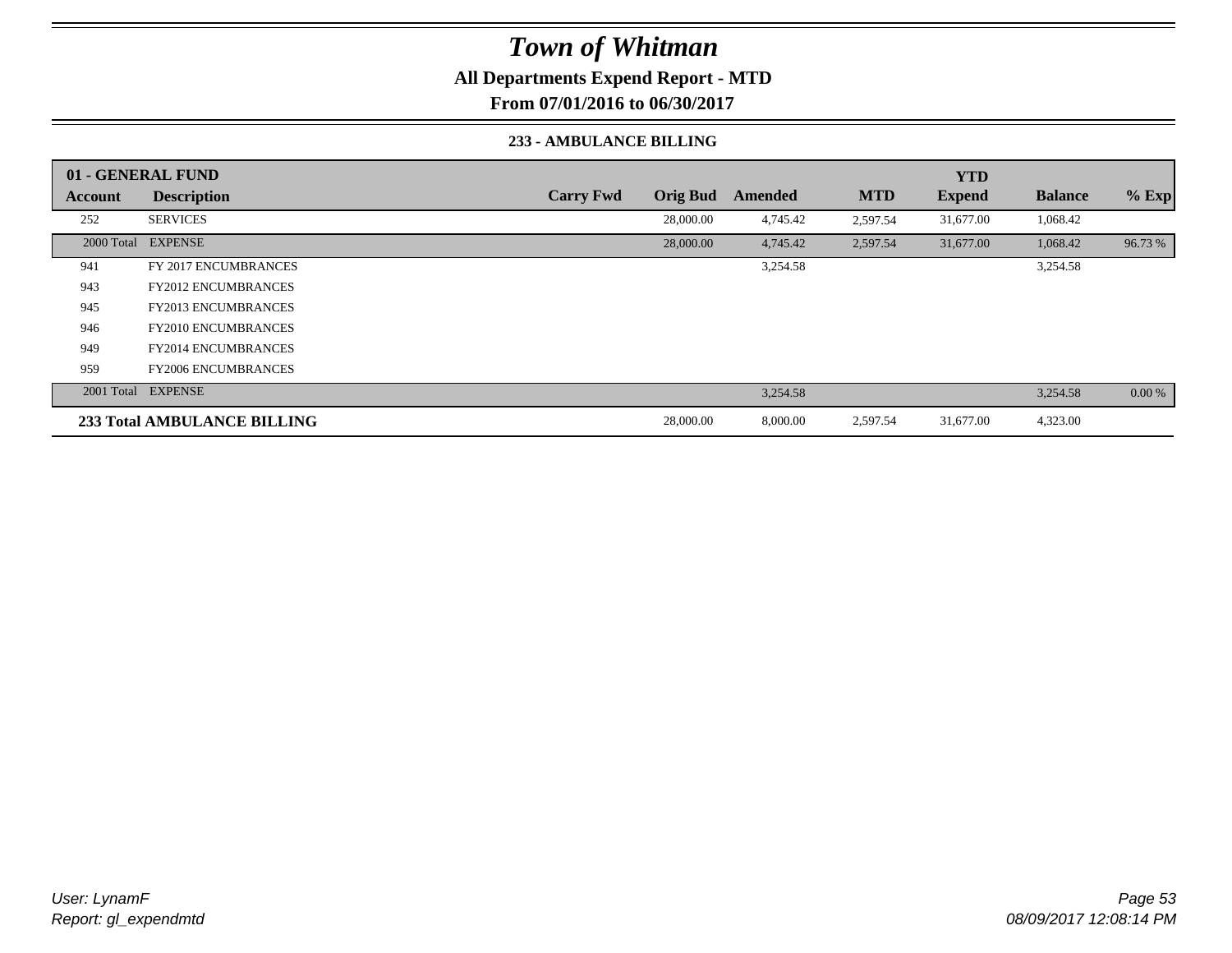### **All Departments Expend Report - MTD**

**From 07/01/2016 to 06/30/2017**

#### **241 - BUILDING INSPECTOR**

|                | 01 - GENERAL FUND                   |                  |           |                         |            | <b>YTD</b>    |                |             |
|----------------|-------------------------------------|------------------|-----------|-------------------------|------------|---------------|----------------|-------------|
| <b>Account</b> | <b>Description</b>                  | <b>Carry Fwd</b> |           | <b>Orig Bud</b> Amended | <b>MTD</b> | <b>Expend</b> | <b>Balance</b> | $%$ Exp     |
| 120            | SALARIES-PART TIME                  |                  | 62,635.00 |                         | 5,999.27   | 62,635.00     |                |             |
|                | 1000 Total SALARIES                 |                  | 62,635.00 |                         | 5,999.27   | 62,635.00     |                | 100.00 %    |
| 121            | <b>CLERICAL I</b>                   |                  | 42,189.00 |                         | 4,018.56   | 42,070.08     | 118.92         |             |
|                | 1001 Total SALARIES                 |                  | 42,189.00 |                         | 4,018.56   | 42,070.08     | 118.92         | 99.71 %     |
| 126            | <b>CLERICAL II</b>                  |                  |           |                         |            |               |                |             |
|                | 1002 Total SALARIES                 |                  |           |                         |            |               |                | 100.00 %    |
| 133            | <b>ASSISTANT</b>                    |                  | 1,700.00  |                         | 100.00     | 100.00        | 1,600.00       |             |
|                | 1003 Total SALARIES                 |                  | 1,700.00  |                         | 100.00     | 100.00        | 1,600.00       | 5.88 %      |
| 242            | VEHICLE MAINTENANCE                 |                  |           |                         |            |               |                |             |
| 340            | <b>TELEPHONE</b>                    |                  |           |                         |            |               |                |             |
| 343            | <b>CELL PHONES</b>                  |                  |           |                         | 50.99      | 611.88        | $-611.88$      |             |
| 420            | <b>OFFICE SUPPLIES</b>              |                  |           |                         | 743.00     | 2,172.19      | $-2,172.19$    |             |
| 481            | <b>GASOLINE</b>                     |                  |           |                         |            |               |                |             |
| 585            | MISCELLANEOUS EXPENSE               |                  | 4,869.00  |                         |            |               | 4,869.00       |             |
| 730            | <b>ASSOCIATION DUES</b>             |                  |           |                         |            | 205.00        | $-205.00$      |             |
| 731            | <b>MEETINGS</b>                     |                  |           |                         |            | 405.00        | $-405.00$      |             |
| 746            | <b>AUTO EXPENSE</b>                 |                  |           |                         | 103.49     | 946.30        | $-946.30$      |             |
|                | 2000 Total EXPENSE                  |                  | 4,869.00  |                         | 897.48     | 4,340.37      | 528.63         | 89.14 %     |
| 710            | IN STATE TRAVEL                     |                  |           |                         |            |               |                |             |
| 746            | <b>AUTO EXPENSE</b>                 |                  | 800.00    |                         | 397.90     | 654.88        | 145.12         |             |
|                | 2001 Total EXPENSE                  |                  | 800.00    |                         | 397.90     | 654.88        | 145.12         | 81.86%      |
| 940            | FY2016 ENCUMBRANCES                 |                  |           |                         |            |               |                |             |
| 943            | FY2012 ENCUMBRANCES                 |                  |           |                         |            |               |                |             |
| 939            | FY2015 ENCUMBRANCES                 |                  |           |                         |            |               |                |             |
| 949            | FY2014 ENCUMBRANCES                 |                  |           |                         |            |               |                |             |
|                | 2002 Total EXPENSE                  |                  |           |                         |            |               |                | 100.00 %    |
| 750            | RS.FD.-DEMO.BARN-655 WASHINGTON ST. |                  |           |                         |            |               |                |             |
|                | 2003 Total EXPENSE                  |                  |           |                         |            |               |                | $100.00~\%$ |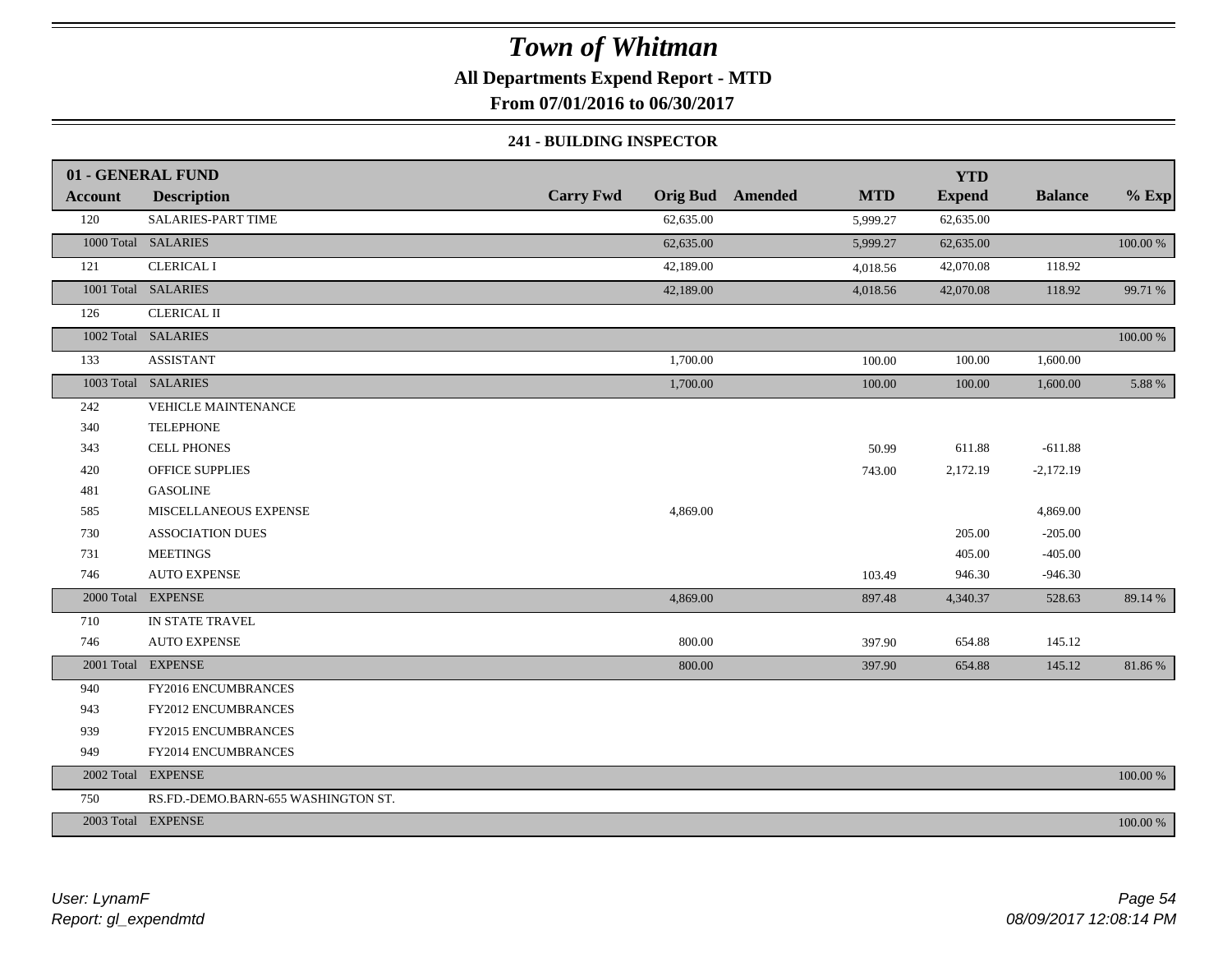### **All Departments Expend Report - MTD**

**From 07/01/2016 to 06/30/2017**

#### **241 - BUILDING INSPECTOR**

|         | 01 - GENERAL FUND                     |                  |                 |         |            | <b>YTD</b>    |                |          |
|---------|---------------------------------------|------------------|-----------------|---------|------------|---------------|----------------|----------|
| Account | <b>Description</b>                    | <b>Carry Fwd</b> | <b>Orig Bud</b> | Amended | <b>MTD</b> | <b>Expend</b> | <b>Balance</b> | $%$ Exp  |
| 753     | RS.FD.-COND.PROP.- 64 STAR ST.        |                  |                 |         |            |               |                |          |
| 754     | RES. FND. TR. - BOARD UP 35 EAST AVE. |                  |                 |         |            |               |                |          |
|         | 2004 Total EXPENSE                    |                  |                 |         |            |               |                | 100.00 % |
|         | 241 Total BUILDING INSPECTOR          |                  | 112,193.00      |         | 11.413.21  | 109,800.33    | 2,392.67       |          |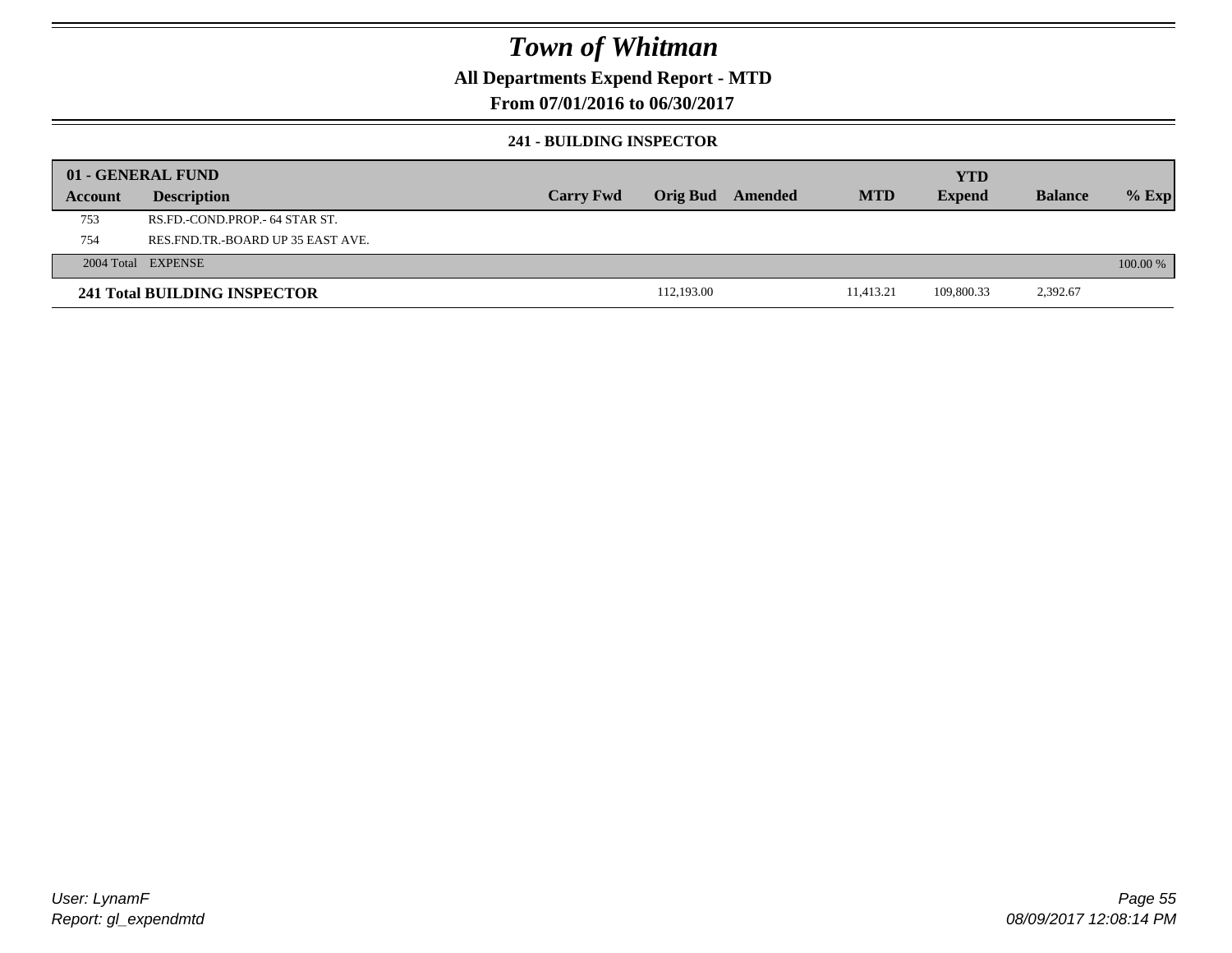### **All Departments Expend Report - MTD**

**From 07/01/2016 to 06/30/2017**

#### **242 - GAS INSPECTOR**

|                | 01 - GENERAL FUND              |                                     |                       | <b>YTD</b>    |                |          |
|----------------|--------------------------------|-------------------------------------|-----------------------|---------------|----------------|----------|
| <b>Account</b> | <b>Description</b>             | <b>Orig Bud</b><br><b>Carry Fwd</b> | <b>MTD</b><br>Amended | <b>Expend</b> | <b>Balance</b> | $%$ Exp  |
| 120            | <b>SALARIES-PART TIME</b>      | 4,481.00                            | 373.38                | 4,481.00      |                |          |
|                | 1000 Total SALARIES            | 4,481.00                            | 373.38                | 4,481.00      |                | 100.00 % |
| 420            | <b>OFFICE SUPPLIES</b>         |                                     |                       |               |                |          |
| 585            | MISCELLANEOUS EXPENSE          | 400.00                              |                       |               | 400.00         |          |
| 710            | <b>IN STATE TRAVEL</b>         |                                     | 34.24                 | 34.24         | $-34.24$       |          |
| 731            | <b>MEETINGS</b>                |                                     | 40.00                 | 40.00         | $-40.00$       |          |
|                | 2000 Total EXPENSE             | 400.00                              | 74.24                 | 74.24         | 325.76         | 18.56 %  |
|                | <b>242 Total GAS INSPECTOR</b> | 4,881.00                            | 447.62                | 4,555.24      | 325.76         |          |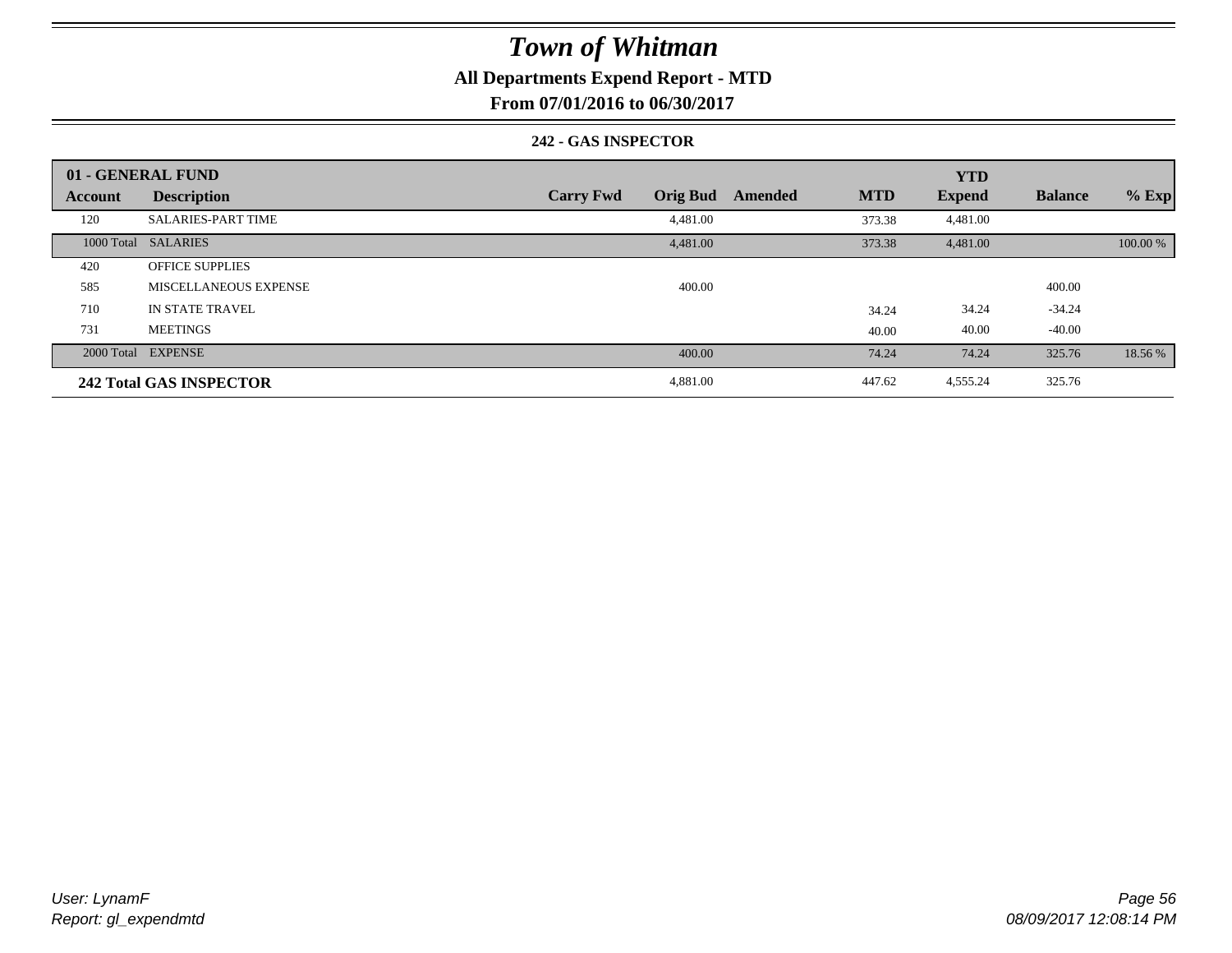### **All Departments Expend Report - MTD**

**From 07/01/2016 to 06/30/2017**

#### **243 - PLUMBING INSPECTOR**

|                | 01 - GENERAL FUND            |                                     |                       | <b>YTD</b>    |                |          |
|----------------|------------------------------|-------------------------------------|-----------------------|---------------|----------------|----------|
| <b>Account</b> | <b>Description</b>           | <b>Orig Bud</b><br><b>Carry Fwd</b> | <b>MTD</b><br>Amended | <b>Expend</b> | <b>Balance</b> | $%$ Exp  |
| 120            | <b>SALARIES-PART TIME</b>    | 10,888.00                           | 907.37                | 10,888.00     |                |          |
|                | 1000 Total SALARIES          | 10,888.00                           | 907.37                | 10,888.00     |                | 100.00 % |
| 420            | <b>OFFICE SUPPLIES</b>       |                                     |                       |               |                |          |
| 585            | MISCELLANEOUS EXPENSE        | 500.00                              |                       |               | 500.00         |          |
| 710            | <b>IN STATE TRAVEL</b>       |                                     |                       | 130.16        | $-130.16$      |          |
| 731            | <b>MEETINGS</b>              |                                     |                       | 230.00        | $-230.00$      |          |
|                | 2000 Total EXPENSE           | 500.00                              |                       | 360.16        | 139.84         | 72.03 %  |
|                | 243 Total PLUMBING INSPECTOR | 11,388.00                           | 907.37                | 11,248.16     | 139.84         |          |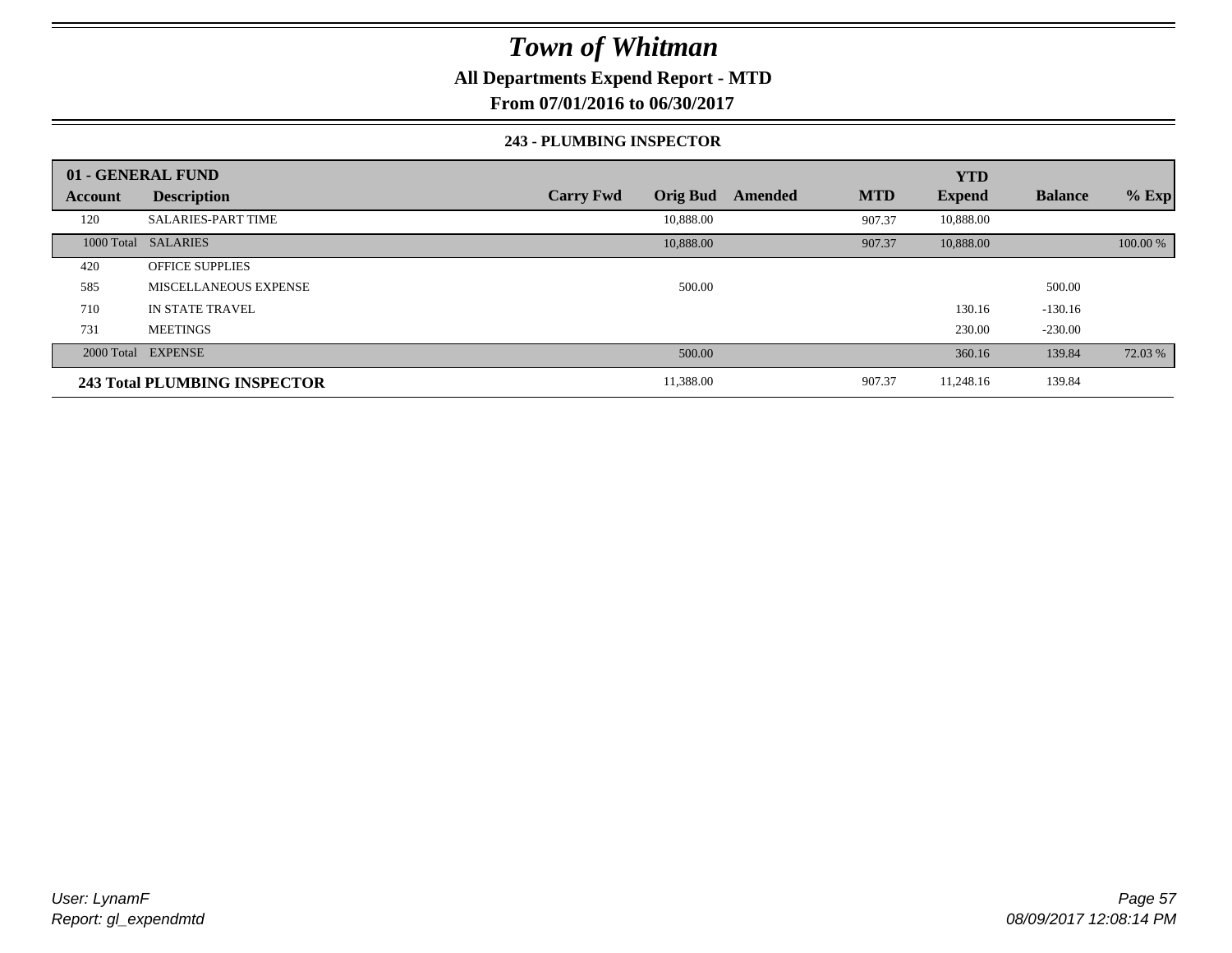**All Departments Expend Report - MTD**

**From 07/01/2016 to 06/30/2017**

#### **244 - SEALER OF WEIGHTS & MEASURES**

|                | 01 - GENERAL FUND                        |                                     |         |            | <b>YTD</b>    |                |          |
|----------------|------------------------------------------|-------------------------------------|---------|------------|---------------|----------------|----------|
| <b>Account</b> | <b>Description</b>                       | <b>Carry Fwd</b><br><b>Orig Bud</b> | Amended | <b>MTD</b> | <b>Expend</b> | <b>Balance</b> | $%$ Exp  |
| 120            | <b>SALARIES-PART TIME</b>                | 4,437.00                            |         |            | 4,067.25      | 369.75         |          |
|                | 1000 Total SALARIES                      | 4,437.00                            |         |            | 4,067.25      | 369.75         | 91.66 %  |
| 420            | <b>OFFICE SUPPLIES</b>                   |                                     |         |            |               |                |          |
| 585            | MISCELLANEOUS EXPENSE                    | 660.00                              |         |            |               | 660.00         |          |
| 710            | IN STATE TRAVEL                          |                                     |         |            | 5.83          | $-5.83$        |          |
| 730            | <b>ASSOCIATION DUES</b>                  |                                     |         |            | 60.00         | $-60.00$       |          |
| 731            | <b>MEETINGS</b>                          |                                     |         |            | 22.50         | $-22.50$       |          |
| 2000 Total     | <b>EXPENSE</b>                           | 660.00                              |         |            | 88.33         | 571.67         | 13.38 %  |
| 243            | EQUIPMENT MAINTENANCE                    | 125.00                              |         |            |               | 125.00         |          |
| 2001 Total     | <b>EXPENSE</b>                           | 125.00                              |         |            |               | 125.00         | 0.00 %   |
| 949            | <b>FY2014 ENCUMBRANCES</b>               |                                     |         |            |               |                |          |
|                | 2002 Total EXPENSE                       |                                     |         |            |               |                | 100.00 % |
| 999            |                                          |                                     |         |            |               |                |          |
|                | 3801 Total RESERVE FND.TRAN. - EQUIPMENT |                                     |         |            |               |                | 100.00 % |
|                | 244 Total SEALER OF WEIGHTS & MEASURES   | 5,222.00                            |         |            | 4,155.58      | 1,066.42       |          |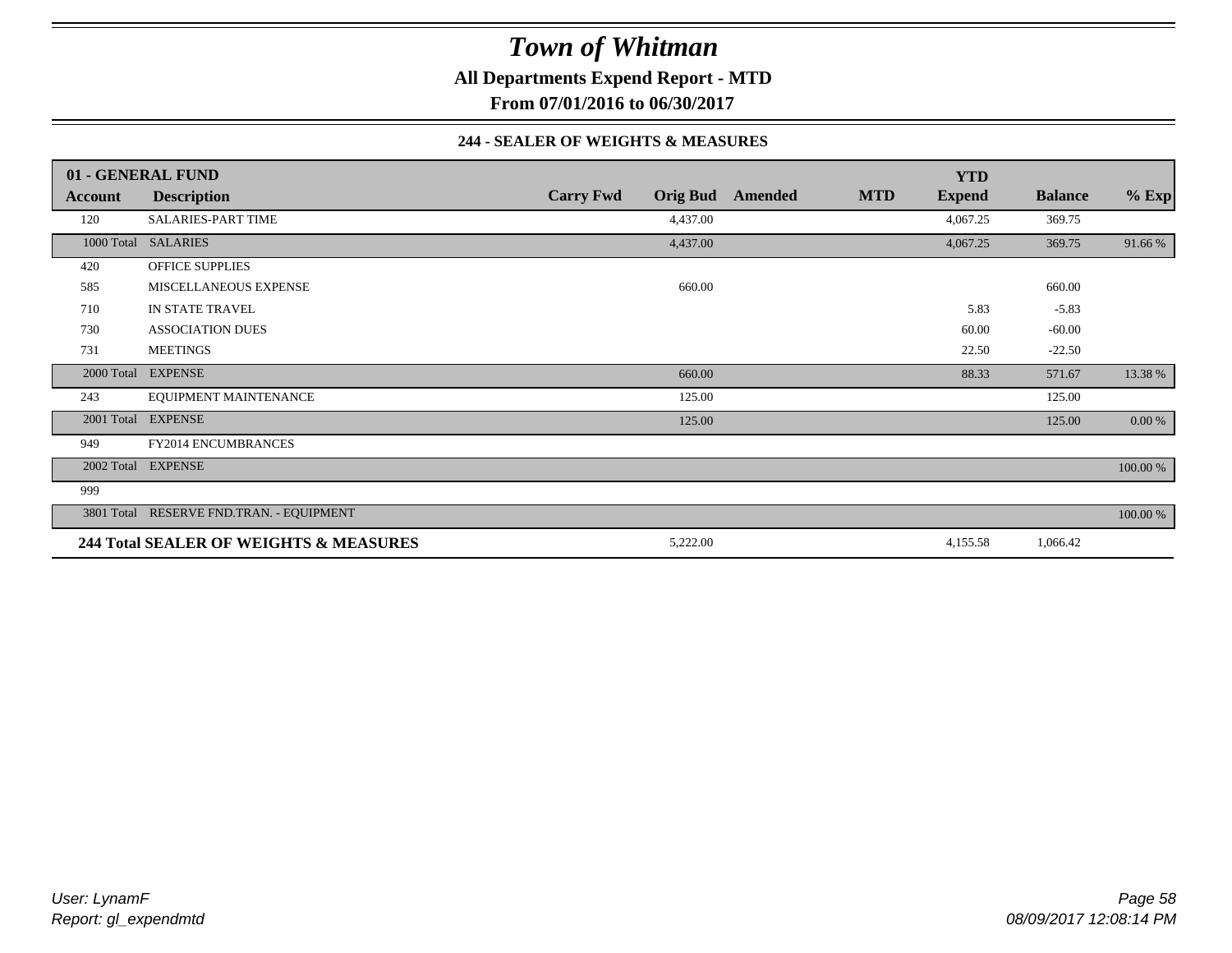**All Departments Expend Report - MTD**

**From 07/01/2016 to 06/30/2017**

#### **245 - ELECTRICAL INSPECTOR**

|         | 01 - GENERAL FUND                     |                  |                 |         |            | <b>YTD</b>    |                |          |
|---------|---------------------------------------|------------------|-----------------|---------|------------|---------------|----------------|----------|
| Account | <b>Description</b>                    | <b>Carry Fwd</b> | <b>Orig Bud</b> | Amended | <b>MTD</b> | <b>Expend</b> | <b>Balance</b> | $%$ Exp  |
| 120     | <b>SALARIES-PART TIME</b>             |                  | 16,131.00       |         | 1,344.25   | 16,131.00     |                |          |
| 219     | <b>EMERGENCY RESPONSE</b>             |                  | 1,200.00        |         |            | 480.00        | 720.00         |          |
|         | 1000 Total SALARIES                   |                  | 17,331.00       |         | 1,344.25   | 16,611.00     | 720.00         | 95.84 %  |
| 340     | <b>TELEPHONE</b>                      |                  |                 |         |            |               |                |          |
| 343     | <b>CELL PHONES</b>                    |                  |                 |         |            |               |                |          |
| 420     | <b>OFFICE SUPPLIES</b>                |                  |                 |         |            |               |                |          |
| 585     | <b>MISCELLANEOUS EXPENSE</b>          |                  | 2,600.00        |         |            | 327.00        | 2,273.00       |          |
| 710     | IN STATE TRAVEL                       |                  |                 |         | 26.75      | 26.75         | $-26.75$       |          |
| 948     | <b>FY07 ENCUMBRANCES</b>              |                  |                 |         |            |               |                |          |
|         | 2000 Total EXPENSE                    |                  | 2,600.00        |         | 26.75      | 353.75        | 2,246.25       | 13.60 %  |
| 948     | <b>FY07 ENCUMBRANCES</b>              |                  |                 |         |            |               |                |          |
|         | 2001 Total EXPENSE                    |                  |                 |         |            |               |                | 100.00 % |
|         | <b>245 Total ELECTRICAL INSPECTOR</b> |                  | 19,931.00       |         | 1,371.00   | 16,964.75     | 2,966.25       |          |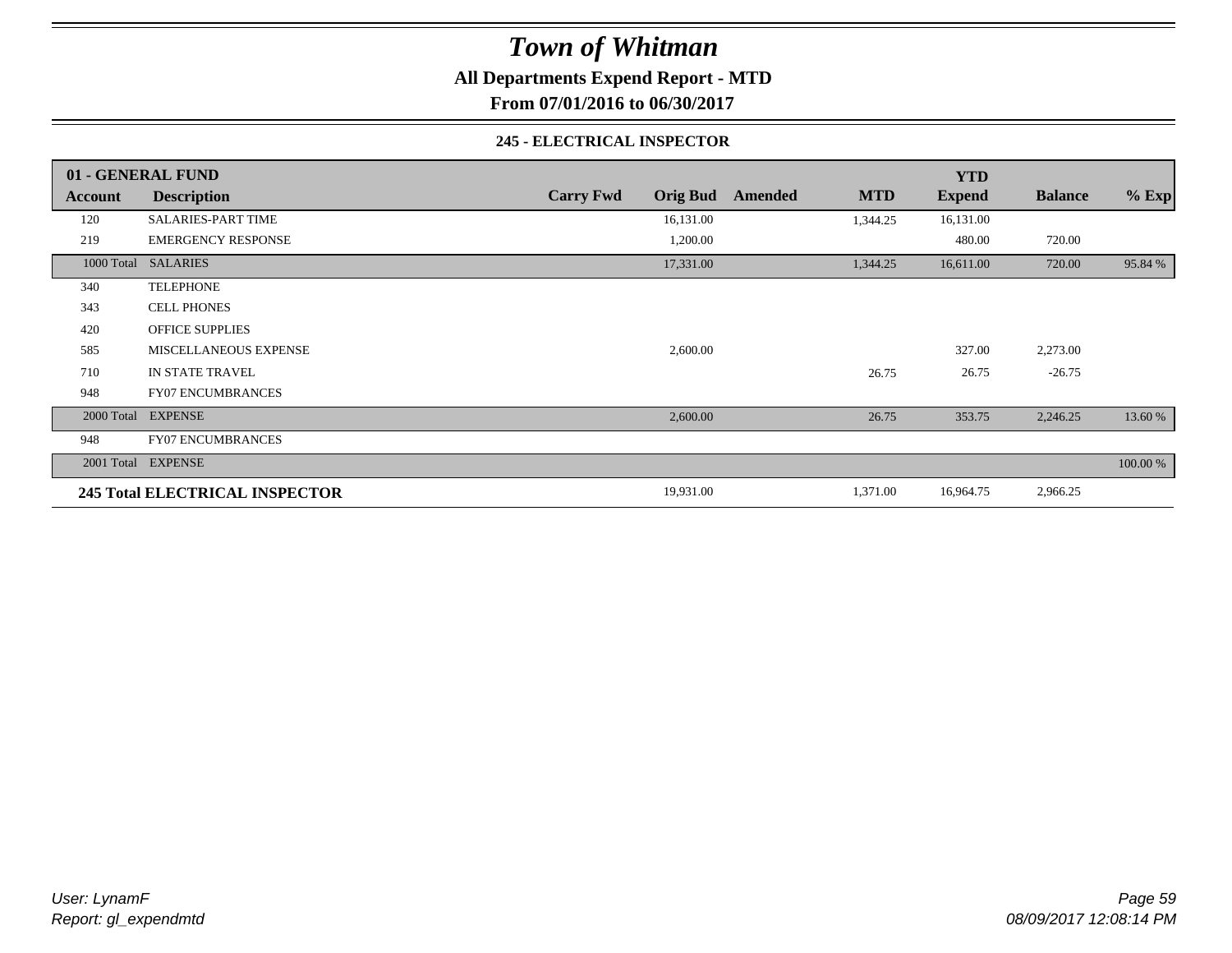### **All Departments Expend Report - MTD**

### **From 07/01/2016 to 06/30/2017**

#### **291 - CIVIL DEFENSE**

|         | 01 - GENERAL FUND              |                  |           |                         |            | <b>YTD</b>    |                |          |
|---------|--------------------------------|------------------|-----------|-------------------------|------------|---------------|----------------|----------|
| Account | <b>Description</b>             | <b>Carry Fwd</b> |           | <b>Orig Bud</b> Amended | <b>MTD</b> | <b>Expend</b> | <b>Balance</b> | $%$ Exp  |
| 112     | <b>SALARIES</b>                |                  |           |                         |            |               |                |          |
|         | 1000 Total SALARIES            |                  |           |                         |            |               |                | 100.00 % |
| 116     | <b>CLERICAL</b>                |                  | 3,651.00  |                         | 912.75     | 3,651.00      |                |          |
|         | 1001 Total SALARIES            |                  | 3,651.00  |                         | 912.75     | 3,651.00      |                | 100.00 % |
| 242     | VEHICLE MAINTENANCE            |                  |           |                         |            |               |                |          |
| 243     | EQUIPMENT MAINTENANCE          |                  |           |                         |            |               |                |          |
| 311     | <b>COMPUTER SERVICES</b>       |                  |           |                         |            |               |                |          |
| 340     | <b>TELEPHONE</b>               |                  |           |                         |            |               |                |          |
| 343     | <b>CELL PHONES</b>             |                  |           |                         | 39.99      | 479.88        | $-479.88$      |          |
| 748     | <b>GENERATOR MAINTENANCE</b>   |                  |           |                         |            |               |                |          |
| 420     | OFFICE SUPPLIES                |                  |           |                         |            |               |                |          |
| 582     | <b>UNIFORMS</b>                |                  |           |                         |            |               |                |          |
| 585     | MISCELLANEOUS EXPENSE          |                  | 3,500.00  |                         | 1,221.05   | 2,817.84      | 682.16         |          |
| 730     | <b>ASSOCIATION DUES</b>        |                  |           |                         |            |               |                |          |
| 740     | <b>INSURANCE PREMIUMS</b>      |                  |           |                         |            |               |                |          |
|         | 2000 Total EXPENSE             |                  | 3,500.00  |                         | 1,261.04   | 3,297.72      | 202.28         | 94.22 %  |
| 311     | <b>COMPUTER SERVICES</b>       |                  |           |                         |            |               |                |          |
| 343     | <b>CELL PHONES</b>             |                  |           |                         |            |               |                |          |
| 739     | <b>AUXILIARY POLICE</b>        |                  |           |                         |            |               |                |          |
|         | 2001 Total EXPENSE             |                  |           |                         |            |               |                | 100.00 % |
| 943     | FY2012 ENCUMBRANCES            |                  |           |                         |            |               |                |          |
| 946     | FY2010 ENCUMBRANCES            |                  |           |                         |            |               |                |          |
| 949     | FY2014 ENCUMBRANCES            |                  |           |                         |            |               |                |          |
|         | 2002 Total EXPENSE             |                  |           |                         |            |               |                | 100.00 % |
| 748     | <b>GENERATOR MAINTENANCE</b>   |                  | 6,000.00  |                         |            | 5,435.00      | 565.00         |          |
|         | 2003 Total EXPENSE             |                  | 6,000.00  |                         |            | 5,435.00      | 565.00         | 90.58 %  |
|         | <b>291 Total CIVIL DEFENSE</b> |                  | 13,151.00 |                         | 2,173.79   | 12,383.72     | 767.28         |          |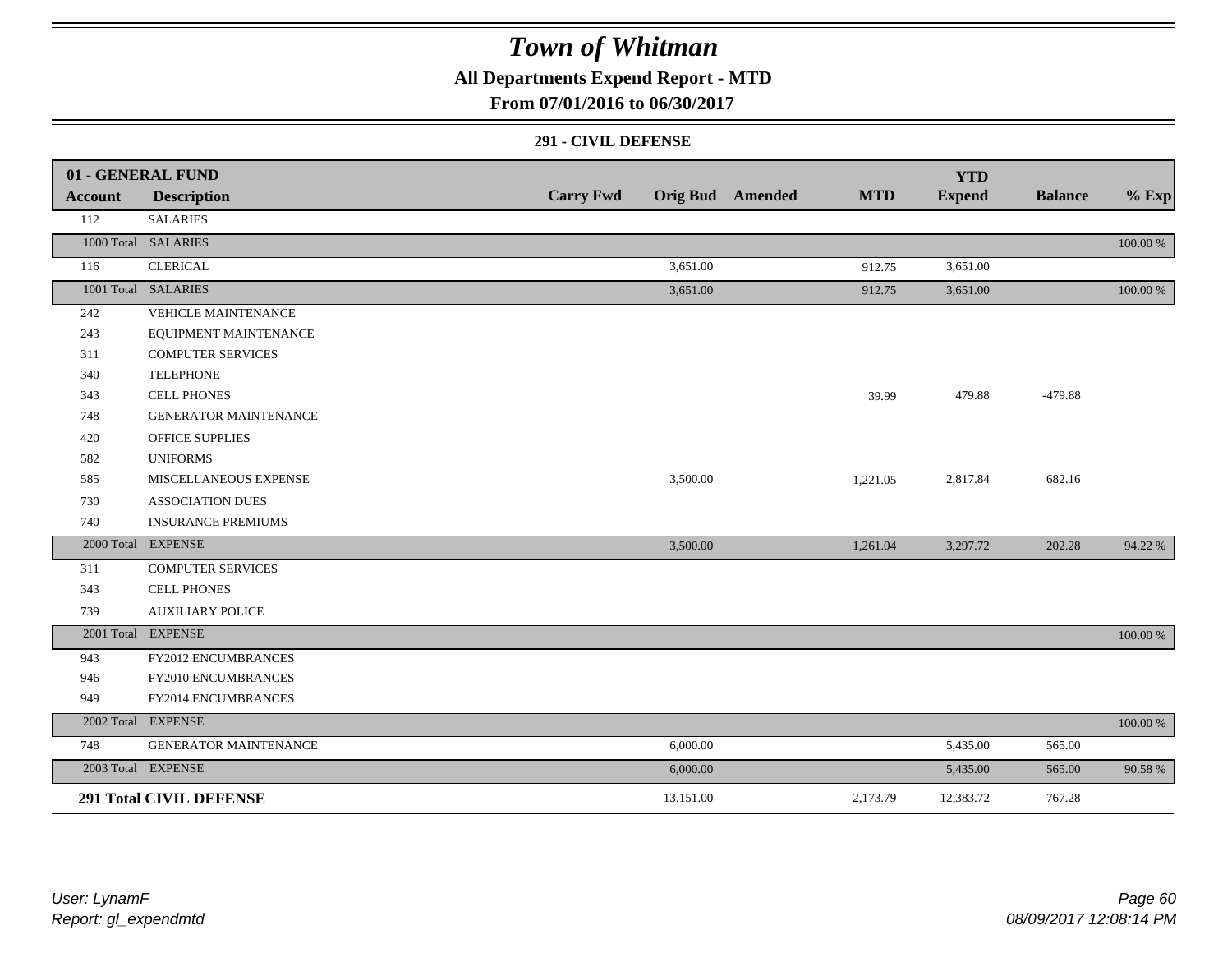**All Departments Expend Report - MTD**

**From 07/01/2016 to 06/30/2017**

#### **292 - SMALL ANIMAL CONTROL**

|         | 01 - GENERAL FUND                                  |                  |           |                         |            | <b>YTD</b>    |                |             |
|---------|----------------------------------------------------|------------------|-----------|-------------------------|------------|---------------|----------------|-------------|
| Account | <b>Description</b>                                 | <b>Carry Fwd</b> |           | <b>Orig Bud</b> Amended | <b>MTD</b> | <b>Expend</b> | <b>Balance</b> | $%$ Exp     |
| 112     | <b>SALARIES</b>                                    |                  | 28,623.00 |                         | 2,744.70   | 28,623.30     | $-0.30$        |             |
|         | 1000 Total SALARIES                                |                  | 28,623.00 |                         | 2,744.70   | 28,623.30     | $-0.30$        | $100.00~\%$ |
| 120     | <b>SALARIES-PART TIME</b>                          |                  | 15,334.00 |                         | 1,470.35   | 15,333.66     | 0.34           |             |
|         | 1001 Total SALARIES                                |                  | 15,334.00 |                         | 1,470.35   | 15,333.66     | 0.34           | 99.99 %     |
| 210     | <b>ELECTRICITY</b>                                 |                  |           |                         | 188.92     | 2,086.91      | $-2,086.91$    |             |
| 212     | <b>GAS (NATURAL)</b>                               |                  |           |                         | 51.84      | 1,924.23      | $-1,924.23$    |             |
| 242     | <b>VEHICLE MAINTENANCE</b>                         |                  |           |                         |            | 512.46        | $-512.46$      |             |
| 340     | <b>TELEPHONE</b>                                   |                  |           |                         |            |               |                |             |
| 343     | <b>CELL PHONES</b>                                 |                  |           |                         |            |               |                |             |
| 430     | BUILDING MAINTENANCE & REPAIR                      |                  |           |                         |            | 160.00        | $-160.00$      |             |
| 481     | <b>GASOLINE</b>                                    |                  |           |                         |            | 278.24        | $-278.24$      |             |
| 585     | MISCELLANEOUS EXPENSE                              |                  | 10,234.00 |                         | 113.44     | 525.21        | 9,708.79       |             |
| 586     | <b>CARE OF ANIMALS</b>                             |                  |           |                         |            | 855.71        | $-855.71$      |             |
| 730     | <b>ASSOCIATION DUES</b>                            |                  |           |                         |            |               |                |             |
|         | 2000 Total EXPENSE                                 |                  | 10,234.00 |                         | 354.20     | 6,342.76      | 3,891.24       | 61.97 %     |
| 200     | <b>BURIAL OF DEAD ANIMALS</b>                      |                  | 4,088.00  | $-390.00$               |            | 720.00        | 2,978.00       |             |
|         | 2001 Total EXPENSE                                 |                  | 4,088.00  | $-390.00$               |            | 720.00        | 2,978.00       | 19.46 %     |
| 941     | FY 2017 ENCUMBRANCES                               |                  |           | 390.00                  |            |               | 390.00         |             |
| 945     | FY2013 ENCUMBRANCES                                |                  |           |                         |            |               |                |             |
| 940     | FY2016 ENCUMBRANCES                                |                  |           |                         |            |               |                |             |
|         | 2002 Total EXPENSE                                 |                  |           | 390.00                  |            |               | 390.00         | $0.00\ \%$  |
| 999     |                                                    |                  |           |                         |            |               |                |             |
|         | 4433 Total A23ATM5/13 LEA/PUR AN.CNTRL.VEH.(3/3)   |                  |           |                         |            |               |                | 100.00 %    |
| 999     |                                                    |                  | 15,400.00 |                         |            | 4,100.00      | 11,300.00      |             |
|         | 4435 Total A27A ATM5/16TN.KEN.-REP.FLR.INST.FENC   |                  | 15,400.00 |                         |            | 4,100.00      | 11,300.00      | 26.62 %     |
| 999     |                                                    |                  |           |                         |            |               |                |             |
|         | 4463 Total A.17ATM5/13 REP.TO ANIMAL CONT.FACILITY |                  |           |                         |            |               |                | 100.00 %    |
| 999     |                                                    |                  |           |                         |            |               |                |             |
|         | 4464 Total A.9 STM 5/14 REWIRE TOWN KENNEL         |                  |           |                         |            |               |                | 100.00 %    |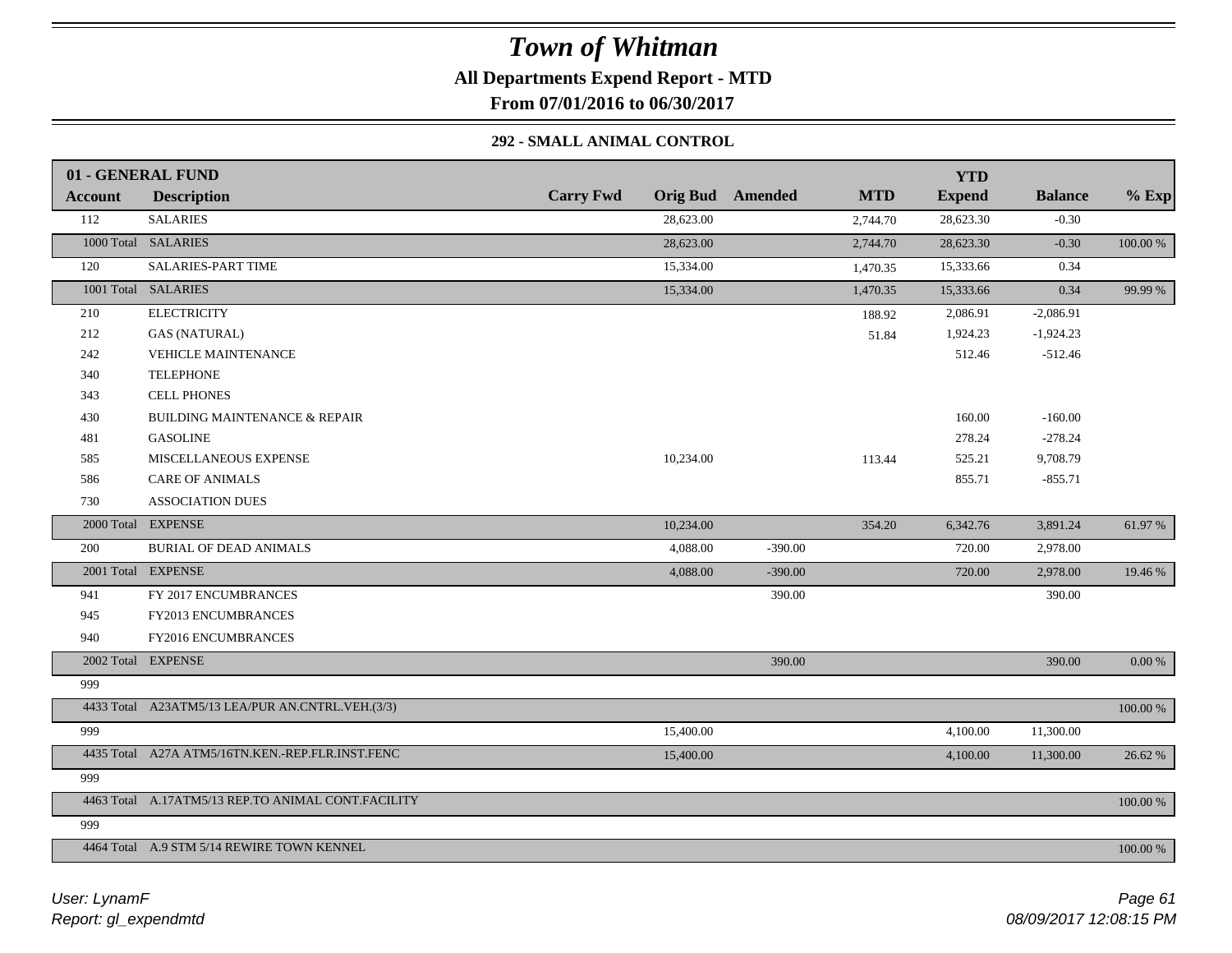**All Departments Expend Report - MTD**

**From 07/01/2016 to 06/30/2017**

### **292 - SMALL ANIMAL CONTROL**

|                | 01 - GENERAL FUND                     |                  |           |         |            | YTD)          |                |         |
|----------------|---------------------------------------|------------------|-----------|---------|------------|---------------|----------------|---------|
| <b>Account</b> | <b>Description</b>                    | <b>Carry Fwd</b> | Orig Bud  | Amended | <b>MTD</b> | <b>Expend</b> | <b>Balance</b> | $%$ Exp |
|                | <b>292 Total SMALL ANIMAL CONTROL</b> |                  | 73,679.00 |         | 4.569.25   | 55.119.72     | 18,559.28      |         |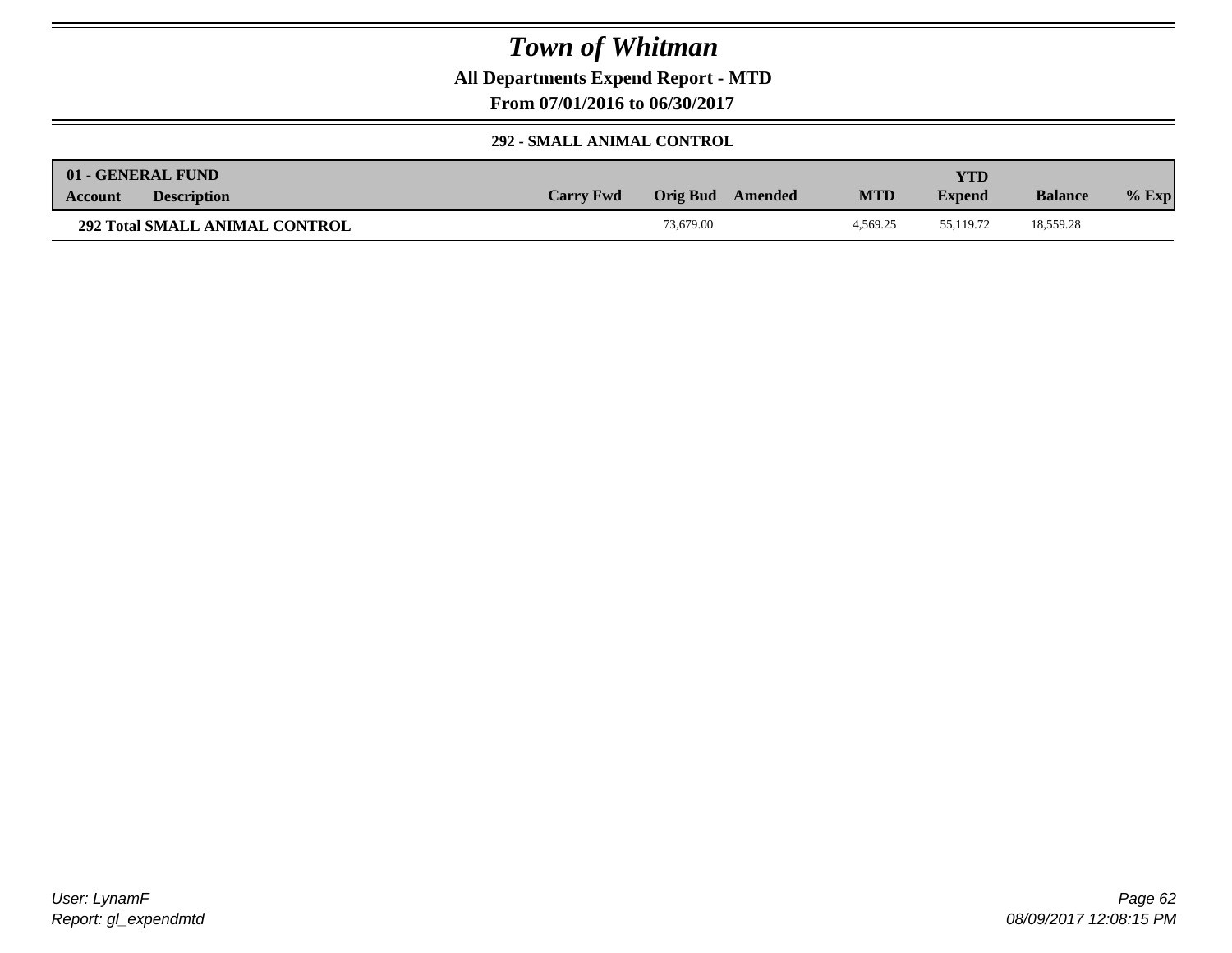### **All Departments Expend Report - MTD**

**From 07/01/2016 to 06/30/2017**

#### **300 - SCHOOL DEPARTMENT**

|                | 01 - GENERAL FUND                                   |                  |            |                         |            | <b>YTD</b>    |                |          |
|----------------|-----------------------------------------------------|------------------|------------|-------------------------|------------|---------------|----------------|----------|
| <b>Account</b> | <b>Description</b>                                  | <b>Carry Fwd</b> |            | <b>Orig Bud</b> Amended | <b>MTD</b> | <b>Expend</b> | <b>Balance</b> | $%$ Exp  |
| 718            | HOLT SCHOOL-MAINTENANCE & EXP.                      |                  |            |                         |            |               |                |          |
|                | 2000 Total EXPENSE                                  |                  |            |                         |            |               |                | 100.00 % |
| 940            | FY2016 ENCUMBRANCES                                 |                  |            |                         |            |               |                |          |
| 945            | FY2013 ENCUMBRANCES                                 |                  |            |                         |            |               |                |          |
|                | 2001 Total EXPENSE                                  |                  |            |                         |            |               |                | 100.00 % |
| 999            |                                                     |                  |            |                         |            |               |                |          |
|                | 4444 Total A25 ATM5/14 PUR. VOICE RECORD. SYS.      |                  |            |                         |            |               |                | 100.00 % |
| 999            |                                                     |                  | 300,000.00 |                         |            |               | 300,000.00     |          |
|                | 4447 Total A46BATM5/16REPAIR DUVAL ROOF             |                  | 300,000.00 |                         |            |               | 300,000.00     | 0.00 %   |
| 999            |                                                     |                  | 35,000.00  |                         | 29,857.75  | 29,857.75     | 5,142.25       |          |
|                | 4449 Total A46A ATM5/16ENG.&DESIGN DUVAL ROOF       |                  | 35,000.00  |                         | 29,857.75  | 29,857.75     | 5,142.25       | 85.30 %  |
| 999            |                                                     |                  | 14,000.00  |                         |            | 13,281.75     | 718.25         |          |
|                | 4450 Total A.51ATM5/16 PUR.ACOUST.MAT.CON&DUV       |                  | 14,000.00  |                         |            | 13,281.75     | 718.25         | 94.86%   |
| 999            |                                                     | 8,000.00         |            |                         |            |               | 8,000.00       |          |
|                | 4458 Total A.19ATM5/12ENERG.MGMT.UPGR. MIDDLE SCH.  | 8,000.00         |            |                         |            |               | 8,000.00       | 0.00 %   |
| 999            |                                                     |                  |            |                         |            |               |                |          |
|                | 4461 Total A.10ATM5/14PUR.&INST.FREEZER@CONLEY SCH  |                  |            |                         |            |               |                | 100.00 % |
| 999            |                                                     |                  | 13,000.00  |                         |            | 12,975.00     | 25.00          |          |
|                | 4540 Total A.50ATM5/16REPLACE CARPETS CONL&MID.     |                  | 13,000.00  |                         |            | 12,975.00     | 25.00          | 99.80 %  |
| 999            |                                                     |                  |            |                         |            |               |                |          |
|                | 4574 Total A.S2 ATM5/17 MIDDLE SCH.GYM FLOOR        |                  |            |                         |            |               |                | 100.00 % |
| 999            |                                                     |                  |            |                         |            |               |                |          |
|                | 4580 Total A.S3ATM5/17PHS.ED.CURT.&PORT.BLCH.MID.SC |                  |            |                         |            |               |                | 100.00 % |
| 999            |                                                     |                  |            |                         |            |               |                |          |
|                | 4581 Total A.S4ATM5/17EXT.DOORS-DUV,CON.MID.        |                  |            |                         |            |               |                | 100.00 % |
| 999            |                                                     |                  |            |                         |            |               |                |          |
|                | 4582 Total A.S6ATM5/17 SEAL PLAYGRDS.DUV,CON,MID.   |                  |            |                         |            |               |                | 100.00 % |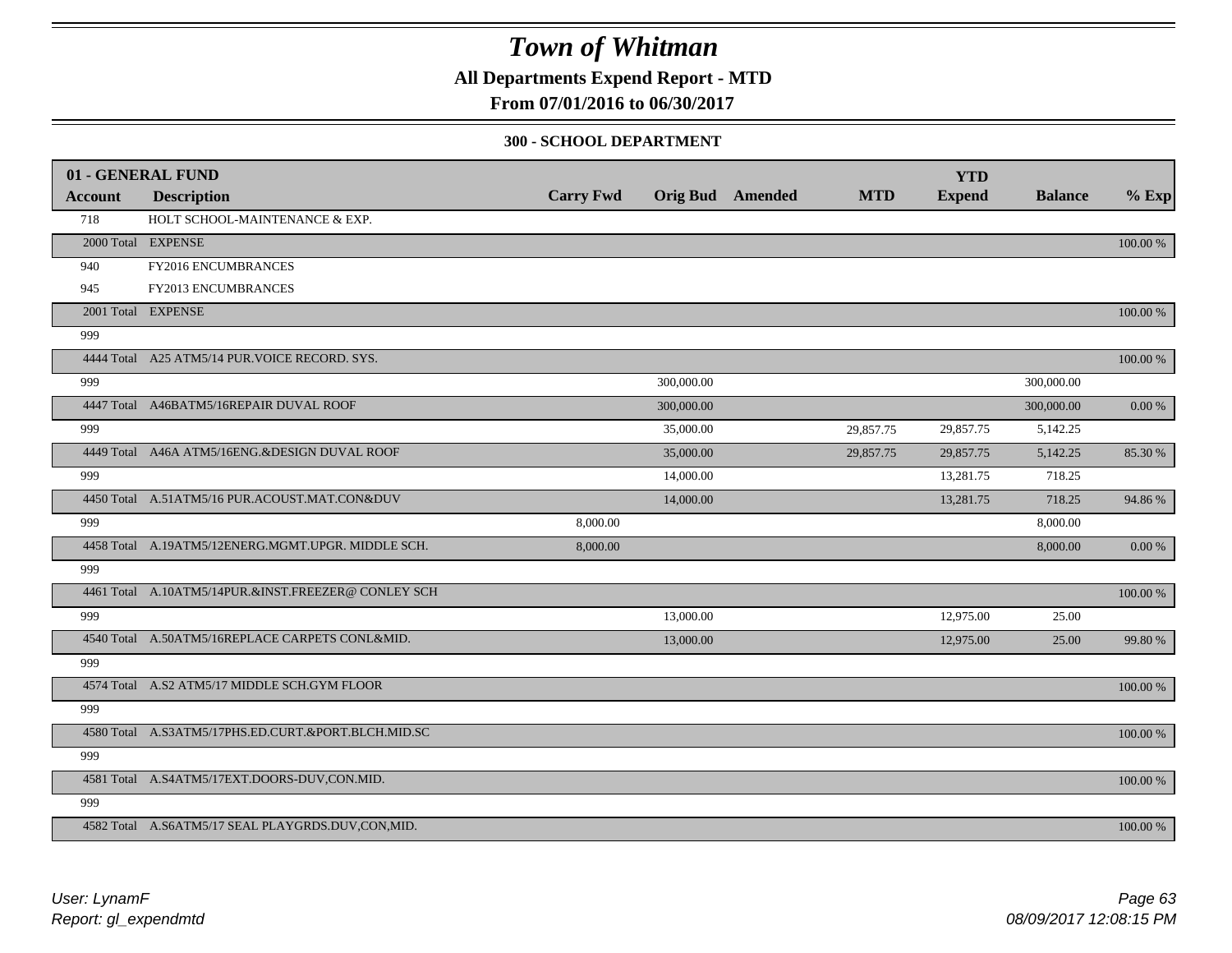### **All Departments Expend Report - MTD**

**From 07/01/2016 to 06/30/2017**

#### **300 - SCHOOL DEPARTMENT**

| <b>Account</b> | 01 - GENERAL FUND<br><b>Description</b>      | <b>Carry Fwd</b> | Orig Bud   | Amended | <b>MTD</b> | <b>YTD</b><br><b>Expend</b> | <b>Balance</b> | $%$ Exp  |
|----------------|----------------------------------------------|------------------|------------|---------|------------|-----------------------------|----------------|----------|
| 999            |                                              |                  |            |         |            |                             |                |          |
|                | 4583 Total A.S7ATM5/17REPAIR SIDEWALKS-DUVAL |                  |            |         |            |                             |                | 100.00 % |
|                | <b>300 Total SCHOOL DEPARTMENT</b>           | 8,000.00         | 362,000.00 |         | 29,857.75  | 56.114.50                   | 313,885.50     |          |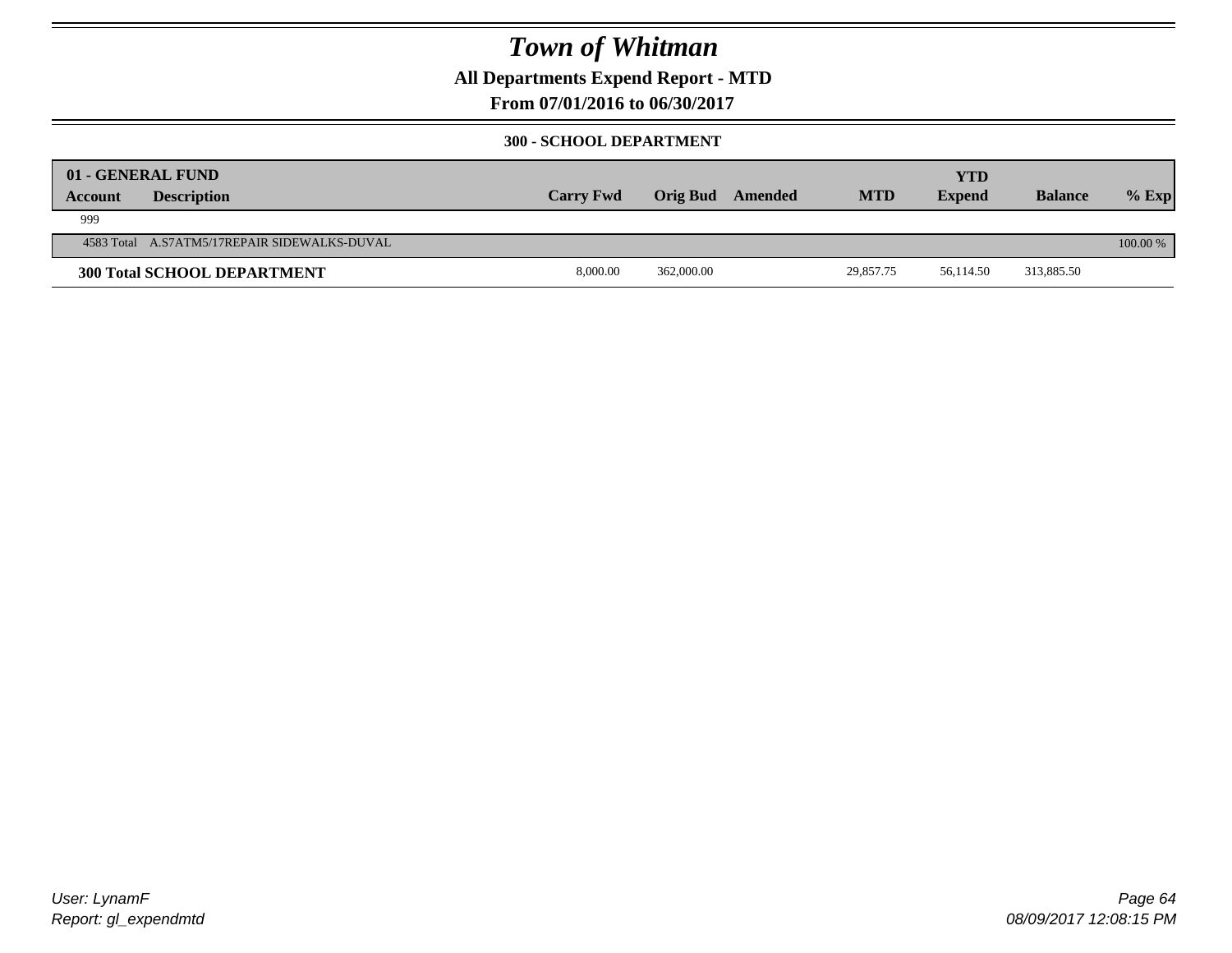### **All Departments Expend Report - MTD**

**From 07/01/2016 to 06/30/2017**

#### **301 - VOCATIONAL TRAINING**

|            | 01 - GENERAL FUND                    |                  |                 |              |            | <b>YTD</b>    |                |          |
|------------|--------------------------------------|------------------|-----------------|--------------|------------|---------------|----------------|----------|
| Account    | <b>Description</b>                   | <b>Carry Fwd</b> | <b>Orig Bud</b> | Amended      | <b>MTD</b> | <b>Expend</b> | <b>Balance</b> | $%$ Exp  |
| 319        | SO.SH.VO.TEC.ADD'L APP.              |                  |                 |              |            |               |                |          |
| 321        | SOUTH SHORE VOCATIONAL-TECH.         |                  | 1,362,084.00    |              |            | 1,362,084.00  |                |          |
| 2000 Total | <b>EXPENSE</b>                       |                  | 1,362,084.00    |              |            | 1,362,084.00  |                | 100.00 % |
| 112        | <b>SALARIES</b>                      |                  |                 |              |            |               |                |          |
| 322        | OTHER VOCATIONAL TUITION             |                  | 263,000.00      | $-54,000.00$ |            | 199,341.00    | 9,659.00       |          |
| 2001 Total | <b>EXPENSE</b>                       |                  | 263,000.00      | $-54,000.00$ |            | 199,341.00    | 9,659.00       | 95.37 %  |
| 710        | <b>IN STATE TRAVEL</b>               |                  | 48,000.00       |              | 12,290.60  | 42,894.86     | 5,105.14       |          |
|            | 2002 Total EXPENSE                   |                  | 48,000.00       |              | 12,290.60  | 42,894.86     | 5,105.14       | 89.36 %  |
| 946        | <b>FY2010 ENCUMBRANCES</b>           |                  |                 |              |            |               |                |          |
| 2003 Total | <b>EXPENSE</b>                       |                  |                 |              |            |               |                | 100.00 % |
|            | <b>301 Total VOCATIONAL TRAINING</b> |                  | 1,673,084.00    | $-54,000.00$ | 12,290.60  | 1,604,319.86  | 14,764.14      |          |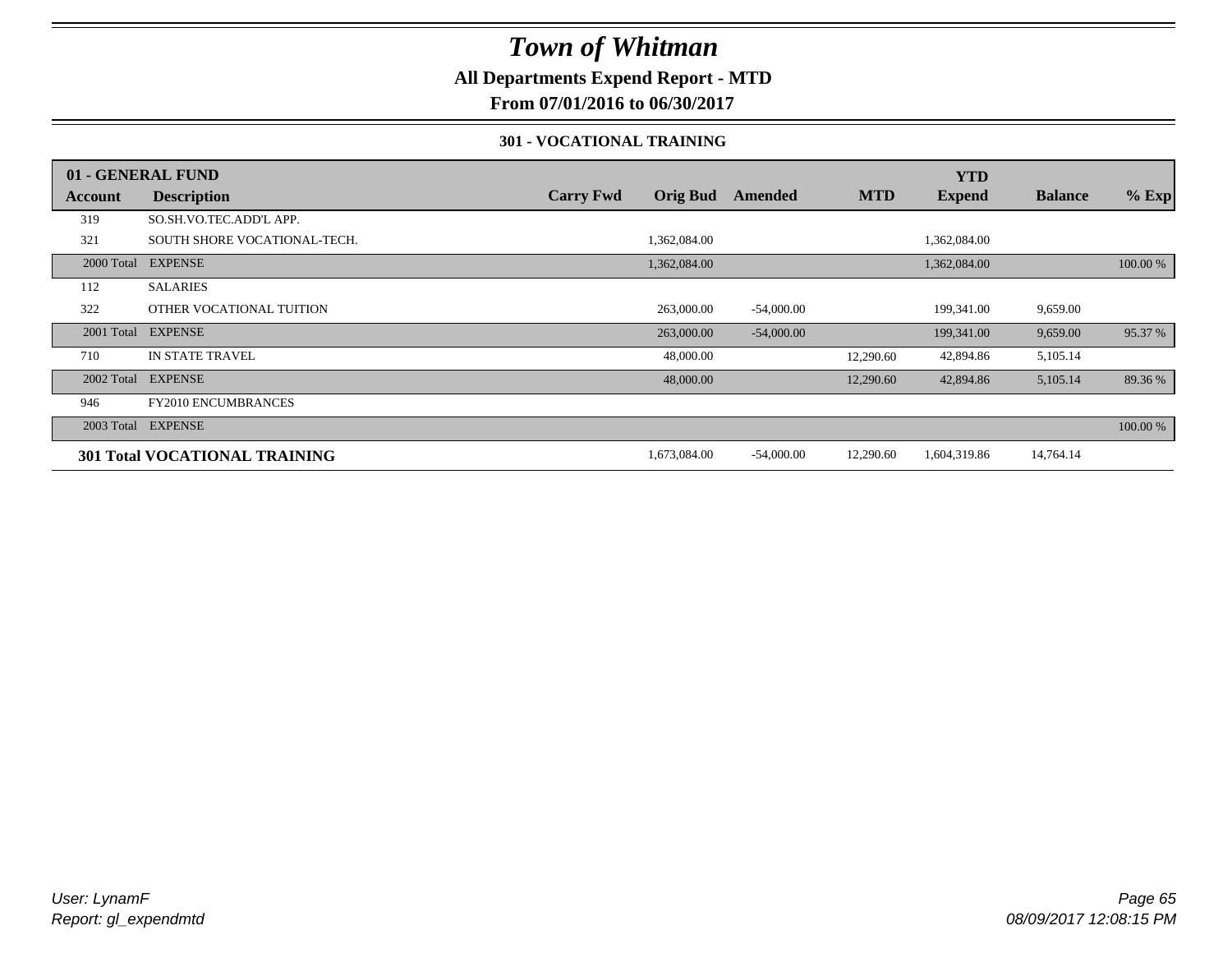**All Departments Expend Report - MTD**

**From 07/01/2016 to 06/30/2017**

#### **320 - WHITMAN-HANSON REGIONAL**

|         | 01 - GENERAL FUND                                |                  |               |                         |            | <b>YTD</b>    |                |             |
|---------|--------------------------------------------------|------------------|---------------|-------------------------|------------|---------------|----------------|-------------|
| Account | <b>Description</b>                               | <b>Carry Fwd</b> |               | <b>Orig Bud</b> Amended | <b>MTD</b> | <b>Expend</b> | <b>Balance</b> | $%$ Exp     |
| 324     | <b>CROSSING GUARDS</b>                           |                  | 37,512.00     |                         | 3,830.84   | 36,142.75     | 1,369.25       |             |
|         | 1000 Total SALARIES                              |                  | 37,512.00     |                         | 3,830.84   | 36,142.75     | 1,369.25       | 96.34 %     |
| 305     | <b>INSTRUCTIONAL</b>                             |                  | 10,956,757.00 |                         |            | 10,956,757.00 |                |             |
|         | 2000 Total EXPENSE                               |                  | 10,956,757.00 |                         |            | 10,956,757.00 |                | $100.00~\%$ |
| 323     | NON-MANDATED BUSSING                             |                  | 351,012.00    |                         |            | 351,012.00    |                |             |
| 943     | <b>FY2012 ENCUMBRANCES</b>                       |                  |               |                         |            |               |                |             |
|         | 2001 Total EXPENSE                               |                  | 351,012.00    |                         |            | 351,012.00    |                | 100.00 %    |
| 324     | <b>CROSSING GUARDS</b>                           |                  |               |                         |            | 177.99        | $-177.99$      |             |
|         | 2002 Total EXPENSE                               |                  |               |                         |            | 177.99        | $-177.99$      | 100.00 %    |
| 999     |                                                  |                  | 26,404.00     |                         |            | 26,242.92     | 161.08         |             |
|         | 4452 Total A.53ATM5/16REPAIR WALKWAYS -WHRS      |                  | 26,404.00     |                         |            | 26,242.92     | 161.08         | 99.38 %     |
| 999     |                                                  |                  | 15,525.00     |                         |            |               | 15,525.00      |             |
|         | 4453 Total A54ATM5/16REPL.BLCHER CHAIR LIFT WHRS |                  | 15,525.00     |                         |            |               | 15,525.00      | $0.00 \%$   |
| 999     |                                                  |                  |               |                         |            |               |                |             |
|         | 4455 Total A7STM 5/16 REPL.HOT WTR. SYS.WHRHS    |                  |               |                         |            |               |                | 100.00 %    |
| 999     |                                                  |                  |               |                         |            |               |                |             |
|         | 4457 Total A.31 ATM 5/15 PUR.TECH.EQ.ELEM.SCHS.  |                  |               |                         |            |               |                | 100.00 %    |
| 999     |                                                  |                  | 12,663.00     |                         | 12,663.00  | 12,663.00     |                |             |
|         | 4459 Total A.8STM5/17 PUR.W.H.R.SCHL LUNCH VAN   |                  | 12,663.00     |                         | 12,663.00  | 12,663.00     |                | 100.00 %    |
| 999     |                                                  |                  | 96,822.00     |                         | 88,130.36  | 88,130.36     | 8,691.64       |             |
|         | 4460 Total A.52ATM5/16RECONSTR.TENNIS CTS.WHRS   |                  | 96,822.00     |                         | 88,130.36  | 88,130.36     | 8,691.64       | 91.02%      |
| 999     |                                                  |                  | 483,046.08    |                         |            | 483,046.08    |                |             |
|         | 4465 Total A.23 ATM 5/16 DEBT SERV.HIGH SCH.     |                  | 483,046.08    |                         |            | 483,046.08    |                | 100.00 %    |
| 999     |                                                  |                  |               |                         |            |               |                |             |
|         | 4466 Total A.9 ATM 5/17 DEBT SERV. HIGH SCHOOL   |                  |               |                         |            |               |                | 100.00 %    |
| 999     |                                                  |                  |               |                         |            |               |                |             |
|         | 4467 Total A.6 ATM5/15 DEBT SERV. HIGH SCH       |                  |               |                         |            |               |                | 100.00 %    |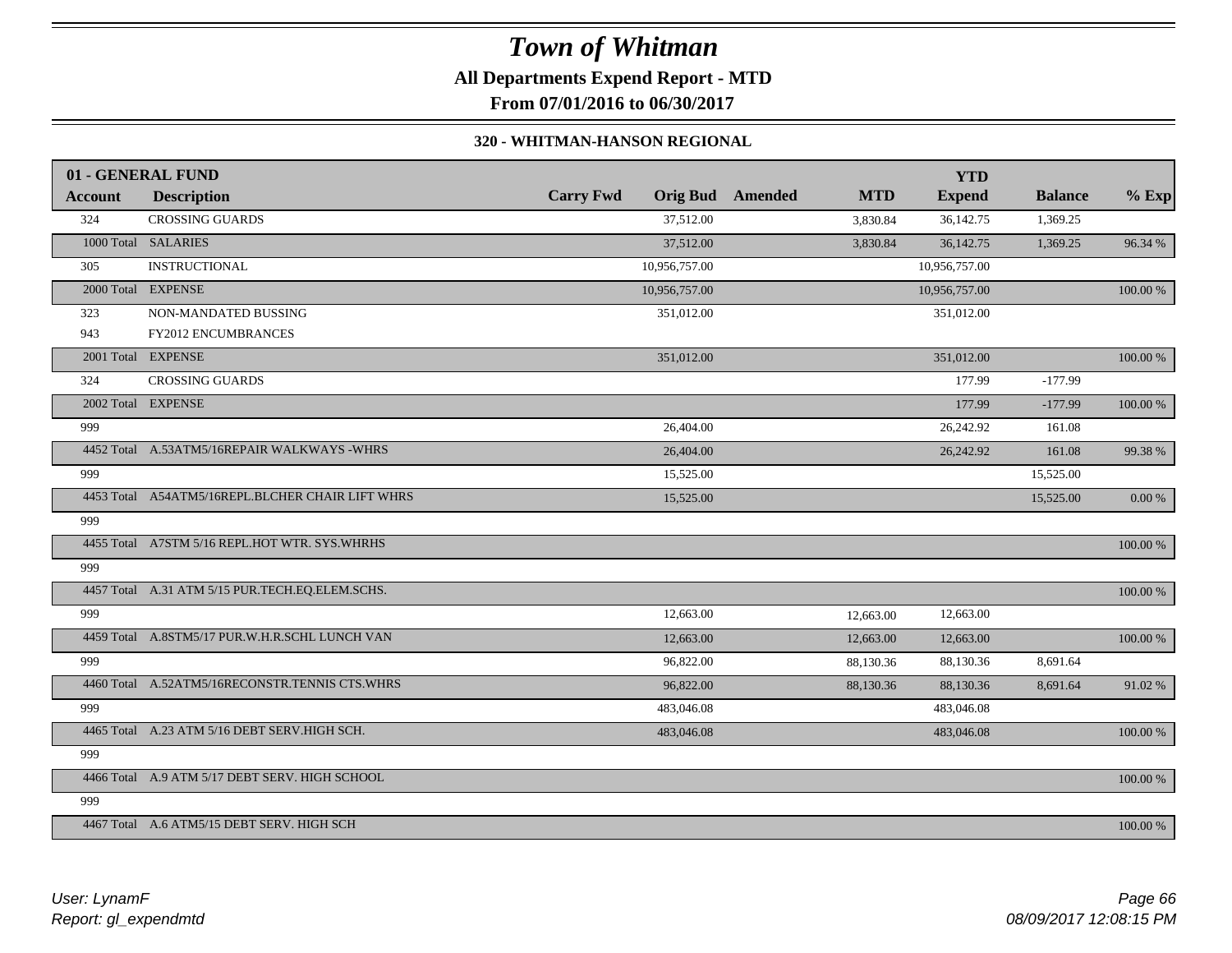**All Departments Expend Report - MTD**

**From 07/01/2016 to 06/30/2017**

#### **320 - WHITMAN-HANSON REGIONAL**

|            | 01 - GENERAL FUND                               |                  |                 |         |            | <b>YTD</b>    |                |          |
|------------|-------------------------------------------------|------------------|-----------------|---------|------------|---------------|----------------|----------|
| Account    | <b>Description</b>                              | <b>Carry Fwd</b> | <b>Orig Bud</b> | Amended | <b>MTD</b> | <b>Expend</b> | <b>Balance</b> | $%$ Exp  |
| 999        |                                                 |                  |                 |         |            |               |                |          |
| 4555 Total | ESTABLISH PETTY CASH-PARK PROGRAM               |                  |                 |         |            |               |                | 100.00 % |
| 999        |                                                 |                  |                 |         |            |               |                |          |
|            | 4590 Total A.S8ATM5/17 RESTORE TURF-HIGH SCHOOL |                  |                 |         |            |               |                | 100.00 % |
| 999        |                                                 |                  |                 |         |            |               |                |          |
|            | 4591 Total A.S10ATM 5/17REP.POTHOLES&CRAKS-H.S. |                  |                 |         |            |               |                | 100.00 % |
| 999        |                                                 |                  |                 |         |            |               |                |          |
| 4592 Total | A.S11ATM5/17CROSSING LIGHTS-H.S.                |                  |                 |         |            |               |                | 100.00 % |
| 999        |                                                 |                  |                 |         |            |               |                |          |
| 4593 Total | A.S13ATM5/17ENVELOPE REPAIRS-H.S.               |                  |                 |         |            |               |                | 100.00 % |
| 999        |                                                 |                  |                 |         |            |               |                |          |
|            | 4594 Total A.S14ATM5/17 HOT WATER HEATER -H.S.  |                  |                 |         |            |               |                | 100.00 % |
|            | 320 Total WHITMAN-HANSON REGIONAL               |                  | 11,979,741.08   |         | 104,624.20 | 11,954,172.10 | 25,568.98      |          |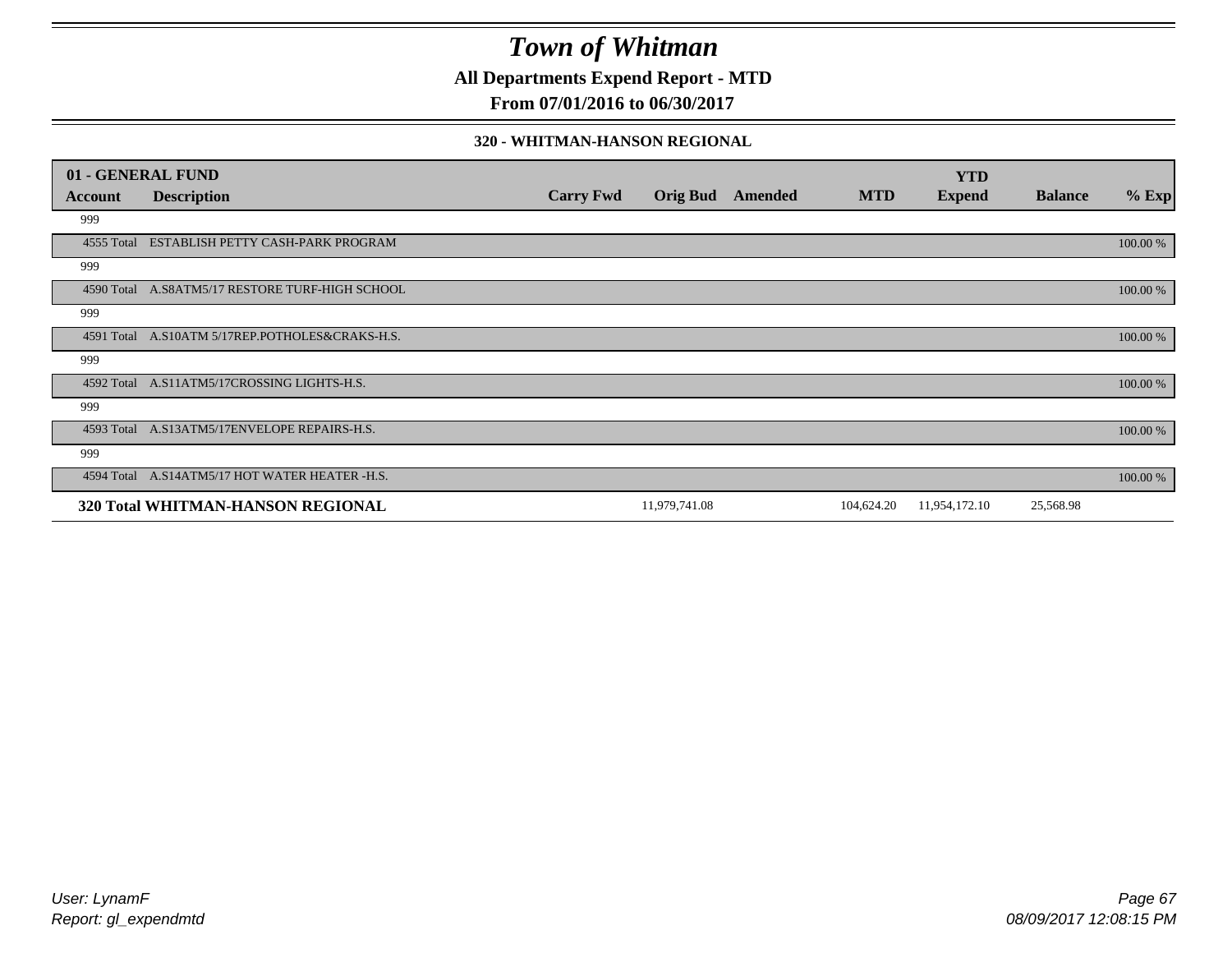### **All Departments Expend Report - MTD**

### **From 07/01/2016 to 06/30/2017**

#### **294 - DPW-TREE DEPARTMENT**

|         | 01 - GENERAL FUND              |                  |                         |            | <b>YTD</b>    |                |          |
|---------|--------------------------------|------------------|-------------------------|------------|---------------|----------------|----------|
| Account | <b>Description</b>             | <b>Carry Fwd</b> | <b>Orig Bud</b> Amended | <b>MTD</b> | <b>Expend</b> | <b>Balance</b> | $%$ Exp  |
| 247     | <b>INSECT CONTROL</b>          |                  |                         |            |               |                |          |
| 460     | <b>GROUNDSKEEPING SUPPLIES</b> |                  |                         |            |               |                |          |
| 585     | MISCELLANEOUS EXPENSE          |                  |                         |            |               |                |          |
|         | 2000 Total EXPENSE             |                  |                         |            |               |                | 100.00 % |
|         | 294 Total DPW-TREE DEPARTMENT  |                  |                         |            |               |                |          |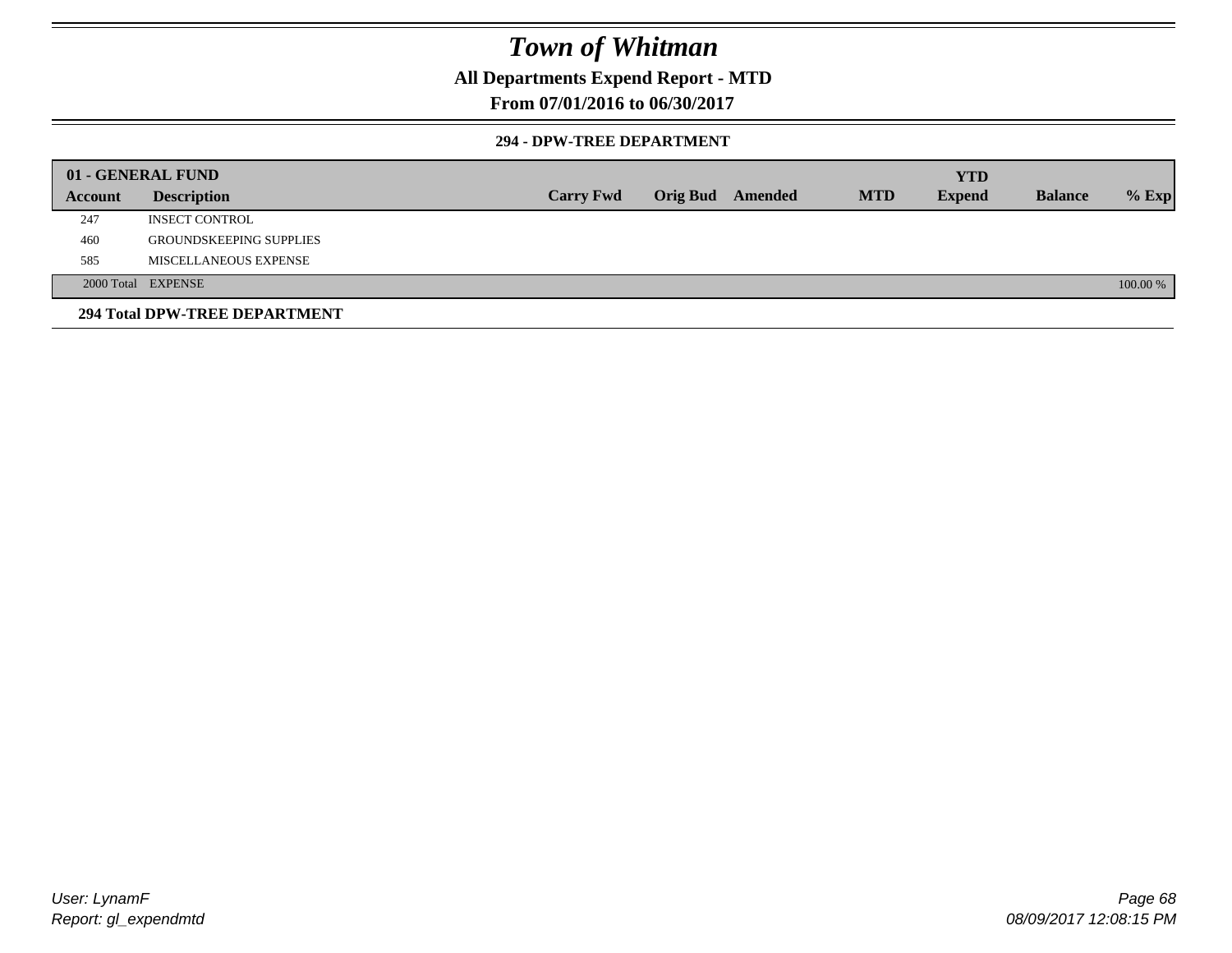### **All Departments Expend Report - MTD**

**From 07/01/2016 to 06/30/2017**

#### **400 - DPW SALARIES**

|            | 01 - GENERAL FUND                             |                                     |                       | <b>YTD</b>    |                |          |
|------------|-----------------------------------------------|-------------------------------------|-----------------------|---------------|----------------|----------|
| Account    | <b>Description</b>                            | <b>Carry Fwd</b><br><b>Orig Bud</b> | <b>MTD</b><br>Amended | <b>Expend</b> | <b>Balance</b> | $%$ Exp  |
| 113        | DIVISIONAL LABOR-REGULAR                      | 447,537.00                          | 33,838.00             | 376, 313. 24  | 71,223.76      |          |
| 114        | DIVISIONAL LABOR-O.T.                         |                                     | 2,778.66              | 22,181.18     | $-22,181.18$   |          |
| 116        | <b>CLERICAL</b>                               | 42,149.00                           | 4,037.25              | 42,148.89     | 0.11           |          |
| 123        | <b>RECORDING SECRETARY</b>                    | 1,453.00                            | 197.82                | 1,443.78      | 9.22           |          |
| 144        | <b>EDUCATION INCENTIVE</b>                    |                                     | 2,232.00              | 2,232.00      | $-2,232.00$    |          |
| 146        | SALARIES-LONGEVITY                            | 1,625.00                            | 600.00                | 1,625.00      |                |          |
| 222        | CDL LIC. / STIPEND                            |                                     |                       | 4,612.59      | $-4,612.59$    |          |
| 939        | <b>FY2015 ENCUMBRANCES</b>                    |                                     |                       |               |                |          |
| 1000 Total | <b>SALARIES</b>                               | 492,764.00                          | 43,683.73             | 450,556.68    | 42,207.32      | 91.43 %  |
| 119        | SALARY-ASSIST.SUPERINTENDENT                  | 94,105.00                           | 8,766.11              | 94,105.00     |                |          |
| 222        | CDL LIC. / STIPEND                            | 941.00                              |                       | 941.00        |                |          |
| 234        | <b>SALARIES - UNUSED SICK &amp; VAC. TIME</b> |                                     |                       |               |                |          |
| 1001 Total | <b>SALARIES</b>                               | 95,046.00                           | 8,766.11              | 95,046.00     |                | 100.00 % |
| 138        | <b>SICK LEAVE BUY-BACK</b>                    |                                     |                       |               |                |          |
|            | 1002 Total SALARIES                           |                                     |                       |               |                | 100.00 % |
|            | <b>400 Total DPW SALARIES</b>                 | 587,810.00                          | 52,449.84             | 545,602.68    | 42,207.32      |          |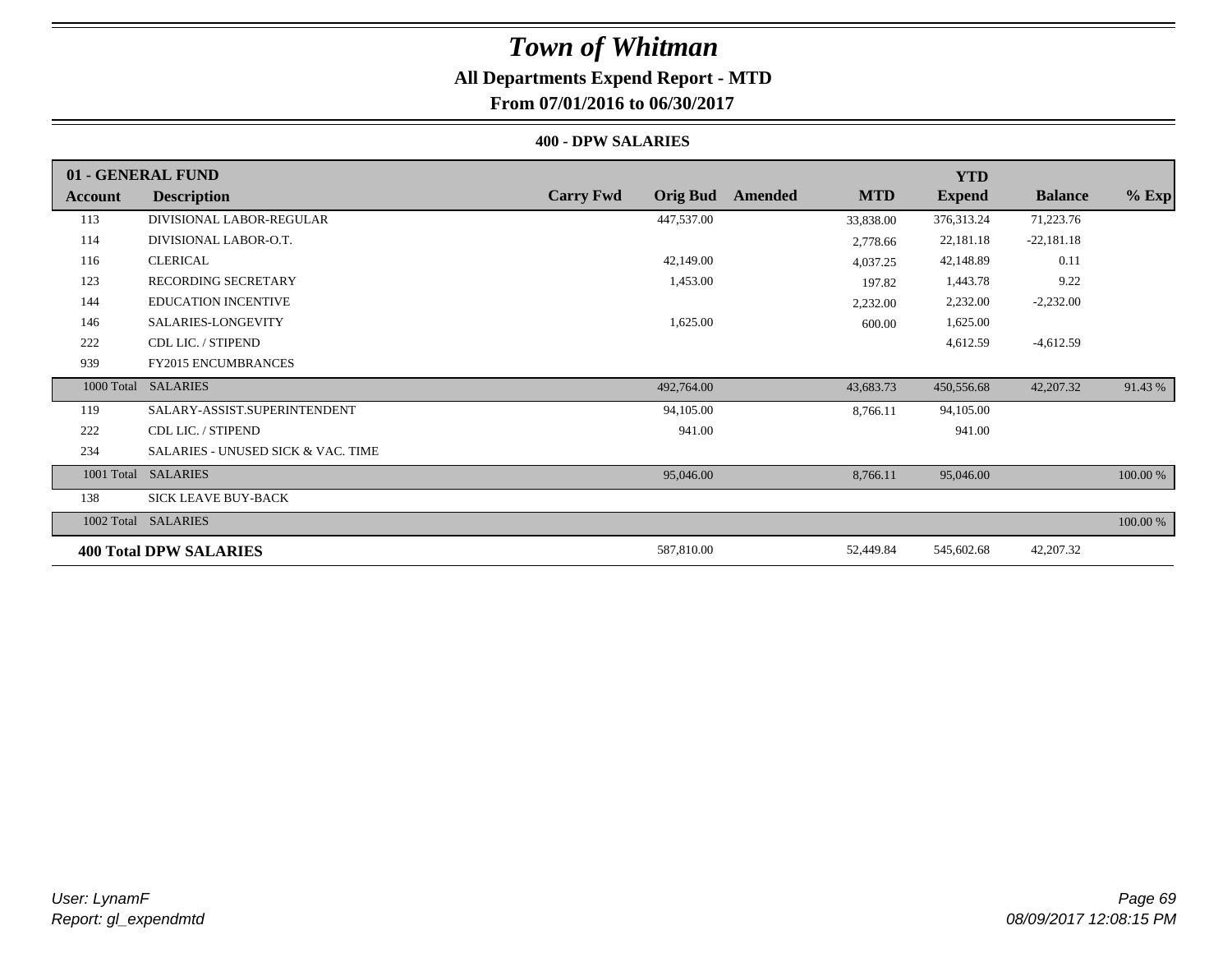### **All Departments Expend Report - MTD**

**From 07/01/2016 to 06/30/2017**

#### **402 - DPW-DIVISIONAL EXPENSE**

|                | 01 - GENERAL FUND            |                  |            |                         |            | <b>YTD</b>    |                |          |
|----------------|------------------------------|------------------|------------|-------------------------|------------|---------------|----------------|----------|
| <b>Account</b> | <b>Description</b>           | <b>Carry Fwd</b> |            | <b>Orig Bud</b> Amended | <b>MTD</b> | <b>Expend</b> | <b>Balance</b> | $%$ Exp  |
| 247            | <b>INSECT CONTROL</b>        |                  |            |                         |            |               |                |          |
| 460            | GROUNDSKEEPING SUPPLIES      |                  |            |                         |            | 4,200.00      | $-4,200.00$    |          |
| 582            | <b>UNIFORMS</b>              |                  |            |                         |            | 668.89        | $-668.89$      |          |
| 585            | MISCELLANEOUS EXPENSE        |                  | 172,100.00 |                         |            | 2,614.28      | 169,485.72     |          |
| 2294 Total     | DPW-TREE DEPARTMENT          |                  | 172,100.00 |                         |            | 7,483.17      | 164,616.83     | 4.34 %   |
| 144            | <b>EDUCATION INCENTIVE</b>   |                  |            |                         |            |               |                |          |
| 244            | OFFICE EQUIPMENT MAINTENANCE |                  |            |                         |            | 196.00        | $-196.00$      |          |
| 340            | <b>TELEPHONE</b>             |                  |            |                         | 77.60      | 465.60        | $-465.60$      |          |
| 343            | <b>CELL PHONES</b>           |                  |            |                         | 370.92     | 4,581.89      | $-4,581.89$    |          |
| 948            | FY07 ENCUMBRANCES            |                  |            |                         |            |               |                |          |
| 949            | FY2014 ENCUMBRANCES          |                  |            |                         |            |               |                |          |
| 420            | OFFICE SUPPLIES              |                  |            |                         |            | 1,005.42      | $-1,005.42$    |          |
| 422            | COPY EXPENSE                 |                  |            |                         |            | 142.59        | $-142.59$      |          |
| 582            | <b>UNIFORMS</b>              |                  |            |                         |            | 400.00        | $-400.00$      |          |
| 585            | MISCELLANEOUS EXPENSE        |                  |            |                         | 460.17     | 1,814.47      | $-1,814.47$    |          |
| 939            | FY2015 ENCUMBRANCES          |                  |            |                         |            |               |                |          |
| 730            | <b>ASSOCIATION DUES</b>      |                  |            |                         |            |               |                |          |
| 870            | OFFICE EQUIPMENT             |                  |            |                         |            |               |                |          |
| 2405 Total     | DPW-ADMINISTRATION           |                  |            |                         | 908.69     | 8,605.97      | $-8,605.97$    | 100.00 % |
| 530            | <b>CHEMICALS</b>             |                  |            |                         |            |               |                |          |
| 582            | <b>UNIFORMS</b>              |                  |            |                         |            |               |                |          |
| 585            | MISCELLANEOUS EXPENSE        |                  |            |                         |            |               |                |          |
| 730            | <b>ASSOCIATION DUES</b>      |                  |            |                         |            |               |                |          |
| 731            | <b>MEETINGS</b>              |                  |            |                         |            |               |                |          |
| 943            | FY2012 ENCUMBRANCES          |                  |            |                         |            |               |                |          |
|                | 2411 Total DPW-ENGINEERING   |                  |            |                         |            |               |                | 100.00 % |
| 245            | ROADWAY MAINTENANCE          |                  |            |                         | 2,110.64   | 16,652.56     | $-16,652.56$   |          |
| 248            | STREET SIGNS & MARKINGS      |                  |            |                         | 707.32     | 4,597.70      | $-4,597.70$    |          |
| 250            | <b>DRAINAGE</b>              |                  |            |                         |            | 2,621.10      | $-2,621.10$    |          |
| $272\,$        | EQUIPMENT RENTAL             |                  |            |                         |            |               |                |          |
| 582            | <b>UNIFORMS</b>              |                  |            |                         | 774.85     | 7,334.44      | $-7,334.44$    |          |
|                |                              |                  |            |                         |            |               |                |          |

*Report: gl\_expendmtd User: LynamF*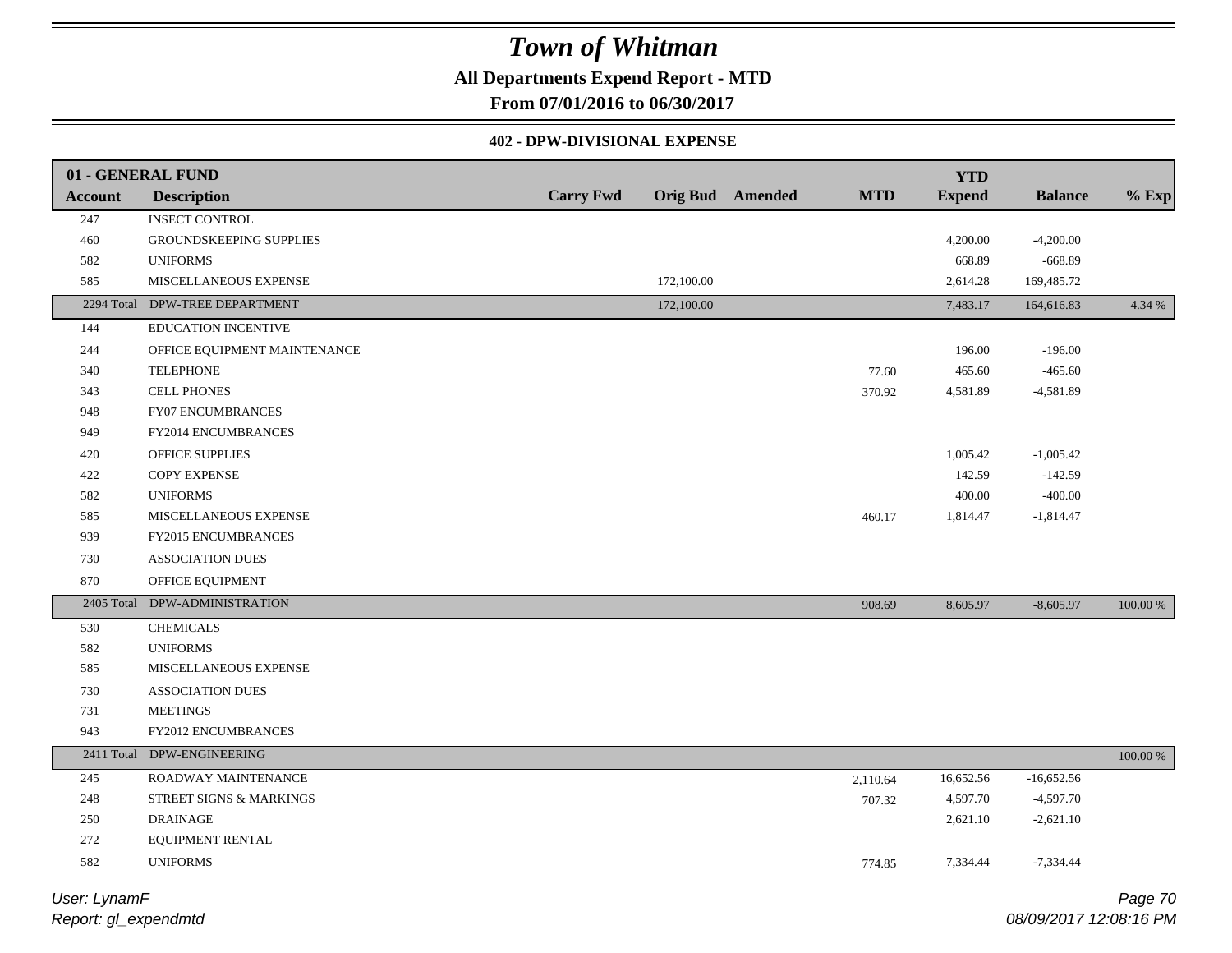### **All Departments Expend Report - MTD**

**From 07/01/2016 to 06/30/2017**

#### **402 - DPW-DIVISIONAL EXPENSE**

|                | 01 - GENERAL FUND                         |                  |                         |            | <b>YTD</b>    |                |          |
|----------------|-------------------------------------------|------------------|-------------------------|------------|---------------|----------------|----------|
| <b>Account</b> | <b>Description</b>                        | <b>Carry Fwd</b> | <b>Orig Bud</b> Amended | <b>MTD</b> | <b>Expend</b> | <b>Balance</b> | $%$ Exp  |
| 585            | MISCELLANEOUS EXPENSE                     |                  |                         | 1,753.23   | 15,806.04     | $-15,806.04$   |          |
|                | 2422 Total DPW-HIGHWAY CONSTRUCT. & MAINT |                  |                         | 5,346.04   | 47,011.84     | $-47,011.84$   | 100.00 % |
| 582            | <b>UNIFORMS</b>                           |                  |                         |            |               |                |          |
| 585            | MISCELLANEOUS EXPENSE                     |                  |                         | 1,750.00   | 2,150.00      | $-2,150.00$    |          |
|                | 2427 Total FUEL DEPOT MAINTENANCE         |                  |                         | 1,750.00   | 2,150.00      | $-2,150.00$    | 100.00 % |
| 210            | <b>ELECTRICITY</b>                        |                  |                         | 892.82     | 9,853.62      | $-9,853.62$    |          |
| 212            | <b>GAS (NATURAL)</b>                      |                  |                         | 77.72      | 5,917.98      | $-5,917.98$    |          |
| 214            | OIL (HEATING)                             |                  |                         |            |               |                |          |
| 430            | <b>BUILDING MAINTENANCE &amp; REPAIR</b>  |                  |                         |            | 4,212.92      | $-4,212.92$    |          |
| 530            | <b>CHEMICALS</b>                          |                  |                         |            |               |                |          |
| 582            | <b>UNIFORMS</b>                           |                  |                         |            |               |                |          |
| 585            | MISCELLANEOUS EXPENSE                     |                  |                         | 183.60     | 1,907.38      | $-1,907.38$    |          |
|                | 2428 Total DPW-BUILDING & YARD MAINT.     |                  |                         | 1,154.14   | 21,891.90     | $-21,891.90$   | 100.00 % |
| 242            | <b>VEHICLE MAINTENANCE</b>                |                  |                         | 4,871.66   | 44,868.78     | $-44,868.78$   |          |
| 481            | <b>GASOLINE</b>                           |                  |                         | 2,757.33   | 20,182.25     | $-20,182.25$   |          |
| 582            | <b>UNIFORMS</b>                           |                  |                         |            |               |                |          |
| 585            | MISCELLANEOUS EXPENSE                     |                  |                         | 546.72     | 3,543.85      | $-3,543.85$    |          |
| 945            | FY2013 ENCUMBRANCES                       |                  |                         |            |               |                |          |
| 2429 Total     | DPW-EQUIPMENT MAINTENANCE                 |                  |                         | 8,175.71   | 68,594.88     | $-68,594.88$   | 100.00 % |
| 272            | <b>EQUIPMENT RENTAL</b>                   |                  |                         |            |               |                |          |
| 311            | <b>COMPUTER SERVICES</b>                  |                  |                         |            |               |                |          |
| 2450 Total     | <b>DPW-WATER</b>                          |                  |                         |            |               |                | 100.00 % |
| 241            | RECREATIONAL FACILITIES MAINT.            |                  |                         |            |               |                |          |
| 460            | <b>GROUNDSKEEPING SUPPLIES</b>            |                  |                         | 989.98     | 9,431.24      | $-9,431.24$    |          |
| 582            | <b>UNIFORMS</b>                           |                  |                         |            | 1,376.40      | $-1,376.40$    |          |
| 585            | MISCELLANEOUS EXPENSE                     |                  |                         |            | 2,644.19      | $-2,644.19$    |          |
|                | 2650 Total DPW-PARK MAINTENANCE           |                  |                         | 989.98     | 13,451.83     | $-13,451.83$   | 100.00 % |
|                | <b>402 Total DPW-DIVISIONAL EXPENSE</b>   |                  | 172,100.00              | 18,324.56  | 169,189.59    | 2,910.41       |          |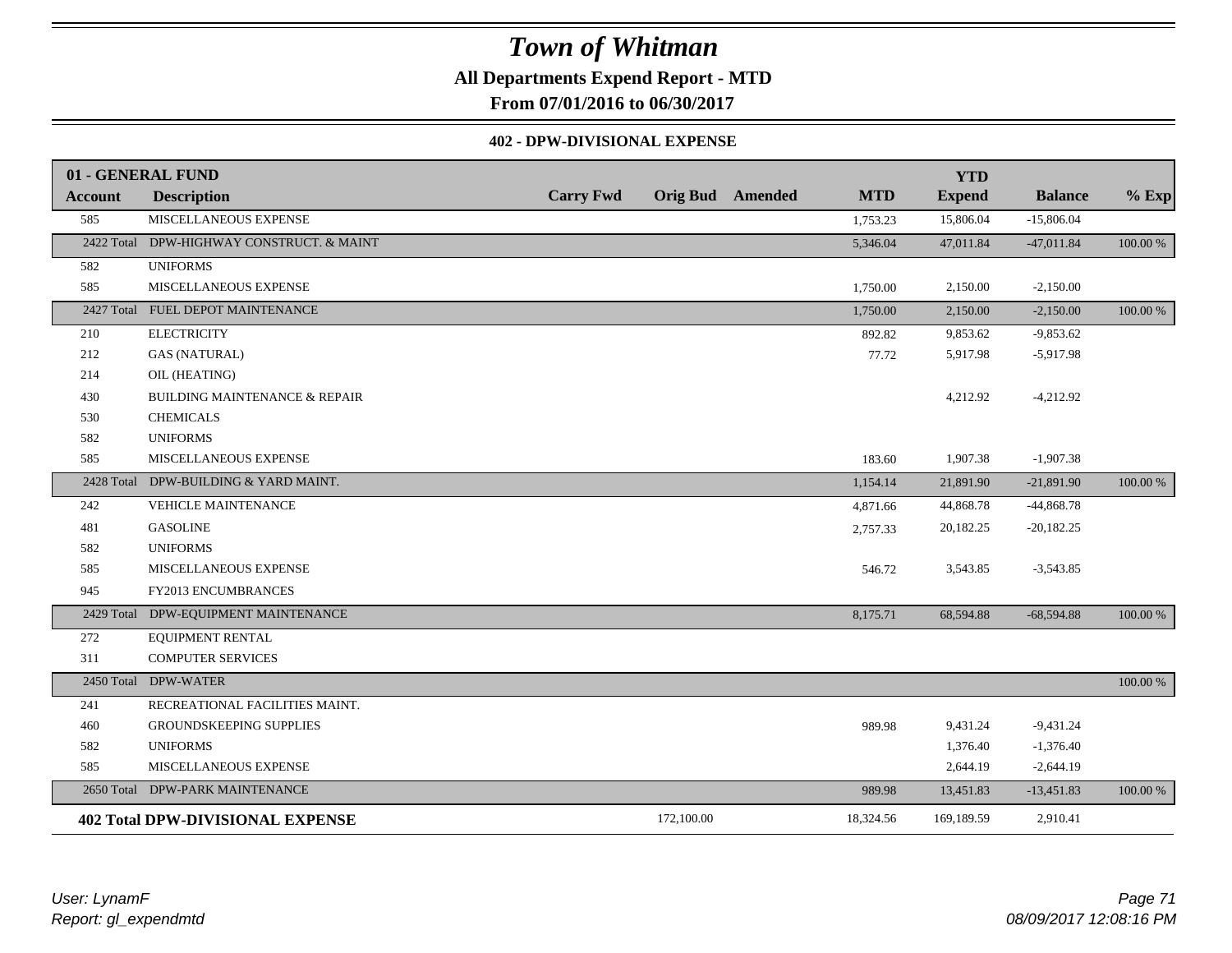**All Departments Expend Report - MTD**

**From 07/01/2016 to 06/30/2017**

#### **403 - DPW - SPECIAL ARTICLES**

| 01 - GENERAL FUND |                                                     |                  |          |                         |            | <b>YTD</b>    |                |          |
|-------------------|-----------------------------------------------------|------------------|----------|-------------------------|------------|---------------|----------------|----------|
| <b>Account</b>    | <b>Description</b>                                  | <b>Carry Fwd</b> |          | <b>Orig Bud</b> Amended | <b>MTD</b> | <b>Expend</b> | <b>Balance</b> | $%$ Exp  |
| 999               |                                                     |                  |          |                         |            |               |                |          |
|                   | 4498 Total A.32ATM5/17LEA/PUR.2017SDWALK PLOW       |                  |          |                         |            |               |                | 100.00 % |
| 999               |                                                     |                  |          |                         |            |               |                |          |
|                   | 4503 Total A16ATM 5/15 PUR.PICKUP TRUCK W/PLOW      |                  |          |                         |            |               |                | 100.00 % |
| 999               |                                                     |                  |          |                         |            |               |                |          |
|                   | 4504 Total A14ATM 5/15 INSTALL TRAFFIC CNTRL.SIGNAL |                  |          |                         |            |               |                | 100.00 % |
| 999               |                                                     |                  |          |                         |            |               |                |          |
|                   | 4505 Total A17ATM 5/15 PUR.48" LAWN MOWER           |                  |          |                         |            |               |                | 100.00 % |
| 999               |                                                     |                  |          |                         |            |               |                |          |
|                   | 4506 Total A.9ATM5/16 CH.90 REPAIR STS.& S/WALKS    |                  |          |                         |            |               |                | 100.00 % |
| 999               |                                                     |                  | 9,500.00 |                         |            | 9,443.00      | 57.00          |          |
|                   | 4507 Total A10ATM5/16Pur&instdump trk.body&lift     |                  | 9,500.00 |                         |            | 9,443.00      | 57.00          | 99.40 %  |
| 999               |                                                     |                  |          |                         |            |               |                |          |
|                   | 4508 Total A.23ATM5/14PUR.3 SOLAR TRAFIC BEACONS    |                  |          |                         |            |               |                | 100.00 % |
| 999               |                                                     |                  |          |                         |            |               |                |          |
|                   | 4509 Total A.27 ATM 5/09 PUR.11FT.POW.REV.PLOW      |                  |          |                         |            |               |                | 100.00 % |
| 999               |                                                     |                  |          |                         |            |               |                |          |
|                   | 4525 Total A.25ATM5/13CONSTRUCT STS&SIDEWKS         |                  |          |                         |            |               |                | 100.00 % |
| 999               |                                                     |                  |          |                         |            |               |                |          |
|                   | 4529 Total A31ATM 5/17CH90 REPAIR STS.& S/WALKS     |                  |          |                         |            |               |                | 100.00 % |
| 999               |                                                     |                  |          |                         |            |               |                |          |
|                   | 4531 Total A13 ATM 5/15 CH90 REPAIR STS.& S/WALKS   |                  |          |                         |            |               |                | 100.00 % |
| 999               |                                                     |                  |          |                         |            |               |                |          |
|                   | 4535 Total A24ATM5/10CH90PUR.PRE-MIX HEATER TRAILER |                  |          |                         |            |               |                | 100.00 % |
| 999               |                                                     |                  |          |                         |            |               |                |          |
|                   | 4537 Total A15 ATM 5/15 CH 90 REPAIR STS.& S/WALKS  |                  |          |                         |            |               |                | 100.00 % |
| 999               |                                                     |                  |          |                         |            |               |                |          |
|                   | 4541 Total A.39 ATM 5/04STS -WHIT.WDS               |                  |          |                         |            |               |                | 100.00 % |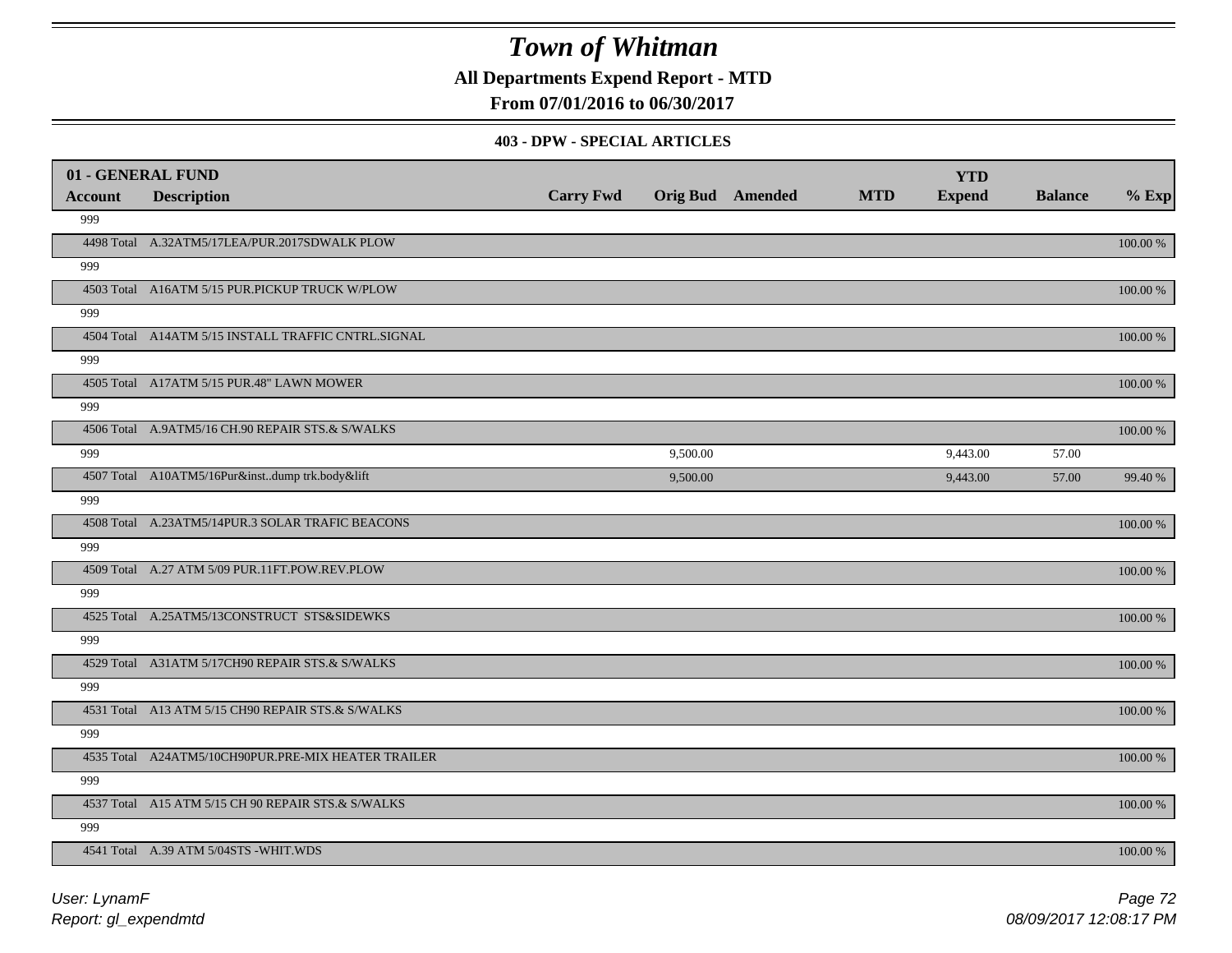**All Departments Expend Report - MTD**

**From 07/01/2016 to 06/30/2017**

#### **403 - DPW - SPECIAL ARTICLES**

| 01 - GENERAL FUND |                                         |                  |                 |         |            | <b>YTD</b>    |                |          |
|-------------------|-----------------------------------------|------------------|-----------------|---------|------------|---------------|----------------|----------|
| Account           | <b>Description</b>                      | <b>Carry Fwd</b> | <b>Orig Bud</b> | Amended | <b>MTD</b> | <b>Expend</b> | <b>Balance</b> | $%$ Exp  |
| 999               |                                         | 8,770.00         |                 |         |            |               | 8,770.00       |          |
| 4542 Total        | A.40ATM5/04 PREP.STS.FOR ACCEP          | 8,770.00         |                 |         |            |               | 8,770.00       | 0.00 %   |
| 999               |                                         |                  | 25,000.00       |         |            | 9,309.50      | 15,690.50      |          |
| 4561 Total        | A.27B ATM 5/16 DPW SITE EVAL.           |                  | 25,000.00       |         |            | 9,309.50      | 15,690.50      | 37.23 %  |
| 999               |                                         |                  |                 |         |            |               |                |          |
| 4569 Total        | A32ATM5/06LOADER&ROLLER&STS.            |                  |                 |         |            |               |                | 100.00 % |
| 999               |                                         |                  |                 |         |            |               |                |          |
| 4576 Total        | <b>ESTABLISH PETTY CASH-DPW</b>         |                  |                 |         |            |               |                | 100.00 % |
|                   | <b>403 Total DPW - SPECIAL ARTICLES</b> | 8.770.00         | 34,500.00       |         |            | 18,752.50     | 24,517.50      |          |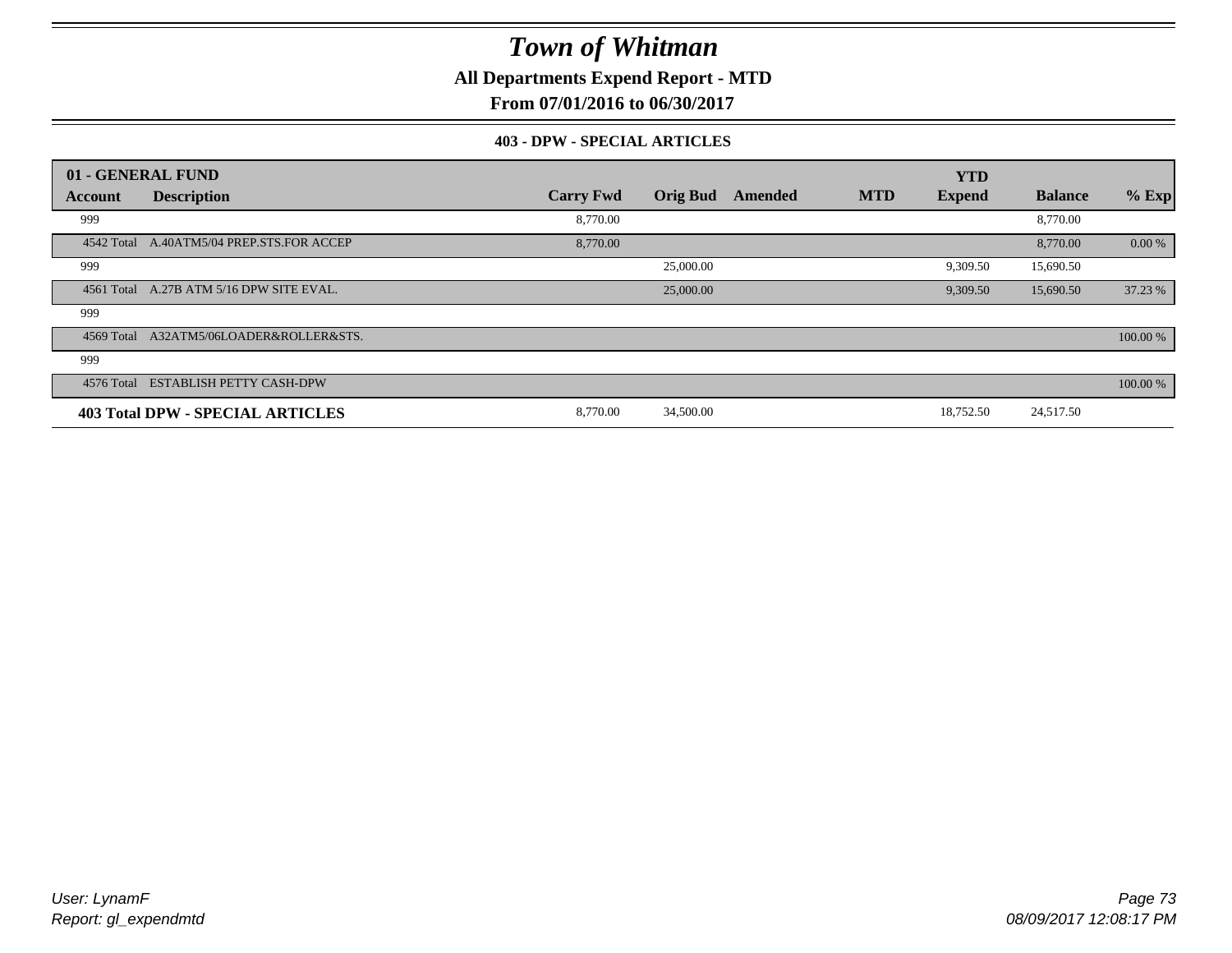### **All Departments Expend Report - MTD**

#### **From 07/01/2016 to 06/30/2017**

#### **405 - DPW-ADMINSTRATION**

|            | 01 - GENERAL FUND                  |                  |                 |                |            | <b>YTD</b>    |                |          |
|------------|------------------------------------|------------------|-----------------|----------------|------------|---------------|----------------|----------|
| Account    | <b>Description</b>                 | <b>Carry Fwd</b> | <b>Orig Bud</b> | <b>Amended</b> | <b>MTD</b> | <b>Expend</b> | <b>Balance</b> | $%$ Exp  |
| 111        | SALARIES-ADMINSTRATIVE             |                  |                 |                |            |               |                |          |
| 1000 Total | <b>SALARIES</b>                    |                  |                 |                |            |               |                | 100.00 % |
| 244        | OFFICE EQUIPMENT MAINTENANCE       |                  |                 |                |            |               |                |          |
| 340        | <b>TELEPHONE</b>                   |                  |                 |                |            |               |                |          |
| 871        | OPERATING EQUIPMENT                |                  |                 |                |            |               |                |          |
| 877        | DEP ADMINISTRATIVE ASSESSMENT      |                  |                 |                |            |               |                |          |
| 420        | <b>OFFICE SUPPLIES</b>             |                  |                 |                |            |               |                |          |
| 422        | <b>COPY EXPENSE</b>                |                  |                 |                |            |               |                |          |
| 585        | MISCELLANEOUS EXPENSE              |                  |                 |                |            |               |                |          |
| 730        | <b>ASSOCIATION DUES</b>            |                  |                 |                |            |               |                |          |
| 870        | OFFICE EQUIPMENT                   |                  |                 |                |            |               |                |          |
|            | 2000 Total EXPENSE                 |                  |                 |                |            |               |                | 100.00 % |
|            | <b>405 Total DPW-ADMINSTRATION</b> |                  |                 |                |            |               |                |          |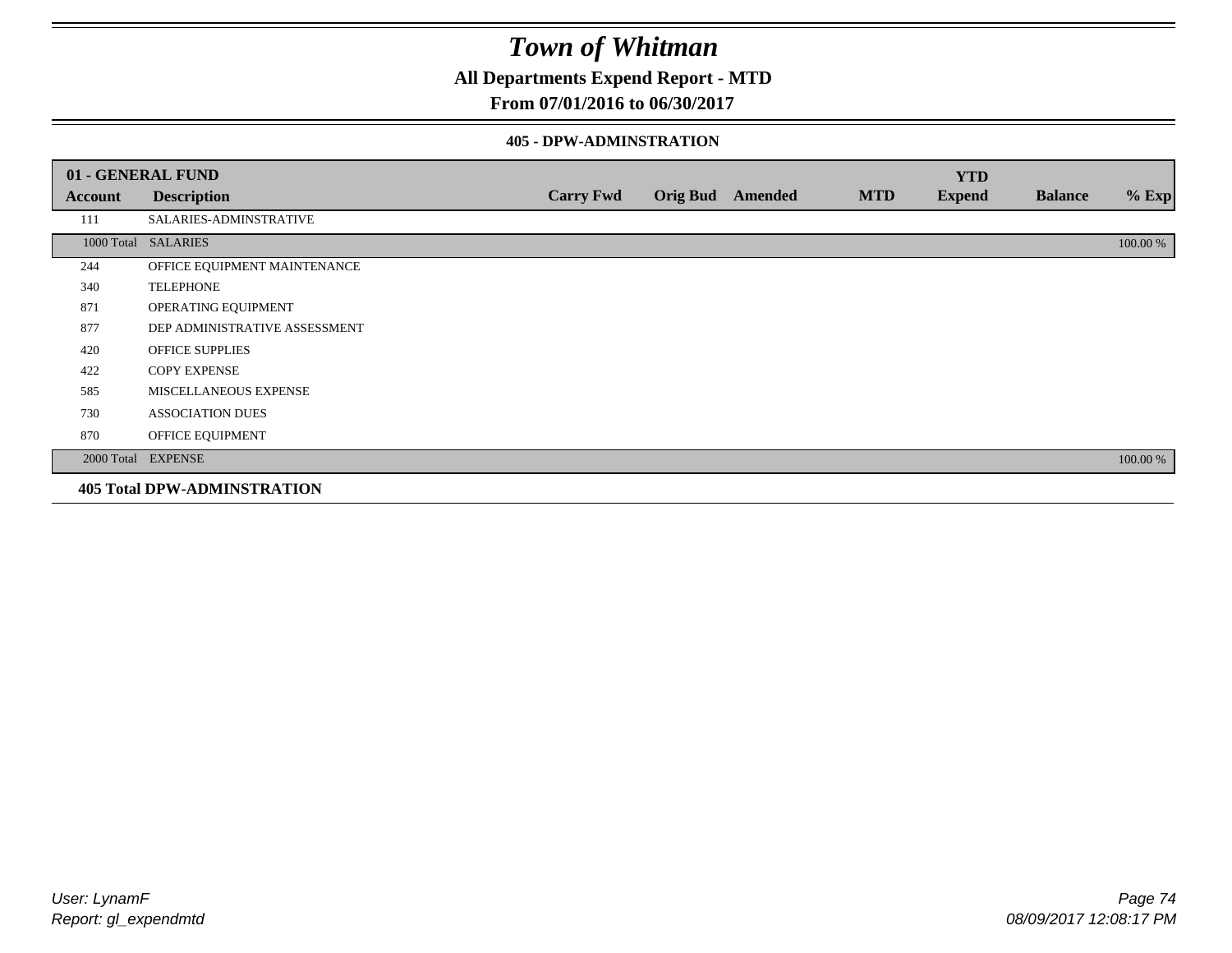**All Departments Expend Report - MTD**

**From 07/01/2016 to 06/30/2017**

#### **414 - DPW-POLICE COVERAGE**

|         | 01 - GENERAL FUND             |                  |                 |             |            | <b>YTD</b>    |                |          |
|---------|-------------------------------|------------------|-----------------|-------------|------------|---------------|----------------|----------|
| Account | <b>Description</b>            | <b>Carry Fwd</b> | <b>Orig Bud</b> | Amended     | <b>MTD</b> | <b>Expend</b> | <b>Balance</b> | $%$ Exp  |
| 134     | <b>SALARIES-DPW COVERAGE</b>  |                  | 19,000.00       | $-3,220.00$ | 851.36     | 9,792.82      | 5,987.18       |          |
|         | 1000 Total SALARIES           |                  | 19,000.00       | $-3.220.00$ | 851.36     | 9,792.82      | 5,987.18       | 62.05 %  |
| 941     | FY 2017 ENCUMBRANCES          |                  |                 | 3.220.00    |            |               | 3,220.00       |          |
|         | 2001 Total EXPENSE            |                  |                 | 3,220.00    |            |               | 3,220.00       | $0.00\%$ |
|         | 414 Total DPW-POLICE COVERAGE |                  | 19,000.00       |             | 851.36     | 9,792.82      | 9,207.18       |          |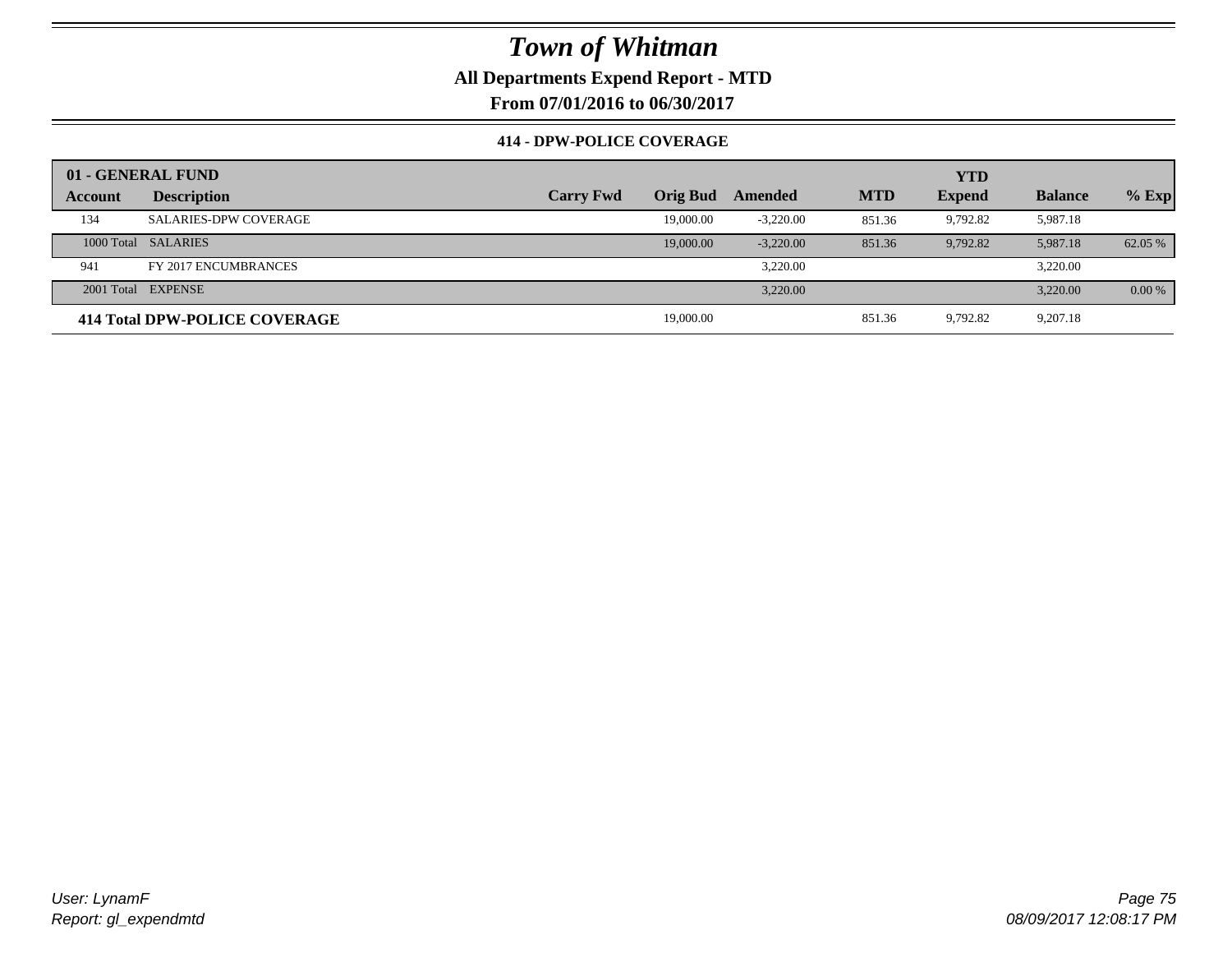### **All Departments Expend Report - MTD**

**From 07/01/2016 to 06/30/2017**

#### **423 - SNOW & ICE CONTROL**

|         | 01 - GENERAL FUND            |                  |                 |         |            | <b>YTD</b>    |                |          |
|---------|------------------------------|------------------|-----------------|---------|------------|---------------|----------------|----------|
| Account | <b>Description</b>           | <b>Carry Fwd</b> | <b>Orig Bud</b> | Amended | <b>MTD</b> | <b>Expend</b> | <b>Balance</b> | $%$ Exp  |
| 114     | DIVISIONAL LABOR-O.T.        |                  |                 |         |            | 65,560.03     | $-65,560.03$   |          |
|         | 1000 Total SALARIES          |                  |                 |         |            | 65,560.03     | $-65,560,03$   | 100.00 % |
| 272     | <b>EQUIPMENT RENTAL</b>      |                  |                 |         | 462.00     | 70,839.50     | $-70,839.50$   |          |
| 530     | <b>CHEMICALS</b>             |                  |                 |         |            | 79.847.67     | $-79.847.67$   |          |
| 585     | MISCELLANEOUS EXPENSE        |                  | 120,000.00      |         |            | 53,224.60     | 66,775.40      |          |
|         | 2000 Total EXPENSE           |                  | 120,000.00      |         | 462.00     | 203,911.77    | $-83,911.77$   | 169.92 % |
|         | 423 Total SNOW & ICE CONTROL |                  | 120,000.00      |         | 462.00     | 269,471.80    | $-149,471.80$  |          |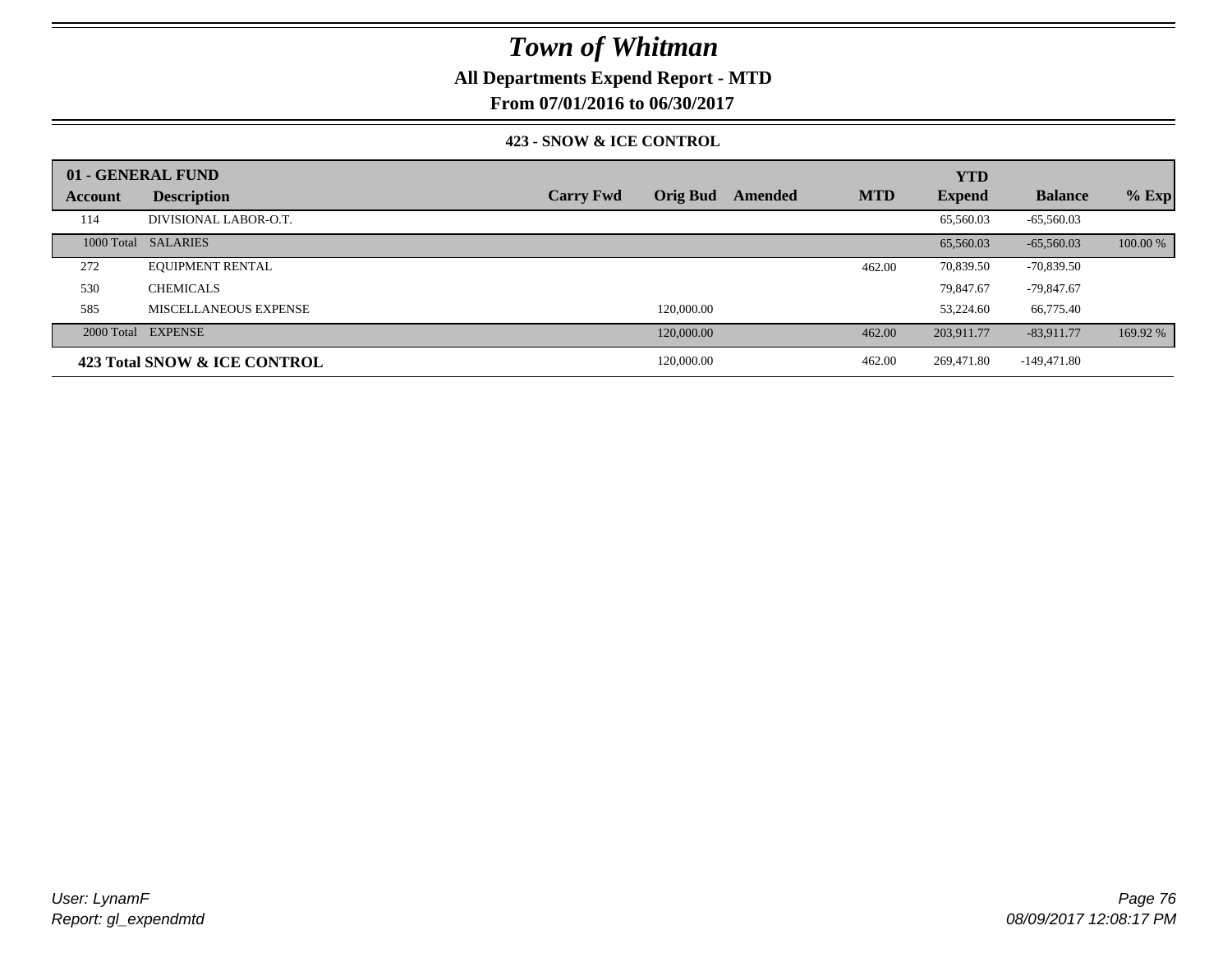### **All Departments Expend Report - MTD**

**From 07/01/2016 to 06/30/2017**

#### **424 - STREET LIGHTS**

|         | 01 - GENERAL FUND              |                  |                 |          |            | <b>YTD</b>    |                |          |
|---------|--------------------------------|------------------|-----------------|----------|------------|---------------|----------------|----------|
| Account | <b>Description</b>             | <b>Carry Fwd</b> | <b>Orig Bud</b> | Amended  | <b>MTD</b> | <b>Expend</b> | <b>Balance</b> | $%$ Exp  |
| 210     | <b>ELECTRICITY</b>             |                  | 140,000.00      | 4,000.00 | 22,042.53  | 142,142.92    | 1,857.08       |          |
|         | 2000 Total EXPENSE             |                  | 140,000.00      | 4,000.00 | 22,042.53  | 142,142.92    | 1,857.08       | 98.71 %  |
| 940     | <b>FY2016 ENCUMBRANCES</b>     |                  |                 |          |            |               |                |          |
| 945     | <b>FY2013 ENCUMBRANCES</b>     |                  |                 |          |            |               |                |          |
| 953     | <b>FY2009 ENCUMBRANCES</b>     |                  |                 |          |            |               |                |          |
|         | 2001 Total EXPENSE             |                  |                 |          |            |               |                | 100.00 % |
|         | <b>424 Total STREET LIGHTS</b> |                  | 140,000.00      | 4,000.00 | 22,042.53  | 142,142.92    | 1,857.08       |          |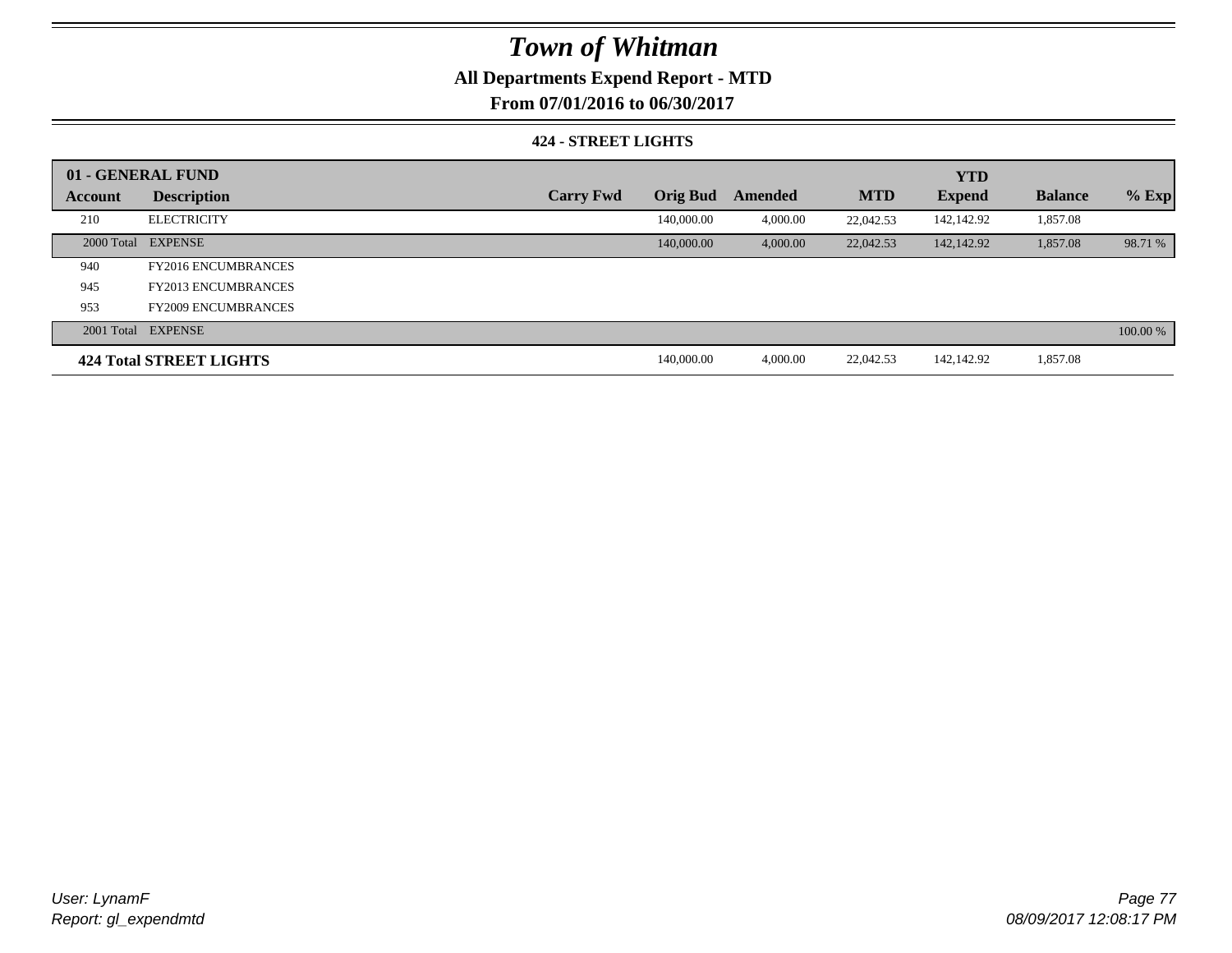**All Departments Expend Report - MTD**

**From 07/01/2016 to 06/30/2017**

#### **433 - DPW-WASTE COLLECTION & DISP.**

|         | 01 - GENERAL FUND                         |                  |                 |         |             | <b>YTD</b>    |                |          |
|---------|-------------------------------------------|------------------|-----------------|---------|-------------|---------------|----------------|----------|
| Account | <b>Description</b>                        | <b>Carry Fwd</b> | <b>Orig Bud</b> | Amended | <b>MTD</b>  | <b>Expend</b> | <b>Balance</b> | $%$ Exp  |
| 112     | <b>SALARIES</b>                           |                  |                 |         |             |               |                |          |
| 380     | <b>DISPOSAL COSTS</b>                     |                  | 1,081,282.00    |         | 166,904.17  | 970,563.26    | 110,718.74     |          |
| 585     | MISCELLANEOUS EXPENSE                     |                  |                 |         | 461.47      | 12,618.10     | $-12,618.10$   |          |
|         | 2000 Total EXPENSE                        |                  | 1,081,282.00    |         | 167,365.64  | 983,181.36    | 98,100.64      | 90.92 %  |
| 939     | <b>FY2015 ENCUMBRANCES</b>                |                  |                 |         |             |               |                |          |
| 943     | <b>FY2012 ENCUMBRANCES</b>                |                  |                 |         |             |               |                |          |
| 945     | <b>FY2013 ENCUMBRANCES</b>                |                  |                 |         |             |               |                |          |
|         | 2001 Total EXPENSE                        |                  |                 |         |             |               |                | 100.00 % |
| 999     |                                           |                  |                 |         |             |               |                |          |
|         | 4496 Total A.9STM6/5/97PUR.RECYCLING BINS |                  |                 |         |             |               |                | 100.00 % |
|         | 433 Total DPW-WASTE COLLECTION & DISP.    |                  | 1,081,282.00    |         | 167, 365.64 | 983,181.36    | 98,100.64      |          |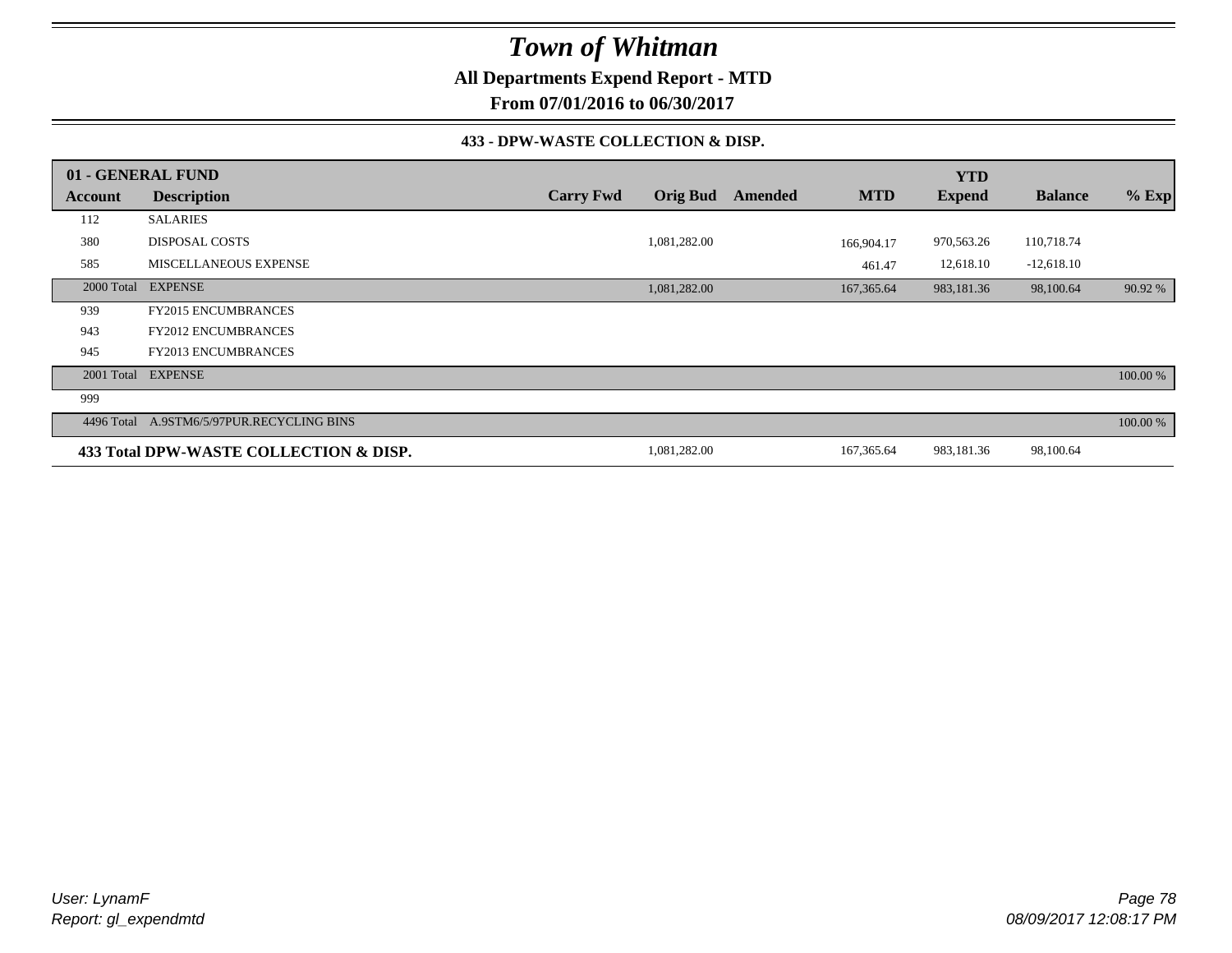### **All Departments Expend Report - MTD**

### **From 07/01/2016 to 06/30/2017**

#### **452 - WATER PURCHASE**

|                | 01 - GENERAL FUND               |                  |                  |            | <b>YTD</b>    |                |          |
|----------------|---------------------------------|------------------|------------------|------------|---------------|----------------|----------|
| <b>Account</b> | <b>Description</b>              | <b>Carry Fwd</b> | Orig Bud Amended | <b>MTD</b> | <b>Expend</b> | <b>Balance</b> | $%$ Exp  |
| 230            | <b>WATER PURCHASE</b>           |                  |                  |            |               |                |          |
| 585            | MISCELLANEOUS EXPENSE           |                  |                  |            |               |                |          |
|                | 2000 Total EXPENSE              |                  |                  |            |               |                | 100.00 % |
| 940            | <b>FY2016 ENCUMBRANCES</b>      |                  |                  |            |               |                |          |
| 949            | <b>FY2014 ENCUMBRANCES</b>      |                  |                  |            |               |                |          |
|                | 2001 Total EXPENSE              |                  |                  |            |               |                | 100.00 % |
|                | <b>452 Total WATER PURCHASE</b> |                  |                  |            |               |                |          |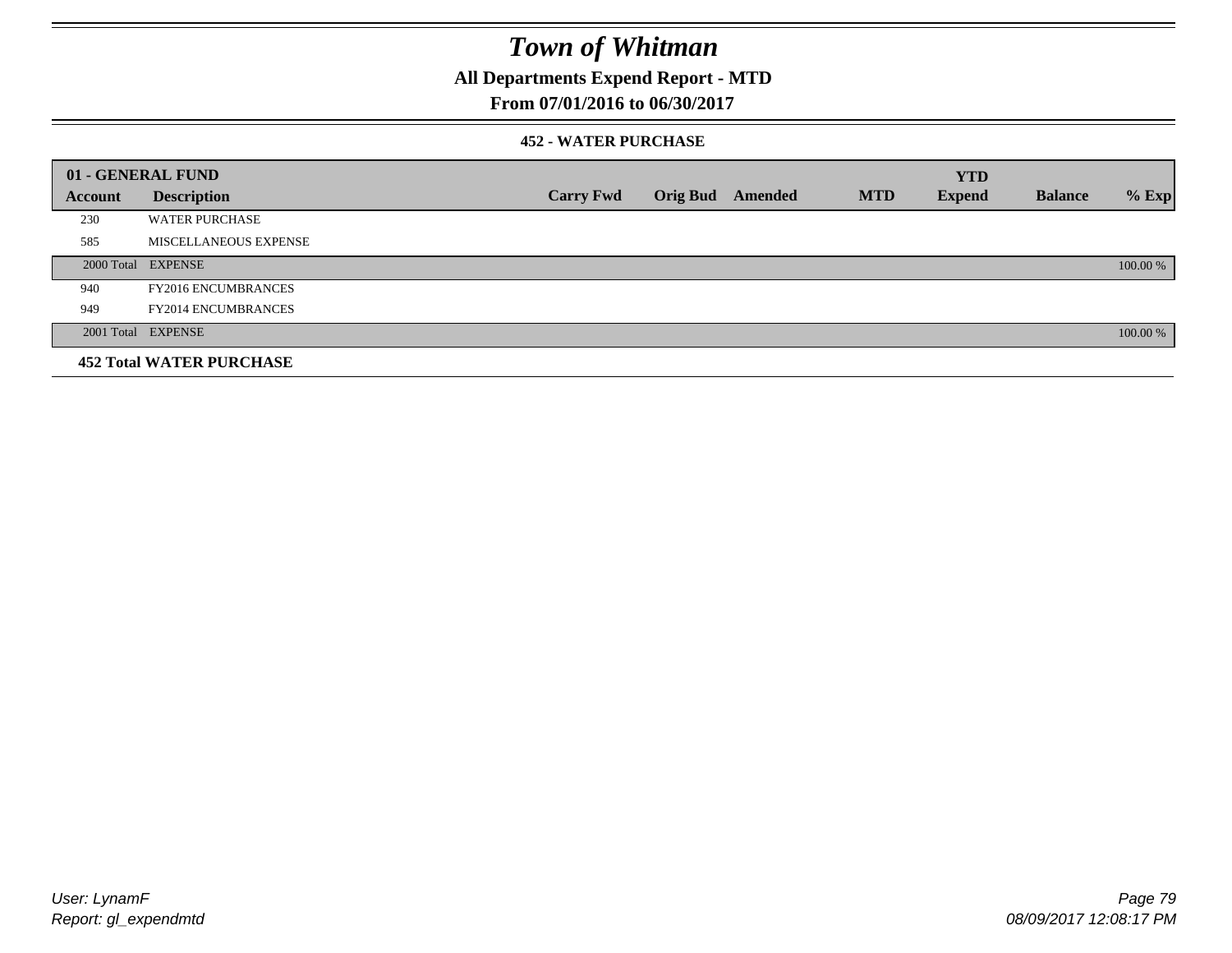**All Departments Expend Report - MTD**

**From 07/01/2016 to 06/30/2017**

#### **492 - CARE OF SOLDIERS GRAVES**

|         | 01 - GENERAL FUND                        |                  |          |         |            | YTD           |                |          |
|---------|------------------------------------------|------------------|----------|---------|------------|---------------|----------------|----------|
| Account | <b>Description</b>                       | <b>Carry Fwd</b> | Orig Bud | Amended | <b>MTD</b> | <b>Expend</b> | <b>Balance</b> | $%$ Exp  |
| 240     | BUILDING & GROUNDS MAINT.                |                  | 1,500.00 |         |            | 1,500.00      |                |          |
|         | 2000 Total EXPENSE                       |                  | 1,500.00 |         |            | 1,500.00      |                | 100.00 % |
|         | <b>492 Total CARE OF SOLDIERS GRAVES</b> |                  | 1,500.00 |         |            | 1,500.00      |                |          |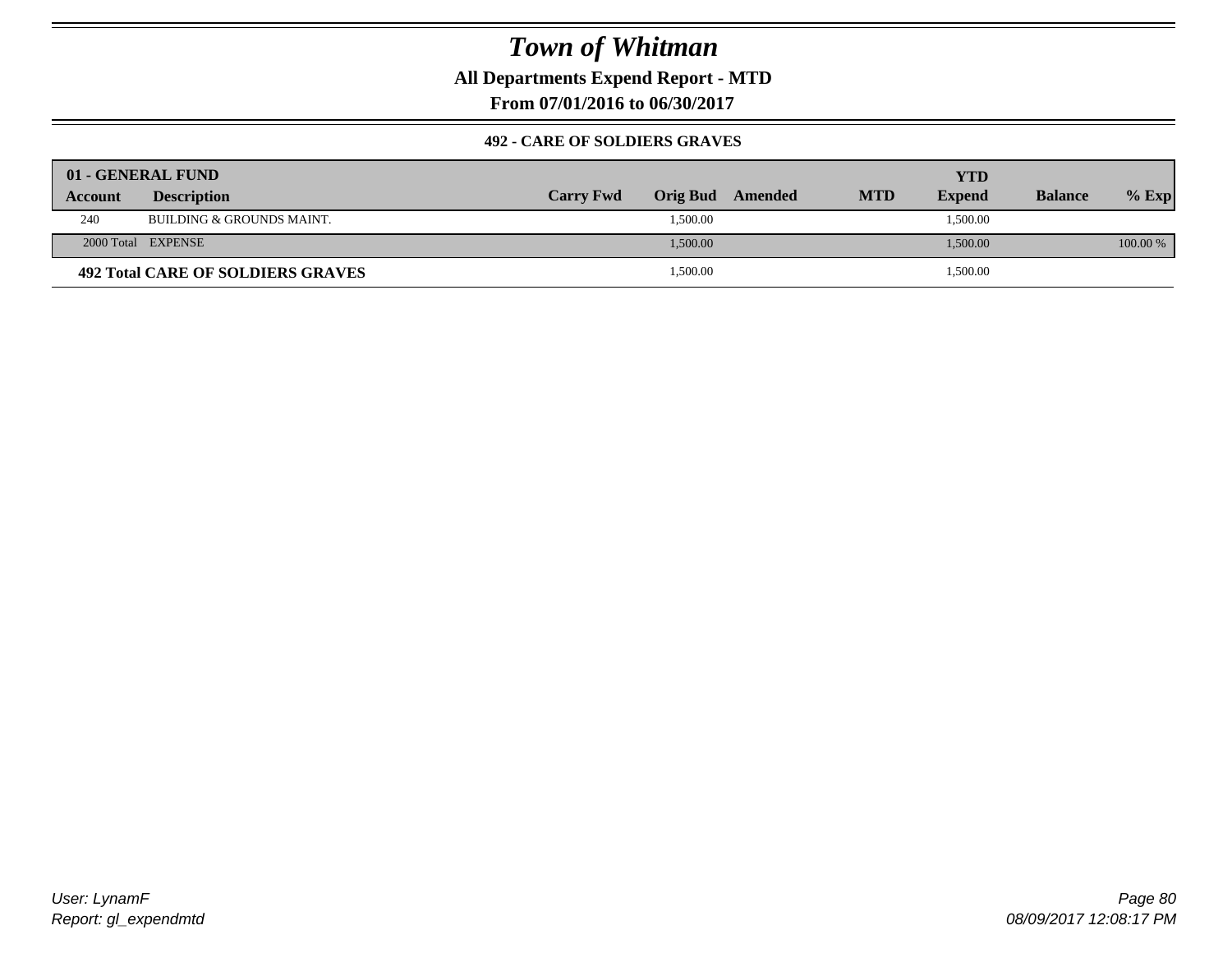### **All Departments Expend Report - MTD**

**From 07/01/2016 to 06/30/2017**

#### **510 - BOARD OF HEALTH**

|                | 01 - GENERAL FUND            |                  |                         |            | <b>YTD</b>    |                |          |
|----------------|------------------------------|------------------|-------------------------|------------|---------------|----------------|----------|
| <b>Account</b> | <b>Description</b>           | <b>Carry Fwd</b> | <b>Orig Bud</b> Amended | <b>MTD</b> | <b>Expend</b> | <b>Balance</b> | $%$ Exp  |
| 110            | SALARIES-BOARD MEMBERS       |                  |                         |            |               |                |          |
|                | 1001 Total SALARIES          |                  |                         |            |               |                | 100.00 % |
| 120            | SALARIES-PART TIME           | 35,779.00        | 575.00                  | 3,525.18   | 35,982.63     | 371.37         |          |
|                | 1002 Total SALARIES          | 35,779.00        | 575.00                  | 3,525.18   | 35,982.63     | 371.37         | 98.97 %  |
| 121            | <b>CLERICAL I</b>            | 24,264.00        | 60.00                   | 2,309.67   | 24,298.21     | 25.79          |          |
|                | 1003 Total SALARIES          | 24,264.00        | 60.00                   | 2,309.67   | 24,298.21     | 25.79          | 99.89 %  |
| 123            | RECORDING SECRETARY          | 3,432.00         |                         | 84.14      | 3,003.28      | 428.72         |          |
|                | 1004 Total SALARIES          | 3,432.00         |                         | 84.14      | 3,003.28      | 428.72         | 87.50 %  |
| 133            | <b>ASSISTANT</b>             | 1,800.00         | $-670.00$               | 741.00     | 884.00        | 246.00         |          |
|                | 1005 Total SALARIES          | 1,800.00         | $-670.00$               | 741.00     | 884.00        | 246.00         | 78.23 %  |
| 126            | <b>CLERICAL II</b>           | 1,339.00         | 35.00                   | 75.82      | 1,370.67      | 3.33           |          |
|                | 1006 Total SALARIES          | 1,339.00         | 35.00                   | 75.82      | 1,370.67      | 3.33           | 99.75 %  |
| 482            | RESERVE FUND TRANS.-SALARIES |                  |                         |            |               |                |          |
| 483            | RESERVE FUND TRANS.-VACATION |                  |                         |            |               |                |          |
|                | 1019 Total SALARIES          |                  |                         |            |               |                | 100.00 % |
| 150            | ANIMAL INSPECTOR             | 788.00           | 200.00                  | 180.00     | 810.00        | 178.00         |          |
| 151            | <b>BURIAL DEAD ANIMALS</b>   |                  |                         |            |               |                |          |
| 315            | <b>BURIAL AGENT</b>          | 275.00           |                         | 137.50     | 275.00        |                |          |
| 316            | <b>LABORATORY FEES</b>       |                  |                         |            |               |                |          |
| 340            | <b>TELEPHONE</b>             |                  |                         |            |               |                |          |
| 343            | <b>CELL PHONES</b>           |                  |                         |            |               |                |          |
| 420            | OFFICE SUPPLIES              |                  |                         |            | 392.51        | $-392.51$      |          |
| 501            | <b>CLINIC EXPENSE</b>        |                  |                         |            |               |                |          |
| 585            | MISCELLANEOUS EXPENSE        | 2,500.00         |                         | 615.88     | 1,458.96      | 1,041.04       |          |
| 730            | <b>ASSOCIATION DUES</b>      |                  |                         |            | 330.00        | $-330.00$      |          |
| 731            | <b>MEETINGS</b>              |                  |                         | 272.40     | 272.40        | $-272.40$      |          |
| 737            | RABID ANIMAL EXPENSE         | 200.00           |                         |            |               | 200.00         |          |
| 738            | HOUSEHOLD HAZARDOUS WASTE    |                  |                         |            |               |                |          |
|                | 2000 Total EXPENSE           | 3,763.00         | 200.00                  | 1,205.78   | 3,538.87      | 424.13         | 89.29 %  |

*Report: gl\_expendmtd User: LynamF*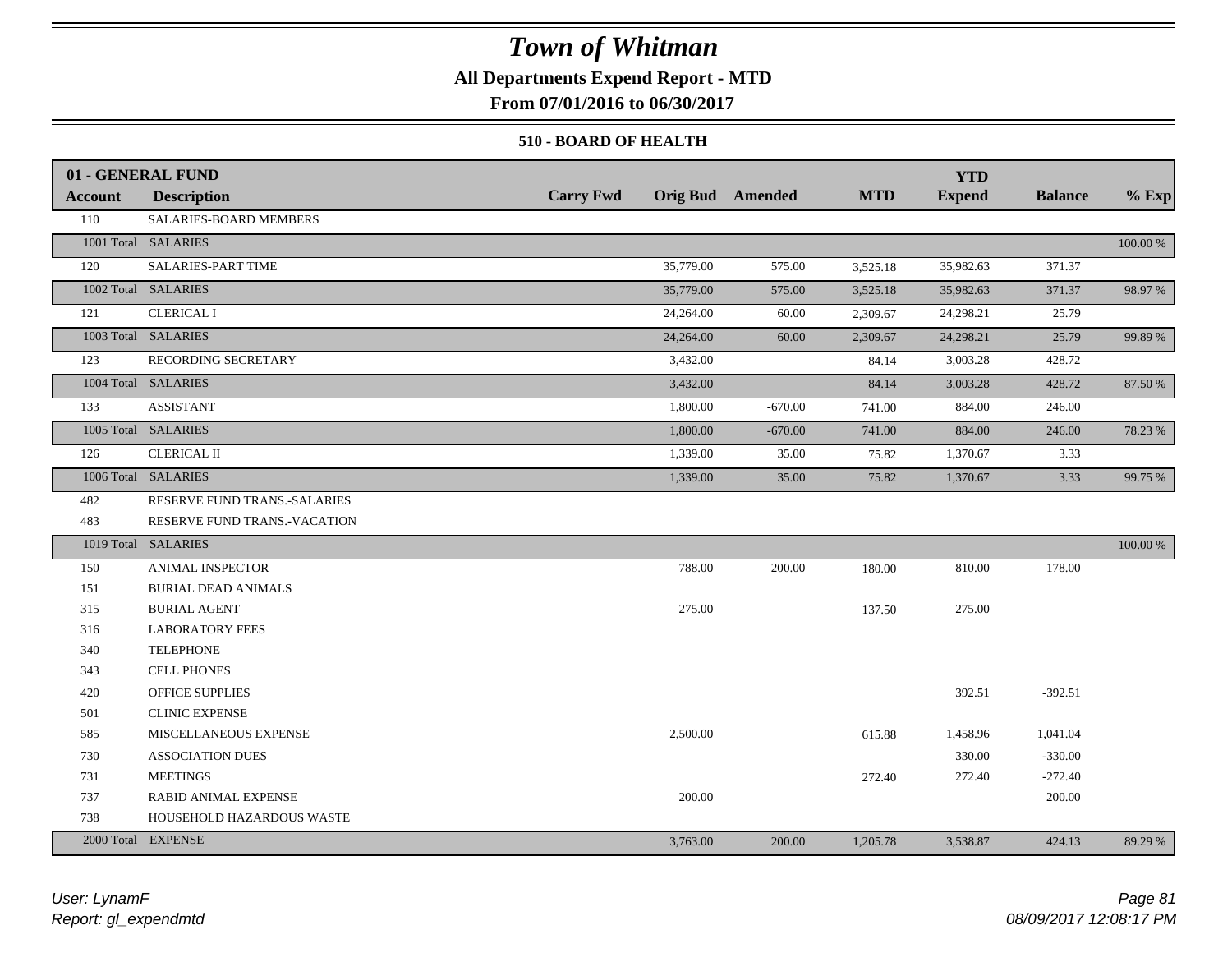### **All Departments Expend Report - MTD**

**From 07/01/2016 to 06/30/2017**

#### **510 - BOARD OF HEALTH**

|            | 01 - GENERAL FUND                              |                  |                 |         |            | <b>YTD</b>    |                |          |
|------------|------------------------------------------------|------------------|-----------------|---------|------------|---------------|----------------|----------|
| Account    | <b>Description</b>                             | <b>Carry Fwd</b> | <b>Orig Bud</b> | Amended | <b>MTD</b> | <b>Expend</b> | <b>Balance</b> | $%$ Exp  |
| 710        | IN STATE TRAVEL                                |                  | 1,443.00        |         | 144.45     | 341.68        | 1,101.32       |          |
| 2001 Total | <b>EXPENSE</b>                                 |                  | 1,443.00        |         | 144.45     | 341.68        | 1,101.32       | 23.67 %  |
| 940        | <b>FY2016 ENCUMBRANCES</b>                     | 1,468.56         |                 |         |            | 1,468.56      |                |          |
|            | 2002 Total EXPENSE                             | 1,468.56         |                 |         |            | 1,468.56      |                | 100.00 % |
| 999        |                                                | 1,358.32         |                 |         |            | 1,358.32      |                |          |
| 4448 Total | A5 ATM 5/15 HAZARDOUS WSTE.DAY                 | 1,358.32         |                 |         |            | 1,358.32      |                | 100.00 % |
| 999        |                                                |                  | 3,800.00        |         | 301.38     | 1,151.04      | 2,648.96       |          |
|            | 4451 Total A.6 ATM 5/16 HAZ.WASTE.DAY          |                  | 3,800.00        |         | 301.38     | 1,151.04      | 2,648.96       | 30.29 %  |
| 999        |                                                |                  |                 |         |            |               |                |          |
| 4456 Total | A.27ATM5/14 HAZ.WASTE DAY                      |                  |                 |         |            |               |                | 100.00 % |
| 999        |                                                |                  |                 |         |            |               |                |          |
|            | 4459 Total A.8STM5/17 PUR.W.H.R.SCHL LUNCH VAN |                  |                 |         |            |               |                | 100.00 % |
| 999        |                                                |                  |                 |         |            |               |                |          |
|            | 4543 Total A.14 ATM5/17 B.O.H.SITE TRAINING    |                  |                 |         |            |               |                | 100.00 % |
|            | <b>510 Total BOARD OF HEALTH</b>               | 2,826.88         | 75,620.00       | 200.00  | 8,387.42   | 73,397.26     | 5,249.62       |          |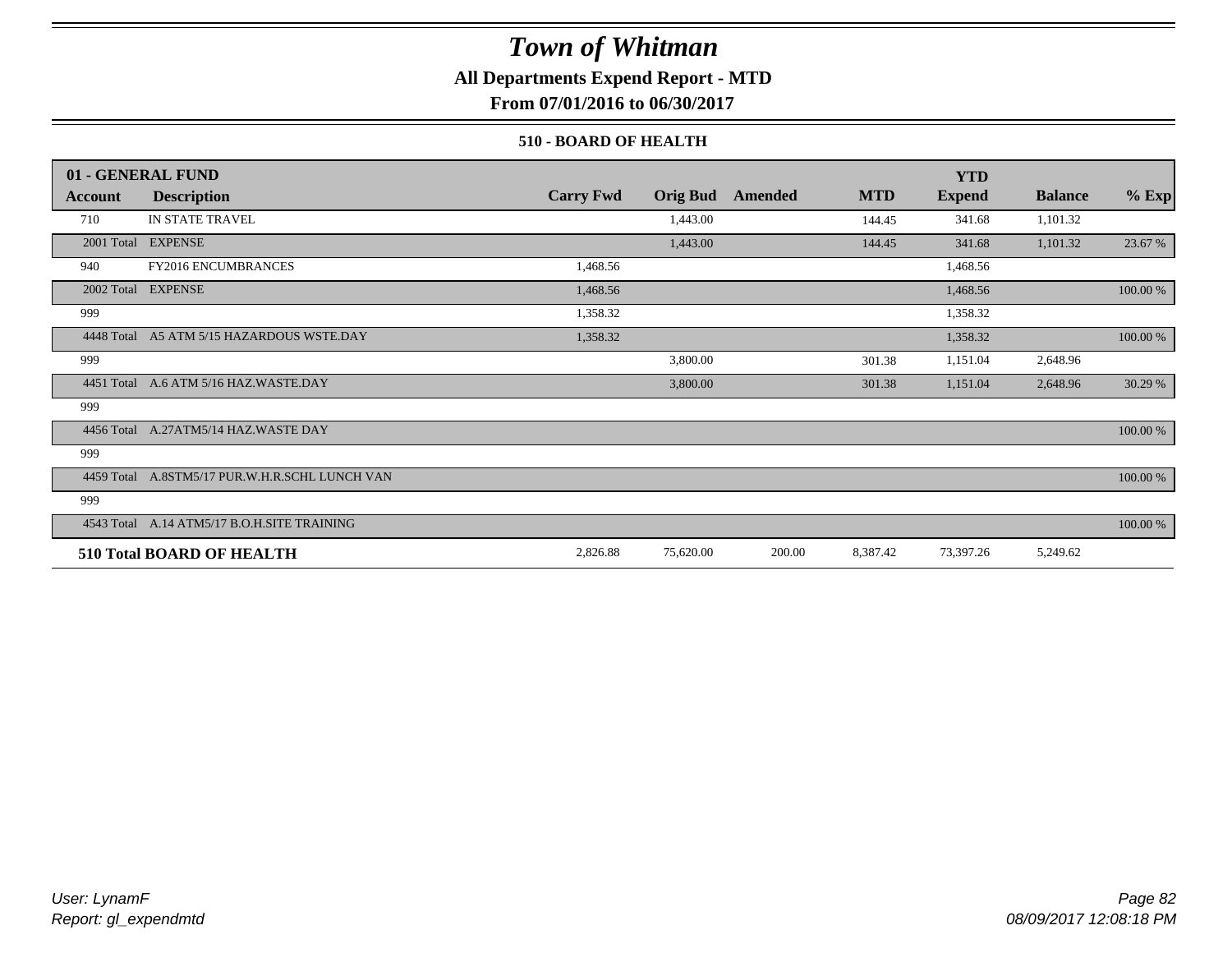**All Departments Expend Report - MTD**

**From 07/01/2016 to 06/30/2017**

#### **519 - BOH-SEWER HOOK-UP INSPECTORS**

|         | 01 - GENERAL FUND                      |                  |                  |            | YTD           |                |          |
|---------|----------------------------------------|------------------|------------------|------------|---------------|----------------|----------|
| Account | <b>Description</b>                     | <b>Carry Fwd</b> | Orig Bud Amended | <b>MTD</b> | <b>Expend</b> | <b>Balance</b> | $%$ Exp  |
| 120     | SALARIES-PART TIME                     |                  |                  |            |               |                |          |
|         | 1000 Total SALARIES                    |                  |                  |            |               |                | 100.00 % |
|         | 519 Total BOH-SEWER HOOK-UP INSPECTORS |                  |                  |            |               |                |          |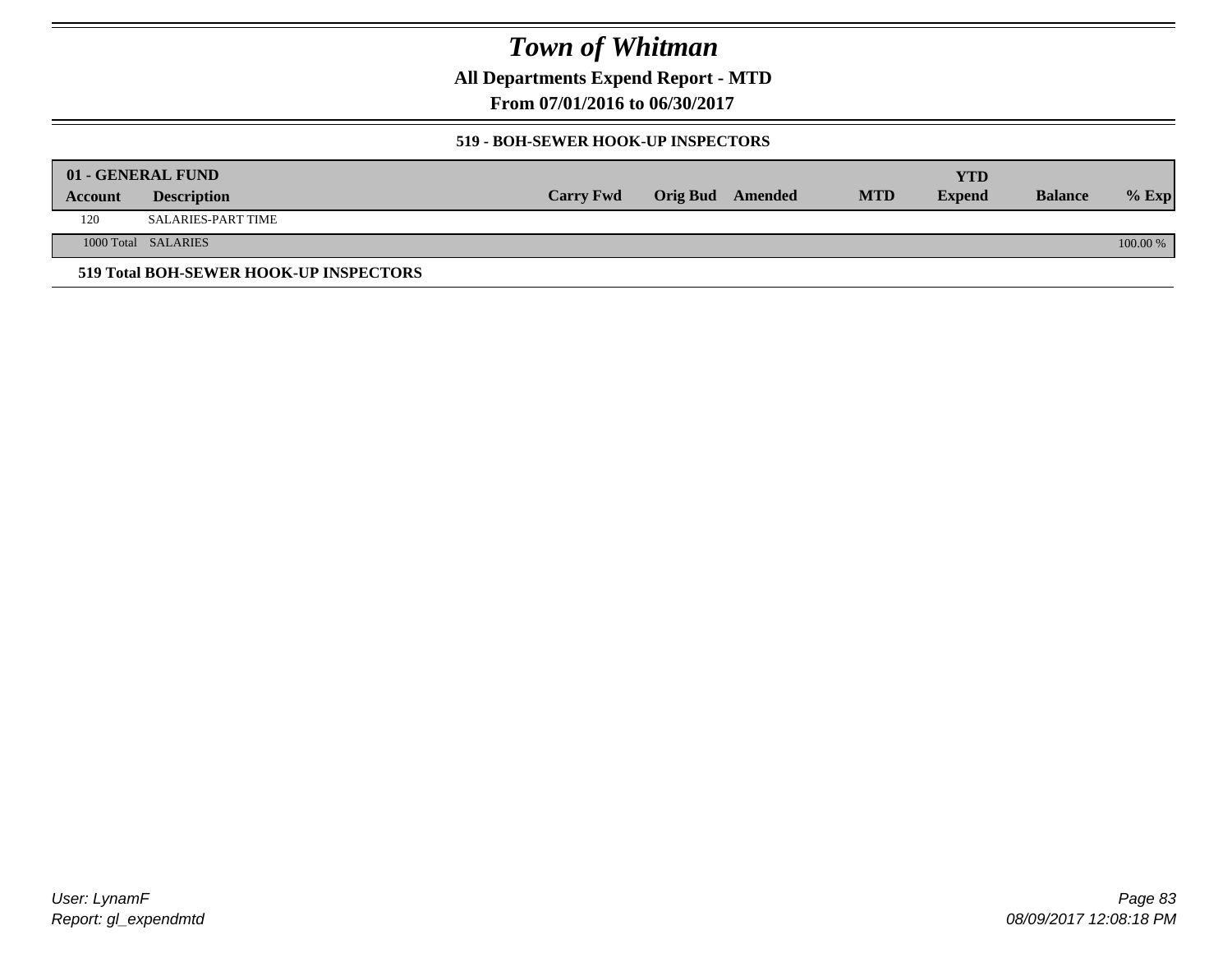### **All Departments Expend Report - MTD**

**From 07/01/2016 to 06/30/2017**

#### **522 - VISITING NURSE**

|         | 01 - GENERAL FUND          |                  |                 |         |            | <b>YTD</b>    |                |          |
|---------|----------------------------|------------------|-----------------|---------|------------|---------------|----------------|----------|
| Account | <b>Description</b>         | <b>Carry Fwd</b> | <b>Orig Bud</b> | Amended | <b>MTD</b> | <b>Expend</b> | <b>Balance</b> | $%$ Exp  |
| 300     | MEDICAL & DENTAL EXPENSE   |                  | 18,025.00       |         | 2.812.50   | 12.937.50     | 5,087.50       |          |
|         | 2000 Total EXPENSE         |                  | 18,025,00       |         | 2,812.50   | 12,937.50     | 5,087.50       | 71.77 %  |
| 946     | <b>FY2010 ENCUMBRANCES</b> |                  |                 |         |            |               |                |          |
|         | 2001 Total EXPENSE         |                  |                 |         |            |               |                | 100.00 % |
|         | 522 Total VISITING NURSE   |                  | 18,025.00       |         | 2,812.50   | 12,937.50     | 5,087.50       |          |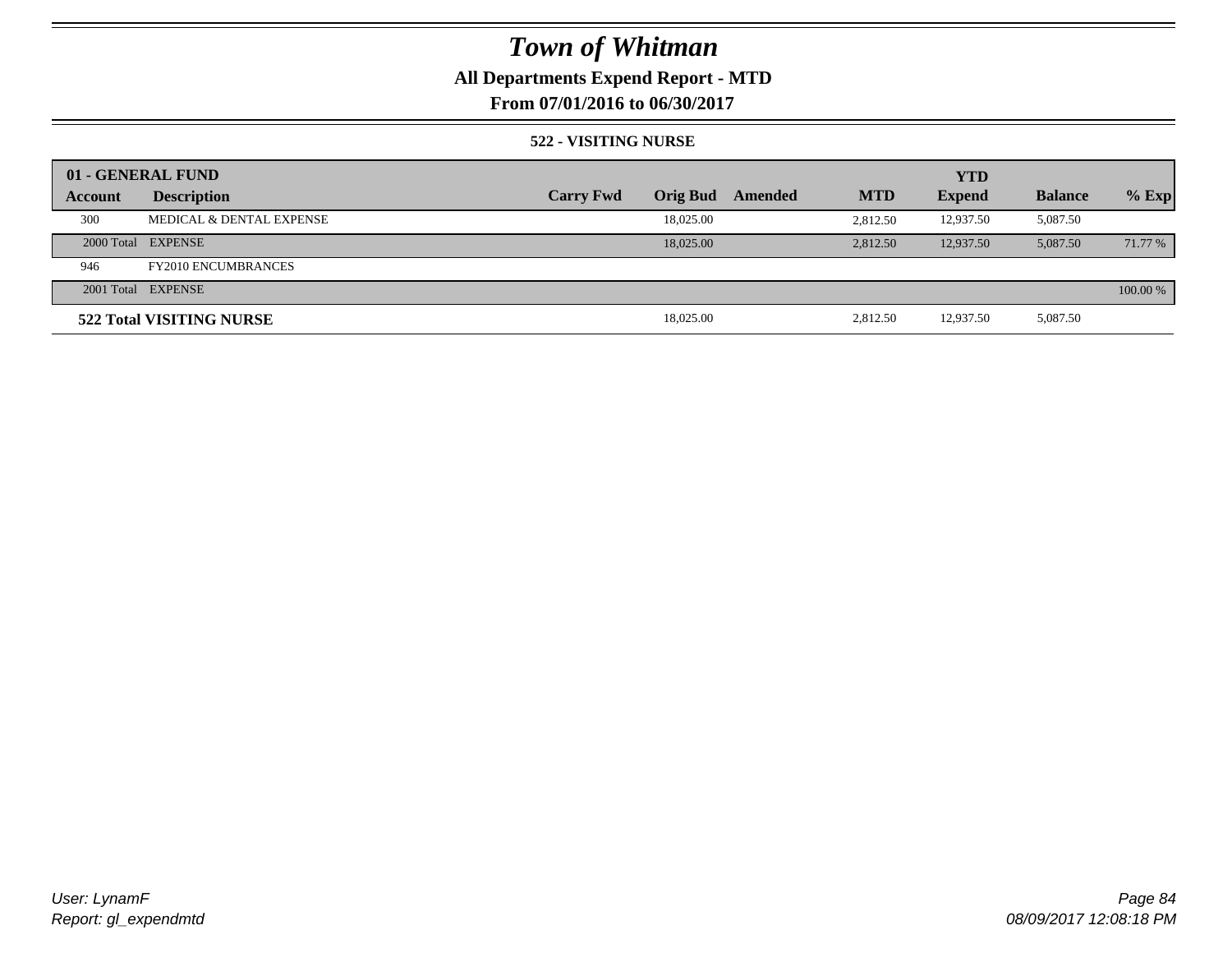### **All Departments Expend Report - MTD**

### **From 07/01/2016 to 06/30/2017**

#### **524 - DENTAL**

|         | 01 - GENERAL FUND       |                  |                  |            | <b>YTD</b>    |                |          |
|---------|-------------------------|------------------|------------------|------------|---------------|----------------|----------|
| Account | <b>Description</b>      | <b>Carry Fwd</b> | Orig Bud Amended | <b>MTD</b> | <b>Expend</b> | <b>Balance</b> | $%$ Exp  |
| 730     | <b>ASSOCIATION DUES</b> |                  |                  |            |               |                |          |
|         | 2000 Total EXPENSE      |                  |                  |            |               |                | 100.00 % |
|         | <b>524 Total DENTAL</b> |                  |                  |            |               |                |          |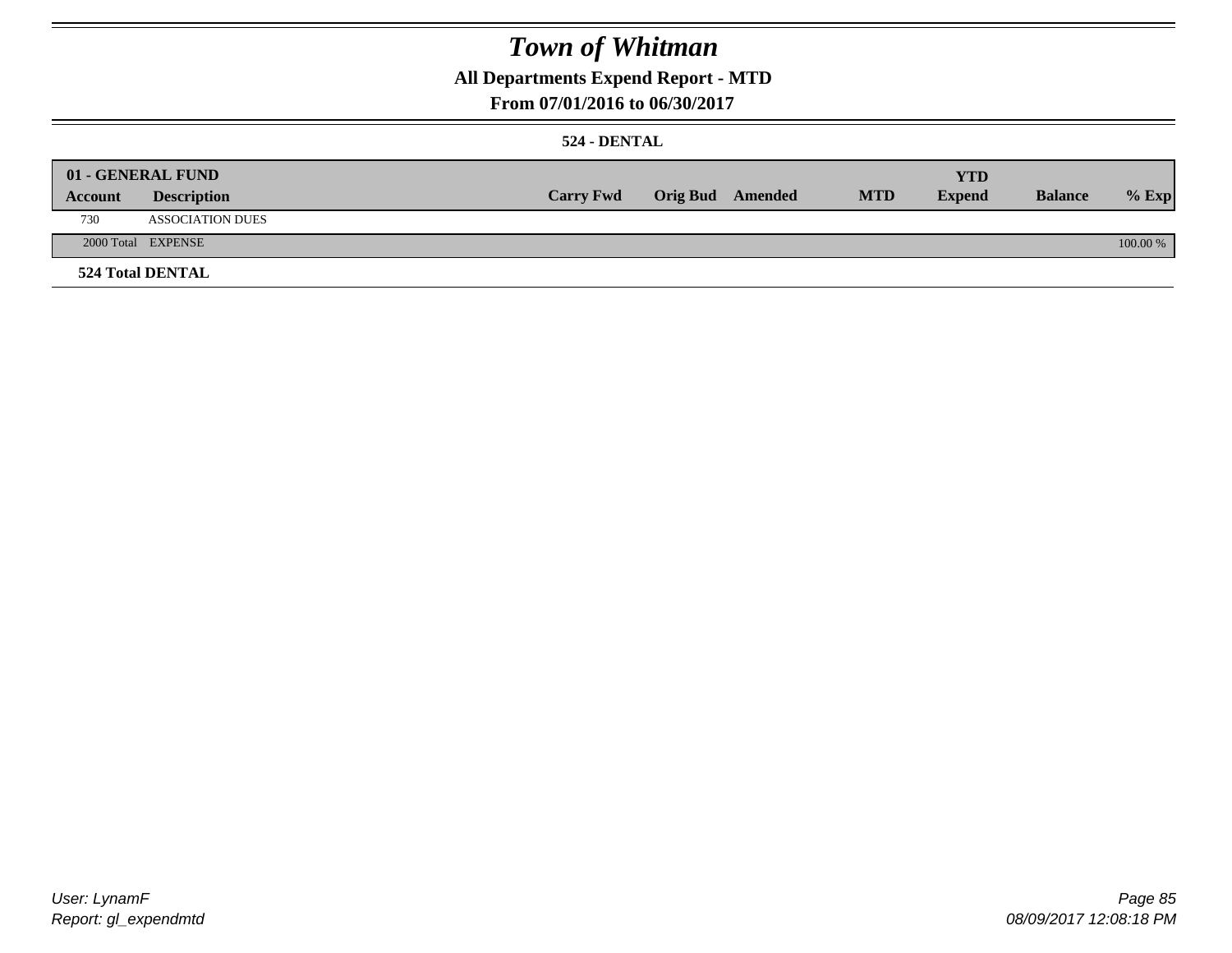### **All Departments Expend Report - MTD**

**From 07/01/2016 to 06/30/2017**

### **541 - COUNCIL ON AGING**

|         | 01 - GENERAL FUND                        |                                     |           |            | <b>YTD</b>    |                |             |
|---------|------------------------------------------|-------------------------------------|-----------|------------|---------------|----------------|-------------|
| Account | <b>Description</b>                       | <b>Carry Fwd</b><br><b>Orig Bud</b> | Amended   | <b>MTD</b> | <b>Expend</b> | <b>Balance</b> | $%$ Exp     |
| 111     | SALARIES-ADMINSTRATIVE                   | 64,514.00                           |           | 6,179.51   | 64,514.00     |                |             |
| 138     | SICK LEAVE BUY-BACK                      |                                     |           |            |               |                |             |
| 146     | SALARIES-LONGEVITY                       |                                     |           |            |               |                |             |
|         | 1000 Total SALARIES                      | 64,514.00                           |           | 6,179.51   | 64,514.00     |                | 100.00 %    |
| 121     | <b>CLERICAL I</b>                        | 37,984.00                           |           | 3,638.25   | 37,983.33     | 0.67           |             |
|         | 1001 Total SALARIES                      | 37,984.00                           |           | 3,638.25   | 37,983.33     | 0.67           | 99.99 %     |
| 117     | <b>CUSTODIAL</b>                         |                                     |           |            |               |                |             |
|         | 1002 Total SALARIES                      |                                     |           |            |               |                | $100.00~\%$ |
| 157     | <b>BUS DRIVER</b>                        | 34,363.00                           |           | 2,778.05   | 27,545.82     | 6,817.18       |             |
|         | 1003 Total SALARIES                      | 34,363.00                           |           | 2,778.05   | 27,545.82     | 6,817.18       | 80.16%      |
| 129     | ADDITIONAL CLERICAL                      | 32,303.00                           | 220.00    | 3,094.00   | 32,522.36     | 0.64           |             |
|         | 1004 Total SALARIES                      | 32,303.00                           | 220.00    | 3,094.00   | 32,522.36     | 0.64           | 99.99 %     |
| 131     | SOCIAL WORKER                            | 31,871.00                           |           | 3,045.00   | 31,871.00     |                |             |
|         | 1005 Total SALARIES                      | 31,871.00                           |           | 3,045.00   | 31,871.00     |                | $100.00~\%$ |
| 210     | <b>ELECTRICITY</b>                       |                                     |           | 415.75     | 3,109.07      | $-3,109.07$    |             |
| 212     | <b>GAS (NATURAL)</b>                     |                                     |           | 133.91     | 1,553.99      | $-1,553.99$    |             |
| 242     | VEHICLE MAINTENANCE                      |                                     |           |            |               |                |             |
| 340     | <b>TELEPHONE</b>                         |                                     |           |            |               |                |             |
| 343     | <b>CELL PHONES</b>                       |                                     |           | 83.13      | 1,000.80      | $-1,000.80$    |             |
| 420     | <b>OFFICE SUPPLIES</b>                   |                                     |           |            | 1,859.83      | $-1,859.83$    |             |
| 481     | <b>GASOLINE</b>                          |                                     |           |            |               |                |             |
| 585     | MISCELLANEOUS EXPENSE                    | 15,157.00                           | $-220.00$ | 45.00      | 611.46        | 14,325.54      |             |
| 430     | <b>BUILDING MAINTENANCE &amp; REPAIR</b> |                                     |           |            | 1,598.93      | $-1,598.93$    |             |
| 710     | IN STATE TRAVEL                          |                                     |           | 15.52      | 127.82        | $-127.82$      |             |
| 730     | <b>ASSOCIATION DUES</b>                  |                                     |           |            |               |                |             |
| 731     | <b>MEETINGS</b>                          |                                     |           |            |               |                |             |
| 870     | OFFICE EQUIPMENT                         |                                     |           |            |               |                |             |
|         | 2000 Total EXPENSE                       | 15,157.00                           | $-220.00$ | 693.31     | 9,861.90      | 5,075.10       | 66.02 %     |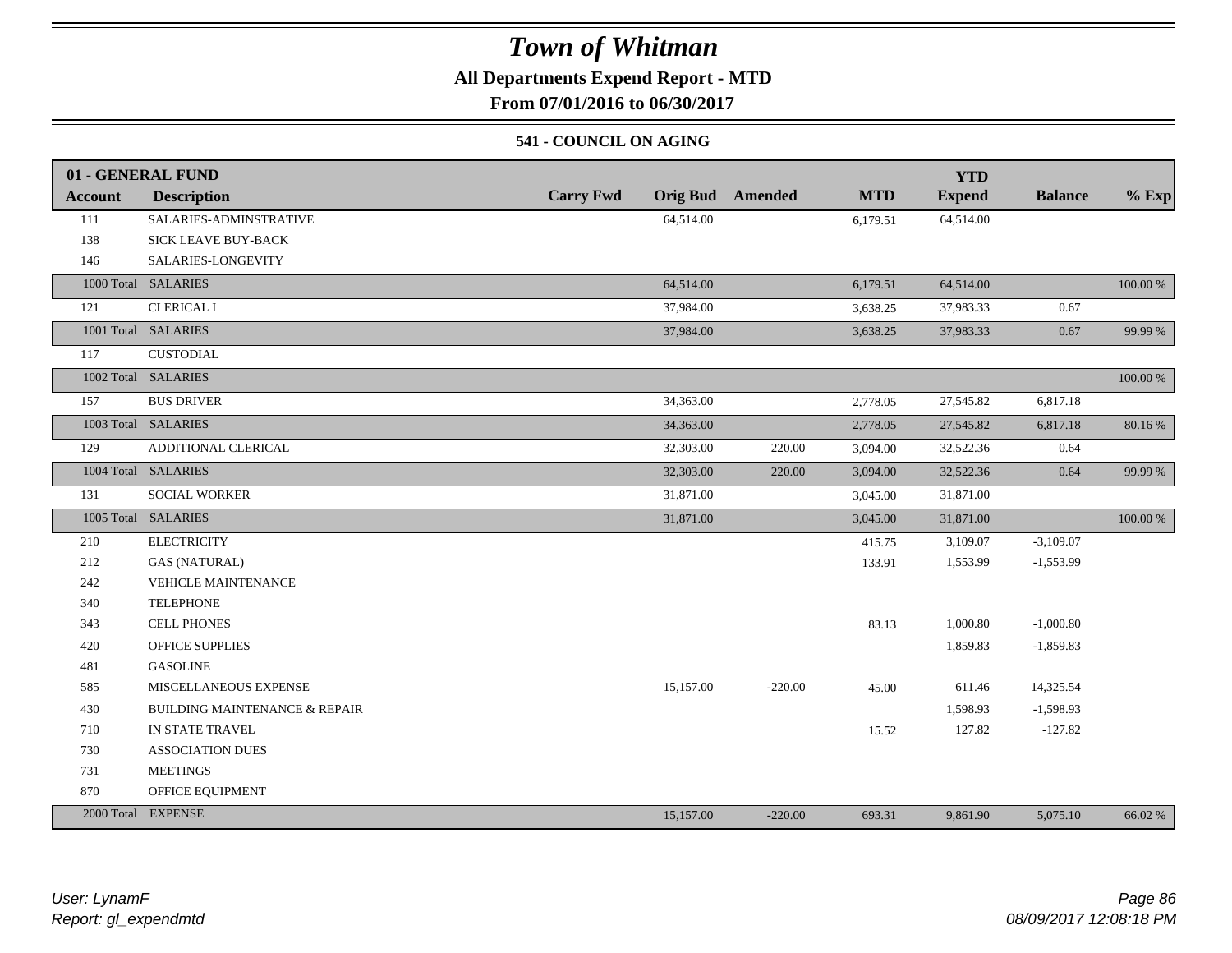### **All Departments Expend Report - MTD**

### **From 07/01/2016 to 06/30/2017**

#### **541 - COUNCIL ON AGING**

|         | 01 - GENERAL FUND                                  |                  |                 |         |            | <b>YTD</b>    |                |          |
|---------|----------------------------------------------------|------------------|-----------------|---------|------------|---------------|----------------|----------|
| Account | <b>Description</b>                                 | <b>Carry Fwd</b> | <b>Orig Bud</b> | Amended | <b>MTD</b> | <b>Expend</b> | <b>Balance</b> | $%$ Exp  |
| 940     | FY2016 ENCUMBRANCES                                |                  |                 |         |            |               |                |          |
| 941     | FY 2017 ENCUMBRANCES                               |                  |                 |         |            |               |                |          |
| 943     | <b>FY2012 ENCUMBRANCES</b>                         |                  |                 |         |            |               |                |          |
| 945     | FY2013 ENCUMBRANCES                                |                  |                 |         |            |               |                |          |
|         | 2002 Total EXPENSE                                 |                  |                 |         |            |               |                | 100.00 % |
| 999     |                                                    |                  |                 |         |            |               |                |          |
|         | 4492 Total A.6 STM 5/7/12 PUR.CHAIRS-SENIOR CTR.   |                  |                 |         |            |               |                | 100.00 % |
| 999     |                                                    |                  |                 |         |            |               |                |          |
|         | 4493 Total A19 ATM 5/12 C.O.A. BUILDING REPAIRS    |                  |                 |         |            |               |                | 100.00 % |
| 999     |                                                    |                  | 3,061.00        |         |            |               | 3,061.00       |          |
|         | 4494 Total A.5STM5/17TOWN SHR.WHL CHR.EQ.BUS       |                  | 3,061.00        |         |            |               | 3,061.00       | 0.00 %   |
| 999     |                                                    |                  |                 |         |            |               |                |          |
|         | 4534 Total A.3 STM 11/13 CH90 REPAIR STS.& S/WALKS |                  |                 |         |            |               |                | 100.00 % |
| 999     |                                                    |                  |                 |         |            |               |                |          |
|         | 4557 Total A.17 ATM 5/13 REPAVE COA PARKING LOT    |                  |                 |         |            |               |                | 100.00 % |
| 999     |                                                    |                  | 18,000.00       |         |            | 17,759.00     | 241.00         |          |
|         | 4563 Total A.27A ATM 5/16 AIR COND. SEN.CTR.       |                  | 18,000.00       |         |            | 17,759.00     | 241.00         | 98.66%   |
|         | 541 Total COUNCIL ON AGING                         |                  | 237,253.00      |         | 19,428.12  | 222,057.41    | 15,195.59      |          |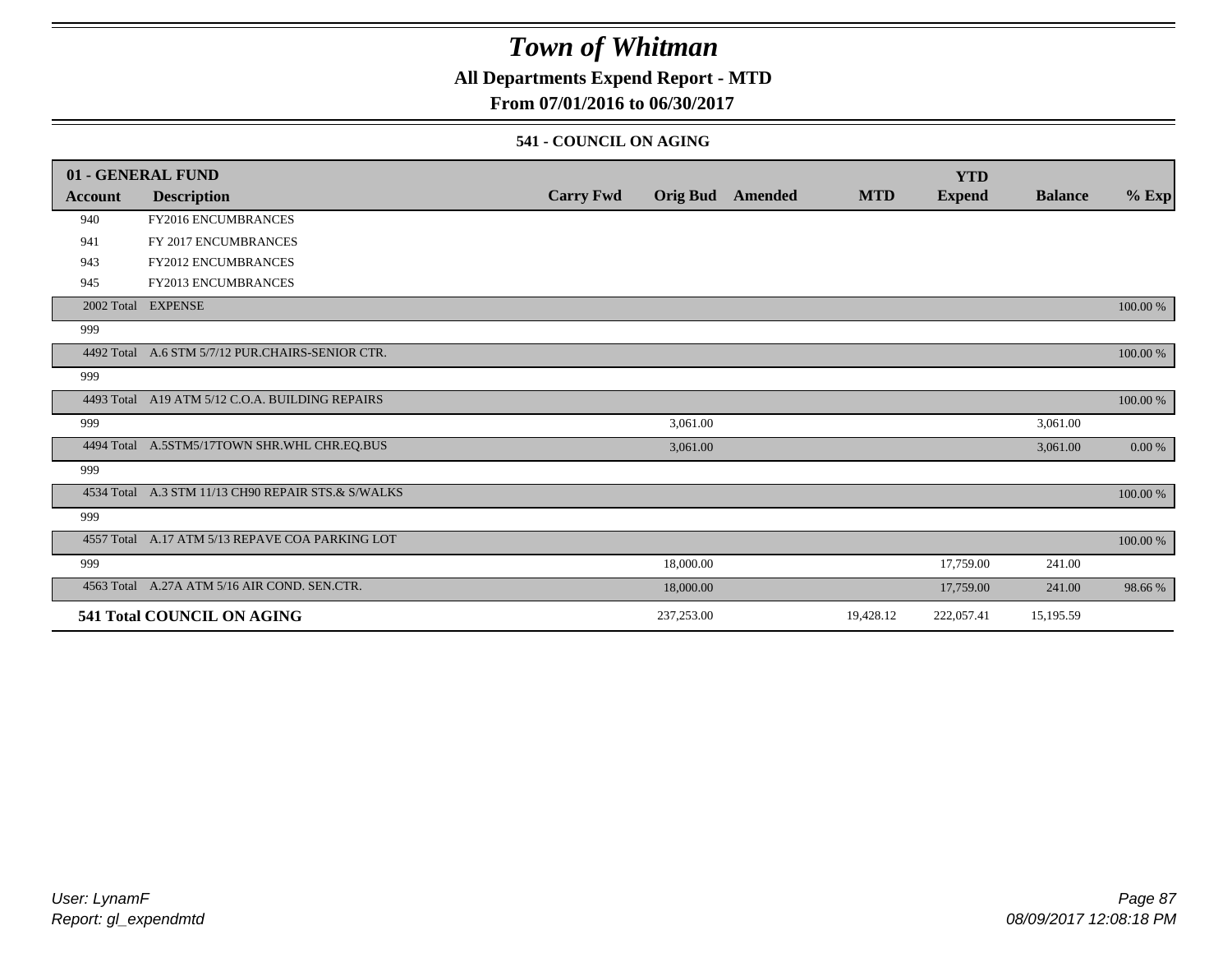### **All Departments Expend Report - MTD**

**From 07/01/2016 to 06/30/2017**

#### **543 - VETERANS SERVICES**

|            | 01 - GENERAL FUND                  |                  |                 |          |            | <b>YTD</b>    |                |          |
|------------|------------------------------------|------------------|-----------------|----------|------------|---------------|----------------|----------|
| Account    | <b>Description</b>                 | <b>Carry Fwd</b> | <b>Orig Bud</b> | Amended  | <b>MTD</b> | <b>Expend</b> | <b>Balance</b> | $%$ Exp  |
| 112        | <b>SALARIES</b>                    |                  |                 |          |            |               |                |          |
|            | 1000 Total SALARIES                |                  |                 |          |            |               |                | 100.00 % |
| 120        | <b>SALARIES-PART TIME</b>          |                  |                 |          |            |               |                |          |
|            | 1001 Total SALARIES                |                  |                 |          |            |               |                | 100.00 % |
| 330        | <b>DISTRICT SERVICES</b>           |                  | 44,000.00       |          | 35,029.41  | 35,029.41     | 8,970.59       |          |
| 340        | <b>TELEPHONE</b>                   |                  |                 |          |            |               |                |          |
| 343        | <b>CELL PHONES</b>                 |                  |                 |          | 50.99      | 611.88        | $-611.88$      |          |
| 420        | <b>OFFICE SUPPLIES</b>             |                  |                 |          |            | 149.00        | $-149.00$      |          |
| 585        | MISCELLANEOUS EXPENSE              |                  | 1,500.00        |          | 70.60      | 73.19         | 1,426.81       |          |
| 730        | <b>ASSOCIATION DUES</b>            |                  |                 |          |            |               |                |          |
| 731        | <b>MEETINGS</b>                    |                  |                 |          |            |               |                |          |
| 2000 Total | <b>EXPENSE</b>                     |                  | 45,500.00       |          | 35,151.00  | 35,863.48     | 9,636.52       | 78.82%   |
| 710        | IN STATE TRAVEL                    |                  | 1,000.00        |          |            |               | 1,000.00       |          |
|            | 2001 Total EXPENSE                 |                  | 1,000.00        |          |            |               | 1,000.00       | 0.00 %   |
| 999        |                                    |                  |                 | 4,500.00 |            | 4,370.18      | 129.82         |          |
| 4412 Total | <b>TRI-TOWN PARADE</b>             |                  |                 | 4,500.00 |            | 4,370.18      | 129.82         | 97.11 %  |
|            | <b>543 Total VETERANS SERVICES</b> |                  | 46,500.00       | 4,500.00 | 35,151.00  | 40,233.66     | 10,766.34      |          |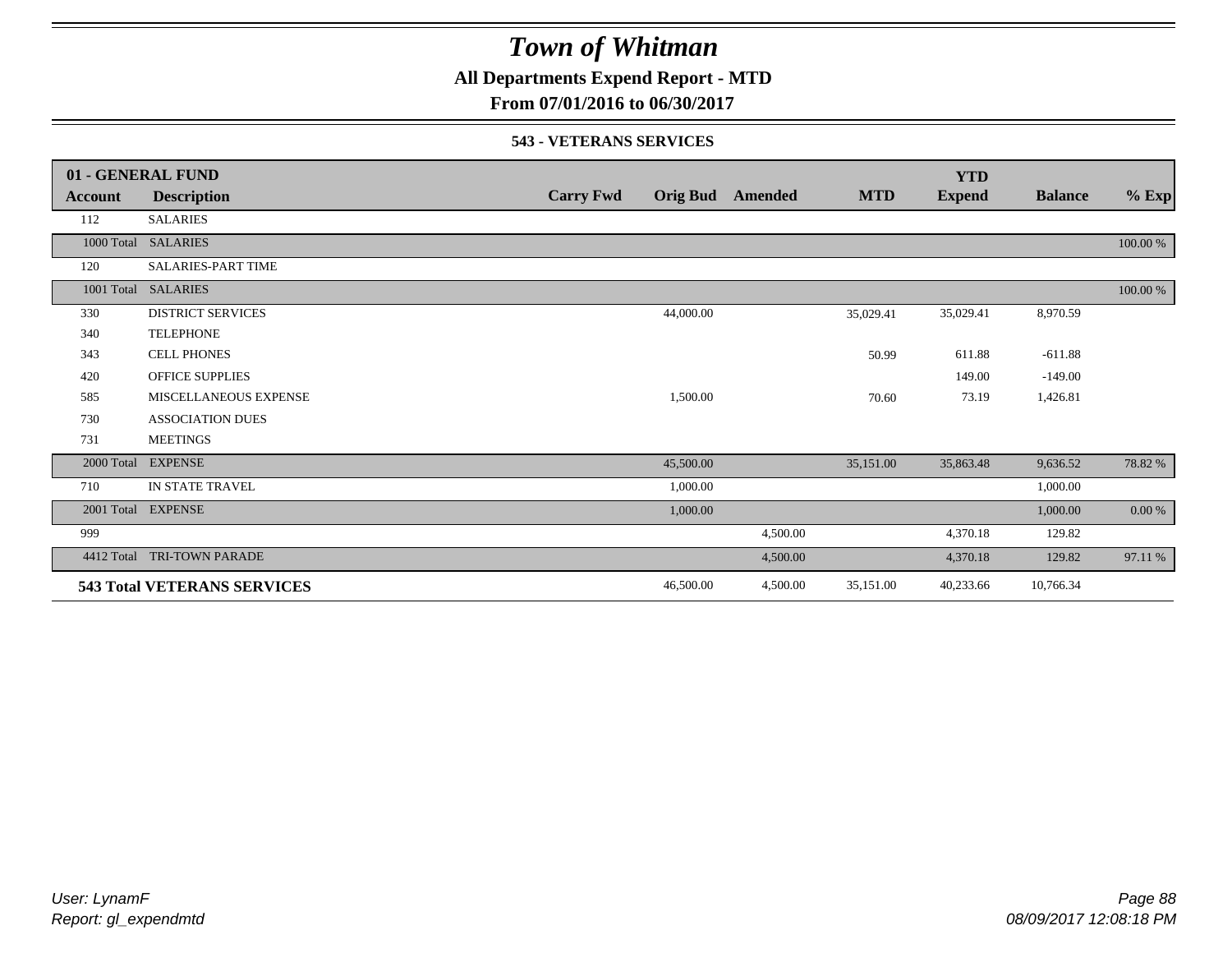### **All Departments Expend Report - MTD**

**From 07/01/2016 to 06/30/2017**

#### **544 - VETERANS BENEFITS**

|         | 01 - GENERAL FUND                  |                  |                 |         |            | <b>YTD</b>    |                |         |
|---------|------------------------------------|------------------|-----------------|---------|------------|---------------|----------------|---------|
| Account | <b>Description</b>                 | <b>Carry Fwd</b> | <b>Orig Bud</b> | Amended | <b>MTD</b> | <b>Expend</b> | <b>Balance</b> | $%$ Exp |
| 585     | MISCELLANEOUS EXPENSE              |                  |                 |         |            | 2,000.00      | $-2,000.00$    |         |
| 770     | <b>SUBSISTENCE</b>                 |                  | 210,000.00      |         | 11,720.93  | 180,762.64    | 29,237.36      |         |
| 771     | <b>FOOD</b>                        |                  |                 |         |            |               |                |         |
| 772     | <b>FUEL</b>                        |                  |                 |         |            |               |                |         |
| 773     | <b>HOSPITAL</b>                    |                  |                 |         |            |               |                |         |
| 774     | <b>MEDICAL CARE</b>                |                  |                 |         |            |               |                |         |
| 775     | <b>MEDICAL SUPPLIES</b>            |                  |                 |         |            |               |                |         |
| 776     | <b>HOUSING</b>                     |                  |                 |         |            | 3,550.00      | $-3,550.00$    |         |
|         | 2000 Total EXPENSE                 |                  | 210,000.00      |         | 11,720.93  | 186,312.64    | 23,687.36      | 88.72 % |
|         | <b>544 Total VETERANS BENEFITS</b> |                  | 210,000.00      |         | 11,720.93  | 186,312.64    | 23,687.36      |         |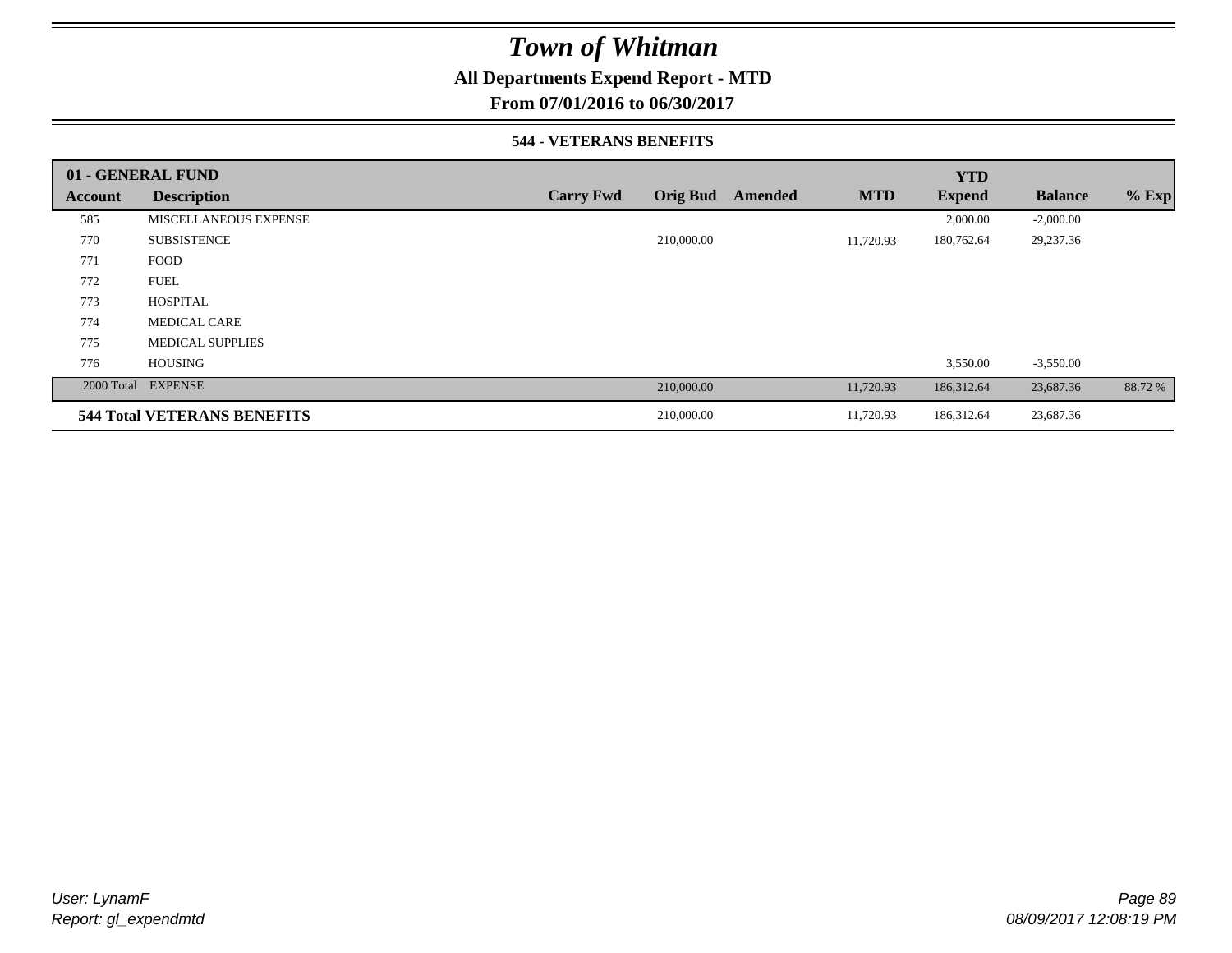### **All Departments Expend Report - MTD**

**From 07/01/2016 to 06/30/2017**

#### **545 - DAV RENTAL**

| Account | 01 - GENERAL FUND<br><b>Description</b> | <b>Carry Fwd</b> | <b>Orig Bud</b> Amended | <b>MTD</b> | <b>YTD</b><br><b>Expend</b> | <b>Balance</b> | $%$ Exp  |
|---------|-----------------------------------------|------------------|-------------------------|------------|-----------------------------|----------------|----------|
| 270     | BUILDING RENTAL                         |                  |                         |            |                             |                |          |
|         | 2000 Total EXPENSE                      |                  |                         |            |                             |                | 100.00 % |
|         | <b>545 Total DAV RENTAL</b>             |                  |                         |            |                             |                |          |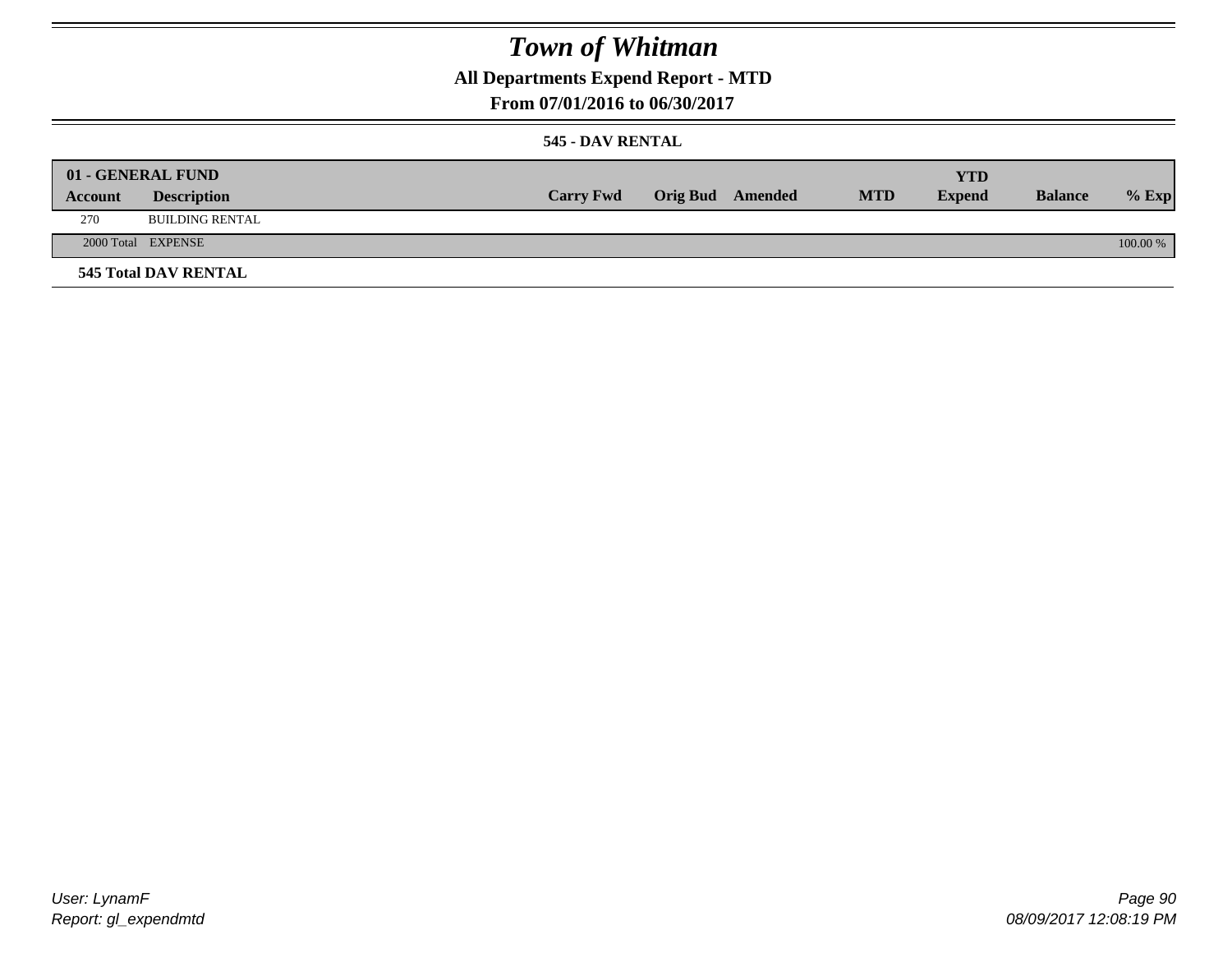### **All Departments Expend Report - MTD**

**From 07/01/2016 to 06/30/2017**

#### **550 - MISC. HUMAN SERVICES**

|         | 01 - GENERAL FUND                             |                  |                 |         |            | <b>YTD</b>    |                |          |
|---------|-----------------------------------------------|------------------|-----------------|---------|------------|---------------|----------------|----------|
| Account | <b>Description</b>                            | <b>Carry Fwd</b> | <b>Orig Bud</b> | Amended | <b>MTD</b> | <b>Expend</b> | <b>Balance</b> | $%$ Exp  |
| 939     | <b>FY2015 ENCUMBRANCES</b>                    |                  |                 |         |            |               |                |          |
| 943     | <b>FY2012 ENCUMBRANCES</b>                    |                  |                 |         |            |               |                |          |
| 945     | <b>FY2013 ENCUMBRANCES</b>                    |                  |                 |         |            |               |                |          |
| 999     |                                               |                  | 12,000.00       |         | 3,000.00   | 12,000.00     |                |          |
|         | 4414 Total ART.2 ATM 5/12 WHITMAN COUNS.      |                  | 12,000.00       |         | 3,000.00   | 12,000.00     |                | 100.00 % |
| 999     |                                               |                  | 600.00          |         |            | 500.00        | 100.00         |          |
|         | 4416 Total A.2 ATM 5/12 PLYMOUTH CTY.EXT.     |                  | 600.00          |         |            | 500.00        | 100.00         | 83.33 %  |
| 999     |                                               |                  |                 |         |            |               |                |          |
|         | 4522 Total WINTER RAPID REC. PR.fy14-M.D.O.T. |                  |                 |         |            |               |                | 100.00 % |
|         | 550 Total MISC. HUMAN SERVICES                |                  | 12,600.00       |         | 3,000.00   | 12,500.00     | 100.00         |          |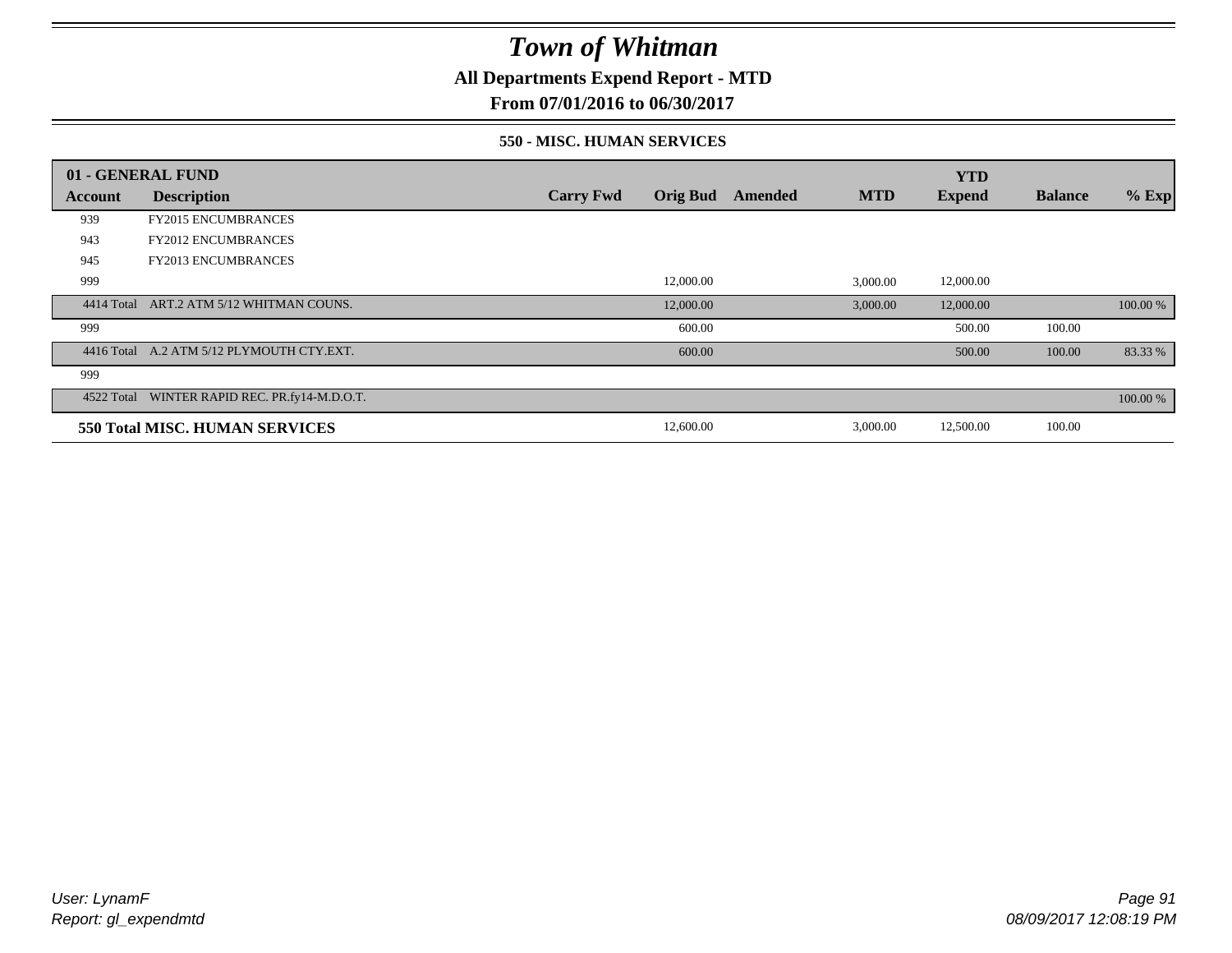### **All Departments Expend Report - MTD**

**From 07/01/2016 to 06/30/2017**

#### **610 - LIBRARY**

|                | 01 - GENERAL FUND                        |                  |           |                         |            | <b>YTD</b>    |                |          |
|----------------|------------------------------------------|------------------|-----------|-------------------------|------------|---------------|----------------|----------|
| <b>Account</b> | <b>Description</b>                       | <b>Carry Fwd</b> |           | <b>Orig Bud</b> Amended | <b>MTD</b> | <b>Expend</b> | <b>Balance</b> | $%$ Exp  |
| 111            | SALARIES-ADMINSTRATIVE                   |                  | 64,514.00 |                         | 6,179.51   | 64,514.00     |                |          |
| 138            | SICK LEAVE BUY-BACK                      |                  |           |                         |            |               |                |          |
| 146            | SALARIES-LONGEVITY                       |                  | 1,150.00  |                         |            | 875.00        | 275.00         |          |
|                | 1000 Total SALARIES                      |                  | 65,664.00 |                         | 6,179.51   | 65,389.00     | 275.00         | 99.58 %  |
| 153            | SALARY-REF.LIBRARIAN-P.T.                |                  |           |                         |            |               |                |          |
|                | 1001 Total SALARIES                      |                  |           |                         |            |               |                | 100.00 % |
| 154            | SALARY-ASSISTANT DIRECTOR                |                  | 48,539.00 |                         | 4,649.25   | 48,538.89     | 0.11           |          |
|                | 1002 Total SALARIES                      |                  | 48,539.00 |                         | 4,649.25   | 48,538.89     | 0.11           | 99.99 %  |
| 155            | SALARY-CIRCULATION SUPERVISOR            |                  | 44,853.00 |                         | 4,296.25   | 44,852.85     | 0.15           |          |
|                | 1003 Total SALARIES                      |                  | 44,853.00 |                         | 4,296.25   | 44,852.85     | 0.15           | 99.99 %  |
| 156            | SALARY-YOUTH SERV. LIBRARIAN             |                  | 43,131.00 |                         | 4,159.75   | 43,127.28     | 3.72           |          |
|                | 1004 Total SALARIES                      |                  | 43,131.00 |                         | 4,159.75   | 43,127.28     | 3.72           | 99.99 %  |
| 159            | SALARY-LIBRARY TECHNICIANS-P.T.          |                  | 71,591.00 | 2,100.00                | 6,189.54   | 73,438.00     | 253.00         |          |
|                | 1005 Total SALARIES                      |                  | 71,591.00 | 2,100.00                | 6,189.54   | 73,438.00     | 253.00         | 99.65 %  |
| 117            | <b>CUSTODIAL</b>                         |                  |           |                         |            |               |                |          |
|                | 1006 Total SALARIES                      |                  |           |                         |            |               |                | 100.00 % |
| 220            | SENIOR LIBRARY TECHNICIAN                |                  | 39,391.00 |                         | 3,773.00   | 39,390.12     | 0.88           |          |
|                | 1007 Total SALARIES                      |                  | 39,391.00 |                         | 3,773.00   | 39,390.12     | 0.88           | 99.99 %  |
| 949            | FY2014 ENCUMBRANCES                      |                  |           |                         |            |               |                |          |
|                | 1008 Total SALARIES                      |                  |           |                         |            |               |                | 100.00 % |
| 210            | <b>ELECTRICITY</b>                       |                  |           |                         |            |               |                |          |
| 212            | <b>GAS (NATURAL)</b>                     |                  |           |                         |            |               |                |          |
| 244            | OFFICE EQUIPMENT MAINTENANCE             |                  |           |                         |            |               |                |          |
| 311            | <b>COMPUTER SERVICES</b>                 |                  |           |                         |            |               |                |          |
| 340            | <b>TELEPHONE</b>                         |                  |           |                         |            |               |                |          |
| 589            | CATALOGING                               |                  |           |                         |            |               |                |          |
| 420            | OFFICE SUPPLIES                          |                  |           |                         |            | 2,717.88      | $-2,717.88$    |          |
| 430            | <b>BUILDING MAINTENANCE &amp; REPAIR</b> |                  |           |                         |            |               |                |          |
| 585            | MISCELLANEOUS EXPENSE                    |                  | 42,602.00 |                         |            | 341.25        | 42,260.75      |          |
| 587            | <b>BOOKS</b>                             |                  |           |                         |            | 34,088.04     | $-34,088.04$   |          |
|                |                                          |                  |           |                         |            |               |                |          |

*Report: gl\_expendmtd User: LynamF*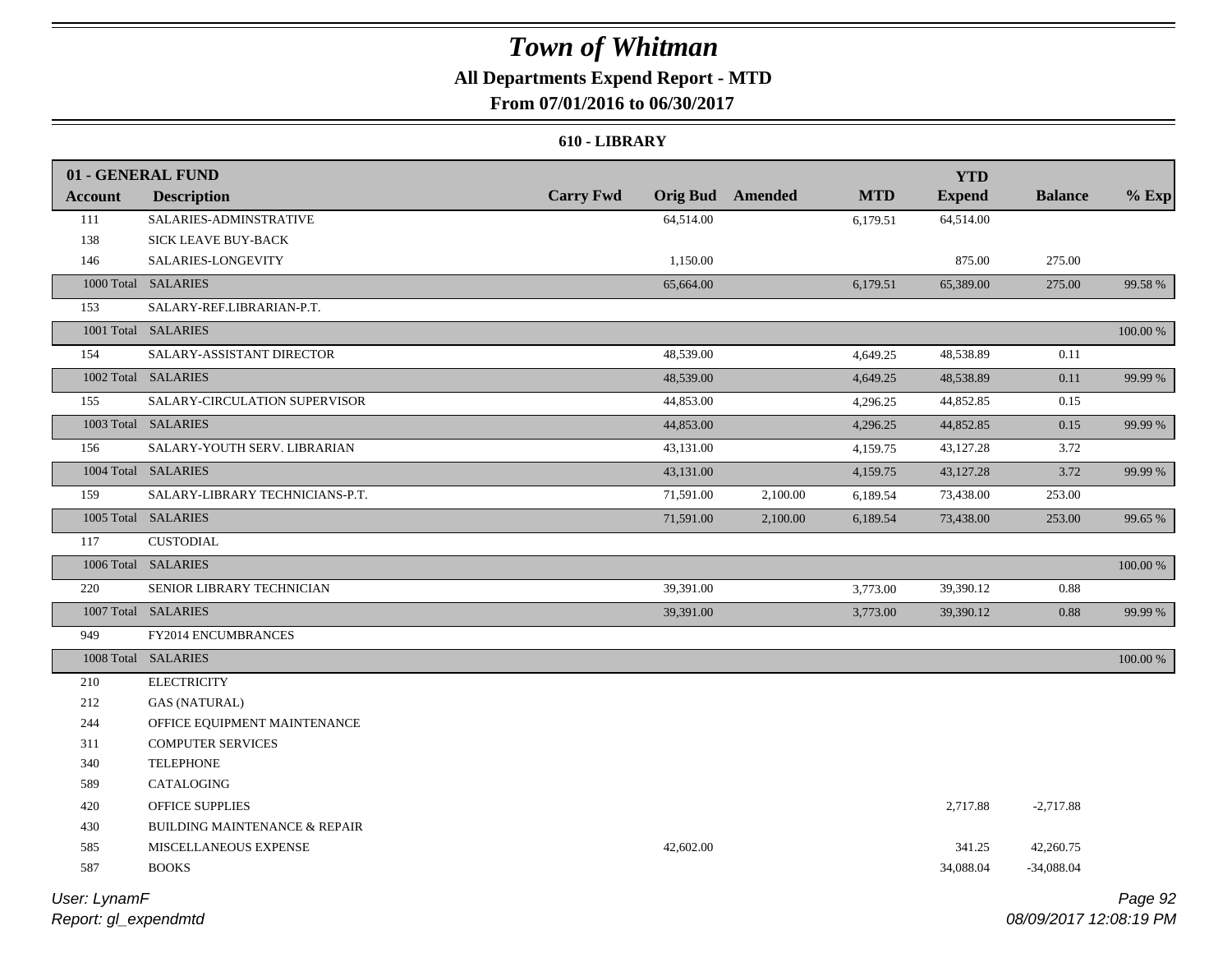### **All Departments Expend Report - MTD**

### **From 07/01/2016 to 06/30/2017**

#### **610 - LIBRARY**

|                | 01 - GENERAL FUND                               |                  |           |                         |            | <b>YTD</b>    |                |             |
|----------------|-------------------------------------------------|------------------|-----------|-------------------------|------------|---------------|----------------|-------------|
| <b>Account</b> | <b>Description</b>                              | <b>Carry Fwd</b> |           | <b>Orig Bud</b> Amended | <b>MTD</b> | <b>Expend</b> | <b>Balance</b> | $%$ Exp     |
| 588            | <b>PERIODICALS</b>                              |                  |           |                         |            | 5,172.19      | $-5,172.19$    |             |
| 939            | FY2015 ENCUMBRANCES                             |                  |           |                         |            |               |                |             |
| 710            | IN STATE TRAVEL                                 |                  |           |                         |            | 282.64        | $-282.64$      |             |
| 730            | <b>ASSOCIATION DUES</b>                         |                  |           |                         |            |               |                |             |
| 731            | <b>MEETINGS</b>                                 |                  |           |                         |            |               |                |             |
|                | 2000 Total EXPENSE                              |                  | 42,602.00 |                         |            | 42,602.00     |                | 100.00 %    |
| 210            | <b>ELECTRICITY</b>                              |                  | 23,001.00 |                         | 1,069.82   | 12,242.82     | 10,758.18      |             |
| 212            | <b>GAS (NATURAL)</b>                            |                  |           |                         | 30.00      | 5,495.42      | $-5,495.42$    |             |
| 213            | MAINTENANCE CONTRACTS                           |                  |           |                         |            |               |                |             |
| 240            | BUILDING & GROUNDS MAINT.                       |                  |           | 1,100.00                |            | 6,362.58      | $-5,262.58$    |             |
|                | 2001 Total EXPENSE                              |                  | 23,001.00 | 1,100.00                | 1,099.82   | 24,100.82     | $0.18\,$       | 99.99 %     |
| 940            | FY2016 ENCUMBRANCES                             | 140.00           |           |                         |            | 140.00        |                |             |
| 946            | FY2010 ENCUMBRANCES                             |                  |           |                         |            |               |                |             |
|                | 2002 Total EXPENSE                              | 140.00           |           |                         |            | 140.00        |                | 100.00 %    |
| 940            | FY2016 ENCUMBRANCES                             |                  |           |                         |            |               |                |             |
|                | 2003 Total EXPENSE                              |                  |           |                         |            |               |                | 100.00 %    |
| 215            | <b>OCLN MEMBERSHIP</b>                          |                  | 21,207.00 |                         |            | 21,207.00     |                |             |
| 943            | FY2012 ENCUMBRANCES                             |                  |           |                         |            |               |                |             |
|                | 2004 Total EXPENSE                              |                  | 21,207.00 |                         |            | 21,207.00     |                | 100.00 %    |
| 949            | FY2014 ENCUMBRANCES                             |                  |           |                         |            |               |                |             |
| 943            | FY2012 ENCUMBRANCES                             |                  |           |                         |            |               |                |             |
| 945            | FY2013 ENCUMBRANCES                             |                  |           |                         |            |               |                |             |
|                | 2009 Total EXPENSE                              |                  |           |                         |            |               |                | 100.00 %    |
| 999            |                                                 |                  |           |                         |            |               |                |             |
|                | 4490 Total A19 ATM 5/12 REPAIR&PAINT LIBRARY    |                  |           |                         |            |               |                | $100.00~\%$ |
| 999            |                                                 |                  |           |                         |            |               |                |             |
|                | 4501 Total A.17 ATM 5/13 PAINT & REPAIR LIBRARY |                  |           |                         |            |               |                | 100.00 %    |
| 999            |                                                 |                  |           |                         |            |               |                |             |
|                | 4523 Total A.10STM5/2/11 REPAIR HEATING SYS.    |                  |           |                         |            |               |                | 100.00 %    |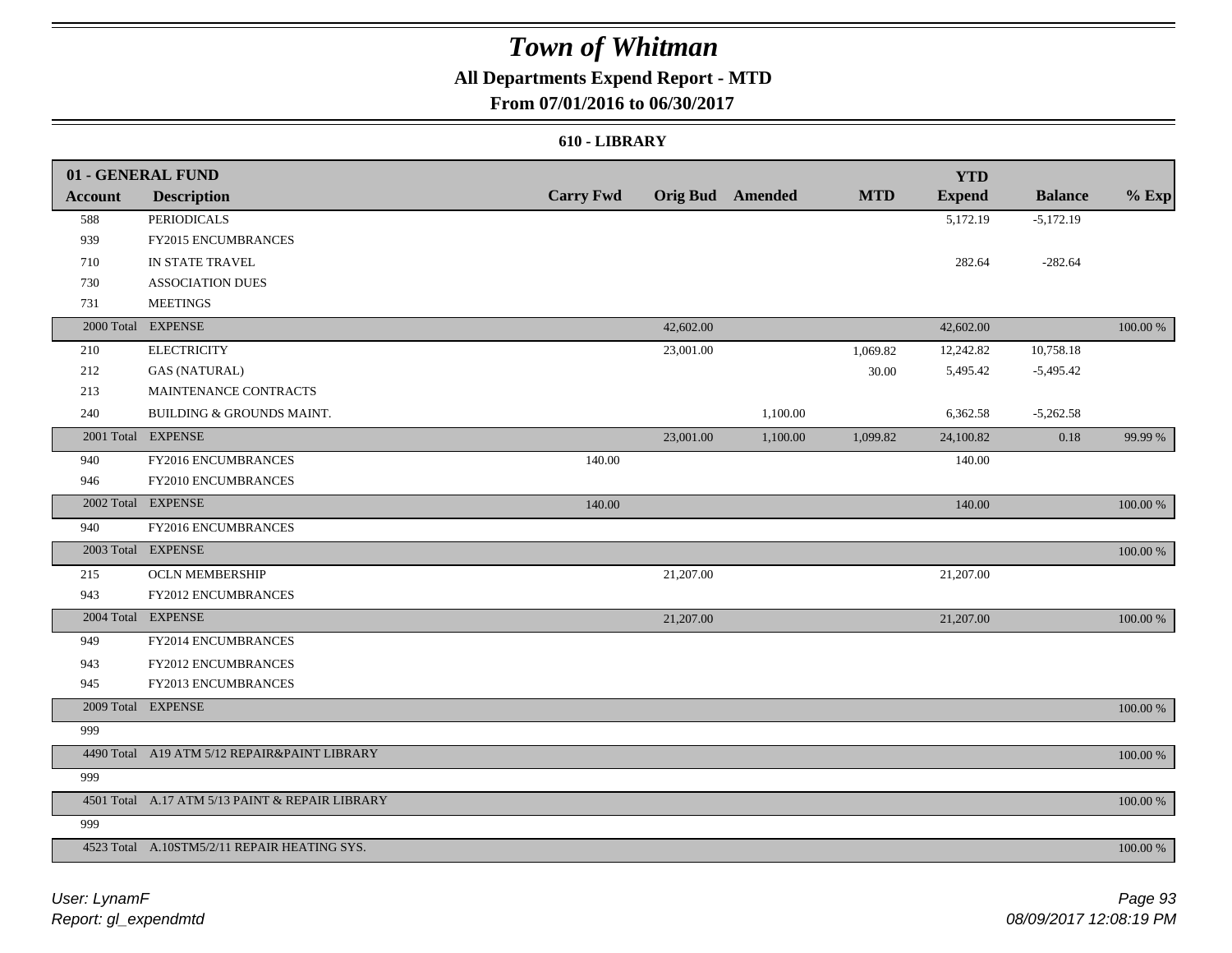### **All Departments Expend Report - MTD**

### **From 07/01/2016 to 06/30/2017**

#### **610 - LIBRARY**

| <b>Account</b> | 01 - GENERAL FUND<br><b>Description</b>      | <b>Carry Fwd</b> | <b>Orig Bud</b> | Amended  | <b>MTD</b> | YTD<br><b>Expend</b> | <b>Balance</b> | $%$ Exp    |
|----------------|----------------------------------------------|------------------|-----------------|----------|------------|----------------------|----------------|------------|
| 999            |                                              |                  |                 |          |            |                      |                |            |
|                | 4573 Total A.10ATM5/14 PAVE LIB. PARKING LOT |                  |                 |          |            |                      |                | $100.00\%$ |
|                | <b>610 Total LIBRARY</b>                     | 140.00           | 399,979.00      | 3.200.00 | 30,347.12  | 402,785.96           | 533.04         |            |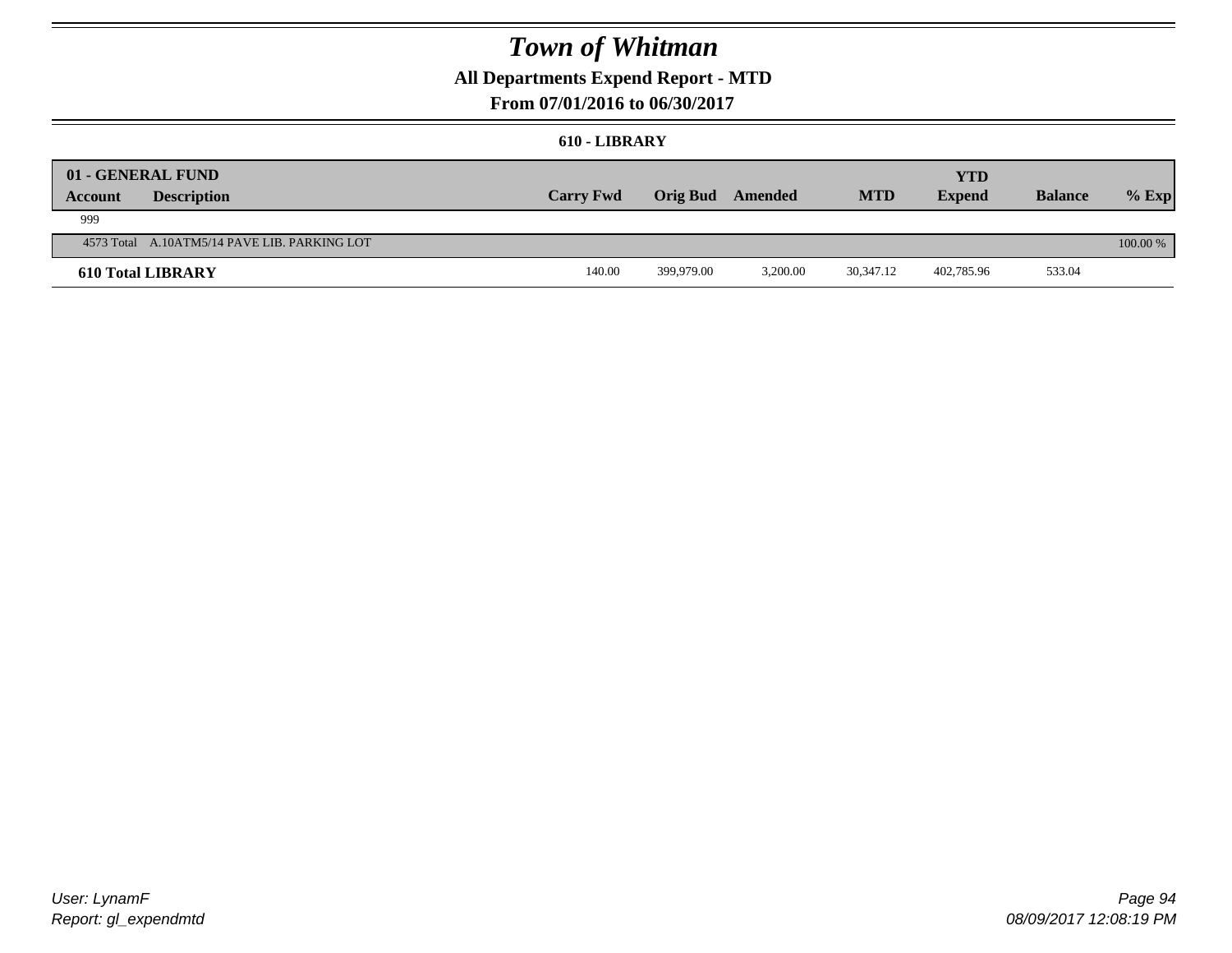### **All Departments Expend Report - MTD**

### **From 07/01/2016 to 06/30/2017**

#### **630 - RECREATION**

|                | 01 - GENERAL FUND                        |                  |           |                         |            | <b>YTD</b>    |                |             |
|----------------|------------------------------------------|------------------|-----------|-------------------------|------------|---------------|----------------|-------------|
| <b>Account</b> | <b>Description</b>                       | <b>Carry Fwd</b> |           | <b>Orig Bud</b> Amended | <b>MTD</b> | <b>Expend</b> | <b>Balance</b> | $%$ Exp     |
| 111            | SALARIES-ADMINSTRATIVE                   |                  | 17,361.00 |                         | 1,446.75   | 17,361.00     |                |             |
|                | 1000 Total SALARIES                      |                  | 17,361.00 |                         | 1,446.75   | 17,361.00     |                | $100.00~\%$ |
| 124            | SALARIES-POOL                            |                  | 9,000.00  |                         |            | 9,000.00      |                |             |
|                | 1001 Total SALARIES                      |                  | 9,000.00  |                         |            | 9,000.00      |                | 100.00 %    |
| 120            | <b>SALARIES-PART TIME</b>                |                  |           |                         |            |               |                |             |
|                | 1002 Total SALARIES                      |                  |           |                         |            |               |                | 100.00 %    |
| 125            | SALARIES-WINTER PROGRAM                  |                  |           |                         |            |               |                |             |
|                | 1003 Total SALARIES                      |                  |           |                         |            |               |                | 100.00 %    |
| 127            | PARK PROGRAM                             |                  |           |                         |            |               |                |             |
|                | 1004 Total SALARIES                      |                  |           |                         |            |               |                | 100.00 %    |
| 210            | <b>ELECTRICITY</b>                       |                  |           |                         |            | 900.10        | $-900.10$      |             |
| 340            | <b>TELEPHONE</b>                         |                  |           |                         | 24.08      | 265.79        | $-265.79$      |             |
| 430            | <b>BUILDING MAINTENANCE &amp; REPAIR</b> |                  |           |                         |            |               |                |             |
| 584            | RECREATIONAL SUPPLIES                    |                  |           |                         |            |               |                |             |
| 585            | MISCELLANEOUS EXPENSE                    |                  | 5,100.00  |                         |            | 3,099.78      | 2,000.22       |             |
| 591            | FOURTH OF JULY                           |                  |           |                         |            |               |                |             |
| 710            | IN STATE TRAVEL                          |                  |           |                         |            |               |                |             |
| 730            | <b>ASSOCIATION DUES</b>                  |                  |           |                         |            |               |                |             |
| 731            | <b>MEETINGS</b>                          |                  |           |                         |            |               |                |             |
| 749            | POOL MAINTENANCE                         |                  |           |                         |            | 833.40        | $-833.40$      |             |
|                | 2000 Total EXPENSE                       |                  | 5,100.00  |                         | 24.08      | 5,099.07      | 0.93           | 99.98 %     |
| 939            | FY2015 ENCUMBRANCES                      |                  |           |                         |            |               |                |             |
| 948            | FY07 ENCUMBRANCES                        |                  |           |                         |            |               |                |             |
| 959            | FY2006 ENCUMBRANCES                      |                  |           |                         |            |               |                |             |
|                | 2001 Total EXPENSE                       |                  |           |                         |            |               |                | $100.00~\%$ |
| 999            |                                          |                  |           |                         |            |               |                |             |
|                | 4412 Total TRI-TOWN PARADE               |                  |           |                         |            |               |                | 100.00 %    |
| 999            |                                          |                  |           |                         |            |               |                |             |
|                | 4413 Total RES.FD.TR.POOL FILTER REPAIRS |                  |           |                         |            |               |                | 100.00 %    |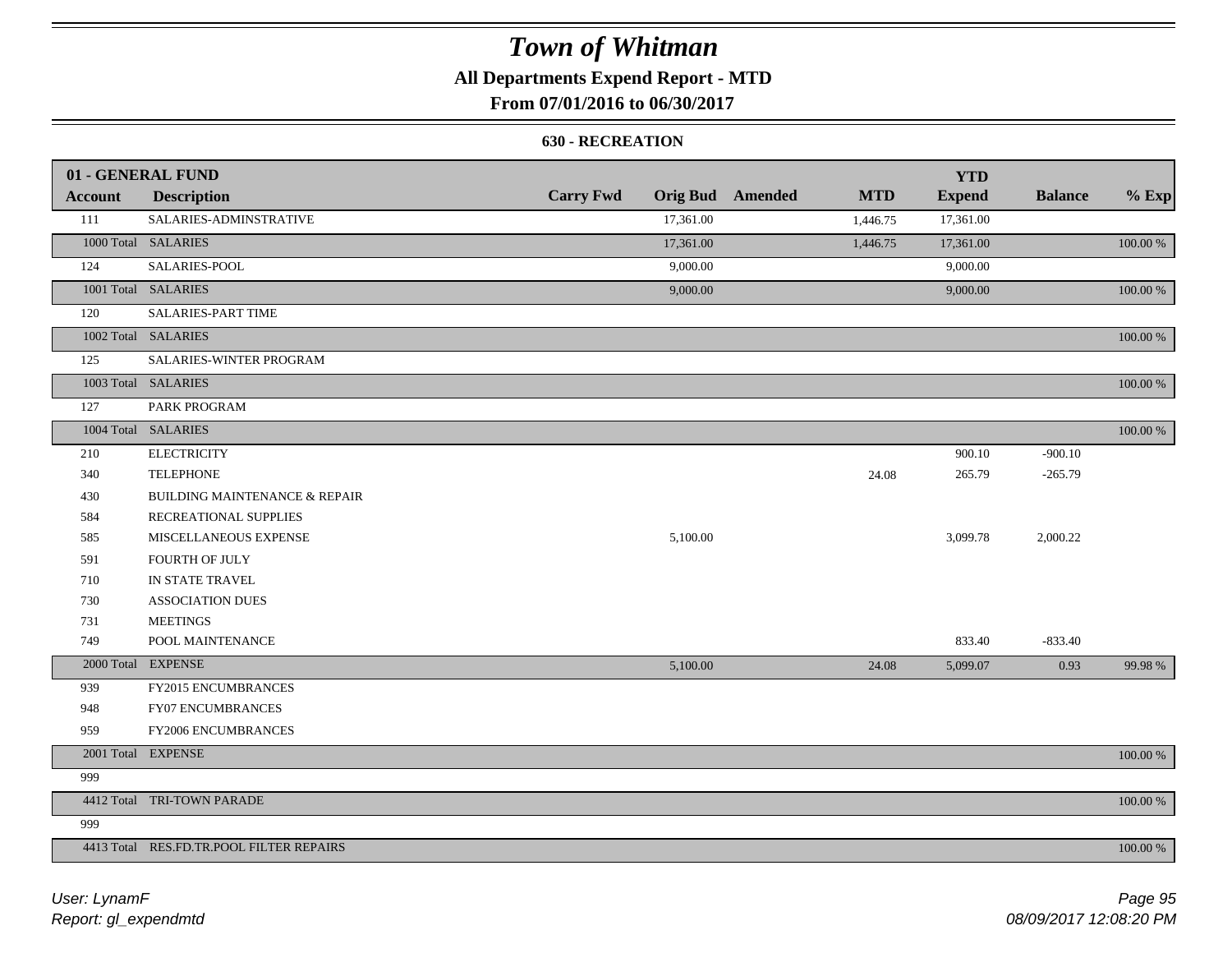### **All Departments Expend Report - MTD**

### **From 07/01/2016 to 06/30/2017**

#### **630 - RECREATION**

|         | 01 - GENERAL FUND                                   |                  |                 |         |            | <b>YTD</b>    |                |          |
|---------|-----------------------------------------------------|------------------|-----------------|---------|------------|---------------|----------------|----------|
| Account | <b>Description</b>                                  | <b>Carry Fwd</b> | <b>Orig Bud</b> | Amended | <b>MTD</b> | <b>Expend</b> | <b>Balance</b> | $%$ Exp  |
| 999     |                                                     |                  |                 |         |            |               |                |          |
|         | 4489 Total A18STM11/00 PLAYGROUND REPAIRS           |                  |                 |         |            |               |                | 100.00 % |
| 999     |                                                     |                  |                 |         |            |               |                |          |
|         | 4491 Total A14STM5/6/13REP/UPGR.POOL FILTRATION SYS |                  |                 |         |            |               |                | 100.00 % |
| 999     |                                                     |                  |                 |         |            |               |                |          |
|         | 4555 Total ESTABLISH PETTY CASH-PARK PROGRAM        |                  |                 |         |            |               |                | 100.00 % |
| 999     |                                                     |                  |                 |         |            |               |                |          |
|         | 4556 Total ESTABLISH PETTY CASH-POOL PROGRAM        |                  |                 |         |            |               |                | 100.00 % |
|         | <b>630 Total RECREATION</b>                         |                  | 31,461.00       |         | 1,470.83   | 31,460.07     | 0.93           |          |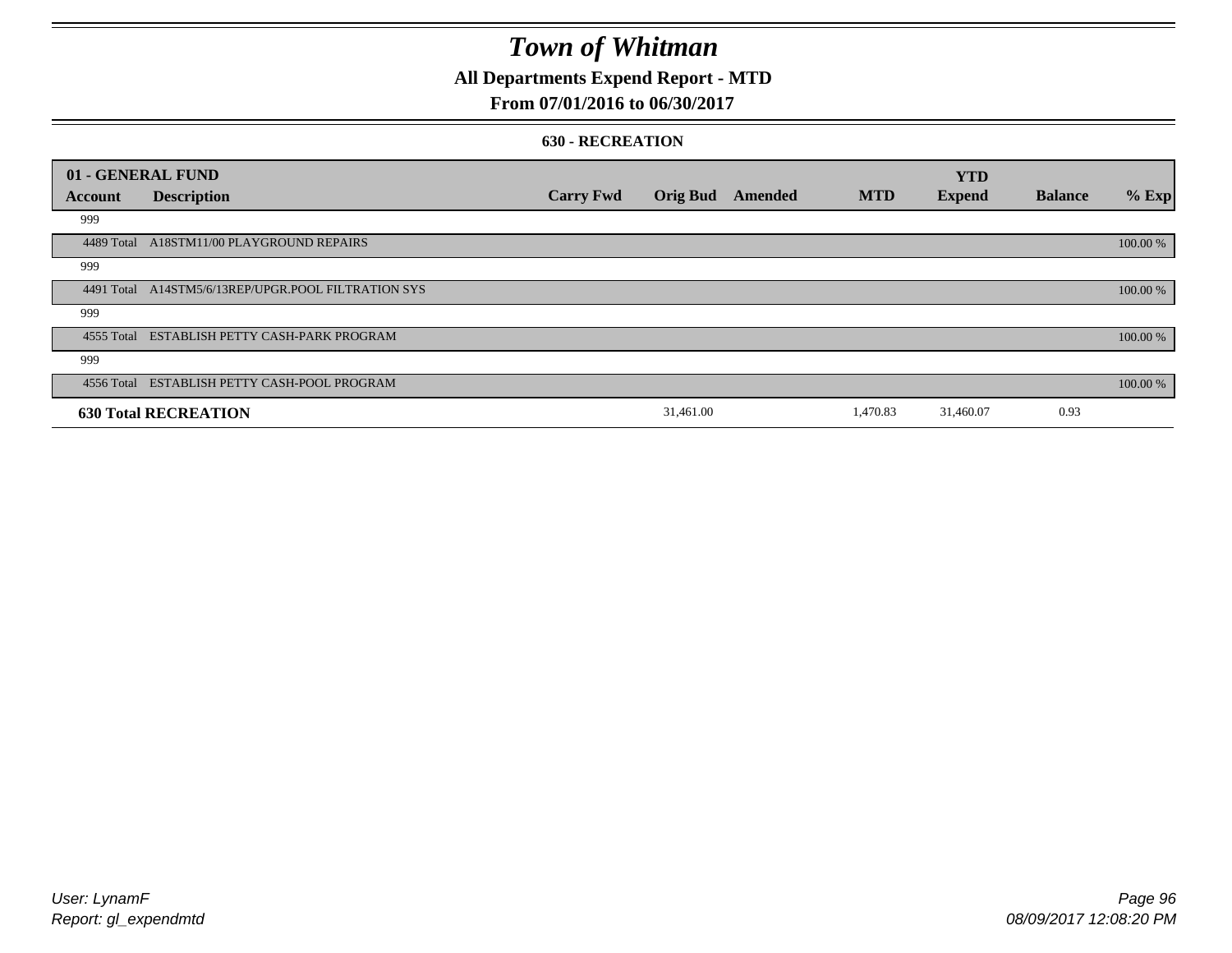**All Departments Expend Report - MTD**

**From 07/01/2016 to 06/30/2017**

### **650 - DPW-BANDSTAND & PARK MAINTENANCE**

|            | 01 - GENERAL FUND                          |                  |                 |         |            | <b>YTD</b>    |                |          |
|------------|--------------------------------------------|------------------|-----------------|---------|------------|---------------|----------------|----------|
| Account    | <b>Description</b>                         | <b>Carry Fwd</b> | <b>Orig Bud</b> | Amended | <b>MTD</b> | <b>Expend</b> | <b>Balance</b> | $%$ Exp  |
| 241        | RECREATIONAL FACILITIES MAINT.             |                  |                 |         |            |               |                |          |
| 460        | <b>GROUNDSKEEPING SUPPLIES</b>             |                  |                 |         |            |               |                |          |
| 585        | MISCELLANEOUS EXPENSE                      |                  | 2,000.00        |         | 1,790.00   | 1,948.96      | 51.04          |          |
|            | 2000 Total EXPENSE                         |                  | 2,000.00        |         | 1,790.00   | 1,948.96      | 51.04          | 97.44 %  |
| 999        |                                            | 9,748.66         |                 |         |            |               | 9,748.66       |          |
| 4485 Total | A.40ATM05/07PARK GRTS-TN.MATCH             | 9,748.66         |                 |         |            |               | 9,748.66       | 0.00 %   |
| 999        |                                            |                  | 80,000.00       |         |            | 86.34         | 79,913.66      |          |
| 4486 Total | A6 STM5/17 TOWN PARK UPGRADES              |                  | 80,000.00       |         |            | 86.34         | 79,913.66      | 0.10%    |
| 999        |                                            |                  |                 |         |            |               |                |          |
|            | 4487 Total A.19STM11/00 MSTR PLAN-TN.PARK  |                  |                 |         |            |               |                | 100.00 % |
| 999        |                                            | 9,787.24         |                 |         | 1,752.00   | 9,539.15      | 248.09         |          |
| 4488 Total | A10STM5/14TOWN PARK ADA IMPROVE            | 9,787.24         |                 |         | 1,752.00   | 9,539.15      | 248.09         | 97.46 %  |
|            | 650 Total DPW-BANDSTAND & PARK MAINTENANCE | 19,535.90        | 82,000.00       |         | 3,542.00   | 11,574.45     | 89,961.45      |          |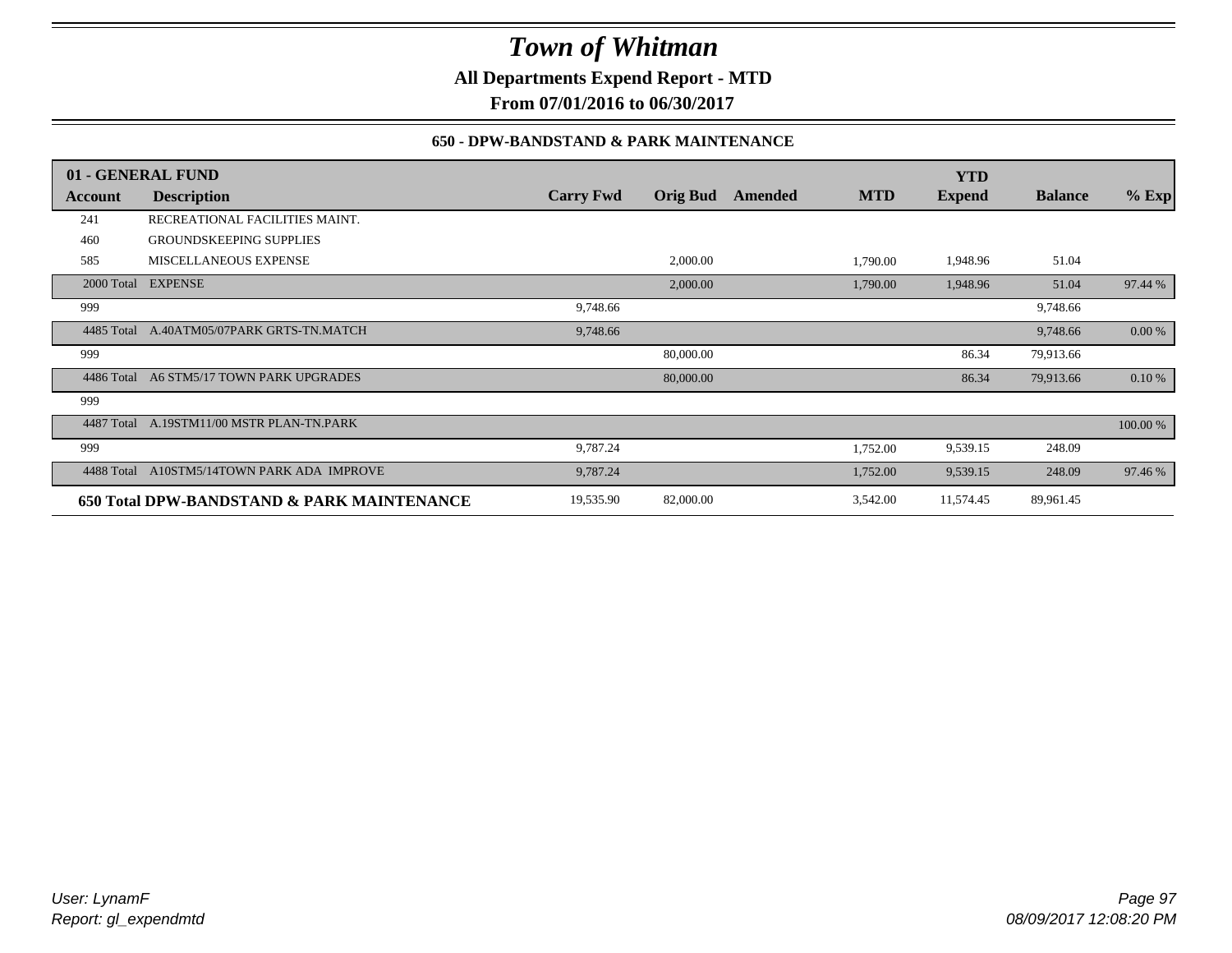**All Departments Expend Report - MTD**

**From 07/01/2016 to 06/30/2017**

#### **651 - BANDSTAND MAINTENANCE**

| 01 - GENERAL FUND |                                            |                  |                         |            | <b>YTD</b>    |                |          |
|-------------------|--------------------------------------------|------------------|-------------------------|------------|---------------|----------------|----------|
| <b>Account</b>    | <b>Description</b>                         | <b>Carry Fwd</b> | <b>Orig Bud</b> Amended | <b>MTD</b> | <b>Expend</b> | <b>Balance</b> | $%$ Exp  |
| 585               | MISCELLANEOUS EXPENSE                      |                  |                         |            |               |                |          |
|                   | 2000 Total EXPENSE                         |                  |                         |            |               |                | 100.00 % |
| 999               |                                            |                  |                         |            |               |                |          |
|                   | 4488 Total A10STM5/14TOWN PARK ADA IMPROVE |                  |                         |            |               |                | 100.00 % |
|                   | <b>651 Total BANDSTAND MAINTENANCE</b>     |                  |                         |            |               |                |          |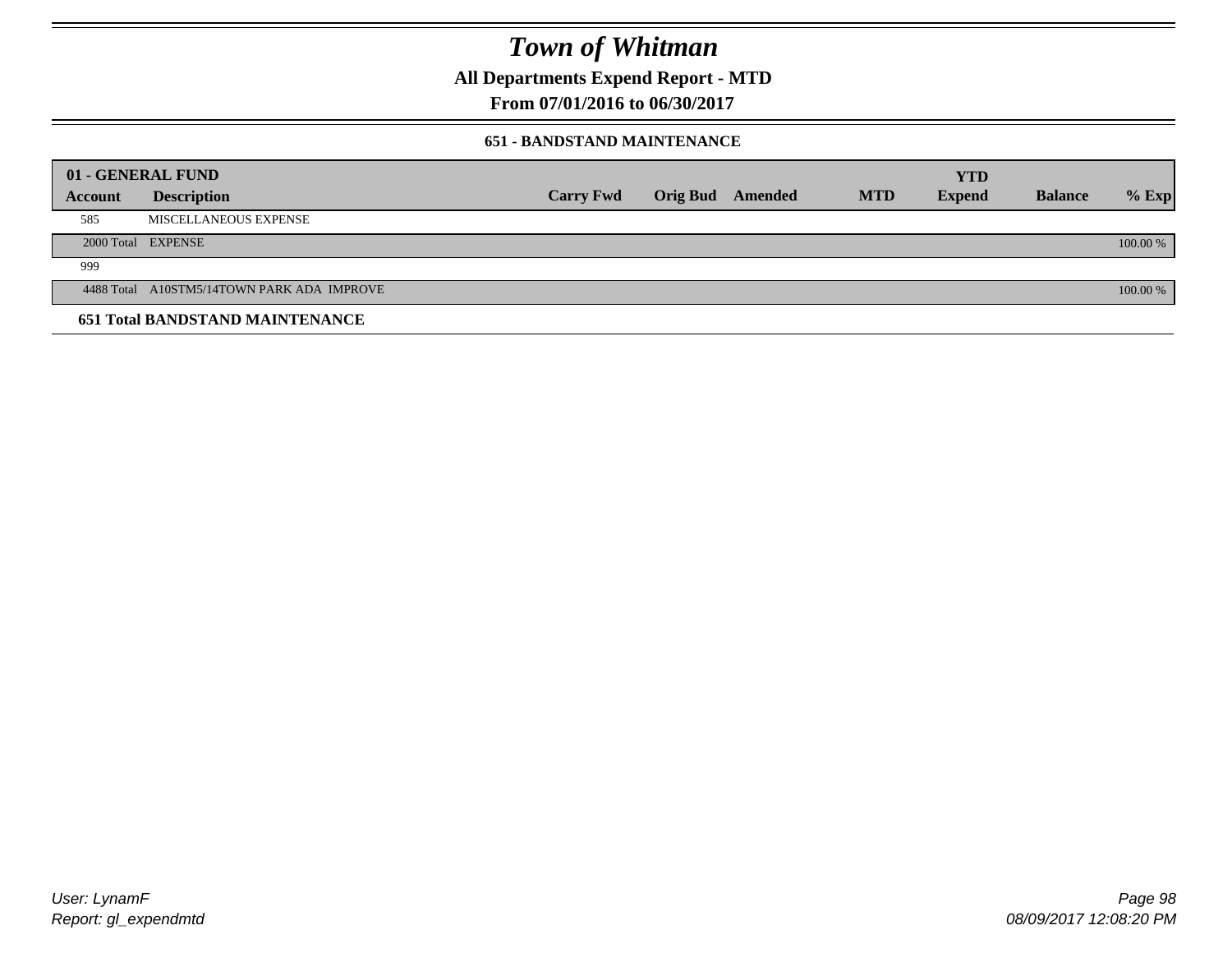### **All Departments Expend Report - MTD**

**From 07/01/2016 to 06/30/2017**

#### **691 - HISTORICAL COMMISSION**

|            | 01 - GENERAL FUND                    |                  |                 |         |            | <b>YTD</b>    |                |          |
|------------|--------------------------------------|------------------|-----------------|---------|------------|---------------|----------------|----------|
| Account    | <b>Description</b>                   | <b>Carry Fwd</b> | <b>Orig Bud</b> | Amended | <b>MTD</b> | <b>Expend</b> | <b>Balance</b> | $%$ Exp  |
| 420        | OFFICE SUPPLIES                      |                  |                 |         |            |               |                |          |
| 585        | MISCELLANEOUS EXPENSE                |                  | 500.00          |         | 84.00      | 84.00         | 416.00         |          |
| 730        | <b>ASSOCIATION DUES</b>              |                  |                 |         |            |               |                |          |
| 731        | <b>MEETINGS</b>                      |                  |                 |         |            |               |                |          |
| 2000 Total | <b>EXPENSE</b>                       |                  | 500.00          |         | 84.00      | 84.00         | 416.00         | 16.80 %  |
| 945        | <b>FY2013 ENCUMBRANCES</b>           |                  |                 |         |            |               |                |          |
| 953        | <b>FY2009 ENCUMBRANCES</b>           |                  |                 |         |            |               |                |          |
| 2001 Total | <b>EXPENSE</b>                       |                  |                 |         |            |               |                | 100.00 % |
| 999        |                                      | 2,000.00         |                 |         |            | 2,000.00      |                |          |
| 4484 Total | A.3STM5/13TN.HALL HIST.REG.MTCH.FNDS | 2,000.00         |                 |         |            | 2,000.00      |                | 100.00 % |
|            | 691 Total HISTORICAL COMMISSION      | 2,000.00         | 500.00          |         | 84.00      | 2,084.00      | 416.00         |          |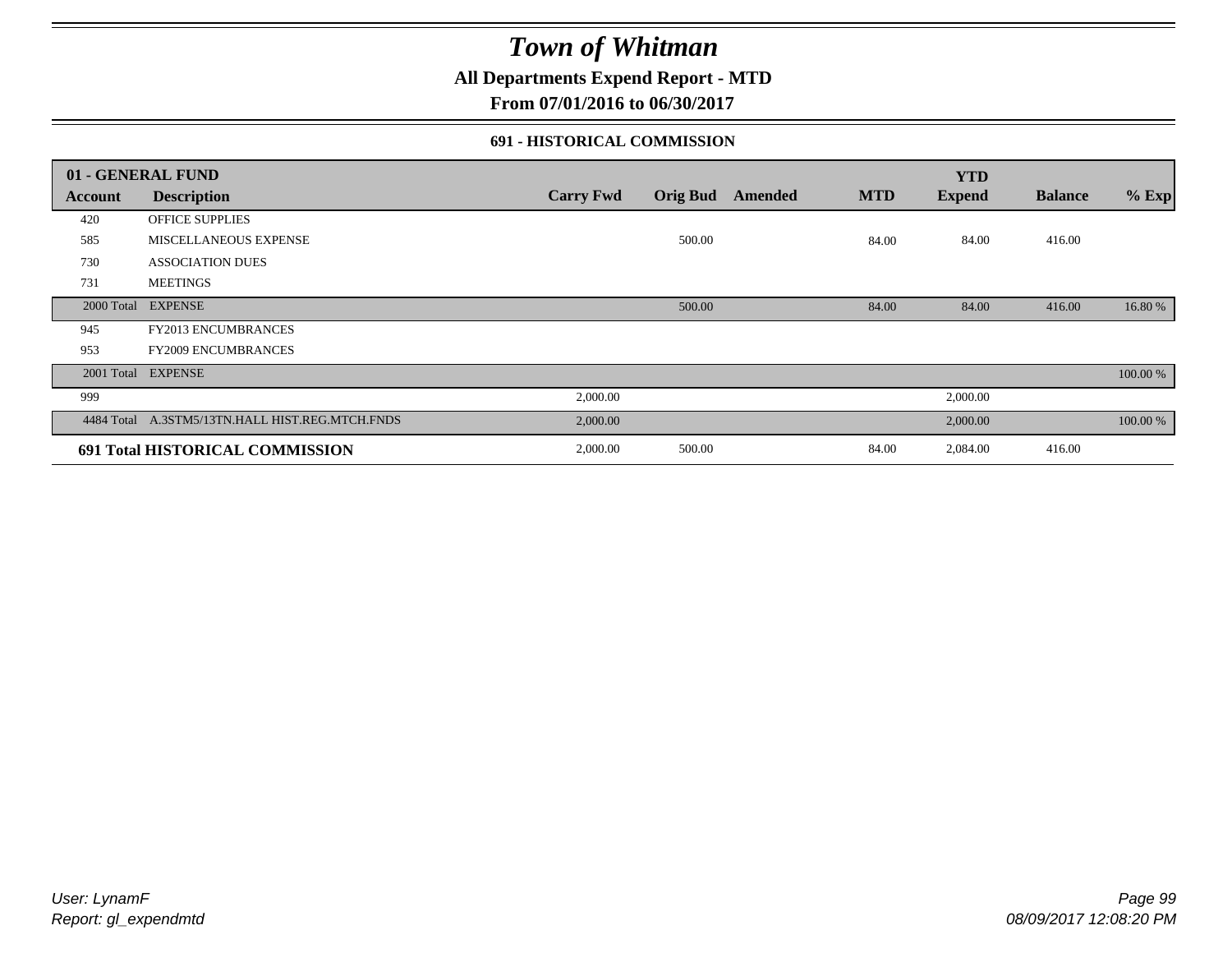### **All Departments Expend Report - MTD**

**From 07/01/2016 to 06/30/2017**

#### **692 - MEMORIAL DAY**

|         | 01 - GENERAL FUND             |                  |                 |         |            | <b>YTD</b>    |                |          |
|---------|-------------------------------|------------------|-----------------|---------|------------|---------------|----------------|----------|
| Account | <b>Description</b>            | <b>Carry Fwd</b> | <b>Orig Bud</b> | Amended | <b>MTD</b> | <b>Expend</b> | <b>Balance</b> | $%$ Exp  |
| 585     | MISCELLANEOUS EXPENSE         |                  | 2,200.00        |         |            | 955.55        | 1,244.45       |          |
|         | 2000 Total EXPENSE            |                  | 2.200.00        |         |            | 955.55        | 1,244.45       | 43.43 %  |
| 945     | <b>FY2013 ENCUMBRANCES</b>    |                  |                 |         |            |               |                |          |
|         | 2001 Total EXPENSE            |                  |                 |         |            |               |                | 100.00 % |
|         | <b>692 Total MEMORIAL DAY</b> |                  | 2,200.00        |         |            | 955.55        | 1,244.45       |          |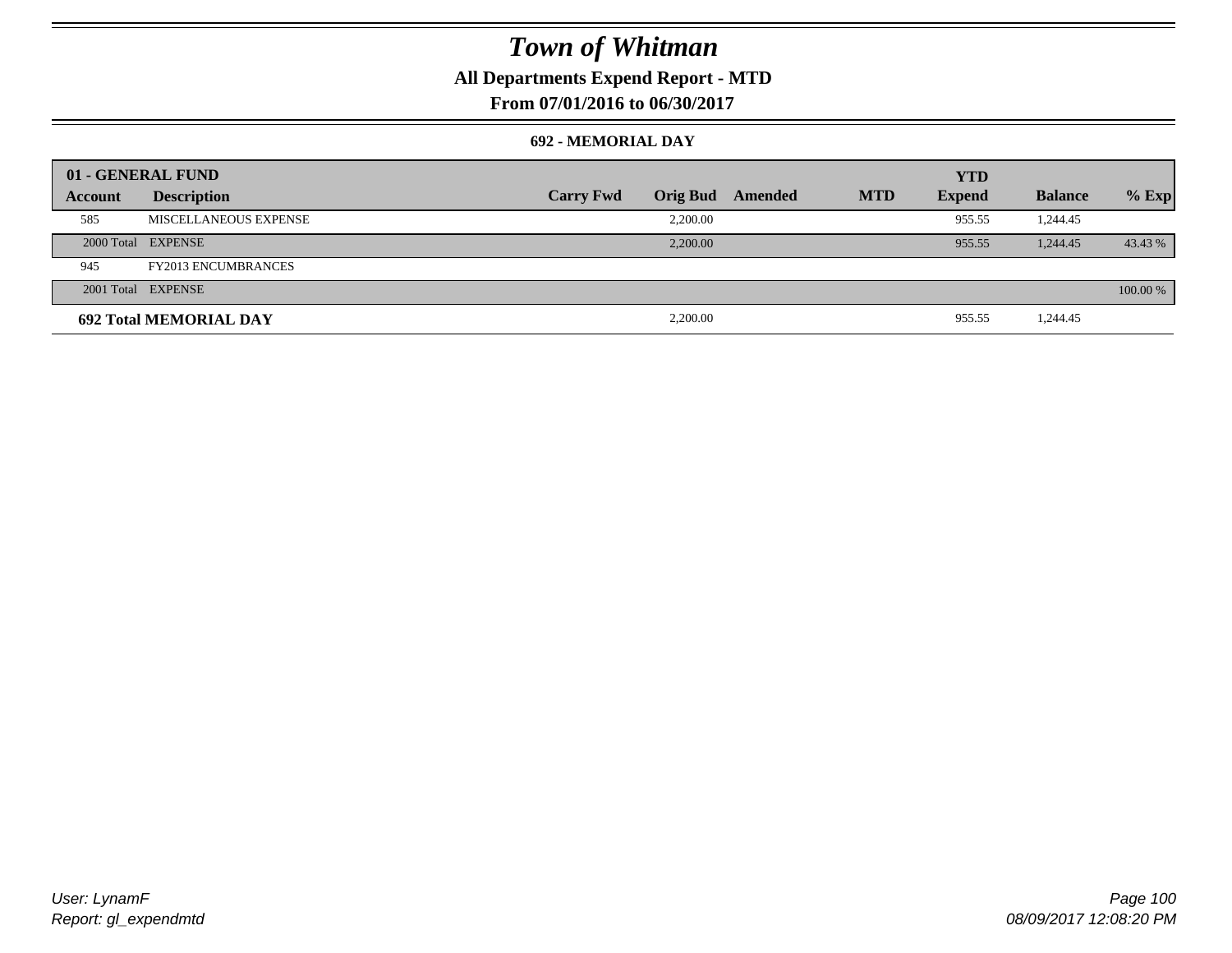**All Departments Expend Report - MTD**

**From 07/01/2016 to 06/30/2017**

#### **693 - 125TH ANNIVERSARY CELEBRATION**

|                | 01 - GENERAL FUND                       |                  |                         |            | YTD           |                |          |
|----------------|-----------------------------------------|------------------|-------------------------|------------|---------------|----------------|----------|
| <b>Account</b> | <b>Description</b>                      | <b>Carry Fwd</b> | <b>Orig Bud</b> Amended | <b>MTD</b> | <b>Expend</b> | <b>Balance</b> | $%$ Exp  |
| 585            | MISCELLANEOUS EXPENSE                   |                  |                         |            |               |                |          |
|                | 2000 Total EXPENSE                      |                  |                         |            |               |                | 100.00 % |
|                | 693 Total 125TH ANNIVERSARY CELEBRATION |                  |                         |            |               |                |          |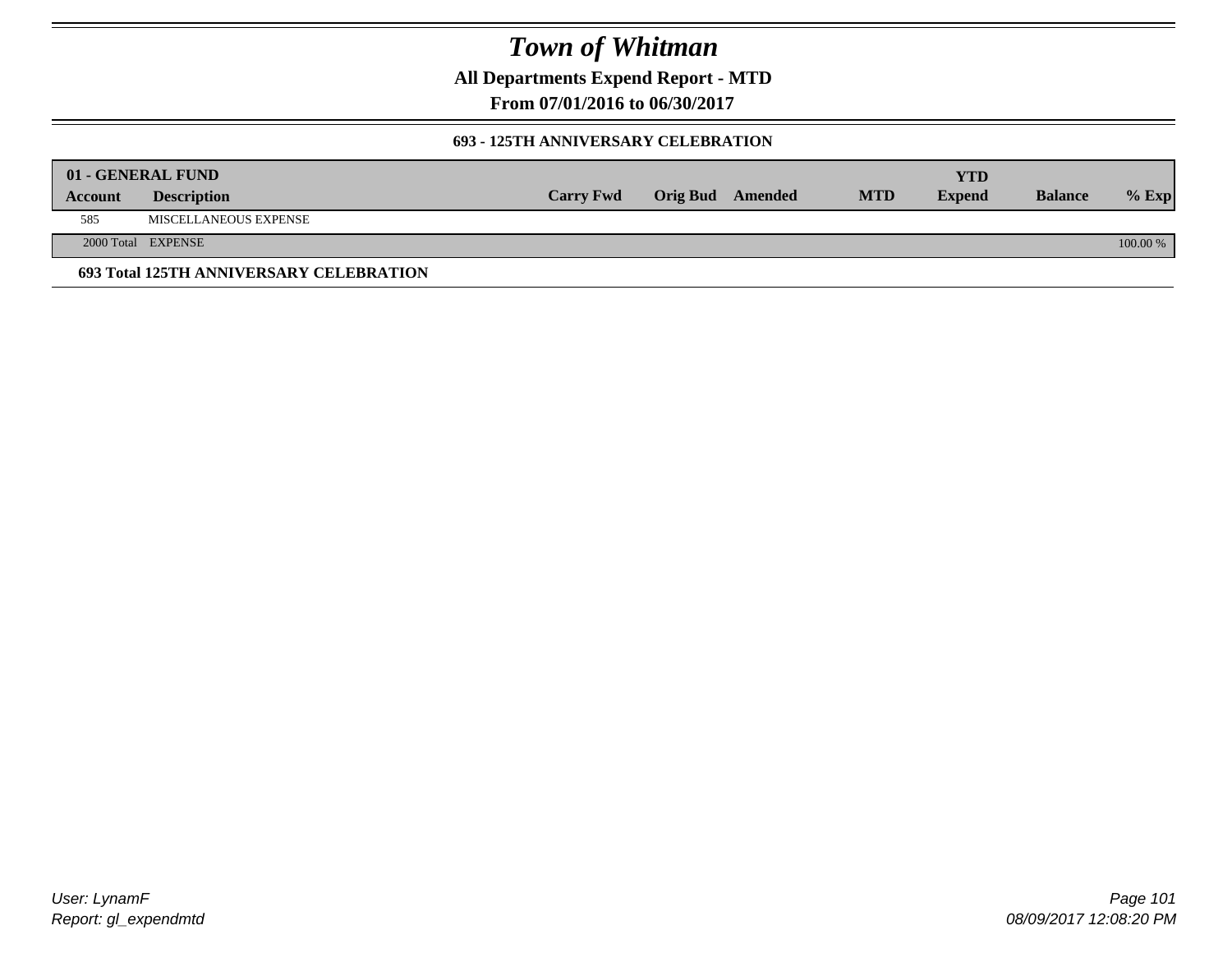### **All Departments Expend Report - MTD**

### **From 07/01/2016 to 06/30/2017**

#### **710 - RETIREMENT OF DEBT**

|                | 01 - GENERAL FUND                                 |                  |            |                         |            | <b>YTD</b>    |                |          |
|----------------|---------------------------------------------------|------------------|------------|-------------------------|------------|---------------|----------------|----------|
| <b>Account</b> | <b>Description</b>                                | <b>Carry Fwd</b> |            | <b>Orig Bud</b> Amended | <b>MTD</b> | <b>Expend</b> | <b>Balance</b> | $%$ Exp  |
| 910            | MAT.PRIN.L.T.DEBT 6/1/2008                        |                  |            |                         |            |               |                |          |
| 911            | INT.LONG TERM DEBT WTR/SWR                        |                  |            |                         |            |               |                |          |
| 912            | MAT.PRIN.-L.TERM DEBT TN.BLDGS                    |                  |            |                         |            |               |                |          |
| 919            | INT.LONG TERM DEBT - WATER                        |                  |            |                         |            |               |                |          |
| 921            | MAT.PRIN.-REVENUE ANT.NOTES                       |                  |            |                         |            |               |                |          |
|                | 2000 Total EXPENSE                                |                  |            |                         |            |               |                | 100.00 % |
| 912            | MAT.PRIN.-L.TERM DEBT TN.BLDGS                    |                  |            |                         |            |               |                |          |
| 922            | MAT.PRIN.-BANS-TH/POL/FIRE STA                    |                  |            |                         |            |               |                |          |
| 923            | PRINCIPAL LONG TERM - SEWER                       |                  |            |                         |            |               |                |          |
| 925            | <b>INTEREST TEMPORARY LOANS</b>                   |                  |            |                         |            |               |                |          |
|                | 2001 Total EXPENSE                                |                  |            |                         |            |               |                | 100.00 % |
| 924            | DEBT MISCELLANEOUS - WATER                        |                  |            |                         |            |               |                |          |
|                | 2002 Total EXPENSE                                |                  |            |                         |            |               |                | 100.00 % |
| 928            | A. 8 ATM 5/14 TITLE V LOAN PMT.                   |                  |            |                         |            |               |                |          |
| 929            | A.7 ATM 5/16 TITLE V LOAN PMN                     |                  | 6,623.20   | $-750.00$               |            | 5,873.20      |                |          |
| 934            | A.11 ATM 5/17 TITLE V DEBT SERV                   |                  |            |                         |            |               |                |          |
| 936            | A.10 ATM 5/15 TITLE V LOAN PMN                    |                  |            |                         |            |               |                |          |
|                | 2003 Total EXPENSE                                |                  | 6,623.20   | $-750.00$               |            | 5,873.20      |                | 100.00 % |
| 912            | MAT.PRIN.-L.TERM DEBT TN.BLDGS                    |                  |            |                         |            |               |                |          |
| 916            | <b>INTEREST LONG TERM DEBT</b>                    |                  |            |                         |            |               |                |          |
|                | 4601 Total A.7 ATM 5/14 DEBT TN.BLDGS.POLICE STA. |                  |            |                         |            |               |                | 100.00 % |
| 912            | MAT.PRIN.-L.TERM DEBT TN.BLDGS                    |                  |            |                         |            |               |                |          |
| 916            | <b>INTEREST LONG TERM DEBT</b>                    |                  |            |                         |            |               |                |          |
|                | 4602 Total A.8 ATM 5/15 DEBT SERV. TN.BLDGS.      |                  |            |                         |            |               |                | 100.00 % |
| 912            | MAT.PRIN.-L.TERM DEBT TN.BLDGS                    |                  | 180,000.00 |                         |            | 180,000.00    |                |          |
| 916            | <b>INTEREST LONG TERM DEBT</b>                    |                  | 7,192.50   |                         | 3,078.75   | 7,192.50      |                |          |
|                | 4603 Total A.24 ATM5/16 DEBT SERV.TN.BLDGS        |                  | 187,192.50 |                         | 3,078.75   | 187,192.50    |                | 100.00 % |
| 912            | MAT.PRIN.-L.TERM DEBT TN.BLDGS                    |                  |            |                         |            |               |                |          |
| 916            | <b>INTEREST LONG TERM DEBT</b>                    |                  |            |                         |            |               |                |          |
|                | 4604 Total A.10 ATM5/17 DEBT TN.BLDGS.POLICE STA. |                  |            |                         |            |               |                | 100.00 % |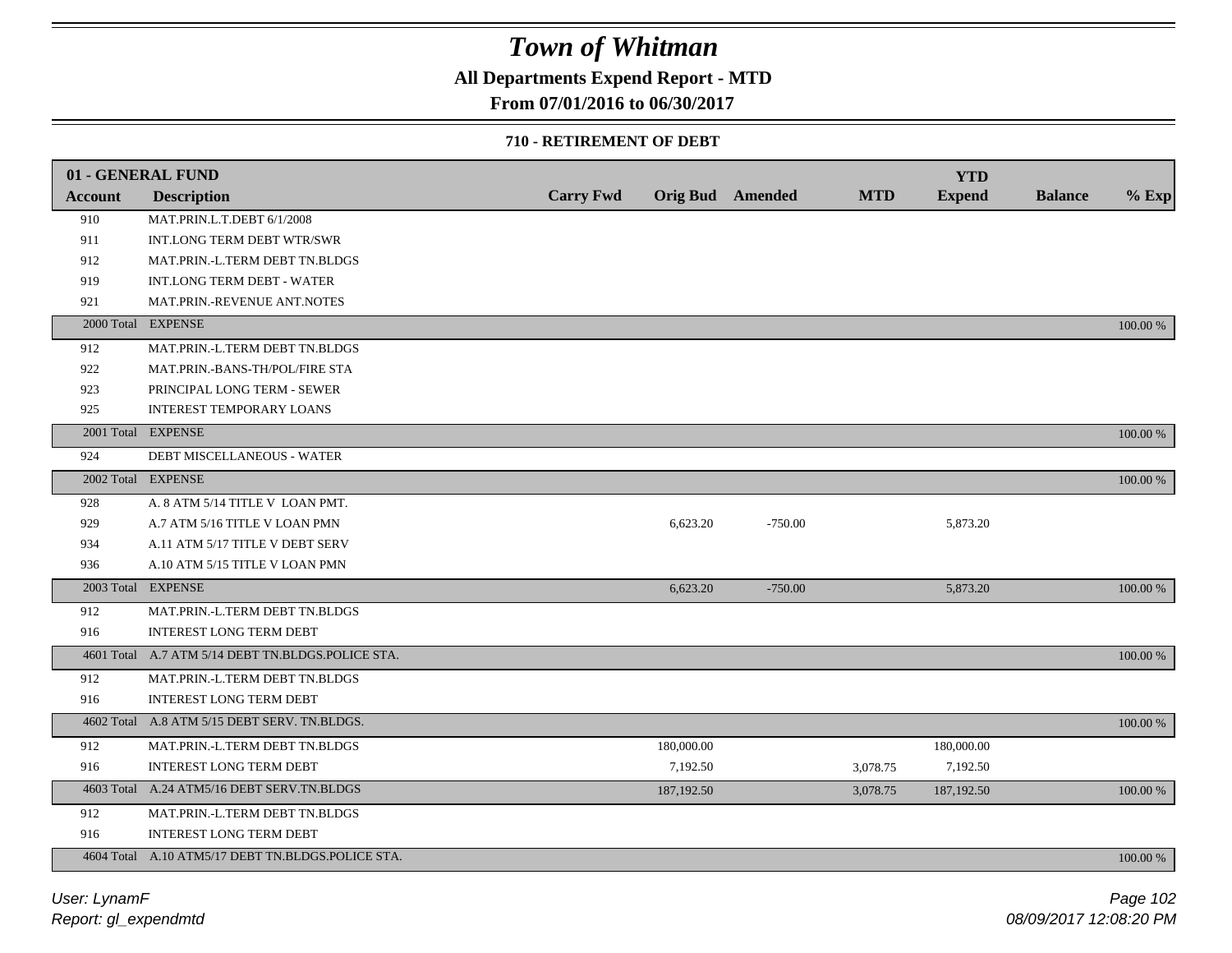### **All Departments Expend Report - MTD**

**From 07/01/2016 to 06/30/2017**

#### **710 - RETIREMENT OF DEBT**

|         | 01 - GENERAL FUND                                |                  |                 |           |            | <b>YTD</b>    |                |         |
|---------|--------------------------------------------------|------------------|-----------------|-----------|------------|---------------|----------------|---------|
| Account | <b>Description</b>                               | <b>Carry Fwd</b> | <b>Orig Bud</b> | Amended   | <b>MTD</b> | <b>Expend</b> | <b>Balance</b> | $%$ Exp |
| 912     | MAT.PRIN.-L.TERM DEBT TN.BLDGS                   |                  | 525,000.00      |           |            | 525,000.00    |                |         |
| 916     | <b>INTEREST LONG TERM DEBT</b>                   |                  | 279.652.50      |           |            | 279,562.52    | 89.98          |         |
|         | 4605 Total A.25ATM5/16DEBT SERV.TN.BLDGS-POL.STA |                  | 804,652.50      |           |            | 804, 562, 52  | 89.98          | 99.98 % |
|         | <b>710 Total RETIREMENT OF DEBT</b>              |                  | 998.468.20      | $-750.00$ | 3.078.75   | 997,628.22    | 89.98          |         |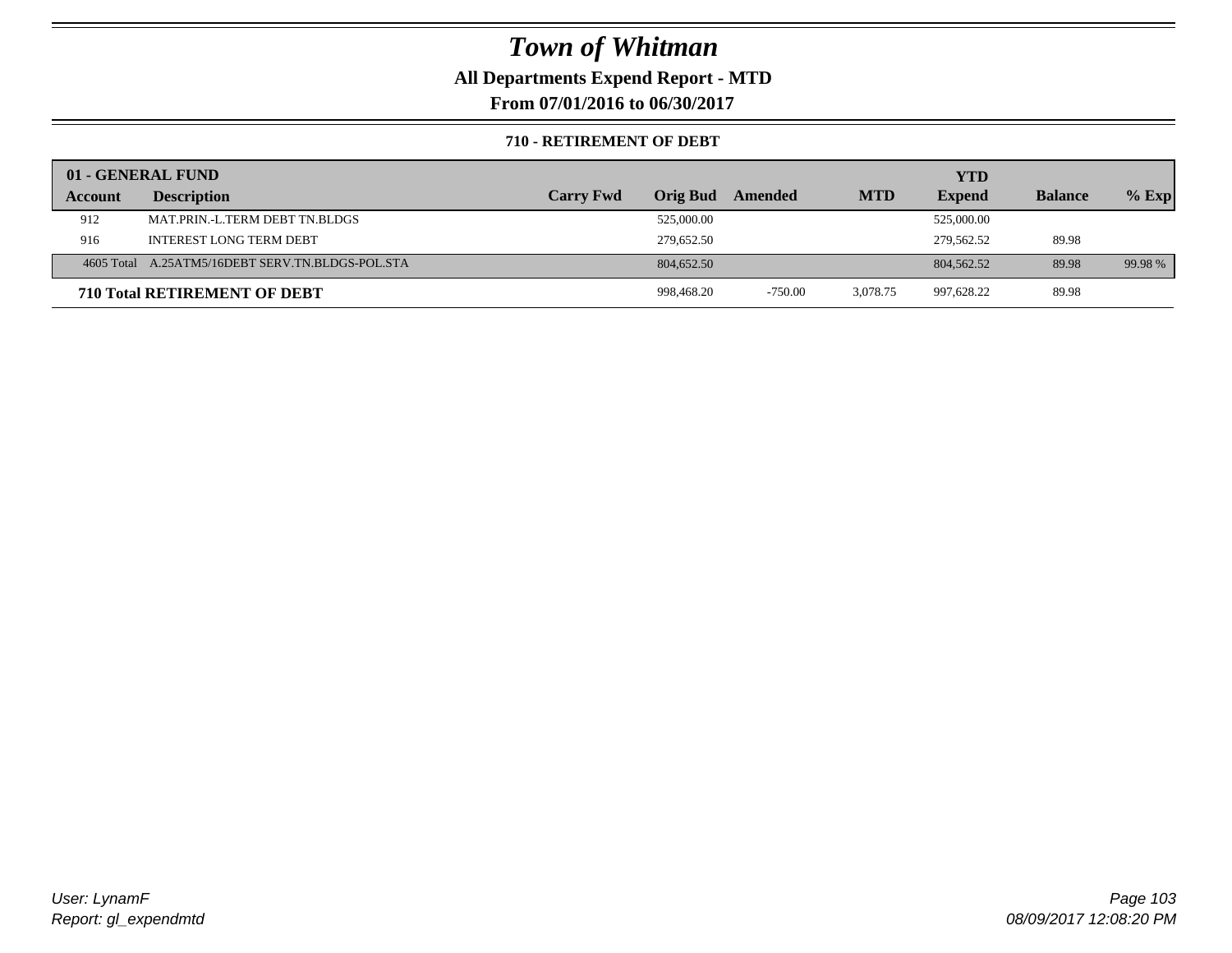**All Departments Expend Report - MTD**

**From 07/01/2016 to 06/30/2017**

#### **751 - INTEREST-LONG TERM DEBT**

|         | 01 - GENERAL FUND                 |                  |                  |            | <b>YTD</b>    |                |          |
|---------|-----------------------------------|------------------|------------------|------------|---------------|----------------|----------|
| Account | <b>Description</b>                | <b>Carry Fwd</b> | Orig Bud Amended | <b>MTD</b> | <b>Expend</b> | <b>Balance</b> | $%$ Exp  |
| 916     | <b>INTEREST LONG TERM DEBT</b>    |                  |                  |            |               |                |          |
| 917     | INTEREST LONG TERM DEBT-T.HALL    |                  |                  |            |               |                |          |
| 918     | INT.LONG TERM DEBT-LIBRARY        |                  |                  |            |               |                |          |
|         | 2000 Total EXPENSE                |                  |                  |            |               |                | 100.00 % |
|         | 751 Total INTEREST-LONG TERM DEBT |                  |                  |            |               |                |          |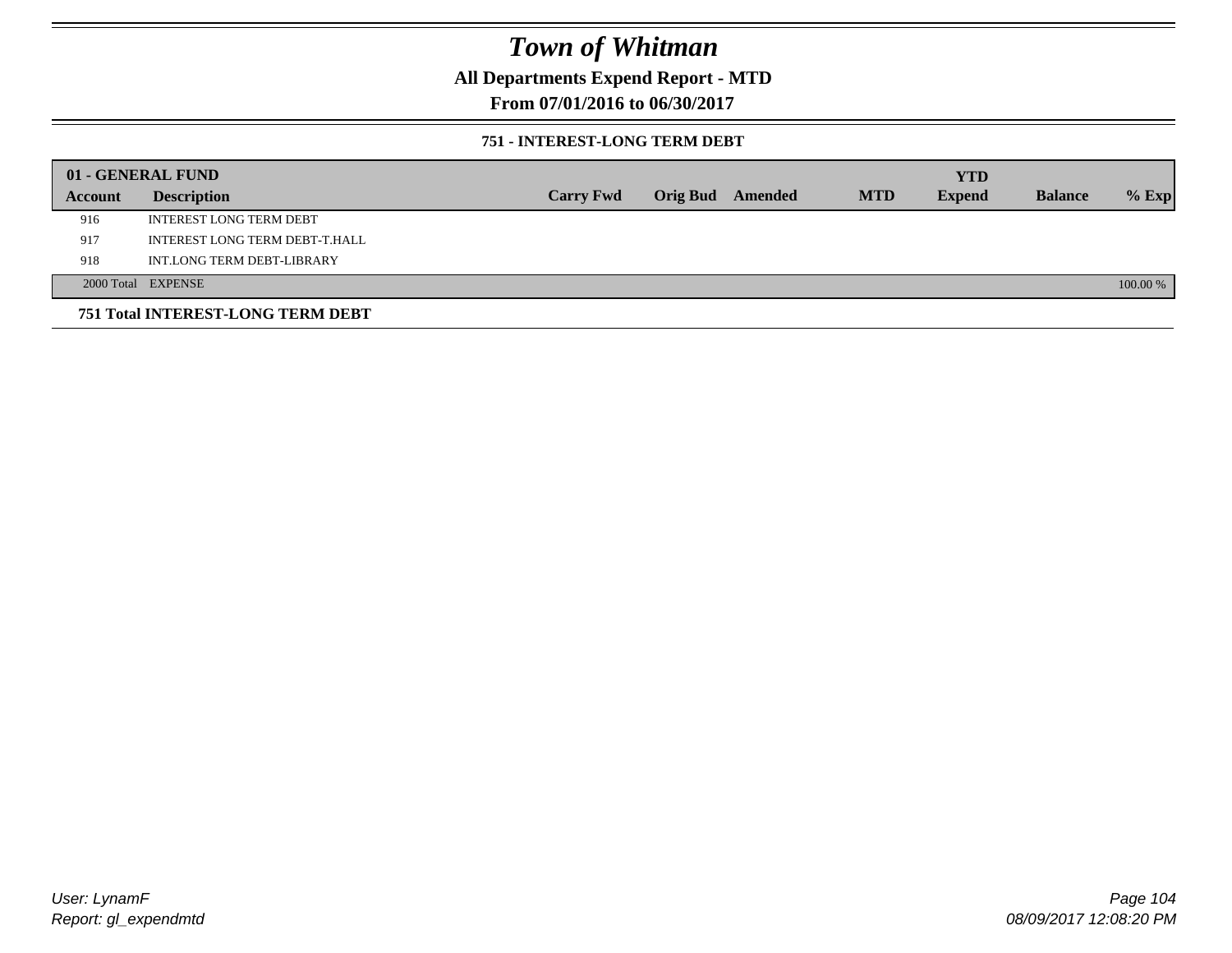**All Departments Expend Report - MTD**

**From 07/01/2016 to 06/30/2017**

#### **752 - INTEREST-SHORT TERM DEBT**

|         | 01 - GENERAL FUND                         |                  |                 |         |            | <b>YTD</b>    |                |          |
|---------|-------------------------------------------|------------------|-----------------|---------|------------|---------------|----------------|----------|
| Account | <b>Description</b>                        | <b>Carry Fwd</b> | <b>Orig Bud</b> | Amended | <b>MTD</b> | <b>Expend</b> | <b>Balance</b> | $%$ Exp  |
| 925     | INTEREST TEMPORARY LOANS                  |                  |                 |         |            |               |                |          |
| 927     | INTEREST ON TAX ABATEMENTS                |                  |                 |         |            |               |                |          |
| 951     | <b>DEBT ISSUANCE EXPENSE</b>              |                  |                 |         |            |               |                |          |
|         | 2000 Total EXPENSE                        |                  |                 |         |            |               |                | 100.00 % |
|         | <b>752 Total INTEREST-SHORT TERM DEBT</b> |                  |                 |         |            |               |                |          |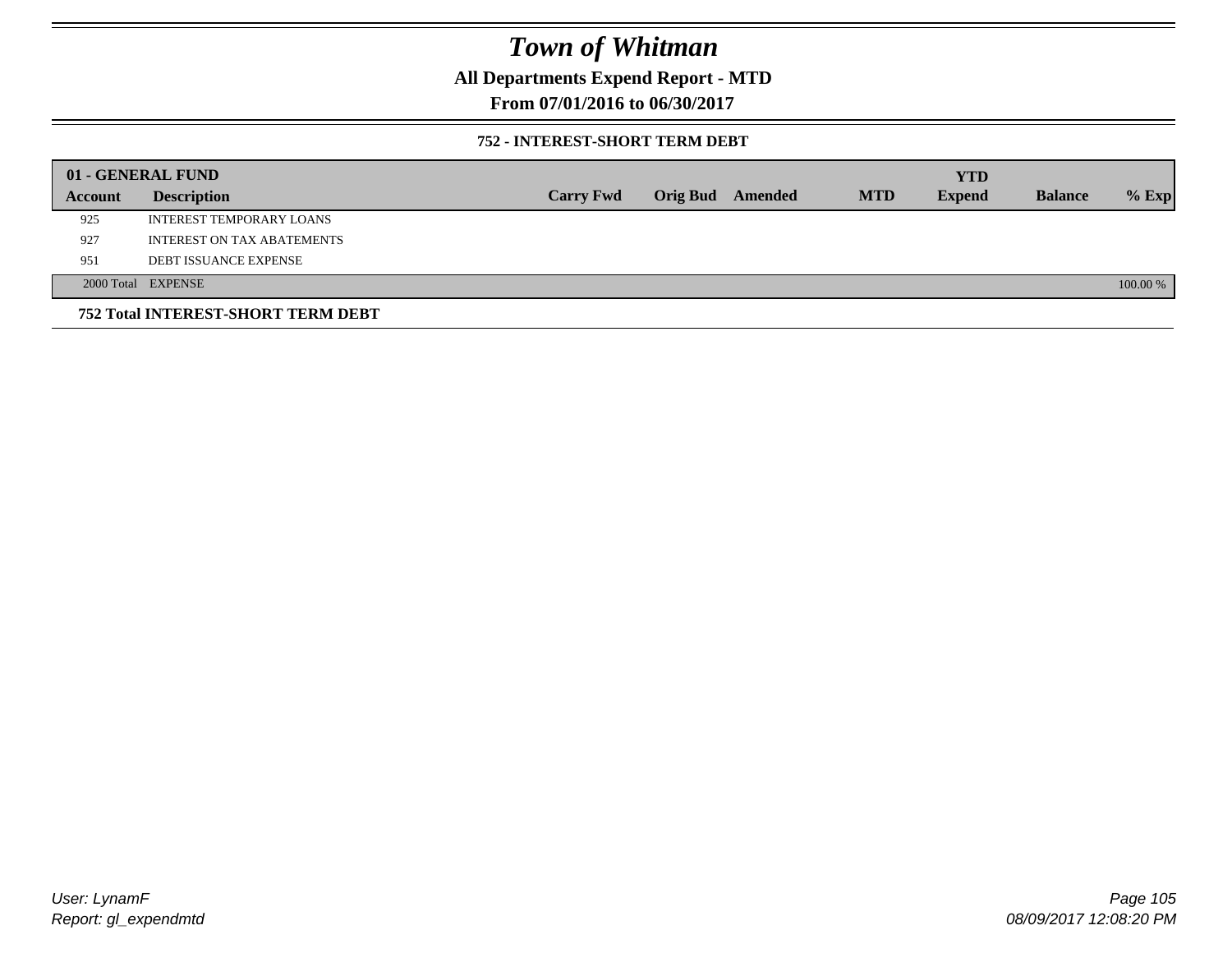**All Departments Expend Report - MTD**

**From 07/01/2016 to 06/30/2017**

#### **760 - AGENCY & REGISTRATION FEES**

|         | 01 - GENERAL FUND                    |                  |                         |            | YTD           |                |          |
|---------|--------------------------------------|------------------|-------------------------|------------|---------------|----------------|----------|
| Account | <b>Description</b>                   | <b>Carry Fwd</b> | <b>Orig Bud</b> Amended | <b>MTD</b> | <b>Expend</b> | <b>Balance</b> | $%$ Exp  |
| 252     | <b>SERVICES</b>                      |                  |                         |            |               |                |          |
|         | 2000 Total EXPENSE                   |                  |                         |            |               |                | 100.00 % |
|         | 760 Total AGENCY & REGISTRATION FEES |                  |                         |            |               |                |          |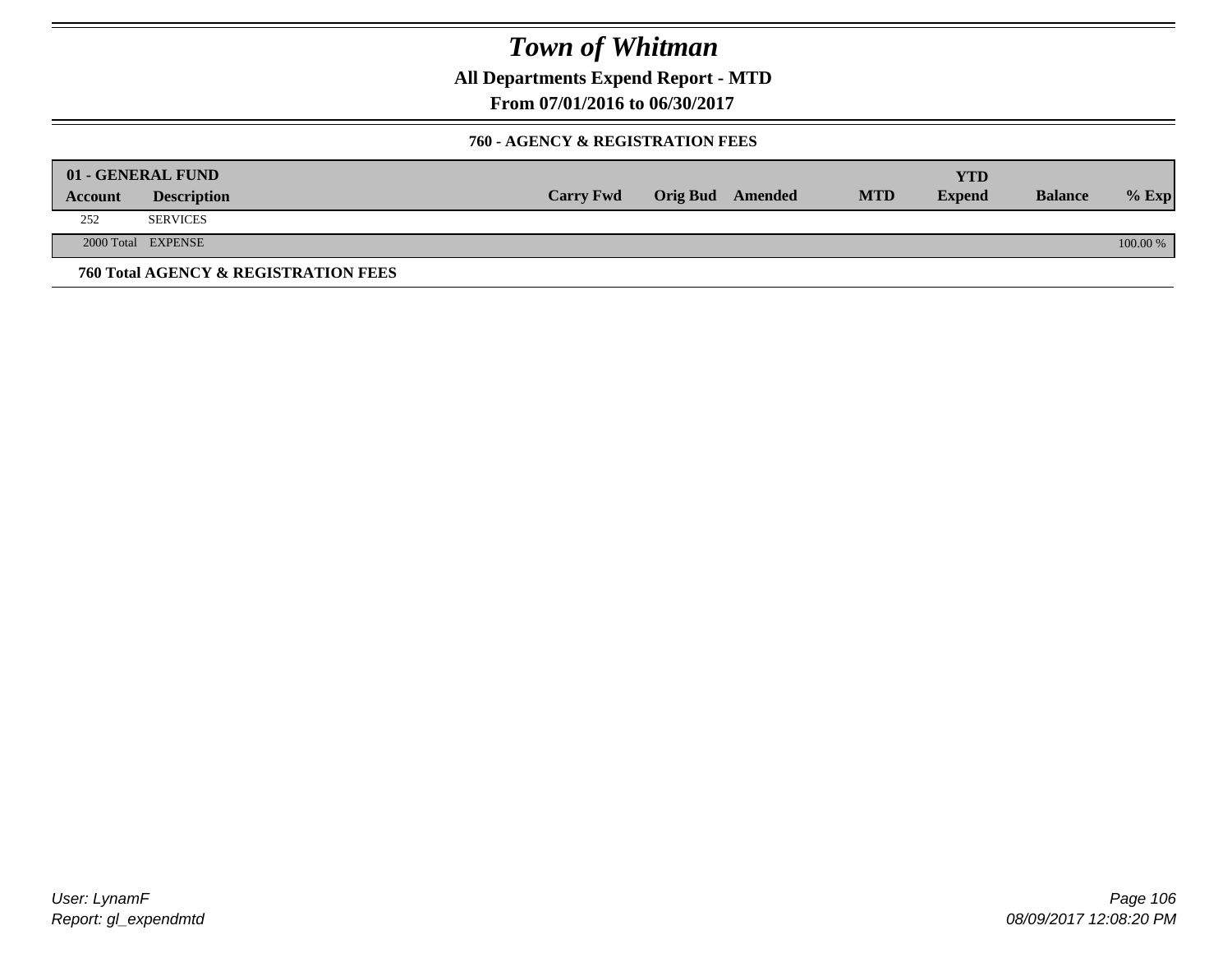### **All Departments Expend Report - MTD**

### **From 07/01/2016 to 06/30/2017**

#### **761 - DEBT ISSUE EXPENSE**

|         | 01 - GENERAL FUND                       |                  |          |                         |            | <b>YTD</b>    |                |         |
|---------|-----------------------------------------|------------------|----------|-------------------------|------------|---------------|----------------|---------|
| Account | <b>Description</b>                      | <b>Carry Fwd</b> |          | <b>Orig Bud</b> Amended | <b>MTD</b> | <b>Expend</b> | <b>Balance</b> | $%$ Exp |
| 252     | <b>SERVICES</b>                         |                  | 1,000.00 |                         |            | 666.66        | 333.34         |         |
| 255     | PRIOR YEAR ADJUSTMENT                   |                  |          |                         |            |               |                |         |
| 298     | RES. FND. TRAN. TITLE V DEBT ISSUE EXP. |                  |          |                         |            |               |                |         |
|         | 2000 Total EXPENSE                      |                  | 1,000.00 |                         |            | 666.66        | 333.34         | 66.66 % |
|         | <b>761 Total DEBT ISSUE EXPENSE</b>     |                  | 1,000.00 |                         |            | 666.66        | 333.34         |         |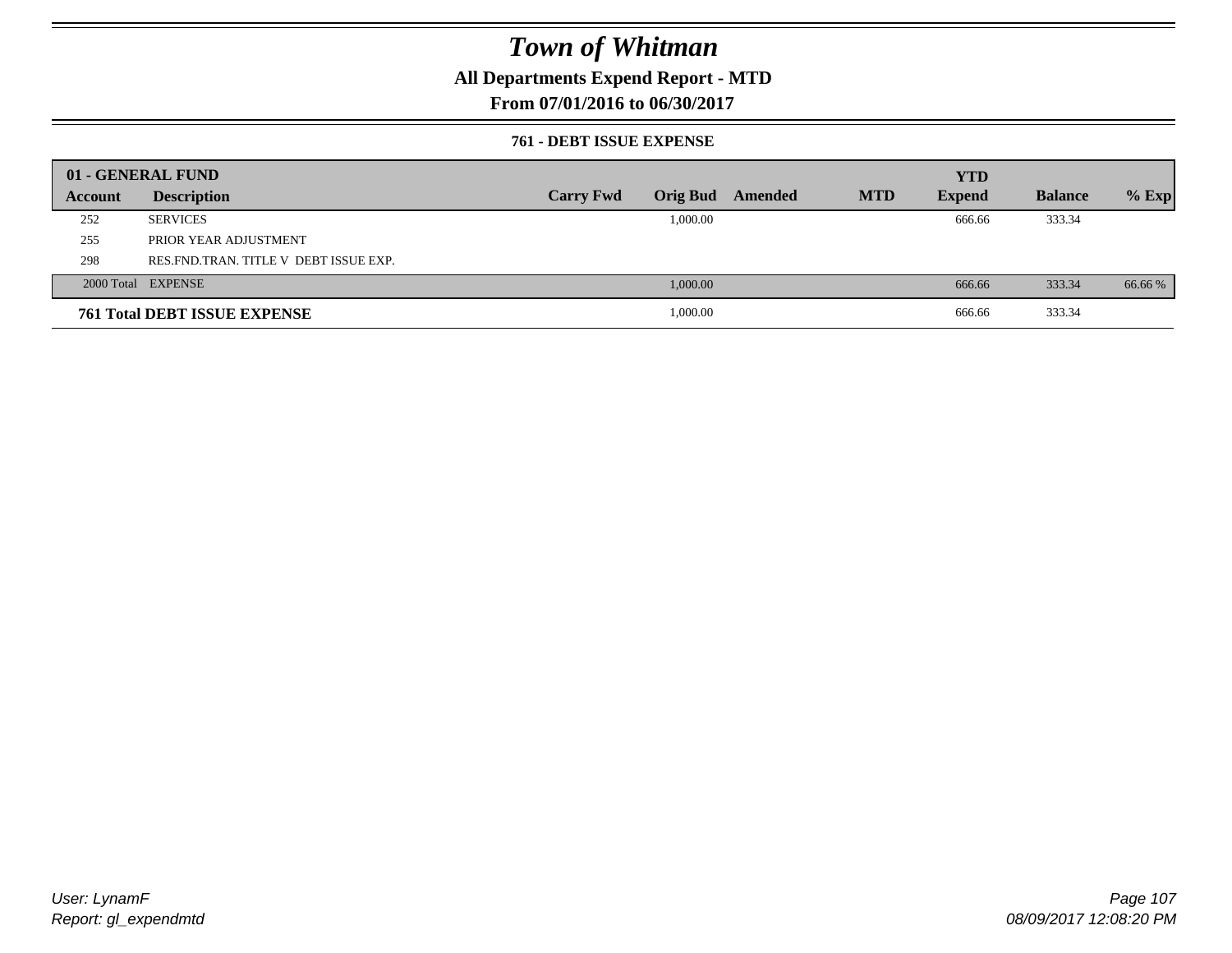### **All Departments Expend Report - MTD**

**From 07/01/2016 to 06/30/2017**

#### **820 - STATE ASSESSMENTS**

|            | 01 - GENERAL FUND                  |                  |                 |         |            | <b>YTD</b>    |                |          |
|------------|------------------------------------|------------------|-----------------|---------|------------|---------------|----------------|----------|
| Account    | <b>Description</b>                 | <b>Carry Fwd</b> | <b>Orig Bud</b> | Amended | <b>MTD</b> | <b>Expend</b> | <b>Balance</b> | $%$ Exp  |
| 640        | AIR POLLUTION CONTROL DISTRICT     |                  | 3,888.00        |         | 324.00     | 3,888.00      |                |          |
| 2002 Total | <b>EXPENSE</b>                     |                  | 3,888.00        |         | 324.00     | 3,888.00      |                | 100.00 % |
| 642        | OLD COLONY PLANNING COUNCIL        |                  | 5,277.00        |         | 439.00     | 5,277.00      |                |          |
| 2003 Total | <b>EXPENSE</b>                     |                  | 5,277.00        |         | 439.00     | 5,277.00      |                | 100.00 % |
| 644        | REGIONAL TRANSPORTATION AUTH.      |                  | 21,495.00       |         | 1,791.00   | 21,495.00     |                |          |
| 2005 Total | <b>EXPENSE</b>                     |                  | 21,495.00       |         | 1,791.00   | 21,495.00     |                | 100.00 % |
| 645        | RMV NON-RENEWAL SURCHARGE          |                  | 24,060.00       |         | 1,756.00   | 21,820.00     | 2,240.00       |          |
| 2006 Total | <b>EXPENSE</b>                     |                  | 24,060.00       |         | 1,756.00   | 21,820.00     | 2,240.00       | 90.68%   |
| 646        | MOSQUITO CONTROL                   |                  | 26,040.00       |         | 2,169.00   | 26,040.00     |                |          |
| 2007 Total | <b>EXPENSE</b>                     |                  | 26,040.00       |         | 2,169.00   | 26,040.00     |                | 100.00 % |
| 647        | <b>MBTA</b>                        |                  | 75,444.00       |         | 6,287.00   | 75,444.00     |                |          |
| 2009 Total | <b>EXPENSE</b>                     |                  | 75,444.00       |         | 6,287.00   | 75,444.00     |                | 100.00 % |
|            | <b>820 Total STATE ASSESSMENTS</b> |                  | 156,204.00      |         | 12,766.00  | 153,964.00    | 2,240.00       |          |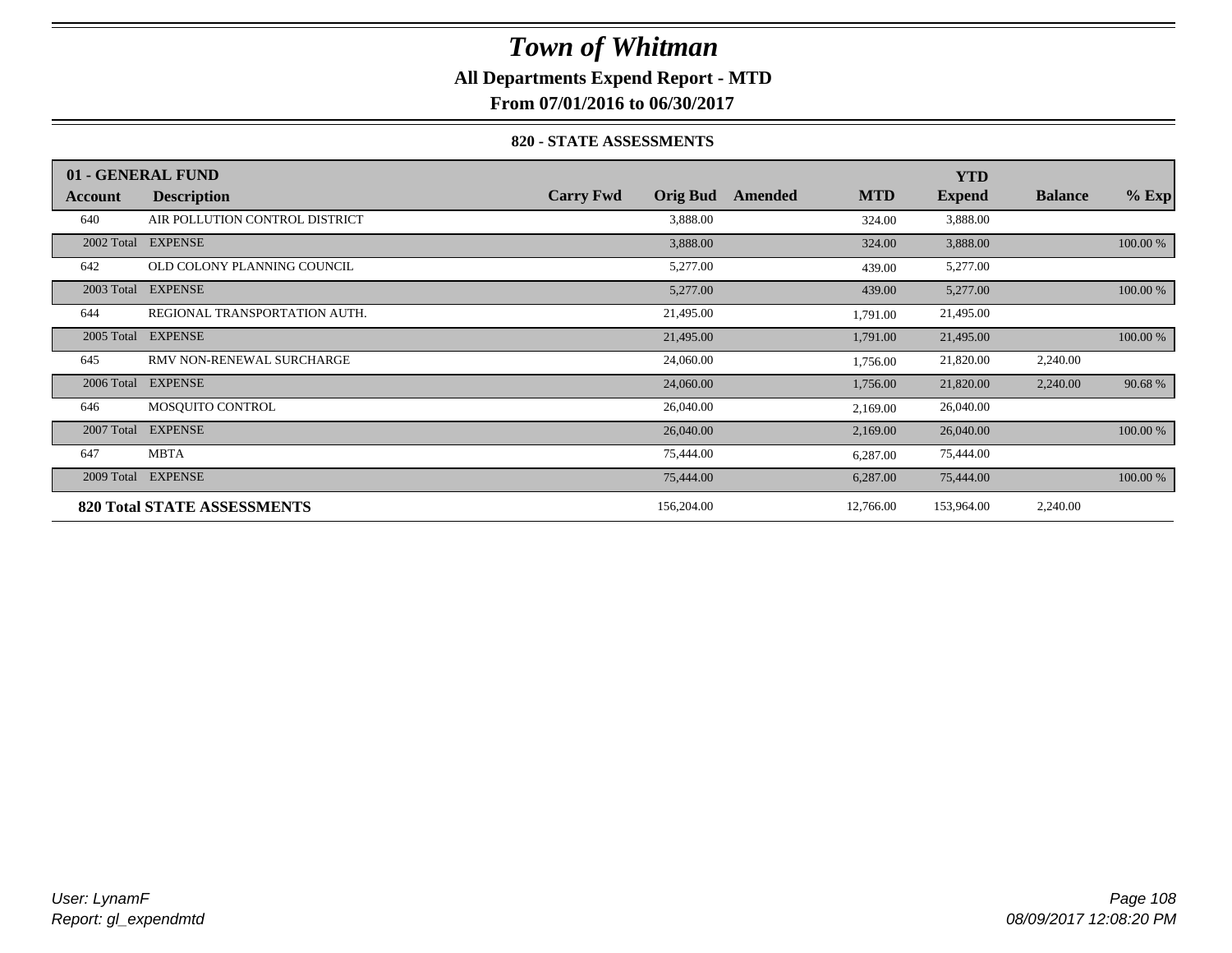### **All Departments Expend Report - MTD**

**From 07/01/2016 to 06/30/2017**

### **830 - COUNTY ASSESSMENT**

|                | 01 - GENERAL FUND                  |                  |           |                  |            | YTD           |                |         |
|----------------|------------------------------------|------------------|-----------|------------------|------------|---------------|----------------|---------|
| <b>Account</b> | <b>Description</b>                 | <b>Carry Fwd</b> |           | Orig Bud Amended | <b>MTD</b> | <b>Expend</b> | <b>Balance</b> | $%$ Exp |
| 622            | <b>COUNTY TAX</b>                  |                  | 29,378.00 |                  |            | 29,377.76     | 0.24           |         |
|                | 2000 Total EXPENSE                 |                  | 29,378,00 |                  |            | 29,377.76     | 0.24           | 99.99 % |
|                | <b>830 Total COUNTY ASSESSMENT</b> |                  | 29,378.00 |                  |            | 29,377.76     | 0.24           |         |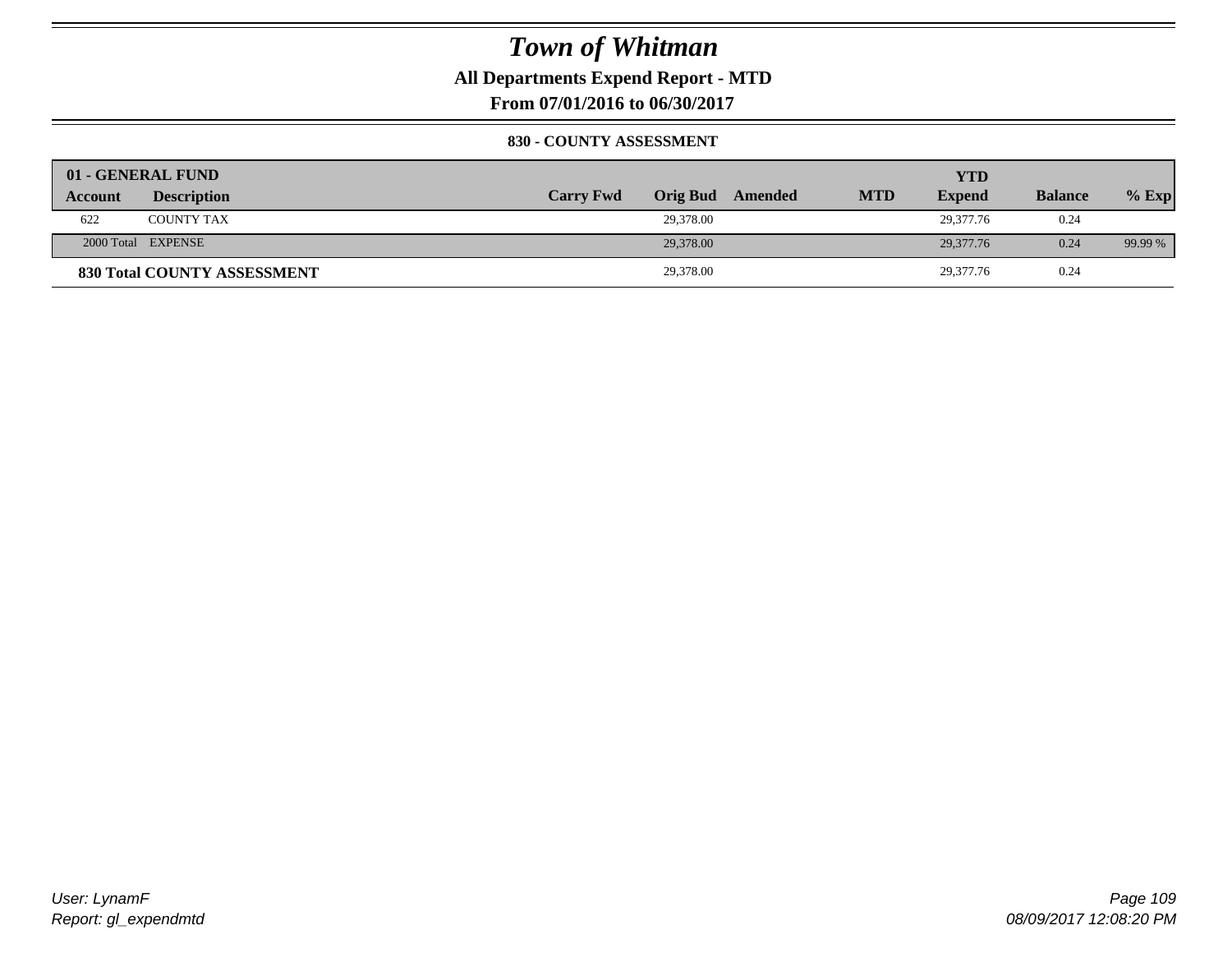### **All Departments Expend Report - MTD**

### **From 07/01/2016 to 06/30/2017**

### **870 - AGENCY**

|         | 01 - GENERAL FUND       |                  |                         |            | YTD           |                |            |
|---------|-------------------------|------------------|-------------------------|------------|---------------|----------------|------------|
| Account | <b>Description</b>      | <b>Carry Fwd</b> | <b>Orig Bud</b> Amended | <b>MTD</b> | <b>Expend</b> | <b>Balance</b> | $%$ Exp    |
| 899     | EXCHANGE ACCOUNT        |                  |                         |            |               |                |            |
|         | 2002 Total EXPENSE      |                  |                         |            |               |                | $100.00\%$ |
|         | <b>870 Total AGENCY</b> |                  |                         |            |               |                |            |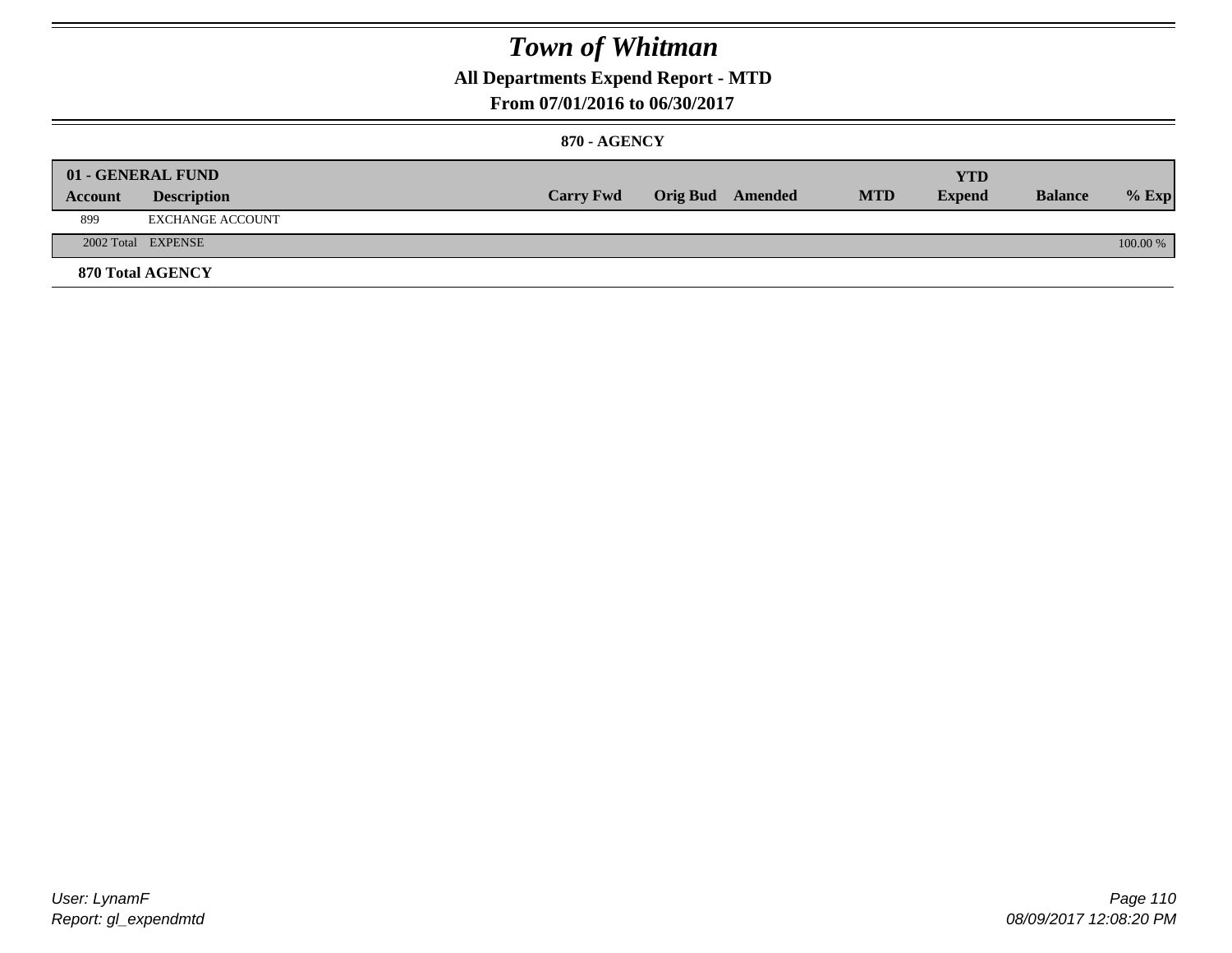**All Departments Expend Report - MTD**

**From 07/01/2016 to 06/30/2017**

### **877 - OFF-SITE STOR.RECORDS RETENT.**

|         | 01 - GENERAL FUND                       |                  |                         |            | <b>YTD</b>    |                |            |
|---------|-----------------------------------------|------------------|-------------------------|------------|---------------|----------------|------------|
| Account | <b>Description</b>                      | <b>Carry Fwd</b> | <b>Orig Bud</b> Amended | <b>MTD</b> | <b>Expend</b> | <b>Balance</b> | $%$ Exp    |
| 585     | MISCELLANEOUS EXPENSE                   |                  |                         |            |               |                |            |
|         | 2000 Total EXPENSE                      |                  |                         |            |               |                | $100.00\%$ |
|         | 877 Total OFF-SITE STOR.RECORDS RETENT. |                  |                         |            |               |                |            |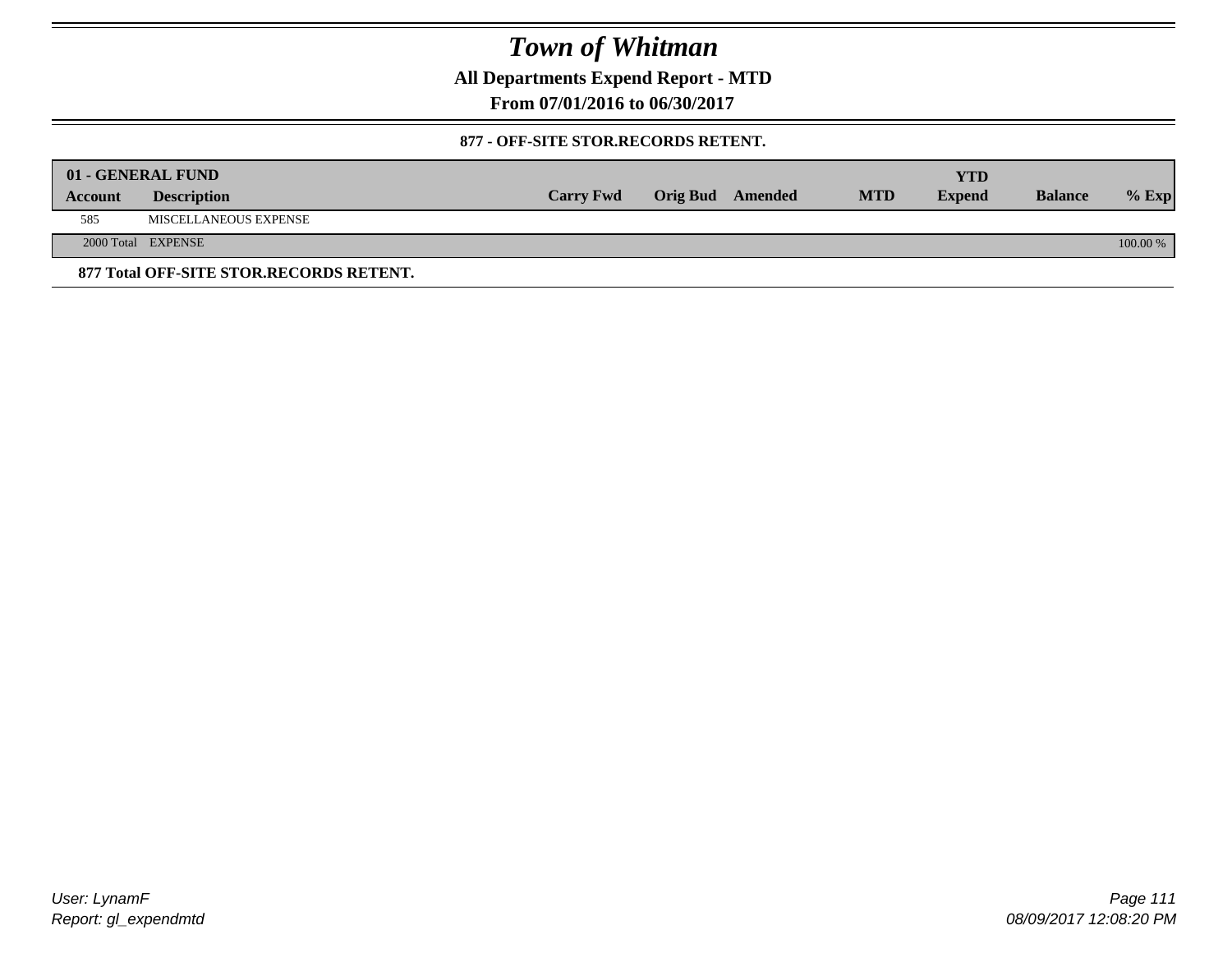### **All Departments Expend Report - MTD**

**From 07/01/2016 to 06/30/2017**

### **878 - OTHER FINANCING USES**

|         | 01 - GENERAL FUND                     |                  |                 |         |            | <b>YTD</b>    |                |          |
|---------|---------------------------------------|------------------|-----------------|---------|------------|---------------|----------------|----------|
| Account | <b>Description</b>                    | <b>Carry Fwd</b> | <b>Orig Bud</b> | Amended | <b>MTD</b> | <b>Expend</b> | <b>Balance</b> | $%$ Exp  |
| 401     | WTR/SWR CAPITAL PROJ. FIND            |                  |                 |         |            |               |                |          |
| 403     | <b>CAPITAL PROJECT FUND</b>           |                  |                 |         |            |               |                |          |
| 404     | <b>SPECIAL REVENUE FUND</b>           |                  |                 |         | 452.88     | 452.88        | $-452.88$      |          |
| 405     | WATER/SEWER ENTERPRISE FUND           |                  |                 |         |            |               |                |          |
| 406     | <b>TRUST FUNDS</b>                    |                  | 140,000.00      |         |            | 140,000.00    |                |          |
| 407     | <b>AGENCY FUND</b>                    |                  |                 |         |            |               |                |          |
|         | 2100 Total INTERFUND TRANSFERS        |                  | 140,000.00      |         | 452.88     | 140,452.88    | $-452.88$      | 100.32 % |
|         | <b>878 Total OTHER FINANCING USES</b> |                  | 140,000.00      |         | 452.88     | 140,452.88    | $-452.88$      |          |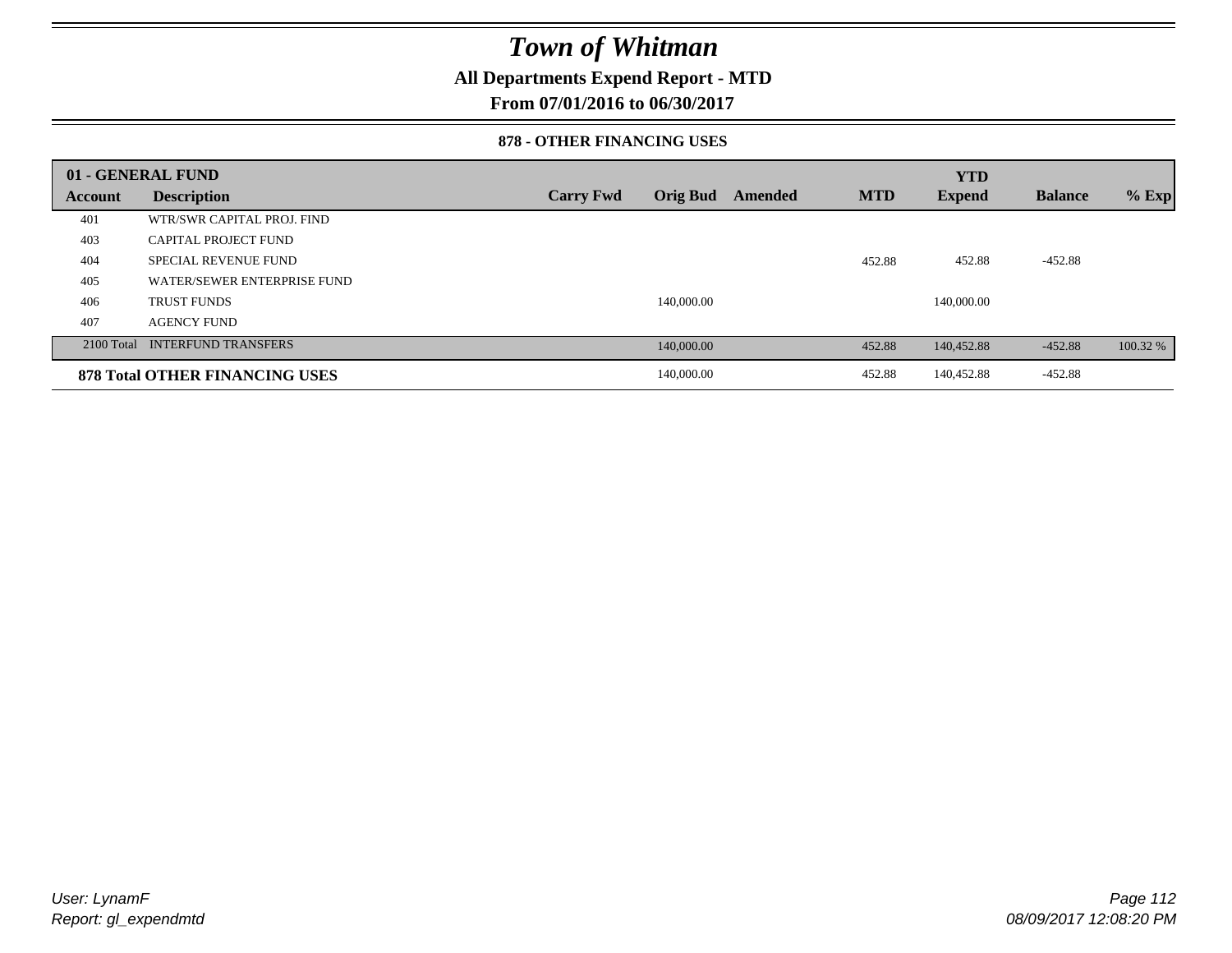### **All Departments Expend Report - MTD**

### **From 07/01/2016 to 06/30/2017**

### **910 - UNPAID BILLS**

|         | 01 - GENERAL FUND          |                  |                  |            | <b>YTD</b>    |                |          |
|---------|----------------------------|------------------|------------------|------------|---------------|----------------|----------|
| Account | <b>Description</b>         | <b>Carry Fwd</b> | Orig Bud Amended | <b>MTD</b> | <b>Expend</b> | <b>Balance</b> | $%$ Exp  |
| 112     | <b>SALARIES</b>            |                  |                  |            |               |                |          |
|         | 1000 Total SALARIES        |                  |                  |            |               |                | 100.00 % |
| 585     | MISCELLANEOUS EXPENSE      |                  |                  |            |               |                |          |
|         | 2000 Total EXPENSE         |                  |                  |            |               |                | 100.00 % |
| 945     | <b>FY2013 ENCUMBRANCES</b> |                  |                  |            |               |                |          |
|         | 2001 Total EXPENSE         |                  |                  |            |               |                | 100.00 % |
|         | 910 Total UNPAID BILLS     |                  |                  |            |               |                |          |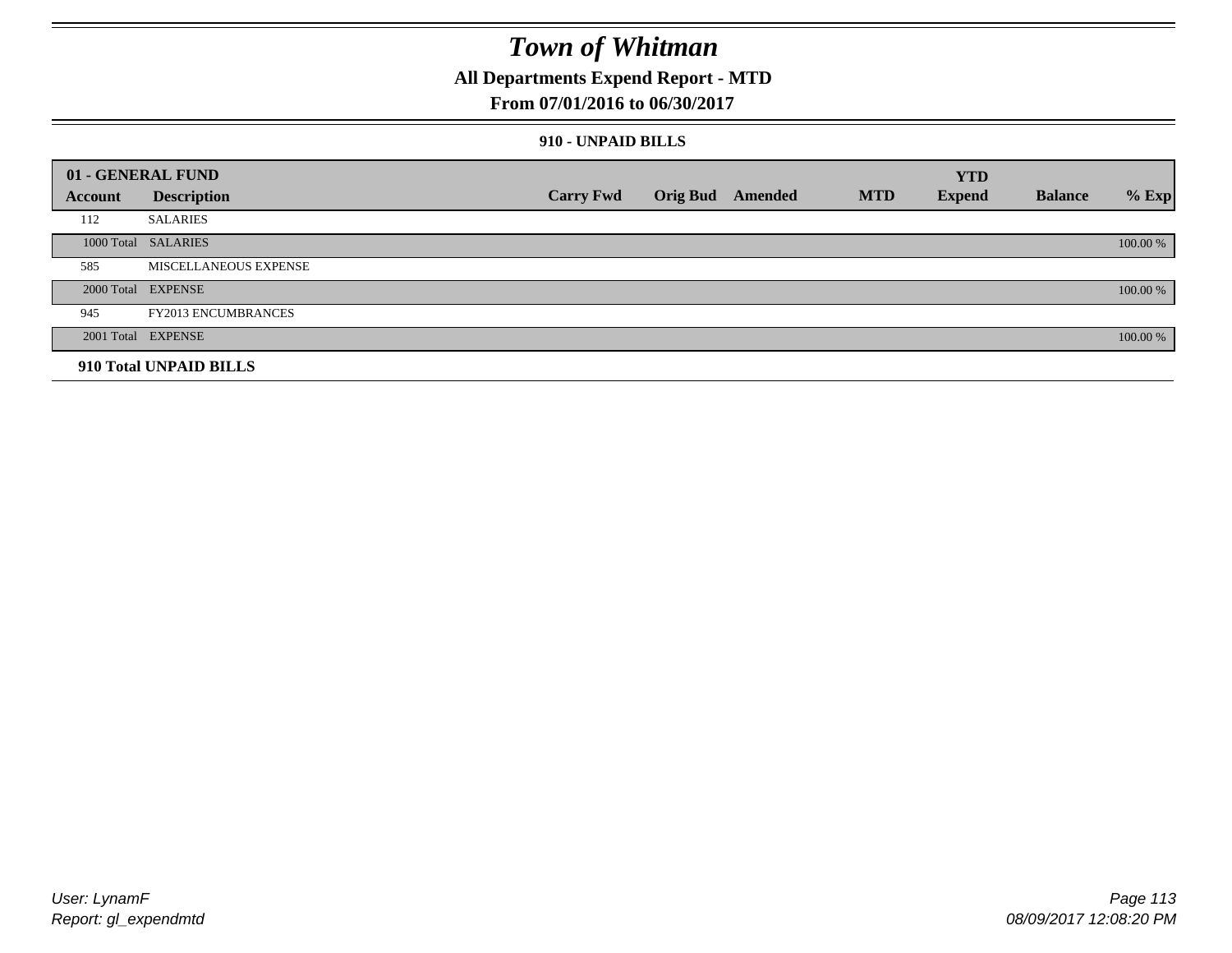### **All Departments Expend Report - MTD**

**From 07/01/2016 to 06/30/2017**

#### **911 - RETIREMENT**

|         | 01 - GENERAL FUND          |                  |                 |         |            | <b>YTD</b>    |                |          |
|---------|----------------------------|------------------|-----------------|---------|------------|---------------|----------------|----------|
| Account | <b>Description</b>         | <b>Carry Fwd</b> | <b>Orig Bud</b> | Amended | <b>MTD</b> | <b>Expend</b> | <b>Balance</b> | $%$ Exp  |
| 170     | <b>COUNTY RETIREMENT</b>   |                  | 1,812,841.00    |         |            | 1,812,841.00  |                |          |
|         | 2000 Total EXPENSE         |                  | 1,812,841.00    |         |            | 1,812,841.00  |                | 100.00 % |
| 169     | STATE RETIREMENT-SECT.59A  |                  |                 |         |            |               |                |          |
|         | 2001 Total EXPENSE         |                  |                 |         |            |               |                | 100.00 % |
| 943     | <b>FY2012 ENCUMBRANCES</b> |                  |                 |         |            |               |                |          |
|         | 2002 Total EXPENSE         |                  |                 |         |            |               |                | 100.00 % |
|         | 911 Total RETIREMENT       |                  | 1,812,841.00    |         |            | 1,812,841.00  |                |          |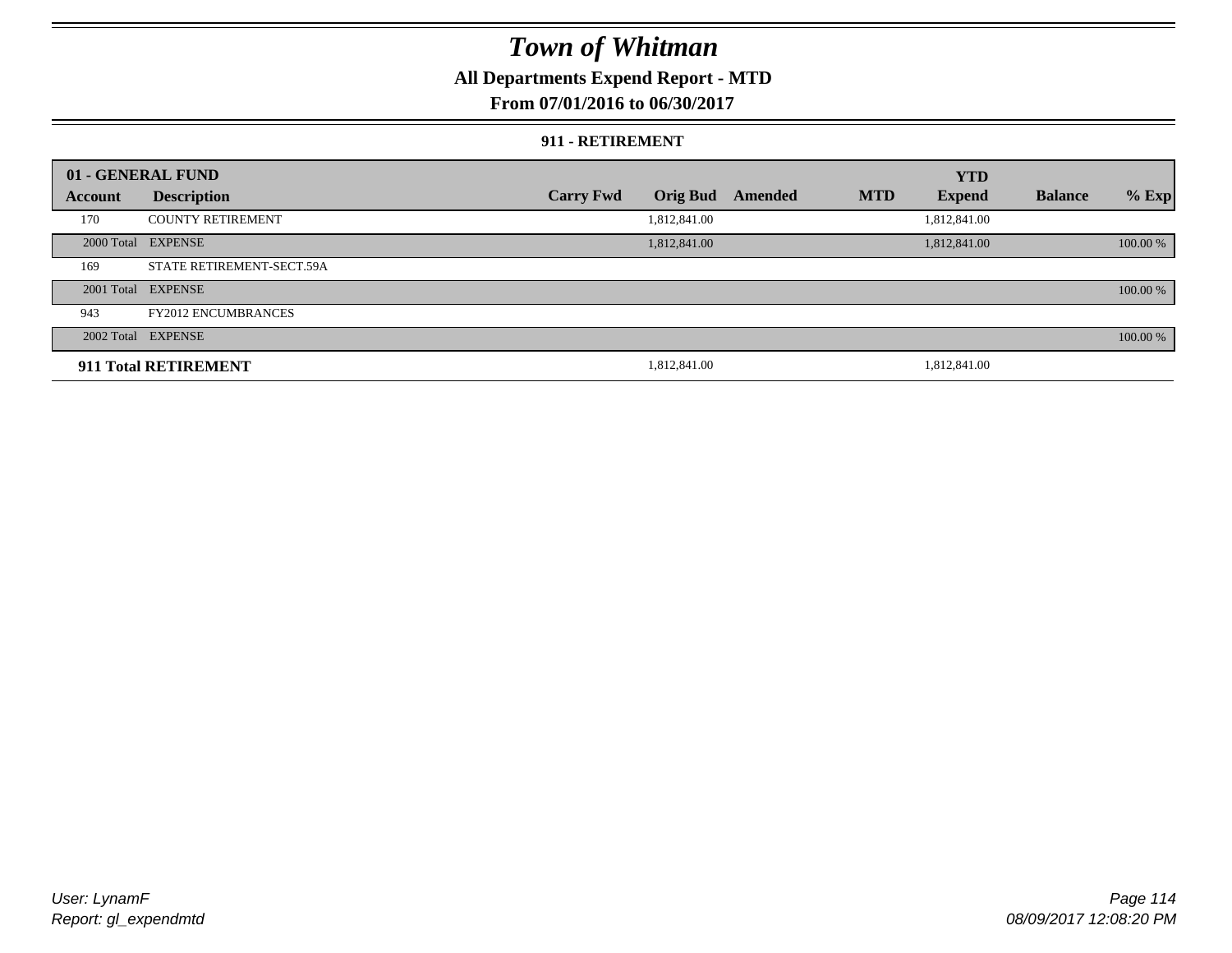**All Departments Expend Report - MTD**

**From 07/01/2016 to 06/30/2017**

### **912 - WORKER'S COMPENSATION**

|         | 01 - GENERAL FUND               |                  |                  |            | <b>YTD</b>    |                |          |
|---------|---------------------------------|------------------|------------------|------------|---------------|----------------|----------|
| Account | <b>Description</b>              | <b>Carry Fwd</b> | Orig Bud Amended | <b>MTD</b> | <b>Expend</b> | <b>Balance</b> | $%$ Exp  |
| 171     | <b>WORKER'S COMPENSATION</b>    |                  |                  |            |               |                |          |
|         | 2000 Total EXPENSE              |                  |                  |            |               |                | 100.00 % |
|         | 912 Total WORKER'S COMPENSATION |                  |                  |            |               |                |          |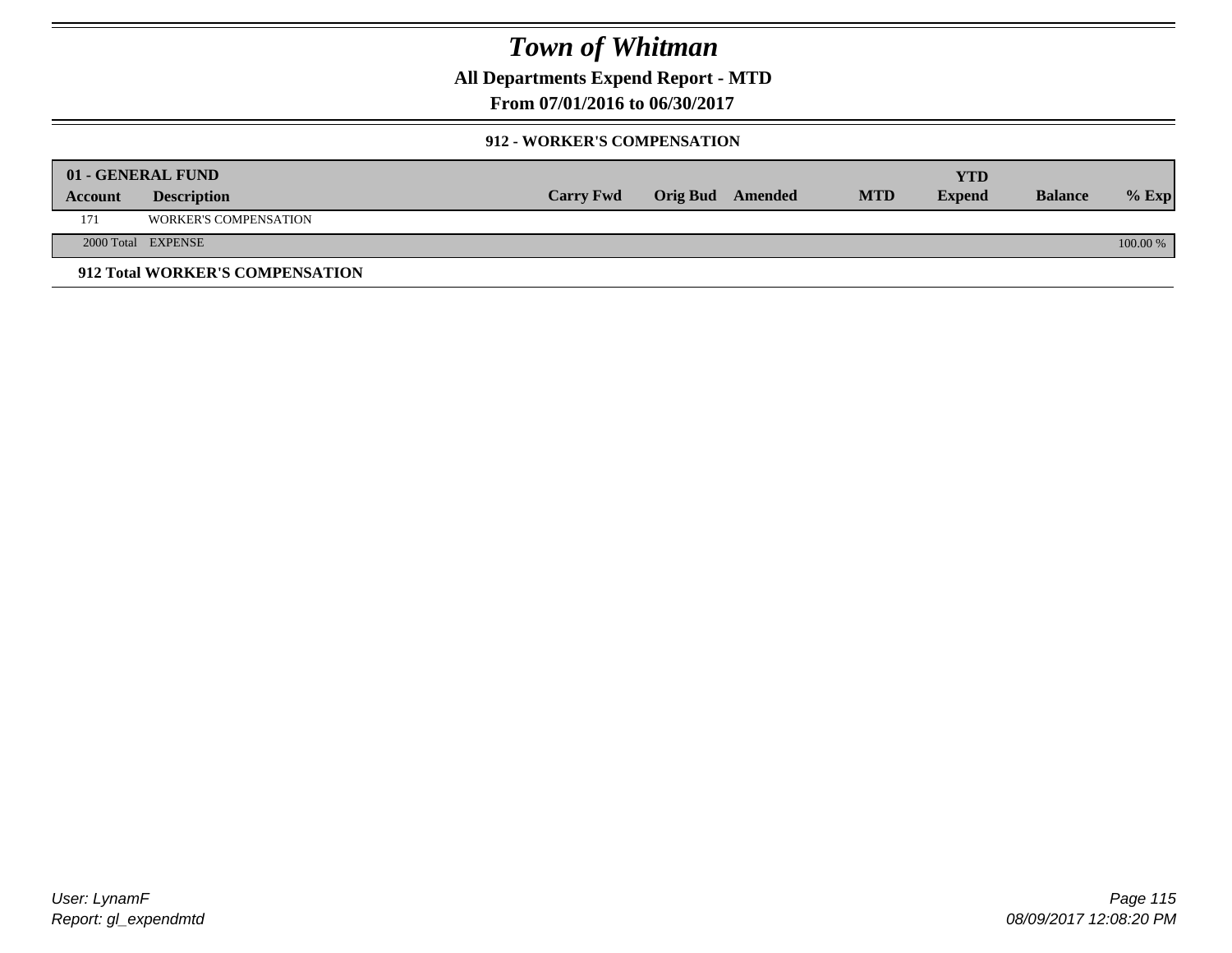**All Departments Expend Report - MTD**

**From 07/01/2016 to 06/30/2017**

### **913 - UNEMPLOYMENT COMPENSATION**

|         | 01 - GENERAL FUND                   |                  |                 |         |            | <b>YTD</b>    |                |          |
|---------|-------------------------------------|------------------|-----------------|---------|------------|---------------|----------------|----------|
| Account | <b>Description</b>                  | <b>Carry Fwd</b> | <b>Orig Bud</b> | Amended | <b>MTD</b> | <b>Expend</b> | <b>Balance</b> | $%$ Exp  |
| 172     | UNEMPLOYMENT INSURANCE              |                  | 8,000.00        |         |            |               | 8,000.00       |          |
|         | 2000 Total EXPENSE                  |                  | 8,000.00        |         |            |               | 8,000.00       | 0.00 %   |
| 939     | <b>FY2015 ENCUMBRANCES</b>          |                  |                 |         |            |               |                |          |
| 940     | <b>FY2016 ENCUMBRANCES</b>          |                  |                 |         |            |               |                |          |
| 948     | <b>FY07 ENCUMBRANCES</b>            |                  |                 |         |            |               |                |          |
| 958     | <b>FY2005 ENCUMBRANCES</b>          |                  |                 |         |            |               |                |          |
| 959     | <b>FY2006 ENCUMBRANCES</b>          |                  |                 |         |            |               |                |          |
| 943     | <b>FY2012 ENCUMBRANCES</b>          |                  |                 |         |            |               |                |          |
|         | 2001 Total EXPENSE                  |                  |                 |         |            |               |                | 100.00 % |
|         | 913 Total UNEMPLOYMENT COMPENSATION |                  | 8,000.00        |         |            |               | 8,000.00       |          |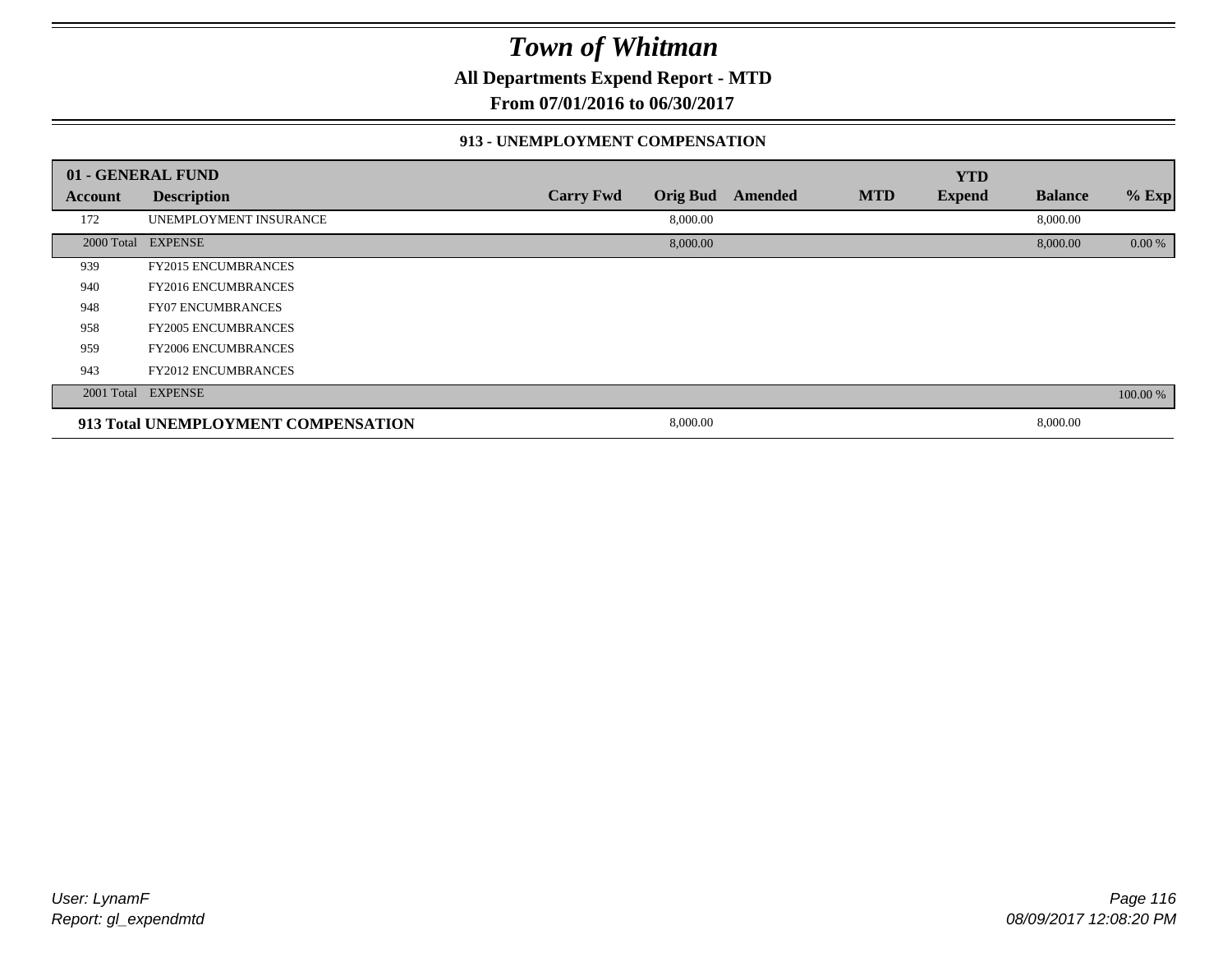**All Departments Expend Report - MTD**

**From 07/01/2016 to 06/30/2017**

### **914 - HEALTH/LIFE INSURANCE-TOWN MATCH**

|            | 01 - GENERAL FUND                          |                  |                 |           |            | <b>YTD</b>    |                |          |
|------------|--------------------------------------------|------------------|-----------------|-----------|------------|---------------|----------------|----------|
| Account    | <b>Description</b>                         | <b>Carry Fwd</b> | <b>Orig Bud</b> | Amended   | <b>MTD</b> | <b>Expend</b> | <b>Balance</b> | % Exp    |
| 175        | LIFE INSURANCE                             |                  |                 |           |            | 8,564.12      | $-8,564.12$    |          |
| 180        | FLEX BENEFITS FEES                         |                  |                 | $-350.00$ | 220.00     | 1,300.00      | $-1,650.00$    |          |
| 181        | MANDATORY DEF.COMP.EXP.                    |                  |                 |           |            |               |                |          |
| 941        | FY 2017 ENCUMBRANCES                       |                  |                 | 350.00    |            |               | 350.00         |          |
| 174        | HEALTH INSURANCE                           |                  | 1,294,000.00    |           |            | 1,220,504.55  | 73,495.45      |          |
| 2000 Total | <b>EXPENSE</b>                             |                  | 1,294,000.00    |           | 220.00     | 1,230,368.67  | 63,631.33      | 95.08 %  |
| 945        | <b>FY2013 ENCUMBRANCES</b>                 |                  |                 |           |            |               |                |          |
| 949        | <b>FY2014 ENCUMBRANCES</b>                 |                  |                 |           |            |               |                |          |
| 953        | <b>FY2009 ENCUMBRANCES</b>                 |                  |                 |           |            |               |                |          |
| 958        | FY2005 ENCUMBRANCES                        |                  |                 |           |            |               |                |          |
| 943        | <b>FY2012 ENCUMBRANCES</b>                 |                  |                 |           |            |               |                |          |
| 2001 Total | <b>EXPENSE</b>                             |                  |                 |           |            |               |                | 100.00 % |
|            | 914 Total HEALTH/LIFE INSURANCE-TOWN MATCH |                  | 1,294,000.00    |           | 220.00     | 1,230,368.67  | 63,631.33      |          |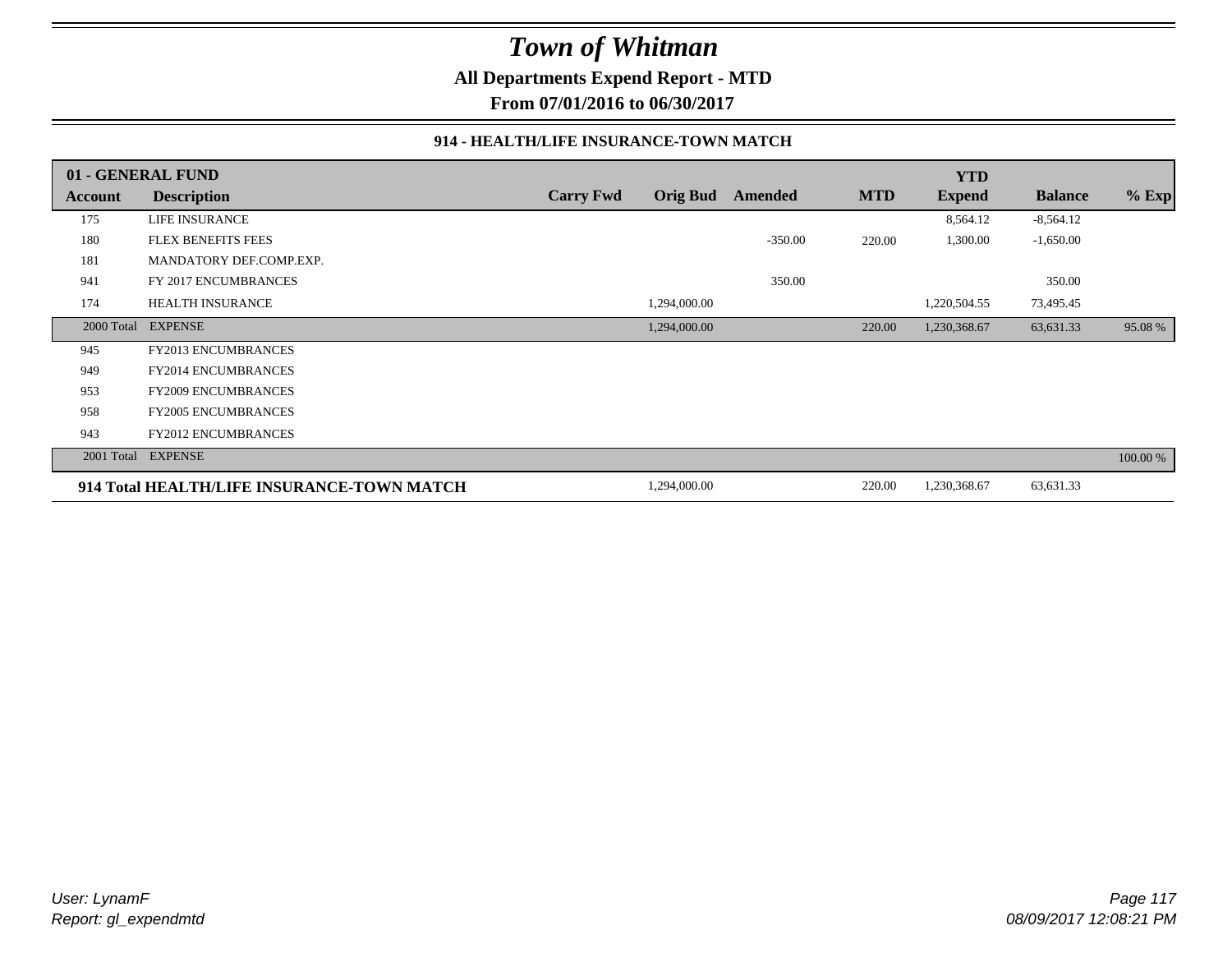**All Departments Expend Report - MTD**

**From 07/01/2016 to 06/30/2017**

### **915 - OPEIU SICK LEAVE BUY-OUT**

|         | 01 - GENERAL FUND                  |                  |                         |            | YTD           |                |          |
|---------|------------------------------------|------------------|-------------------------|------------|---------------|----------------|----------|
| Account | <b>Description</b>                 | <b>Carry Fwd</b> | <b>Orig Bud</b> Amended | <b>MTD</b> | <b>Expend</b> | <b>Balance</b> | $%$ Exp  |
| 112     | SALARIES                           |                  |                         |            |               |                |          |
|         | 1000 Total SALARIES                |                  |                         |            |               |                | 100.00 % |
|         | 915 Total OPEIU SICK LEAVE BUY-OUT |                  |                         |            |               |                |          |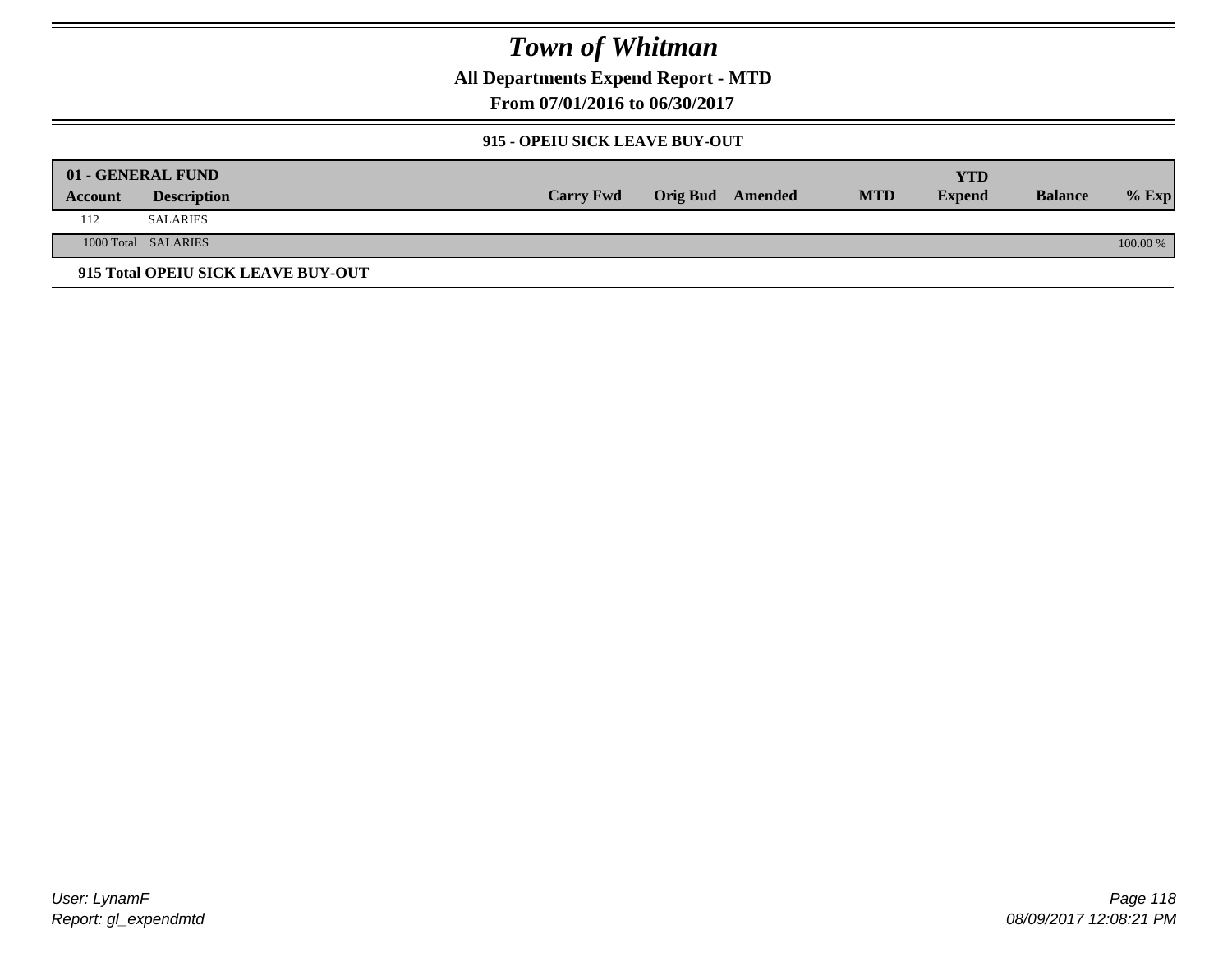**All Departments Expend Report - MTD**

**From 07/01/2016 to 06/30/2017**

### **916 - OPEIU FY01 RETROACTIVE**

|         | 01 - GENERAL FUND                |                  |                         |            | YTD           |                |          |
|---------|----------------------------------|------------------|-------------------------|------------|---------------|----------------|----------|
| Account | <b>Description</b>               | <b>Carry Fwd</b> | <b>Orig Bud</b> Amended | <b>MTD</b> | <b>Expend</b> | <b>Balance</b> | $%$ Exp  |
| 112     | <b>SALARIES</b>                  |                  |                         |            |               |                |          |
|         | 1000 Total SALARIES              |                  |                         |            |               |                | 100.00 % |
|         | 916 Total OPEIU FY01 RETROACTIVE |                  |                         |            |               |                |          |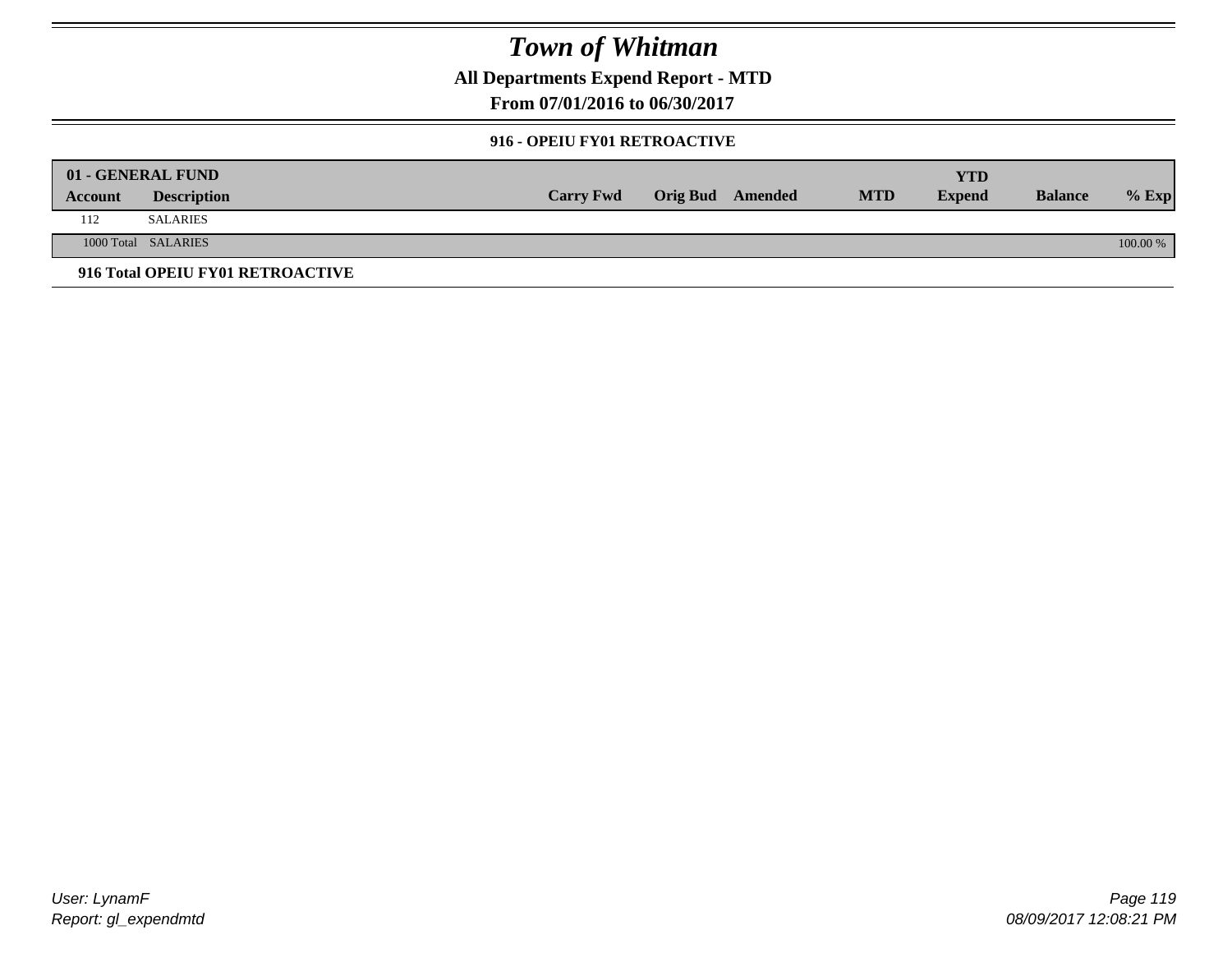**All Departments Expend Report - MTD**

**From 07/01/2016 to 06/30/2017**

### **917 - OPEIU DEPARTMENT HEAD COVERAGE**

|         | 01 - GENERAL FUND                        |                  |                  |            | <b>YTD</b>    |                |          |
|---------|------------------------------------------|------------------|------------------|------------|---------------|----------------|----------|
| Account | <b>Description</b>                       | <b>Carry Fwd</b> | Orig Bud Amended | <b>MTD</b> | <b>Expend</b> | <b>Balance</b> | $%$ Exp  |
| 112     | SALARIES                                 |                  |                  |            |               |                |          |
|         | 1000 Total SALARIES                      |                  |                  |            |               |                | 100.00 % |
|         | 917 Total OPEIU DEPARTMENT HEAD COVERAGE |                  |                  |            |               |                |          |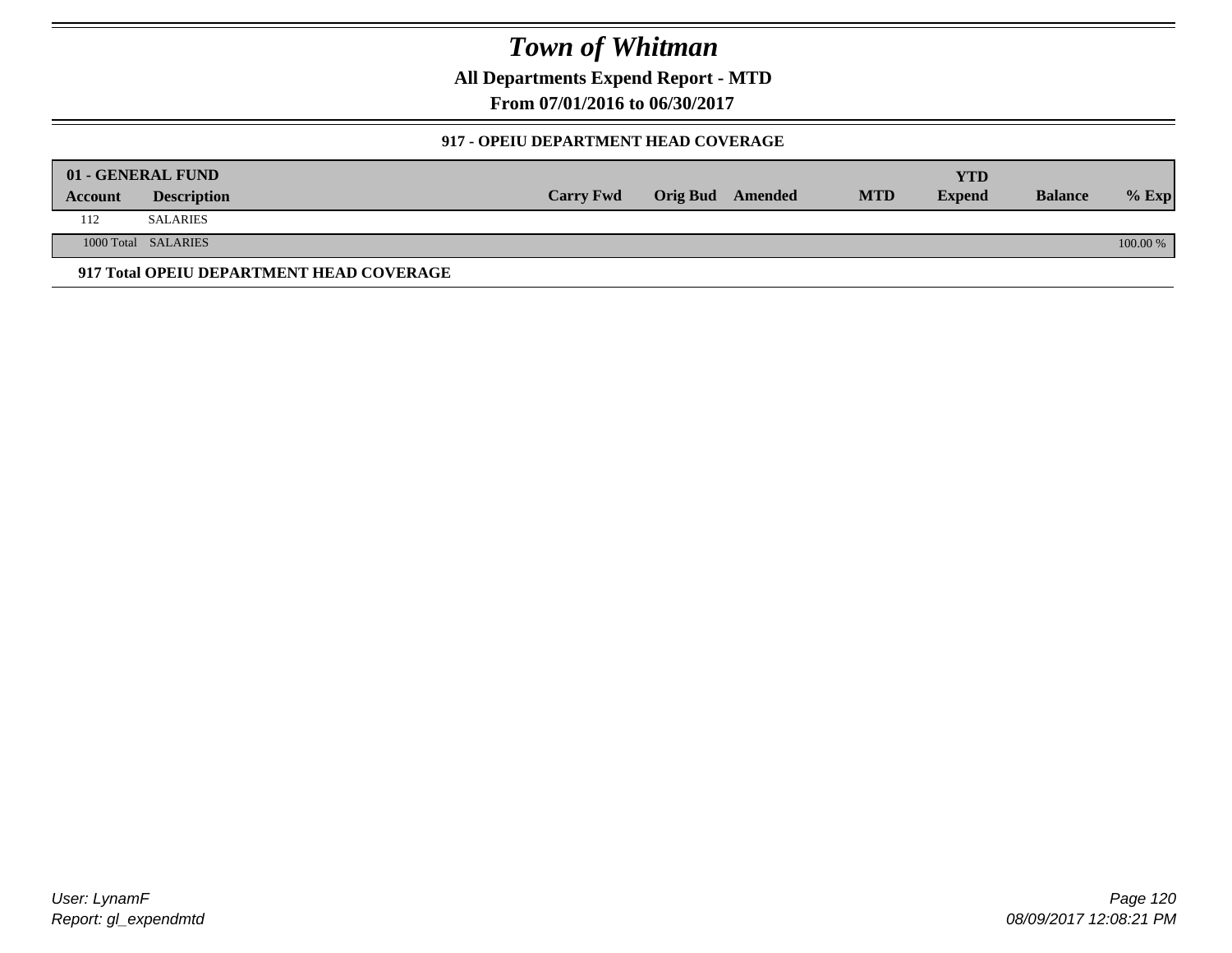### **All Departments Expend Report - MTD**

**From 07/01/2016 to 06/30/2017**

### **919 - PAYROLL TAXES - TOWN MATCH**

|         | 01 - GENERAL FUND                    |                  |            |         |            | <b>YTD</b>    |                |          |
|---------|--------------------------------------|------------------|------------|---------|------------|---------------|----------------|----------|
| Account | <b>Description</b>                   | <b>Carry Fwd</b> | Orig Bud   | Amended | <b>MTD</b> | <b>Expend</b> | <b>Balance</b> | $%$ Exp  |
| 177     | F.I.C.A.                             |                  |            |         |            |               |                |          |
| 181     | MANDATORY DEF.COMP.EXP.              |                  |            |         |            | 835.80        | $-835.80$      |          |
| 176     | MEDICARE TAX                         |                  | 122,000.00 | 22.55   | 14.078.58  | 121,186.75    | 835.80         |          |
|         | 2000 Total EXPENSE                   |                  | 122,000.00 | 22.55   | 14,078.58  | 122,022.55    |                | 100.00 % |
| 941     | FY 2017 ENCUMBRANCES                 |                  |            |         |            |               |                |          |
|         | 2001 Total EXPENSE                   |                  |            |         |            |               |                | 100.00 % |
|         | 919 Total PAYROLL TAXES - TOWN MATCH |                  | 122,000.00 | 22.55   | 14,078.58  | 122,022.55    |                |          |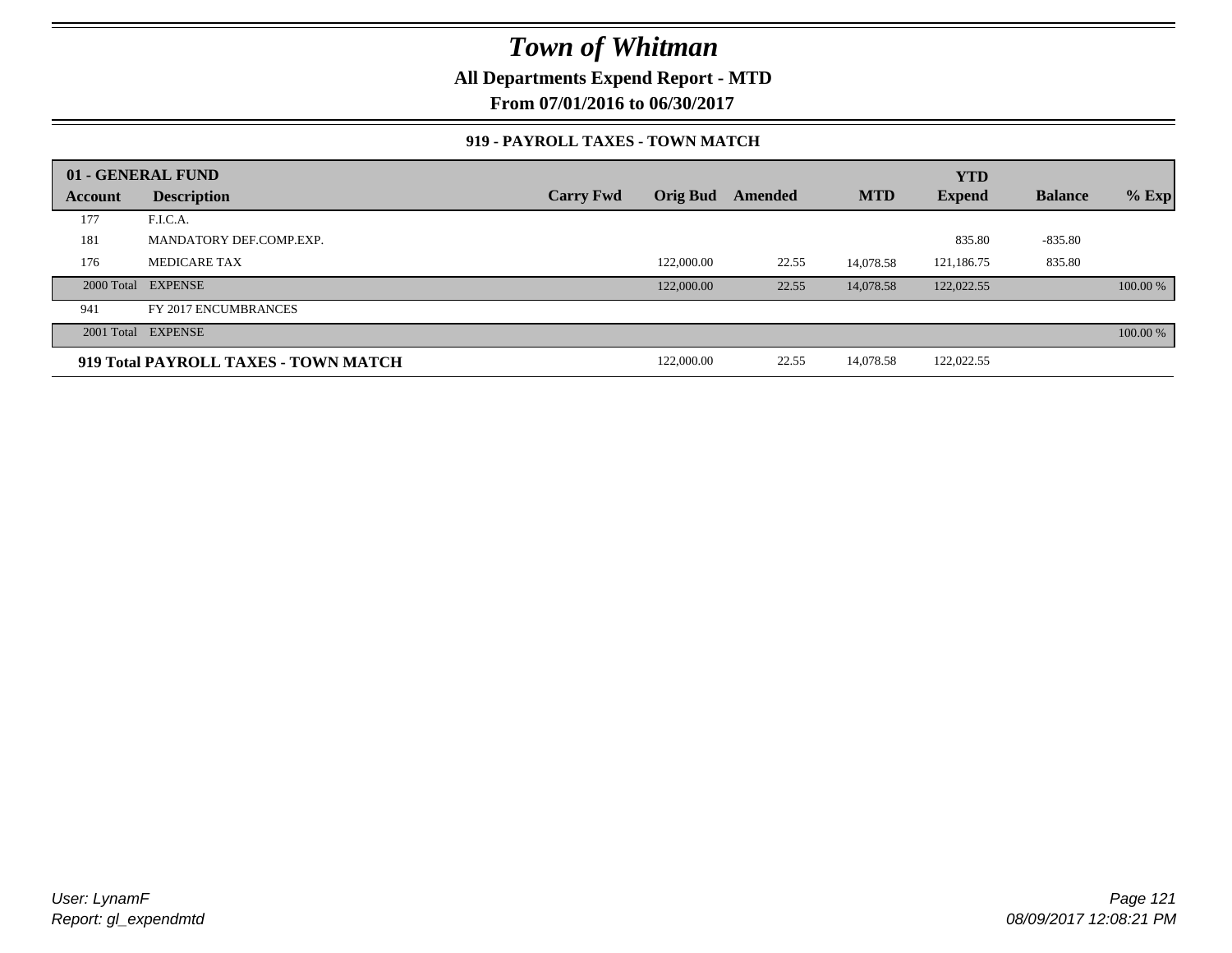### **All Departments Expend Report - MTD**

**From 07/01/2016 to 06/30/2017**

### **945 - LIABILITY INSURANCE**

|                | 01 - GENERAL FUND                |                  |                 |                |            | <b>YTD</b>    |                |          |
|----------------|----------------------------------|------------------|-----------------|----------------|------------|---------------|----------------|----------|
| <b>Account</b> | <b>Description</b>               | <b>Carry Fwd</b> | <b>Orig Bud</b> | <b>Amended</b> | <b>MTD</b> | <b>Expend</b> | <b>Balance</b> | $%$ Exp  |
| 740            | <b>INSURANCE PREMIUMS</b>        |                  | 313,000.00      |                | 3,109.94   | 302,966.67    | 10,033.33      |          |
| 742            | <b>INSURANCE SEMINARS</b>        |                  |                 |                |            |               |                |          |
| 743            | <b>INSURANCE-BID ADVERTISING</b> |                  |                 |                |            |               |                |          |
|                | 2000 Total EXPENSE               |                  | 313,000.00      |                | 3,109.94   | 302,966.67    | 10,033.33      | 96.79 %  |
| 939            | <b>FY2015 ENCUMBRANCES</b>       |                  |                 |                |            |               |                |          |
| 943            | <b>FY2012 ENCUMBRANCES</b>       |                  |                 |                |            |               |                |          |
| 945            | <b>FY2013 ENCUMBRANCES</b>       |                  |                 |                |            |               |                |          |
|                | 2001 Total EXPENSE               |                  |                 |                |            |               |                | 100.00 % |
|                | 945 Total LIABILITY INSURANCE    |                  | 313,000.00      |                | 3,109.94   | 302,966.67    | 10,033.33      |          |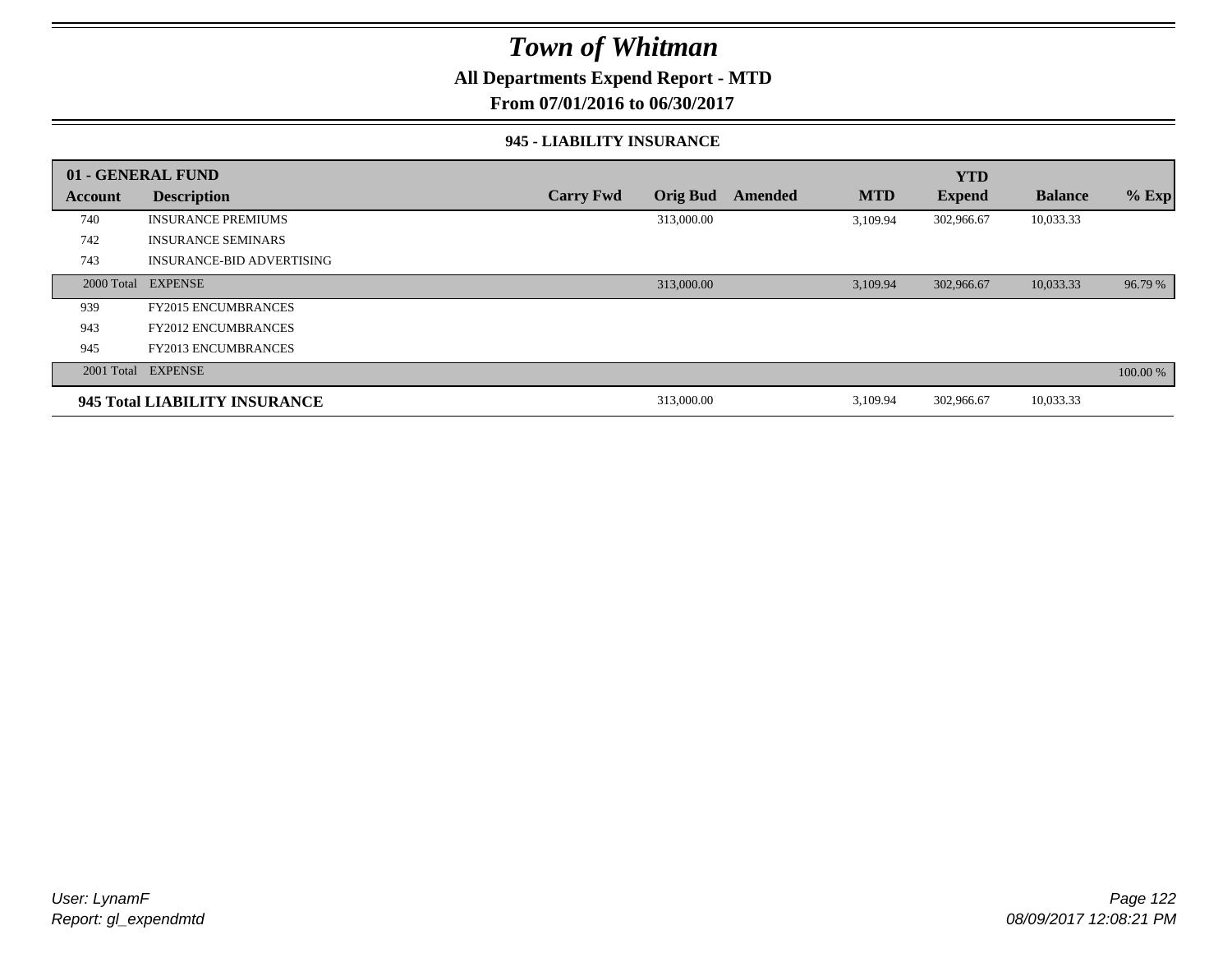**All Departments Expend Report - MTD**

**From 07/01/2016 to 06/30/2017**

### **996 - TRANSFERS TO TRUST FUNDS**

|         | 01 - GENERAL FUND                         |                  |                         |            | <b>YTD</b>    |                |            |
|---------|-------------------------------------------|------------------|-------------------------|------------|---------------|----------------|------------|
| Account | <b>Description</b>                        | <b>Carry Fwd</b> | <b>Orig Bud</b> Amended | <b>MTD</b> | <b>Expend</b> | <b>Balance</b> | $%$ Exp    |
| 999     |                                           |                  |                         |            |               |                |            |
|         | 4001 Total A8 ATM 5/16 O.P.E.B.TRUST FUND |                  |                         |            |               |                | $100.00\%$ |
| 999     |                                           |                  |                         |            |               |                |            |
|         | 4002 Total ART.1 STM 1/17/95              |                  |                         |            |               |                | 100.00 %   |
|         | 996 Total TRANSFERS TO TRUST FUNDS        |                  |                         |            |               |                |            |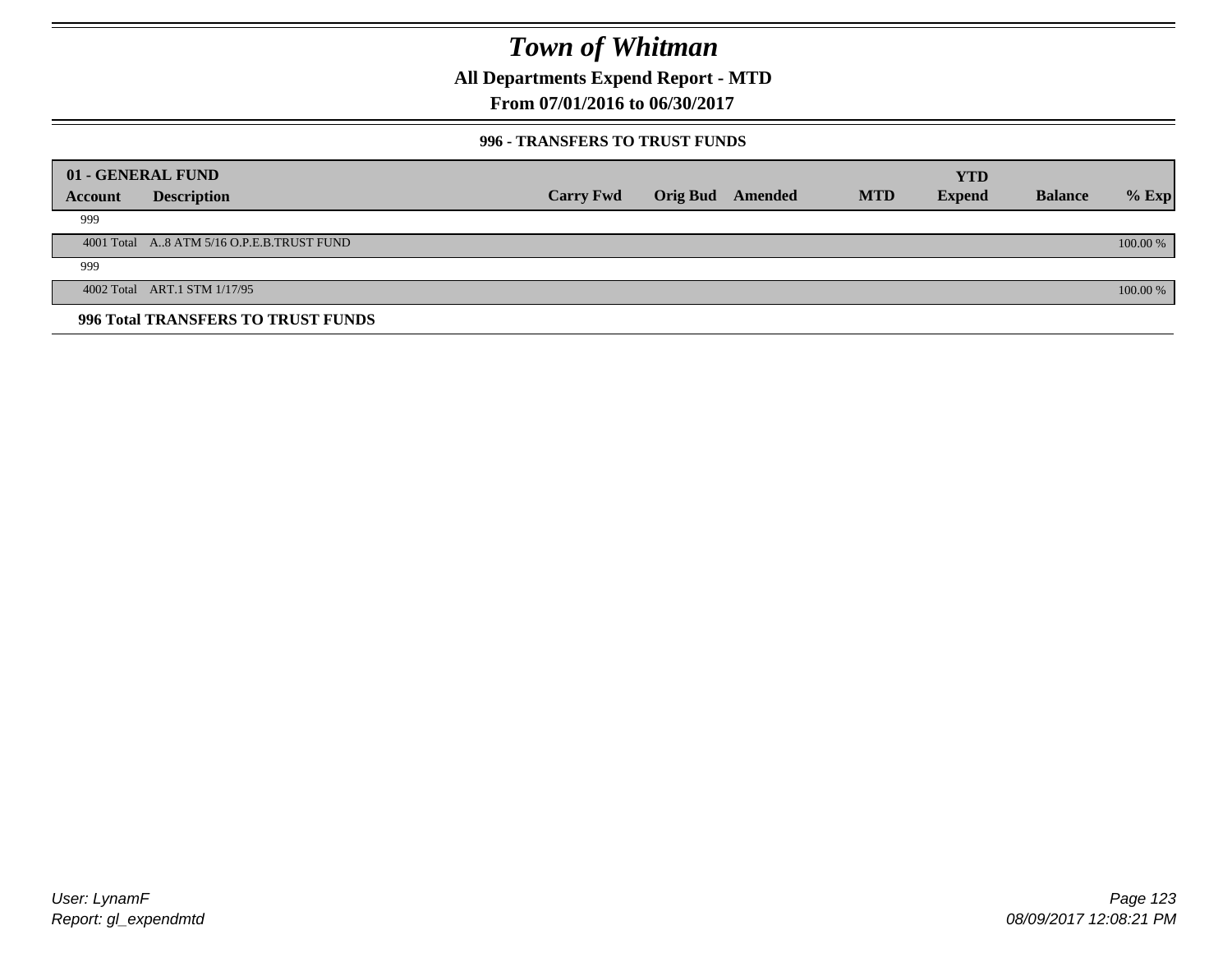**All Departments Expend Report - MTD**

**From 07/01/2016 to 06/30/2017**

### **997 - TRANSFERS TO AGENCY FUND**

|         | 01 - GENERAL FUND                  |                  |                 |           |              | <b>YTD</b>    |                |            |
|---------|------------------------------------|------------------|-----------------|-----------|--------------|---------------|----------------|------------|
| Account | <b>Description</b>                 | <b>Carry Fwd</b> | <b>Orig Bud</b> | Amended   | <b>MTD</b>   | <b>Expend</b> | <b>Balance</b> | $%$ Exp    |
| 999     |                                    |                  |                 |           |              |               |                |            |
|         | 4003 Total PRIOR YEAR ADJUSTMENT   |                  |                 |           |              |               |                | $100.00\%$ |
|         | 997 Total TRANSFERS TO AGENCY FUND |                  |                 |           |              |               |                |            |
|         | 01 Total GENERAL FUND              | 210,281.09       | 30,943,946.85   | 21,701.28 | 1,502,030.79 | 30,096,388.20 | 1,079,541.02   |            |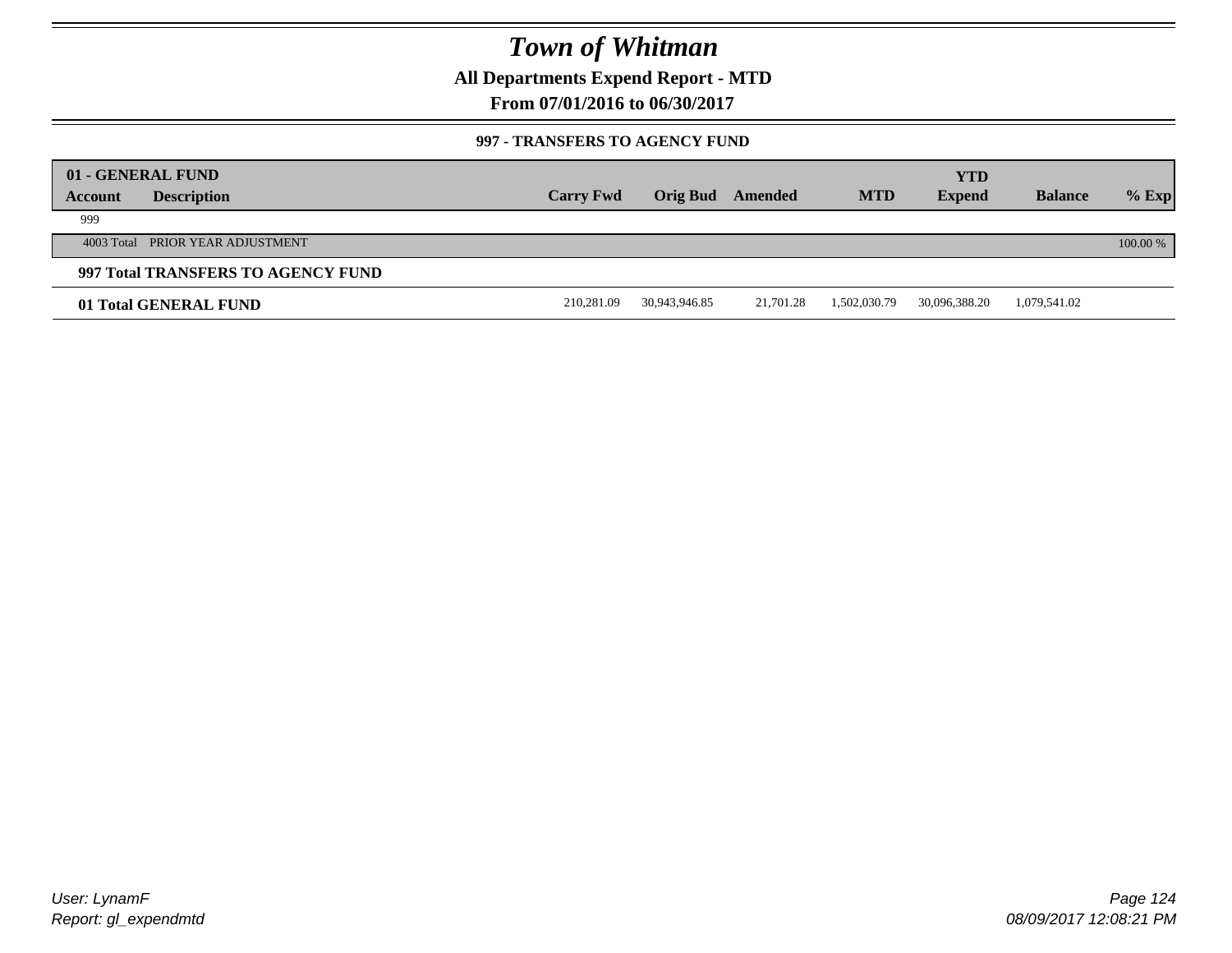**All Departments Expend Report - MTD**

**From 07/01/2016 to 06/30/2017**

### **853 - PLANNING BOARD REVOLVING CH53G**

|                | <b>05 - SPECIAL REVENUE FUND</b>         |                  |                  |            | <b>YTD</b>    |                |          |
|----------------|------------------------------------------|------------------|------------------|------------|---------------|----------------|----------|
| <b>Account</b> | <b>Description</b>                       | <b>Carry Fwd</b> | Orig Bud Amended | <b>MTD</b> | <b>Expend</b> | <b>Balance</b> | $%$ Exp  |
| 359            | PL.BD.REV.WINDSOR EST.C44S53G            |                  |                  |            |               |                |          |
|                | 2004 Total EXPENSE                       |                  |                  |            |               |                | 100.00 % |
| 360            | PL.BD.REV. DANECCA EST.C44S53G           |                  |                  |            |               |                |          |
|                | 2005 Total EXPENSE                       |                  |                  |            |               |                | 100.00 % |
| 361            | PL.BD.REV.BUTTERNUT CH44 S53G            |                  |                  |            |               |                |          |
|                | 2007 Total EXPENSE                       |                  |                  |            |               |                | 100.00 % |
| 362            | PL.BD.REV.OAKDALE FM.I C44S53G           |                  |                  |            |               |                |          |
|                | 2008 Total EXPENSE                       |                  |                  |            |               |                | 100.00 % |
| 358            | PLANNG.BD.REV.R.R.AVE.CH44S53G           |                  |                  |            |               |                |          |
|                | 2009 Total EXPENSE                       |                  |                  |            |               |                | 100.00 % |
| 364            | PLANNING BOARD                           |                  |                  |            |               |                |          |
|                | 2010 Total EXPENSE                       |                  |                  |            |               |                | 100.00 % |
| 365            | PL.BD.RV.VICTORIA EST.CH44S53G           |                  |                  |            |               |                |          |
|                | 2011 Total EXPENSE                       |                  |                  |            |               |                | 100.00 % |
| 369            | PL.BD.REV.MEADOWBROOK CH44S53G           |                  |                  |            |               |                |          |
|                | 2016 Total EXPENSE                       |                  |                  |            |               |                | 100.00 % |
| 370            | PL.BD.RV.CATHERINE RD.CH44S53G           |                  |                  |            |               |                |          |
|                | 2017 Total EXPENSE                       |                  |                  |            |               |                | 100.00 % |
| 371            | PL.BD.RV.J.YOUNG EST.CH44S53G            |                  |                  |            |               |                |          |
|                | 2018 Total EXPENSE                       |                  |                  |            |               |                | 100.00 % |
| 372            | PL.BD.REV.ERIN ST.EXT.C44S53G            |                  |                  |            |               |                |          |
|                | 2019 Total EXPENSE                       |                  |                  |            |               |                | 100.00 % |
| 373            | PL.BD.RV.HIGHLND ST.EX.C44S53G           |                  |                  |            |               |                |          |
|                | 2020 Total EXPENSE                       |                  |                  |            |               |                | 100.00 % |
| 357            | PLANNG.BD.REV.HARV.LN.CH44S53G           |                  |                  |            |               |                |          |
|                | 2021 Total EXPENSE                       |                  |                  |            |               |                | 100.00 % |
|                | 853 Total PLANNING BOARD REVOLVING CH53G |                  |                  |            |               |                |          |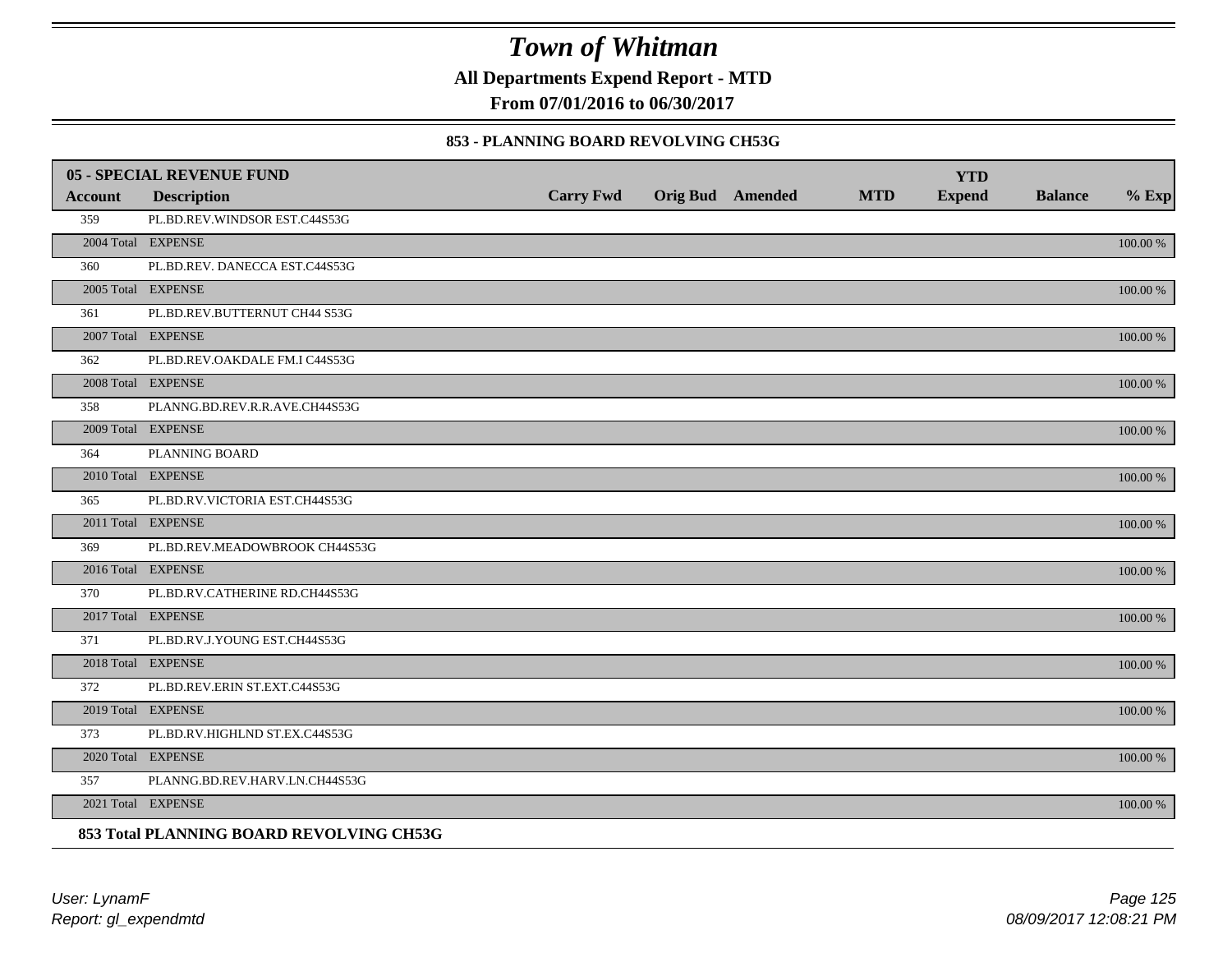**All Departments Expend Report - MTD**

**From 07/01/2016 to 06/30/2017**

### **855 - REVOLVING ACCOUNTS CH53E 1/2**

|            | 05 - SPECIAL REVENUE FUND              |                  |                            |            | <b>YTD</b>    |                |          |
|------------|----------------------------------------|------------------|----------------------------|------------|---------------|----------------|----------|
| Account    | <b>Description</b>                     | <b>Carry Fwd</b> | <b>Orig Bud</b><br>Amended | <b>MTD</b> | <b>Expend</b> | <b>Balance</b> | $%$ Exp  |
| 355        | C.O.A.PROGRAM REV. CH 53E 1/2          | 10,000.00        | 4,055.92                   | 492.60     | 4,055.92      | 10,000.00      |          |
|            | 2000 Total EXPENSE                     | 10,000.00        | 4,055.92                   | 492.60     | 4,055.92      | 10,000.00      | 28.85 %  |
| 356        | LIB.FINES & FEES REV.CH53E1/2          | 3,529.90         | 14,129.36                  | 5,978.20   | 14,829.61     | 2,829.65       |          |
|            | 2001 Total EXPENSE                     | 3,529.90         | 14,129.36                  | 5,978.20   | 14,829.61     | 2,829.65       | 83.97 %  |
| 363        | CROSS CONN.TESTING EXPENSE             |                  |                            |            |               |                |          |
| 2002 Total | <b>EXPENSE</b>                         |                  |                            |            |               |                | 100.00 % |
| 374        | PLANNING BOARD REV.C44 S53E1/2         | 54,539.95        | 27,300.00                  | 2,352.50   | 20,912.27     | 60,927.68      |          |
| 377        | PASSPORT PHOTO REV.CH44S53E1/2         | 3,000.00         | 242.58                     |            | 242.58        | 3,000.00       |          |
| 378        | FIRE ALARM REV.CH44S53E1/2             | 150.00           |                            |            |               | 150.00         |          |
| 379        | <b>MARIHUANA FINES CH44S53E1/2</b>     | 47.87            | 1,200.00                   | 1,147.87   | 1,147.87      | 100.00         |          |
|            | 2003 Total EXPENSE                     | 57,737.82        | 28,742.58                  | 3,500.37   | 22,302.72     | 64,177.68      | 25.78 %  |
|            | 855 Total REVOLVING ACCOUNTS CH53E 1/2 | 71,267.72        | 46,927.86                  | 9,971.17   | 41,188.25     | 77,007.33      |          |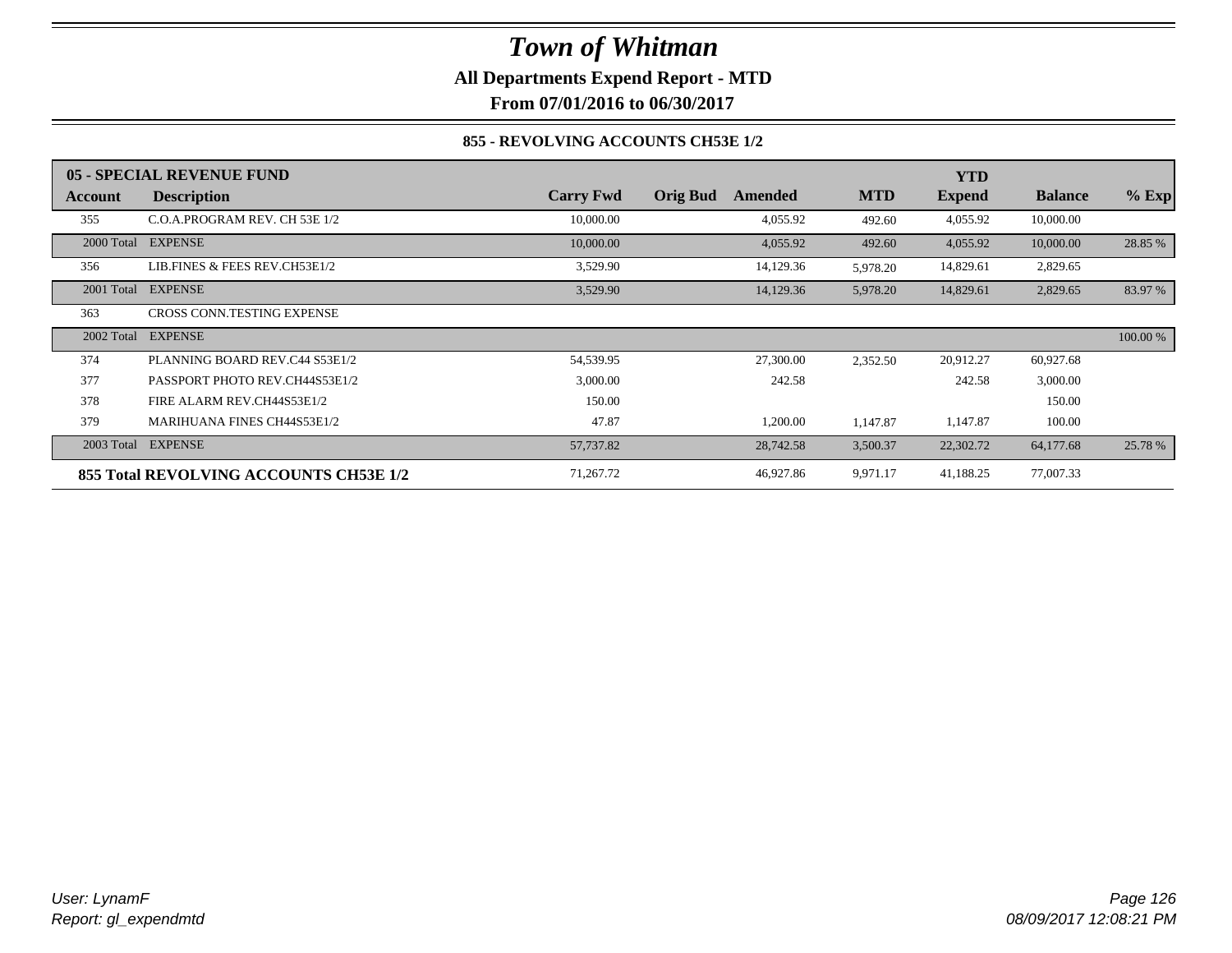**All Departments Expend Report - MTD**

**From 07/01/2016 to 06/30/2017**

### **857 - REVOLVING ACCOUNTS - MISC.**

|                | 05 - SPECIAL REVENUE FUND            |                  |                 |          |            | YTD           |                |         |
|----------------|--------------------------------------|------------------|-----------------|----------|------------|---------------|----------------|---------|
| <b>Account</b> | <b>Description</b>                   | <b>Carry Fwd</b> | <b>Orig Bud</b> | Amended  | <b>MTD</b> | <b>Expend</b> | <b>Balance</b> | $%$ Exp |
| 376            | WETLANDS PROT.FND.CH43S218A.97       | 34,490.92        |                 | 9.219.87 | 2.950.00   | 5,046.00      | 38,664.79      |         |
|                | 2023 Total EXPENSE                   | 34,490.92        |                 | 9.219.87 | 2,950.00   | 5.046.00      | 38,664.79      | 11.54%  |
|                | 857 Total REVOLVING ACCOUNTS - MISC. | 34,490.92        |                 | 9.219.87 | 2.950.00   | 5.046.00      | 38,664.79      |         |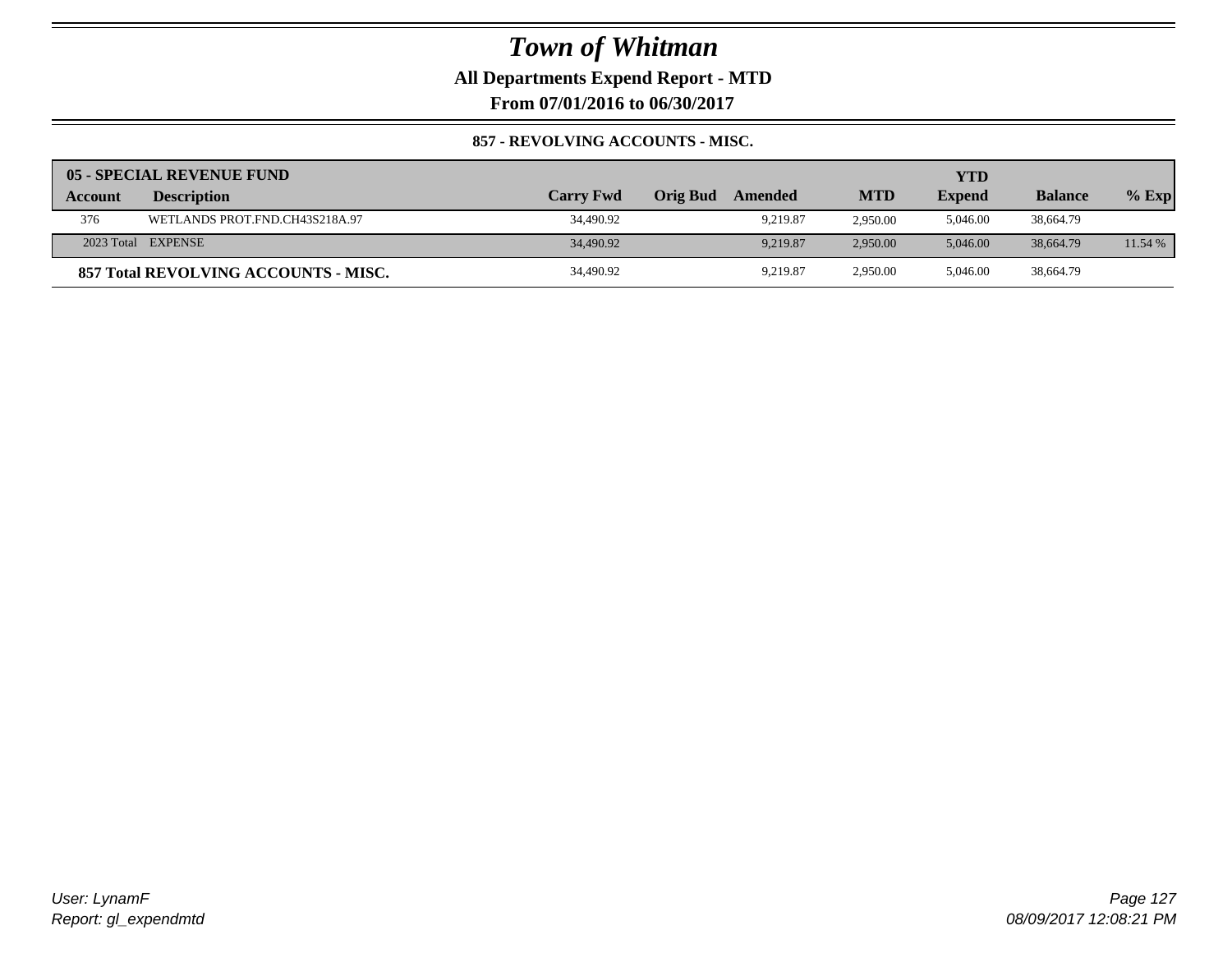**All Departments Expend Report - MTD**

**From 07/01/2016 to 06/30/2017**

### **858 - APPEALS BD.REVOLVING S53G**

|         | 05 - SPECIAL REVENUE FUND           |                  |                  |            | YTD           |                |            |
|---------|-------------------------------------|------------------|------------------|------------|---------------|----------------|------------|
| Account | <b>Description</b>                  | <b>Carry Fwd</b> | Orig Bud Amended | <b>MTD</b> | <b>Expend</b> | <b>Balance</b> | $\%$ Exp   |
| 367     | APPEALS BD.-TWOCAN PROP. S53G       |                  |                  |            |               |                |            |
|         | 2014 Total EXPENSE                  |                  |                  |            |               |                | $100.00\%$ |
|         | 858 Total APPEALS BD.REVOLVING S53G |                  |                  |            |               |                |            |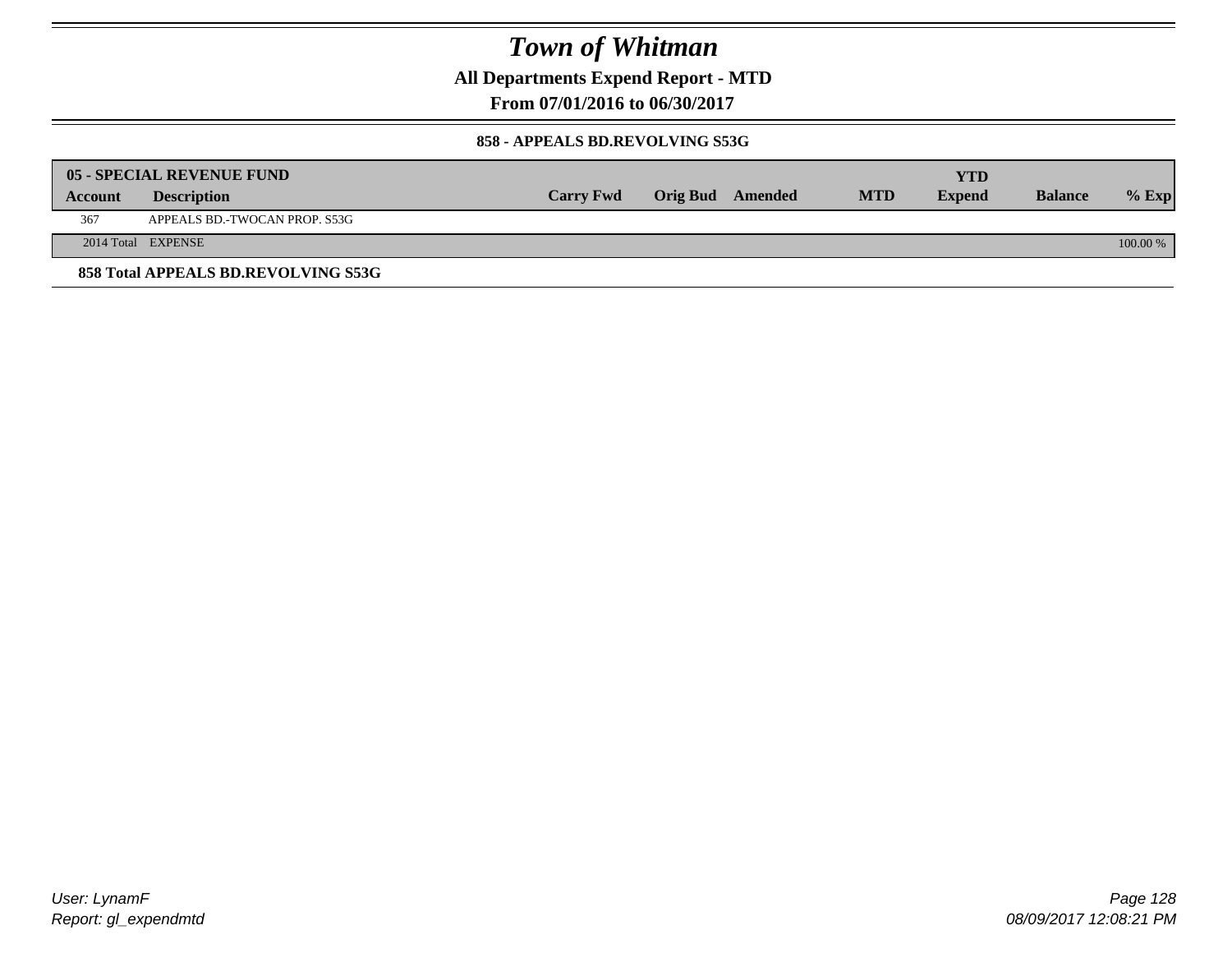**All Departments Expend Report - MTD**

**From 07/01/2016 to 06/30/2017**

### **862 - RECREATION REVOLVING**

|                | <b>05 - SPECIAL REVENUE FUND</b> |                  |                         |            | <b>YTD</b>    |                |             |
|----------------|----------------------------------|------------------|-------------------------|------------|---------------|----------------|-------------|
| <b>Account</b> | <b>Description</b>               | <b>Carry Fwd</b> | <b>Orig Bud</b> Amended | <b>MTD</b> | <b>Expend</b> | <b>Balance</b> | $%$ Exp     |
| 010            | <b>BASKETBALL</b>                |                  |                         |            |               |                |             |
|                | 2000 Total EXPENSE               |                  |                         |            |               |                | 100.00 %    |
| 011            | <b>FIELD TRIP</b>                |                  |                         |            |               |                |             |
|                | 2001 Total EXPENSE               |                  |                         |            |               |                | 100.00 %    |
| 012            | GOLF                             |                  |                         |            |               |                |             |
|                | 2002 Total EXPENSE               |                  |                         |            |               |                | 100.00 %    |
| 013            | <b>RECREATION</b>                | 7,955.82         | 44,016.48               | 9,704.05   | 29,110.59     | 22,861.71      |             |
|                | 2003 Total EXPENSE               | 7,955.82         | 44,016.48               | 9,704.05   | 29,110.59     | 22,861.71      | 56.01 %     |
| 014            | <b>PRESCHOOL</b>                 |                  |                         |            |               |                |             |
|                | 2004 Total EXPENSE               |                  |                         |            |               |                | 100.00 %    |
| 015            | <b>TENNIS</b>                    |                  |                         |            |               |                |             |
|                | 2005 Total EXPENSE               |                  |                         |            |               |                | 100.00 %    |
| 016            | TAI CHI                          |                  |                         |            |               |                |             |
|                | 2006 Total EXPENSE               |                  |                         |            |               |                | $100.00~\%$ |
| 017            | <b>WOMENS GYM</b>                |                  |                         |            |               |                |             |
|                | 2007 Total EXPENSE               |                  |                         |            |               |                | $100.00~\%$ |
| 018            | <b>FIELD MAINT</b>               | 1,453.22         | 7,270.00                | 5,307.02   | 6,790.38      | 1,932.84       |             |
|                | 2008 Total EXPENSE               | 1,453.22         | 7,270.00                | 5,307.02   | 6,790.38      | 1,932.84       | 77.84 %     |
| 019            | ARTS & CRAFTS REVOLVING          |                  |                         |            |               |                |             |
|                | 2009 Total EXPENSE               |                  |                         |            |               |                | $100.00~\%$ |
| 020            | <b>FIELD LIGHTING</b>            | 833.32           |                         |            | 831.67        | 1.65           |             |
|                | 2010 Total EXPENSE               | 833.32           |                         |            | 831.67        | 1.65           | 99.80 %     |
| 009            | PLAYGROUND                       |                  |                         |            |               |                |             |
|                | 2013 Total EXPENSE               |                  |                         |            |               |                | 100.00 %    |
| 033            | <b>DANCE PROGRAMS</b>            |                  |                         |            |               |                |             |
|                | 2014 Total EXPENSE               |                  |                         |            |               |                | $100.00~\%$ |
| 056            | GUARANTEE DEP.REFND.-J. KELLEHER |                  |                         |            |               |                |             |
|                | 2015 Total EXPENSE               |                  |                         |            |               |                | 100.00 %    |
|                |                                  |                  |                         |            |               |                |             |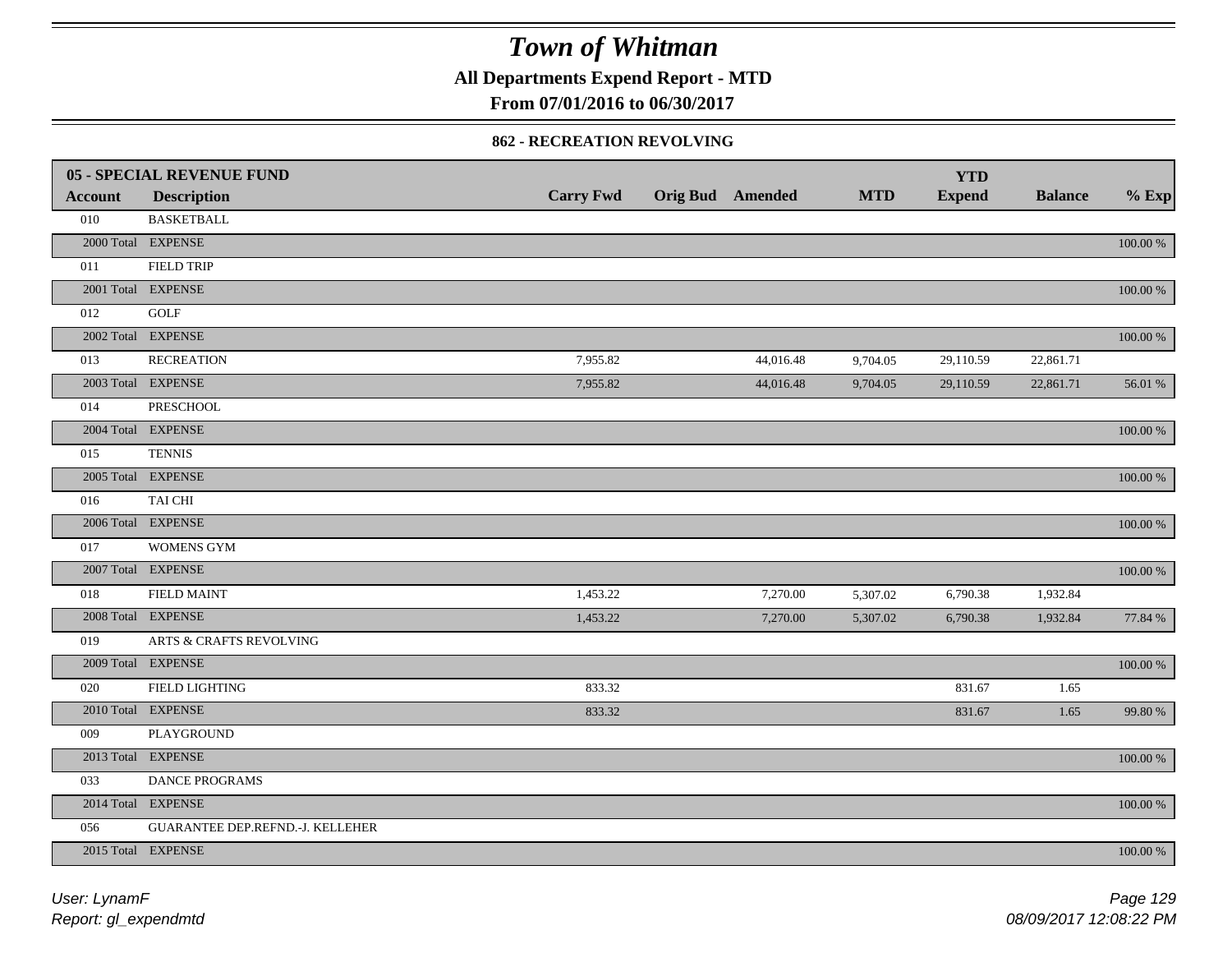**All Departments Expend Report - MTD**

**From 07/01/2016 to 06/30/2017**

### **862 - RECREATION REVOLVING**

|         | 05 - SPECIAL REVENUE FUND             |                  |                 |             |            | <b>YTD</b>    |                |            |
|---------|---------------------------------------|------------------|-----------------|-------------|------------|---------------|----------------|------------|
| Account | <b>Description</b>                    | <b>Carry Fwd</b> | <b>Orig Bud</b> | Amended     | <b>MTD</b> | <b>Expend</b> | <b>Balance</b> | $%$ Exp    |
| 216     | RECREATION-SUMMER PROGRAMS            | 11,254.13        | 1.718.56        | 1,521.88    |            | 14,494.57     |                |            |
|         | 2024 Total EXPENSE                    | 11,254.13        | 1.718.56        | 1,521.88    |            | 14,494.57     |                | $100.00\%$ |
| 217     | <b>RECREATION-WINTER PROGRAMS</b>     | 1.002.95         | 1.002.95        | $-2,005.90$ |            |               |                |            |
|         | 2025 Total EXPENSE                    | 1,002.95         | 1,002.95        | $-2,005.90$ |            |               |                | $100.00\%$ |
|         | <b>862 Total RECREATION REVOLVING</b> | 22,499.44        | 2,721.51        | 50,802.46   | 15,011.07  | 51,227.21     | 24,796.20      |            |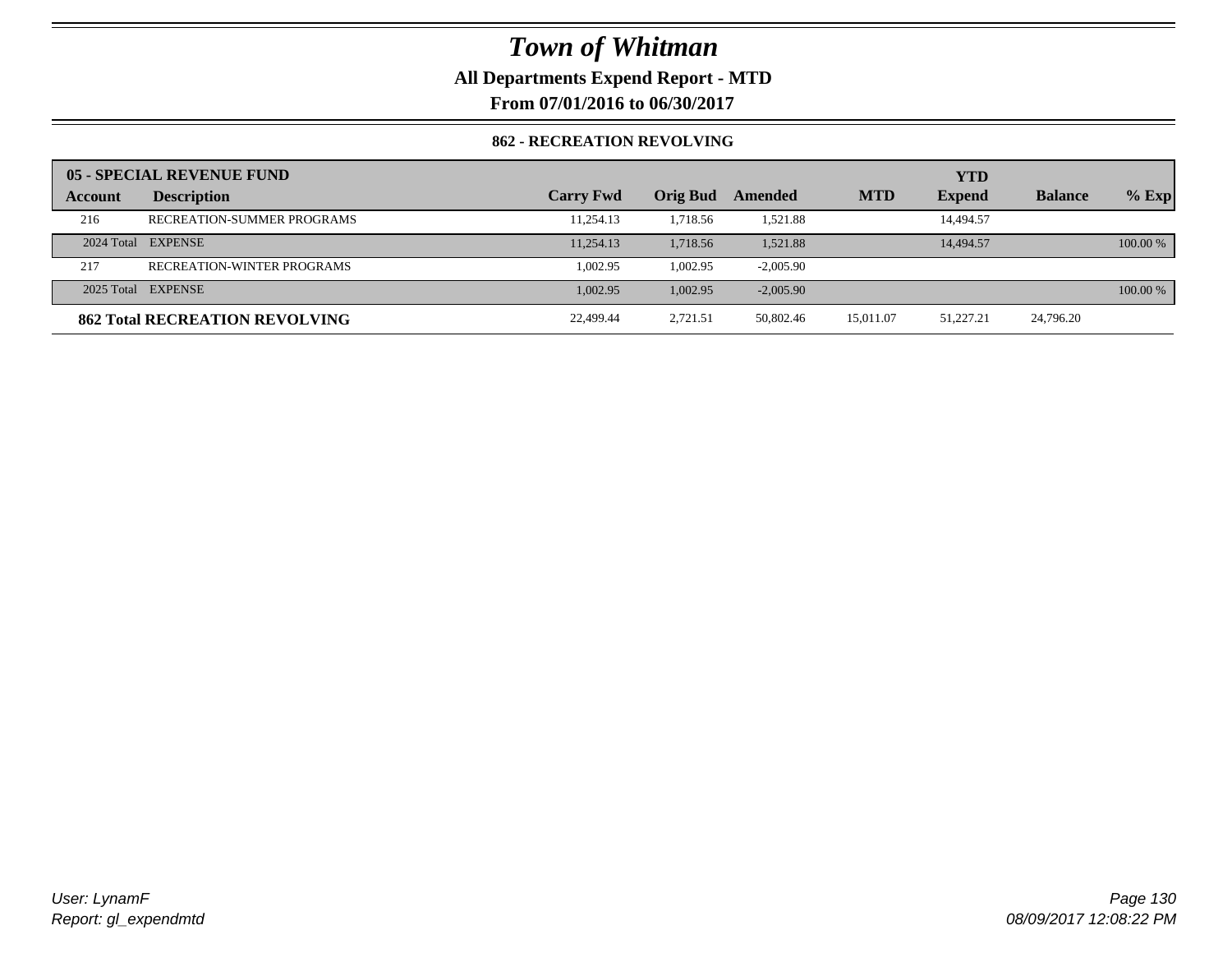### **All Departments Expend Report - MTD**

**From 07/01/2016 to 06/30/2017**

### **875 - MISCELLANEOUS**

|                | 05 - SPECIAL REVENUE FUND        |                  |                            |            | <b>YTD</b>    |                |          |
|----------------|----------------------------------|------------------|----------------------------|------------|---------------|----------------|----------|
| <b>Account</b> | <b>Description</b>               | <b>Carry Fwd</b> | <b>Orig Bud</b><br>Amended | <b>MTD</b> | <b>Expend</b> | <b>Balance</b> | $%$ Exp  |
| 022            | POLICE DEPT.RESTITUTION          | 201.30           | 250.00                     |            | 125.00        | 326.30         |          |
| 023            | FIRE DEPT. RESTITUTION           |                  |                            |            |               |                |          |
| 025            | <b>DPW - RESTITUTION</b>         | 41.51            |                            |            |               | 41.51          |          |
| 047            | <b>LIBRARY RESTITUTION</b>       | 1,750.12         | 956.74                     |            | 2,117.19      | 589.67         |          |
| 2000 Total     | <b>EXPENSE</b>                   | 1,992.93         | 1,206.74                   |            | 2,242.19      | 957.48         | 70.07 %  |
| 041            | <b>AMBULANCE REFUNDS</b>         |                  |                            |            | 342.40        | $-342.40$      |          |
| 2001 Total     | <b>EXPENSE</b>                   |                  |                            |            | 342.40        | $-342.40$      | 100.00 % |
| 045            | PARKING TICKET REFUNDS           |                  |                            |            |               |                |          |
|                | 2002 Total EXPENSE               |                  |                            |            |               |                | 100.00 % |
| 049            | <b>INSURANCE PROCEEDS</b>        |                  |                            | 4,489.80   | 41,040.94     | $-41,040.94$   |          |
| 2003 Total     | <b>EXPENSE</b>                   |                  |                            | 4,489.80   | 41,040.94     | $-41,040.94$   | 100.00 % |
| 259            | LIBRARY AWARD-HEALTH ACCESS 2009 | 1,724.16         |                            | $-20.80$   | 1,695.28      | 28.88          |          |
| 2004 Total     | <b>EXPENSE</b>                   | 1,724.16         |                            | $-20.80$   | 1,695.28      | 28.88          | 98.32 %  |
| 262            | FRIENDS OF WHITMAN PARK GRANT    | 196.59           |                            |            |               | 196.59         |          |
| 265            | NESTLE MATCH.GR.-WHITMAN PARK    | 15,939.29        |                            |            |               | 15,939.29      |          |
| 2005 Total     | <b>EXPENSE</b>                   | 16,135.88        |                            |            |               | 16,135.88      | 0.00 %   |
| 264            | MAYFL.MUN.HLTH.-WELLNESS GRANT   | 5.69             | 50.00                      |            | 49.97         | 5.72           |          |
|                | 2006 Total EXPENSE               | 5.69             | 50.00                      |            | 49.97         | 5.72           | 89.72 %  |
| 266            | FIRE DEPT-ARSON REWARD PROGRAM   |                  |                            |            |               |                |          |
|                | 2007 Total EXPENSE               |                  |                            |            |               |                | 100.00 % |
|                | <b>875 Total MISCELLANEOUS</b>   | 19,858.66        | 1,256.74                   | 4,469.00   | 45,370.78     | $-24,255.38$   |          |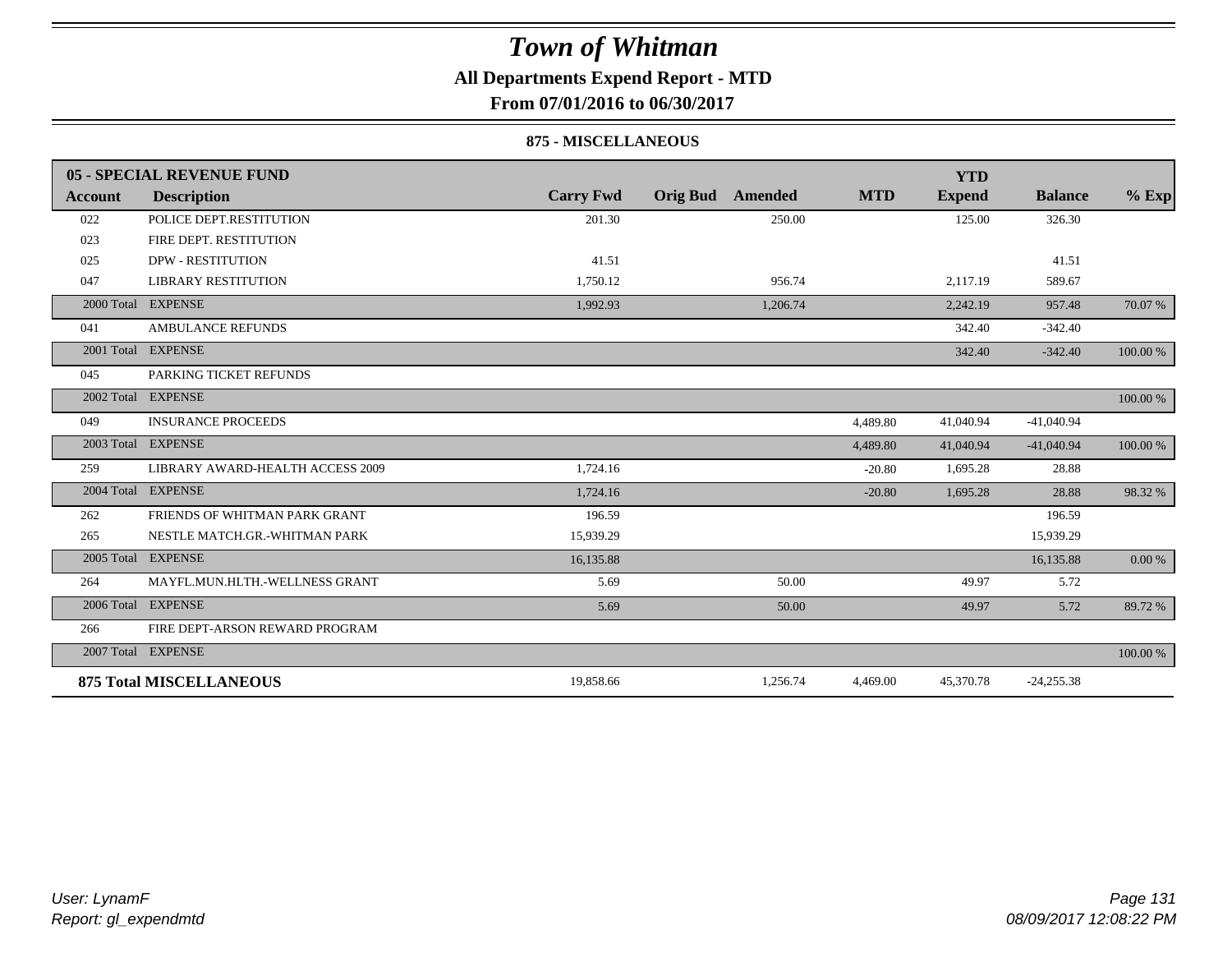### **All Departments Expend Report - MTD**

**From 07/01/2016 to 06/30/2017**

### **878 - OTHER FINANCING USES**

|         | 05 - SPECIAL REVENUE FUND             |                  |                         |            | YTD           |                |          |
|---------|---------------------------------------|------------------|-------------------------|------------|---------------|----------------|----------|
| Account | <b>Description</b>                    | <b>Carry Fwd</b> | <b>Orig Bud</b> Amended | <b>MTD</b> | <b>Expend</b> | <b>Balance</b> | $%$ Exp  |
| 400     | <b>GENERAL FUND</b>                   |                  | 809.368.85              | 4.480.78   | 809,368.85    |                |          |
|         | 2100 Total INTERFUND TRANSFERS        |                  | 809.368.85              | 4,480.78   | 809.368.85    |                | 100.00 % |
|         | <b>878 Total OTHER FINANCING USES</b> |                  | 809.368.85              | 4.480.78   | 809,368.85    |                |          |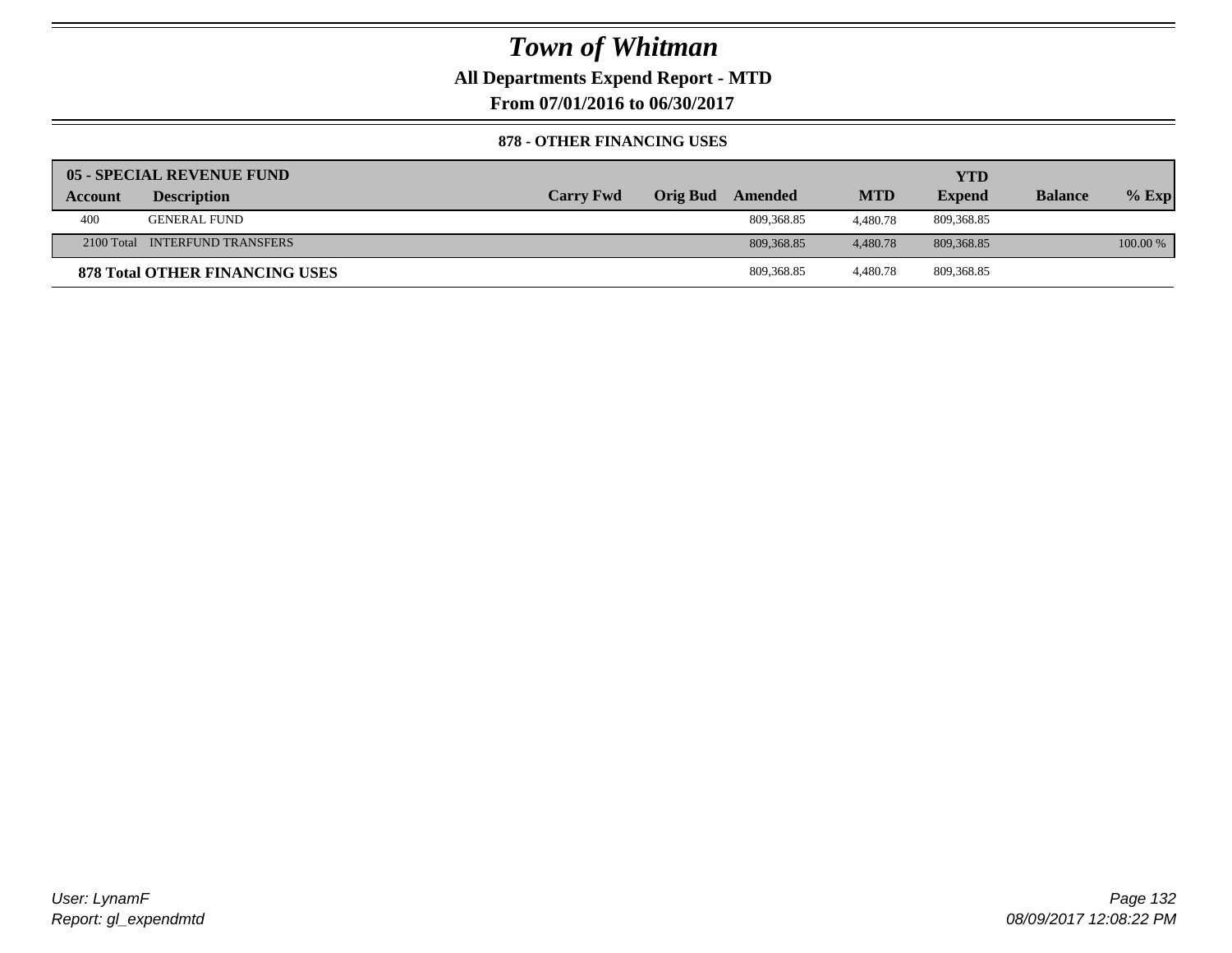**All Departments Expend Report - MTD**

**From 07/01/2016 to 06/30/2017**

### **880 - FEDERAL GRANTS-TOWN**

|                | <b>05 - SPECIAL REVENUE FUND</b>       |                  |                         |            | <b>YTD</b>    |                |          |
|----------------|----------------------------------------|------------------|-------------------------|------------|---------------|----------------|----------|
| <b>Account</b> | <b>Description</b>                     | <b>Carry Fwd</b> | <b>Orig Bud</b> Amended | <b>MTD</b> | <b>Expend</b> | <b>Balance</b> | $%$ Exp  |
| 218            | FED.GRANT-POL. CLICKIT OR TICK         | 12.60            |                         |            |               | 12.60          |          |
| 026            | FED.GRANT-COPS MORE                    |                  |                         |            |               |                |          |
| 057            | FED.GRANT-COPS IN SCHOOL               |                  |                         |            |               |                |          |
| 084            | FED.GRANT-COPS FAST                    |                  |                         |            |               |                |          |
| 086            | FED.EQUIT.SHARING FNDS-DEPT.OF JUSTICE | 0.14             |                         |            |               | 0.14           |          |
|                | 2002 Total EXPENSE                     | 12.74            |                         |            |               | 12.74          | 0.00 %   |
| 075            | LSTA HEALTH INFORMATION GRANT          |                  |                         |            |               |                |          |
| 207            | FED.GRANT THRU ST.- HIGHWAY SAFETY     |                  |                         |            |               |                |          |
|                | 2005 Total EXPENSE                     |                  |                         |            |               |                | 100.00 % |
| 099            | FED.GRANT TITLE IIIE OCPC              |                  |                         |            |               |                |          |
|                | 2006 Total EXPENSE                     |                  |                         |            |               |                | 100.00 % |
| 600            | FED.GR.-THRU STATE-CERT FY09           |                  |                         |            |               |                |          |
| 601            | FY05 EMA-CITIZEN CORP/CERT GRA         |                  |                         |            |               |                |          |
| 607            | FED.GR-THRU ST.FFY13EMA-CIT.CORP/CERT  |                  |                         |            |               |                |          |
| 610            | FED.GRNT.-THRU ST.FY14 CIT.CORP.PROG.  |                  |                         |            |               |                |          |
|                | 2007 Total EXPENSE                     |                  |                         |            |               |                | 100.00 % |
| 602            | LIB.EQUAL ACCESS GRANT                 |                  |                         |            |               |                |          |
| 606            | FY11LIBRARIES FOR JOB SEEKERS GR.      | 27.71            |                         |            |               | 27.71          |          |
| 615            | FAIR GR.-MA HUMANITIES                 |                  | 2,150.00                |            | 2,132.98      | 17.02          |          |
| 616            | LIBRARY-FULL STEAM AHEAD GRANT         |                  |                         |            |               |                |          |
|                | 2008 Total EXPENSE                     | 27.71            | 2,150.00                |            | 2,132.98      | 44.73          | 97.94 %  |
| 603            | FED.GRANT LOCAL PREP.GR.FY05           |                  |                         |            |               |                |          |
| 609            | FED.GRANT LOCAL PREP.GRNT.FY06         |                  |                         |            |               |                |          |
|                | 2009 Total EXPENSE                     |                  |                         |            |               |                | 100.00 % |
| 604            | FED.GR.-FY04ASST.TO FIREFIGHTE         |                  |                         |            |               |                |          |
|                | 2010 Total EXPENSE                     |                  |                         |            |               |                | 100.00 % |
| 608            | FED.GRANT-(SRAC)HOMELAND SECUR         |                  |                         |            |               |                |          |
| 612            | FED.GRNT-THRU STATE FY11 EMPG          |                  |                         |            |               |                |          |
| 613            | FED.GRNT-THRU STATE FY10 EMPG          |                  |                         |            |               |                |          |
| 614            | FED.GRNT-THRU STATE EMPG               | $-3,220.00$      | 3,220.00                | 3.220.00   | 3,220.00      | $-3,220.00$    |          |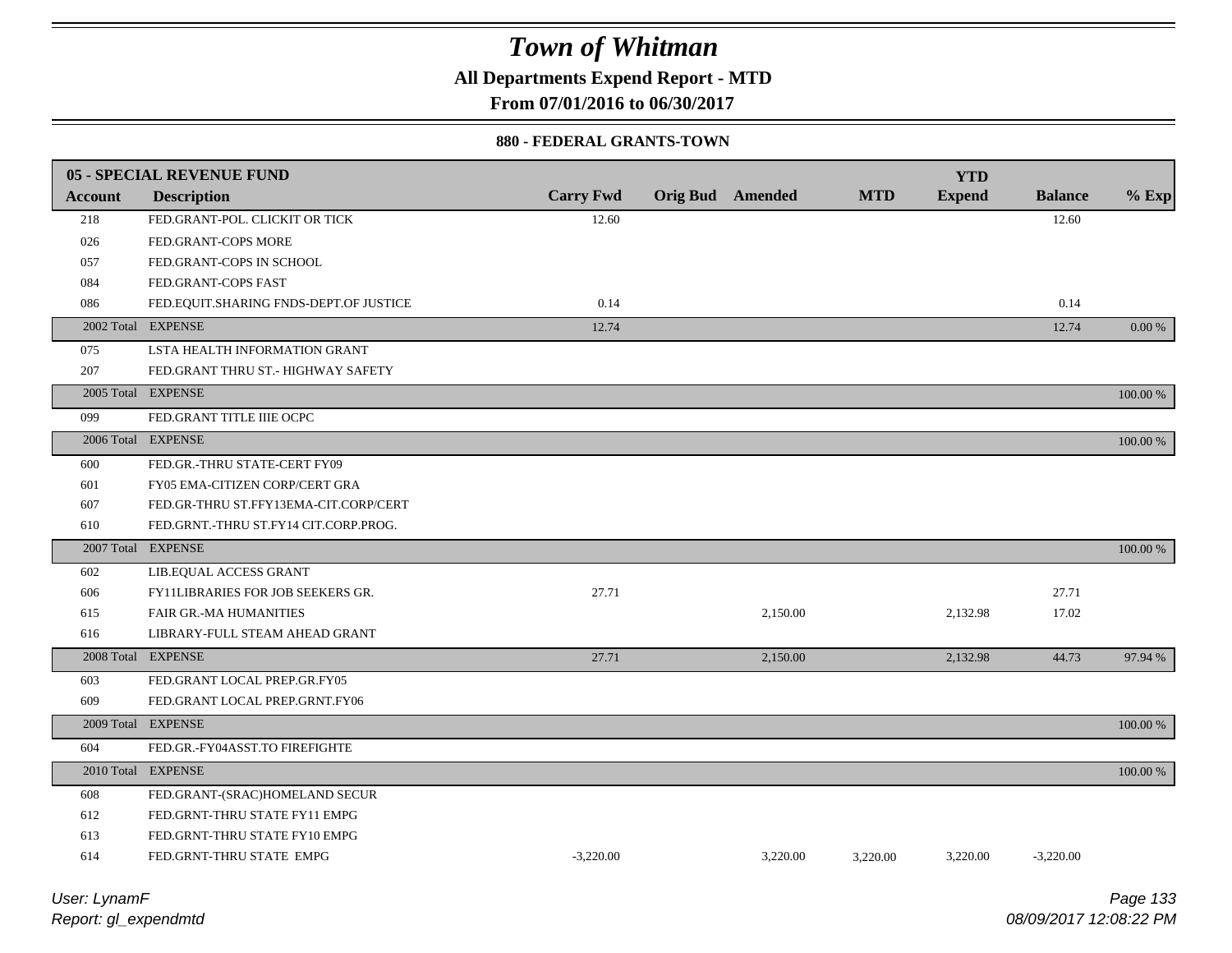### **All Departments Expend Report - MTD**

**From 07/01/2016 to 06/30/2017**

### **880 - FEDERAL GRANTS-TOWN**

| 05 - SPECIAL REVENUE FUND            |                  |                            |            | YTD           |                |            |
|--------------------------------------|------------------|----------------------------|------------|---------------|----------------|------------|
| <b>Description</b><br><b>Account</b> | <b>Carry Fwd</b> | <b>Orig Bud</b><br>Amended | <b>MTD</b> | <b>Expend</b> | <b>Balance</b> | $%$ Exp    |
| 2011 Total EXPENSE                   | $-3.220.00$      | 3.220.00                   | 3.220.00   | 3.220.00      | $-3,220,00$    | $100.00\%$ |
| <b>880 Total FEDERAL GRANTS-TOWN</b> | $-3,179.55$      | 5,370.00                   | 3,220.00   | 5,352.98      | $-3,162.53$    |            |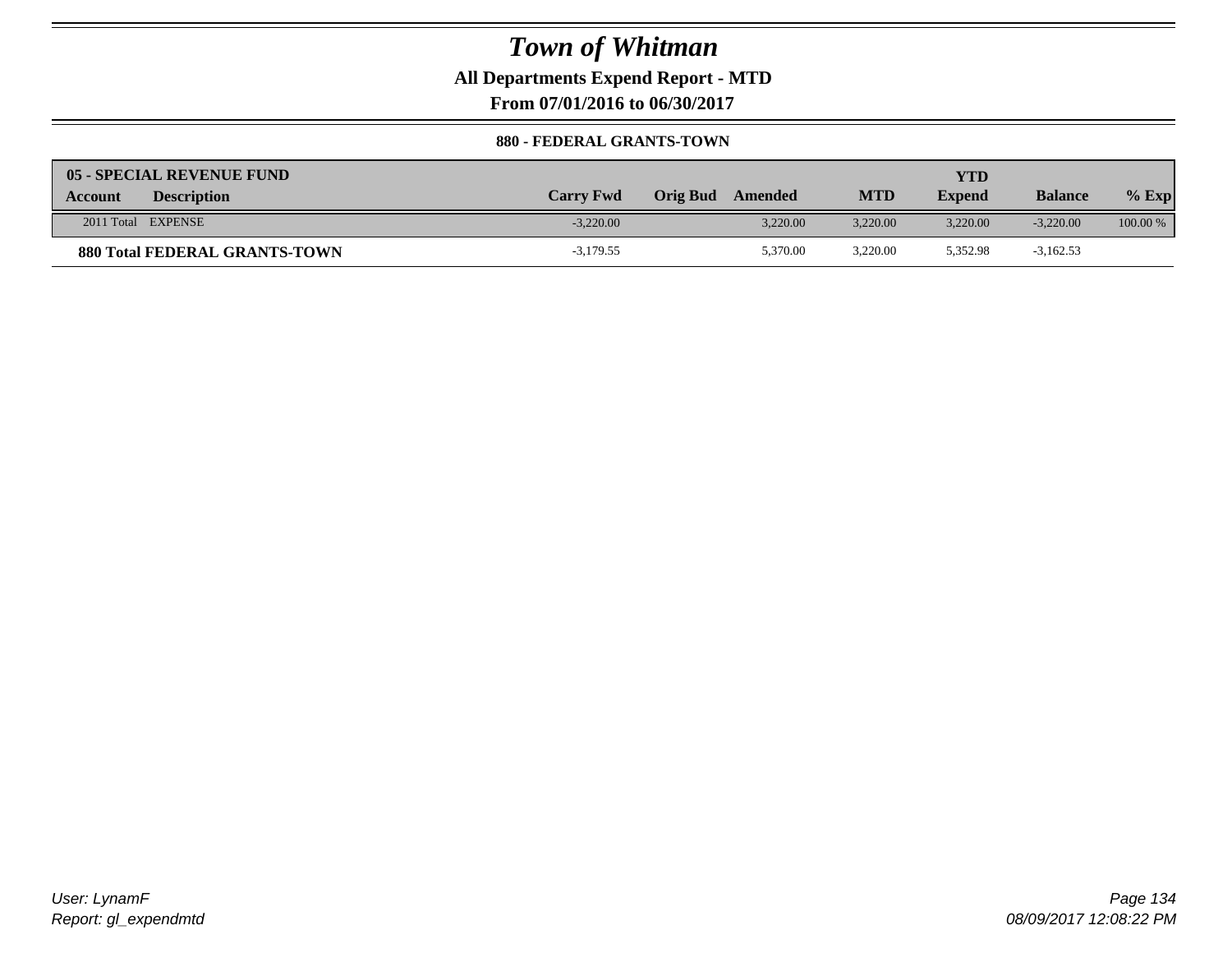**All Departments Expend Report - MTD**

**From 07/01/2016 to 06/30/2017**

### **881 - FEDERAL REVENUE DIRECT**

|         | <b>05 - SPECIAL REVENUE FUND</b>        |                  |                  |            | YTD           |                |            |
|---------|-----------------------------------------|------------------|------------------|------------|---------------|----------------|------------|
| Account | <b>Description</b>                      | <b>Carry Fwd</b> | Orig Bud Amended | <b>MTD</b> | <b>Expend</b> | <b>Balance</b> | $%$ Exp    |
| 086     | FED.EQUIT.SHARING FNDS-DEPT.OF JUSTICE  |                  |                  |            |               |                |            |
|         | 2002 Total EXPENSE                      |                  |                  |            |               |                | $100.00\%$ |
|         | <b>881 Total FEDERAL REVENUE DIRECT</b> |                  |                  |            |               |                |            |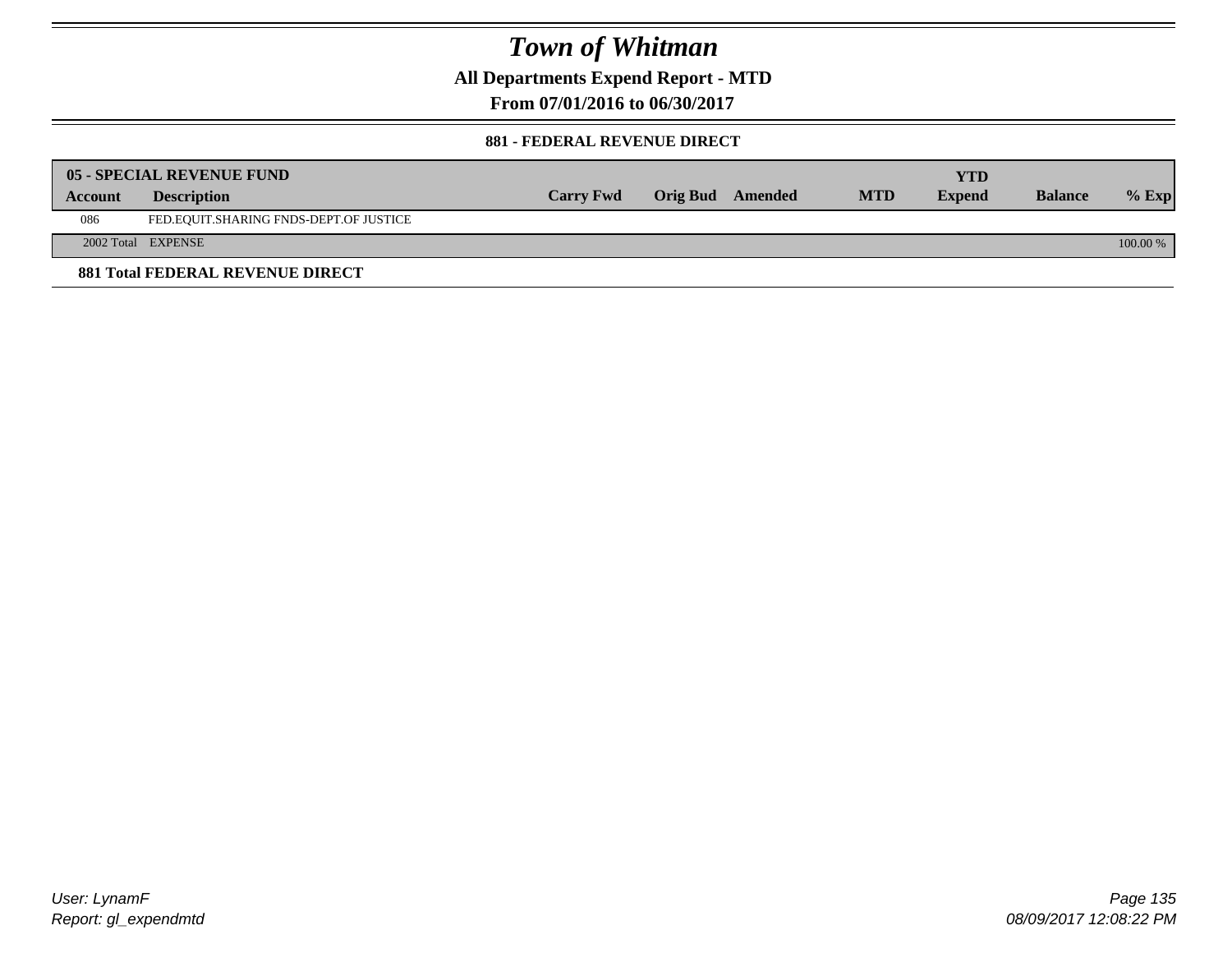### **All Departments Expend Report - MTD**

**From 07/01/2016 to 06/30/2017**

### **882 - STATE GRANTS-TOWN**

|                | 05 - SPECIAL REVENUE FUND         |                  |                         |            | <b>YTD</b>    |                |          |
|----------------|-----------------------------------|------------------|-------------------------|------------|---------------|----------------|----------|
| <b>Account</b> | <b>Description</b>                | <b>Carry Fwd</b> | <b>Orig Bud</b> Amended | <b>MTD</b> | <b>Expend</b> | <b>Balance</b> | $%$ Exp  |
| 061            | STATE MANDATE - POLLING HOURS     | 27.989.04        | 2,928.00                | 85.69      | 6,007.48      | 24,909.56      |          |
|                | 2000 Total EXPENSE                | 27,989.04        | 2,928.00                | 85.69      | 6,007.48      | 24,909.56      | 19.43 %  |
| 069            | <b>CHAPTER 90</b>                 |                  |                         |            |               |                |          |
| 070            | <b>CHAPTER 811</b>                |                  |                         |            |               |                |          |
|                | 2001 Total EXPENSE                |                  |                         |            |               |                | 100.00 % |
| 065            | WHITMAN CULTURAL COUNCIL          | 6,003.85         | 6,602.74                | 650.00     | 6,375.00      | 6,231.59       |          |
|                | 2002 Total EXPENSE                | 6,003.85         | 6,602.74                | 650.00     | 6,375.00      | 6,231.59       | 50.56 %  |
| 073            | LIB. INCENTIVE/MUN. EQUAL.        | 5,325.94         | 20,693.01               | 106.57     | 23,994.41     | 2,024.54       |          |
|                | 2003 Total EXPENSE                | 5,325.94         | 20,693.01               | 106.57     | 23,994.41     | 2,024.54       | 92.21 %  |
| 074            | C.O.A.SERV.INCENT.GR(ELDER AFF    |                  |                         |            |               |                |          |
| 076            | SENIOR CIT.FORMULA GRANT          | 3,598.71         | 20,571.29               | 1,386.89   | 10,703.94     | 13,466.06      |          |
| 197            | <b>OCES NUTRITION GRANT</b>       | 2,330.87         |                         |            |               | 2,330.87       |          |
|                | 2004 Total EXPENSE                | 5,929.58         | 20,571.29               | 1,386.89   | 10,703.94     | 15,796.93      | 40.39 %  |
| 077            | D.A.R.E.                          |                  |                         |            |               |                |          |
| 078            | <b>BULLET-PROOF VESTS</b>         |                  |                         |            |               |                |          |
| 079            | CCJ-POLICE PUBLIC SFTY.EQUIP.     |                  |                         |            |               |                |          |
| 082            | <b>COMMUNITY POLICING</b>         |                  |                         |            |               |                |          |
| 083            | <b>GOV.ALLIANCE AGAINST DRUGS</b> |                  |                         |            |               |                |          |
| 2005 Total     | <b>EXPENSE</b>                    |                  |                         |            |               |                | 100.00 % |
| 085            | WPAT TITLE 5 PROGRAM              | 12,304.78        |                         |            |               | 12,304.78      |          |
| 194            | SP.REV.WPAT TITLE 5 PROG.LOAN     | 5.00             |                         |            |               | 5.00           |          |
| 325            | ST.GRANT - B.O.H. PHEP FUNDS      | 1,981.84         | 1,499.99                | 90.98      | 2,575.28      | 906.55         |          |
| 326            | ST.GRANT - B.O.H. PHER 3          |                  |                         |            |               |                |          |
| 329            | ST.GR.LOCAL PUB.HLTH.MINI GR.2013 |                  |                         |            |               |                |          |
|                | 2006 Total EXPENSE                | 14,291.62        | 1,499.99                | 90.98      | 2,575.28      | 13,216.33      | 16.30 %  |
| 087            | MHC-HISTORICAL PROPERTIES         |                  | 10,000.00               |            | 10,000.00     |                |          |
| 198            | CIVIL WAR MONUMENT                |                  |                         |            |               |                |          |
|                | 2007 Total EXPENSE                |                  | 10,000.00               |            | 10,000.00     |                | 100.00 % |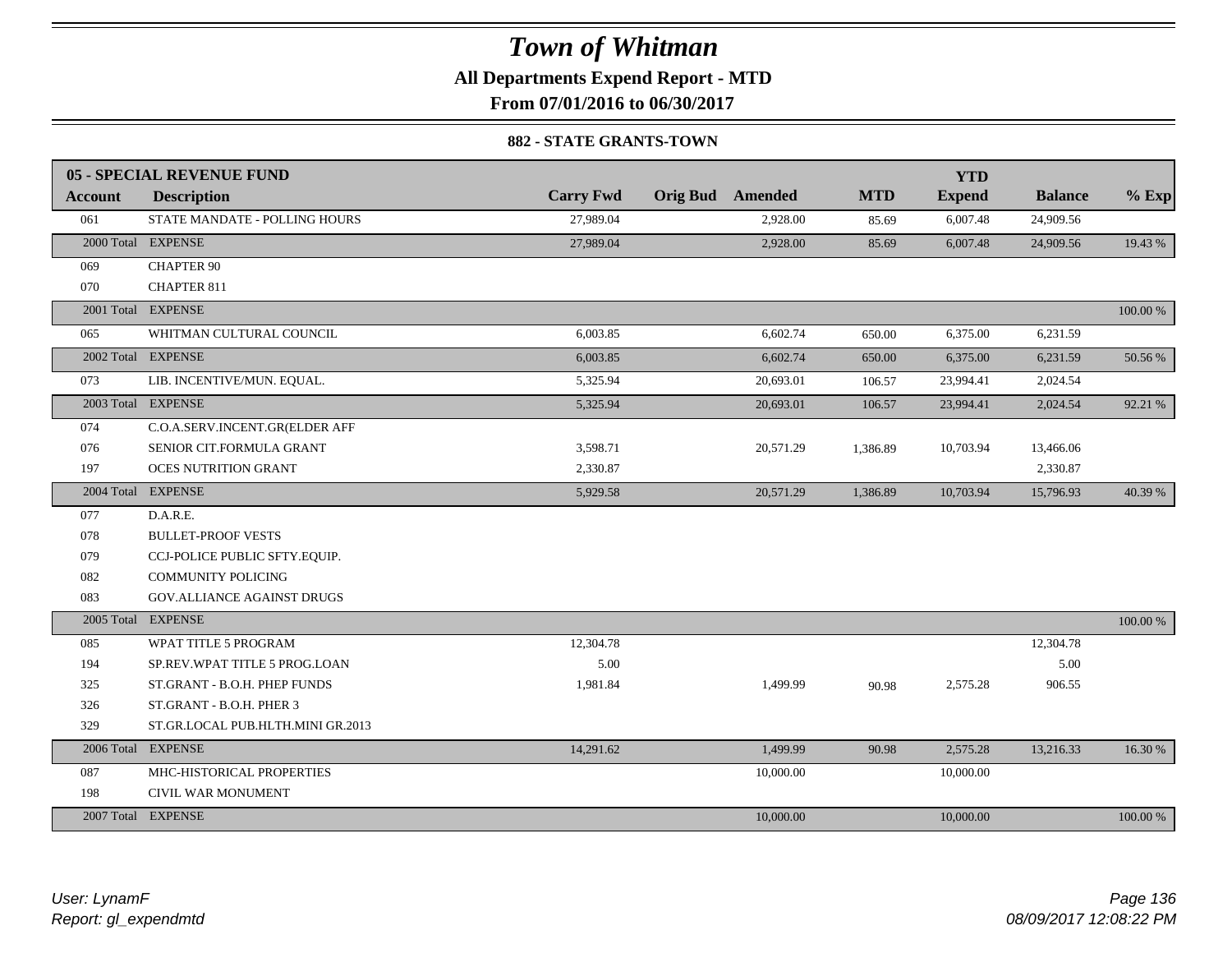### **All Departments Expend Report - MTD**

**From 07/01/2016 to 06/30/2017**

### **882 - STATE GRANTS-TOWN**

|                | 05 - SPECIAL REVENUE FUND          |                  |                 |            |            | <b>YTD</b>    |                |          |
|----------------|------------------------------------|------------------|-----------------|------------|------------|---------------|----------------|----------|
| <b>Account</b> | <b>Description</b>                 | <b>Carry Fwd</b> | <b>Orig Bud</b> | Amended    | <b>MTD</b> | <b>Expend</b> | <b>Balance</b> | $%$ Exp  |
| 089            | FIRE DEPT. S.A.F.E. GRANT          | 4,038.78         |                 | 6,547.00   | 1,344.00   | 6,840.94      | 3,744.84       |          |
| 189            | ST.GRANT-CCJ-FIRE EQUIPMENT        |                  |                 |            |            |               |                |          |
|                | 2008 Total EXPENSE                 | 4,038.78         |                 | 6,547.00   | 1,344.00   | 6,840.94      | 3,744.84       | 64.62%   |
| 190            | ST.GR-GREEN COMMUNITIES-ENRGY GR.  |                  |                 | 166,215.00 |            | 166,215.00    |                |          |
| 191            | D.E.P. RECYCLING GRANT             | $-47,300.00$     |                 | 49.588.00  |            |               | 2,288.00       |          |
| 192            | COMM.COMPACT-WAGE &CLASS STUDY     |                  |                 | 25,000.00  |            | 15,000.00     | 10,000.00      |          |
| 193            | COMM.COMPACT--SOLAR DEVELPMENT     |                  |                 | 15,000.00  |            |               | 15,000.00      |          |
| 199            | COMM.COMPACT-MFG.SITE DEVELOPMENT  |                  |                 | 15,000.00  |            |               | 15,000.00      |          |
|                | 2009 Total EXPENSE                 | $-47,300,00$     |                 | 270,803.00 |            | 181,215.00    | 42,288.00      | 81.07%   |
| 195            | PLYM.CNTY.GRNT.OPER.SAFE PROM      |                  |                 |            |            |               |                |          |
|                | 2010 Total EXPENSE                 |                  |                 |            |            |               |                | 100.00 % |
| 196            | FIRE-PUBLIC SAFETY EQUIPMENT       |                  |                 |            |            |               |                |          |
|                | 2011 Total EXPENSE                 |                  |                 |            |            |               |                | 100.00 % |
| 201            | ST.GRANT - FIREFIGHTING EQUIPM     |                  |                 |            |            |               |                |          |
|                | 2013 Total EXPENSE                 |                  |                 |            |            |               |                | 100.00 % |
| 202            | ST.GRANT-HOMELAND SECURITY         |                  |                 |            |            |               |                |          |
| 203            | MDPH-AMB.TASK FORCE GRANT          |                  |                 |            |            |               |                |          |
|                | 2014 Total EXPENSE                 |                  |                 |            |            |               |                | 100.00 % |
| 225            | ST.GR.MA.HIST.PRES.PARK LIGHT.     |                  |                 |            |            |               |                |          |
|                | 2015 Total EXPENSE                 |                  |                 |            |            |               |                | 100.00 % |
| 227            | ST.GRANT-MC/VFA EMA GRANT          |                  |                 |            |            |               |                |          |
|                | 2016 Total EXPENSE                 |                  |                 |            |            |               |                | 100.00 % |
|                | <b>882 Total STATE GRANTS-TOWN</b> | 16,278.81        |                 | 339,645.03 | 3,664.13   | 247,712.05    | 108,211.79     |          |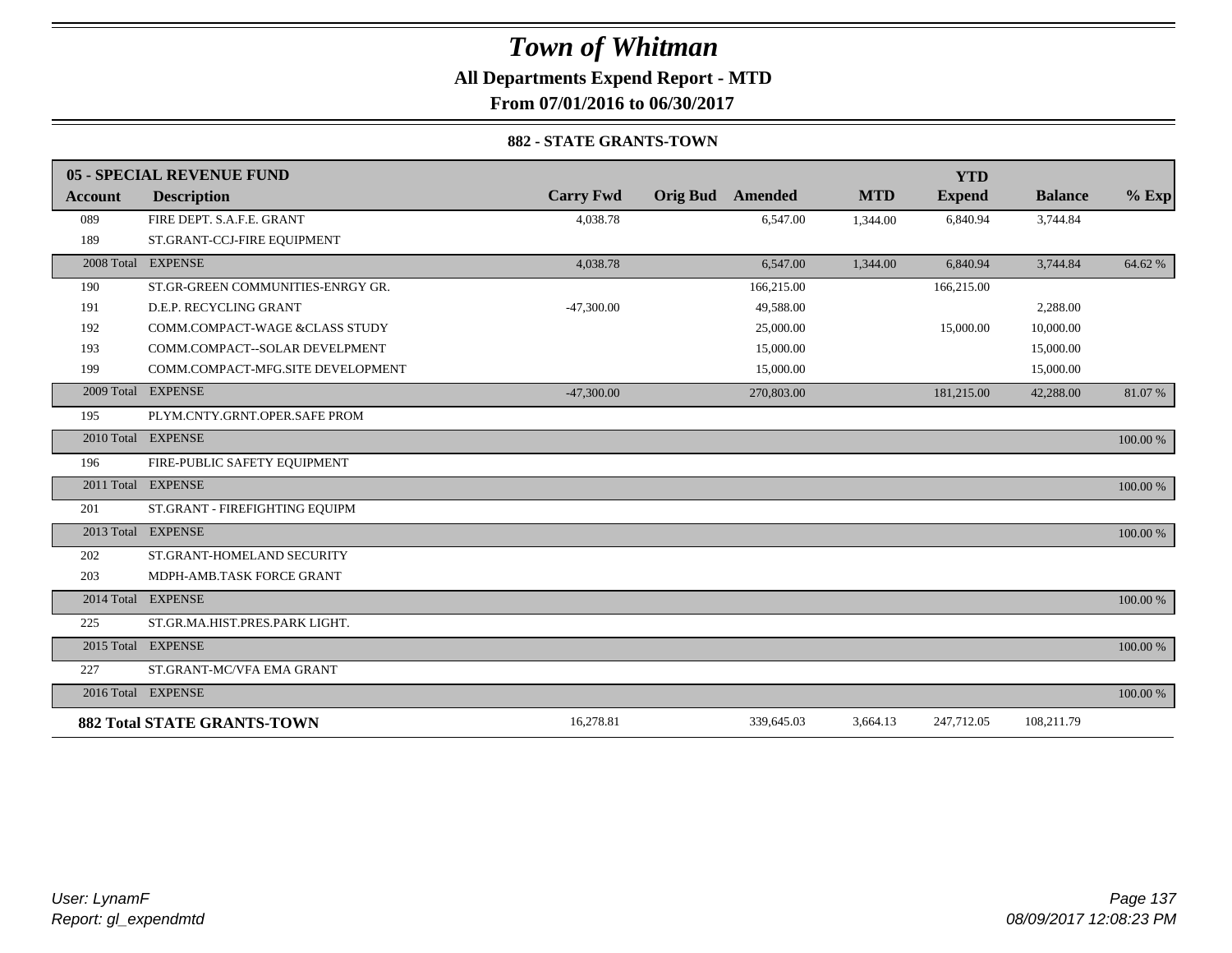### **All Departments Expend Report - MTD**

### **From 07/01/2016 to 06/30/2017**

### **895 - GIFTS**

|            | <b>05 - SPECIAL REVENUE FUND</b> |                  |                         |            | <b>YTD</b>    |                |            |
|------------|----------------------------------|------------------|-------------------------|------------|---------------|----------------|------------|
| Account    | <b>Description</b>               | <b>Carry Fwd</b> | <b>Orig Bud</b> Amended | <b>MTD</b> | <b>Expend</b> | <b>Balance</b> | $%$ Exp    |
| 100        | GIFT-COUNCIL ON AGING            | 20.918.74        | 1.260.00                | 460.00     | 535.00        | 21,643.74      |            |
|            | 2000 Total EXPENSE               | 20,918.74        | 1,260.00                | 460.00     | 535.00        | 21,643.74      | 2.41 %     |
| 101        | GIFT-RECREATION-POOL             | 115.26           |                         | 88.98      | 88.98         | 26.28          |            |
|            | 2001 Total EXPENSE               | 115.26           |                         | 88.98      | 88.98         | 26.28          | 77.19 %    |
| 102        | <b>GIFT-TOWN HALL</b>            | 20.01            |                         |            |               | 20.01          |            |
|            | 2003 Total EXPENSE               | 20.01            |                         |            |               | 20.01          | $0.00\%$   |
| 103        | <b>GIFTS-DARE PROGRAM</b>        |                  |                         |            |               |                |            |
|            | 2004 Total EXPENSE               |                  |                         |            |               |                | 100.00 %   |
| 108        | <b>GIFT-FIRE DEPT</b>            | 275.81           | 2.155.10                | 50.00      | 2,250.10      | 180.81         |            |
| 256        | GIFT-EMERGENCY MANAGEMENT        | 130.36           | 500.00                  |            | 15.00         | 615.36         |            |
|            | 2005 Total EXPENSE               | 406.17           | 2,655.10                | 50.00      | 2,265.10      | 796.17         | 73.99 %    |
| 104        | GIFT-RECREATION COMMISSION       | 144.42           | 50.00                   |            | 173.97        | 20.45          |            |
|            | 2006 Total EXPENSE               | 144.42           | 50.00                   |            | 173.97        | 20.45          | 89.48%     |
| 098        | GIFT-GOLD STAR SIGN PROJECT      | 788.27           |                         |            |               | 788.27         |            |
| 105        | GIFT-HISTORICAL COMMISSION       | 89.52            |                         |            |               | 89.52          |            |
|            | 2007 Total EXPENSE               | 877.79           |                         |            |               | 877.79         | $0.00~\%$  |
| 107        | <b>GIFT-LEARN NOT TO BURN</b>    |                  |                         |            |               |                |            |
|            | 2008 Total EXPENSE               |                  |                         |            |               |                | 100.00 %   |
| 160        | GIFT-DARE,CLASSROOM EDUCATION    | 11,521.66        | 5,000.00                |            | 4,151.58      | 12,370.08      |            |
| 208        | POLICE DEPT.LOJACK GIFT ACCT.    | 1,720.00         |                         |            |               | 1,720.00       |            |
| 238        | GIFT-POLICE DEPT.                |                  |                         |            |               |                |            |
| 2009 Total | <b>EXPENSE</b>                   | 13,241.66        | 5,000.00                |            | 4,151.58      | 14,090.08      | 22.75 %    |
| 161        | <b>GIFT-YOUTH CENTER</b>         | 39.66            |                         |            |               | 39.66          |            |
|            | 2010 Total EXPENSE               | 39.66            |                         |            |               | 39.66          | $0.00\,\%$ |
| 162        | GIFT-SMALL ANIMAL CONTROL        | 7,036.17         | 6,950.00                |            | 1,520.00      | 12,466.17      |            |
| 185        | GIFT-SMALL ANIMAL CONT.-CAT US   |                  |                         |            |               |                |            |
|            | 2011 Total EXPENSE               | 7,036.17         | 6,950.00                |            | 1,520.00      | 12,466.17      | 10.86 %    |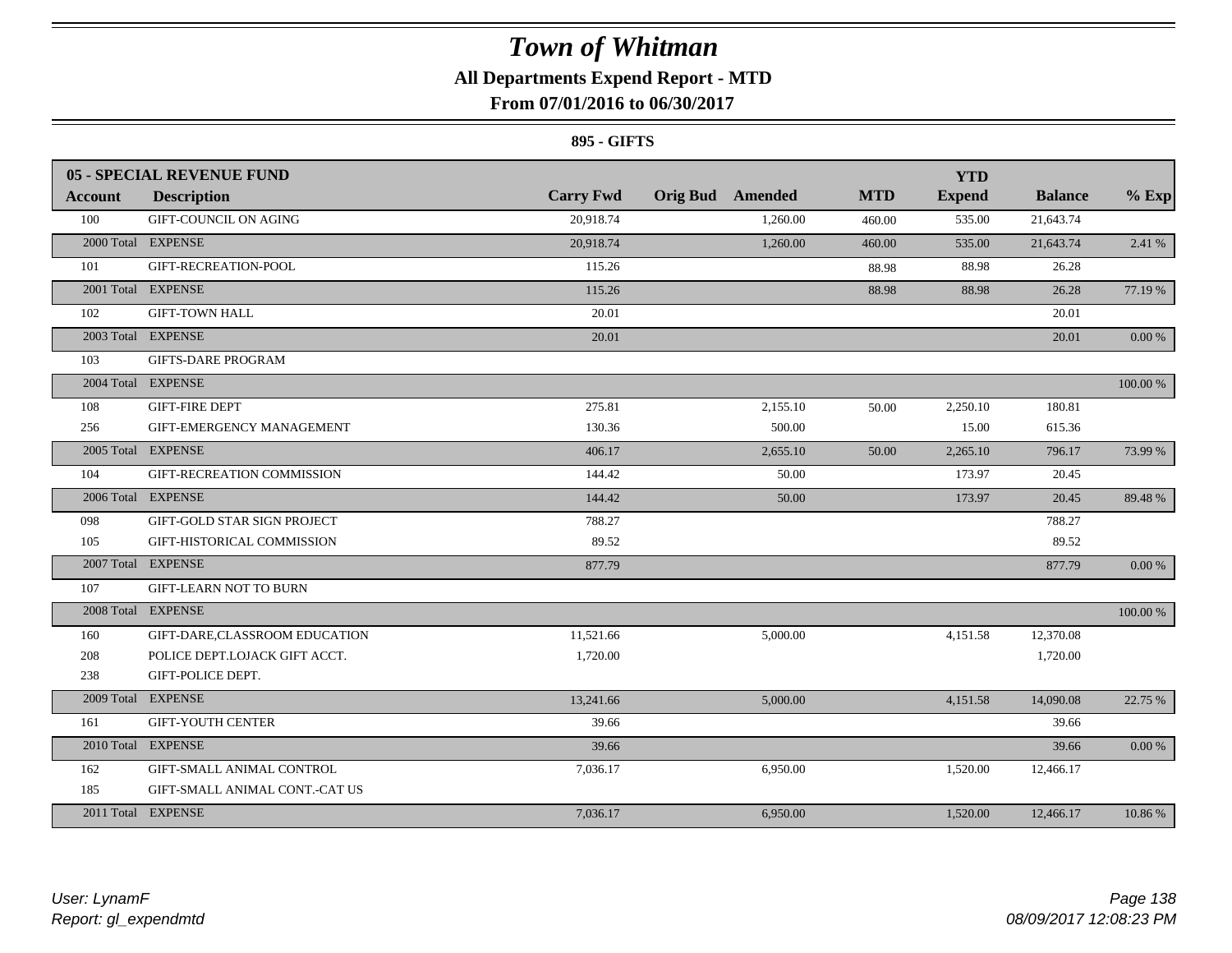### **All Departments Expend Report - MTD**

### **From 07/01/2016 to 06/30/2017**

### **895 - GIFTS**

|                 | 05 - SPECIAL REVENUE FUND          |                  |          |                         |            | <b>YTD</b>    |                |          |
|-----------------|------------------------------------|------------------|----------|-------------------------|------------|---------------|----------------|----------|
| Account         | <b>Description</b>                 | <b>Carry Fwd</b> |          | <b>Orig Bud</b> Amended | <b>MTD</b> | <b>Expend</b> | <b>Balance</b> | $%$ Exp  |
| 163             | GIFT-PLAYGROUND RESTORATION        | 587.65           |          |                         |            |               | 587.65         |          |
|                 | 2013 Total EXPENSE                 | 587.65           |          |                         |            |               | 587.65         | 0.00 %   |
| 106             | <b>GIFT-LIBRARY GIFT FUND</b>      | 2,631.67         |          | 10,931.97               | 1,208.22   | 9,746.54      | 3,817.10       |          |
| 166             | GIFT-LIBRARY LARGE PRINT BOOKS     |                  |          |                         |            |               |                |          |
|                 | 2014 Total EXPENSE                 | 2,631.67         |          | 10,931.97               | 1,208.22   | 9,746.54      | 3,817.10       | 71.85 %  |
| 164             | GIFT-RECREATION-BASKETBALL         |                  |          |                         |            |               |                |          |
|                 | 2015 Total EXPENSE                 |                  |          |                         |            |               |                | 100.00 % |
| 165             | GIFT-R.ROSEN-POOL & BASKETBALL     |                  |          |                         |            |               |                |          |
|                 | 2016 Total EXPENSE                 |                  |          |                         |            |               |                | 100.00 % |
| 168             | GIFT - NESTLE PLAYGROUND ACCT.     |                  |          |                         |            |               |                |          |
|                 | 2017 Total EXPENSE                 |                  |          |                         |            |               |                | 100.00 % |
| 109             | GIFT-CONSERVATION COMMISSION       | 17.74            |          | 171.00                  |            |               | 188.74         |          |
| 205             | <b>GIFT - PARK RESTORATION</b>     | 25.00            |          |                         |            |               | 25.00          |          |
|                 | 2018 Total EXPENSE                 | 42.74            |          | 171.00                  |            |               | 213.74         | 0.00 %   |
| 224             | <b>GIFT - CULTURAL COUNCIL</b>     | 900.88           |          | 2,172.16                | 187.50     | 445.00        | 2,628.04       |          |
|                 | 2019 Total EXPENSE                 | 900.88           |          | 2,172.16                | 187.50     | 445.00        | 2,628.04       | 14.48 %  |
| 233             | GIFT - PUB.LIB.MTCHG.INCENT.GR     | 142.41           |          |                         |            |               | 142.41         |          |
|                 | 2020 Total EXPENSE                 | 142.41           |          |                         |            |               | 142.41         | 0.00 %   |
| 235             | GIFT - FIRE / HARVARD PILG. HEALTH |                  |          |                         |            |               |                |          |
|                 | 2021 Total EXPENSE                 |                  |          |                         |            |               |                | 100.00 % |
| 895 Total GIFTS |                                    | 47,105.23        |          | 29,190.23               | 1,994.70   | 18,926.17     | 57,369.29      |          |
|                 | 05 Total SPECIAL REVENUE FUND      | 208,321.23       | 2,721.51 | 1,291,781.04            | 45,760.85  | 1,224,192.29  | 278,631.49     |          |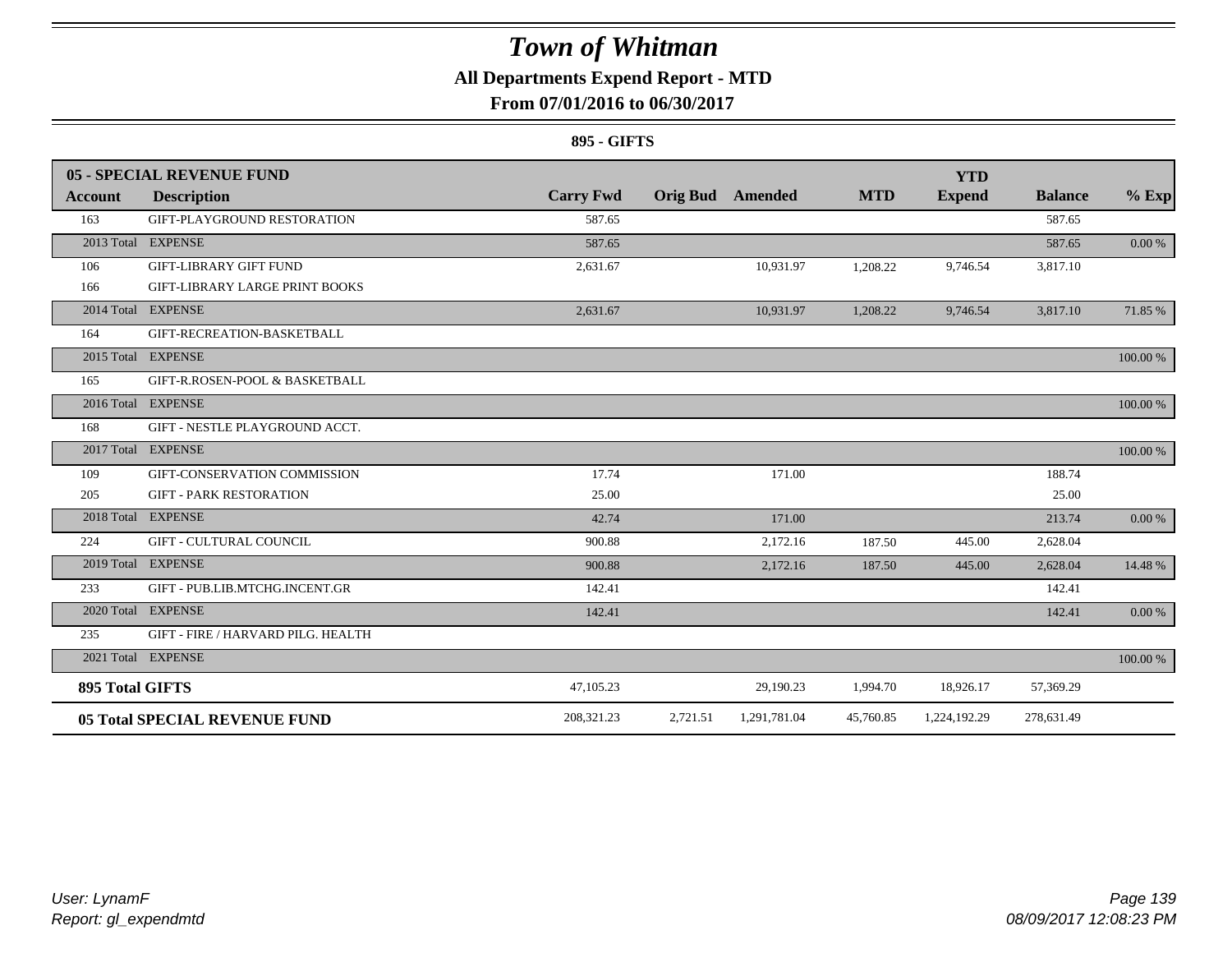**All Departments Expend Report - MTD**

**From 07/01/2016 to 06/30/2017**

### **710 - RETIREMENT OF DEBT**

|         | <b>06 - CAPITAL PROJECTS FUND</b>     |                  |                  |            | <b>YTD</b>    |                |            |
|---------|---------------------------------------|------------------|------------------|------------|---------------|----------------|------------|
| Account | <b>Description</b>                    | <b>Carry Fwd</b> | Orig Bud Amended | <b>MTD</b> | <b>Expend</b> | <b>Balance</b> | $%$ Exp    |
| 922     | <b>MAT.PRIN.-BANS-TH/POL/FIRE STA</b> |                  |                  |            |               |                |            |
|         | 2001 Total EXPENSE                    |                  |                  |            |               |                | $100.00\%$ |
|         | 710 Total RETIREMENT OF DEBT          |                  |                  |            |               |                |            |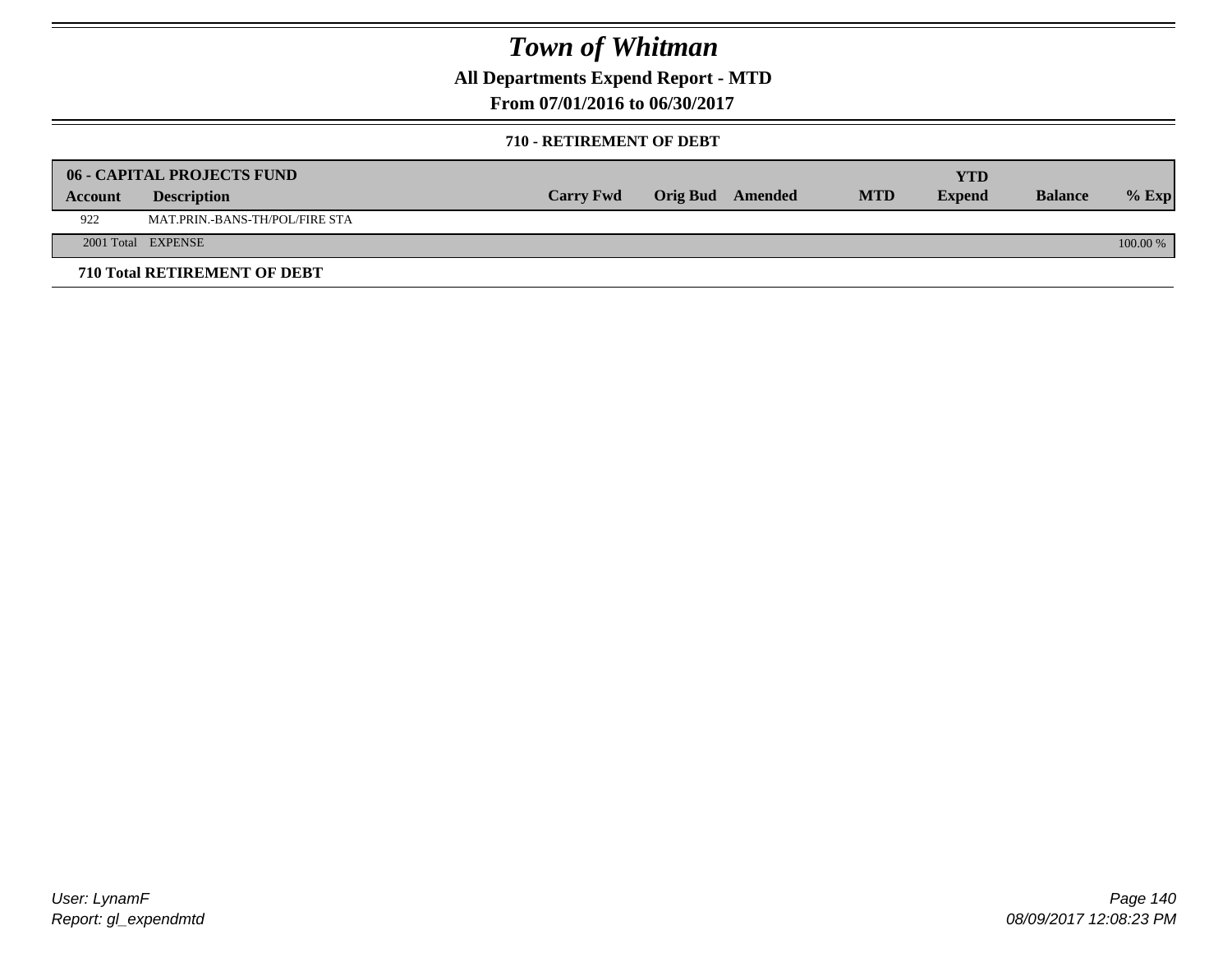### **All Departments Expend Report - MTD**

### **From 07/01/2016 to 06/30/2017**

### **930 - CAPITAL PROJECTS**

|            | 06 - CAPITAL PROJECTS FUND                   |                  |                 |         |            | <b>YTD</b>    |                |          |
|------------|----------------------------------------------|------------------|-----------------|---------|------------|---------------|----------------|----------|
| Account    | <b>Description</b>                           | <b>Carry Fwd</b> | <b>Orig Bud</b> | Amended | <b>MTD</b> | <b>Expend</b> | <b>Balance</b> | $%$ Exp  |
| 832        | PROJECT MANAGEMENT SERVICES                  |                  |                 |         |            |               |                |          |
| 833        | <b>EQUIPMENT &amp; FURNISHINGS</b>           |                  |                 |         |            |               |                |          |
| 834        | <b>ISSUANCE COSTS</b>                        |                  |                 |         |            |               |                |          |
| 835        | CAP.PROJ.-BUDGET ONLY                        |                  |                 |         |            |               |                |          |
| 836        | <b>FIRE STATION</b>                          |                  |                 |         |            |               |                |          |
| 837        | TOWN HALL - AIR CONDITIONING                 |                  |                 |         |            |               |                |          |
| 839        | POLICE STATION                               |                  |                 |         |            |               |                |          |
| 4510 Total | A.1STM11/08 CAP.PROJ-BLDGS                   |                  |                 |         |            |               |                | 100.00 % |
| 837        | TOWN HALL - AIR CONDITIONING                 |                  |                 |         |            |               |                |          |
| 4511 Total | A.4 STM11/13 AIR COND.TOWN HALL              |                  |                 |         |            |               |                | 100.00 % |
| 837        | TOWN HALL - AIR CONDITIONING                 | 69,680.52        |                 |         |            | 19,126.49     | 50,554.03      |          |
|            | 4578 Total A.1 STM1/12/15 AIR COND.TOWN HALL | 69,680.52        |                 |         |            | 19,126.49     | 50,554.03      | 27.44 %  |
|            | 930 Total CAPITAL PROJECTS                   | 69,680.52        |                 |         |            | 19,126.49     | 50,554.03      |          |
|            | 06 Total CAPITAL PROJECTS FUND               | 69,680.52        |                 |         |            | 19,126.49     | 50,554.03      |          |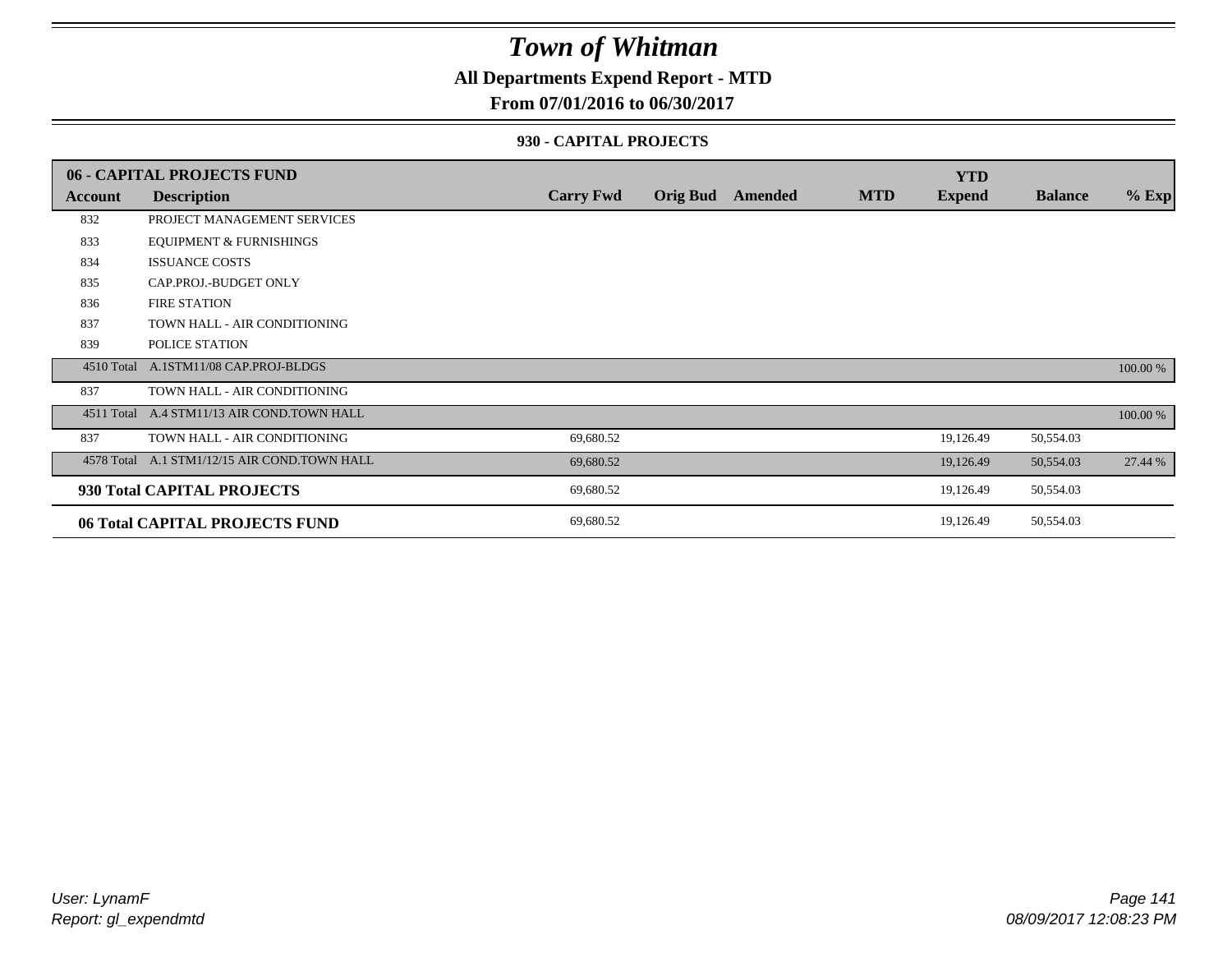**All Departments Expend Report - MTD**

**From 07/01/2016 to 06/30/2017**

#### **403 - DPW - SPECIAL ARTICLES**

|         | 07 - CHAPTER 90 HIGHWAY FUND                        |                  |            |                         |            | <b>YTD</b>    |                |            |
|---------|-----------------------------------------------------|------------------|------------|-------------------------|------------|---------------|----------------|------------|
| Account | <b>Description</b>                                  | <b>Carry Fwd</b> |            | <b>Orig Bud</b> Amended | <b>MTD</b> | <b>Expend</b> | <b>Balance</b> | $%$ Exp    |
| 069     | <b>CHAPTER 90</b>                                   | 641.99           |            | 0.35                    |            |               | 642.34         |            |
| 070     | <b>CHAPTER 811</b>                                  |                  |            |                         |            |               |                |            |
|         | 2001 Total EXPENSE                                  | 641.99           |            | 0.35                    |            |               | 642.34         | $0.00\ \%$ |
| 999     |                                                     |                  |            |                         |            |               |                |            |
|         | 4504 Total A14ATM 5/15 INSTALL TRAFFIC CNTRL.SIGNAL |                  |            |                         |            |               |                | 100.00 %   |
| 999     |                                                     |                  | 235,472.00 |                         | 1,889.36   | 21,909.84     | 213,562.16     |            |
|         | 4506 Total A.9ATM5/16 CH.90 REPAIR STS.& S/WALKS    |                  | 235,472.00 |                         | 1,889.36   | 21,909.84     | 213,562.16     | 9.30 %     |
| 999     |                                                     |                  |            |                         |            |               |                |            |
|         | 4521 Total WINTER RECOVERY ASSIST.FY15 MDOT         |                  |            |                         |            |               |                | 100.00 %   |
| 999     |                                                     |                  |            |                         |            |               |                |            |
|         | 4522 Total WINTER RAPID REC. PR.fy14-M.D.O.T.       |                  |            |                         |            |               |                | 100.00 %   |
| 999     |                                                     |                  |            |                         |            |               |                |            |
|         | 4525 Total A.25ATM5/13CONSTRUCT STS&SIDEWKS         |                  |            |                         |            |               |                | 100.00 %   |
| 999     |                                                     |                  |            |                         |            |               |                |            |
|         | 4529 Total A31ATM 5/17CH90 REPAIR STS.& S/WALKS     |                  |            |                         |            |               |                | 100.00 %   |
| 999     |                                                     | 49,919.40        |            |                         |            | 49,919.40     |                |            |
|         | 4531 Total A13 ATM 5/15 CH90 REPAIR STS.& S/WALKS   | 49,919.40        |            |                         |            | 49,919.40     |                | 100.00 %   |
| 999     |                                                     |                  | 148,000.00 |                         |            | 138,079.00    | 9,921.00       |            |
|         | 4533 Total A.32ATM5/16 CH90 PUR.6 WHEEL DMP.TRK.    |                  | 148,000.00 |                         |            | 138,079.00    | 9,921.00       | 93.29 %    |
| 999     |                                                     |                  |            |                         |            |               |                |            |
|         | 4534 Total A.3 STM 11/13 CH90 REPAIR STS.& S/WALKS  |                  |            |                         |            |               |                | 100.00 %   |
| 999     |                                                     |                  |            |                         |            |               |                |            |
|         | 4535 Total A24ATM5/10CH90PUR.PRE-MIX HEATER TRAILER |                  |            |                         |            |               |                | 100.00 %   |
| 999     |                                                     | 263,735.00       |            |                         |            | 263,735.00    |                |            |
|         | 4537 Total A15 ATM 5/15 CH 90 REPAIR STS.& S/WALKS  | 263,735.00       |            |                         |            | 263,735.00    |                | 100.00 %   |
|         | <b>403 Total DPW - SPECIAL ARTICLES</b>             | 314,296.39       | 383,472.00 | 0.35                    | 1,889.36   | 473,643.24    | 224,125.50     |            |
|         | 07 Total CHAPTER 90 HIGHWAY FUND                    | 314,296.39       | 383,472.00 | 0.35                    | 1,889.36   | 473,643.24    | 224,125.50     |            |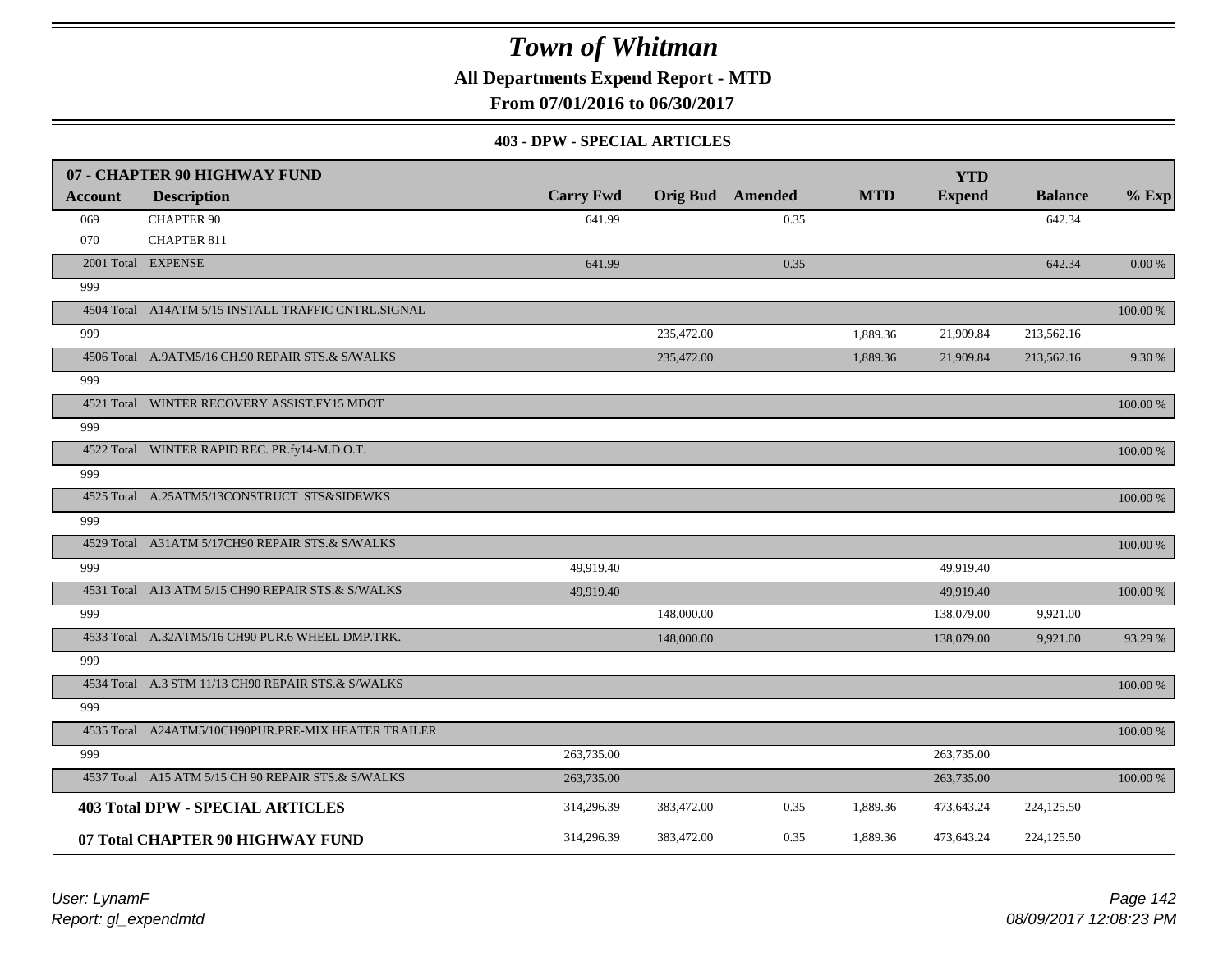### **All Departments Expend Report - MTD**

**From 07/01/2016 to 06/30/2017**

### **852 - POLICE REVOLVING**

| 09 - AGENCY FUND |                                   |                  |                 |         |            | <b>YTD</b>    |                |            |
|------------------|-----------------------------------|------------------|-----------------|---------|------------|---------------|----------------|------------|
| Account          | <b>Description</b>                | <b>Carry Fwd</b> | <b>Orig Bud</b> | Amended | <b>MTD</b> | <b>Expend</b> | <b>Balance</b> | $%$ Exp    |
| 007              | <b>REGULAR DETAILS</b>            |                  |                 |         | 58,706.00  | 365,112.50    | $-365, 112.50$ |            |
|                  | 1000 Total SALARIES               |                  |                 |         | 58,706.00  | 365,112.50    | $-365,112,50$  | $100.00\%$ |
|                  | <b>852 Total POLICE REVOLVING</b> |                  |                 |         | 58,706.00  | 365,112.50    | $-365, 112.50$ |            |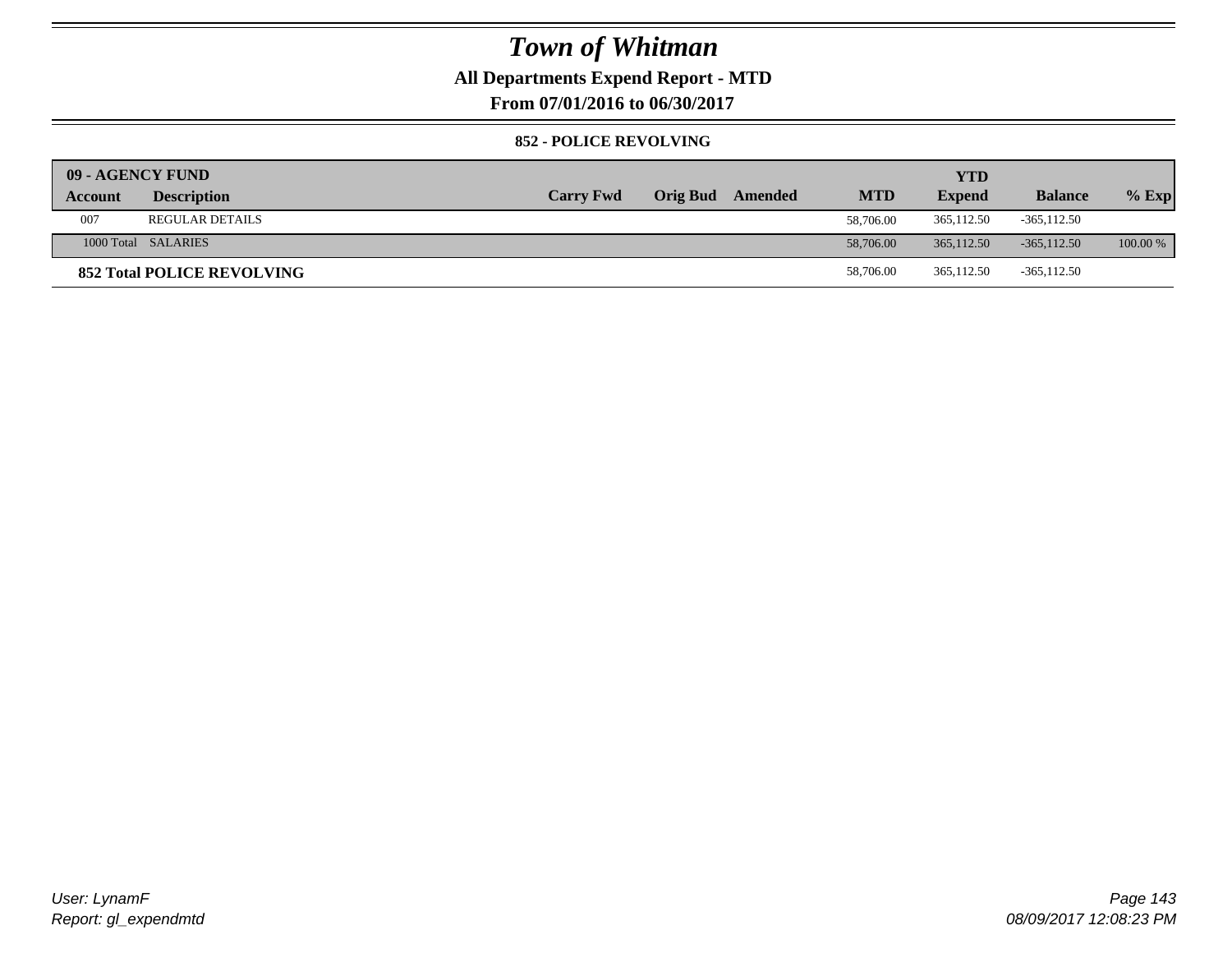**All Departments Expend Report - MTD**

**From 07/01/2016 to 06/30/2017**

### **853 - PLANNING BOARD REVOLVING CH53G**

| 09 - AGENCY FUND |                                          |                  |                         |            | <b>YTD</b>    |                |             |
|------------------|------------------------------------------|------------------|-------------------------|------------|---------------|----------------|-------------|
| <b>Account</b>   | <b>Description</b>                       | <b>Carry Fwd</b> | <b>Orig Bud</b> Amended | <b>MTD</b> | <b>Expend</b> | <b>Balance</b> | $%$ Exp     |
| 359              | PL.BD.REV.WINDSOR EST.C44S53G            |                  |                         |            |               |                |             |
|                  | 2004 Total EXPENSE                       |                  |                         |            |               |                | 100.00 %    |
| 360              | PL.BD.REV. DANECCA EST.C44S53G           |                  |                         |            |               |                |             |
|                  | 2005 Total EXPENSE                       |                  |                         |            |               |                | 100.00 %    |
| 361              | PL.BD.REV.BUTTERNUT CH44 S53G            |                  |                         |            |               |                |             |
|                  | 2007 Total EXPENSE                       |                  |                         |            |               |                | 100.00 %    |
| 362              | PL.BD.REV.OAKDALE FM.I C44S53G           |                  |                         |            |               |                |             |
|                  | 2008 Total EXPENSE                       |                  |                         |            |               |                | 100.00 %    |
| 358              | PLANNG.BD.REV.R.R.AVE.CH44S53G           | 1,323.06         | 0.67                    |            |               | 1,323.73       |             |
|                  | 2009 Total EXPENSE                       | 1,323.06         | 0.67                    |            |               | 1,323.73       | 0.00 %      |
| 365              | PL.BD.RV.VICTORIA EST.CH44S53G           |                  |                         |            |               |                |             |
|                  | 2011 Total EXPENSE                       |                  |                         |            |               |                | 100.00 %    |
| 369              | PL.BD.REV.MEADOWBROOK CH44S53G           |                  |                         |            |               |                |             |
|                  | 2016 Total EXPENSE                       |                  |                         |            |               |                | $100.00~\%$ |
| 370              | PL.BD.RV.CATHERINE RD.CH44S53G           |                  |                         |            |               |                |             |
|                  | 2017 Total EXPENSE                       |                  |                         |            |               |                | 100.00 %    |
| 371              | PL.BD.RV.J.YOUNG EST.CH44S53G            |                  |                         |            |               |                |             |
|                  | 2018 Total EXPENSE                       |                  |                         |            |               |                | 100.00 %    |
| 372              | PL.BD.REV.ERIN ST.EXT.C44S53G            |                  |                         |            |               |                |             |
|                  | 2019 Total EXPENSE                       |                  |                         |            |               |                | 100.00 %    |
| 373              | PL.BD.RV.HIGHLND ST.EX.C44S53G           |                  |                         |            |               |                |             |
|                  | 2020 Total EXPENSE                       |                  |                         |            |               |                | 100.00 %    |
| 357              | PLANNG.BD.REV.HARV.LN.CH44S53G           |                  |                         |            |               |                |             |
|                  | 2021 Total EXPENSE                       |                  |                         |            |               |                | 100.00 %    |
|                  | 853 Total PLANNING BOARD REVOLVING CH53G | 1,323.06         | 0.67                    |            |               | 1,323.73       |             |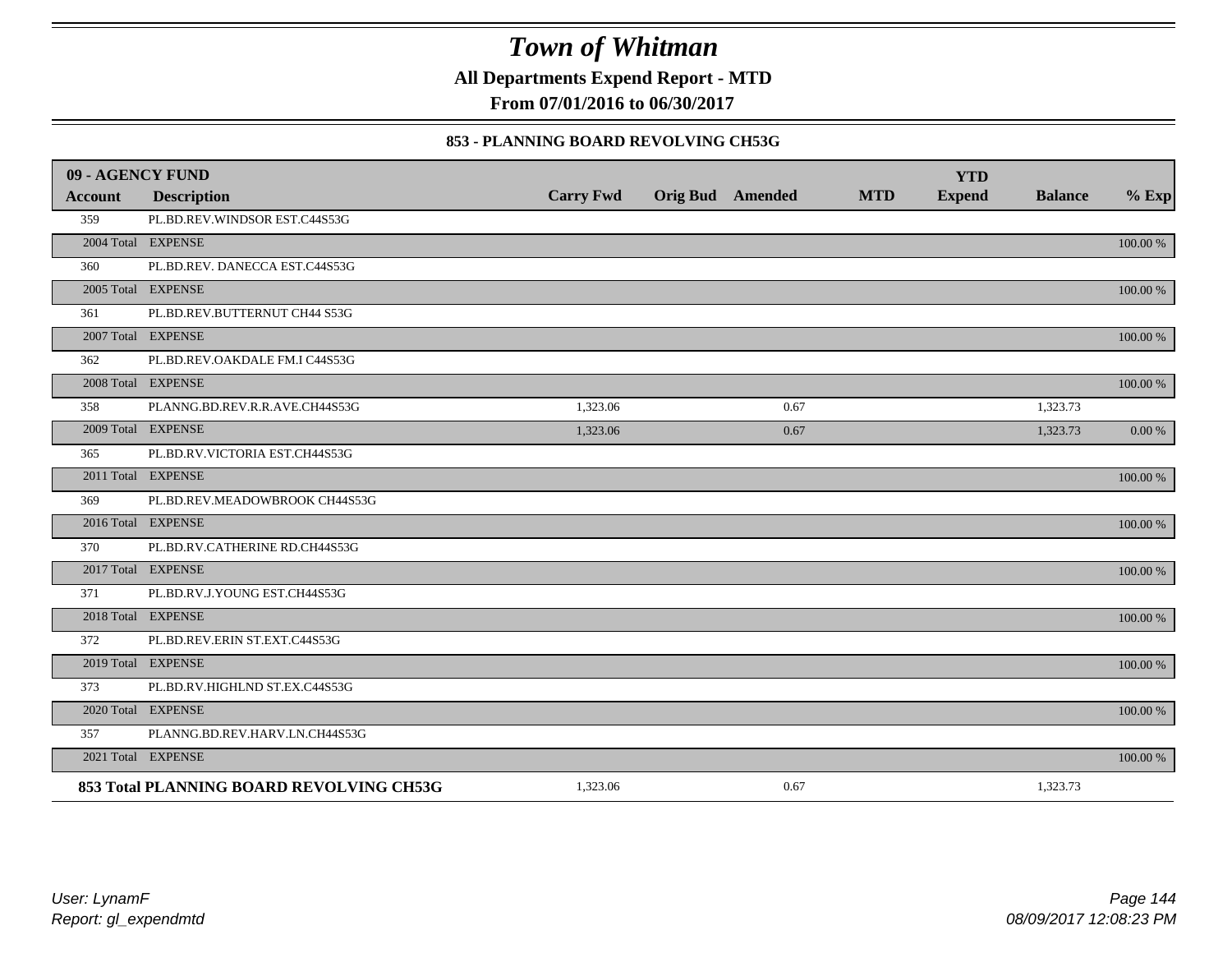## **All Departments Expend Report - MTD**

**From 07/01/2016 to 06/30/2017**

### **854 - DPW DETAILS**

|         | 09 - AGENCY FUND             |                  |                         |            | YTD           |                |            |
|---------|------------------------------|------------------|-------------------------|------------|---------------|----------------|------------|
| Account | <b>Description</b>           | <b>Carry Fwd</b> | <b>Orig Bud</b> Amended | <b>MTD</b> | <b>Expend</b> | <b>Balance</b> | $%$ Exp    |
| 007     | <b>REGULAR DETAILS</b>       |                  |                         |            |               |                |            |
|         | 1000 Total SALARIES          |                  |                         |            |               |                | $100.00\%$ |
|         | <b>854 Total DPW DETAILS</b> |                  |                         |            |               |                |            |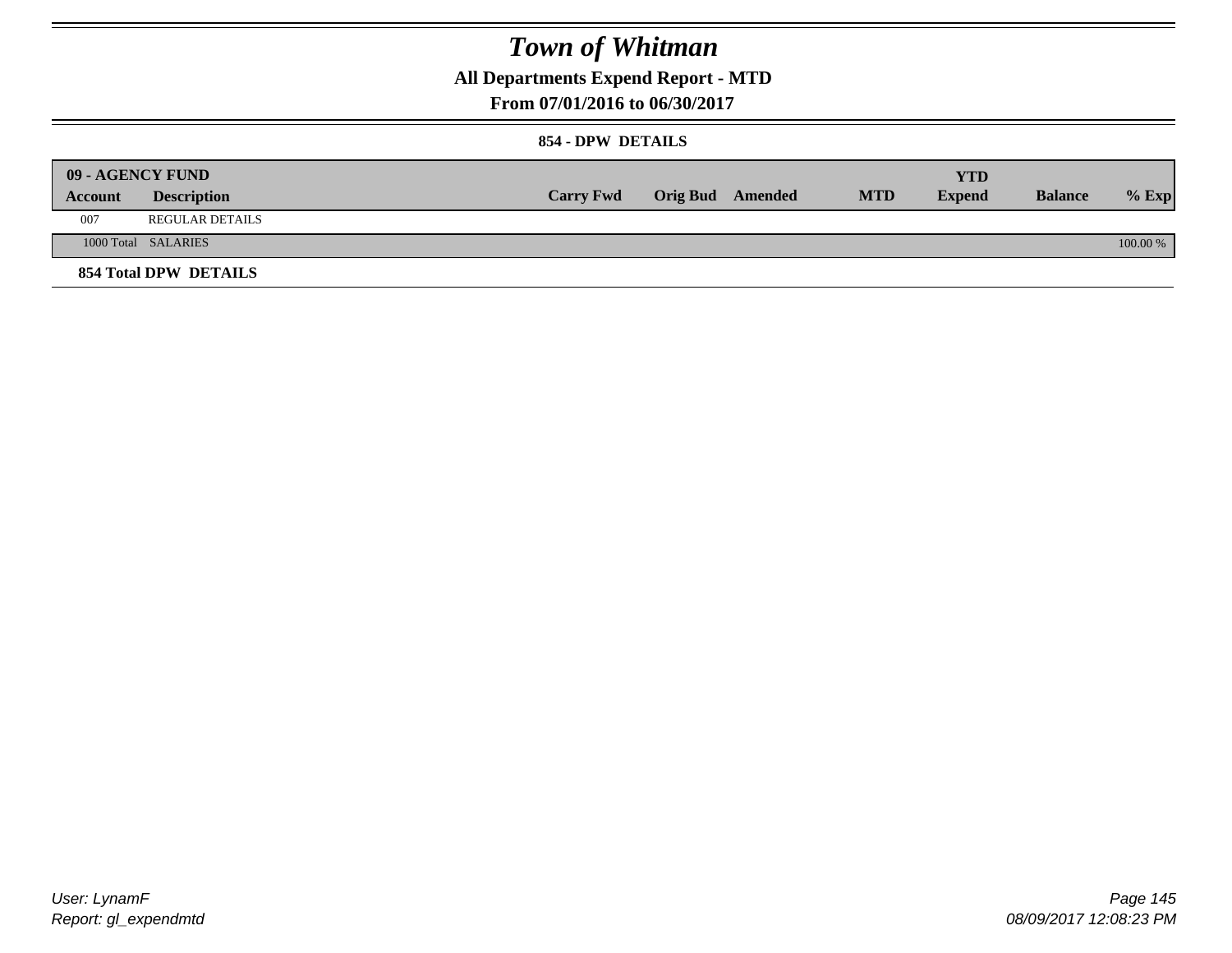## **All Departments Expend Report - MTD**

**From 07/01/2016 to 06/30/2017**

### **856 - FIRE DETAILS**

| 09 - AGENCY FUND |                        |                  |                         |            | <b>YTD</b>    |                |            |
|------------------|------------------------|------------------|-------------------------|------------|---------------|----------------|------------|
| Account          | <b>Description</b>     | <b>Carry Fwd</b> | <b>Orig Bud</b> Amended | <b>MTD</b> | <b>Expend</b> | <b>Balance</b> | $%$ Exp    |
| 007              | <b>REGULAR DETAILS</b> |                  |                         |            | 816.00        | $-816.00$      |            |
|                  | 1000 Total SALARIES    |                  |                         |            | 816.00        | $-816.00$      | $100.00\%$ |
|                  | 856 Total FIRE DETAILS |                  |                         |            | 816.00        | $-816.00$      |            |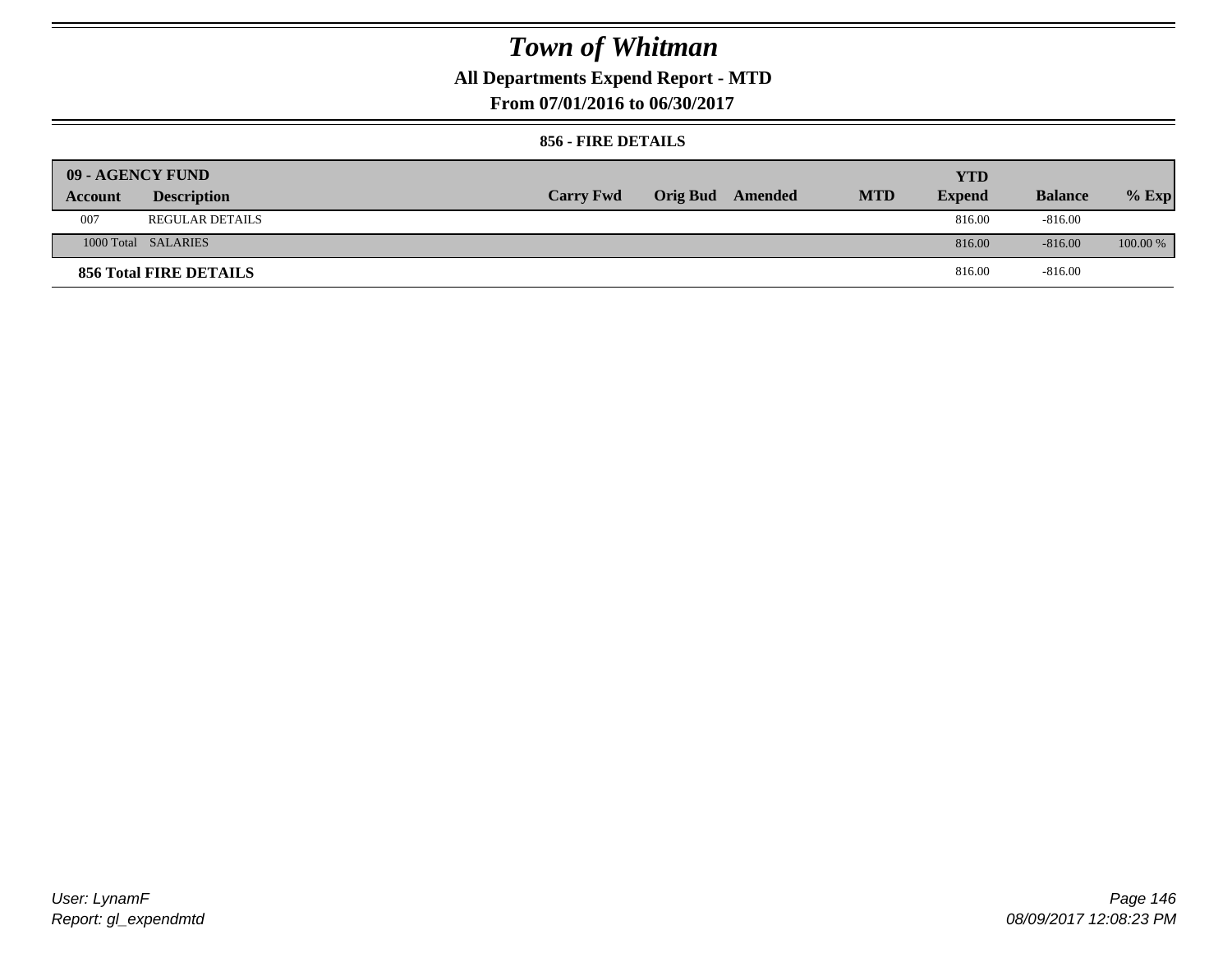**All Departments Expend Report - MTD**

**From 07/01/2016 to 06/30/2017**

#### **858 - APPEALS BD.REVOLVING S53G**

|         | 09 - AGENCY FUND                    |                  |                         |            | <b>YTD</b>    |                |            |
|---------|-------------------------------------|------------------|-------------------------|------------|---------------|----------------|------------|
| Account | <b>Description</b>                  | <b>Carry Fwd</b> | <b>Orig Bud</b> Amended | <b>MTD</b> | <b>Expend</b> | <b>Balance</b> | $%$ Exp    |
| 367     | APPEALS BD.-TWOCAN PROP. S53G       |                  |                         |            |               |                |            |
|         | 2014 Total EXPENSE                  |                  |                         |            |               |                | $100.00\%$ |
|         | 858 Total APPEALS BD.REVOLVING S53G |                  |                         |            |               |                |            |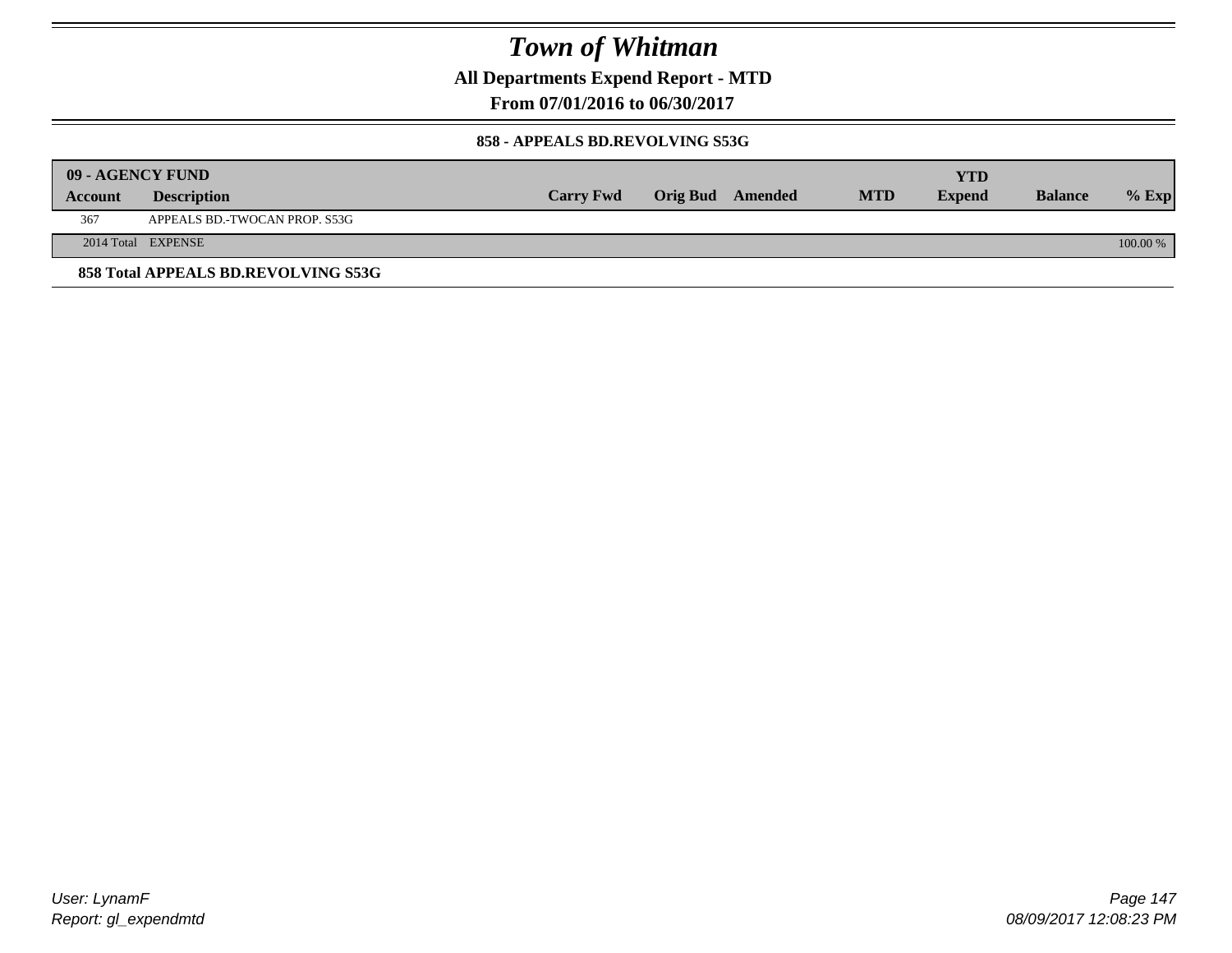## **All Departments Expend Report - MTD**

**From 07/01/2016 to 06/30/2017**

### **870 - AGENCY**

| 09 - AGENCY FUND |                                |                  |                         |            | <b>YTD</b>    |                 |          |
|------------------|--------------------------------|------------------|-------------------------|------------|---------------|-----------------|----------|
| Account          | <b>Description</b>             | <b>Carry Fwd</b> | <b>Orig Bud</b> Amended | <b>MTD</b> | <b>Expend</b> | <b>Balance</b>  | $%$ Exp  |
| 030              | DEPUTY COLLECTOR'S FEES        |                  |                         | 8,697.00   | 62,342.00     | $-62,342.00$    |          |
|                  | 2000 Total EXPENSE             |                  |                         | 8,697.00   | 62,342.00     | $-62,342.00$    | 100.00 % |
| 031              | SPORTING LICENSES STATE        |                  |                         |            |               |                 |          |
| 032              | DUE TO STATE-GUN PERMITS       |                  |                         |            | 13,300.00     | $-13,300.00$    |          |
|                  | 2001 Total EXPENSE             |                  |                         |            | 13,300.00     | $-13,300.00$    | 100.00 % |
| 780              | F.I.C.A. WITHHOLDING           |                  |                         |            |               |                 |          |
| 781              | FEDERAL WITHHOLDING            |                  |                         | 133,154.01 | 1,108,906.23  | $-1,108,906.23$ |          |
| 782              | STATE WITHHOLDING              |                  |                         | 45,960.70  | 388,402.47    | $-388,402.47$   |          |
| 783              | <b>COUNTY RETIREMENT</b>       |                  |                         | 136,818.61 | 676,181.98    | $-676,181.98$   |          |
| 785              | MEDICARE TAX WITHHOLDING       |                  |                         | 14,078.58  | 120,955.56    | $-120,955.56$   |          |
| 786              | <b>CREDIT UNION-TOWN</b>       |                  |                         | 50,791.25  | 516,437.41    | $-516,437.41$   |          |
| 788              | DEFERRED COMPENSATION-TOWN     |                  |                         | 26,703.00  | 272,575.00    | $-272,575.00$   |          |
| 790              | COURT ORDERED DEDUCTIONS       |                  |                         |            |               |                 |          |
| 791              | <b>DUES-POLICE</b>             |                  |                         | 2,646.00   | 15,006.25     | $-15,006.25$    |          |
| 792              | <b>DUES-FIRE</b>               |                  |                         | 4,000.00   | 24,000.00     | $-24,000.00$    |          |
| 793              | <b>DUES-DPW</b>                |                  |                         | 1,373.88   | 8,004.47      | $-8,004.47$     |          |
| 794              | DUES-T.H.EMPLOYEES UNION       |                  |                         | 794.00     | 4,764.00      | $-4,764.00$     |          |
| 795              | DUES-T.H. EMPLOYEES-VOLUNTARY  |                  |                         |            |               |                 |          |
| 796              | <b>INSURANCE 1</b>             |                  |                         |            | 6,807.52      | $-6,807.52$     |          |
| 797              | <b>INSURANCE 2</b>             |                  |                         |            | 19,349.94     | -19,349.94      |          |
| 799              | WAGE GARNISHMENTS              |                  |                         | 405.80     | 1,788.01      | $-1,788.01$     |          |
| $800\,$          | BLUE CARE-PREF.PROVIDER OPTION |                  |                         |            | 50,246.34     | $-50,246.34$    |          |
| 801              | MASTER HEALTH PLUS-TOWN        |                  |                         |            |               |                 |          |
| 802              | MASTER HEALTH PLUS-PENSION     |                  |                         |            |               |                 |          |
| 803              | <b>MEDEX</b>                   |                  |                         | 11.71      | 125,656.50    | $-125,656.50$   |          |
| 804              | PILGRIM-TOWN                   |                  |                         |            | 156,399.00    | $-156,399.00$   |          |
| 805              | TEFRA-TOWM                     |                  |                         |            |               |                 |          |
| 806              | CARVE OUT GROUPS-MEDICARE      |                  |                         |            |               |                 |          |
| 812              | MANDATORY DEFFR'D COMPENSATION |                  |                         | 6,894.16   | 22,233.99     | $-22,233.99$    |          |
| 813              | DELTA DENTAL PLAN              |                  |                         |            | 63,954.54     | $-63,954.54$    |          |
| 816              | CAFETERIA PLAN-FSA CARD FEE    |                  |                         | 45.54      | 258.29        | $-258.29$       |          |
| 818              | CAFETERIA BENEFITS-TOWN        |                  |                         | 3,848.78   | 39,360.61     | $-39,360.61$    |          |

*Report: gl\_expendmtd User: LynamF*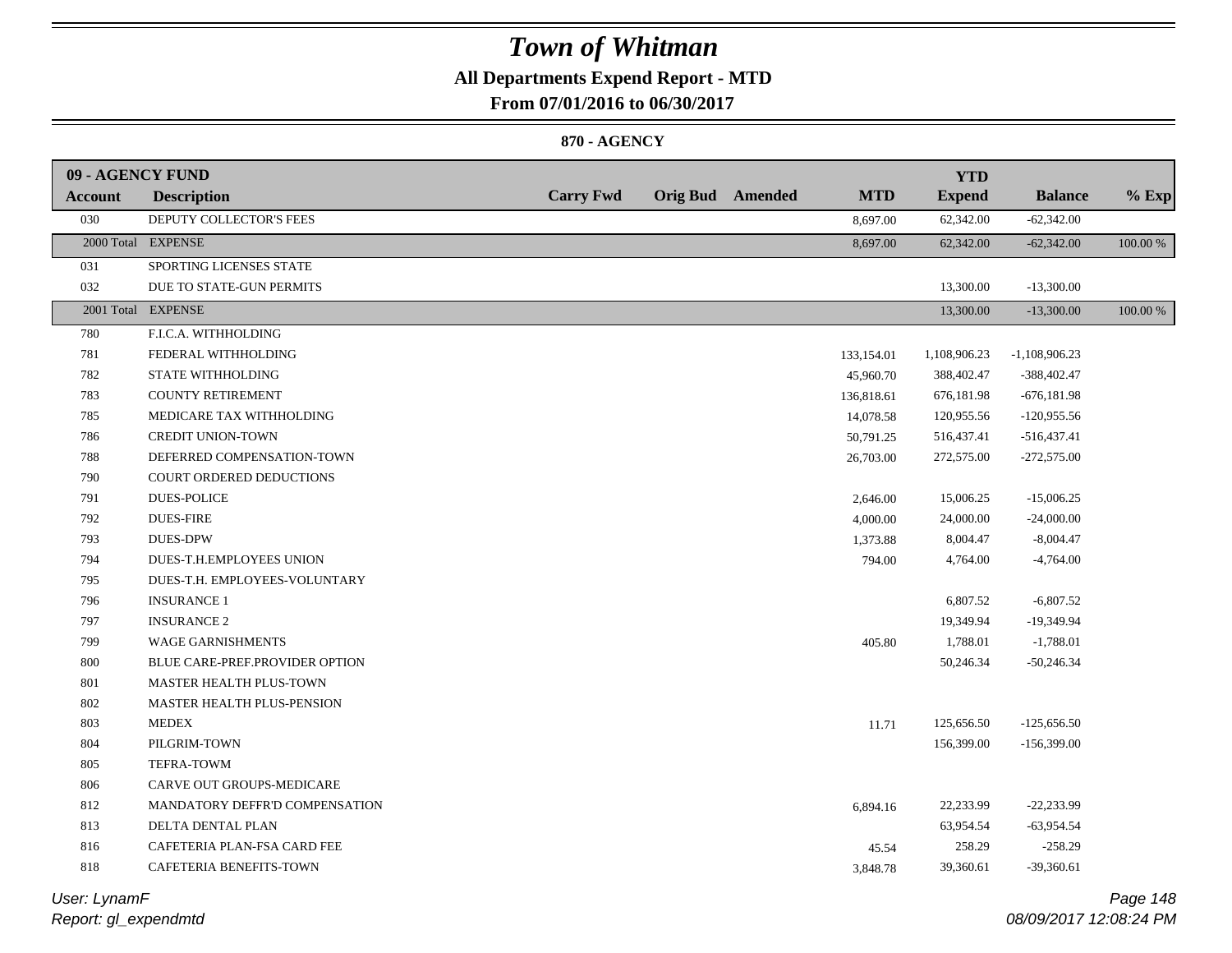## **All Departments Expend Report - MTD**

**From 07/01/2016 to 06/30/2017**

### **870 - AGENCY**

| 09 - AGENCY FUND |                                   |                  |                 |         |            | <b>YTD</b>    |                 |          |
|------------------|-----------------------------------|------------------|-----------------|---------|------------|---------------|-----------------|----------|
| Account          | <b>Description</b>                | <b>Carry Fwd</b> | <b>Orig Bud</b> | Amended | <b>MTD</b> | <b>Expend</b> | <b>Balance</b>  | $%$ Exp  |
| 819              | <b>TAXABLE FRINGE BENEFITS</b>    |                  |                 |         | 3,913.09   | 9,322.52      | $-9,322.52$     |          |
| 821              | NETWORK BLUE                      |                  |                 |         |            | 347,668.60    | $-347,668.60$   |          |
| 823              | <b>HPHC MEDICARE ENHANCE</b>      |                  |                 |         | 66.21      | 14, 127. 75   | $-14,127.75$    |          |
| 824              | MPA - LEGAL DEFENSE FUND          |                  |                 |         |            |               |                 |          |
| 827              | <b>DUES - LIBRARY</b>             |                  |                 |         | 678.78     | 3,933.25      | $-3,933.25$     |          |
| 828              | NETWORK BLUE-RATE SAVER           |                  |                 |         |            | 59,787.00     | -59,787.00      |          |
| 829              | <b>HARVARD PILGRIM-RATE SAVER</b> |                  |                 |         |            | 15,467.00     | $-15,467.00$    |          |
| 881              | DIRECT DEPOSIT-PAYROLL            |                  |                 |         |            |               |                 |          |
| 899              | <b>EXCHANGE ACCOUNT</b>           |                  |                 |         |            | 21,106.25     | $-21,106.25$    |          |
|                  | 2002 Total EXPENSE                |                  |                 |         | 432,184.10 | 4,092,700.48  | $-4,092,700.48$ | 100.00 % |
|                  | 870 Total AGENCY                  |                  |                 |         | 440,881.10 | 4,168,342.48  | $-4,168,342.48$ |          |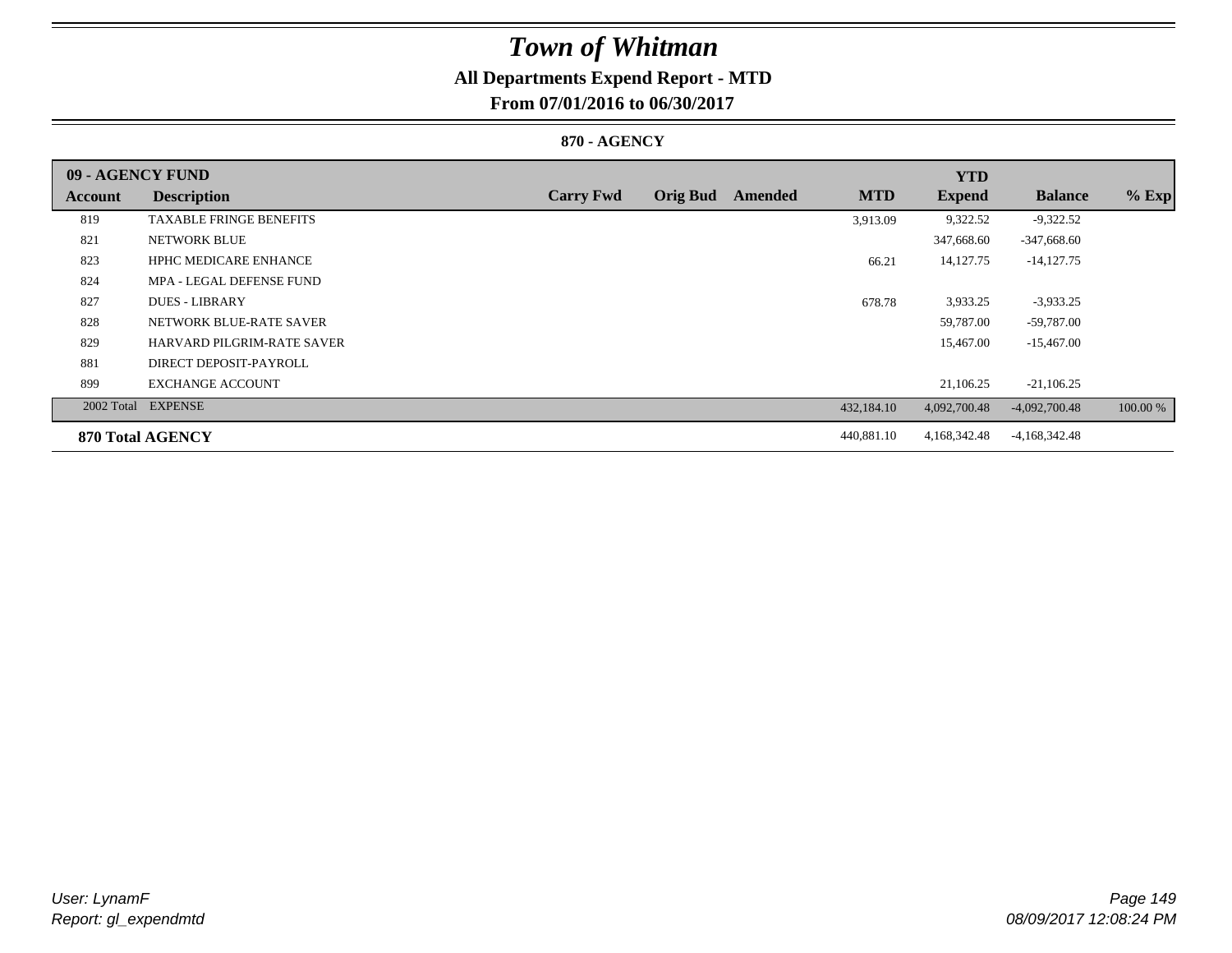## **All Departments Expend Report - MTD**

**From 07/01/2016 to 06/30/2017**

### **980 - PERFORMANCE BONDS**

|         | 09 - AGENCY FUND            |                  |                 |         |            | <b>YTD</b>    |                 |          |
|---------|-----------------------------|------------------|-----------------|---------|------------|---------------|-----------------|----------|
| Account | <b>Description</b>          | <b>Carry Fwd</b> | <b>Orig Bud</b> | Amended | <b>MTD</b> | <b>Expend</b> | <b>Balance</b>  | $%$ Exp  |
| 364     | PLANNING BOARD              |                  |                 |         |            | 183, 108, 17  | $-183, 108.17$  |          |
|         | 2004 Total EXPENSE          |                  |                 |         |            | 183, 108, 17  | $-183, 108, 17$ | 100.00 % |
|         | 980 Total PERFORMANCE BONDS |                  |                 |         |            | 183.108.17    | $-183, 108.17$  |          |
|         | 09 Total AGENCY FUND        | 1,323.06         |                 | 0.67    | 499.587.10 | 4,717,379.15  | -4,716,055.42   |          |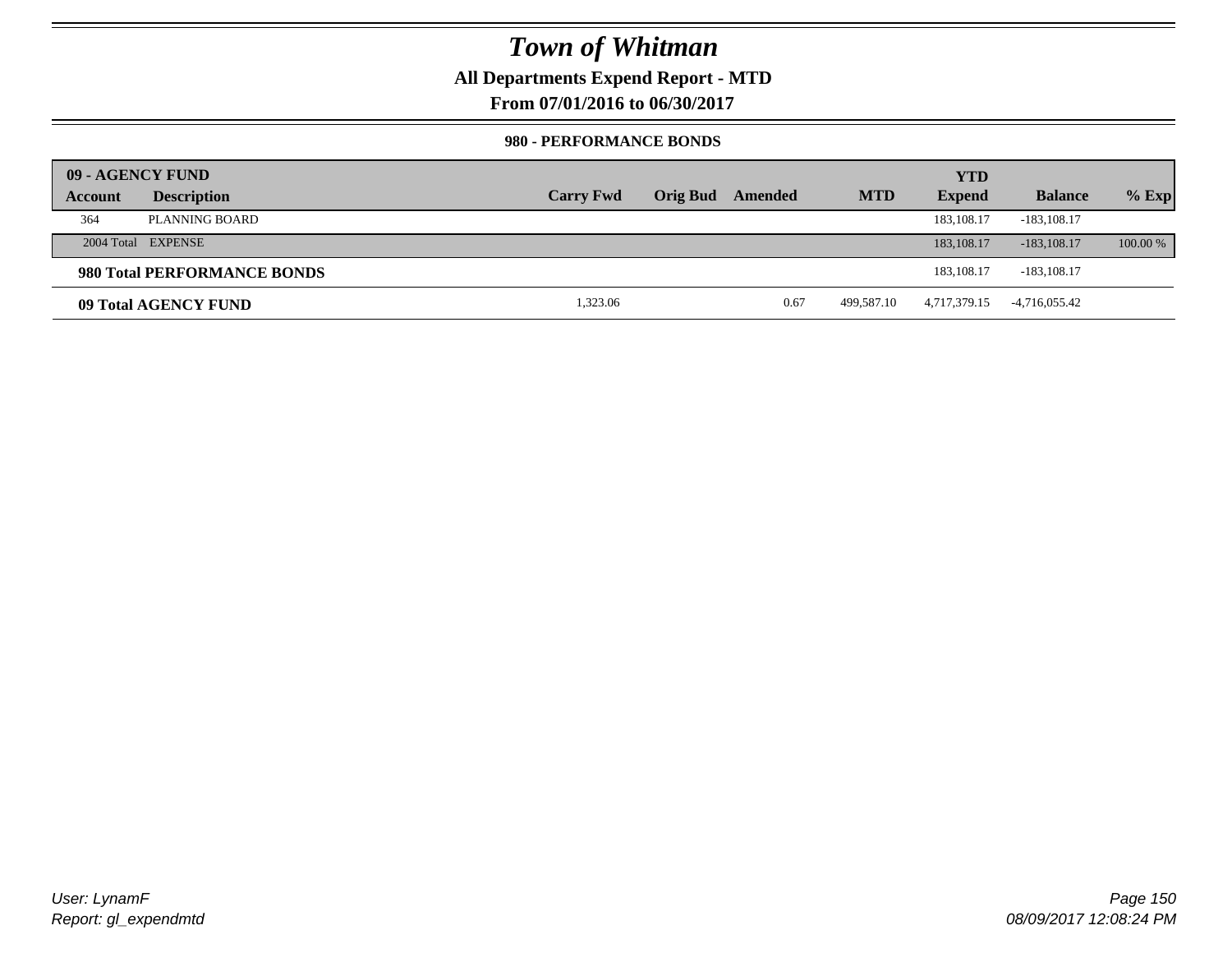## **All Departments Expend Report - MTD**

**From 07/01/2016 to 06/30/2017**

#### **440 - WATER/SEWER**

|                | <b>60 - WATER/SEWER ENTERPRISE FUND</b>  |                  |                         |            | <b>YTD</b>    |                |          |
|----------------|------------------------------------------|------------------|-------------------------|------------|---------------|----------------|----------|
| <b>Account</b> | <b>Description</b>                       | <b>Carry Fwd</b> | <b>Orig Bud</b> Amended | <b>MTD</b> | <b>Expend</b> | <b>Balance</b> | $%$ Exp  |
| 111            | SALARIES-ADMINSTRATIVE                   | 94,105.00        |                         | 8,766.11   | 94,105.00     |                |          |
| 112            | <b>SALARIES</b>                          |                  |                         |            |               |                |          |
| 113            | DIVISIONAL LABOR-REGULAR                 | 458,286.00       |                         | 43,312.12  | 372,069.80    | 86,216.20      |          |
| 114            | DIVISIONAL LABOR-O.T.                    |                  |                         | 3,697.15   | 30,292.32     | $-30,292.32$   |          |
| 116            | <b>CLERICAL</b>                          | 45,090.00        |                         | 4,319.00   | 44,977.66     | 112.34         |          |
| 119            | SALARY-ASSIST.SUPERINTENDENT             |                  |                         |            |               |                |          |
| 136            | POLICE DETAILS                           | 28,000.00        |                         | 925.51     | 8,288.25      | 19,711.75      |          |
| 144            | <b>EDUCATION INCENTIVE</b>               |                  |                         | 1,834.00   | 1,834.00      | $-1,834.00$    |          |
| 146            | SALARIES-LONGEVITY                       | 2,725.00         |                         | 425.00     | 2,725.00      |                |          |
| 222            | CDL LIC. / STIPEND                       | 1,412.00         |                         |            | 1,411.50      | 0.50           |          |
| 228            | <b>CDL STIPEND - UNION</b>               |                  |                         |            | 5,420.52      | $-5,420.52$    |          |
| 234            | SALARIES - UNUSED SICK & VAC. TIME       |                  |                         |            |               |                |          |
|                | 1000 Total SALARIES                      | 629,618.00       |                         | 63,278.89  | 561,124.05    | 68,493.95      | 89.12%   |
| 949            | FY2014 ENCUMBRANCES                      |                  |                         |            |               |                |          |
|                | 1003 Total SALARIES                      |                  |                         |            |               |                | 100.00 % |
| 210            | <b>ELECTRICITY</b>                       | 83,000.00        |                         | 5,128.24   | 53,266.56     | 29,733.44      |          |
| 212            | <b>GAS (NATURAL)</b>                     | 26,000.00        |                         | 189.91     | 7,755.02      | 18,244.98      |          |
| 230            | <b>WATER PURCHASE</b>                    | 1,325,000.00     | $-60,000.00$            | 276,939.77 | 1,172,742.82  | 92,257.18      |          |
| 243            | EQUIPMENT MAINTENANCE                    |                  |                         |            |               |                |          |
| 309            | TECHNICAL SERVICES                       |                  |                         |            |               |                |          |
| 340            | <b>TELEPHONE</b>                         | 9,000.00         |                         | 236.52     | 1,418.28      | 7,581.72       |          |
| 380            | DISPOSAL COSTS                           | 800,000.00       | $-800,000.00$           |            |               |                |          |
| 381            | PRIOR YEAR USER FEE                      |                  |                         |            |               |                |          |
| 420            | <b>OFFICE SUPPLIES</b>                   |                  |                         |            |               |                |          |
| 430            | <b>BUILDING MAINTENANCE &amp; REPAIR</b> | 50,000.00        |                         | 8,161.70   | 44,682.25     | 5,317.75       |          |
| 481            | <b>GASOLINE</b>                          | 2,500.00         |                         |            |               | 2,500.00       |          |
| 530            | <b>CHEMICALS</b>                         | 60,000.00        |                         |            | 59,828.34     | 171.66         |          |
| 582            | <b>UNIFORMS</b>                          |                  |                         |            |               |                |          |
| 585            | MISCELLANEOUS EXPENSE                    | 15,000.00        |                         | 1,864.36   | 12,932.38     | 2,067.62       |          |
| 363            | CROSS CONN.TESTING EXPENSE               | 3,500.00         |                         | 1,410.00   | 2,700.00      | 800.00         |          |
| 710            | IN STATE TRAVEL                          |                  |                         |            |               |                |          |

*Report: gl\_expendmtd User: LynamF*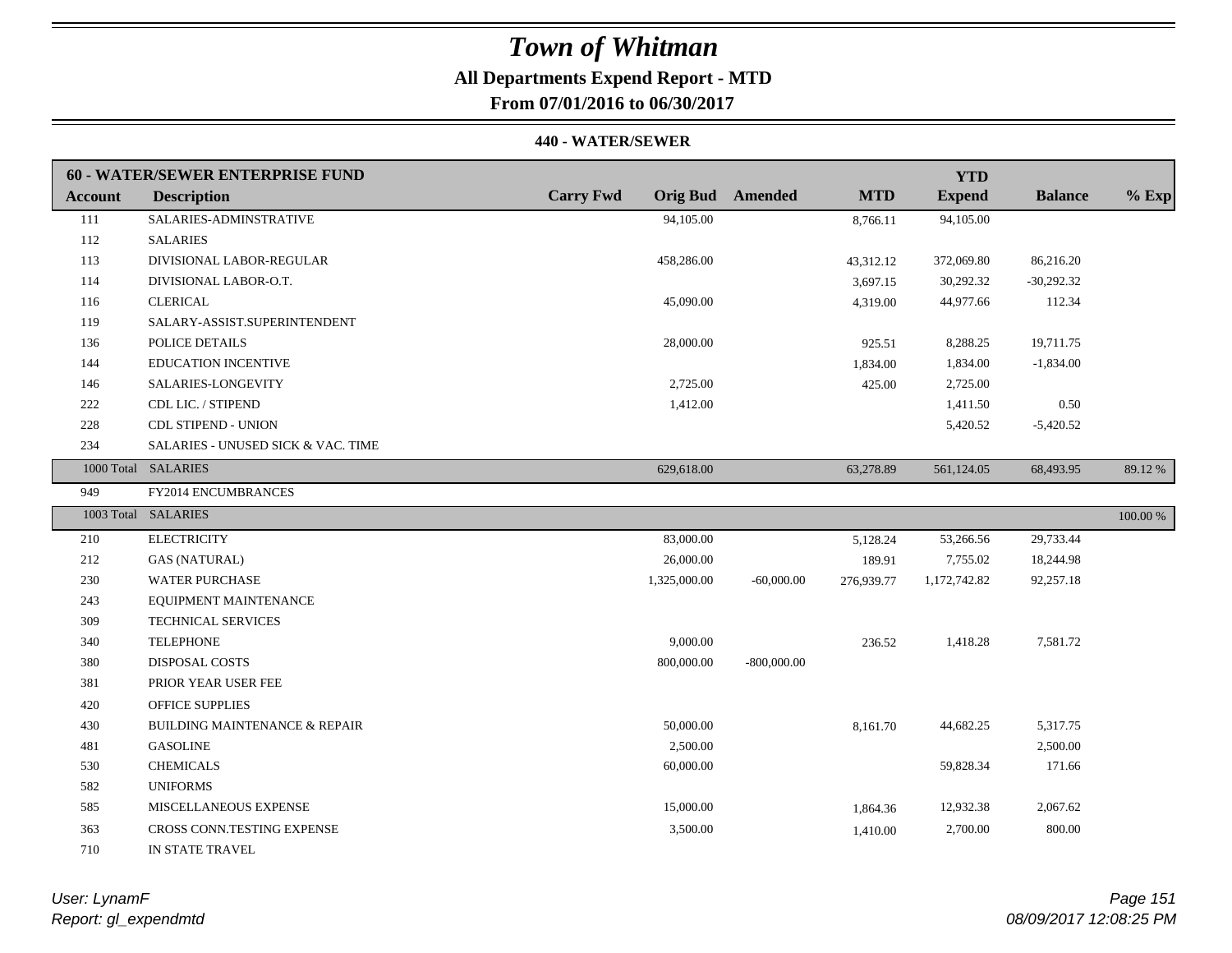## **All Departments Expend Report - MTD**

**From 07/01/2016 to 06/30/2017**

|                | 60 - WATER/SEWER ENTERPRISE FUND     |                  |                  |               |            | <b>YTD</b>    |                |         |
|----------------|--------------------------------------|------------------|------------------|---------------|------------|---------------|----------------|---------|
| <b>Account</b> | <b>Description</b>                   | <b>Carry Fwd</b> | Orig Bud Amended |               | <b>MTD</b> | <b>Expend</b> | <b>Balance</b> | $%$ Exp |
| 720            | OUT OF STATE TRAVEL                  |                  |                  |               |            |               |                |         |
| 730            | <b>ASSOCIATION DUES</b>              |                  |                  |               |            |               |                |         |
| 734            | AGENCY AND REGISTRATION FEES         |                  |                  |               |            |               |                |         |
| 735            | <b>BANK CHARGES</b>                  |                  | 3,800.00         |               | 322.31     | 839.62        | 2,960.38       |         |
| 924            | DEBT MISCELLANEOUS - WATER           |                  | 33,150.00        |               |            | 5,994.45      | 27,155.55      |         |
| 926            | DEBT MISCELLANEOUS-SEWER             |                  |                  |               |            |               |                |         |
| 777            | <b>BUDGET RESERVE</b>                |                  | 109,429.00       | $-20,000.00$  |            |               | 89,429.00      |         |
| 825            | <b>LAND</b>                          |                  |                  |               |            |               |                |         |
| 826            | <b>BUILDINGS</b>                     |                  |                  |               |            |               |                |         |
| 830            | <b>PLANT</b>                         |                  |                  |               |            |               |                |         |
| 840            | SITE IMPROVEMENT                     |                  |                  |               |            |               |                |         |
| 850            | ADDITIONAL EQUIPMENT                 |                  |                  |               |            |               |                |         |
| 875            | REPLACE EQUIPMENT                    |                  |                  |               |            |               |                |         |
| 890            | <b>CAPITAL PROJECT</b>               |                  |                  |               |            |               |                |         |
| 910            | MAT.PRIN.L.T.DEBT 6/1/2008           |                  |                  |               |            |               |                |         |
| 911            | INT.LONG TERM DEBT WTR/SWR           |                  | 100,903.03       |               |            | 100,687.50    | 215.53         |         |
| 913            | PRIN.-L.T. DEBT WTR.RE-FUNDED 3/8/12 |                  | 45,000.00        |               |            | 45,000.00     |                |         |
| 914            | PRINCIPAL LONG TERM-WATER            |                  | 283,546.20       |               |            | 283,546.20    |                |         |
| 915            | <b>INT.LONG TERM DEBT-SEWER</b>      |                  | 8,150.15         |               |            | 8,150.15      |                |         |
| 916            | <b>INTEREST LONG TERM DEBT</b>       |                  |                  |               |            |               |                |         |
| 919            | INT.LONG TERM DEBT - WATER           |                  | 40,946.82        |               | 828.75     | 40,946.82     |                |         |
| 925            | <b>INTEREST TEMPORARY LOANS</b>      |                  |                  |               |            |               |                |         |
| 942            | SEWER PRIN.-L.T.DEBT 2030            |                  | 24,357.08        |               |            | 24,357.08     |                |         |
| 944            | PRIN.LONG TERM-WTR/SWR               |                  | 151,096.72       |               |            | 150,000.00    | 1,096.72       |         |
| 950            | <b>REPAYMENT OF BANS</b>             |                  |                  |               |            |               |                |         |
| 951            | DEBT ISSUANCE EXPENSE                |                  |                  |               |            |               |                |         |
| 955            | REPAYMENT OF GANS-PRINCIPAL          |                  |                  |               |            |               |                |         |
| 957            | MAT.PRIN.-L.T.DEBT 1/15/2013         |                  |                  |               |            |               |                |         |
| 960            | INDIRECT COSTS-TO GENERAL FUND       |                  | 449,203.00       |               |            | 449,203.00    |                |         |
| 961            | INDIRECT COSTS-TO WATER ENT.FD       |                  |                  |               |            |               |                |         |
|                | 2000 Total EXPENSE                   |                  | 3,623,582.00     | $-880,000.00$ | 295,081.56 | 2,464,050.47  | 279,531.53     | 89.81 % |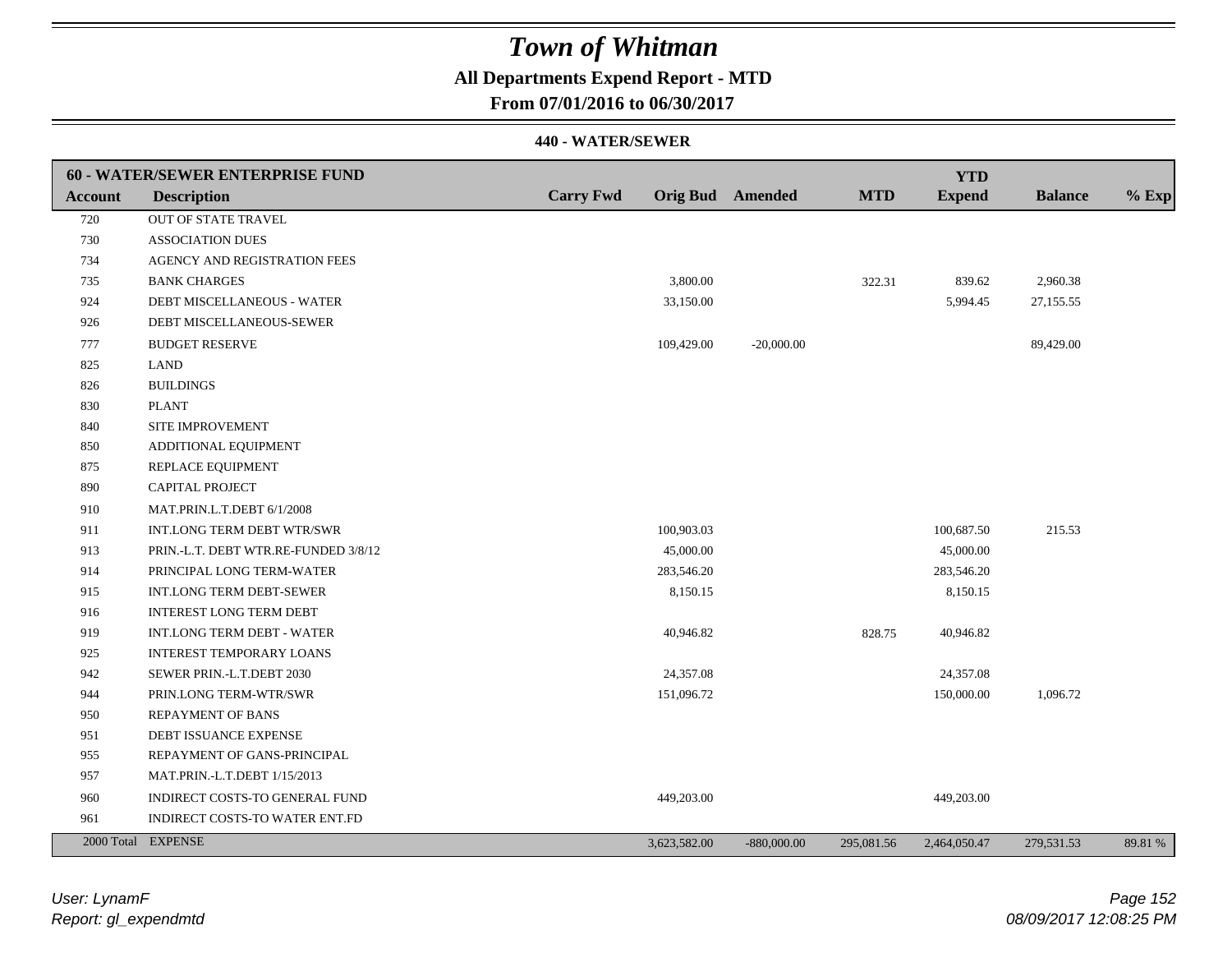## **All Departments Expend Report - MTD**

**From 07/01/2016 to 06/30/2017**

|                | <b>60 - WATER/SEWER ENTERPRISE FUND</b>             |                  |                         |            | <b>YTD</b>    |                |             |
|----------------|-----------------------------------------------------|------------------|-------------------------|------------|---------------|----------------|-------------|
| <b>Account</b> | <b>Description</b>                                  | <b>Carry Fwd</b> | <b>Orig Bud</b> Amended | <b>MTD</b> | <b>Expend</b> | <b>Balance</b> | $%$ Exp     |
| 956            | REPAYMENT OF BANS-PRINCIPAL                         |                  |                         |            |               |                |             |
|                | 2004 Total EXPENSE                                  |                  |                         |            |               |                | 100.00 %    |
| 962            | SEWER BOND REFUNDING EXPENSE                        |                  |                         |            |               |                |             |
|                | 2005 Total EXPENSE                                  |                  |                         |            |               |                | 100.00 %    |
| 311            | <b>COMPUTER SERVICES</b>                            |                  | 12,000.00               |            | 8,090.76      | 3,909.24       |             |
| 344            | <b>POSTAGE</b>                                      |                  |                         |            | 2,530.80      | $-2,530.80$    |             |
| 2050 Total     | DATA PROCESSING AND MAILING                         |                  | 12,000.00               |            | 10,621.56     | 1,378.44       | 88.51 %     |
| 272            | EQUIPMENT RENTAL                                    |                  |                         |            |               |                |             |
| 317            | <b>WATER TESTING</b>                                |                  |                         | 2,390.00   | 15,225.00     | $-15,225.00$   |             |
| 251            | <b>WATER MAINS</b>                                  |                  |                         | 716.92     | 5,477.32      | $-5,477.32$    |             |
| 253            | <b>HYDRANTS</b>                                     |                  |                         | 244.20     | 5,454.30      | $-5,454.30$    |             |
| 254            | <b>METERS</b>                                       |                  |                         | 2,049.00   | 2,800.65      | $-2,800.65$    |             |
| 582            | <b>UNIFORMS</b>                                     |                  |                         | 774.70     | 4,923.29      | $-4,923.29$    |             |
| 585            | MISCELLANEOUS EXPENSE                               |                  | 64,300.00               | 7,570.12   | 22,421.22     | 41,878.78      |             |
|                | 2200 Total DIVISIONAL EXPENSE                       |                  | 64,300.00               | 13,744.94  | 56,301.78     | 7,998.22       | 87.56 %     |
| 286            | <b>WATER LEAK DETECTION</b>                         |                  | 8,000.00                |            |               | 8,000.00       |             |
|                | 2201 Total EXPENSE                                  |                  | 8,000.00                |            |               | 8,000.00       | $0.00~\%$   |
| 999            |                                                     |                  |                         |            |               |                |             |
|                | 4469 Total A.27 ATM 5/13FR.R.E. PUR.JETTER MACHINE  |                  |                         |            |               |                | 100.00 %    |
| 911            | INT.LONG TERM DEBT WTR/SWR                          |                  |                         |            |               |                |             |
| 944            | PRIN.LONG TERM-WTR/SWR                              |                  |                         |            |               |                |             |
| 999            |                                                     |                  |                         |            |               |                |             |
|                | 4472 Total A.6STM5/15DEBT SER.FY16 1ST PMT.BNDS.R.E |                  |                         |            |               |                | $100.00~\%$ |
| 999            |                                                     | 25,000.00        |                         |            |               | 25,000.00      |             |
|                | 4473 Total A10STM5/15ENG.SERV.UNIDIR.FLSH.PR.R.E.   | 25,000.00        |                         |            |               | 25,000.00      | $0.00\,\%$  |
| 999            |                                                     |                  | 43,000.00               |            | 42,877.00     | 123.00         |             |
|                | 4480 Total A31ATM5/16PUR2016CHEV.4W/D PICKUP W/PLOW |                  | 43,000.00               |            | 42,877.00     | 123.00         | 99.71 %     |
| 999            |                                                     |                  |                         |            |               |                |             |
|                | 4482 Total A5STM5/15 DEBT SER.-TEMP.BORROWING-R.E.  |                  |                         |            |               |                | 100.00 %    |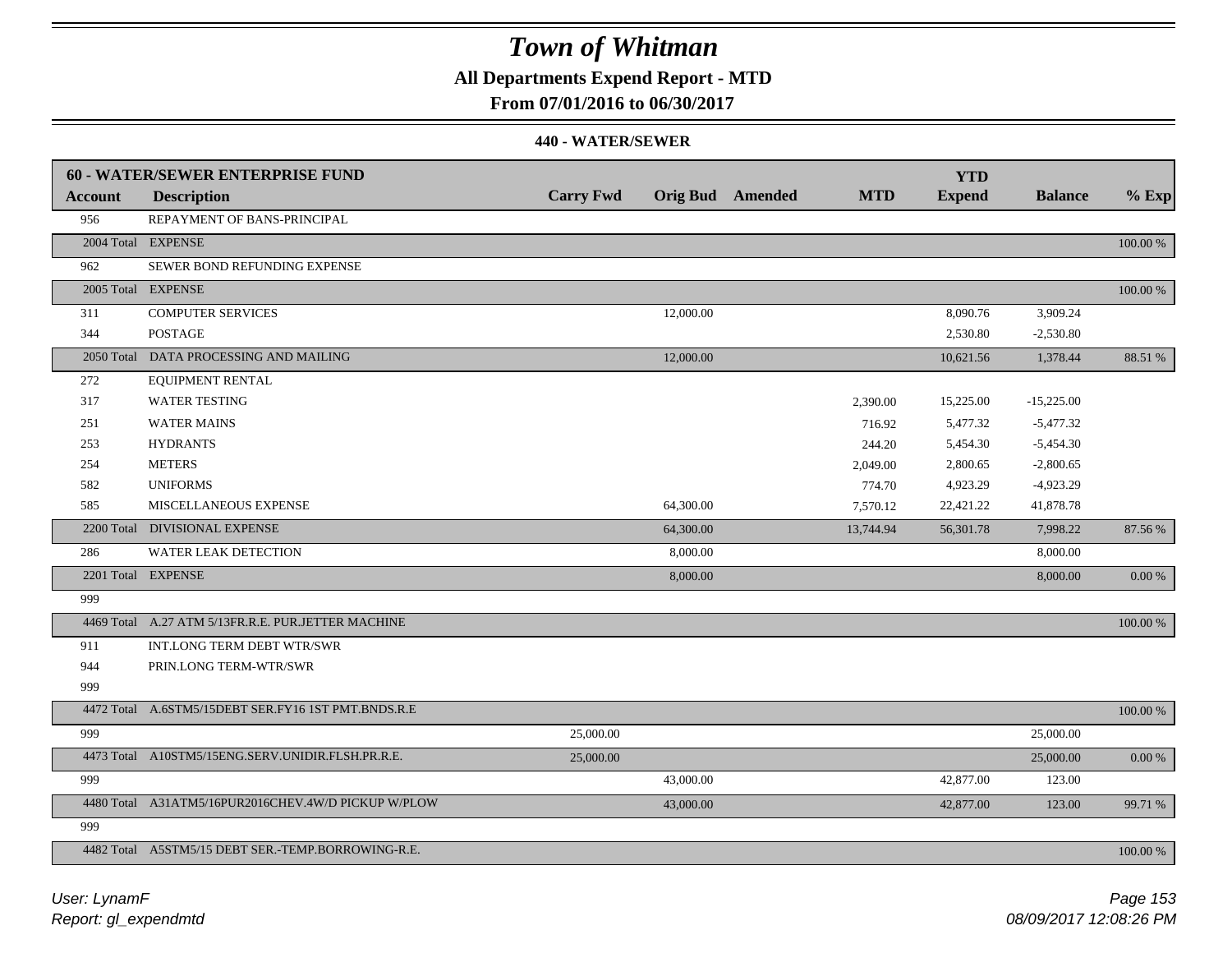## **All Departments Expend Report - MTD**

### **From 07/01/2016 to 06/30/2017**

|                | <b>60 - WATER/SEWER ENTERPRISE FUND</b>              |                  |            |                         |            | <b>YTD</b>    |                |          |
|----------------|------------------------------------------------------|------------------|------------|-------------------------|------------|---------------|----------------|----------|
| <b>Account</b> | <b>Description</b>                                   | <b>Carry Fwd</b> |            | <b>Orig Bud</b> Amended | <b>MTD</b> | <b>Expend</b> | <b>Balance</b> | $%$ Exp  |
| 999            |                                                      |                  |            |                         |            |               |                |          |
|                | 4483 Total A.33ATM5/09RELIN.3500FT.PIPE/REP.MANHOLE  |                  |            |                         |            |               |                | 100.00 % |
| 999            |                                                      | 59,587.24        |            |                         |            |               | 59,587.24      |          |
|                | 4532 Total A.20ATM5/12FR.R.EARN.TO REP.SEW.SYS       | 59,587.24        |            |                         |            |               | 59,587.24      | 0.00 %   |
| 999            |                                                      |                  |            |                         |            |               |                |          |
|                | 4538 Total A.31 ATM 5/10 50% PUR.E350 FORD CARGO VAN |                  |            |                         |            |               |                | 100.00 % |
| 999            |                                                      | 400,000.00       |            |                         |            | 283,608.00    | 116,392.00     |          |
|                | 4539 Total A13STM5/15FR.R.E.SEW.SERV.BROCK-PR.YRS    | 400,000.00       |            |                         |            | 283,608.00    | 116,392.00     | 70.90 %  |
| 999            |                                                      |                  |            |                         |            |               |                |          |
|                | 4548 Total A.25ATM5/11FR.R.E. TO REP. WSTEWTR PUMPS  |                  |            |                         |            |               |                | 100.00 % |
| 999            |                                                      | 1,257.00         |            |                         |            |               | 1,257.00       |          |
|                | 4560 Total A.30 ATM 5/10 REPAIR WASTEWTR.PUMPS       | 1,257.00         |            |                         |            |               | 1,257.00       | 0.00 %   |
| 999            |                                                      |                  | 28,000.00  |                         |            | 27,975.00     | 25.00          |          |
|                | 4562 Total A.30ATM5/16 REPLACE TRUCK BODY            |                  | 28,000.00  |                         |            | 27,975.00     | 25.00          | 99.91 %  |
| 999            |                                                      |                  |            |                         |            |               |                |          |
|                | 4577 Total DPW-SITE WORK & PERMIT/FACILITY IMPROV.   |                  |            |                         |            |               |                | 100.00 % |
| 999            |                                                      |                  | 239,266.12 |                         |            | 239,266.12    |                |          |
|                | 4579 Total DEFICIT SPD-EMER.F.MAIN REP.& BY-PASS     |                  | 239,266.12 |                         |            | 239,266.12    |                | 100.00 % |
| 999            |                                                      |                  |            | 20,000.00               |            |               | 20,000.00      |          |
|                | 4606 Total Res.Fnd. Trans.-Engin.Costs Rte.18 & 27   |                  |            | 20,000.00               |            |               | 20,000.00      | 0.00 %   |
| 999            |                                                      | 420.00           |            |                         |            |               | 420.00         |          |
|                | 4608 Total A.21ATM5/12 FR.R.EARN.TO LEAK DETECT.     | 420.00           |            |                         |            |               | 420.00         | 0.00 %   |
| 999            |                                                      |                  |            |                         |            |               |                |          |
|                | 4609 Total A.21 ATM5/14 FR.R.E.PUR&INST.BACK-UP GEN  |                  |            |                         |            |               |                | 100.00 % |
| 999            |                                                      | 27,908.82        |            |                         | 2,322.73   | 22,643.73     | 5,265.09       |          |
|                | 4610 Total A.22ATM5/14FR.R.E.REP.&REPL.EQ@PUMP STA.  | 27,908.82        |            |                         | 2,322.73   | 22,643.73     | 5,265.09       | 81.13%   |
| 999            |                                                      |                  | 672.33     |                         |            | 672.33        |                |          |
|                | 4611 Total A2 STM 5/17 PRIOR YEAR BILL               |                  | 672.33     |                         |            | 672.33        |                | 100.00 % |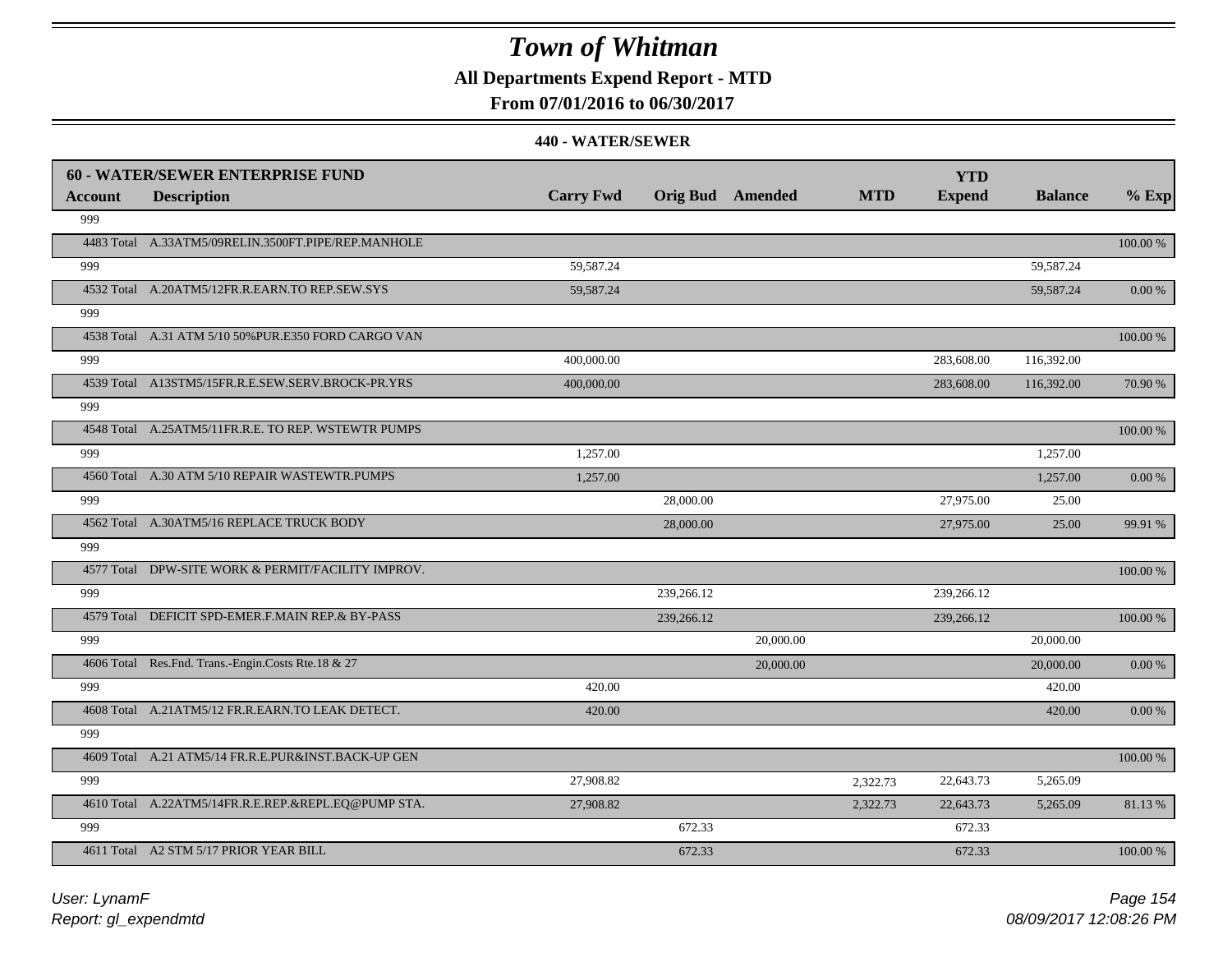## **All Departments Expend Report - MTD**

**From 07/01/2016 to 06/30/2017**

|         | 60 - WATER/SEWER ENTERPRISE FUND               |                  |                 |               |            | <b>YTD</b>    |                |          |
|---------|------------------------------------------------|------------------|-----------------|---------------|------------|---------------|----------------|----------|
| Account | <b>Description</b>                             | <b>Carry Fwd</b> | <b>Orig Bud</b> | Amended       | <b>MTD</b> | <b>Expend</b> | <b>Balance</b> | $%$ Exp  |
| 999     |                                                |                  | 25,000.00       |               | 1,950.00   | 24,951.72     | 48.28          |          |
|         | 4612 Total A.29ATM 5/16 PUR. WATER METERS      |                  | 25,000.00       |               | 1,950.00   | 24,951.72     | 48.28          | 99.80 %  |
| 999     |                                                |                  |                 |               |            |               |                |          |
|         | 4613 Total A.31 ATM 5/06 SENSUS METERS         |                  |                 |               |            |               |                | 100.00 % |
| 999     |                                                |                  |                 |               |            |               |                |          |
|         | 4614 Total A.30ATM 5/10 WASTEWTR.UPGRADES FY06 |                  |                 |               |            |               |                | 100.00 % |
|         | <b>440 Total WATER/SEWER</b>                   | 514,173.06       | 4,673,438.45    | $-860,000,00$ | 376.378.12 | 3.734.091.76  | 593,519.75     |          |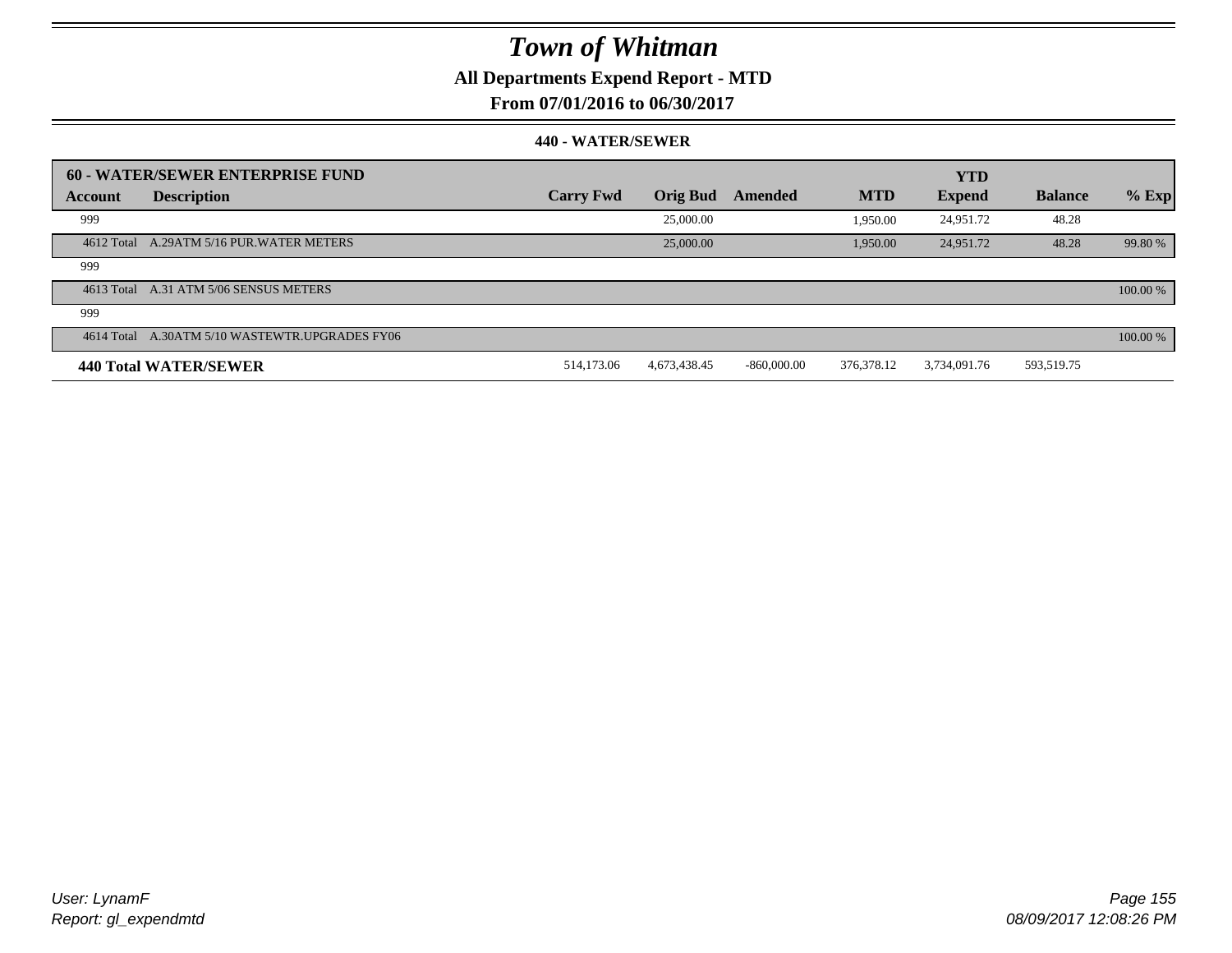## **All Departments Expend Report - MTD**

**From 07/01/2016 to 06/30/2017**

#### **441 - SEWER ENCUMBRANCE**

|                | <b>60 - WATER/SEWER ENTERPRISE FUND</b> |                  |                         |            | <b>YTD</b>    |                |          |
|----------------|-----------------------------------------|------------------|-------------------------|------------|---------------|----------------|----------|
| <b>Account</b> | <b>Description</b>                      | <b>Carry Fwd</b> | <b>Orig Bud</b> Amended | <b>MTD</b> | <b>Expend</b> | <b>Balance</b> | $%$ Exp  |
| 380            | DISPOSAL COSTS                          |                  |                         |            |               |                |          |
|                | 2000 Total EXPENSE                      |                  |                         |            |               |                | 100.00 % |
| 939            | FY2015 ENCUMBRANCES                     |                  |                         |            |               |                |          |
| 940            | FY2016 ENCUMBRANCES                     | 850,027.70       |                         |            | 22.80         | 850,004.90     |          |
| 943            | <b>FY2012 ENCUMBRANCES</b>              |                  |                         |            |               |                |          |
| 945            | FY2013 ENCUMBRANCES                     |                  |                         |            |               |                |          |
| 946            | <b>FY2010 ENCUMBRANCES</b>              |                  |                         |            |               |                |          |
| 948            | <b>FY07 ENCUMBRANCES</b>                |                  |                         |            |               |                |          |
| 949            | FY2014 ENCUMBRANCES                     |                  |                         |            |               |                |          |
| 953            | <b>FY2009 ENCUMBRANCES</b>              |                  |                         |            |               |                |          |
| 958            | FY2005 ENCUMBRANCES                     |                  |                         |            |               |                |          |
| 959            | FY2006 ENCUMBRANCES                     |                  |                         |            |               |                |          |
| 965            | SEWER FY13 DISPOSAL COSTS ENCUMBERED    |                  |                         |            |               |                |          |
| 966            | SEWER FY14 DISPOSAL COSTS ENCUMBERED    | 412,442.71       |                         |            | 412,442.71    |                |          |
| 967            | SEWER FY15 DISPOSAL COSTS ENCUMBERED    | 850,000.00       |                         |            | 590,315.32    | 259,684.68     |          |
| 941            | FY 2017 ENCUMBRANCES                    |                  | 800,000.00              |            |               | 800,000.00     |          |
|                | 2001 Total EXPENSE                      | 2,112,470.41     | 800,000.00              |            | 1,002,780.83  | 1,909,689.58   | 34.43 %  |
| 765            | INDIR.COSTS DUE TO GEN.FD.FY95          |                  |                         |            |               |                |          |
| 766            | INDIR.COSTS DUE TO GEN.FD.FY96          |                  |                         |            |               |                |          |
| 767            | INDIR.COSTS DUE TO GEN.FD FY97          |                  |                         |            |               |                |          |
| 768            | INDIR.COSTS DUE TO GEN.FD.FY98          |                  |                         |            |               |                |          |
| 769            | INDIR.COSTS DUE TO GEN.FD.FY99          |                  |                         |            |               |                |          |
|                | 2002 Total EXPENSE                      |                  |                         |            |               |                | 100.00 % |
| 863            | IND.COSTS FY00 DUE TO GF-PR.YR          |                  |                         |            |               |                |          |
| 869            | INDIR.COSTS DUE TO G.FND-PR.YR          |                  |                         |            |               |                |          |
|                | 2003 Total EXPENSE                      |                  |                         |            |               |                | 100.00 % |
|                | <b>441 Total SEWER ENCUMBRANCE</b>      | 2,112,470.41     | 800,000.00              |            | 1,002,780.83  | 1,909,689.58   |          |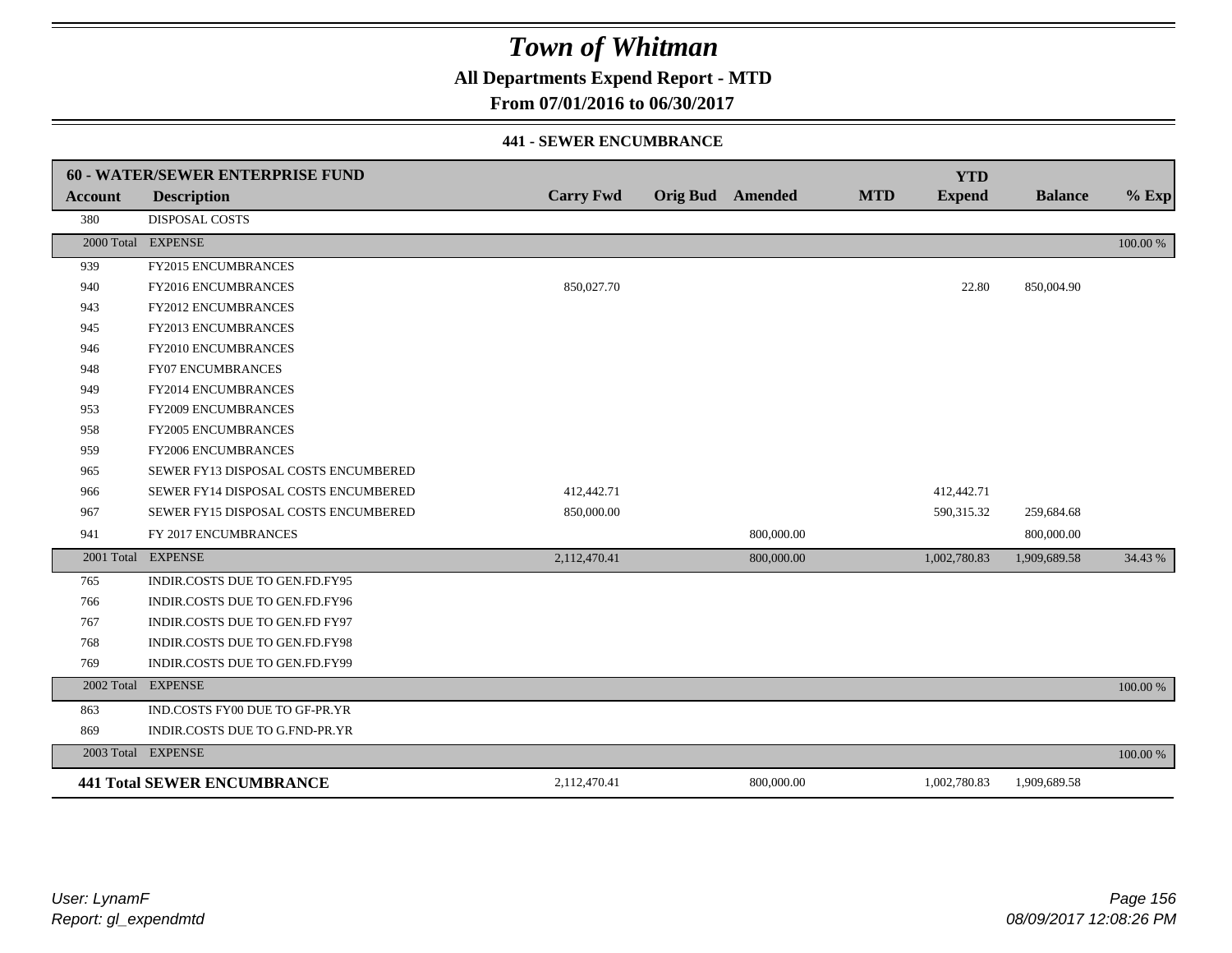## **All Departments Expend Report - MTD**

**From 07/01/2016 to 06/30/2017**

#### **451 - WATER ENCUMBRANCE**

|         | 60 - WATER/SEWER ENTERPRISE FUND   |                  |                 |           |            | <b>YTD</b>    |                |         |
|---------|------------------------------------|------------------|-----------------|-----------|------------|---------------|----------------|---------|
| Account | <b>Description</b>                 | <b>Carry Fwd</b> | <b>Orig Bud</b> | Amended   | <b>MTD</b> | <b>Expend</b> | <b>Balance</b> | $%$ Exp |
| 939     | <b>FY2015 ENCUMBRANCES</b>         |                  |                 |           |            |               |                |         |
| 940     | <b>FY2016 ENCUMBRANCES</b>         | 272,562.44       |                 |           |            | 115.292.89    | 157,269.55     |         |
| 941     | FY 2017 ENCUMBRANCES               |                  |                 | 60,000.00 |            |               | 60,000.00      |         |
| 949     | <b>FY2014 ENCUMBRANCES</b>         |                  |                 |           |            |               |                |         |
|         | 2001 Total EXPENSE                 | 272,562.44       |                 | 60,000,00 |            | 115,292.89    | 217,269.55     | 34.66 % |
|         | <b>451 Total WATER ENCUMBRANCE</b> | 272,562.44       |                 | 60,000.00 |            | 115.292.89    | 217,269.55     |         |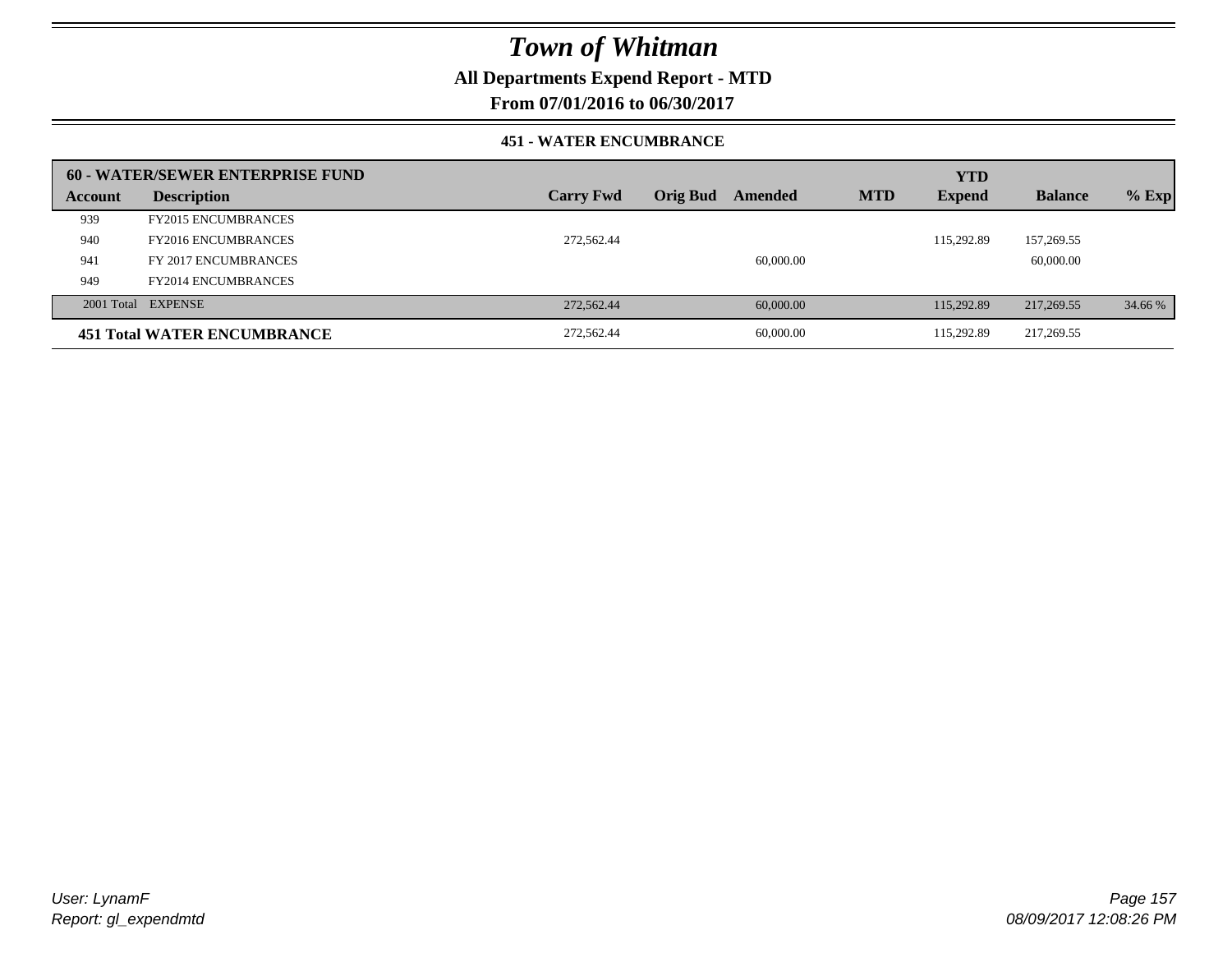## **All Departments Expend Report - MTD**

**From 07/01/2016 to 06/30/2017**

#### **850 - TAX REFUNDS**

|                 | <b>60 - WATER/SEWER ENTERPRISE FUND</b> |                  |                  |            | YTD           |                |            |
|-----------------|-----------------------------------------|------------------|------------------|------------|---------------|----------------|------------|
| Account         | <b>Description</b>                      | <b>Carry Fwd</b> | Orig Bud Amended | <b>MTD</b> | <b>Expend</b> | <b>Balance</b> | $%$ Exp    |
| 005             | <b>TRASH FEE REFUNDS</b>                |                  |                  |            |               |                |            |
| 1997 Total 1997 |                                         |                  |                  |            |               |                | $100.00\%$ |
|                 | <b>850 Total TAX REFUNDS</b>            |                  |                  |            |               |                |            |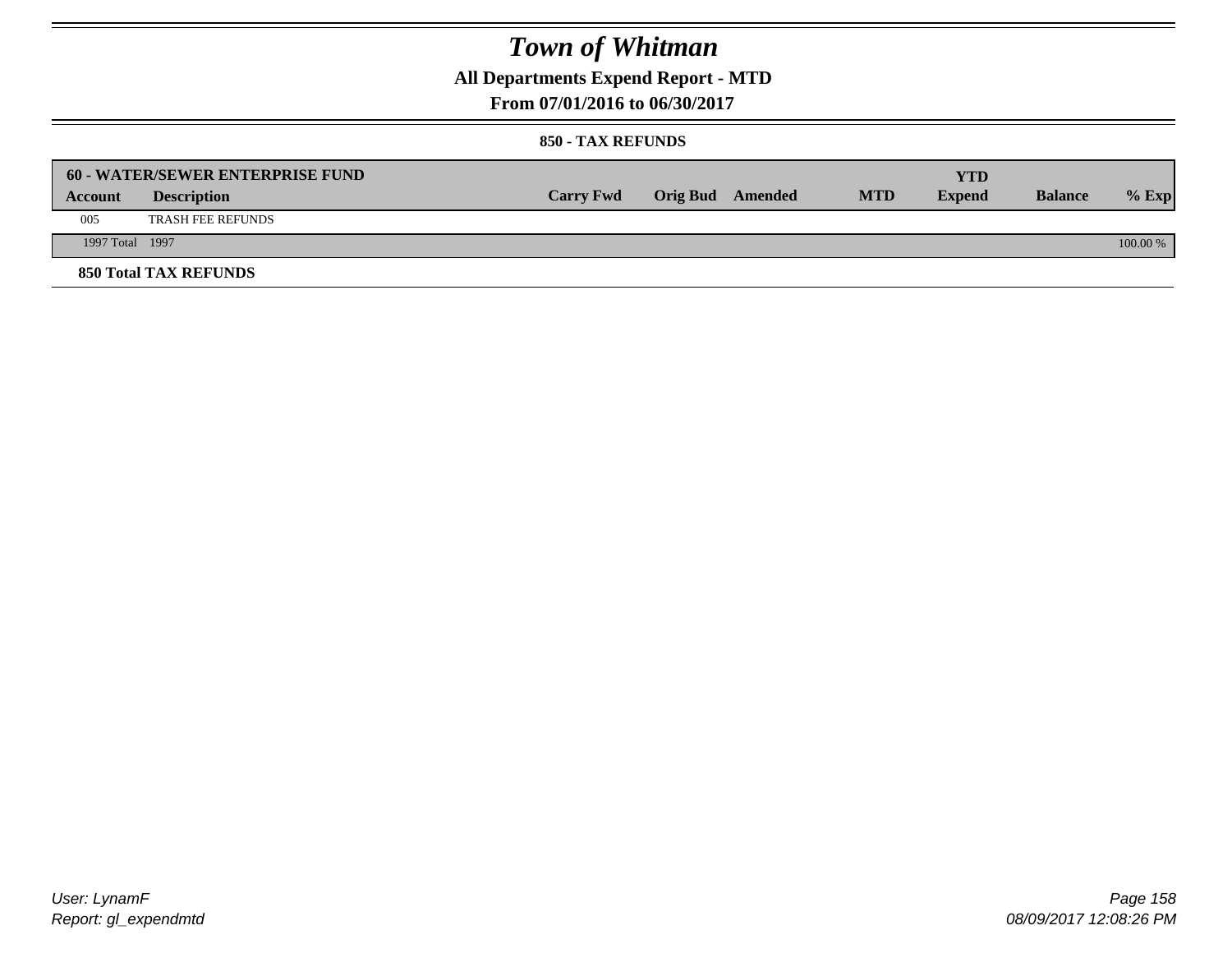## **All Departments Expend Report - MTD**

**From 07/01/2016 to 06/30/2017**

#### **851 - FIRE REVOLVING**

|         | 60 - WATER/SEWER ENTERPRISE FUND |                  |                  |            | <b>YTD</b>    |                |            |
|---------|----------------------------------|------------------|------------------|------------|---------------|----------------|------------|
| Account | <b>Description</b>               | <b>Carry Fwd</b> | Orig Bud Amended | <b>MTD</b> | <b>Expend</b> | <b>Balance</b> | $%$ Exp    |
| 008     | <b>SEWER DETAILS</b>             |                  |                  |            |               |                |            |
|         | 1000 Total SALARIES              |                  |                  |            |               |                | $100.00\%$ |
|         | <b>851 Total FIRE REVOLVING</b>  |                  |                  |            |               |                |            |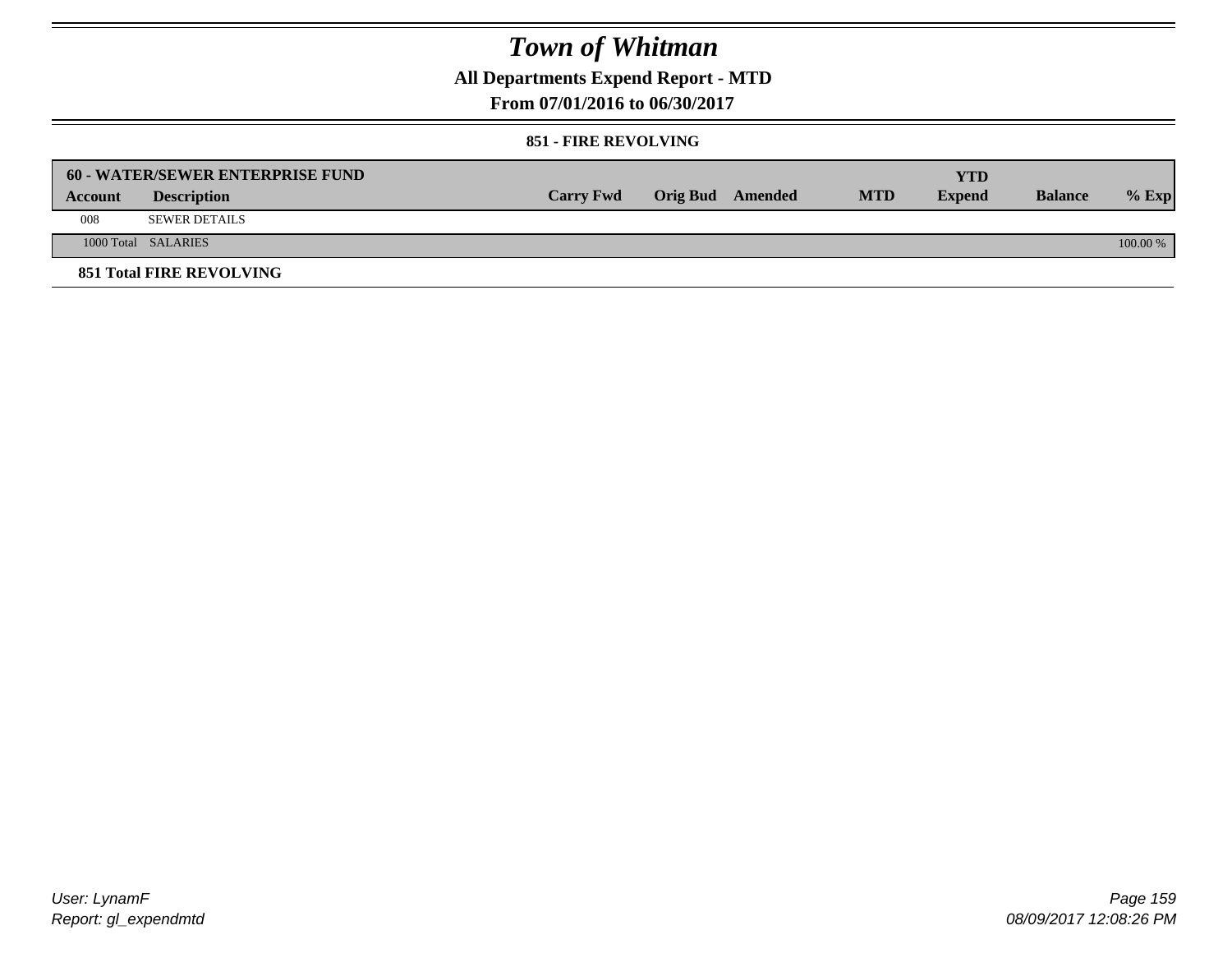## **All Departments Expend Report - MTD**

**From 07/01/2016 to 06/30/2017**

#### **852 - POLICE REVOLVING**

|         | 60 - WATER/SEWER ENTERPRISE FUND  |                  |                  |            | YTD           |                |            |
|---------|-----------------------------------|------------------|------------------|------------|---------------|----------------|------------|
| Account | <b>Description</b>                | <b>Carry Fwd</b> | Orig Bud Amended | <b>MTD</b> | <b>Expend</b> | <b>Balance</b> | $%$ Exp    |
| 008     | <b>SEWER DETAILS</b>              |                  |                  |            |               |                |            |
|         | 1000 Total SALARIES               |                  |                  |            |               |                | $100.00\%$ |
|         | <b>852 Total POLICE REVOLVING</b> |                  |                  |            |               |                |            |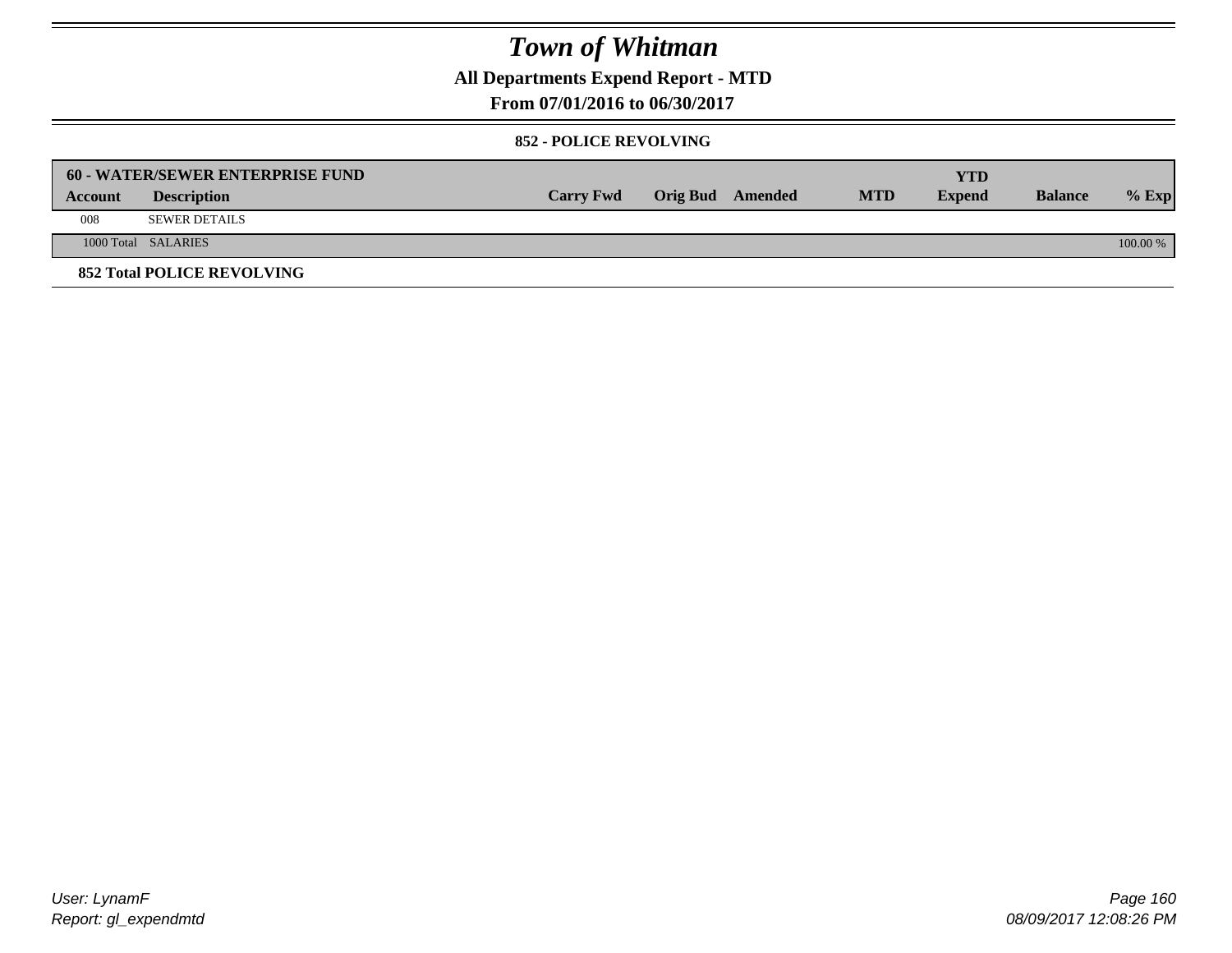## **All Departments Expend Report - MTD**

### **From 07/01/2016 to 06/30/2017**

### **870 - AGENCY**

|         | <b>60 - WATER/SEWER ENTERPRISE FUND</b> |                  |                 |                |            | <b>YTD</b>    |                |          |
|---------|-----------------------------------------|------------------|-----------------|----------------|------------|---------------|----------------|----------|
| Account | <b>Description</b>                      | <b>Carry Fwd</b> | <b>Orig Bud</b> | <b>Amended</b> | <b>MTD</b> | <b>Expend</b> | <b>Balance</b> | $%$ Exp  |
| 027     | <b>GUAR.DEPOSIT INTEREST-REFUND</b>     |                  |                 |                |            |               |                |          |
| 029     | <b>GUARANTEED DEPOSITS REFUNDED</b>     |                  |                 |                |            |               |                |          |
| 055     | <b>GUARANTEED DEP.J.TASSINARI</b>       |                  |                 |                |            |               |                |          |
| 056     | <b>GUARANTEE DEP.REFND.-J. KELLEHER</b> |                  |                 |                |            |               |                |          |
| 059     | <b>GUARANTEE DEPOSITS FORFIETED</b>     |                  |                 |                |            |               |                |          |
| 236     | GUAR.DEPOSITS REFUNDED-CONSTR.TECH.     |                  |                 |                |            |               |                |          |
| 237     | <b>GUARENTEE DEPOSITS REFUNDED</b>      |                  |                 |                |            |               |                |          |
| 410     | GUAR.DEP.REFNDED-R. Robertson           |                  |                 |                |            |               |                |          |
|         | 2000 Total EXPENSE                      |                  |                 |                |            |               |                | 100.00 % |
| 899     | <b>EXCHANGE ACCOUNT</b>                 |                  |                 |                |            |               |                |          |
|         | 2002 Total EXPENSE                      |                  |                 |                |            |               |                | 100.00 % |
|         | <b>870 Total AGENCY</b>                 |                  |                 |                |            |               |                |          |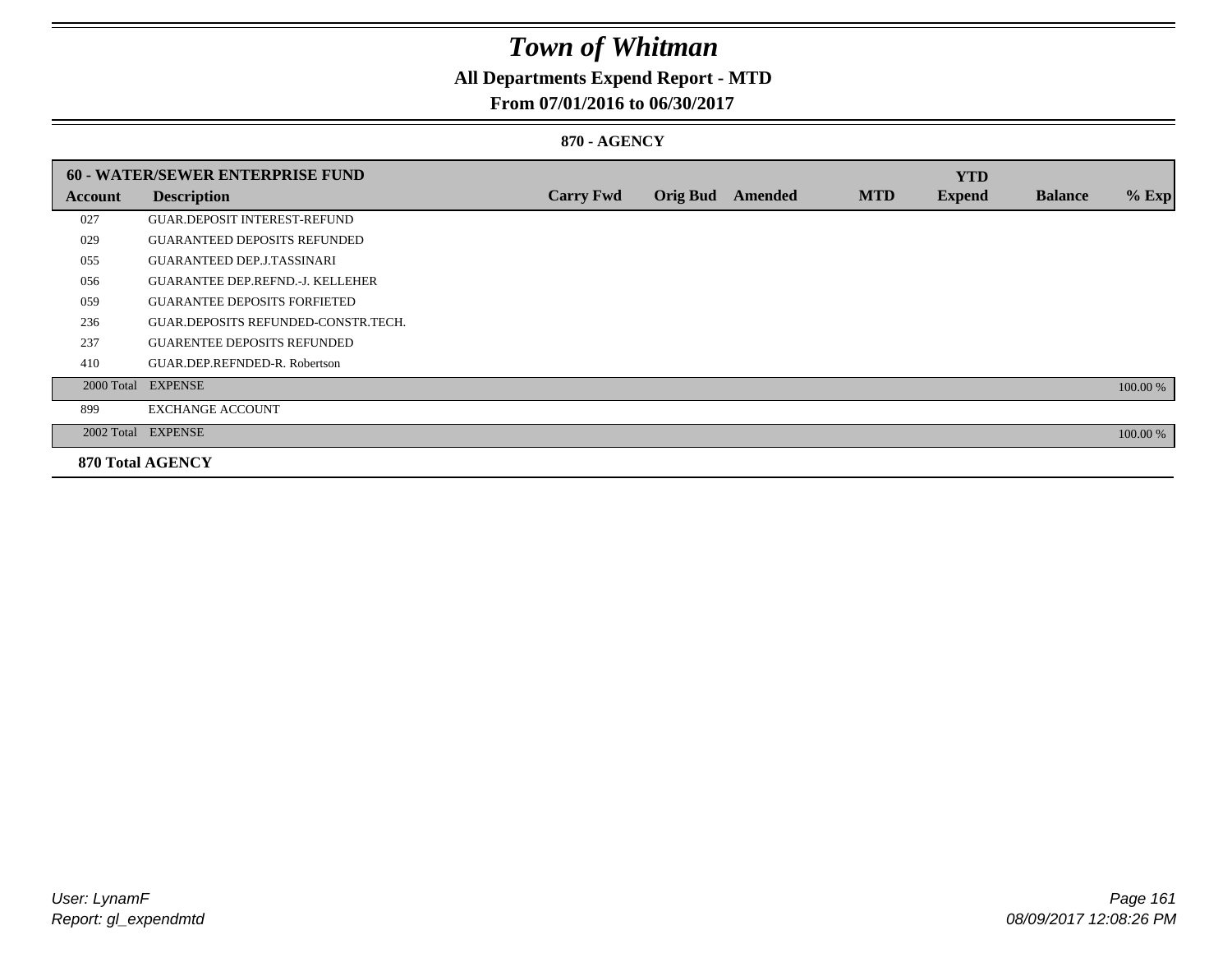**All Departments Expend Report - MTD**

**From 07/01/2016 to 06/30/2017**

#### **873 - USER CHARGES REFUNDS**

|                 | <b>60 - WATER/SEWER ENTERPRISE FUND</b> |                  |                         |            | <b>YTD</b>    |                |             |
|-----------------|-----------------------------------------|------------------|-------------------------|------------|---------------|----------------|-------------|
| <b>Account</b>  | <b>Description</b>                      | <b>Carry Fwd</b> | <b>Orig Bud</b> Amended | <b>MTD</b> | <b>Expend</b> | <b>Balance</b> | $%$ Exp     |
| 053             | SEWER RATES REFUNDS                     |                  |                         |            |               |                |             |
| 1999 Total 1999 |                                         |                  |                         |            |               |                | 100.00 %    |
| 053             | <b>SEWER RATES REFUNDS</b>              |                  |                         |            |               |                |             |
|                 | 2001 Total EXPENSE                      |                  |                         |            |               |                | $100.00~\%$ |
| 053             | SEWER RATES REFUNDS                     |                  |                         |            |               |                |             |
|                 | 2002 Total EXPENSE                      |                  |                         |            |               |                | $100.00~\%$ |
| 053             | <b>SEWER RATES REFUNDS</b>              |                  |                         |            |               |                |             |
|                 | 2003 Total EXPENSE                      |                  |                         |            |               |                | 100.00 %    |
| 053             | <b>SEWER RATES REFUNDS</b>              |                  |                         |            |               |                |             |
| 178             | SEWER LIEN REFUNDS                      |                  |                         |            |               |                |             |
|                 | 2004 Total EXPENSE                      |                  |                         |            |               |                | 100.00 %    |
| 053             | SEWER RATES REFUNDS                     |                  |                         |            |               |                |             |
| 178             | SEWER LIEN REFUNDS                      |                  |                         |            |               |                |             |
|                 | 2005 Total EXPENSE                      |                  |                         |            |               |                | 100.00 %    |
| 053             | SEWER RATES REFUNDS                     |                  |                         |            |               |                |             |
|                 | 2006 Total EXPENSE                      |                  |                         |            |               |                | 100.00 %    |
| 053             | SEWER RATES REFUNDS                     |                  |                         |            |               |                |             |
| 178             | <b>SEWER LIEN REFUNDS</b>               |                  |                         |            |               |                |             |
|                 | 2007 Total EXPENSE                      |                  |                         |            |               |                | $100.00~\%$ |
| 053             | SEWER RATES REFUNDS                     |                  |                         |            |               |                |             |
| 178             | SEWER LIEN REFUNDS                      |                  |                         |            |               |                |             |
|                 | 2008 Total EXPENSE                      |                  |                         |            |               |                | 100.00 %    |
| 053             | <b>SEWER RATES REFUNDS</b>              |                  |                         |            |               |                |             |
| 178             | SEWER LIEN REFUNDS                      |                  |                         |            |               |                |             |
|                 | 2009 Total EXPENSE                      |                  |                         |            |               |                | 100.00 %    |
| 053             | SEWER RATES REFUNDS                     |                  |                         |            |               |                |             |
| 178             | SEWER LIEN REFUNDS                      |                  |                         |            |               |                |             |
|                 | 2010 Total EXPENSE                      |                  |                         |            |               |                | 100.00 %    |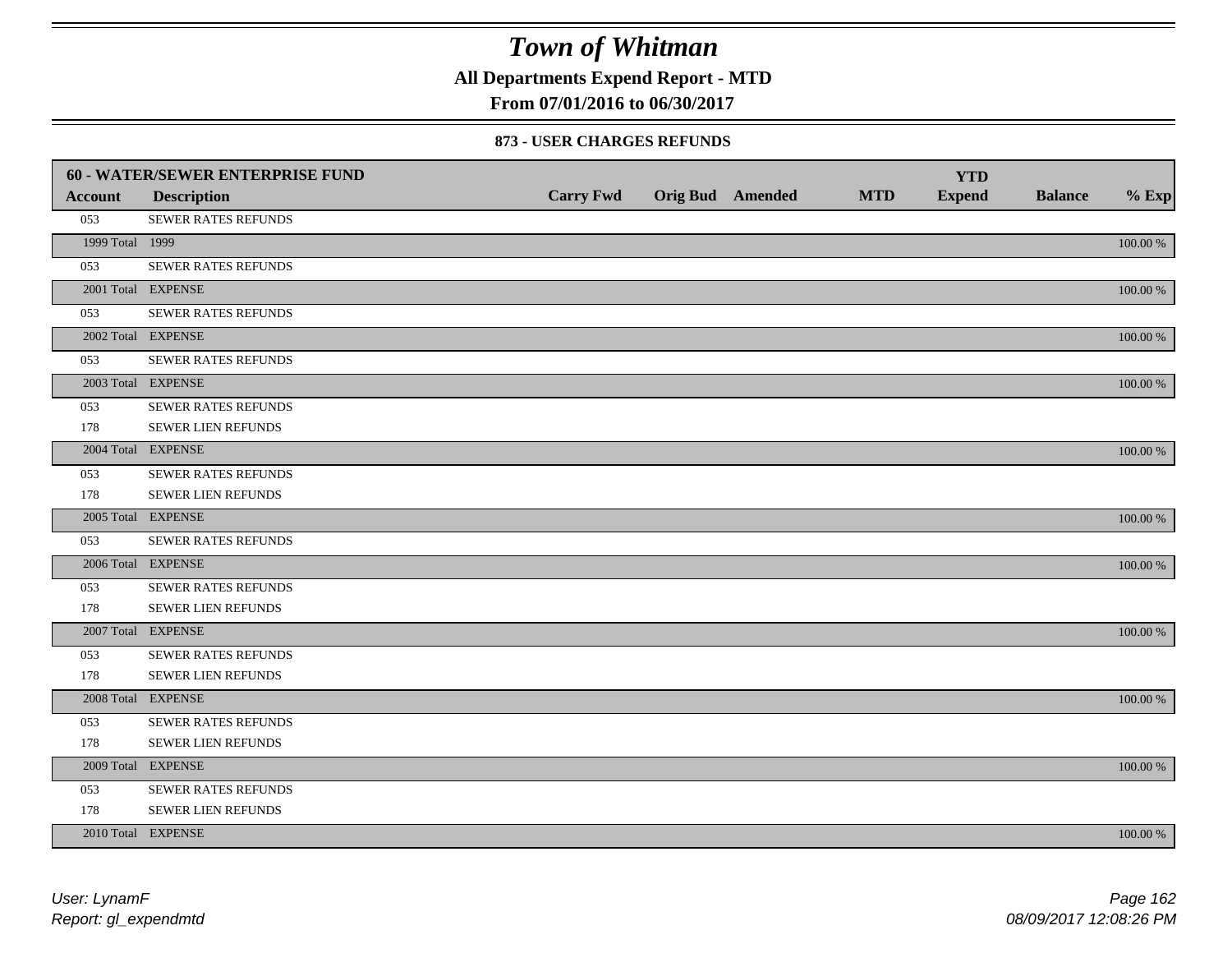**All Departments Expend Report - MTD**

### **From 07/01/2016 to 06/30/2017**

#### **873 - USER CHARGES REFUNDS**

|                | <b>60 - WATER/SEWER ENTERPRISE FUND</b> |                  |                         |            | <b>YTD</b>    |                |             |
|----------------|-----------------------------------------|------------------|-------------------------|------------|---------------|----------------|-------------|
| <b>Account</b> | <b>Description</b>                      | <b>Carry Fwd</b> | <b>Orig Bud</b> Amended | <b>MTD</b> | <b>Expend</b> | <b>Balance</b> | $%$ Exp     |
| 053            | SEWER RATES REFUNDS                     |                  |                         |            |               |                |             |
|                | 2011 Total EXPENSE                      |                  |                         |            |               |                | 100.00 %    |
| 053            | SEWER RATES REFUNDS                     |                  |                         |            |               |                |             |
| 178            | <b>SEWER LIEN REFUNDS</b>               |                  |                         |            |               |                |             |
|                | 2012 Total EXPENSE                      |                  |                         |            |               |                | 100.00 %    |
| 053            | SEWER RATES REFUNDS                     |                  |                         |            |               |                |             |
| 173            | WATER LIEN REFUNDS                      |                  |                         |            |               |                |             |
| 178            | SEWER LIEN REFUNDS                      |                  |                         |            |               |                |             |
|                | 2013 Total EXPENSE                      |                  |                         |            |               |                | 100.00 %    |
| 046            | <b>WATER RATES REFUNDS</b>              |                  |                         |            |               |                |             |
| 053            | <b>SEWER RATES REFUNDS</b>              |                  |                         |            |               |                |             |
| 173            | WATER LIEN REFUNDS                      |                  |                         |            |               |                |             |
| 178            | <b>SEWER LIEN REFUNDS</b>               |                  |                         |            |               |                |             |
|                | 2014 Total EXPENSE                      |                  |                         |            |               |                | 100.00 %    |
| 046            | <b>WATER RATES REFUNDS</b>              |                  |                         |            |               |                |             |
| 053            | SEWER RATES REFUNDS                     |                  |                         |            |               |                |             |
| 173            | <b>WATER LIEN REFUNDS</b>               |                  |                         |            |               |                |             |
| 178            | SEWER LIEN REFUNDS                      |                  |                         |            |               |                |             |
|                | 2015 Total EXPENSE                      |                  |                         |            |               |                | $100.00~\%$ |
| 046            | WATER RATES REFUNDS                     |                  |                         |            | 649.29        | $-649.29$      |             |
| 053            | <b>SEWER RATES REFUNDS</b>              |                  |                         |            | 1,218.48      | $-1,218.48$    |             |
| 173            | <b>WATER LIEN REFUNDS</b>               |                  |                         |            |               |                |             |
| 178            | SEWER LIEN REFUNDS                      |                  |                         |            |               |                |             |
|                | 2016 Total EXPENSE                      |                  |                         |            | 1,867.77      | $-1,867.77$    | 100.00 %    |
| 046            | WATER RATES REFUNDS                     |                  |                         |            | 1,351.50      | $-1,351.50$    |             |
| 053            | <b>SEWER RATES REFUNDS</b>              |                  |                         |            |               |                |             |
| 173            | WATER LIEN REFUNDS                      |                  |                         |            |               |                |             |
| 178            | <b>SEWER LIEN REFUNDS</b>               |                  |                         |            |               |                |             |
|                | 2017 Total EXPENSE                      |                  |                         |            | 1,351.50      | $-1,351.50$    | 100.00 %    |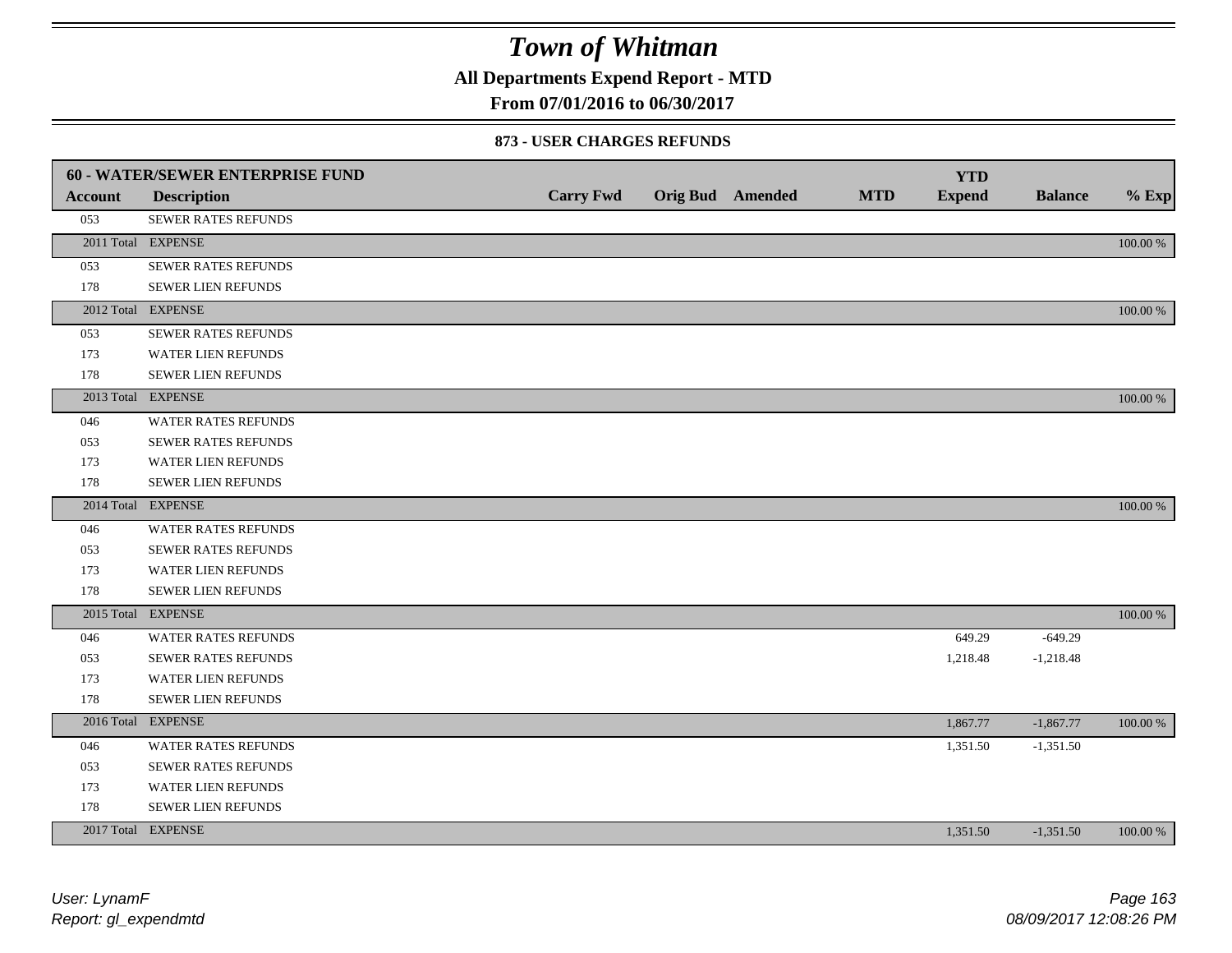## **All Departments Expend Report - MTD**

### **From 07/01/2016 to 06/30/2017**

#### **873 - USER CHARGES REFUNDS**

|         | 60 - WATER/SEWER ENTERPRISE FUND |                  |                 |         |            | <b>YTD</b>    |                |          |
|---------|----------------------------------|------------------|-----------------|---------|------------|---------------|----------------|----------|
| Account | <b>Description</b>               | <b>Carry Fwd</b> | <b>Orig Bud</b> | Amended | <b>MTD</b> | <b>Expend</b> | <b>Balance</b> | $%$ Exp  |
| 046     | <b>WATER RATES REFUNDS</b>       |                  |                 |         |            |               |                |          |
| 053     | <b>SEWER RATES REFUNDS</b>       |                  |                 |         |            |               |                |          |
| 173     | <b>WATER LIEN REFUNDS</b>        |                  |                 |         |            |               |                |          |
| 178     | <b>SEWER LIEN REFUNDS</b>        |                  |                 |         |            |               |                |          |
|         | 2018 Total EXPENSE               |                  |                 |         |            |               |                | 100.00 % |
| 053     | <b>SEWER RATES REFUNDS</b>       |                  |                 |         |            |               |                |          |
|         | 2201 Total EXPENSE               |                  |                 |         |            |               |                | 100.00 % |
|         | 873 Total USER CHARGES REFUNDS   |                  |                 |         |            | 3,219.27      | $-3,219.27$    |          |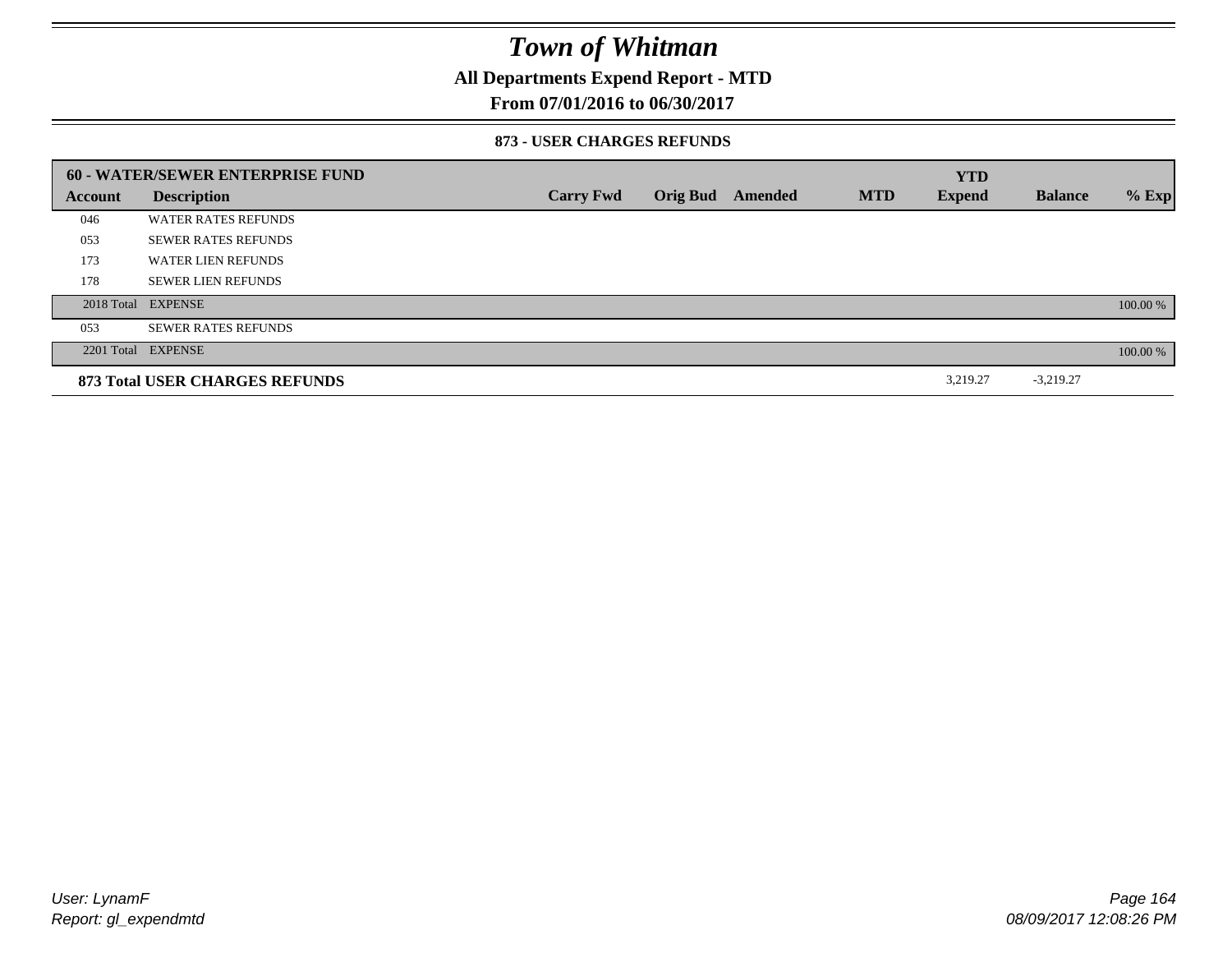## **All Departments Expend Report - MTD**

**From 07/01/2016 to 06/30/2017**

#### **875 - MISCELLANEOUS**

|         | <b>60 - WATER/SEWER ENTERPRISE FUND</b> |                  |                  |            | <b>YTD</b>    |                |            |
|---------|-----------------------------------------|------------------|------------------|------------|---------------|----------------|------------|
| Account | <b>Description</b>                      | <b>Carry Fwd</b> | Orig Bud Amended | <b>MTD</b> | <b>Expend</b> | <b>Balance</b> | $%$ Exp    |
| 044     | REFUNDS-PRIOR YEARS                     |                  |                  |            |               |                |            |
|         | 2000 Total EXPENSE                      |                  |                  |            |               |                | $100.00\%$ |
|         | <b>875 Total MISCELLANEOUS</b>          |                  |                  |            |               |                |            |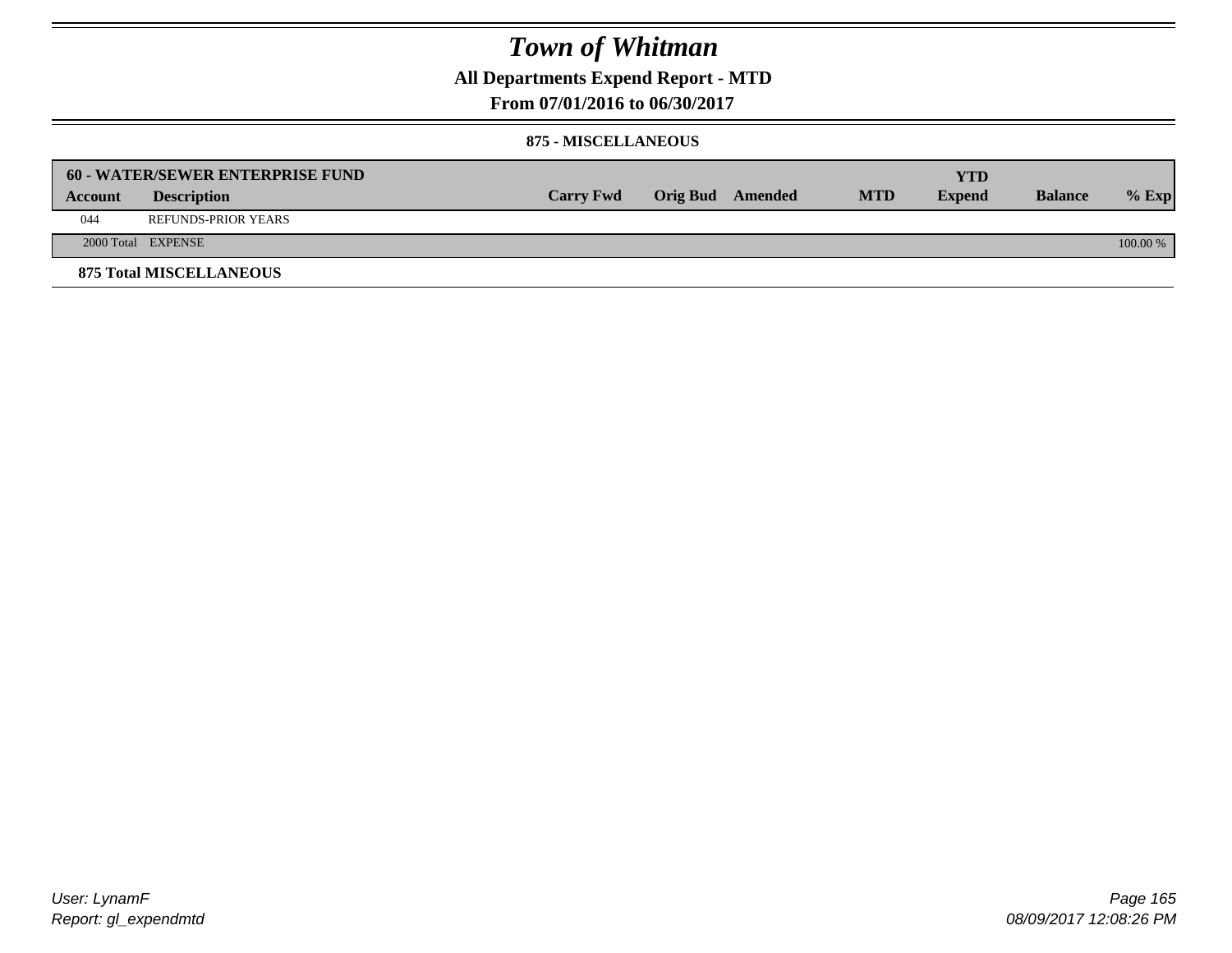**All Departments Expend Report - MTD**

**From 07/01/2016 to 06/30/2017**

#### **878 - OTHER FINANCING USES**

|         | 60 - WATER/SEWER ENTERPRISE FUND     |                  |                 |         |            | <b>YTD</b>    |                |          |
|---------|--------------------------------------|------------------|-----------------|---------|------------|---------------|----------------|----------|
| Account | <b>Description</b>                   | <b>Carry Fwd</b> | <b>Orig Bud</b> | Amended | <b>MTD</b> | <b>Expend</b> | <b>Balance</b> | $%$ Exp  |
| 400     | <b>GENERAL FUND</b>                  |                  | 12,500.00       |         |            | 12,500.00     |                |          |
| 401     | WTR/SWR CAPITAL PROJ. FIND           |                  |                 |         |            |               |                |          |
|         | 2100 Total INTERFUND TRANSFERS       |                  | 12,500.00       |         |            | 12,500.00     |                | 100.00 % |
|         | 878 Total OTHER FINANCING USES       |                  | 12,500.00       |         |            | 12,500.00     |                |          |
|         | 60 Total WATER/SEWER ENTERPRISE FUND | 2,899,205.91     | 4,685,938.45    |         | 376,378.12 | 4,867,884.75  | 2,717,259.61   |          |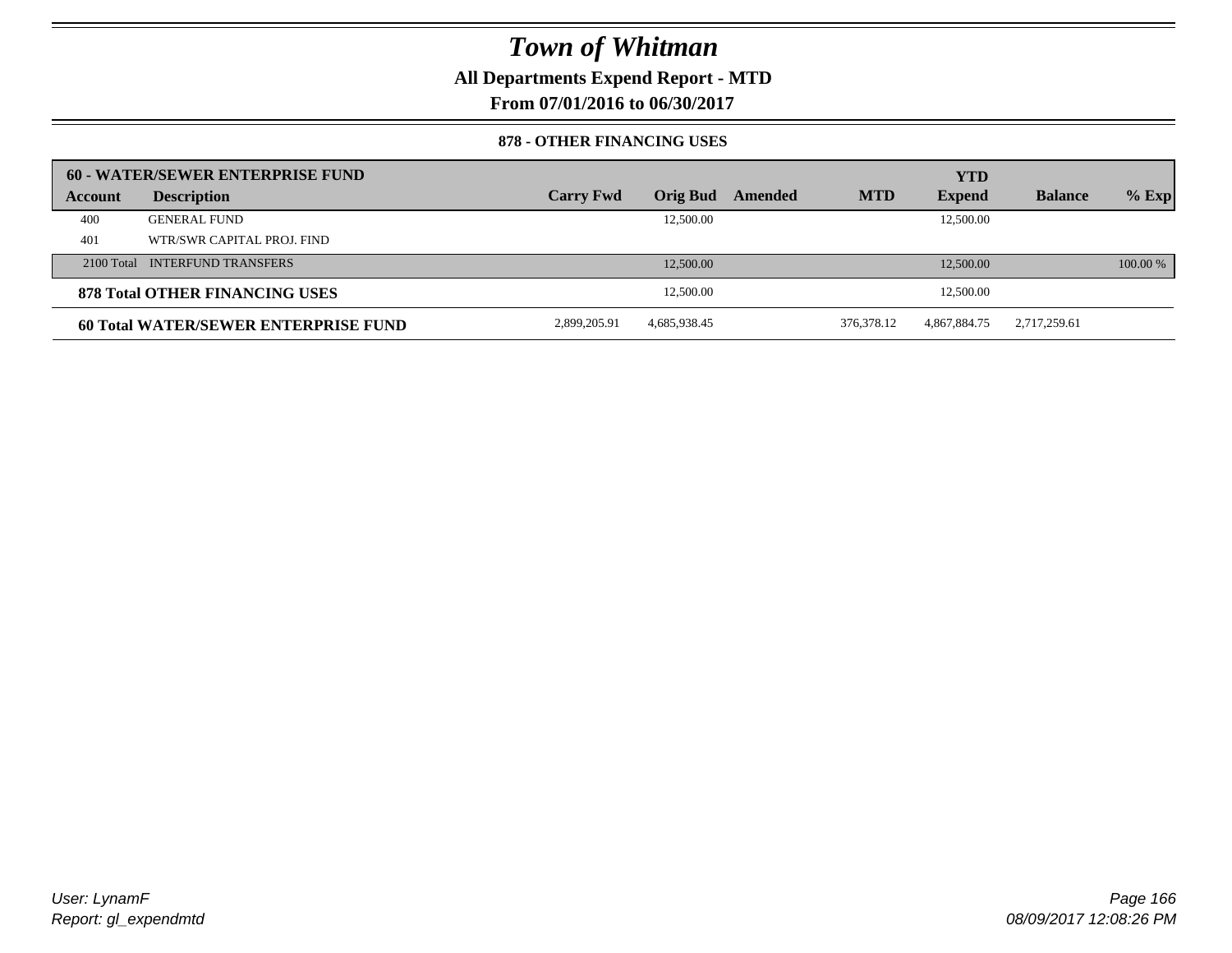**All Departments Expend Report - MTD**

**From 07/01/2016 to 06/30/2017**

#### **878 - OTHER FINANCING USES**

|         | 62 - WATER/SEWER ENT.CAP.PROJ.FUND    |                  |                  |            | <b>YTD</b>    |                |            |
|---------|---------------------------------------|------------------|------------------|------------|---------------|----------------|------------|
| Account | <b>Description</b>                    | <b>Carry Fwd</b> | Orig Bud Amended | <b>MTD</b> | <b>Expend</b> | <b>Balance</b> | $%$ Exp    |
| 950     | <b>REPAYMENT OF BANS</b>              |                  |                  |            |               |                |            |
|         | 2000 Total EXPENSE                    |                  |                  |            |               |                | $100.00\%$ |
|         | <b>878 Total OTHER FINANCING USES</b> |                  |                  |            |               |                |            |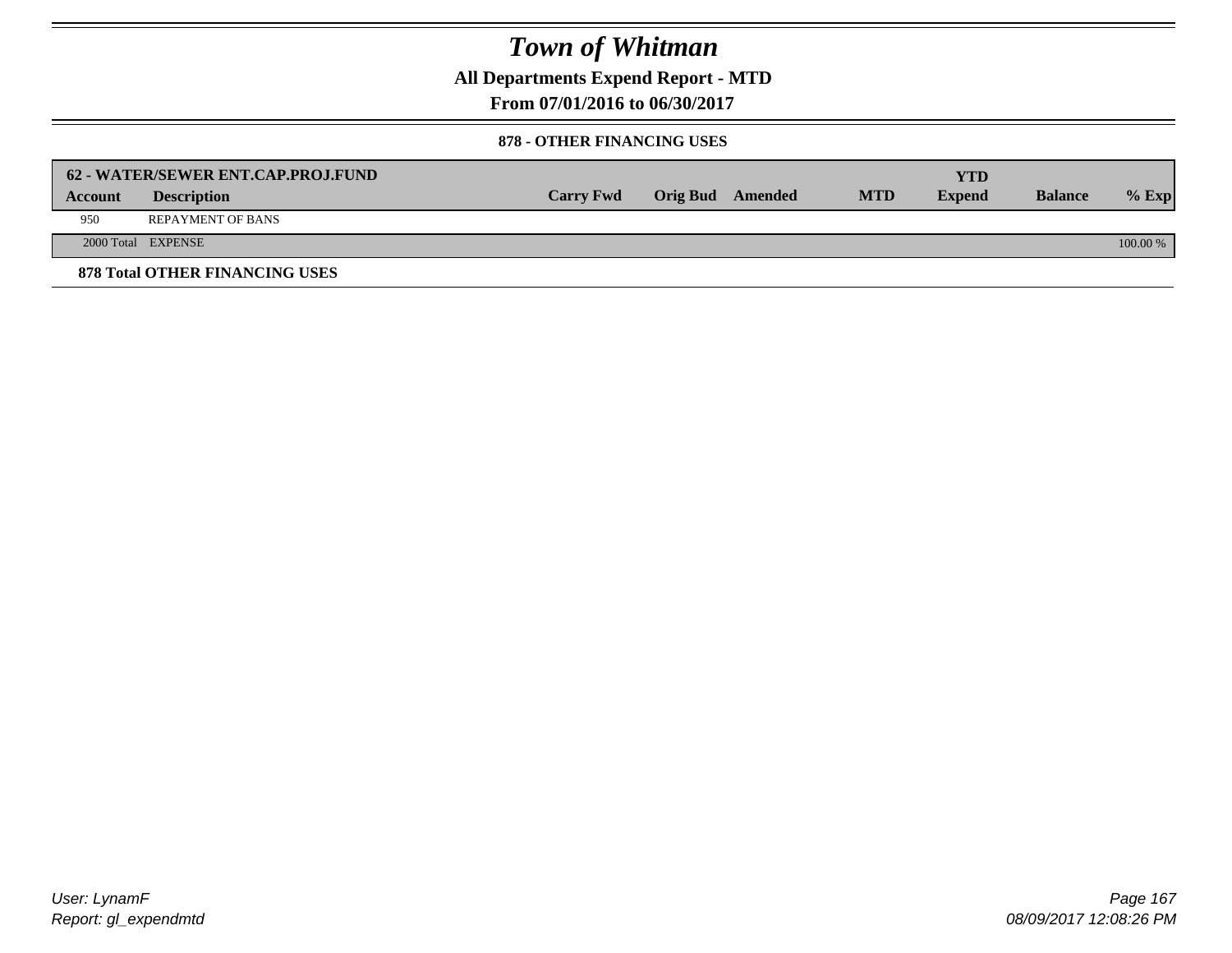## **All Departments Expend Report - MTD**

**From 07/01/2016 to 06/30/2017**

#### **930 - CAPITAL PROJECTS**

| Account | 62 - WATER/SEWER ENT.CAP.PROJ.FUND<br><b>Description</b> | <b>Carry Fwd</b> | <b>Orig Bud</b> | Amended | <b>MTD</b> | <b>YTD</b><br><b>Expend</b> | <b>Balance</b> | $%$ Exp  |
|---------|----------------------------------------------------------|------------------|-----------------|---------|------------|-----------------------------|----------------|----------|
|         |                                                          |                  |                 |         |            |                             |                |          |
| 925     | <b>INTEREST TEMPORARY LOANS</b>                          |                  |                 |         |            |                             |                |          |
|         | 2000 Total EXPENSE                                       |                  |                 |         |            |                             |                | 100.00 % |
| 999     |                                                          | 1,589,461.51     |                 |         | 122,833.90 | 1.175.103.67                | 414,357.84     |          |
|         | 4515 Total A.30 ATM5/13 WATER MAIN PROJECT               | 1.589.461.51     |                 |         | 122,833.90 | 1.175.103.67                | 414,357.84     | 73.93 %  |
|         | 930 Total CAPITAL PROJECTS                               | 1.589.461.51     |                 |         | 122,833.90 | 1,175,103.67                | 414,357.84     |          |
|         | 62 Total WATER/SEWER ENT.CAP.PROJ.FUND                   | 1,589,461.51     |                 |         | 122,833.90 | 1.175.103.67                | 414,357.84     |          |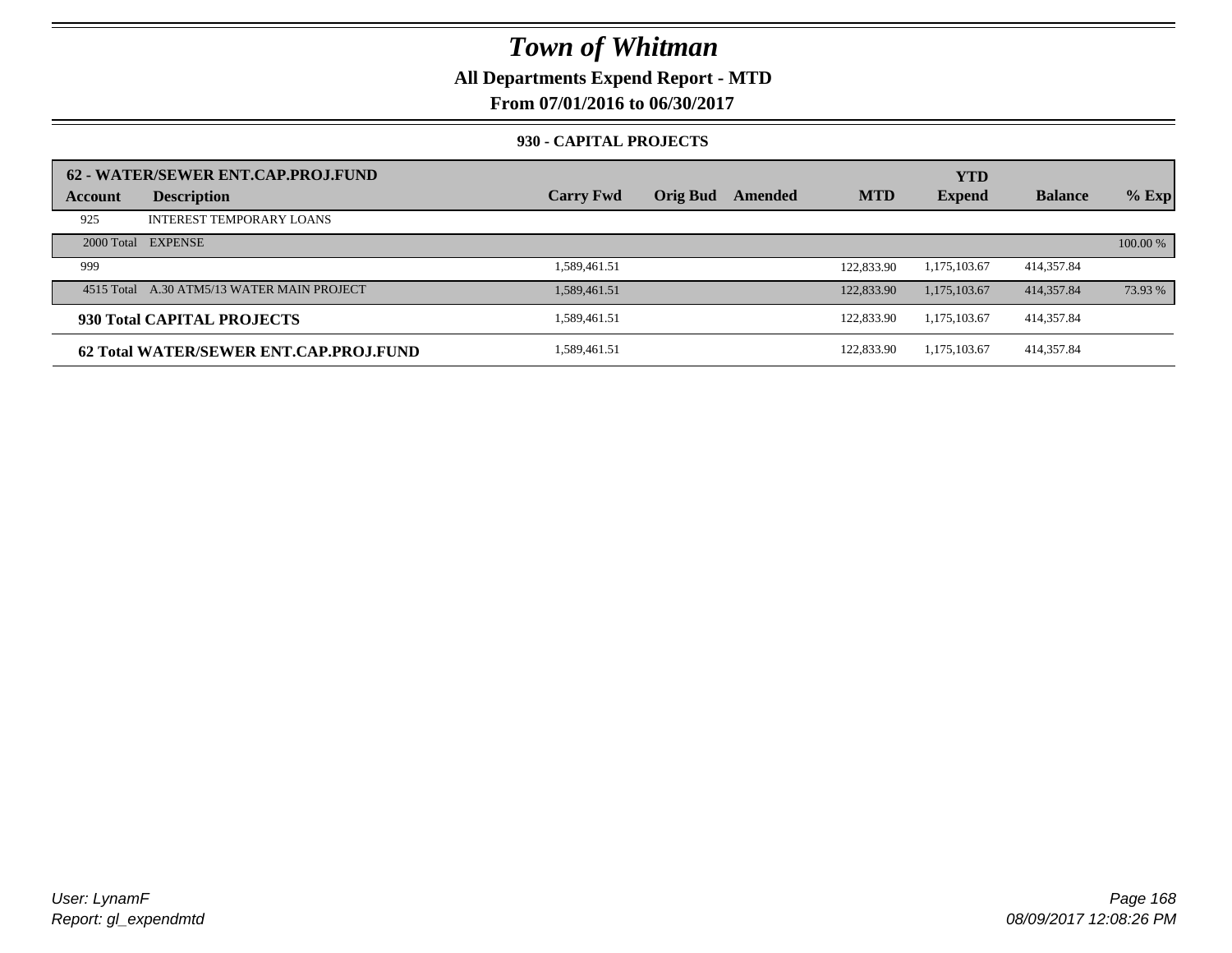**All Departments Expend Report - MTD**

**From 07/01/2016 to 06/30/2017**

#### **878 - OTHER FINANCING USES**

|         | 70 - SEWER ENTERPRISE-REFUNDED                 |                  |                 |         |            | <b>YTD</b>    |                |          |
|---------|------------------------------------------------|------------------|-----------------|---------|------------|---------------|----------------|----------|
| Account | <b>Description</b>                             | <b>Carry Fwd</b> | <b>Orig Bud</b> | Amended | <b>MTD</b> | <b>Expend</b> | <b>Balance</b> | $%$ Exp  |
| 999     |                                                |                  |                 |         |            |               |                |          |
|         | 2000 Total EXPENSE                             |                  |                 |         |            |               |                | 100.00 % |
|         | <b>878 Total OTHER FINANCING USES</b>          |                  |                 |         |            |               |                |          |
|         | <b>70 Total SEWER ENTERPRISE-REFUNDED DEBT</b> |                  |                 |         |            |               |                |          |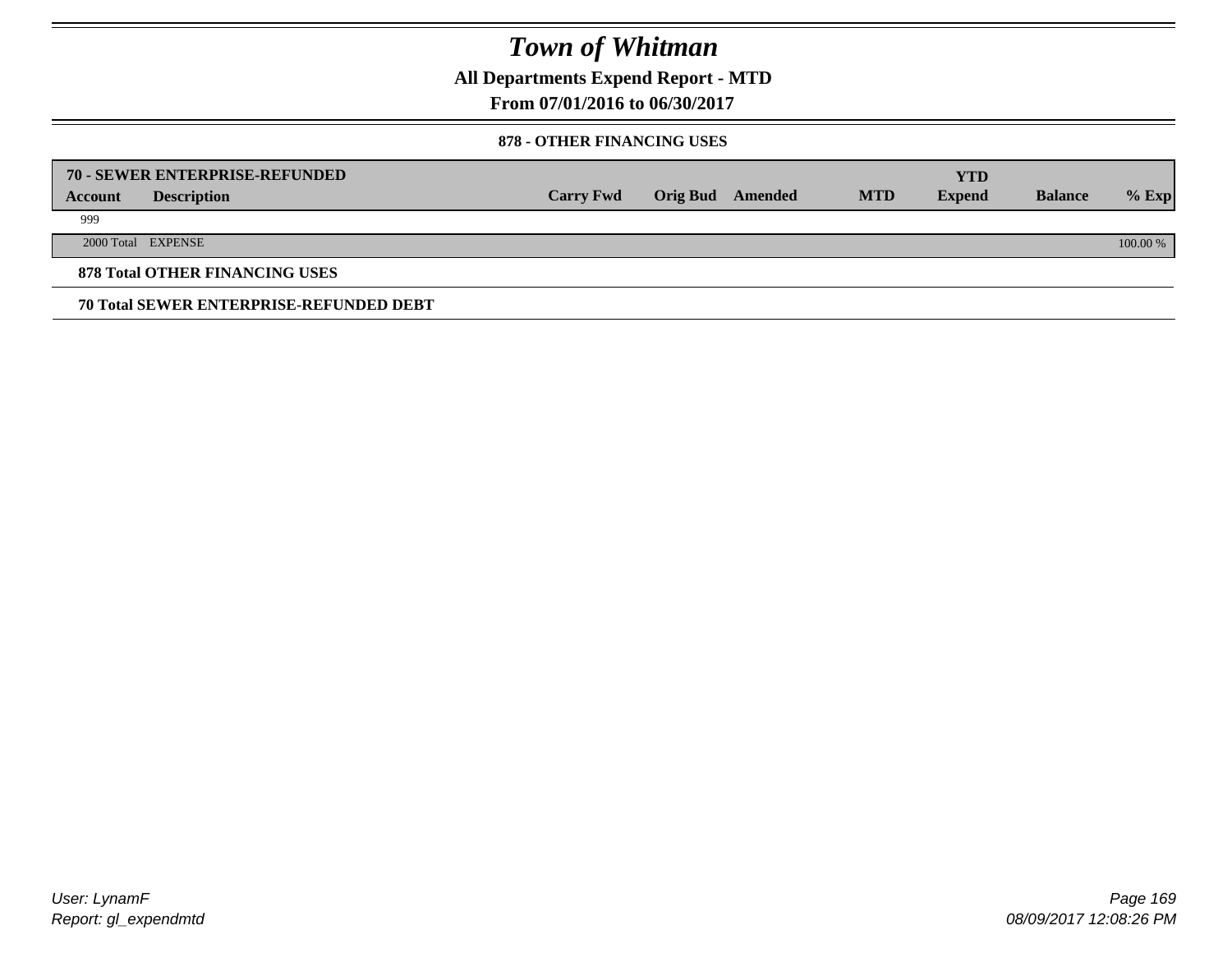## **All Departments Expend Report - MTD**

### **From 07/01/2016 to 06/30/2017**

#### **998 - TRUST FUNDS**

|         | 83 - TRUST FUNDS - EXPENDABLE             |                  |                         |            | <b>YTD</b>    |                |          |
|---------|-------------------------------------------|------------------|-------------------------|------------|---------------|----------------|----------|
| Account | <b>Description</b>                        | <b>Carry Fwd</b> | <b>Orig Bud</b> Amended | <b>MTD</b> | <b>Expend</b> | <b>Balance</b> | $%$ Exp  |
| 999     |                                           |                  |                         |            |               |                |          |
|         | 8301 Total WILMOT V. EVERSON RECREATION   |                  |                         |            |               |                | 100.00 % |
| 999     |                                           |                  |                         |            | 3,000.00      | $-3,000.00$    |          |
|         | 8302 Total ELLEN CONWAY SPELLMAN FUND     |                  |                         |            | 3,000.00      | $-3,000.00$    | 100.00 % |
| 999     |                                           |                  |                         |            |               |                |          |
|         | 8303 Total PRESTON GURNEY JEWELL FUND     |                  |                         |            |               |                | 100.00 % |
| 999     |                                           |                  |                         |            |               |                |          |
|         | 8304 Total HELEN L. POOLE SCHOOL FUND     |                  |                         |            |               |                | 100.00 % |
| 999     |                                           |                  |                         |            |               |                |          |
|         | 8305 Total CHARLES POOLE HIGH SCH.FUND    |                  |                         |            |               |                | 100.00 % |
| 999     |                                           |                  |                         |            |               |                |          |
|         | 8306 Total CARRIE POOLE HIGH SCH.FUND     |                  |                         |            |               |                | 100.00 % |
| 999     |                                           |                  |                         |            |               |                |          |
|         | 8307 Total GEOGAN NEEDY FUND              |                  |                         |            |               |                | 100.00 % |
| 999     |                                           |                  |                         |            |               |                |          |
|         | 8308 Total BENJAMIN & LUCY CHURCHILL FUND |                  |                         |            |               |                | 100.00 % |
| 999     |                                           |                  |                         |            |               |                |          |
|         | 8309 Total ANNA CLIFFORD HOWARD FUND      |                  |                         |            |               |                | 100.00 % |
| 999     |                                           |                  |                         |            |               |                |          |
|         | 8310 Total J.C. GILBERT FOUNTAIN FUND     |                  |                         |            |               |                | 100.00 % |
| 999     |                                           |                  |                         |            |               |                |          |
|         | 8311 Total HIGH STREET CEMETERY FUND      |                  |                         |            |               |                | 100.00 % |
| 999     |                                           |                  |                         |            |               |                |          |
|         | 8312 Total MOUNT ZION CEMETERY FUND       |                  |                         |            |               |                | 100.00 % |
| 999     |                                           |                  |                         |            | 4,500.00      | $-4,500.00$    |          |
|         | 8313 Total WORLD WAR II MEMORIAL FUND     |                  |                         |            | 4,500.00      | $-4,500.00$    | 100.00 % |
| 999     |                                           |                  |                         |            |               |                |          |
|         | 8314 Total GAR ARTIFACTS FUND             |                  |                         |            |               |                | 100.00 % |

*Report: gl\_expendmtd User: LynamF*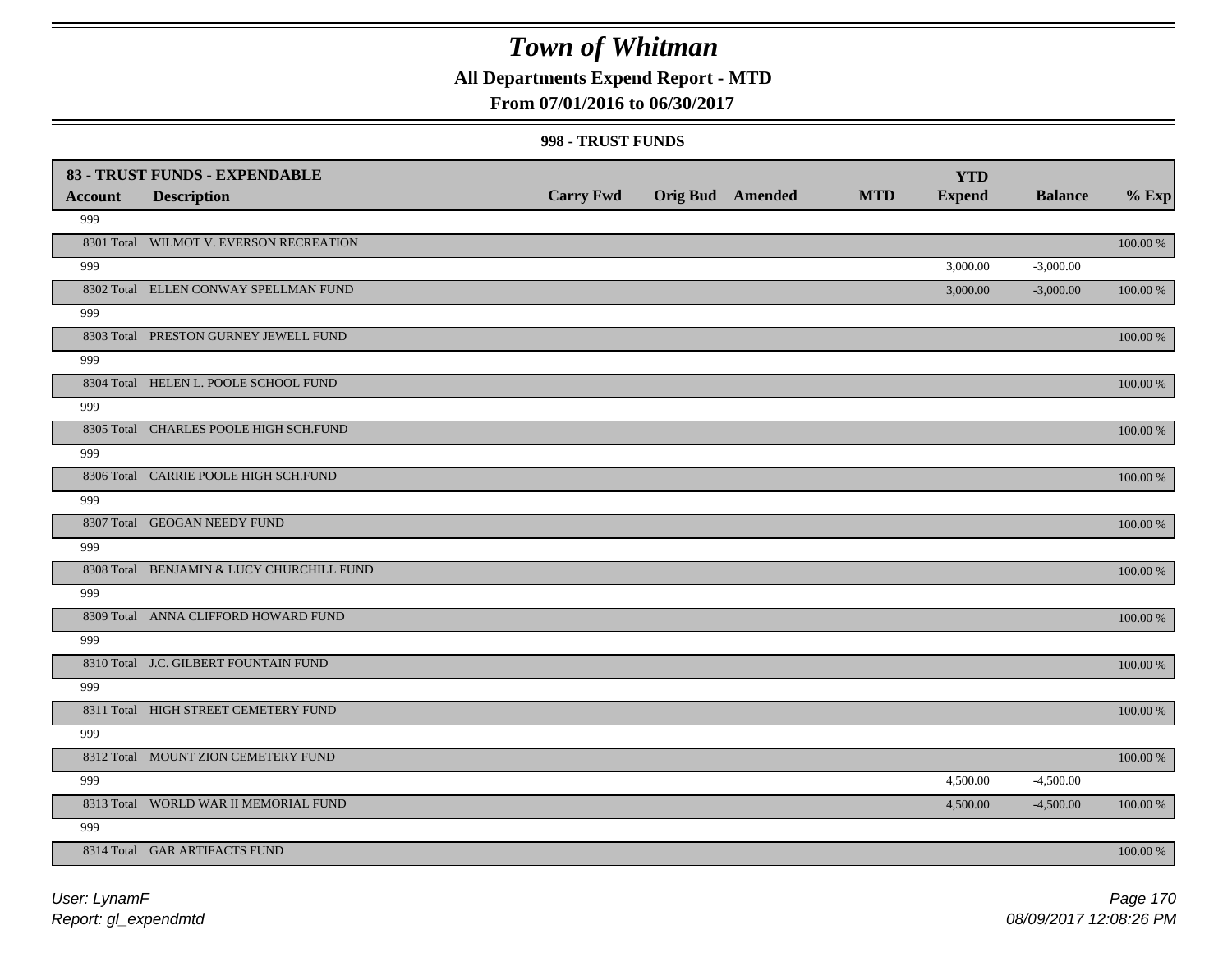## **All Departments Expend Report - MTD**

### **From 07/01/2016 to 06/30/2017**

#### **998 - TRUST FUNDS**

|                |                                           |                  |                         |            | <b>YTD</b>    |                |             |
|----------------|-------------------------------------------|------------------|-------------------------|------------|---------------|----------------|-------------|
| <b>Account</b> | <b>Description</b>                        | <b>Carry Fwd</b> | <b>Orig Bud Amended</b> | <b>MTD</b> | <b>Expend</b> | <b>Balance</b> | $%$ Exp     |
| 999            |                                           |                  |                         |            |               |                |             |
|                | 8315 Total BATH HOUSE PROJECT FUND        |                  |                         |            |               |                | $100.00~\%$ |
| 999            |                                           |                  |                         |            |               |                |             |
|                | 8316 Total STABILIZATION FUND             |                  |                         |            |               |                | 100.00 %    |
| 999            |                                           |                  |                         |            |               |                |             |
|                | 8317 Total TOWN HALL RESTORATION FUND     |                  |                         |            |               |                | 100.00 %    |
| 999            |                                           |                  |                         |            |               |                |             |
|                | 8318 Total BICENTENNIAL VITALIZATION FUND |                  |                         |            |               |                | 100.00 %    |
| 999            |                                           |                  |                         |            |               |                |             |
|                | 8319 Total CONSERVATION FUND              |                  |                         |            |               |                | 100.00 %    |
| 999            |                                           |                  |                         |            |               |                |             |
|                | 8320 Total M.ANNIS PEARSON LIBRARY FUND   |                  |                         |            |               |                | 100.00 %    |
| 999            |                                           |                  |                         |            |               |                |             |
|                | 8321 Total ABBEY CHAMPNEY LIBRARY FUND    |                  |                         |            |               |                | 100.00 %    |
| 999            |                                           |                  |                         |            |               |                |             |
|                | 8322 Total BURRILL LIB.FND-(EXP.INC.ONLY) |                  |                         |            |               |                | $100.00~\%$ |
| 999            |                                           |                  |                         |            |               |                |             |
|                | 8323 Total BURRILL LIB.FND-CAP.PROJECTS   |                  |                         |            |               |                | $100.00~\%$ |
| 999            |                                           |                  |                         |            |               |                |             |
|                | 8324 Total ANNA CLIFFORD LIBRARY FUND     |                  |                         |            |               |                | 100.00 %    |
| 999            |                                           |                  |                         |            |               |                |             |
|                | 8325 Total CARRIE E. POOLE LIBRARY FUND   |                  |                         |            |               |                | 100.00 %    |
| 999            |                                           |                  |                         |            |               |                |             |
|                | 8326 Total WILLIAM POOLE LIBRARY FUND     |                  |                         |            |               |                | 100.00 %    |
| 999            |                                           |                  |                         |            |               |                |             |
|                | 8327 Total CHARLES H. POOLE LIBRARY FUND  |                  |                         |            |               |                | 100.00 %    |
| 999            |                                           |                  |                         |            |               |                |             |
|                | 8328 Total HIRAM POOLE LIBRARY FUND       |                  |                         |            |               |                | 100.00 %    |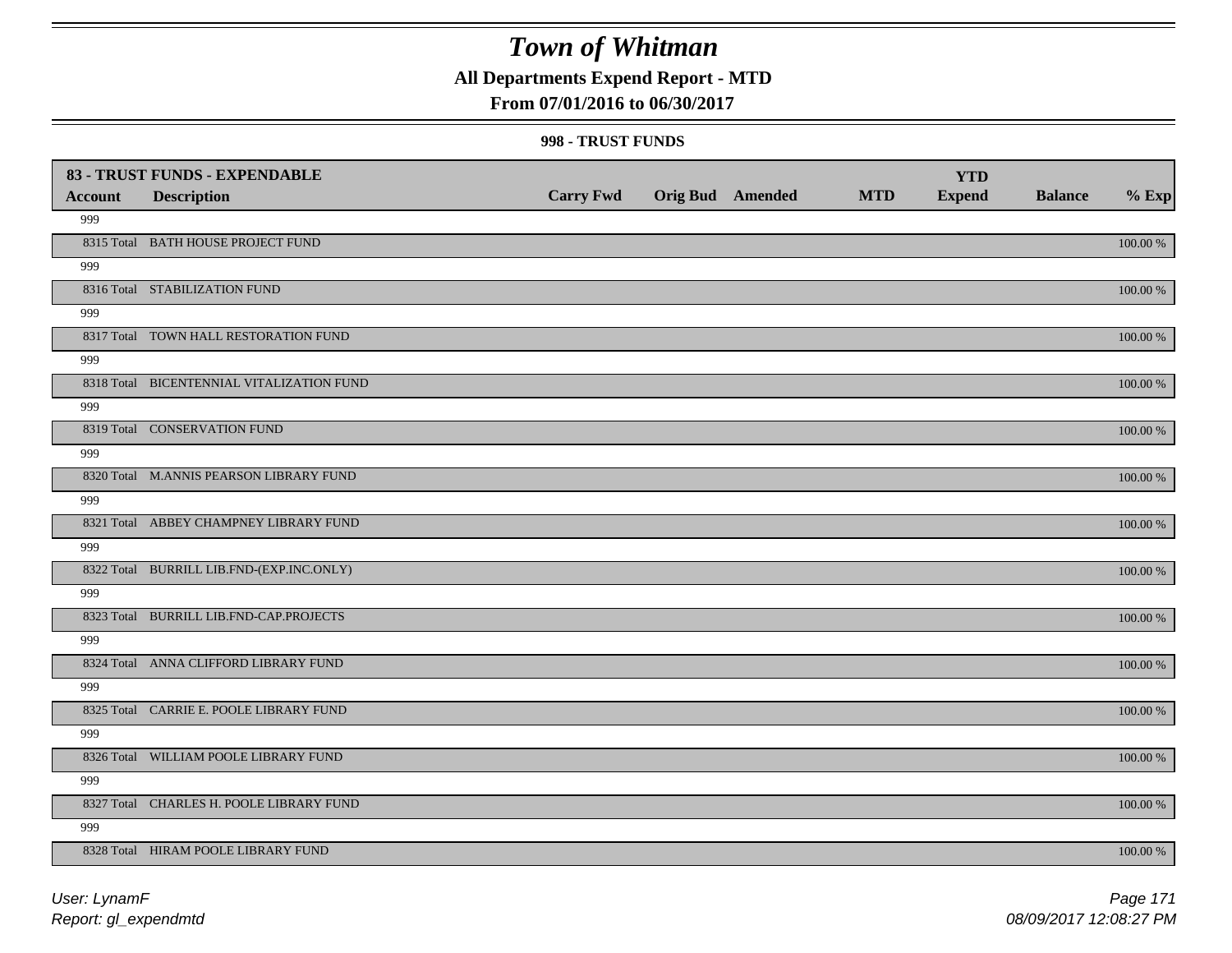## **All Departments Expend Report - MTD**

### **From 07/01/2016 to 06/30/2017**

#### **998 - TRUST FUNDS**

| <b>Account</b> | 83 - TRUST FUNDS - EXPENDABLE<br><b>Description</b> | <b>Carry Fwd</b> | Orig Bud Amended | <b>MTD</b> | <b>YTD</b><br><b>Expend</b> | <b>Balance</b> | $%$ Exp     |
|----------------|-----------------------------------------------------|------------------|------------------|------------|-----------------------------|----------------|-------------|
| 999            |                                                     |                  |                  |            |                             |                |             |
|                | 8329 Total MABEL RAND LIBRARY FUND                  |                  |                  |            |                             |                | 100.00 %    |
| 999            |                                                     |                  |                  |            |                             |                |             |
|                | 8330 Total LEO F.RYAN LIBRARY TRUST FUND            |                  |                  |            |                             |                | 100.00 %    |
| 999            |                                                     |                  |                  |            |                             |                |             |
|                | 8331 Total ANNA CLIFFORD HOWARD RELIEF              |                  |                  |            |                             |                | 100.00 %    |
| 999            |                                                     |                  |                  |            |                             |                |             |
|                | 8332 Total SARAH POOLE LIBRARY FUND                 |                  |                  |            |                             |                | 100.00 %    |
| 999            |                                                     |                  |                  |            |                             |                |             |
|                | 8333 Total LYDIA POOLE LIBRARY FUND                 |                  |                  |            |                             |                | 100.00 %    |
| 999            |                                                     |                  |                  |            |                             |                |             |
|                | 8334 Total LOUIS SHARP LIBRARY FUND                 |                  |                  |            |                             |                | 100.00 %    |
| 999            |                                                     |                  |                  |            |                             |                |             |
|                | 8335 Total DANIEL REED LIBRARY FUND                 |                  |                  |            |                             |                | 100.00 %    |
| 999            |                                                     |                  |                  |            | 500.00                      | $-500.00$      |             |
|                | 8336 Total C & L BURRILL SCHOLARSHIP FUND           |                  |                  |            | 500.00                      | $-500.00$      | 100.00 %    |
| 999            |                                                     |                  |                  |            | 20.00                       | $-20.00$       |             |
|                | 8337 Total W.J. & A.C. HOWARD SCHOLARSHIP           |                  |                  |            | 20.00                       | $-20.00$       | 100.00 %    |
| 999            |                                                     |                  |                  |            |                             |                |             |
|                | 8338 Total CHARLES POOLE ORGAN FUND                 |                  |                  |            |                             |                | 100.00 %    |
| 999            |                                                     |                  |                  |            |                             |                |             |
|                | 8339 Total HELENE POOLE LIBRARY FUND                |                  |                  |            |                             |                | $100.00~\%$ |
| 999            |                                                     |                  |                  |            |                             |                |             |
|                | 8340 Total E.P.FITZGIBBONS PERPETUAL CARE           |                  |                  |            |                             |                | 100.00 %    |
| 999            |                                                     |                  |                  |            |                             |                |             |
|                | 8341 Total M.M.FITZGIBBONS, PERPETUAL CARE          |                  |                  |            |                             |                | 100.00 %    |
| 999            |                                                     |                  |                  |            |                             |                |             |
|                | 8342 Total SAMUEL HUTCHINSON PERPETUAL C.           |                  |                  |            |                             |                | 100.00 %    |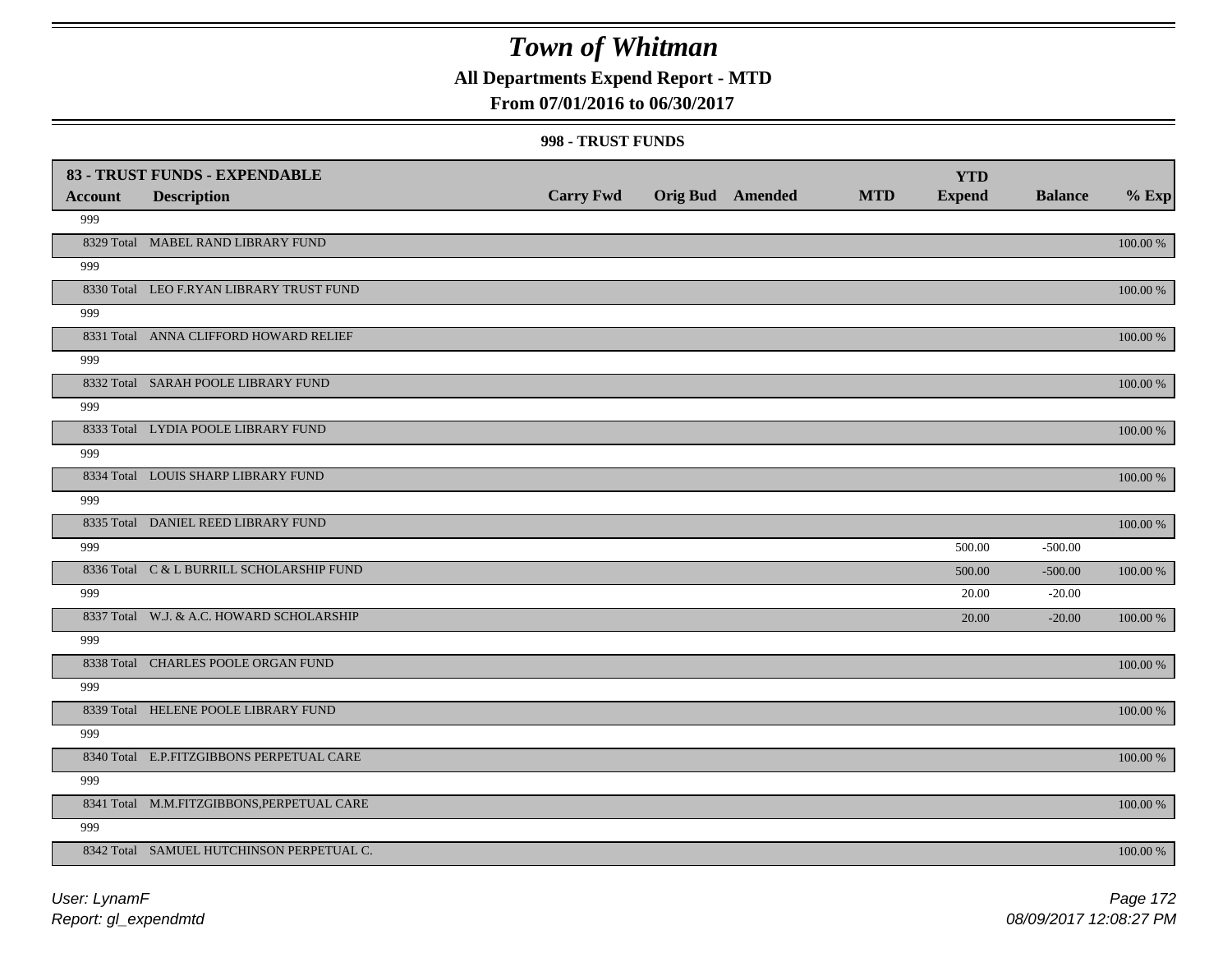## **All Departments Expend Report - MTD**

### **From 07/01/2016 to 06/30/2017**

#### **998 - TRUST FUNDS**

|                | 83 - TRUST FUNDS - EXPENDABLE              |                  |                         |            | <b>YTD</b>    |                |             |
|----------------|--------------------------------------------|------------------|-------------------------|------------|---------------|----------------|-------------|
| <b>Account</b> | <b>Description</b>                         | <b>Carry Fwd</b> | <b>Orig Bud</b> Amended | <b>MTD</b> | <b>Expend</b> | <b>Balance</b> | $%$ Exp     |
| 999            |                                            |                  |                         |            |               |                |             |
|                | 8343 Total J.A.&W.A.MURPHY PERPETUAL CARE  |                  |                         |            |               |                | 100.00 %    |
| 999            |                                            |                  |                         |            |               |                |             |
|                | 8344 Total LUCIA RYAN, PERPETUAL CARE      |                  |                         |            |               |                | 100.00 %    |
| 999            |                                            |                  |                         |            |               |                |             |
|                | 8345 Total JOHN F. GURNEY, PERPETUAL CARE  |                  |                         |            |               |                | 100.00 %    |
| 999            |                                            |                  |                         |            |               |                |             |
|                | 8346 Total WILLIAM H. FOGARTY, PERPETUAL C |                  |                         |            |               |                | $100.00~\%$ |
| 999            |                                            |                  |                         |            |               |                |             |
|                | 8348 Total BANDSTAND RESTORATION FUND      |                  |                         |            |               |                | 100.00 %    |
| 999            |                                            |                  |                         |            |               |                |             |
|                | 8350 Total MARY E. PIERCE CONSTRUCTION FD  |                  |                         |            |               |                | 100.00 %    |
| 999            |                                            |                  |                         |            | 1,565.20      | $-1,565.20$    |             |
|                | 8351 Total MARY E. PIERCE LIBRARY FUND     |                  |                         |            | 1,565.20      | $-1,565.20$    | 100.00 %    |
| 999            |                                            |                  |                         |            |               |                |             |
|                | 8352 Total CLAIMS TRUST FUND               |                  |                         |            |               |                | 100.00 %    |
| 999            |                                            |                  |                         |            | 1,478.77      | $-1,478.77$    |             |
|                | 8353 Total LAW ENFORCEMENT TRUST FUND      |                  |                         |            | 1,478.77      | $-1,478.77$    | 100.00 %    |
| 999            |                                            |                  |                         |            |               |                |             |
|                | 8354 Total HENNING W. HANSON BEQUEST-COA   |                  |                         |            |               |                | 100.00 %    |
| 999            |                                            |                  |                         |            |               |                |             |
|                | 8355 Total HENNING W.HANSON BEQUEST-LIBR.  |                  |                         |            |               |                | 100.00 %    |
| 999            |                                            |                  |                         | 1,630.00   | 131,324.74    | $-131,324.74$  |             |
|                | 8357 Total B.G.GUERRA LIBRARY TRUST FUND   |                  |                         | 1,630.00   | 131,324.74    | $-131,324.74$  | $100.00~\%$ |
|                | 998 Total TRUST FUNDS                      |                  |                         | 1,630.00   | 142,388.71    | $-142,388.71$  |             |
|                | 83 Total TRUST FUNDS - EXPENDABLE          |                  |                         | 1,630.00   | 142,388.71    | $-142,388.71$  |             |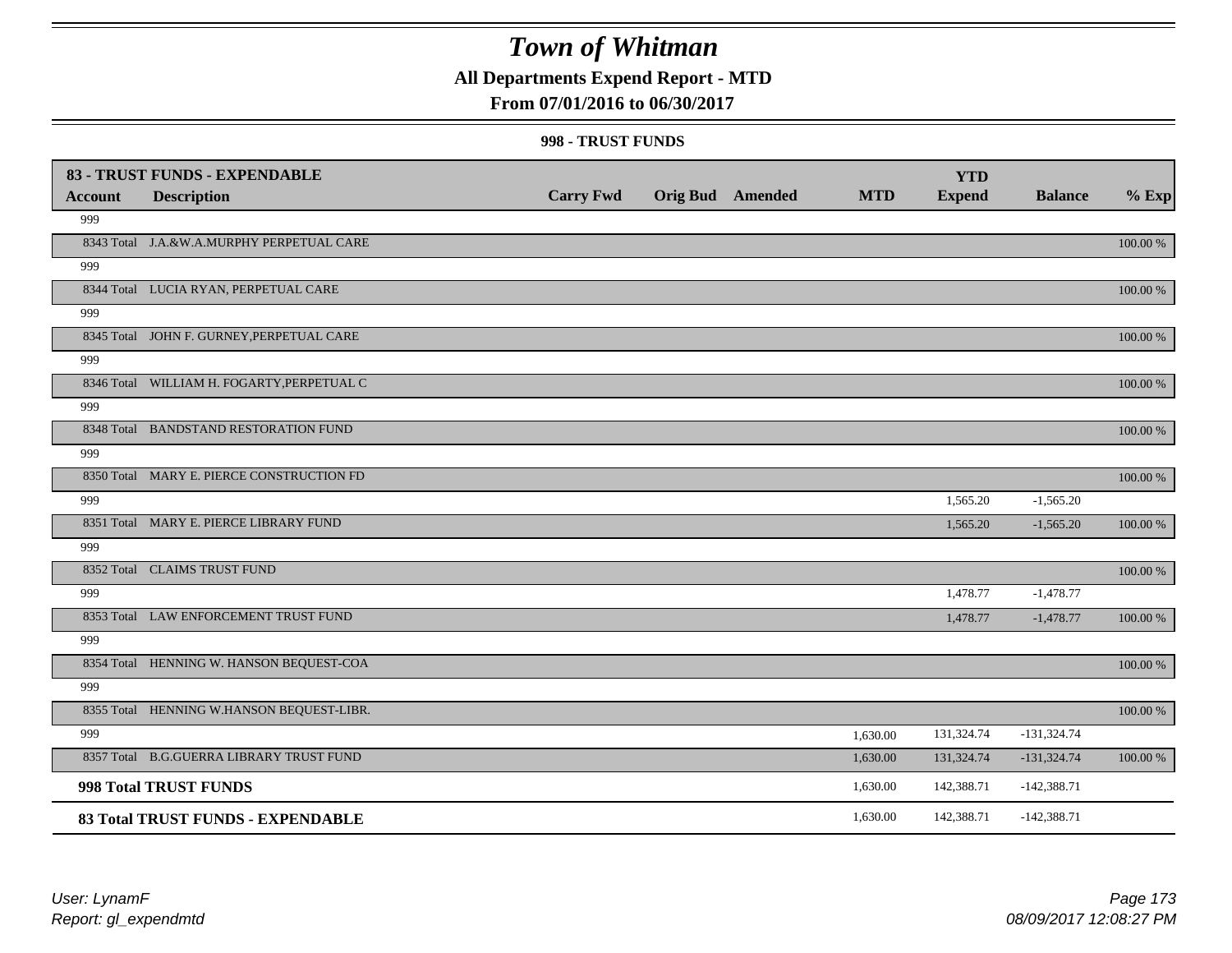## **All Departments Expend Report - MTD**

**From 07/01/2016 to 06/30/2017**

#### **820 - STATE ASSESSMENTS**

|                | 91 - GENERAL LEDGER EXPENSE ACCTS  |                  |                         |            | <b>YTD</b>    |                |          |
|----------------|------------------------------------|------------------|-------------------------|------------|---------------|----------------|----------|
| <b>Account</b> | <b>Description</b>                 | <b>Carry Fwd</b> | <b>Orig Bud</b> Amended | <b>MTD</b> | <b>Expend</b> | <b>Balance</b> | $%$ Exp  |
| 631            | SPECIAL EDUCATION                  |                  |                         |            |               |                |          |
|                | 2000 Total EXPENSE                 |                  |                         |            |               |                | 100.00 % |
| 634            | MOTOR VEHICLE EXCISE BILLS         |                  |                         |            |               |                |          |
|                | 2001 Total EXPENSE                 |                  |                         |            |               |                | 100.00 % |
| 640            | AIR POLLUTION CONTROL DISTRICT     |                  |                         |            |               |                |          |
|                | 2002 Total EXPENSE                 |                  |                         |            |               |                | 100.00 % |
| 642            | OLD COLONY PLANNING COUNCIL        |                  |                         |            |               |                |          |
|                | 2003 Total EXPENSE                 |                  |                         |            |               |                | 100.00 % |
| 643            | PARKING SURCHARGE                  |                  |                         |            |               |                |          |
|                | 2004 Total EXPENSE                 |                  |                         |            |               |                | 100.00 % |
| 644            | REGIONAL TRANSPORTATION AUTH.      |                  |                         |            |               |                |          |
|                | 2005 Total EXPENSE                 |                  |                         |            |               |                | 100.00 % |
| 645            | RMV NON-RENEWAL SURCHARGE          |                  |                         |            |               |                |          |
|                | 2006 Total EXPENSE                 |                  |                         |            |               |                | 100.00 % |
| 646            | MOSQUITO CONTROL                   |                  |                         |            |               |                |          |
|                | 2007 Total EXPENSE                 |                  |                         |            |               |                | 100.00 % |
| 648            | CRIMINAL JUSTICE TRAINING          |                  |                         |            |               |                |          |
|                | 2008 Total EXPENSE                 |                  |                         |            |               |                | 100.00 % |
| 647            | <b>MBTA</b>                        |                  |                         |            |               |                |          |
|                | 2009 Total EXPENSE                 |                  |                         |            |               |                | 100.00 % |
|                | <b>820 Total STATE ASSESSMENTS</b> |                  |                         |            |               |                |          |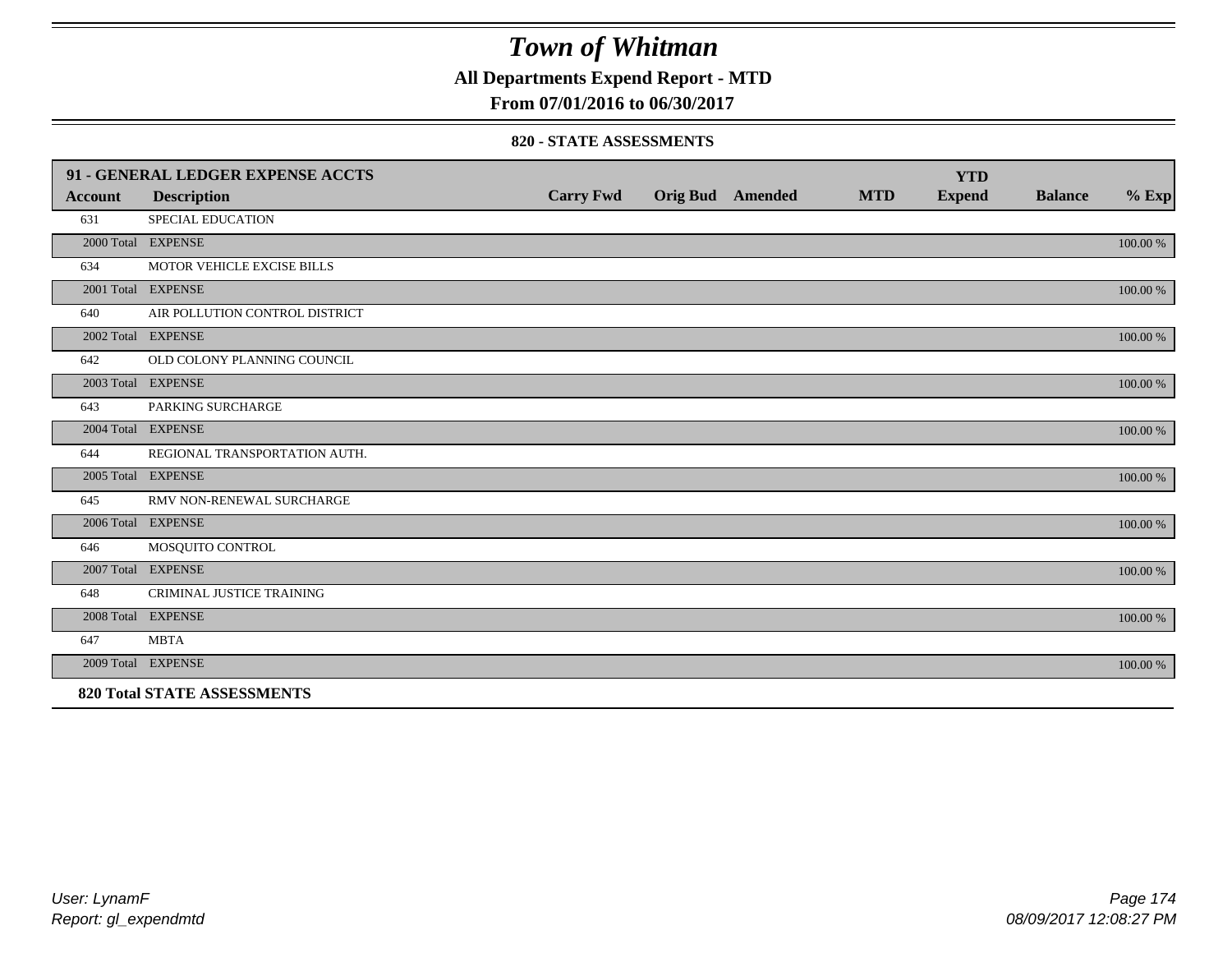**All Departments Expend Report - MTD**

**From 07/01/2016 to 06/30/2017**

#### **830 - COUNTY ASSESSMENT**

|         | 91 - GENERAL LEDGER EXPENSE ACCTS |                  |                         |            | YTD           |                |            |
|---------|-----------------------------------|------------------|-------------------------|------------|---------------|----------------|------------|
| Account | <b>Description</b>                | <b>Carry Fwd</b> | <b>Orig Bud</b> Amended | <b>MTD</b> | <b>Expend</b> | <b>Balance</b> | $%$ Exp    |
| 622     | <b>COUNTY TAX</b>                 |                  |                         |            |               |                |            |
|         | 2000 Total EXPENSE                |                  |                         |            |               |                | $100.00\%$ |
|         | 830 Total COUNTY ASSESSMENT       |                  |                         |            |               |                |            |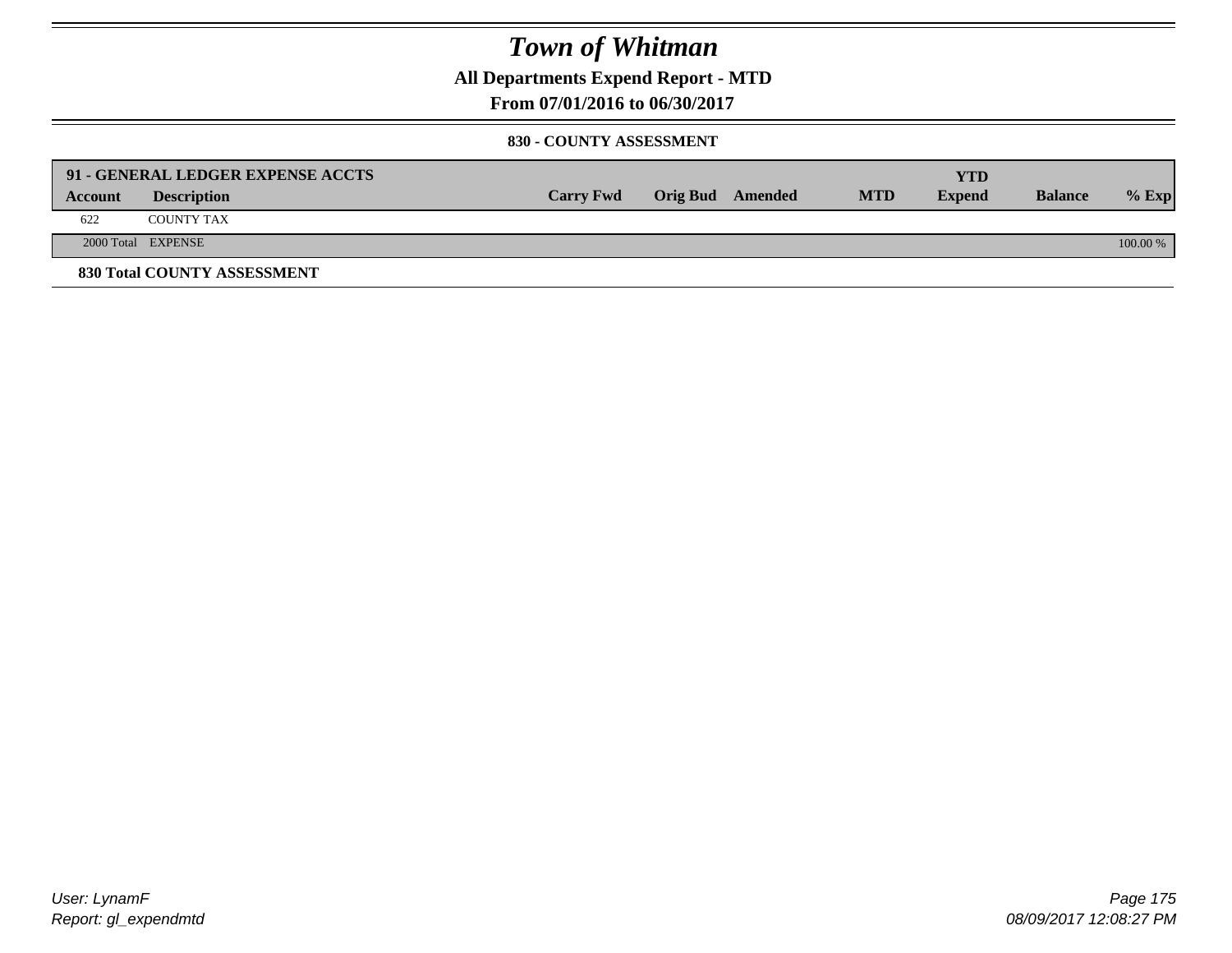## **All Departments Expend Report - MTD**

### **From 07/01/2016 to 06/30/2017**

#### **850 - TAX REFUNDS**

|                 | 91 - GENERAL LEDGER EXPENSE ACCTS | <b>Carry Fwd</b> | <b>Orig Bud</b> Amended | <b>MTD</b> | <b>YTD</b><br><b>Expend</b> | <b>Balance</b> | $%$ Exp  |
|-----------------|-----------------------------------|------------------|-------------------------|------------|-----------------------------|----------------|----------|
| Account         | <b>Description</b>                |                  |                         |            |                             |                |          |
| 003             | MOTOR VEHICLE EXCISE              |                  |                         |            |                             |                |          |
| 1984 Total 1984 |                                   |                  |                         |            |                             |                | 100.00 % |
| 003             | MOTOR VEHICLE EXCISE              |                  |                         |            |                             |                |          |
| 1985 Total 1985 |                                   |                  |                         |            |                             |                | 100.00 % |
| 003             | MOTOR VEHICLE EXCISE              |                  |                         |            |                             |                |          |
| 1986 Total 1986 |                                   |                  |                         |            |                             |                | 100.00 % |
| $001\,$         | PERSONAL PROPERTY TAX             |                  |                         |            |                             |                |          |
| 003             | MOTOR VEHICLE EXCISE              |                  |                         |            |                             |                |          |
| 1987 Total 1987 |                                   |                  |                         |            |                             |                | 100.00 % |
| 001             | PERSONAL PROPERTY TAX             |                  |                         |            |                             |                |          |
| 003             | MOTOR VEHICLE EXCISE              |                  |                         |            |                             |                |          |
| 1988 Total 1988 |                                   |                  |                         |            |                             |                | 100.00 % |
| 002             | REAL ESTATE TAX                   |                  |                         |            |                             |                |          |
| 003             | MOTOR VEHICLE EXCISE              |                  |                         |            |                             |                |          |
| 1989 Total 1989 |                                   |                  |                         |            |                             |                | 100.00 % |
| 001             | PERSONAL PROPERTY TAX             |                  |                         |            |                             |                |          |
| 002             | REAL ESTATE TAX                   |                  |                         |            |                             |                |          |
| 003             | MOTOR VEHICLE EXCISE              |                  |                         |            |                             |                |          |
| 1990 Total 1990 |                                   |                  |                         |            |                             |                | 100.00 % |
| 001             | PERSONAL PROPERTY TAX             |                  |                         |            |                             |                |          |
| 002             | REAL ESTATE TAX                   |                  |                         |            |                             |                |          |
| 003             | MOTOR VEHICLE EXCISE              |                  |                         |            |                             |                |          |
| 1991 Total 1991 |                                   |                  |                         |            |                             |                | 100.00 % |
| 001             | PERSONAL PROPERTY TAX             |                  |                         |            |                             |                |          |
| 003             | MOTOR VEHICLE EXCISE              |                  |                         |            |                             |                |          |
| 1992 Total 1992 |                                   |                  |                         |            |                             |                | 100.00 % |
| 001             | PERSONAL PROPERTY TAX             |                  |                         |            |                             |                |          |
| 002             | <b>REAL ESTATE TAX</b>            |                  |                         |            |                             |                |          |
| 003             | MOTOR VEHICLE EXCISE              |                  |                         |            |                             |                |          |
| 005             | TRASH FEE REFUNDS                 |                  |                         |            |                             |                |          |
| User: LynamF    |                                   |                  |                         |            |                             |                | Page 176 |

*Report: gl\_expendmtd*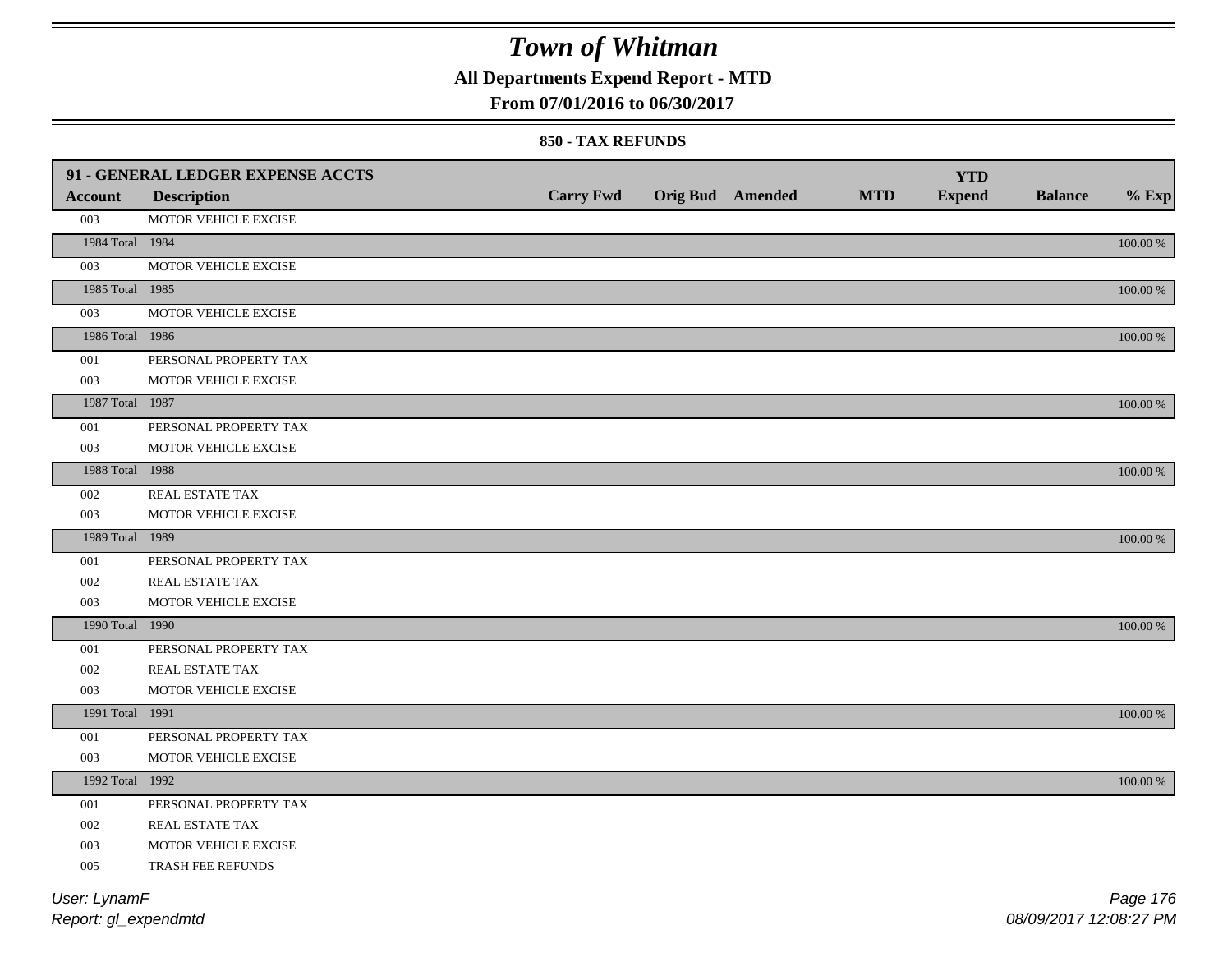## **All Departments Expend Report - MTD**

### **From 07/01/2016 to 06/30/2017**

#### **850 - TAX REFUNDS**

|                 | 91 - GENERAL LEDGER EXPENSE ACCTS |                  |                  |            | <b>YTD</b>    |                |             |
|-----------------|-----------------------------------|------------------|------------------|------------|---------------|----------------|-------------|
| <b>Account</b>  | <b>Description</b>                | <b>Carry Fwd</b> | Orig Bud Amended | <b>MTD</b> | <b>Expend</b> | <b>Balance</b> | $%$ Exp     |
| 006             | TRASH LIEN REFUNDS                |                  |                  |            |               |                |             |
| 1993 Total 1993 |                                   |                  |                  |            |               |                | $100.00~\%$ |
| 001             | PERSONAL PROPERTY TAX             |                  |                  |            |               |                |             |
| 002             | REAL ESTATE TAX                   |                  |                  |            |               |                |             |
| 003             | MOTOR VEHICLE EXCISE              |                  |                  |            |               |                |             |
| 005             | TRASH FEE REFUNDS                 |                  |                  |            |               |                |             |
| 006             | TRASH LIEN REFUNDS                |                  |                  |            |               |                |             |
| 1994 Total 1994 |                                   |                  |                  |            |               |                | 100.00 %    |
| 001             | PERSONAL PROPERTY TAX             |                  |                  |            |               |                |             |
| 002             | REAL ESTATE TAX                   |                  |                  |            |               |                |             |
| 003             | MOTOR VEHICLE EXCISE              |                  |                  |            |               |                |             |
| 1995 Total 1995 |                                   |                  |                  |            |               |                | 100.00 %    |
| 001             | PERSONAL PROPERTY TAX             |                  |                  |            |               |                |             |
| 002             | REAL ESTATE TAX                   |                  |                  |            |               |                |             |
| 003             | MOTOR VEHICLE EXCISE              |                  |                  |            |               |                |             |
| 1996 Total 1996 |                                   |                  |                  |            |               |                | 100.00 %    |
| 001             | PERSONAL PROPERTY TAX             |                  |                  |            |               |                |             |
| 002             | REAL ESTATE TAX                   |                  |                  |            |               |                |             |
| 003             | MOTOR VEHICLE EXCISE              |                  |                  |            |               |                |             |
| 005             | TRASH FEE REFUNDS                 |                  |                  |            |               |                |             |
| 1997 Total 1997 |                                   |                  |                  |            |               |                | 100.00 %    |
| 001             | PERSONAL PROPERTY TAX             |                  |                  |            |               |                |             |
| 002             | REAL ESTATE TAX                   |                  |                  |            |               |                |             |
| 003             | MOTOR VEHICLE EXCISE              |                  |                  |            |               |                |             |
| 1998 Total 1998 |                                   |                  |                  |            |               |                | 100.00 %    |
| 001             | PERSONAL PROPERTY TAX             |                  |                  |            |               |                |             |
| 002             | REAL ESTATE TAX                   |                  |                  |            |               |                |             |
| 003             | MOTOR VEHICLE EXCISE              |                  |                  |            |               |                |             |
| 1999 Total 1999 |                                   |                  |                  |            |               |                | 100.00 %    |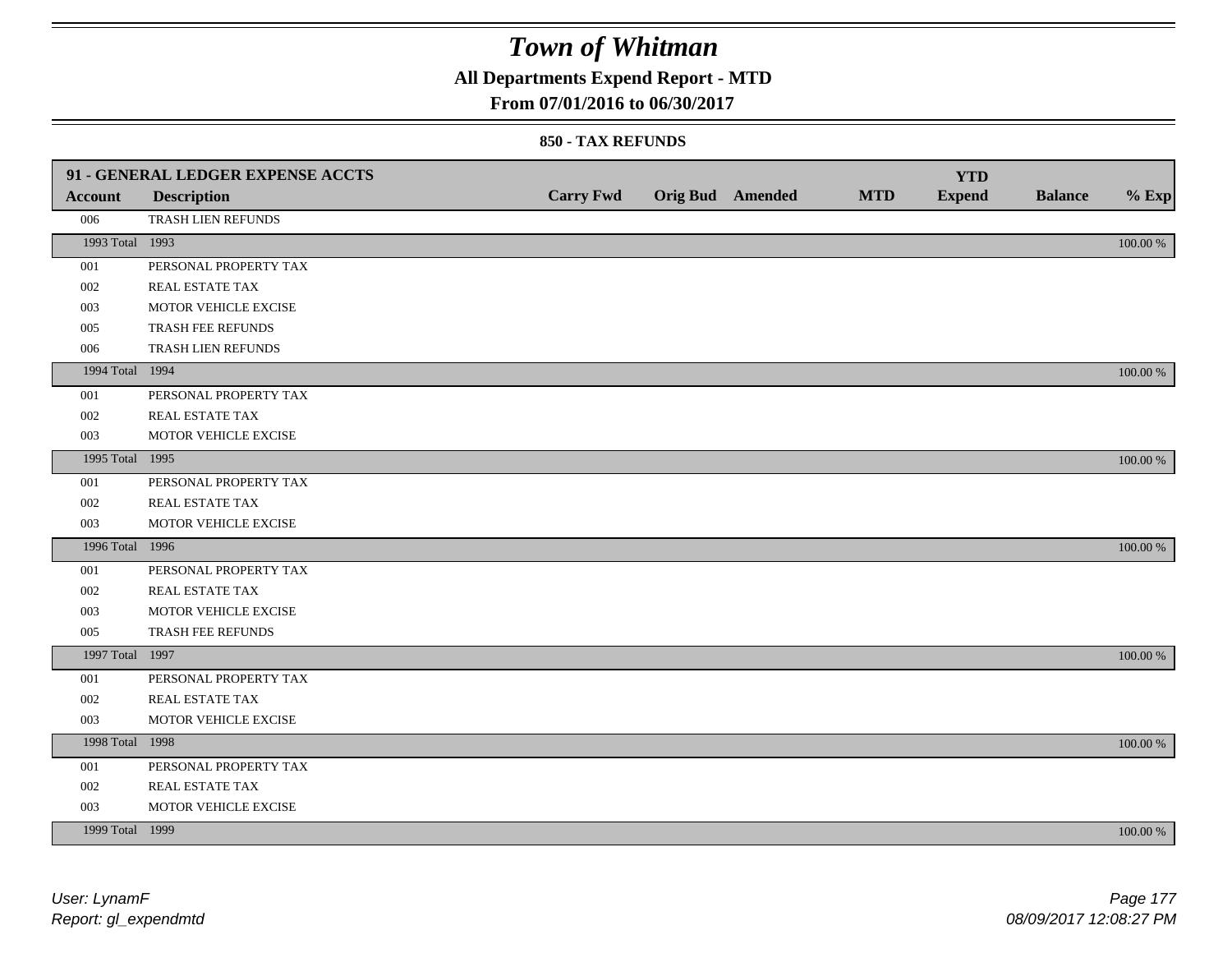## **All Departments Expend Report - MTD**

### **From 07/01/2016 to 06/30/2017**

#### **850 - TAX REFUNDS**

|                | 91 - GENERAL LEDGER EXPENSE ACCTS |                  |                         |            | <b>YTD</b>    |                |             |
|----------------|-----------------------------------|------------------|-------------------------|------------|---------------|----------------|-------------|
| <b>Account</b> | <b>Description</b>                | <b>Carry Fwd</b> | <b>Orig Bud</b> Amended | <b>MTD</b> | <b>Expend</b> | <b>Balance</b> | $%$ Exp     |
| 001            | PERSONAL PROPERTY TAX             |                  |                         |            |               |                |             |
| 002            | REAL ESTATE TAX                   |                  |                         |            |               |                |             |
| 003            | MOTOR VEHICLE EXCISE              |                  |                         |            |               |                |             |
|                | 2000 Total EXPENSE                |                  |                         |            |               |                | 100.00 %    |
| 001            | PERSONAL PROPERTY TAX             |                  |                         |            |               |                |             |
| 002            | REAL ESTATE TAX                   |                  |                         |            |               |                |             |
| 003            | MOTOR VEHICLE EXCISE              |                  |                         |            |               |                |             |
|                | 2001 Total EXPENSE                |                  |                         |            |               |                | 100.00 %    |
| 001            | PERSONAL PROPERTY TAX             |                  |                         |            |               |                |             |
| 002            | REAL ESTATE TAX                   |                  |                         |            |               |                |             |
| 003            | MOTOR VEHICLE EXCISE              |                  |                         |            |               |                |             |
| 004            | <b>BOAT EXCISE</b>                |                  |                         |            |               |                |             |
|                | 2002 Total EXPENSE                |                  |                         |            |               |                | 100.00 %    |
| 001            | PERSONAL PROPERTY TAX             |                  |                         |            |               |                |             |
| 002            | REAL ESTATE TAX                   |                  |                         |            |               |                |             |
| 003            | MOTOR VEHICLE EXCISE              |                  |                         |            |               |                |             |
| 004            | <b>BOAT EXCISE</b>                |                  |                         |            |               |                |             |
| 006            | TRASH LIEN REFUNDS                |                  |                         |            |               |                |             |
|                | 2003 Total EXPENSE                |                  |                         |            |               |                | 100.00 %    |
| 001            | PERSONAL PROPERTY TAX             |                  |                         |            |               |                |             |
| 002            | REAL ESTATE TAX                   |                  |                         |            |               |                |             |
| 003            | MOTOR VEHICLE EXCISE              |                  |                         |            |               |                |             |
| 004            | <b>BOAT EXCISE</b>                |                  |                         |            |               |                |             |
|                | 2004 Total EXPENSE                |                  |                         |            |               |                | 100.00 %    |
| 001            | PERSONAL PROPERTY TAX             |                  |                         |            |               |                |             |
| 002            | REAL ESTATE TAX                   |                  |                         |            |               |                |             |
| 003            | MOTOR VEHICLE EXCISE              |                  |                         |            |               |                |             |
| 004            | <b>BOAT EXCISE</b>                |                  |                         |            |               |                |             |
|                | 2005 Total EXPENSE                |                  |                         |            |               |                | $100.00~\%$ |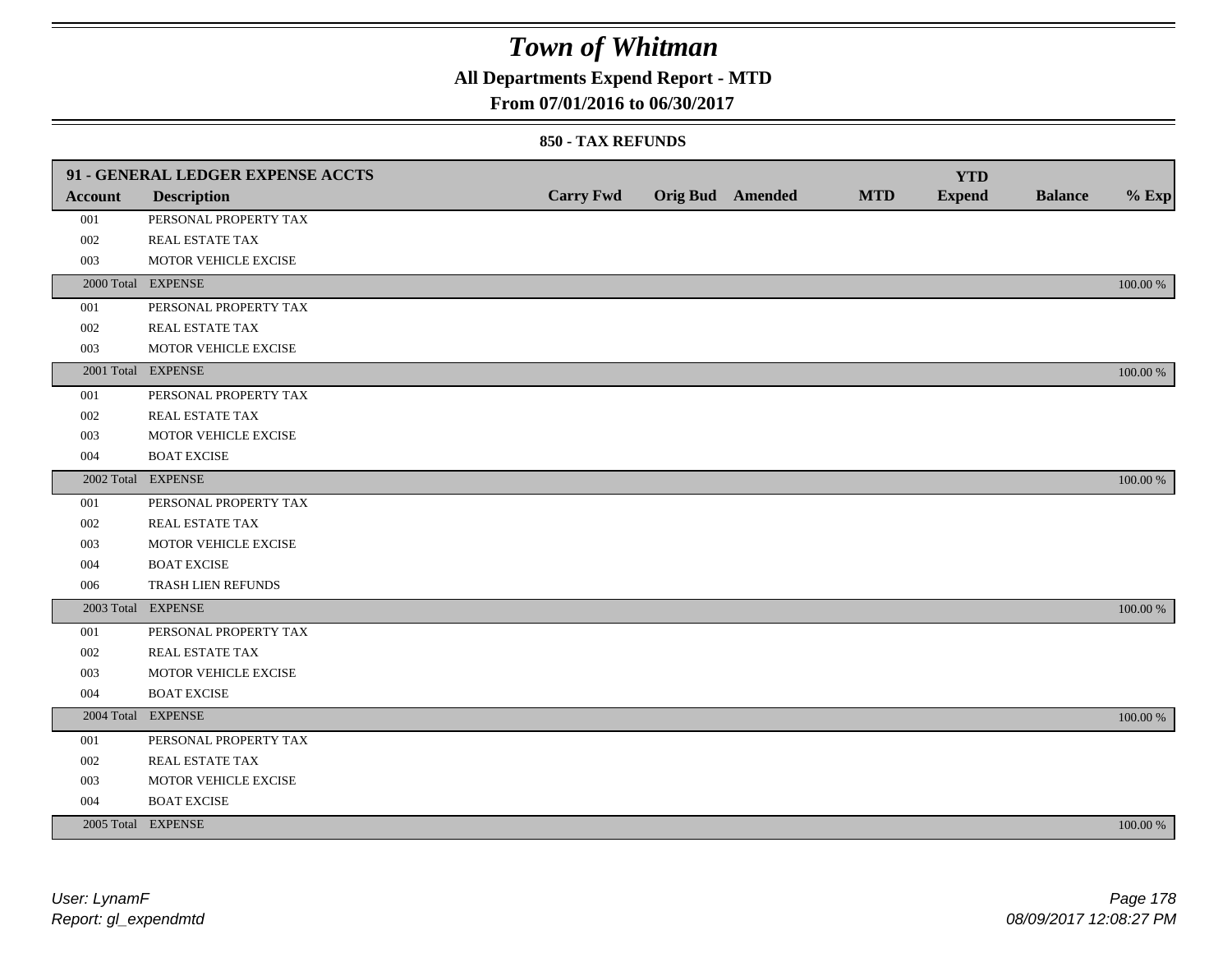## **All Departments Expend Report - MTD**

### **From 07/01/2016 to 06/30/2017**

#### **850 - TAX REFUNDS**

|                | 91 - GENERAL LEDGER EXPENSE ACCTS |                  |                  |            | <b>YTD</b>    |                |          |
|----------------|-----------------------------------|------------------|------------------|------------|---------------|----------------|----------|
| <b>Account</b> | <b>Description</b>                | <b>Carry Fwd</b> | Orig Bud Amended | <b>MTD</b> | <b>Expend</b> | <b>Balance</b> | $%$ Exp  |
| 001            | PERSONAL PROPERTY TAX             |                  |                  |            |               |                |          |
| 002            | REAL ESTATE TAX                   |                  |                  |            |               |                |          |
| 003            | MOTOR VEHICLE EXCISE              |                  |                  |            |               |                |          |
| 004            | <b>BOAT EXCISE</b>                |                  |                  |            |               |                |          |
|                | 2006 Total EXPENSE                |                  |                  |            |               |                | 100.00 % |
| 001            | PERSONAL PROPERTY TAX             |                  |                  |            |               |                |          |
| 002            | REAL ESTATE TAX                   |                  |                  |            |               |                |          |
| 003            | MOTOR VEHICLE EXCISE              |                  |                  |            |               |                |          |
| 004            | <b>BOAT EXCISE</b>                |                  |                  |            |               |                |          |
|                | 2007 Total EXPENSE                |                  |                  |            |               |                | 100.00 % |
| 001            | PERSONAL PROPERTY TAX             |                  |                  |            |               |                |          |
| 002            | REAL ESTATE TAX                   |                  |                  |            |               |                |          |
| 003            | MOTOR VEHICLE EXCISE              |                  |                  |            |               |                |          |
| 004            | <b>BOAT EXCISE</b>                |                  |                  |            |               |                |          |
|                | 2008 Total EXPENSE                |                  |                  |            |               |                | 100.00 % |
| 001            | PERSONAL PROPERTY TAX             |                  |                  |            |               |                |          |
| 002            | REAL ESTATE TAX                   |                  |                  |            |               |                |          |
| 003            | MOTOR VEHICLE EXCISE              |                  |                  |            |               |                |          |
| 004            | <b>BOAT EXCISE</b>                |                  |                  |            |               |                |          |
|                | 2009 Total EXPENSE                |                  |                  |            |               |                | 100.00 % |
| 001            | PERSONAL PROPERTY TAX             |                  |                  |            | 3,871.63      | $-3,871.63$    |          |
| 002            | REAL ESTATE TAX                   |                  |                  |            |               |                |          |
| 003            | MOTOR VEHICLE EXCISE              |                  |                  |            |               |                |          |
|                | 2010 Total EXPENSE                |                  |                  |            | 3,871.63      | $-3,871.63$    | 100.00 % |
| 001            | PERSONAL PROPERTY TAX             |                  |                  |            | 4,057.94      | $-4,057.94$    |          |
| 002            | REAL ESTATE TAX                   |                  |                  |            |               |                |          |
| 003            | MOTOR VEHICLE EXCISE              |                  |                  |            |               |                |          |
|                | 2011 Total EXPENSE                |                  |                  |            | 4,057.94      | $-4,057.94$    | 100.00 % |
| 001            | PERSONAL PROPERTY TAX             |                  |                  |            |               |                |          |
|                |                                   |                  |                  |            |               |                |          |

002 REAL ESTATE TAX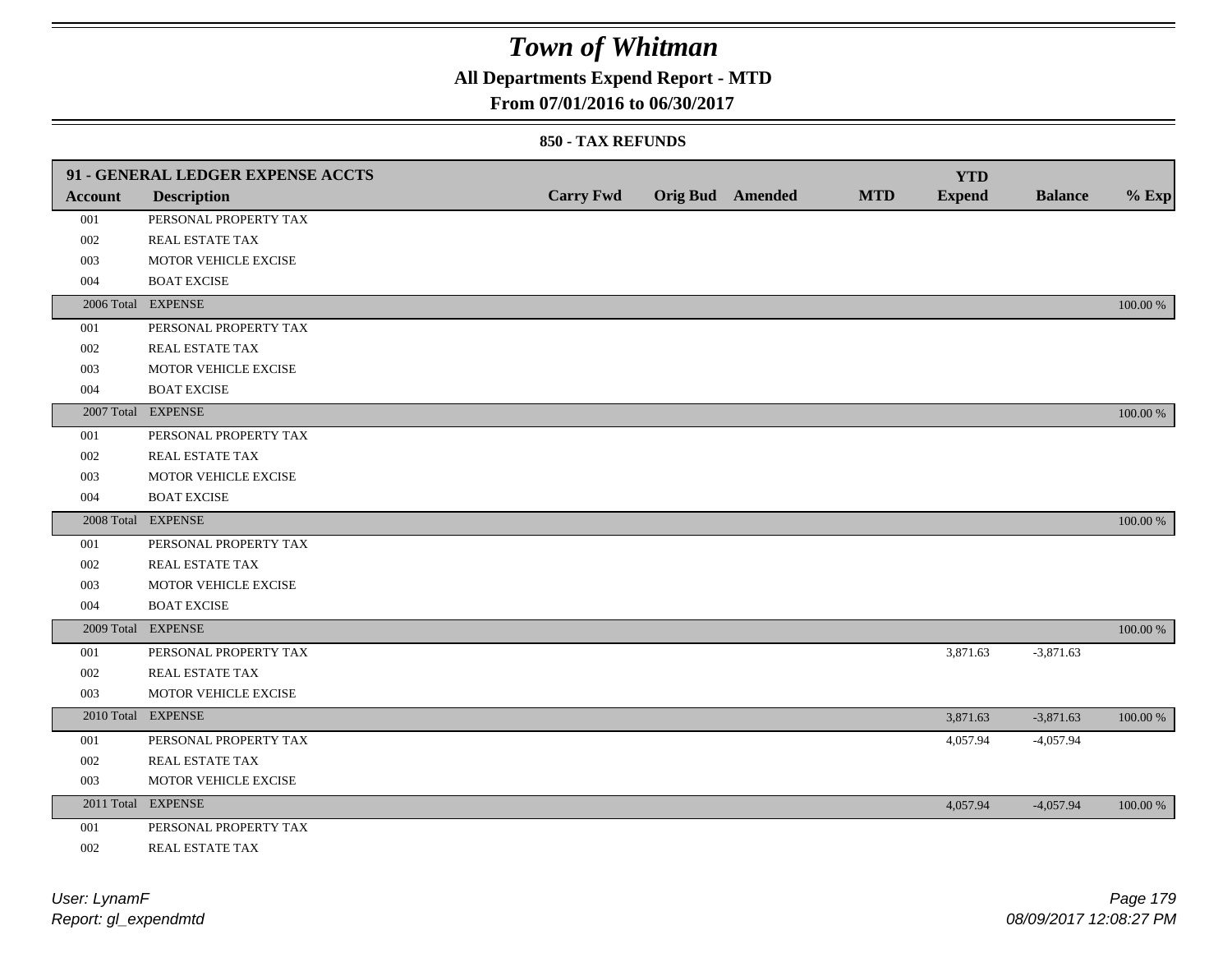## **All Departments Expend Report - MTD**

#### **From 07/01/2016 to 06/30/2017**

#### **850 - TAX REFUNDS**

| <b>Account</b> | 91 - GENERAL LEDGER EXPENSE ACCTS<br><b>Description</b> | <b>Carry Fwd</b> | <b>Orig Bud</b> Amended | <b>MTD</b> | <b>YTD</b><br><b>Expend</b> | <b>Balance</b> | $%$ Exp     |
|----------------|---------------------------------------------------------|------------------|-------------------------|------------|-----------------------------|----------------|-------------|
| 003            | MOTOR VEHICLE EXCISE                                    |                  |                         |            |                             |                |             |
|                | 2012 Total EXPENSE                                      |                  |                         |            |                             |                | 100.00 %    |
| 001            | PERSONAL PROPERTY TAX                                   |                  |                         |            |                             |                |             |
| 002            | REAL ESTATE TAX                                         |                  |                         |            |                             |                |             |
| 003            | MOTOR VEHICLE EXCISE                                    |                  |                         |            | 175.79                      | $-175.79$      |             |
| 004            | <b>BOAT EXCISE</b>                                      |                  |                         |            |                             |                |             |
|                | 2013 Total EXPENSE                                      |                  |                         |            | 175.79                      | $-175.79$      | 100.00 %    |
| 001            | PERSONAL PROPERTY TAX                                   |                  |                         |            |                             |                |             |
| 002            | REAL ESTATE TAX                                         |                  |                         |            | 20.00                       | $-20.00$       |             |
| 003            | MOTOR VEHICLE EXCISE                                    |                  |                         |            | 360.61                      | $-360.61$      |             |
| 004            | <b>BOAT EXCISE</b>                                      |                  |                         |            |                             |                |             |
|                | 2014 Total EXPENSE                                      |                  |                         |            | 380.61                      | $-380.61$      | 100.00 %    |
| 001            | PERSONAL PROPERTY TAX                                   |                  |                         |            |                             |                |             |
| 002            | REAL ESTATE TAX                                         |                  |                         |            | 53.70                       | $-53.70$       |             |
| 003            | MOTOR VEHICLE EXCISE                                    |                  |                         |            | 1,383.33                    | $-1,383.33$    |             |
| 004            | <b>BOAT EXCISE</b>                                      |                  |                         |            |                             |                |             |
| 2015 Total     | <b>EXPENSE</b>                                          |                  |                         |            | 1,437.03                    | $-1,437.03$    | 100.00 %    |
| 001            | PERSONAL PROPERTY TAX                                   |                  |                         |            |                             |                |             |
| 002            | REAL ESTATE TAX                                         |                  |                         |            | 32,815.92                   | $-32,815.92$   |             |
| 003            | MOTOR VEHICLE EXCISE                                    |                  |                         |            | 29,165.52                   | $-29,165.52$   |             |
| 004            | <b>BOAT EXCISE</b>                                      |                  |                         |            |                             |                |             |
|                | 2016 Total EXPENSE                                      |                  |                         |            | 61,981.44                   | $-61,981.44$   | $100.00~\%$ |
| 001            | PERSONAL PROPERTY TAX                                   |                  |                         | 209.74     | 209.74                      | $-209.74$      |             |
| 002            | <b>REAL ESTATE TAX</b>                                  |                  |                         | 193.00     | 33,899.82                   | $-33,899.82$   |             |
| 003            | MOTOR VEHICLE EXCISE                                    |                  |                         | 4,243.56   | 14,485.16                   | $-14,485.16$   |             |
| 004            | <b>BOAT EXCISE</b>                                      |                  |                         |            |                             |                |             |
|                | 2017 Total EXPENSE                                      |                  |                         | 4,646.30   | 48,594.72                   | $-48,594.72$   | 100.00 %    |
| 001            | PERSONAL PROPERTY TAX                                   |                  |                         |            |                             |                |             |
| 002            | REAL ESTATE TAX                                         |                  |                         |            |                             |                |             |

003 MOTOR VEHICLE EXCISE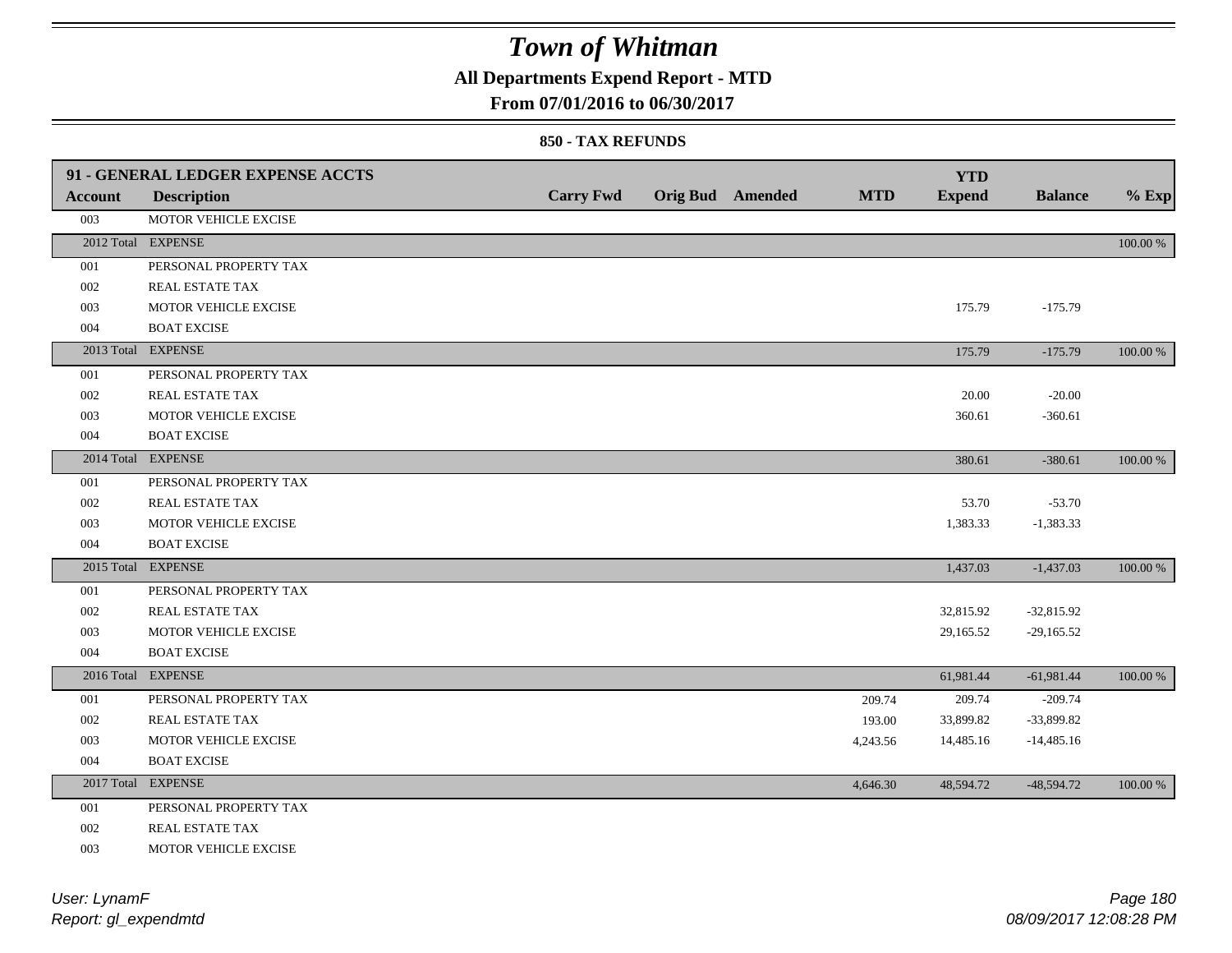### **All Departments Expend Report - MTD**

**From 07/01/2016 to 06/30/2017**

#### **850 - TAX REFUNDS**

| Account | 91 - GENERAL LEDGER EXPENSE ACCTS<br><b>Description</b> | <b>Carry Fwd</b> | Orig Bud Amended | <b>MTD</b> | <b>YTD</b><br><b>Expend</b> | <b>Balance</b> | $%$ Exp  |
|---------|---------------------------------------------------------|------------------|------------------|------------|-----------------------------|----------------|----------|
| 004     | <b>BOAT EXCISE</b>                                      |                  |                  |            |                             |                |          |
|         | 2018 Total EXPENSE                                      |                  |                  |            |                             |                | 100.00 % |
|         | <b>850 Total TAX REFUNDS</b>                            |                  |                  | 4.646.30   | 120.499.16                  | $-120,499.16$  |          |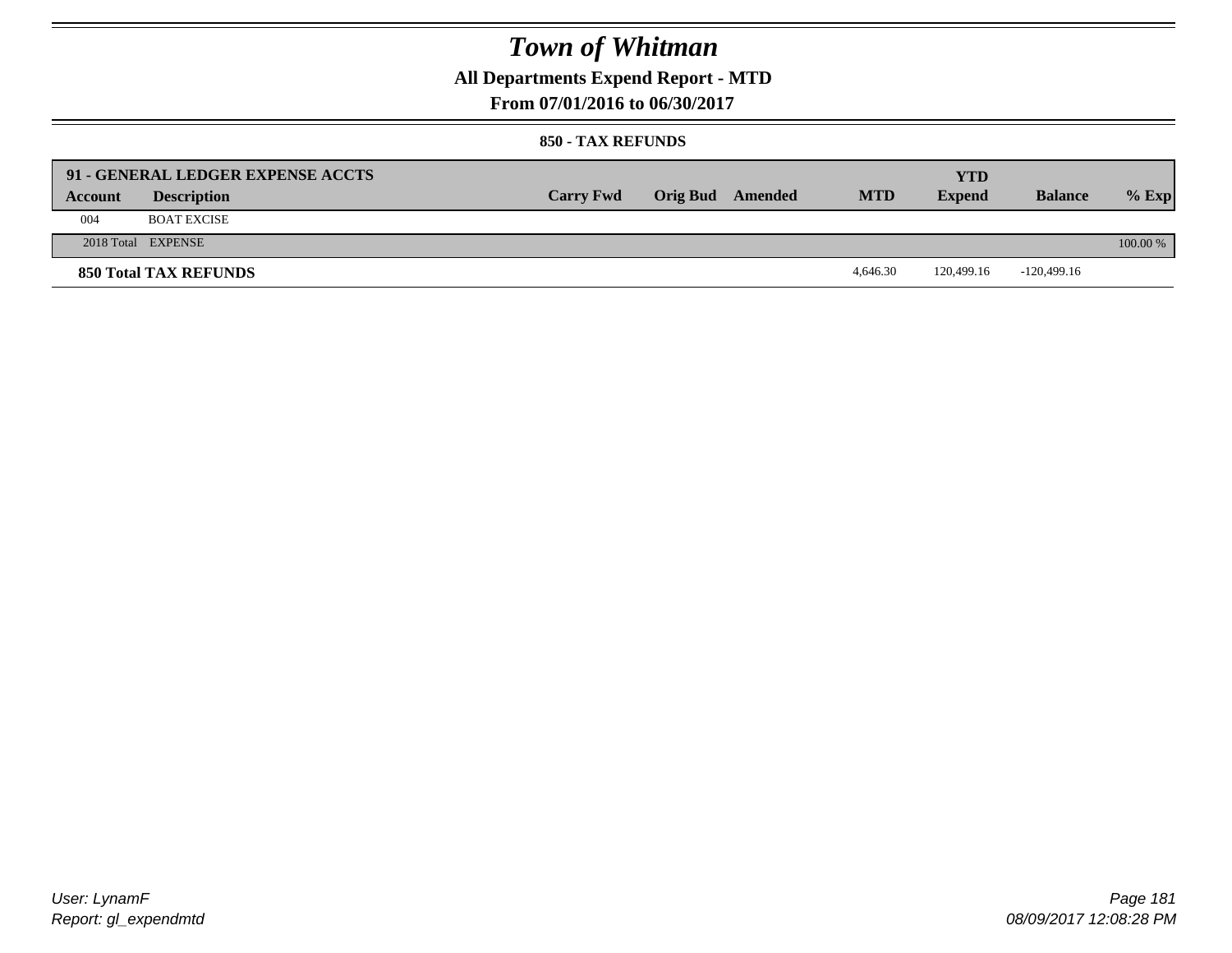### **All Departments Expend Report - MTD**

### **From 07/01/2016 to 06/30/2017**

#### **870 - AGENCY**

|         | 91 - GENERAL LEDGER EXPENSE ACCTS |                  |                  |            | <b>YTD</b>    |                |          |
|---------|-----------------------------------|------------------|------------------|------------|---------------|----------------|----------|
| Account | <b>Description</b>                | <b>Carry Fwd</b> | Orig Bud Amended | <b>MTD</b> | <b>Expend</b> | <b>Balance</b> | $%$ Exp  |
| 899     | <b>EXCHANGE ACCOUNT</b>           |                  |                  |            |               |                |          |
|         | 2001 Total EXPENSE                |                  |                  |            |               |                | 100.00 % |
| 028     | MASS.CRUSHING & RECYCLING         |                  |                  |            |               |                |          |
| 033     | <b>DANCE PROGRAMS</b>             |                  |                  |            |               |                |          |
|         | 2012 Total EXPENSE                |                  |                  |            |               |                | 100.00 % |
|         | 870 Total AGENCY                  |                  |                  |            |               |                |          |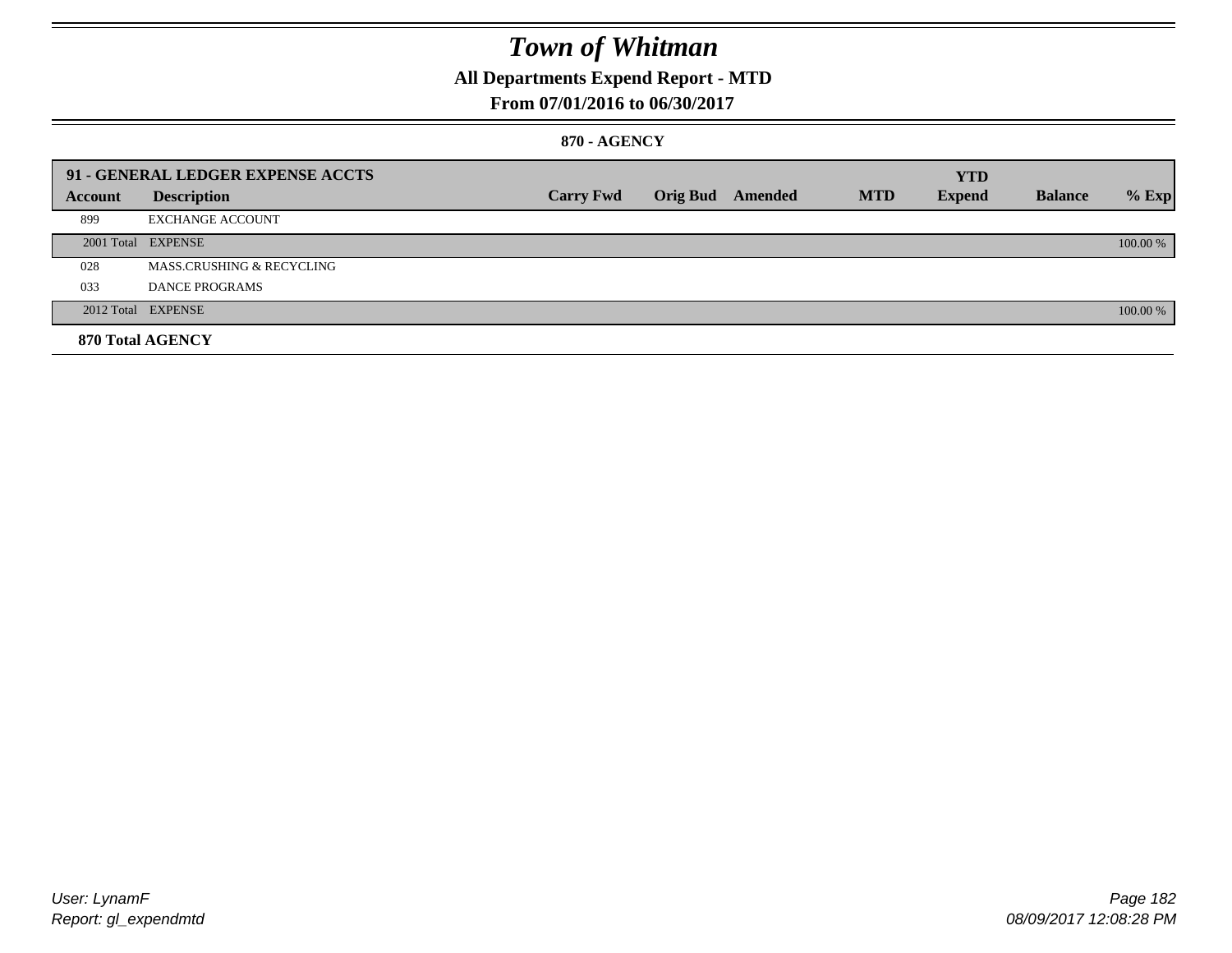**All Departments Expend Report - MTD**

**From 07/01/2016 to 06/30/2017**

#### **873 - USER CHARGES REFUNDS**

|            | 91 - GENERAL LEDGER EXPENSE ACCTS     |                  |                 |                |            | <b>YTD</b>    |                |          |
|------------|---------------------------------------|------------------|-----------------|----------------|------------|---------------|----------------|----------|
| Account    | <b>Description</b>                    | <b>Carry Fwd</b> | <b>Orig Bud</b> | <b>Amended</b> | <b>MTD</b> | <b>Expend</b> | <b>Balance</b> | $%$ Exp  |
| 006        | <b>TRASH LIEN REFUNDS</b>             |                  |                 |                |            |               |                |          |
| 021        | <b>2014 TRASH FEE REFUNDS</b>         |                  |                 |                |            |               |                |          |
|            | 2000 Total EXPENSE                    |                  |                 |                |            |               |                | 100.00 % |
| 006        | <b>TRASH LIEN REFUNDS</b>             |                  |                 |                |            |               |                |          |
| 2012 Total | <b>EXPENSE</b>                        |                  |                 |                |            |               |                | 100.00 % |
| 005        | TRASH FEE REFUNDS                     |                  |                 |                |            |               |                |          |
| 006        | <b>TRASH LIEN REFUNDS</b>             |                  |                 |                |            |               |                |          |
| 2015 Total | <b>EXPENSE</b>                        |                  |                 |                |            |               |                | 100.00 % |
| 005        | <b>TRASH FEE REFUNDS</b>              |                  |                 |                |            | 785.00        | $-785.00$      |          |
| 006        | TRASH LIEN REFUNDS                    |                  |                 |                |            |               |                |          |
|            | 2016 Total EXPENSE                    |                  |                 |                |            | 785.00        | $-785.00$      | 100.00 % |
| 005        | TRASH FEE REFUNDS                     |                  |                 |                | 250.00     | 1,000.00      | $-1,000.00$    |          |
| 006        | TRASH LIEN REFUNDS                    |                  |                 |                |            |               |                |          |
|            | 2017 Total EXPENSE                    |                  |                 |                | 250.00     | 1,000.00      | $-1,000.00$    | 100.00 % |
| 005        | <b>TRASH FEE REFUNDS</b>              |                  |                 |                |            |               |                |          |
| 006        | TRASH LIEN REFUNDS                    |                  |                 |                |            |               |                |          |
| 2018 Total | <b>EXPENSE</b>                        |                  |                 |                |            |               |                | 100.00 % |
|            | <b>873 Total USER CHARGES REFUNDS</b> |                  |                 |                | 250.00     | 1,785.00      | $-1,785.00$    |          |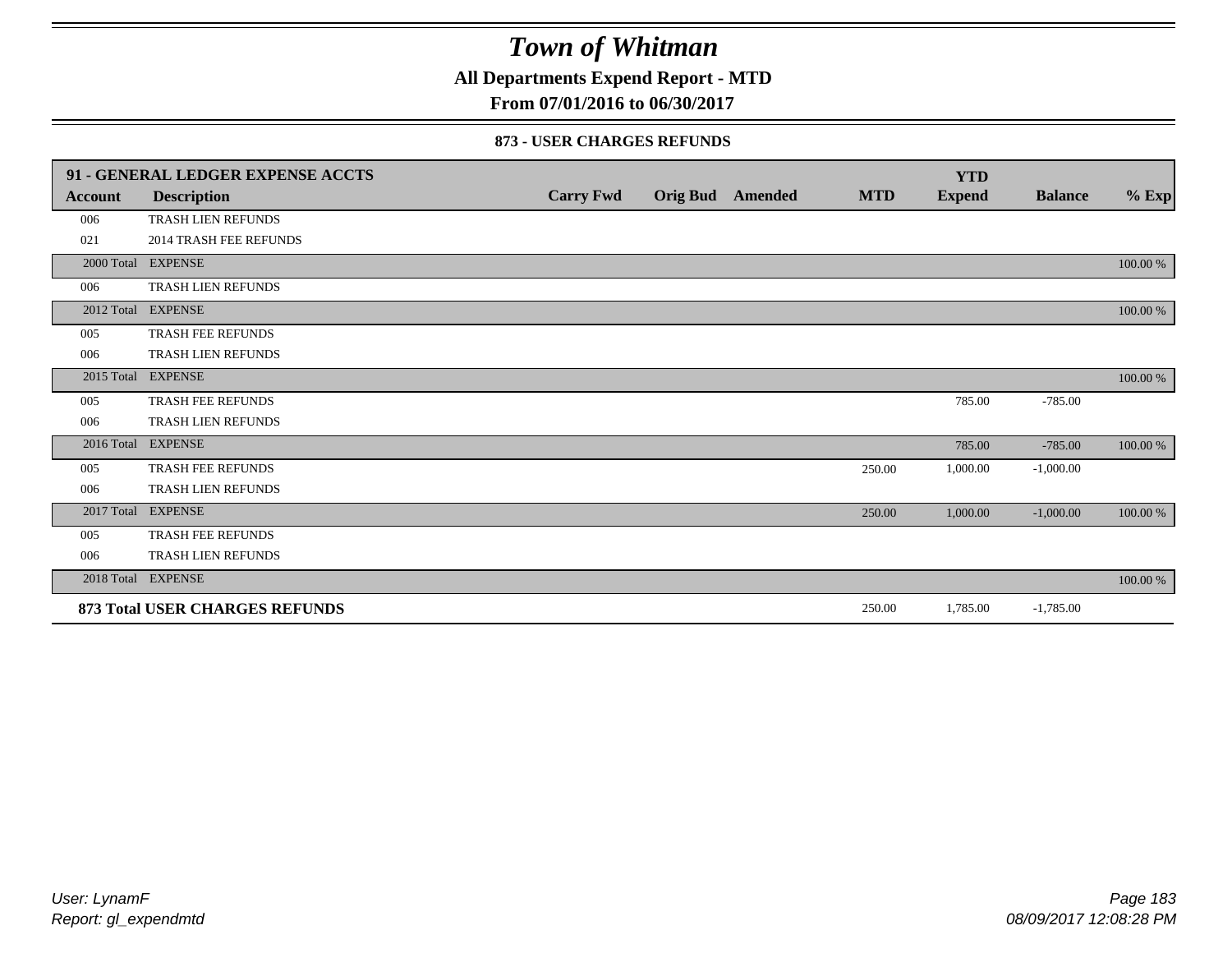### **All Departments Expend Report - MTD**

**From 07/01/2016 to 06/30/2017**

#### **875 - MISCELLANEOUS**

|                       | 91 - GENERAL LEDGER EXPENSE ACCTS |                  |                  |            | <b>YTD</b>    |                |                 |
|-----------------------|-----------------------------------|------------------|------------------|------------|---------------|----------------|-----------------|
| <b>Account</b>        | <b>Description</b>                | <b>Carry Fwd</b> | Orig Bud Amended | <b>MTD</b> | <b>Expend</b> | <b>Balance</b> | $%$ Exp         |
| 046                   | <b>WATER RATES REFUNDS</b>        |                  |                  |            |               |                |                 |
| 1997 Total 1997       |                                   |                  |                  |            |               |                | 100.00 %        |
| 046                   | <b>WATER RATES REFUNDS</b>        |                  |                  |            |               |                |                 |
| 1998 Total 1998       |                                   |                  |                  |            |               |                | 100.00 %        |
| 046                   | <b>WATER RATES REFUNDS</b>        |                  |                  |            |               |                |                 |
| 1999 Total 1999       |                                   |                  |                  |            |               |                | 100.00 %        |
| 034                   | PREMIUM SALE OF BONDS             |                  |                  |            |               |                |                 |
| 035                   | <b>INTEREST ON SALE OF BONDS</b>  |                  |                  |            |               |                |                 |
| 036                   | <b>GRANT ANTICIPATION NOTES</b>   |                  |                  |            |               |                |                 |
| 038                   | REVENUE ANTICIPATION NOTES        |                  |                  |            |               |                |                 |
| 039                   | <b>BOND ANTICIPATION NOTES</b>    |                  |                  |            |               |                |                 |
| 042                   | <b>BOARD OF APPEALS REFUNDS</b>   |                  |                  |            |               |                |                 |
| 043                   | BUILDING INSPECTOR REFUNDS        |                  |                  |            |               |                |                 |
| 044                   | REFUNDS-PRIOR YEARS               |                  |                  |            |               |                |                 |
| 045                   | PARKING TICKET REFUNDS            |                  |                  |            |               |                |                 |
| 046                   | <b>WATER RATES REFUNDS</b>        |                  |                  |            |               |                |                 |
| 052                   | <b>TAILINGS</b>                   |                  |                  |            |               |                |                 |
| 071                   | COLLECTORS OVER/SHORT             |                  |                  |            |               |                |                 |
| 080                   | WATER RATES REFUNDS FY94          |                  |                  |            |               |                |                 |
| 081                   | WATER RATES REFUNDS FY95          |                  |                  |            |               |                |                 |
| 090                   | MUNICIPAL LIEN REFUNDS            |                  |                  |            |               |                |                 |
| 093                   | WATER RATES REFUNDS FY96          |                  |                  |            |               |                |                 |
|                       | 2000 Total EXPENSE                |                  |                  |            |               |                | 100.00 %        |
| 021                   | 2014 TRASH FEE REFUNDS            |                  |                  |            |               |                |                 |
| 025                   | <b>DPW - RESTITUTION</b>          |                  |                  |            |               |                |                 |
| 058                   | TRASH FEE REFUNDS FY2000          |                  |                  |            |               |                |                 |
| 063                   | TRASH FEE REFUNDS FY02            |                  |                  |            |               |                |                 |
| 064                   | TRASH FEE REFUNDS FY2001          |                  |                  |            |               |                |                 |
| 091                   | TRASH FEE REFUNDS FY03            |                  |                  |            |               |                |                 |
| 092                   | TRASH FEE REFUNDS FY2004          |                  |                  |            |               |                |                 |
| 094                   | TRASH LIEN REFUNDS FY2004         |                  |                  |            |               |                |                 |
| $I$ loor $I$ upom $E$ |                                   |                  |                  |            |               |                | $D_{0.000}$ 40. |
|                       |                                   |                  |                  |            |               |                |                 |

*Report: gl\_expendmtd User: LynamF*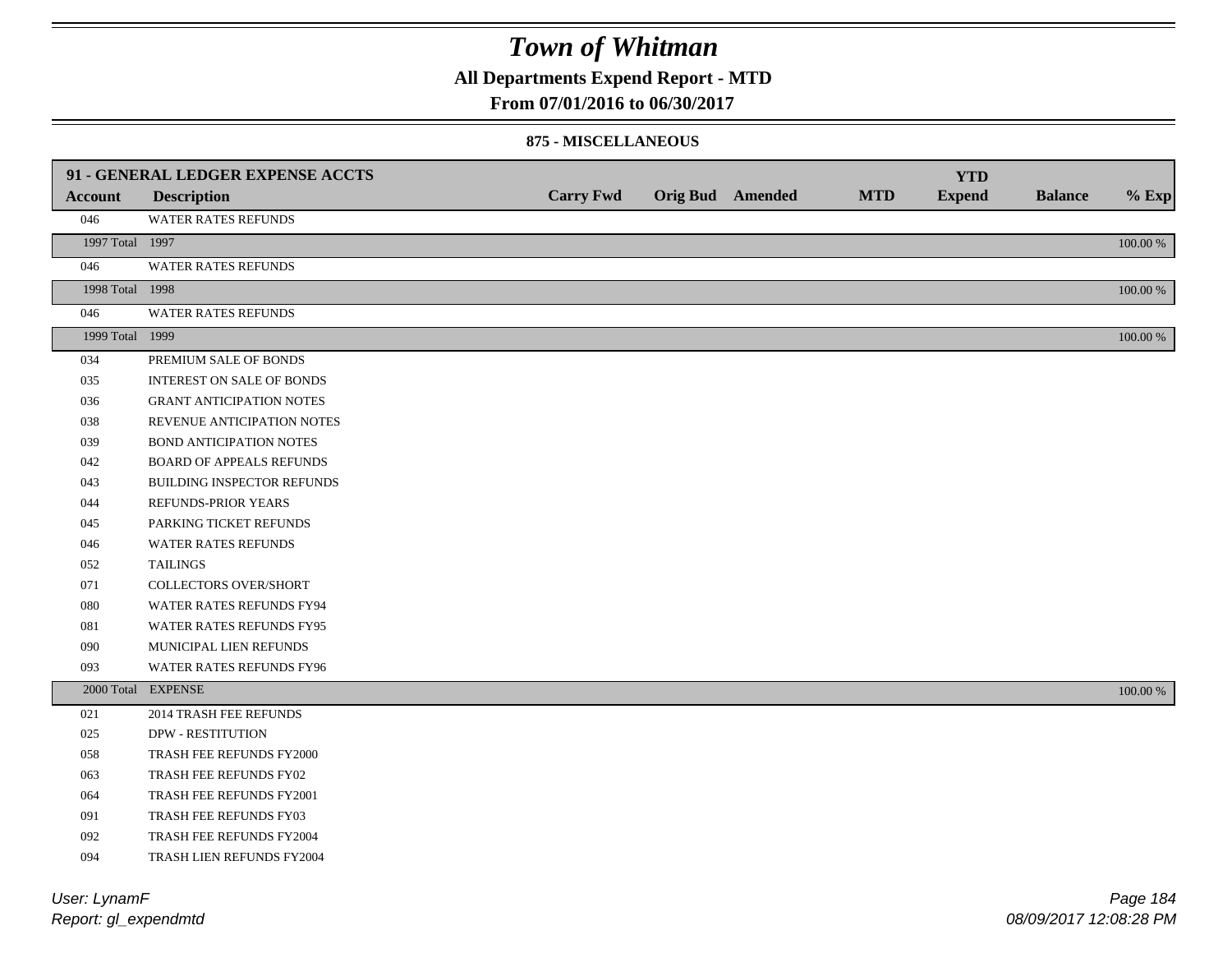### **All Departments Expend Report - MTD**

#### **From 07/01/2016 to 06/30/2017**

#### **875 - MISCELLANEOUS**

|                | 91 - GENERAL LEDGER EXPENSE ACCTS |                  |                  |            | <b>YTD</b>    |                |          |
|----------------|-----------------------------------|------------------|------------------|------------|---------------|----------------|----------|
| <b>Account</b> | <b>Description</b>                | <b>Carry Fwd</b> | Orig Bud Amended | <b>MTD</b> | <b>Expend</b> | <b>Balance</b> | $%$ Exp  |
| 095            | TRASH LIEN REFUNDS FY95           |                  |                  |            |               |                |          |
| 096            | TRASH LIEN REFUNDS FY96           |                  |                  |            |               |                |          |
| 187            | TRASH LIEN REFUNDS 2005           |                  |                  |            |               |                |          |
| 206            | TRASH FEE REFUNDS 2005            |                  |                  |            |               |                |          |
| 209            | TRASH FEE REFUNDS 2006            |                  |                  |            |               |                |          |
| 223            | TRASH LIEN REFUNDS 2006           |                  |                  |            |               |                |          |
| 226            | TRASH FEE REFUNDS 2007            |                  |                  |            |               |                |          |
| 229            | TRASH LIEN REFUNDS 2007           |                  |                  |            |               |                |          |
| 231            | 2008 TRASH FEE REFUNDS            |                  |                  |            |               |                |          |
| 232            | 2008 TRASH LIEN REFUNDS           |                  |                  |            |               |                |          |
| 257            | <b>2009 TRASH FEE REFUNDS</b>     |                  |                  |            |               |                |          |
| 258            | <b>2009 TRASH LIEN REFUNDS</b>    |                  |                  |            |               |                |          |
| 260            | 2010 TRASH FEE REFUNDS            |                  |                  |            |               |                |          |
| 261            | 2011 TRASH FEE REFUNDS            |                  |                  |            |               |                |          |
| 263            | <b>2012 TRASH FEE REFUNDS</b>     |                  |                  |            |               |                |          |
| 327            | <b>2013 TRASH FEE REFUNDS</b>     |                  |                  |            |               |                |          |
| 328            | 2013 TRASH LIEN REFUNDS           |                  |                  |            |               |                |          |
|                | 2001 Total EXPENSE                |                  |                  |            |               |                | 100.00 % |

**875 Total MISCELLANEOUS**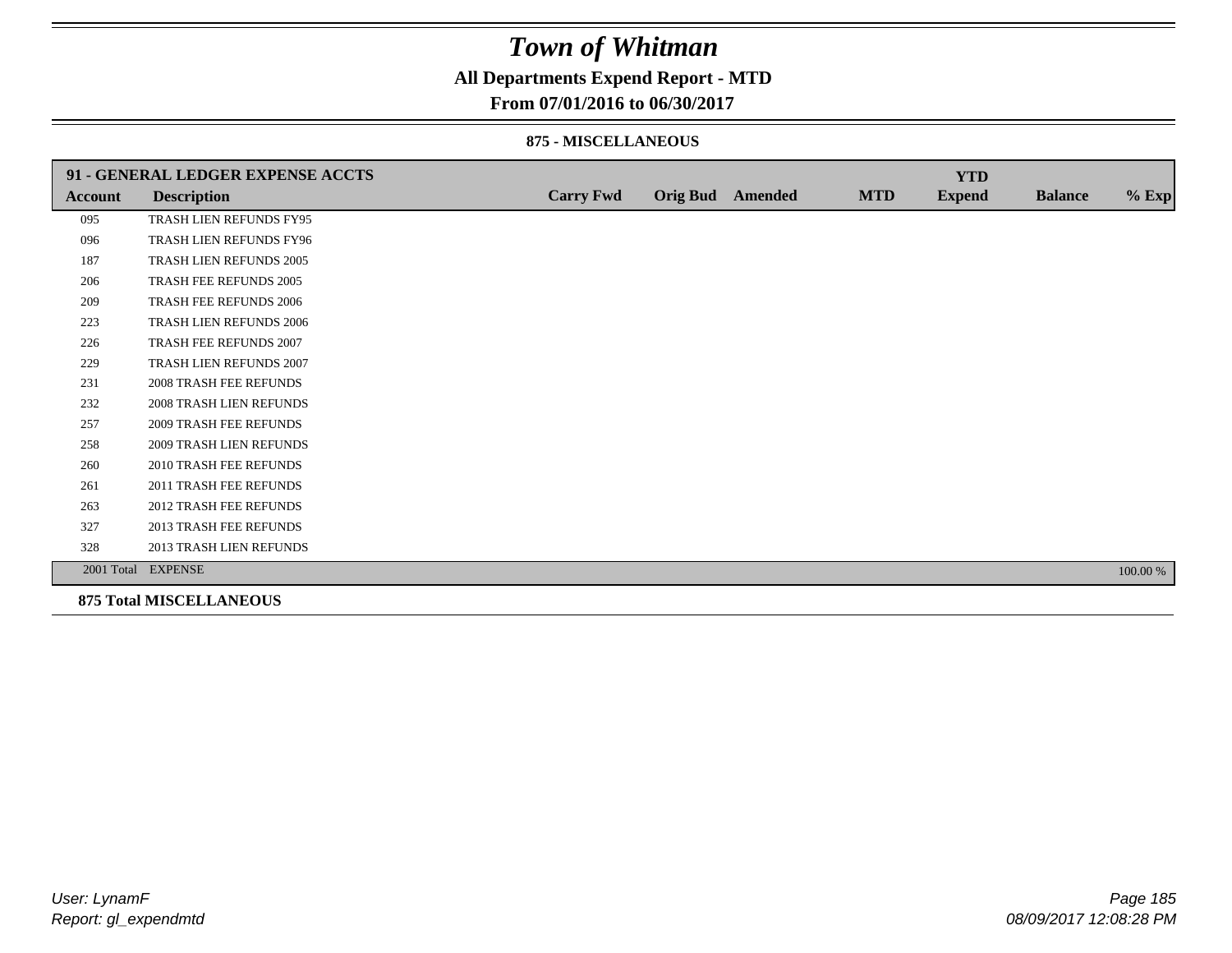### **All Departments Expend Report - MTD**

### **From 07/01/2016 to 06/30/2017**

#### **876 - INVESTMENTS**

|         | 91 - GENERAL LEDGER EXPENSE ACCTS       |                  |                 |                |            | <b>YTD</b>    |                |          |
|---------|-----------------------------------------|------------------|-----------------|----------------|------------|---------------|----------------|----------|
| Account | <b>Description</b>                      | <b>Carry Fwd</b> | <b>Orig Bud</b> | <b>Amended</b> | <b>MTD</b> | <b>Expend</b> | <b>Balance</b> | $%$ Exp  |
| 287     | <b>AUXILIARY POLICE EXPENSE</b>         |                  |                 |                |            |               |                |          |
| 288     | REPURCHASE AGREE.NOTES-GENERAL          |                  |                 |                |            |               |                |          |
| 289     | REPUR.AGREE.NOTES-DPW CHAP811           |                  |                 |                |            |               |                |          |
| 290     | <b>INVESTMENT CD'S-GENERAL</b>          |                  |                 |                |            |               |                |          |
| 293     | <b>INVEST.CD'S CHAPTER 90</b>           |                  |                 |                |            |               |                |          |
| 294     | <b>INVEST. CD'S-CHAPTER 811</b>         |                  |                 |                |            |               |                |          |
| 295     | INVEST. CD'S-SCHOOL LUNCH               |                  |                 |                |            |               |                |          |
| 298     | RES. FND. TRAN. TITLE V DEBT ISSUE EXP. |                  |                 |                |            |               |                |          |
| 299     | REPUR.AGREE.NOTES-DPW CHAP.90           |                  |                 |                |            |               |                |          |
|         | 2000 Total EXPENSE                      |                  |                 |                |            |               |                | 100.00 % |
|         | <b>876 Total INVESTMENTS</b>            |                  |                 |                |            |               |                |          |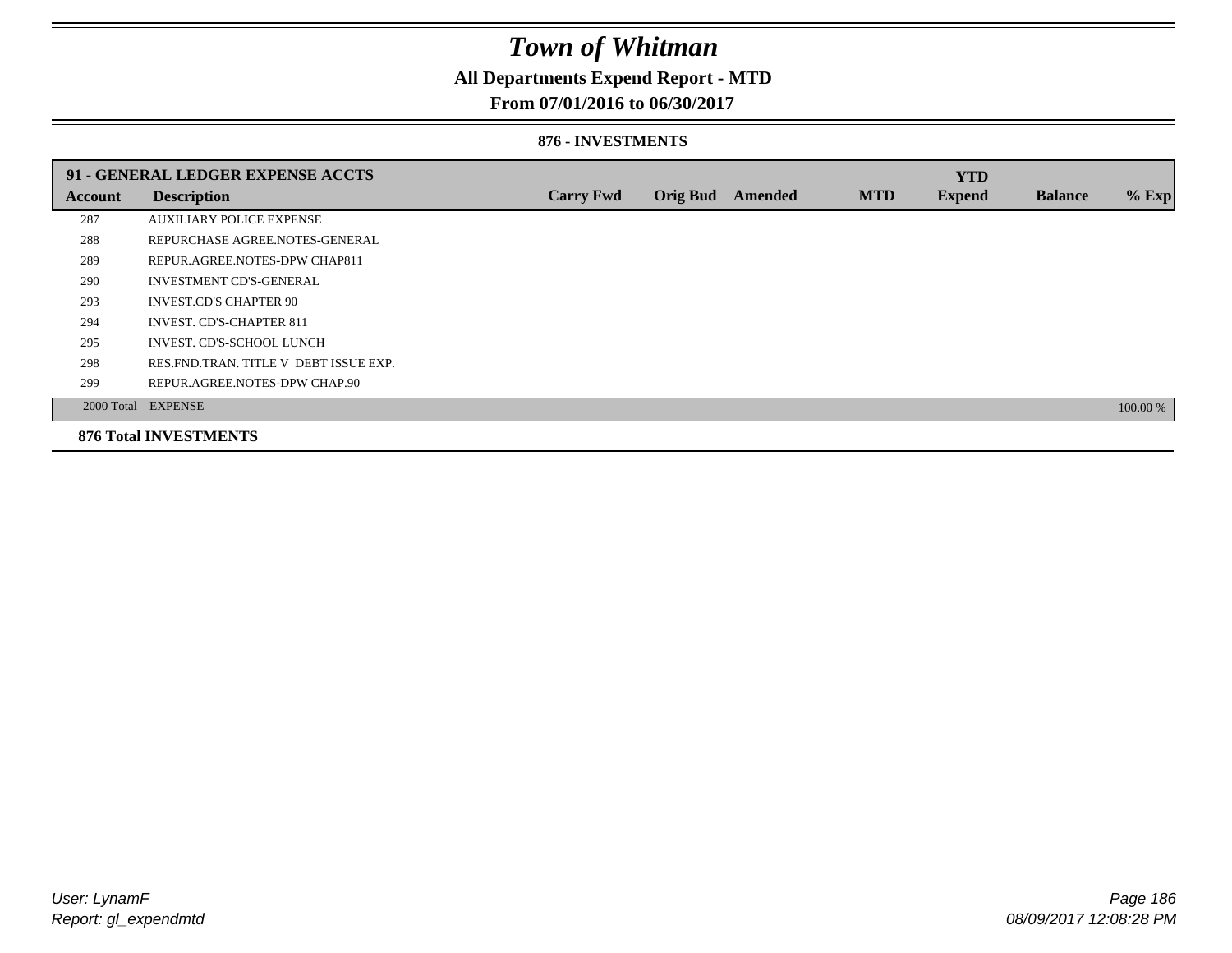**All Departments Expend Report - MTD**

### **From 07/01/2016 to 06/30/2017**

#### **878 - OTHER FINANCING USES**

|            | 91 - GENERAL LEDGER EXPENSE ACCTS     |                  |                 |         |            | <b>YTD</b>    |                |          |
|------------|---------------------------------------|------------------|-----------------|---------|------------|---------------|----------------|----------|
| Account    | <b>Description</b>                    | <b>Carry Fwd</b> | <b>Orig Bud</b> | Amended | <b>MTD</b> | <b>Expend</b> | <b>Balance</b> | $%$ Exp  |
| 409        | <b>REFUNDED BONDS</b>                 |                  |                 |         |            |               |                |          |
| 2000 Total | <b>EXPENSE</b>                        |                  |                 |         |            |               |                | 100.00 % |
| 401        | WTR/SWR CAPITAL PROJ. FIND            |                  |                 |         |            |               |                |          |
| 404        | <b>SPECIAL REVENUE FUND</b>           |                  |                 |         |            |               |                |          |
| 2100 Total | <b>INTERFUND TRANSFERS</b>            |                  |                 |         |            |               |                | 100.00 % |
| 402        | STABILIZATION FUND                    |                  |                 |         |            |               |                |          |
| 2101 Total | <b>INTERFUND TRANSFERS</b>            |                  |                 |         |            |               |                | 100.00 % |
| 403        | <b>CAPITAL PROJECT FUND</b>           |                  |                 |         |            |               |                |          |
|            | 2102 Total INTERFUND TRANSFERS        |                  |                 |         |            |               |                | 100.00 % |
|            | <b>878 Total OTHER FINANCING USES</b> |                  |                 |         |            |               |                |          |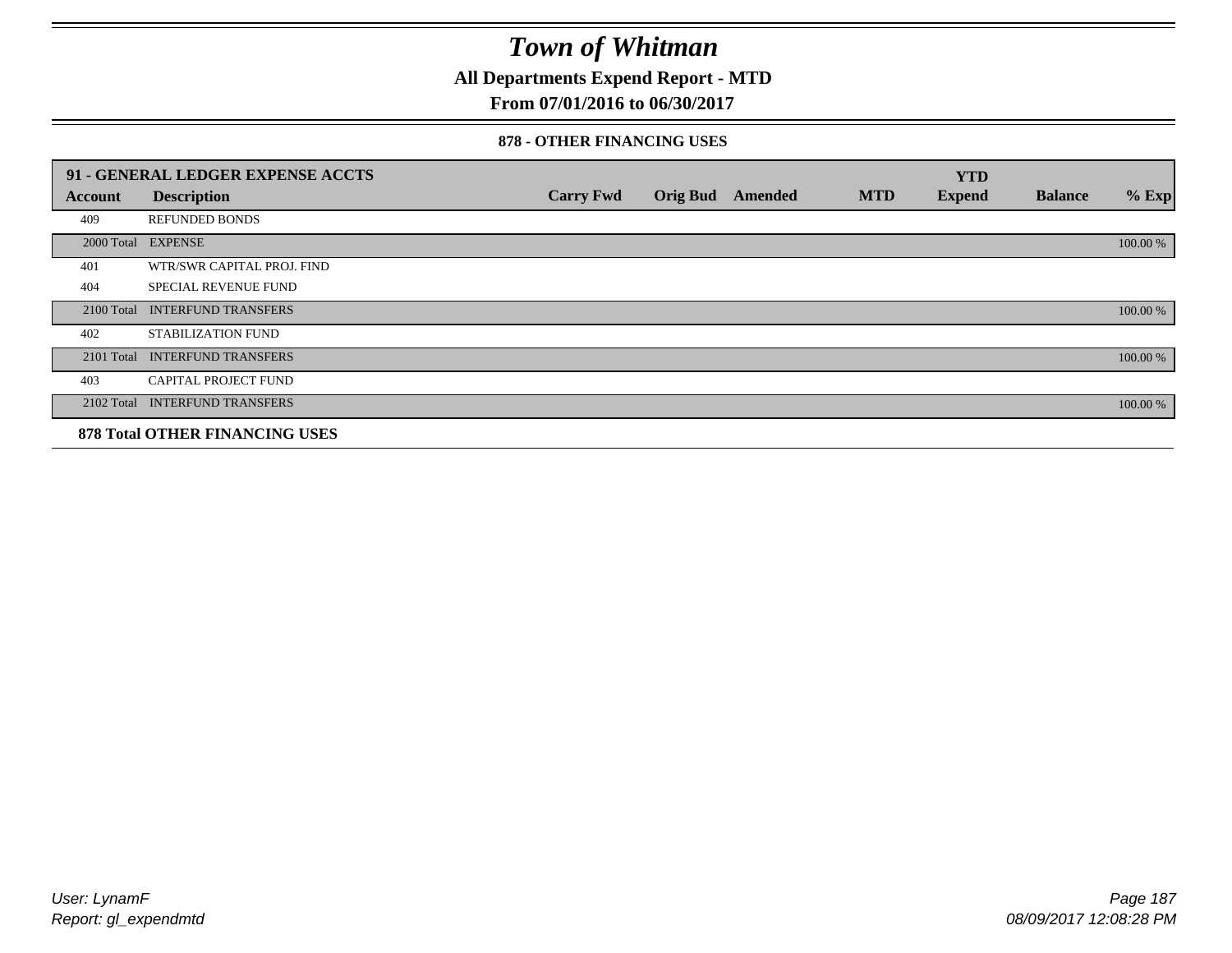**All Departments Expend Report - MTD**

**From 07/01/2016 to 06/30/2017**

### **883 - DARE GRANT DIST.W-H REG.SCHOOL**

|         | 91 - GENERAL LEDGER EXPENSE ACCTS        |                  |          |         |            | <b>YTD</b>    |                |          |
|---------|------------------------------------------|------------------|----------|---------|------------|---------------|----------------|----------|
| Account | <b>Description</b>                       | <b>Carry Fwd</b> | Orig Bud | Amended | <b>MTD</b> | <b>Expend</b> | <b>Balance</b> | $%$ Exp  |
| 112     | <b>SALARIES</b>                          |                  |          |         |            |               |                |          |
| 585     | MISCELLANEOUS EXPENSE                    |                  |          |         |            |               |                |          |
|         | 2000 Total EXPENSE                       |                  |          |         |            |               |                | 100.00 % |
|         | 883 Total DARE GRANT DIST.W-H REG.SCHOOL |                  |          |         |            |               |                |          |
|         | 91 Total GENERAL LEDGER EXPENSE ACCTS    |                  |          |         | 4,896.30   | 122,284.16    | $-122,284.16$  |          |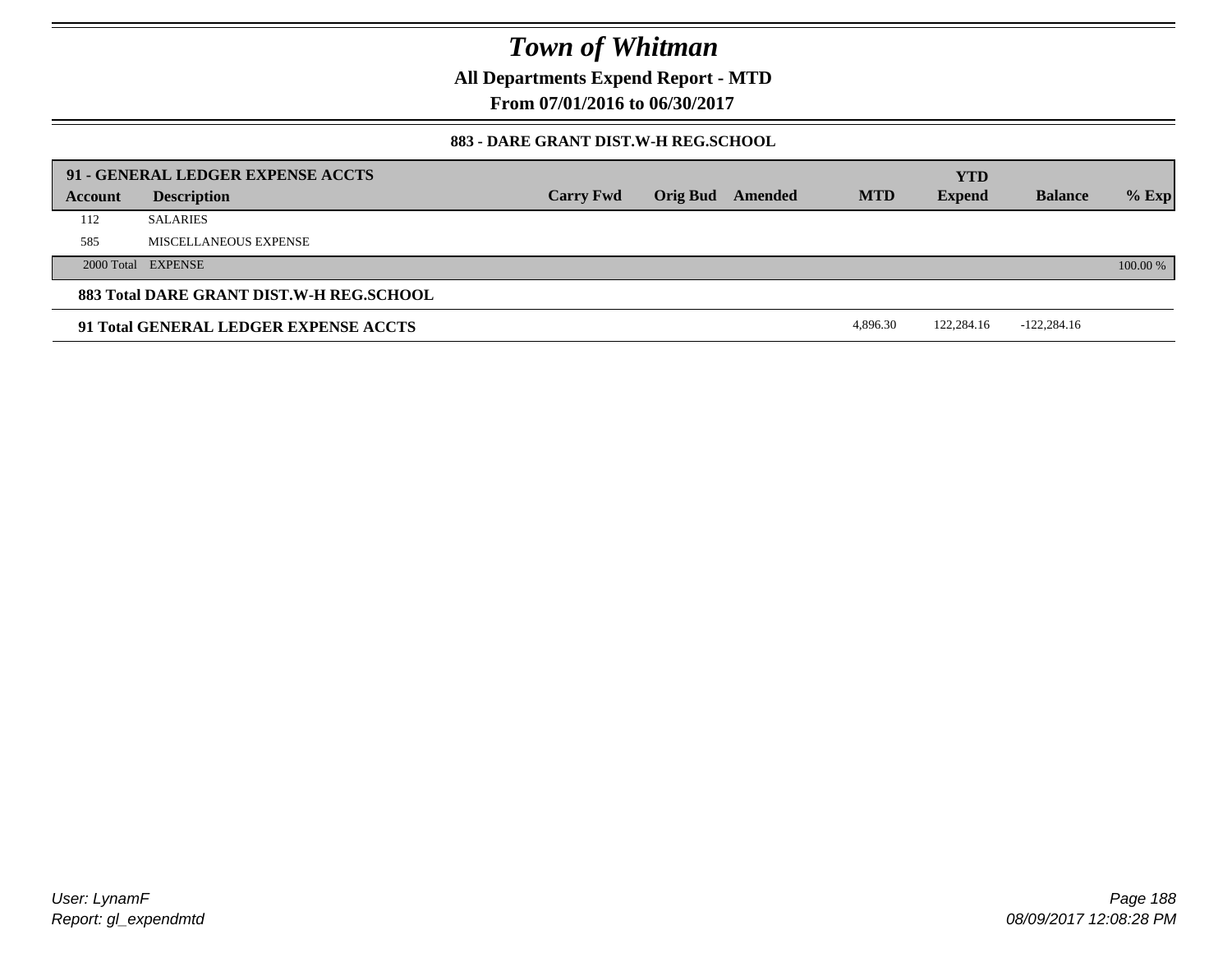**All Departments Expend Report - MTD**

**From 07/01/2016 to 06/30/2017**

#### **878 - OTHER FINANCING USES**

|         | 98 - CABLE ACCESS CORPORATION             |                  |                  |            | YTD           |                |          |
|---------|-------------------------------------------|------------------|------------------|------------|---------------|----------------|----------|
| Account | <b>Description</b>                        | <b>Carry Fwd</b> | Orig Bud Amended | <b>MTD</b> | <b>Expend</b> | <b>Balance</b> | $%$ Exp  |
| 405     | WATER ENTERPRISE FUND                     |                  |                  |            |               |                |          |
|         | 2104 Total DISTRIBUTION TO CABLE ACCESS C |                  |                  |            |               |                | 100.00 % |
|         | <b>878 Total OTHER FINANCING USES</b>     |                  |                  |            |               |                |          |